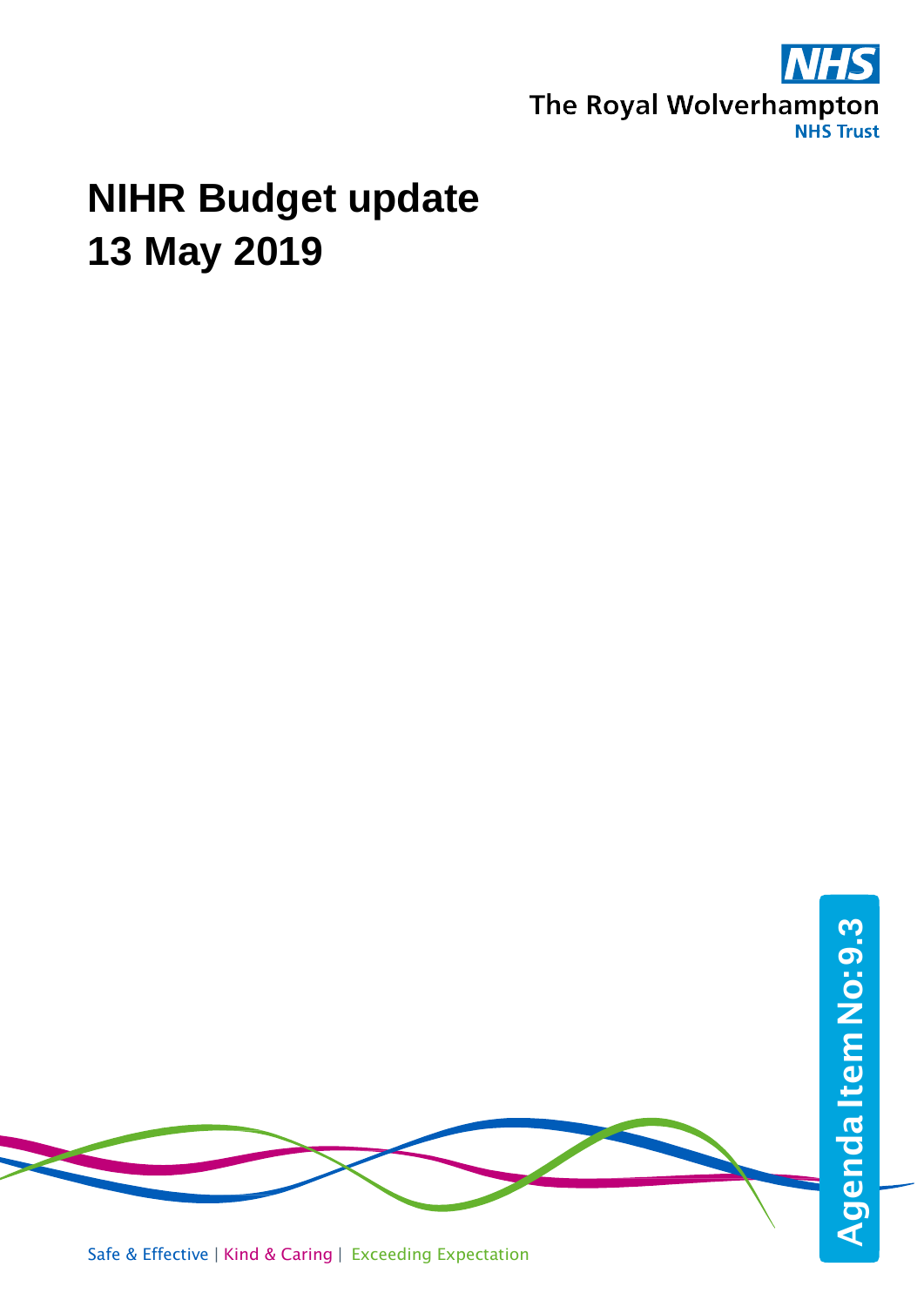| <b>Trust Board Report</b>                                      |                                                                                                                                                                                                                                                                                                                                                                                                                                                                                                                                                                                                                                                                                                                                                                                                                |  |  |  |  |  |  |
|----------------------------------------------------------------|----------------------------------------------------------------------------------------------------------------------------------------------------------------------------------------------------------------------------------------------------------------------------------------------------------------------------------------------------------------------------------------------------------------------------------------------------------------------------------------------------------------------------------------------------------------------------------------------------------------------------------------------------------------------------------------------------------------------------------------------------------------------------------------------------------------|--|--|--|--|--|--|
| <b>Meeting Date:</b>                                           | 13 May 2019                                                                                                                                                                                                                                                                                                                                                                                                                                                                                                                                                                                                                                                                                                                                                                                                    |  |  |  |  |  |  |
| Title:                                                         | <b>NIHR CRN West Midlands</b>                                                                                                                                                                                                                                                                                                                                                                                                                                                                                                                                                                                                                                                                                                                                                                                  |  |  |  |  |  |  |
| <b>Executive</b><br>Summary:                                   | Under the contract with the DHSC, RWT as Host Organisation is required to<br>submit an Annual Delivery Report (ADR) based on the Performance and<br>Operating Framework (POF) 2018-19 as well as a Annual Delivery Plan<br>(ADP) based on the POF 2019-20 which is part of the DHSC/LCRN Host<br>Organisation agreement.<br>The ADR will be submitted to the NIHR once approval has been received<br>from Trust Board. As per reporting requirements the ADP was submitted to<br>the NIHR on 23 April 2019 and the NIHR will be notified once approval for<br>the ADP has been received from Trust Board.<br>Both the ADP and ADR will be reviewed by:<br>Host Finance and Performance committee on 22 May 2019<br>Host Executive Group on 20 June 2019<br>LCRN Partnership Group on 18 June 2019<br>$\bullet$ |  |  |  |  |  |  |
| <b>Action</b><br><b>Requested:</b>                             | Receive and note performance report<br><b>Approve Annual Delivery Report</b><br>Approve Annual Delivery Plan                                                                                                                                                                                                                                                                                                                                                                                                                                                                                                                                                                                                                                                                                                   |  |  |  |  |  |  |
| For the attention<br>of the Board                              |                                                                                                                                                                                                                                                                                                                                                                                                                                                                                                                                                                                                                                                                                                                                                                                                                |  |  |  |  |  |  |
| <b>Assure</b>                                                  | CRN West Midlands Annual Delivery Report 2018/19 details the<br>performance against the objectives set in the 2018/19 Annual Plan. It<br>includes specific activities and strategic initiatives to support the<br>achievement of the objectives and targets in the LCRN Performance<br>Indicators as set out in the NIHR CRN Performance and Operating<br>Framework 2018/19.<br>CRN West Midlands Annual Delivery Plan 2019/20 set the strategic<br>direction for the LCRN within the reporting year. It includes specific activities                                                                                                                                                                                                                                                                          |  |  |  |  |  |  |
|                                                                | and strategic initiatives to support the achievement of the objectives and<br>targets in the LCRN Performance Indicators as set out in the NIHR CRN<br>Performance and Operating Framework 2019/20.                                                                                                                                                                                                                                                                                                                                                                                                                                                                                                                                                                                                            |  |  |  |  |  |  |
| <b>Author + Contact</b><br>Details:                            | Jeremy Kirk, Clinical Director & Pauline Boyle, Chief Operating Officer<br>Tel 01902 446815 Email Pauline.boyle@nihr.ac.uk                                                                                                                                                                                                                                                                                                                                                                                                                                                                                                                                                                                                                                                                                     |  |  |  |  |  |  |
| <b>Links to Trust</b><br><b>Strategic</b><br><b>Objectives</b> | 1. Create a culture of compassion, safety and quality<br>2. Proactively seek opportunities to develop our services<br>3. To have an effective and well integrated local health and care system that<br>operates efficiently<br>4. Attract, retain and develop our staff, and improve employee engagement<br>5. Maintain financial health – Appropriate investment to patient services                                                                                                                                                                                                                                                                                                                                                                                                                          |  |  |  |  |  |  |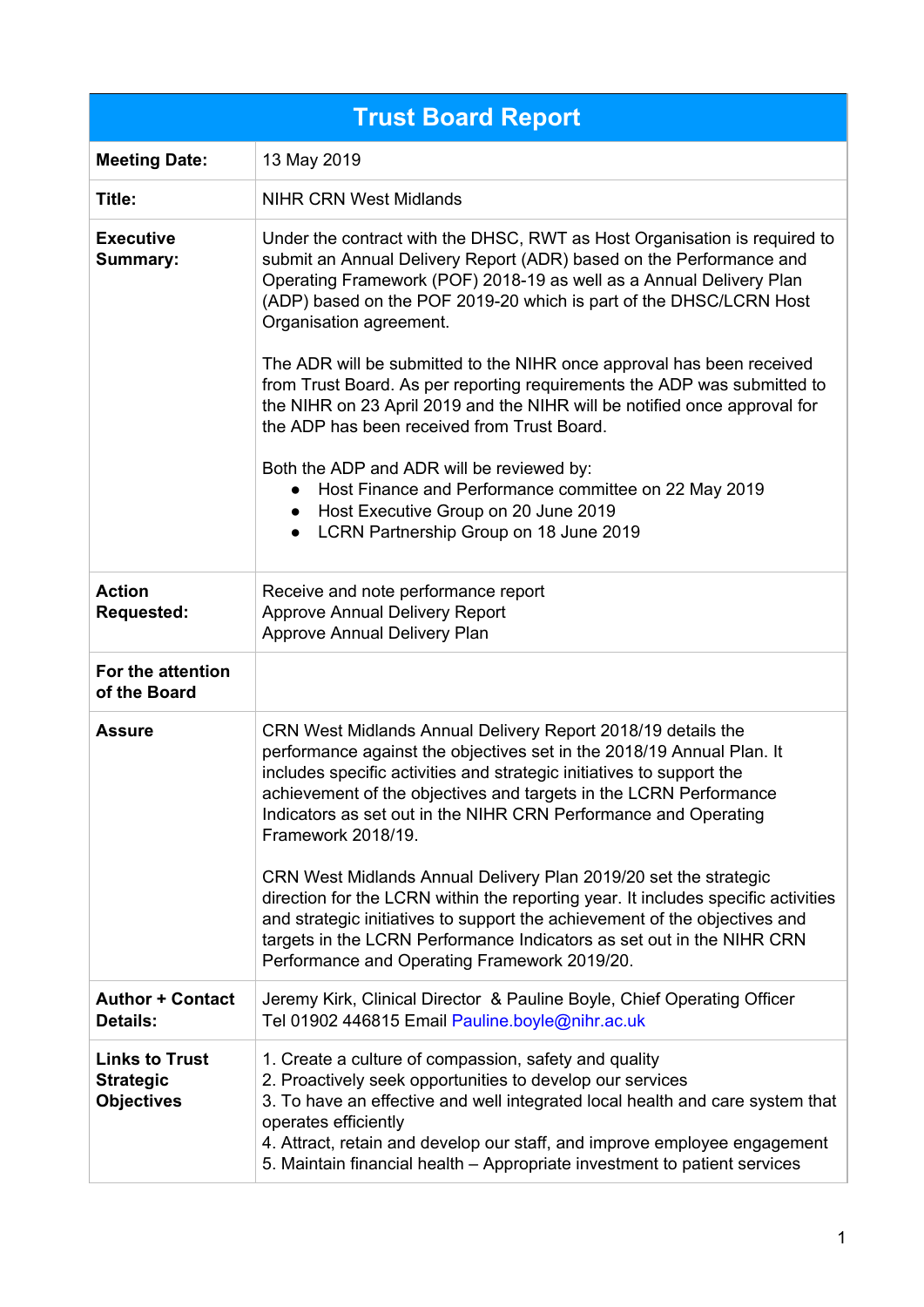| <b>Resource</b><br>Implications:       | None                                                                                                                                                                                                                                                                                                                                                                                                                                                                                           |  |  |  |  |
|----------------------------------------|------------------------------------------------------------------------------------------------------------------------------------------------------------------------------------------------------------------------------------------------------------------------------------------------------------------------------------------------------------------------------------------------------------------------------------------------------------------------------------------------|--|--|--|--|
| <b>CQC Domains</b>                     | Effective: care, treatment and support achieves good outcomes, helping<br>people maintain quality of life and is based on the best available evidence.<br>Responsive: services are organised so that they meet people's needs.<br>Well-led: the leadership, management and governance of the organisation<br>make sure it's providing high-quality care that's based around individual<br>needs, that it encourages learning and innovation, and that it promotes an<br>open and fair culture. |  |  |  |  |
| <b>Risks: BAF/TRR</b>                  | n/a                                                                                                                                                                                                                                                                                                                                                                                                                                                                                            |  |  |  |  |
| <b>Public or Private:</b>              | Public session                                                                                                                                                                                                                                                                                                                                                                                                                                                                                 |  |  |  |  |
| <b>Other formal</b><br>bodies involved | <b>RWT Finance and Performance Committee</b><br><b>RWT Executive Group</b><br><b>CRN West Midlands Partnership Group</b>                                                                                                                                                                                                                                                                                                                                                                       |  |  |  |  |
| <b>NHS Constitution:</b>               | In determining this matter, the Board should have regard to the Core<br>principles contained in the Consultation of:<br>Equality of treatment and access to services<br>High standards of excellence and professionalism<br>$\bullet$<br>Service user preferences<br>$\bullet$<br>Cross community working<br>$\bullet$<br><b>Best Value</b><br>Accountability through local influence and scrutiny<br>$\bullet$                                                                                |  |  |  |  |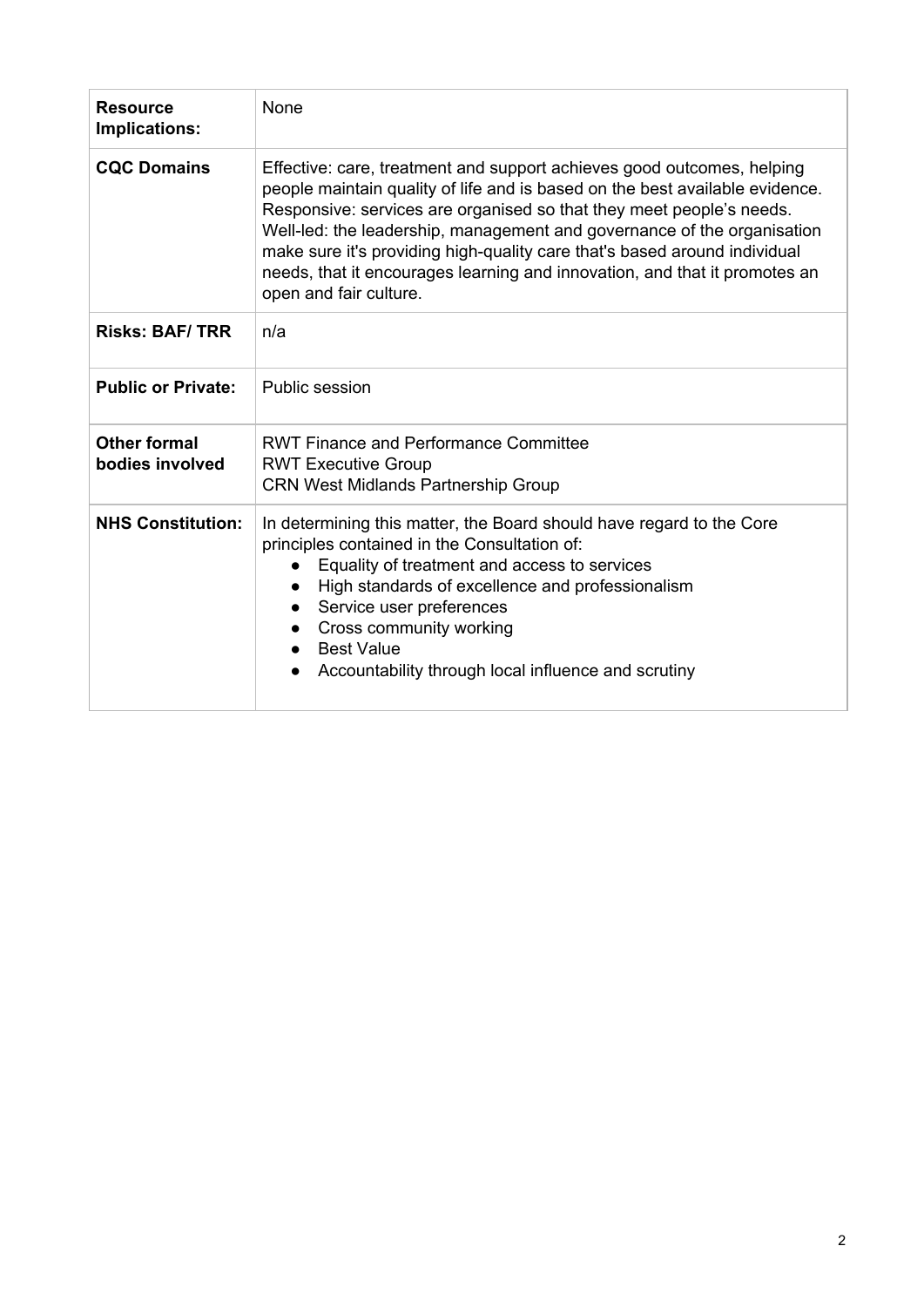|   | <b>Annual Delivery Report 2018/19</b>                                                                                                                                                                                                                                                                                                                                                                                                                                                                                                                                                                                                                                                                                                                                                                                                                                 |
|---|-----------------------------------------------------------------------------------------------------------------------------------------------------------------------------------------------------------------------------------------------------------------------------------------------------------------------------------------------------------------------------------------------------------------------------------------------------------------------------------------------------------------------------------------------------------------------------------------------------------------------------------------------------------------------------------------------------------------------------------------------------------------------------------------------------------------------------------------------------------------------|
| 1 | The Annual Delivery Report (Appendix one) details the LCRN's performance against the<br>following domains:<br>• Contribution to the national High Level Objectives<br>• Achievement of the national Clinical Research Specialty Objectives<br>• Achievement against the Development and Improvement Objectives<br>• Performance against the Operating Framework Compliance and Indicators<br>• Our achievements against the NIHR CRN priorities:<br><b>Business Development and Marketing</b><br>Information and Knowledge<br>Working with the Life Sciences Industry<br>Patient and Public Involvement and Engagement<br><b>NHS Engagement</b><br>Communications<br><b>Workforce Development</b>                                                                                                                                                                     |
|   | Highlights:<br>• 73,920 participants recruited<br>• Chief Investigator Development Programme<br>• Every Trust within the network has recruited into a portfolio study<br>• Appointment of Clinical Research Project Assistants<br>• Development of the Associate Principal Investigator<br>• Delivered the highest number of training events<br>• Expanded and delivered the already extensive communications plan<br>. Increased the number of studies delivered outside of the nhs<br>• Use of Local Portfolio Management System to record activity in pharmacy departments<br>• Delivered a comprehensive staff wellbeing programme<br>• Developed digital solutions to aid performance management<br>• Over 100 care homes research ready<br>• Appointment of Trainee Involvement Facilitator<br>. Highest recruitment to Dementias and Neurodegeneration studies |

### **Annual Plan**

**2** The Annual Delivery Plan ([Appendix](#page-42-0) two) details the strategic direction for the LCRN within the reporting year and consists of plans to achieve:

- NIHR CRN High Level Objectives
- NIHR CRN Speciality Objectives
- Operating Framework Compliance Indicators
- Financial Management
- Strategic Projects
- Improvement and Innovation Projects
- Workforce, Learning and Organisational Development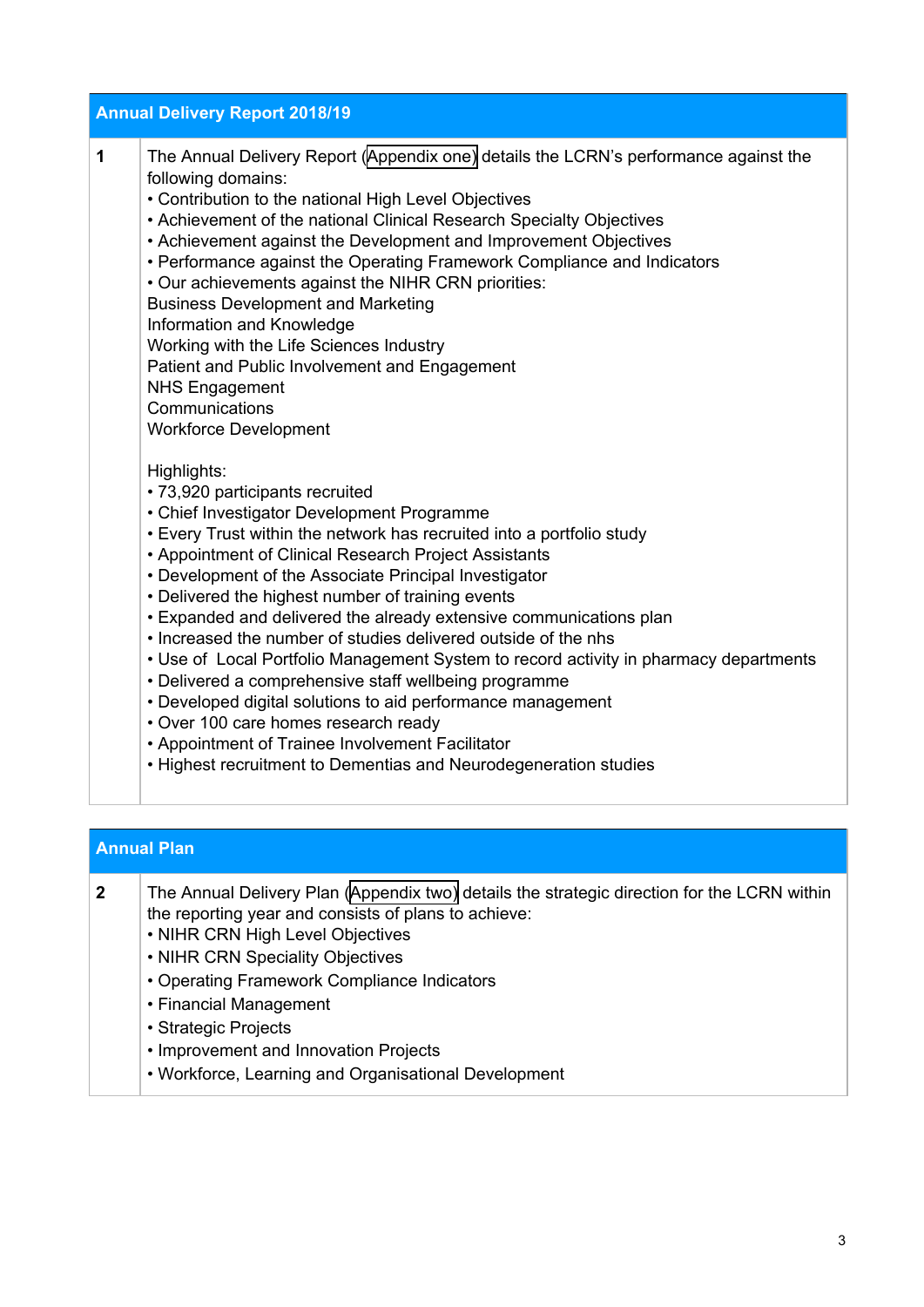| <b>Finance Update</b>                                                                                                                                                                                                                                                                                                                                                                    |  |  |  |  |  |  |  |  |
|------------------------------------------------------------------------------------------------------------------------------------------------------------------------------------------------------------------------------------------------------------------------------------------------------------------------------------------------------------------------------------------|--|--|--|--|--|--|--|--|
| Q4 Reporting:<br>• CRN West Midlands returned a £0 balance year end position<br>• All finance reports have been submitted to NIHR as per requirements of the contract<br>• Every Partner Organisation in the network has now received a monitoring visit by the Host<br>finance team<br>• A internal audit of the Host finance was completed in March 2019, written report is<br>pending |  |  |  |  |  |  |  |  |

### **Performance Update**

|  | The key headlines/issues and levels of assurance are set out below, and are graded as<br>follows: |                                                                                                                                                                                                                                   |  |  |  |  |  |
|--|---------------------------------------------------------------------------------------------------|-----------------------------------------------------------------------------------------------------------------------------------------------------------------------------------------------------------------------------------|--|--|--|--|--|
|  | Assurance level*                                                                                  | Colour to use in 'Assurance level*' column below                                                                                                                                                                                  |  |  |  |  |  |
|  | Assured                                                                                           | Green – there are no gaps in assurance                                                                                                                                                                                            |  |  |  |  |  |
|  | Partially assured                                                                                 | Amber – there are gaps in assurance but we are assured appropriate<br>action plans are in place to address these                                                                                                                  |  |  |  |  |  |
|  | Not assured                                                                                       | Red – there are significant gaps in assurance and we are not<br>assured as to the adequacy of current action plans<br>If red, commentary is needed in "Next Actions" to indicate what will<br>more the matter to "full assurance" |  |  |  |  |  |

| Key<br>issue | Assurance<br>level | Committee update                                  | <b>Next actions</b>                                                                                                                                                                   | <b>Timescale</b> |
|--------------|--------------------|---------------------------------------------------|---------------------------------------------------------------------------------------------------------------------------------------------------------------------------------------|------------------|
| HL02a        |                    | Poor performance. Only<br>LCRN to finish red.     | Greater Manchester CRN (1/15 for<br>HLO2a) are coming to talk to the<br>R&D managers Forum in July to<br>discuss how they performance<br>monitor<br>Continuation of Senior Leadership | <b>July 2019</b> |
|              |                    |                                                   | Team bi-monthly peer review and<br>Partner Organisation performance<br>review documents for monthly<br>engagement                                                                     | May 2019         |
| HL05a        |                    |                                                   | New combined HLO9 measure for                                                                                                                                                         |                  |
| HL05b        |                    | Performance slightly<br>ahead of national average | 2019-20. Target to improve<br>median by 5%. New report being<br>set up to monitor progress.                                                                                           | 30/06/2019       |
| <b>HL04</b>  |                    |                                                   |                                                                                                                                                                                       |                  |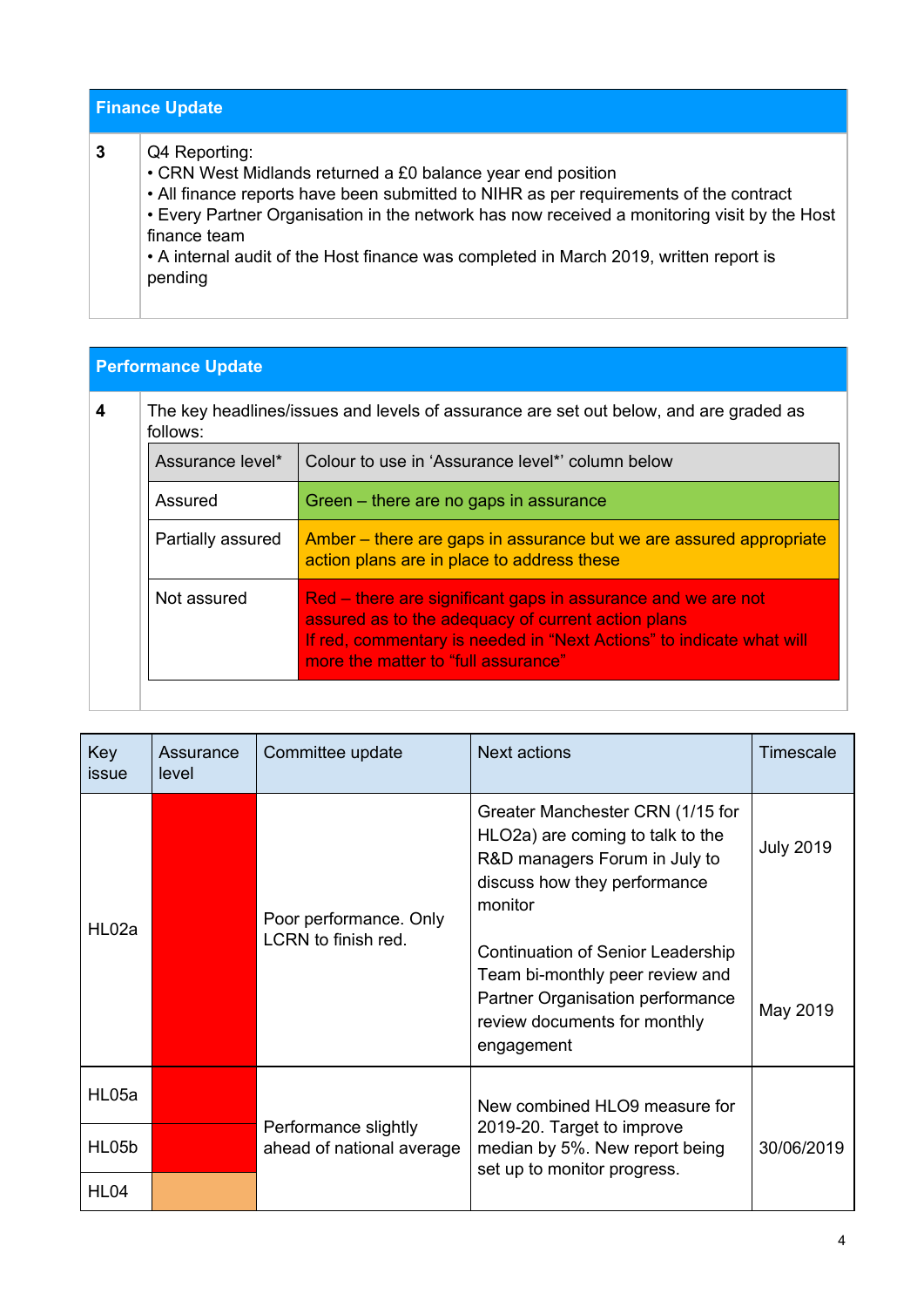| HL06c       | 40% of GP practices<br>recruited vs target of 45%                            | - Increase spread of studies<br>across practices<br>- Aim to invite more practices to<br>participate to increase the overall<br>figure | 31/11/19 |
|-------------|------------------------------------------------------------------------------|----------------------------------------------------------------------------------------------------------------------------------------|----------|
| <b>HL01</b> | 15% ahead of target. Best<br>ever performance with<br>almost 74,000 recruits |                                                                                                                                        |          |
| HL02b       | Achieved target.<br>Performance in line with<br>national average.            |                                                                                                                                        |          |
| HL06a       | <b>All Trusts recruited</b>                                                  |                                                                                                                                        |          |
| HL06b       | Achieved 70% target of<br>Trusts recruiting to<br>commercial studies         |                                                                                                                                        |          |
| HL07        | 41% ahead of target. Best<br>ever performance                                |                                                                                                                                        |          |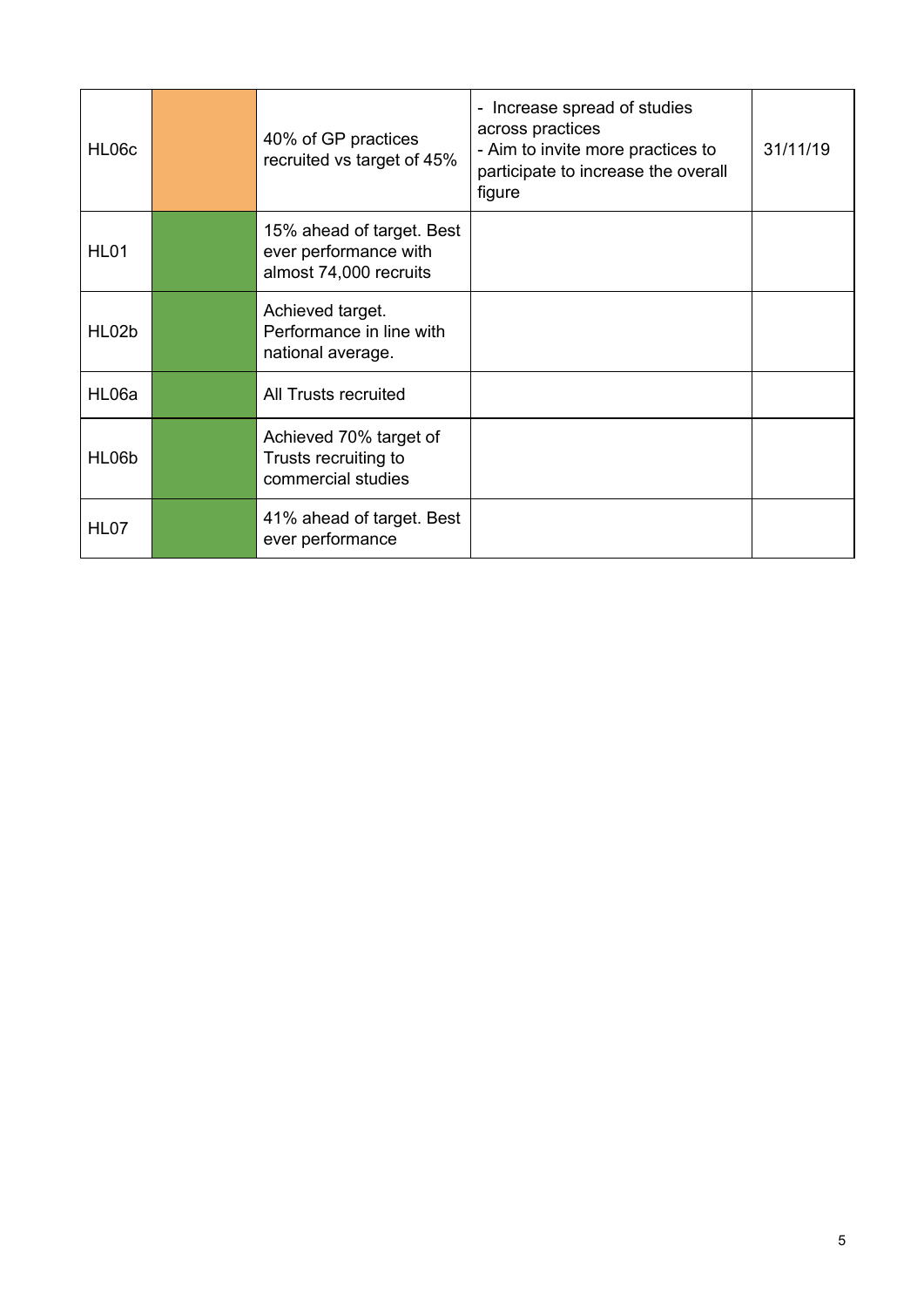<span id="page-6-0"></span>**2019/20 LCRN Annual Planning Requirements**

[Link to Requirements for LCRN Annual Plans 2019/20](https://drive.google.com/file/d/1ie6y9zLs_jmLvy0ver0oPj5w6b9crWUm/view?usp=sharing)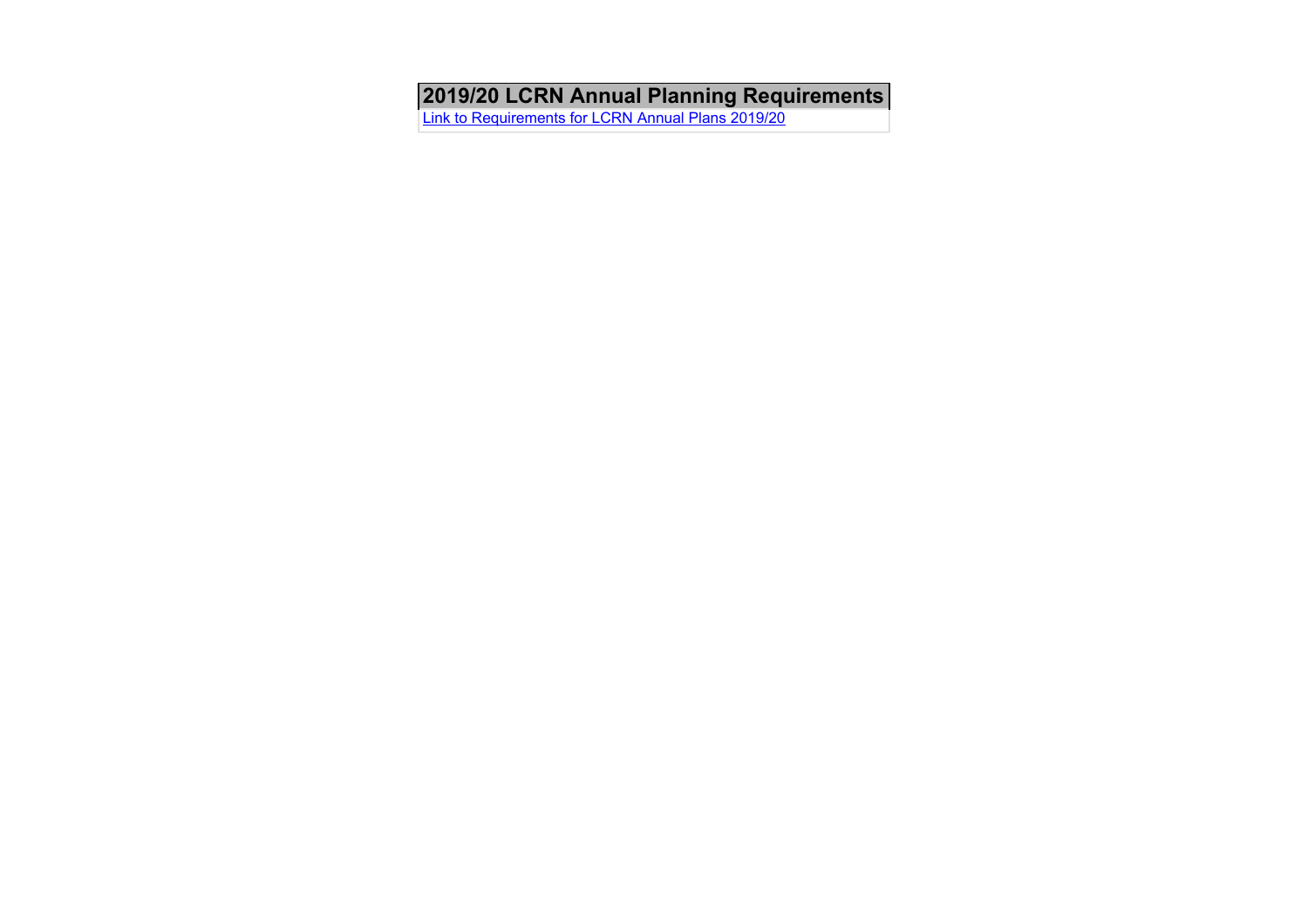NIHR | National Institute

# Clinical Research Network CRN West Midlands

# 2019/20 Annual Plan, Mid Year Progress Report and Annual Report

Date of Annual Plan submission: April 23 2019 Date of Mid Year Progress Report submission: XX Date of Annual Report submission: XX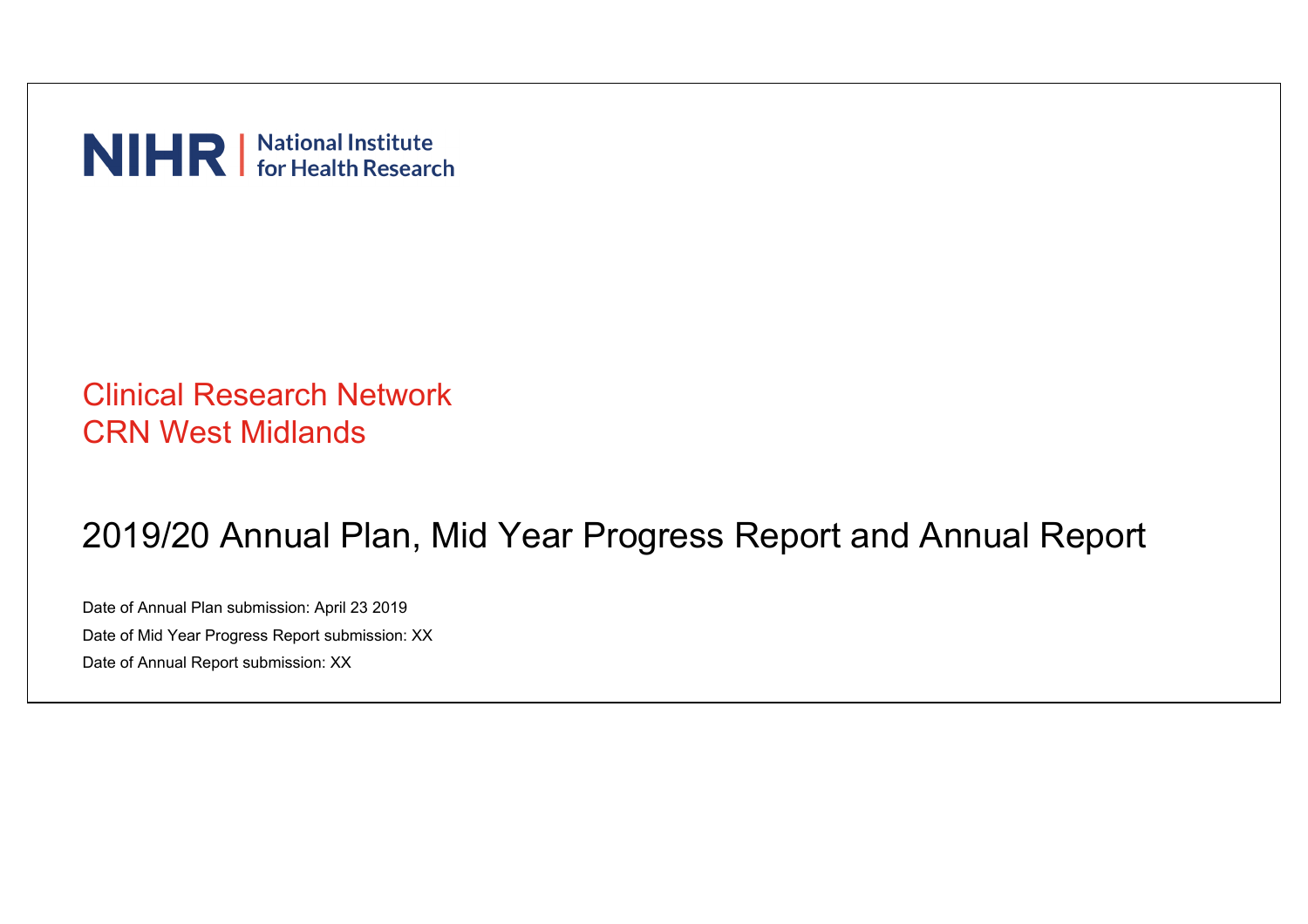| <b>Section 1. Host Organisation Approval</b>                                                                        |           |
|---------------------------------------------------------------------------------------------------------------------|-----------|
| 1A. Annual Plan                                                                                                     |           |
| Confirmation that this Annual Plan has been reviewed and agreed by the LCRN Partnership Group:                      | No        |
| Date of the LCRN Partnership Group meeting at which this Annual Plan was agreed:                                    | 18/06/19  |
| Confirmation that this Annual Plan has been reviewed and approved by the LCRN Host Organisation Board:              | <b>No</b> |
| Date of the LCRN Host Organisation Board meeting at which this Annual Plan was (or will be) approved:               | 13/05/19  |
| 1B. Mid Year Progress Report                                                                                        |           |
| Host Organisational approval and LCRN Partnership Group agreement is not required for the Mid Year Progress Report. |           |
| 1C. Annual Report                                                                                                   |           |
| Confirmation that this Annual Report has been reviewed and agreed by the LCRN Partnership Group:                    |           |
| Date of the LCRN Partnership Group meeting at which this Annual Report was agreed:                                  |           |
| Confirmation that this Annual Report has been reviewed and approved by the LCRN Host Organisation Board             |           |
| Date of the LCRN Host Organisation Board meeting at which this Annual Report was (or will be) approved:             |           |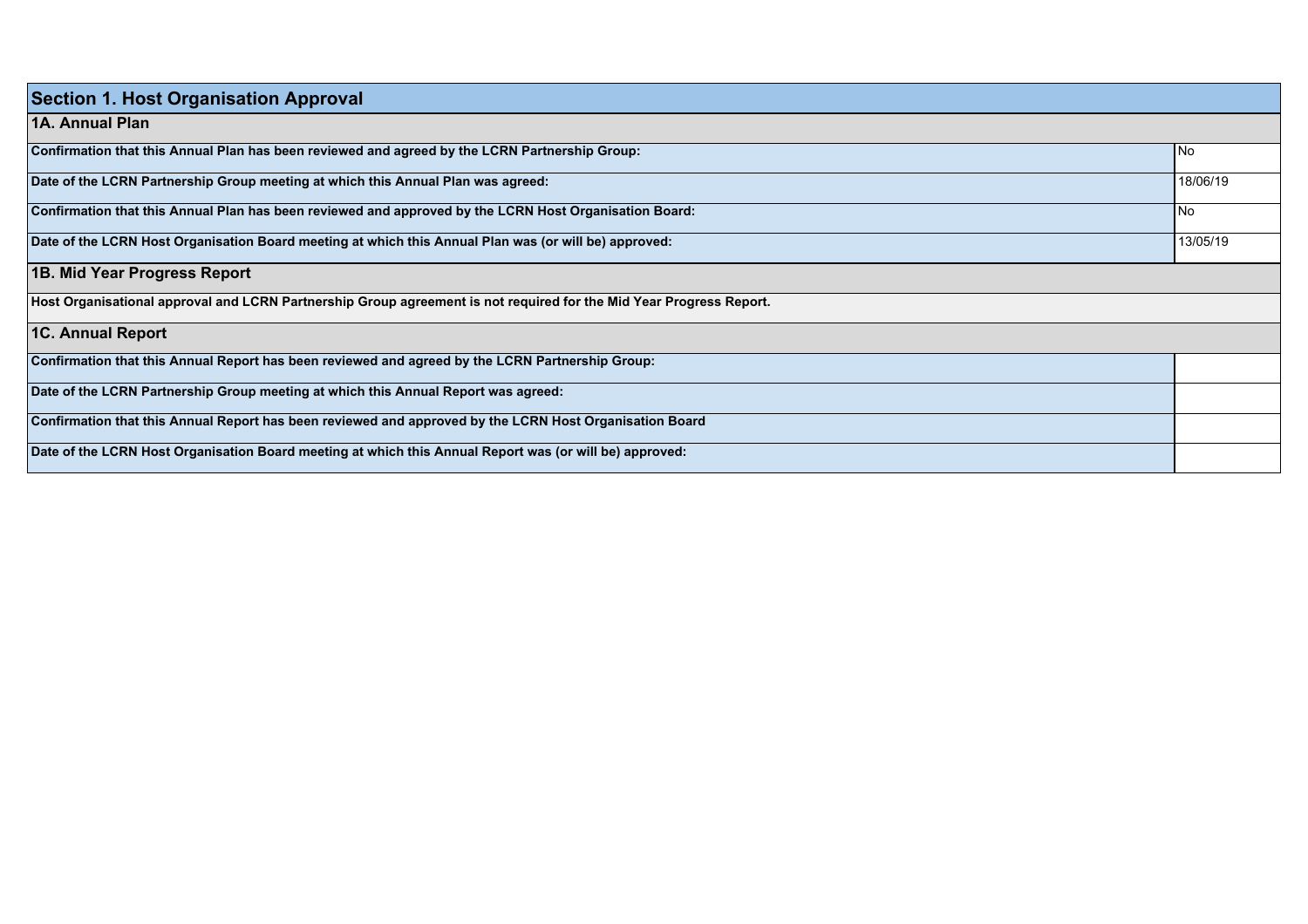| Section 2: Compliance with the Performance and Operating Framework                                                                                                                                                                                                                                                                                                                                                                                                                                                         |                    |                                                                                                                                                 |                                                            |            |                                    |            |  |  |  |
|----------------------------------------------------------------------------------------------------------------------------------------------------------------------------------------------------------------------------------------------------------------------------------------------------------------------------------------------------------------------------------------------------------------------------------------------------------------------------------------------------------------------------|--------------------|-------------------------------------------------------------------------------------------------------------------------------------------------|------------------------------------------------------------|------------|------------------------------------|------------|--|--|--|
| Please indicate whether the Host Organisation and LCRN Partners are delivering the LCRN in full compliance with the specific areas/clauses of the Performance and Operating Framework 2019/20 listed below.<br>Please provide a brief explanation of the reasons for partial / non-compliance in the commentary section.<br>Any areas of partial / non-compliance must be mitigated by the inclusion of a Key Project in Section 4 in order to achieve compliance. Please include a cross-reference to the Key Project ID. |                    |                                                                                                                                                 |                                                            |            |                                    |            |  |  |  |
| POF area                                                                                                                                                                                                                                                                                                                                                                                                                                                                                                                   | Compliance         | Annual Plan Commentary                                                                                                                          | <b>Mid Year</b><br><b>Progress</b><br>Report<br>Compliance | Commentary | <b>Annual Report</b><br>Compliance | Commentary |  |  |  |
| Part A: Context                                                                                                                                                                                                                                                                                                                                                                                                                                                                                                            |                    |                                                                                                                                                 |                                                            |            |                                    |            |  |  |  |
| A.3. Working Principles                                                                                                                                                                                                                                                                                                                                                                                                                                                                                                    | Fully<br>Compliant | CRN WM works to the principles as quided by the<br>CRN CC; we will ensure that the research continues<br>to meet the health needs of our region |                                                            |            |                                    |            |  |  |  |
| Part B: Performance Framework                                                                                                                                                                                                                                                                                                                                                                                                                                                                                              |                    |                                                                                                                                                 |                                                            |            |                                    |            |  |  |  |
| B.2. LCRN Performance Indicators                                                                                                                                                                                                                                                                                                                                                                                                                                                                                           |                    |                                                                                                                                                 |                                                            |            |                                    |            |  |  |  |
| Set 1. High Level Objectives                                                                                                                                                                                                                                                                                                                                                                                                                                                                                               | Fully<br>Compliant | All performance indicators remain a high priority for<br><b>CRN WM</b>                                                                          |                                                            |            |                                    |            |  |  |  |
| Set 2. Specialty Objectives                                                                                                                                                                                                                                                                                                                                                                                                                                                                                                | Fully<br>Compliant |                                                                                                                                                 |                                                            |            |                                    |            |  |  |  |
| Set 3. LCRN Operating Framework Indicators                                                                                                                                                                                                                                                                                                                                                                                                                                                                                 | Fully<br>Compliant |                                                                                                                                                 |                                                            |            |                                    |            |  |  |  |
| Set 4. Initiating and Delivering Clinical Research<br>Indicators                                                                                                                                                                                                                                                                                                                                                                                                                                                           | Fully<br>Compliant |                                                                                                                                                 |                                                            |            |                                    |            |  |  |  |
| Set 5. LCRN Partner Satisfaction Survey Indicators                                                                                                                                                                                                                                                                                                                                                                                                                                                                         | Fully<br>Compliant | All POs are engaged with the survey                                                                                                             |                                                            |            |                                    |            |  |  |  |
| Set 6. LCRN Customer Satisfaction Indicators                                                                                                                                                                                                                                                                                                                                                                                                                                                                               | Fully<br>Compliant |                                                                                                                                                 |                                                            |            |                                    |            |  |  |  |
| Set 7. LCRN Patient Experience Indicators                                                                                                                                                                                                                                                                                                                                                                                                                                                                                  | Fully<br>Compliant |                                                                                                                                                 |                                                            |            |                                    |            |  |  |  |
| B.3. Performance Management Processes                                                                                                                                                                                                                                                                                                                                                                                                                                                                                      | Fully<br>Compliant | CRN WM will adhere to all performance processes<br>and business planning cycles as set out in the POF                                           |                                                            |            |                                    |            |  |  |  |
| Part C: Operating Framework                                                                                                                                                                                                                                                                                                                                                                                                                                                                                                |                    |                                                                                                                                                 |                                                            |            |                                    |            |  |  |  |
| C.2. Governance and Management                                                                                                                                                                                                                                                                                                                                                                                                                                                                                             | Fully<br>Compliant | Evidence for Part C compliance included in Key<br>Projects section                                                                              |                                                            |            |                                    |            |  |  |  |
| C.3. Financial Management                                                                                                                                                                                                                                                                                                                                                                                                                                                                                                  | Fully<br>Compliant |                                                                                                                                                 |                                                            |            |                                    |            |  |  |  |
| C.4. CRN Specialties                                                                                                                                                                                                                                                                                                                                                                                                                                                                                                       | Fully<br>Compliant |                                                                                                                                                 |                                                            |            |                                    |            |  |  |  |
| C.5. Research Delivery                                                                                                                                                                                                                                                                                                                                                                                                                                                                                                     | Fully<br>Compliant |                                                                                                                                                 |                                                            |            |                                    |            |  |  |  |
| C.6. Information and Knowledge                                                                                                                                                                                                                                                                                                                                                                                                                                                                                             | Fully<br>Compliant |                                                                                                                                                 |                                                            |            |                                    |            |  |  |  |
| C.7. Stakeholder Engagement and Communications                                                                                                                                                                                                                                                                                                                                                                                                                                                                             | Fully<br>Compliant |                                                                                                                                                 |                                                            |            |                                    |            |  |  |  |
| C.8. Organisational Development                                                                                                                                                                                                                                                                                                                                                                                                                                                                                            | Fully<br>Compliant |                                                                                                                                                 |                                                            |            |                                    |            |  |  |  |
| C.9. Business Development and Marketing                                                                                                                                                                                                                                                                                                                                                                                                                                                                                    | Fully<br>Compliant |                                                                                                                                                 |                                                            |            |                                    |            |  |  |  |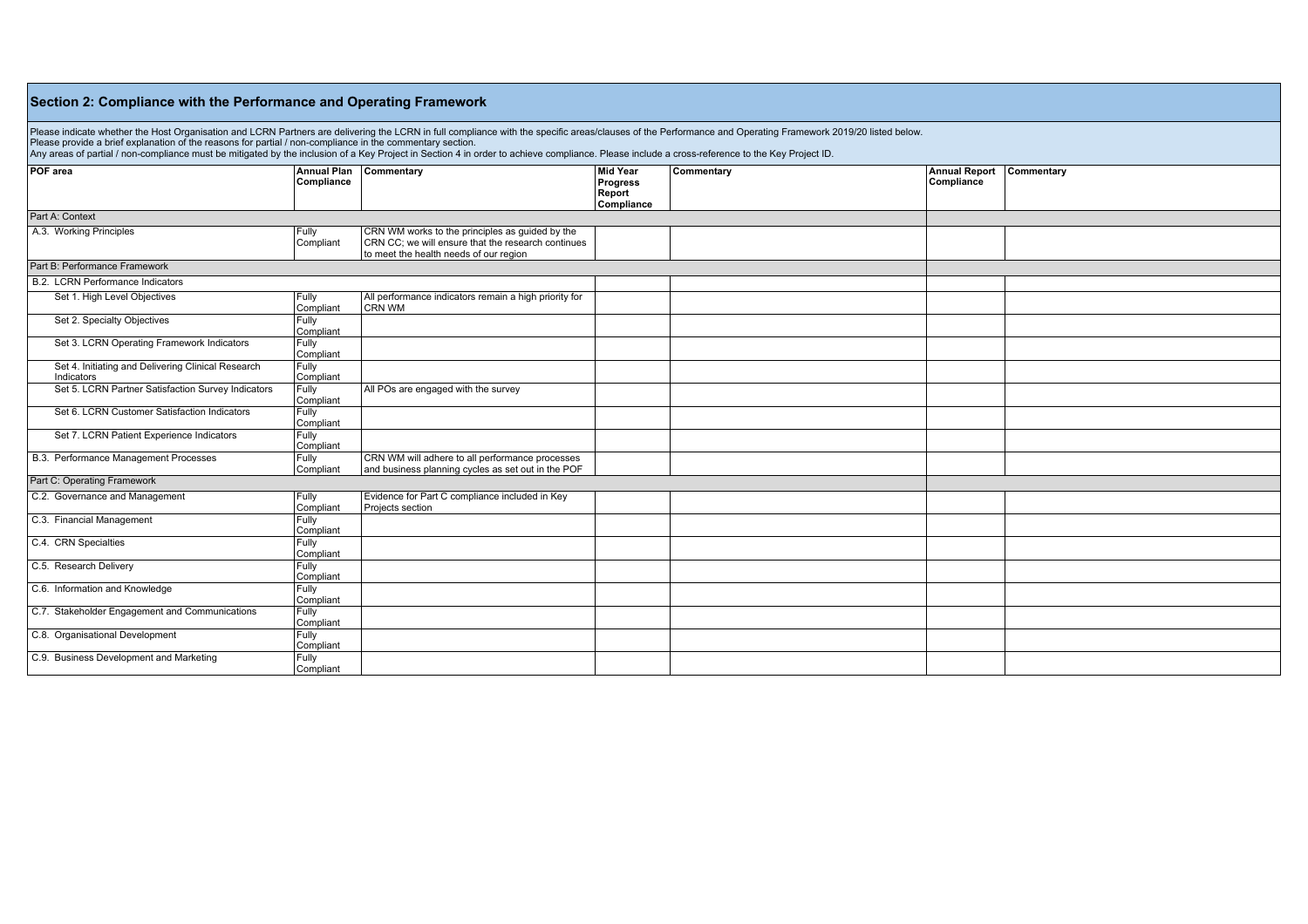## **Section 3. Executive Summary (Annual Report only)**

| Section 3. Executive Summary should only be completed as part of the Annual Report submission. For the Annual Report, please complete the Table below, entering key performance highlights, successes and<br>challenges from 2019/20 |              |  |  |  |  |  |  |  |
|--------------------------------------------------------------------------------------------------------------------------------------------------------------------------------------------------------------------------------------|--------------|--|--|--|--|--|--|--|
| Please specify up to five areas where the LCRN has<br>performed very well / significantly surpassed targets. This                                                                                                                    |              |  |  |  |  |  |  |  |
| section is an opportunity for LCRNs to highlight excellent<br>performance and successes. The intention is to enable                                                                                                                  | $\mathbf{2}$ |  |  |  |  |  |  |  |
| opportunities to showcase these examples as case<br>studies, opportunities for regional or national roll-out and                                                                                                                     | 3            |  |  |  |  |  |  |  |
| sharing of best practice.                                                                                                                                                                                                            |              |  |  |  |  |  |  |  |
|                                                                                                                                                                                                                                      | 5            |  |  |  |  |  |  |  |
|                                                                                                                                                                                                                                      |              |  |  |  |  |  |  |  |
| High Level Objectives                                                                                                                                                                                                                |              |  |  |  |  |  |  |  |
| Specialty Objectives                                                                                                                                                                                                                 |              |  |  |  |  |  |  |  |
| <b>LCRN Operating Framework Indicators</b>                                                                                                                                                                                           |              |  |  |  |  |  |  |  |
| <b>LCRN Partner Satisfaction Survey Indicators</b>                                                                                                                                                                                   |              |  |  |  |  |  |  |  |
| <b>LCRN Customer Satisfaction Indicators</b>                                                                                                                                                                                         |              |  |  |  |  |  |  |  |
| <b>LCRN Patient Experience Indicators</b>                                                                                                                                                                                            |              |  |  |  |  |  |  |  |
|                                                                                                                                                                                                                                      |              |  |  |  |  |  |  |  |
| <b>Host Organisation</b>                                                                                                                                                                                                             |              |  |  |  |  |  |  |  |
| Governance and Management                                                                                                                                                                                                            |              |  |  |  |  |  |  |  |
| <b>Financial Management</b>                                                                                                                                                                                                          |              |  |  |  |  |  |  |  |
| <b>CRN</b> Specialties                                                                                                                                                                                                               |              |  |  |  |  |  |  |  |
| <b>Research Delivery</b>                                                                                                                                                                                                             |              |  |  |  |  |  |  |  |
| Information and Knowledge                                                                                                                                                                                                            |              |  |  |  |  |  |  |  |
| Stakeholder Engagement and Communications                                                                                                                                                                                            |              |  |  |  |  |  |  |  |
| Workforce Learning and Organisational Development                                                                                                                                                                                    |              |  |  |  |  |  |  |  |
| <b>Business Development and Marketing</b>                                                                                                                                                                                            |              |  |  |  |  |  |  |  |
| National Contributions                                                                                                                                                                                                               |              |  |  |  |  |  |  |  |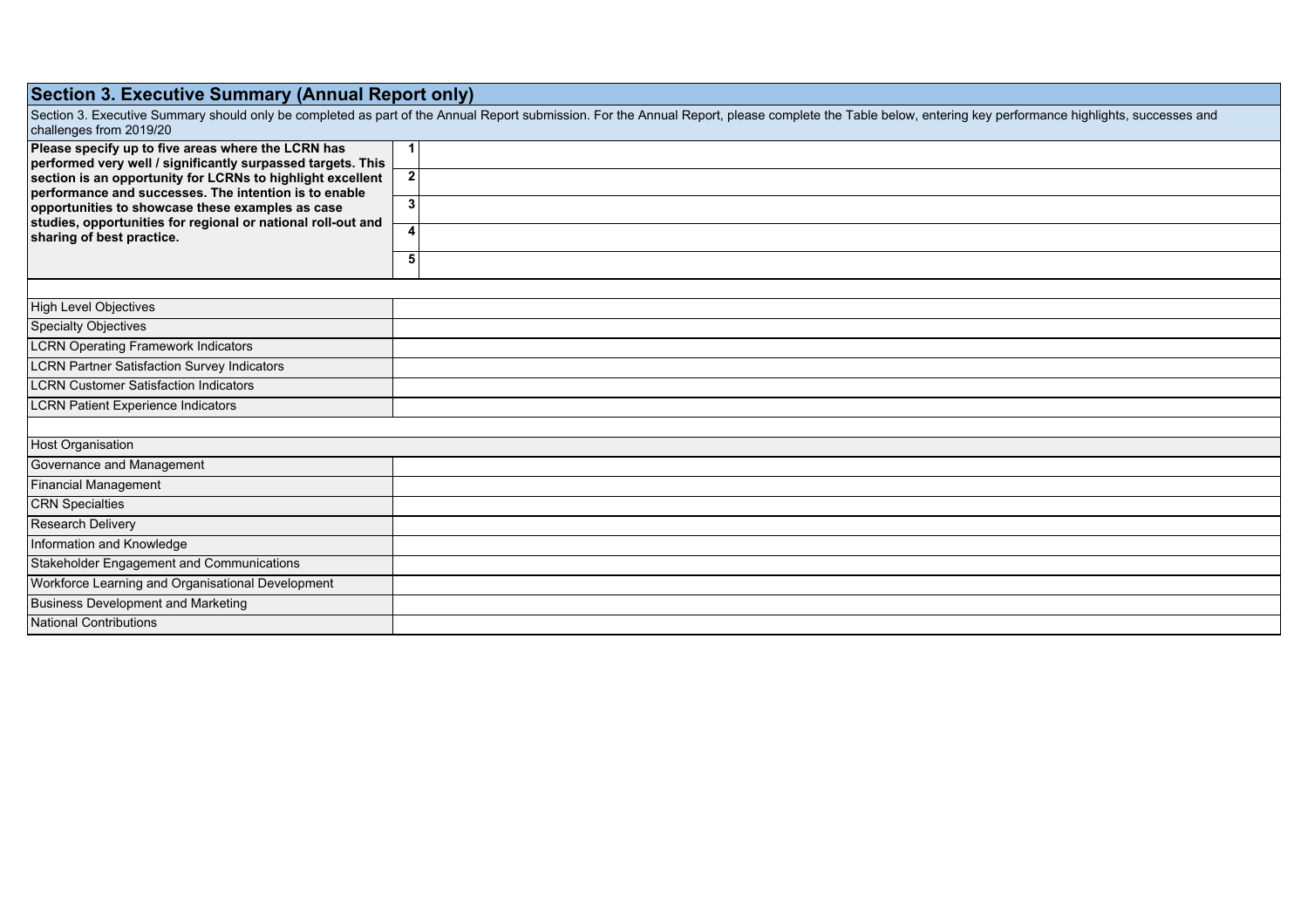|       | Section 4 of the template should be used to detail the key projects to be delivered by the network in 2019/20. Please include local network projects and activities, projects to be delivered in collaboration with other LCRN<br>projects to be delivered nationally/CRN-wide led locally by the LCRN. Projects to be delivered in collaboration with other parts of the NIHR and/ or other external organisations should also be included. |                                                                                                                                                                                                                                                                                                                                                                                                |                                                      |                                                                                                                                                                                                                                                                                                                                                                                                                                                                                                                                                                                                                                                                                                                                                                                                                                                                                                                                                                      |                          |            |                                               |            |                                    |
|-------|----------------------------------------------------------------------------------------------------------------------------------------------------------------------------------------------------------------------------------------------------------------------------------------------------------------------------------------------------------------------------------------------------------------------------------------------|------------------------------------------------------------------------------------------------------------------------------------------------------------------------------------------------------------------------------------------------------------------------------------------------------------------------------------------------------------------------------------------------|------------------------------------------------------|----------------------------------------------------------------------------------------------------------------------------------------------------------------------------------------------------------------------------------------------------------------------------------------------------------------------------------------------------------------------------------------------------------------------------------------------------------------------------------------------------------------------------------------------------------------------------------------------------------------------------------------------------------------------------------------------------------------------------------------------------------------------------------------------------------------------------------------------------------------------------------------------------------------------------------------------------------------------|--------------------------|------------|-----------------------------------------------|------------|------------------------------------|
|       | Columns A-F should be completed as part of the 2019/20 Annual Plan.<br>Columns G-H should be completed as part of the 2019/20 Mid Year Progress Report.<br>Columns I-J should be completed as part of the 2019/20 Annual Report.                                                                                                                                                                                                             |                                                                                                                                                                                                                                                                                                                                                                                                |                                                      |                                                                                                                                                                                                                                                                                                                                                                                                                                                                                                                                                                                                                                                                                                                                                                                                                                                                                                                                                                      |                          |            |                                               |            |                                    |
|       |                                                                                                                                                                                                                                                                                                                                                                                                                                              | To complete at Annual Plan stage                                                                                                                                                                                                                                                                                                                                                               |                                                      |                                                                                                                                                                                                                                                                                                                                                                                                                                                                                                                                                                                                                                                                                                                                                                                                                                                                                                                                                                      |                          |            | To complete at Mid Year Progress Report stage |            | To complete at Annual Report stage |
| Ref   | Key project                                                                                                                                                                                                                                                                                                                                                                                                                                  | Outcome                                                                                                                                                                                                                                                                                                                                                                                        | Lead                                                 | <b>Milestone</b>                                                                                                                                                                                                                                                                                                                                                                                                                                                                                                                                                                                                                                                                                                                                                                                                                                                                                                                                                     | <b>Milestone</b><br>date | <b>RAG</b> | <b>Commentary</b>                             | <b>RAG</b> | Commentary                         |
|       | 1. Governance and Management                                                                                                                                                                                                                                                                                                                                                                                                                 |                                                                                                                                                                                                                                                                                                                                                                                                |                                                      |                                                                                                                                                                                                                                                                                                                                                                                                                                                                                                                                                                                                                                                                                                                                                                                                                                                                                                                                                                      |                          |            |                                               |            |                                    |
| 4.1.1 | Appointment to the Deputy Clinical Director<br>Post                                                                                                                                                                                                                                                                                                                                                                                          | Deputy Clinical Director appointed to ensure robust clinical leadership of the network                                                                                                                                                                                                                                                                                                         | Jeremy Kirk                                          | Job advertised and recruitment process completed: induction<br>larranged                                                                                                                                                                                                                                                                                                                                                                                                                                                                                                                                                                                                                                                                                                                                                                                                                                                                                             | lQ1                      |            |                                               |            |                                    |
| 4.1.2 | Monitor compliance against the LCRN<br>Performance Indicators once targets are<br>agreed                                                                                                                                                                                                                                                                                                                                                     | Ensure that the targets for the following indicators are met<br>1. NIHR CRN High Level Objectives<br>2. NIHR CRN Clinical Research Specialty Objectives<br>3. LCRN Operating Framework Indicators<br>4. Initiating and Delivering Clinical Research Indicators<br>5. LCRN Partner Satisfaction Indicators<br>6. LCRN Customer Satisfaction Indicators<br>7. LCRN Patient Experience Indicators | <b>SLT</b>                                           | 1 - As detailed in Section 3 below<br>2 - As detailed in Tab 6<br>3 - Compliance shown in Tab 2<br>4 - Compliance reported and discussed at Partner<br>Organisation meetings<br>5 - Partnership Group are committed to reviewing the<br>feedback from the survey and will develop an action plan<br>based on the findings when released. Carly Craddock also<br>working with national team to improve the survey for the future<br>6 - Feedback from the Customer Satisfaction survey will be<br>reviewed at the Senior Leadership / CRL Meetings and an<br>action plan will be developed. Based on the findings from the<br>18/19 survey, there is currently a project to review the role of a<br>Study Lead (link to document in Appendices section)<br>7 - As detailed in Section 3 below. The findings of the survey<br>will be fedback to Partner Organisations for them to develop<br>their own action plans to improve research experiences in their<br>Trust | $O1-4$                   |            |                                               |            |                                    |
|       | 2. Financial Management                                                                                                                                                                                                                                                                                                                                                                                                                      |                                                                                                                                                                                                                                                                                                                                                                                                |                                                      |                                                                                                                                                                                                                                                                                                                                                                                                                                                                                                                                                                                                                                                                                                                                                                                                                                                                                                                                                                      |                          |            |                                               |            |                                    |
| 4.2.1 | Detailed Cost Improvement Initiative to<br>encourage staff to identify efficiencies in the<br>workplace                                                                                                                                                                                                                                                                                                                                      | Database of projects with the impact of these translated into £ saved. Staff<br>encouraged to come up with ideas on making efficiences now, and in the future                                                                                                                                                                                                                                  | Julie Davis /<br>Jane Mitchell                       | Project Plan and Process implemented: savings tracked<br>monthly and fedback to staff.                                                                                                                                                                                                                                                                                                                                                                                                                                                                                                                                                                                                                                                                                                                                                                                                                                                                               | $Q1-4$                   |            |                                               |            |                                    |
| 4.2.2 | Development of a process to support the flow<br>of ETC payments through the GP practice to<br>the organisation where the cost was incurred                                                                                                                                                                                                                                                                                                   | Effective payment process for ETCs<br>Increased likelihood of payments getting to correct provider<br>Support for both GP and organisations will increase their willingness to take part in<br>studies with ETCs                                                                                                                                                                               | Pam<br>Devall/Resear<br>Managers/CR<br><b>L/CRSL</b> | Workflow of process<br>- Documents to support<br>(Also links with HLO1 and 6c)                                                                                                                                                                                                                                                                                                                                                                                                                                                                                                                                                                                                                                                                                                                                                                                                                                                                                       | Q2                       |            |                                               |            |                                    |
| 4.2.3 | Improve process for Primary Care forecasting<br>cost calculation and budget management by<br>centralisation, standardisation and<br>streamlining of current study costing and<br>forecasting process. Process is currently<br>different in each of the three localities                                                                                                                                                                      | Consistent and accurate forecasting, as well as more stringent monitoring /<br>management of study costs and budget.                                                                                                                                                                                                                                                                           | Pam Devall<br>and Research<br>Managers               | Business manager appointed<br>Agreed process followed to initially cost studies and manage<br>changes                                                                                                                                                                                                                                                                                                                                                                                                                                                                                                                                                                                                                                                                                                                                                                                                                                                                | $\overline{O2}$          |            |                                               |            |                                    |
|       | 3. High Level Objectives                                                                                                                                                                                                                                                                                                                                                                                                                     |                                                                                                                                                                                                                                                                                                                                                                                                |                                                      |                                                                                                                                                                                                                                                                                                                                                                                                                                                                                                                                                                                                                                                                                                                                                                                                                                                                                                                                                                      |                          |            |                                               |            |                                    |
| ALL   | Identification of five strategic projects which<br>set out key priorities for the CRN and link in to<br>the HLOs and the overall vision of the Network                                                                                                                                                                                                                                                                                       | Increase number of CIs & PIs<br>Using Business Intelligence to inform and monitor delivery against the CRN WM<br><b>Higher Level Objectives</b><br>Increase the number of portfolio studies delivered in non-nhs setting<br>Prioritise according to the health needs of WM<br>Prioritise according to the strengths of WM                                                                      | <b>SLT</b>                                           | Project Plans and Kanbanchis produced for all projects<br>Successful delivery of objectives reviewed at SLT meetings<br>Elements of these projects link in to all of the information in<br>this business plan                                                                                                                                                                                                                                                                                                                                                                                                                                                                                                                                                                                                                                                                                                                                                        | $Q1-4$                   |            |                                               |            |                                    |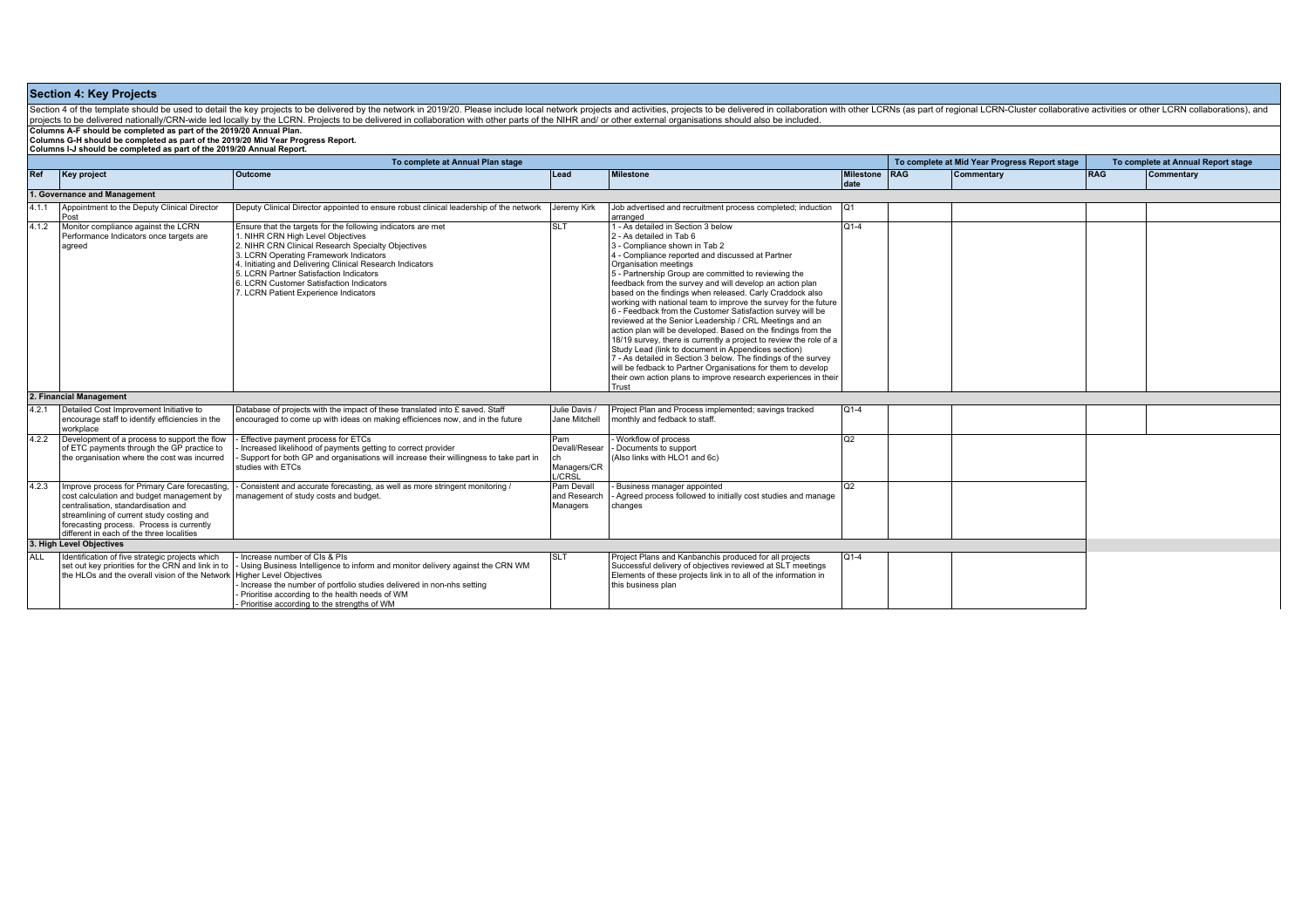| To complete at Annual Plan stage |                                                                                   |                                                                                                                                                                                                                                                                                                                                                                                                                                                                                                                                                                                                                                                                                                                                              |                                                                 |                                                                                                                                                                                                                                                                                                                                                                                                                                                                                                                                                                                                                                                                        |                            | To complete at Mid Year Progress Report stage |            | To complete at Annual Report stage |
|----------------------------------|-----------------------------------------------------------------------------------|----------------------------------------------------------------------------------------------------------------------------------------------------------------------------------------------------------------------------------------------------------------------------------------------------------------------------------------------------------------------------------------------------------------------------------------------------------------------------------------------------------------------------------------------------------------------------------------------------------------------------------------------------------------------------------------------------------------------------------------------|-----------------------------------------------------------------|------------------------------------------------------------------------------------------------------------------------------------------------------------------------------------------------------------------------------------------------------------------------------------------------------------------------------------------------------------------------------------------------------------------------------------------------------------------------------------------------------------------------------------------------------------------------------------------------------------------------------------------------------------------------|----------------------------|-----------------------------------------------|------------|------------------------------------|
| Ref                              | Key project                                                                       | <b>Outcome</b>                                                                                                                                                                                                                                                                                                                                                                                                                                                                                                                                                                                                                                                                                                                               | Lead                                                            | <b>Milestone</b>                                                                                                                                                                                                                                                                                                                                                                                                                                                                                                                                                                                                                                                       | Milestone RAG<br>date      | Commentary                                    | <b>RAG</b> | Commentary                         |
|                                  | HLO1 Deliver significant levels of participation in<br>NIHR CRN Portfolio studies | Increase the number of participants recruited to NIHR CRN Portfolio studies:<br>1) Mapping and engaging with new GP configurations, Primary Care Networks, STPs<br>and emerging models of care to understand what will attract them to work with us and<br>how best to maintain engagement<br>2) Increase and broaden HEI Engagement<br>3) Continue to encourage GP practices in WM region to sign-up to CPRD<br>4) Collaborate with East Midlands CRN to strengthen links and work towards joint<br>meetings and AGM<br>5) To ensure all studies as part of the new NIHR School for Social Care Research are<br>considered for the CRN Portfolio where appropriate<br>6) Strategic funding allocations for new areas of recruitment for POs | . Pam Devall<br>/ CRL<br>2. Pam<br>Devall/Resear<br>Managers/CR | 1.1 CRN have single point of access to a larger pool of the<br>patient population to invite into studies<br>1.2 EDGE utilised to enable all updates and communication on<br>a single database<br>1.3 PC will be able to support the delivery of research across<br>the setting interface<br>1.4 Accurate reporting<br>1.5 Efficient and effective participant search and identification<br>methods<br>2.1 Increase number of local CIs in both health and social care Q4<br>settings<br>2.2 Identify opportunties to support grant writing<br>2.3 Spread of research studies across HEI reduces risk of<br>reduction in studies through smaller amount of active study | Q4                         |                                               |            |                                    |
|                                  |                                                                                   |                                                                                                                                                                                                                                                                                                                                                                                                                                                                                                                                                                                                                                                                                                                                              | 4. Karen<br><b>Hylton CRN</b><br>WM /Hannah                     | developers<br>3. Pam Devall 3.1 Increase GP CPRD member practice across WMs<br>including large scale organisations e.g. superpractices, GP<br>federations. Continue to be Lead LCRN<br>3.2 Improve recruitment and increase in the number of studies<br>we can offer practices<br>4.1 To understand the challenges of each network on<br>delivering cancer clinical trials<br>4.2 Sharing best practice to enhance recruitment stragegies to                                                                                                                                                                                                                           | O <sub>4</sub><br>$\Omega$ |                                               |            |                                    |
|                                  |                                                                                   | Implement initiatives to increase in the number of participants recruited to commercial                                                                                                                                                                                                                                                                                                                                                                                                                                                                                                                                                                                                                                                      | 5 Andrea<br>Shilton<br>6 Carly<br>Craddock<br>Sinead            | Finch CRN EM deliver to clinical research and improve patient care.<br>5.1 Regular communication with the School for Social Care<br>Research and early contact discussions<br>6.1 Impact captured ready for 20/21 Annual Plan<br>Information in Business Development and Marketing section 9                                                                                                                                                                                                                                                                                                                                                                           | lQ1<br>$\Omega$            |                                               |            |                                    |
|                                  |                                                                                   | contract NIHR CRN Portfolio studies - exceed the amount recruited in 18/19                                                                                                                                                                                                                                                                                                                                                                                                                                                                                                                                                                                                                                                                   | Collinge                                                        |                                                                                                                                                                                                                                                                                                                                                                                                                                                                                                                                                                                                                                                                        |                            |                                               |            |                                    |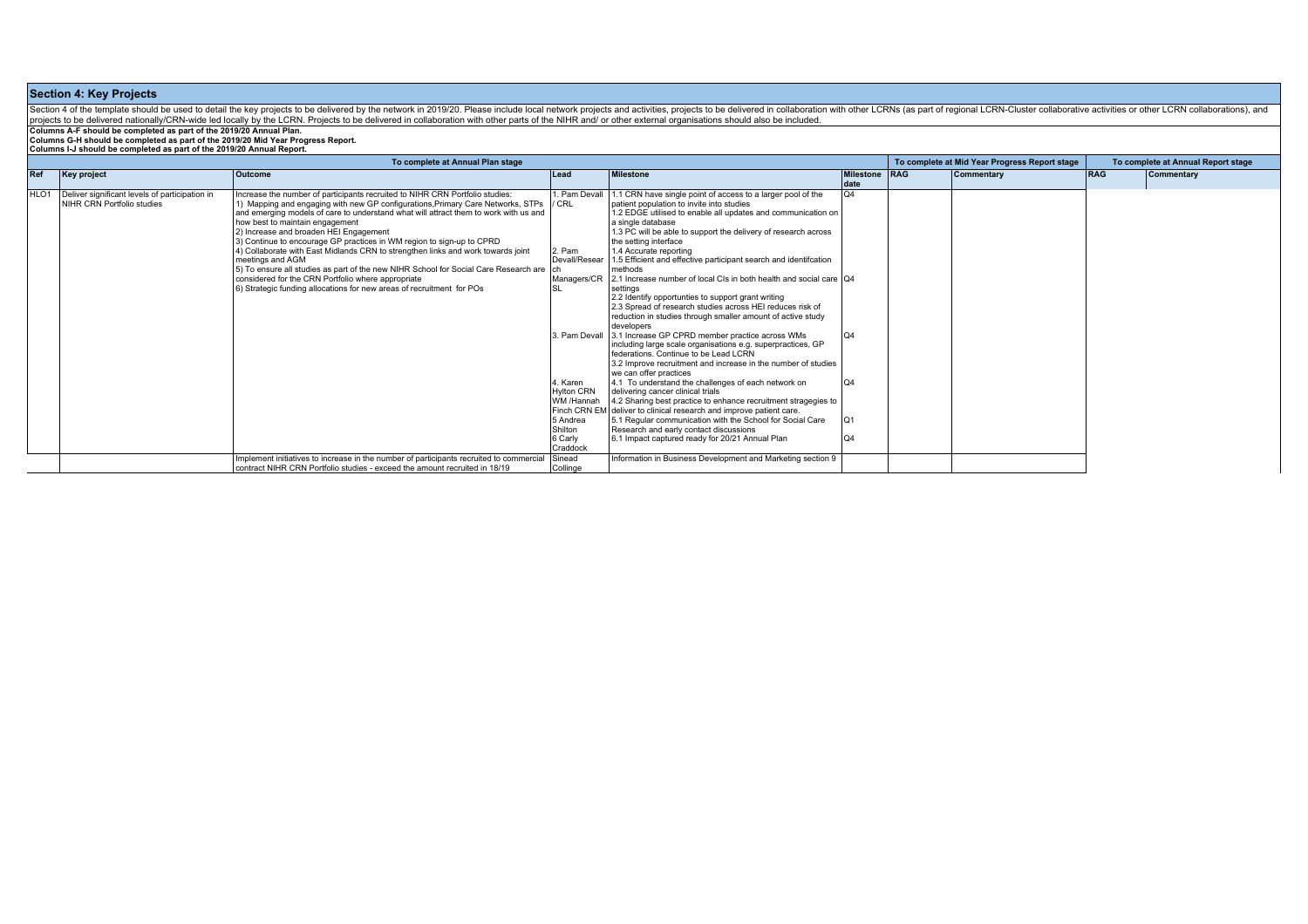Section 4 of the template should be used to detail the key projects to be delivered by the network in 2019/20. Please include local network projects and activities, projects to be delivered in collaboration with other LCRN projects to be delivered nationally/CRN-wide led locally by the LCRN. Projects to be delivered in collaboration with other parts of the NIHR and/ or other external organisations should also be included.

**Columns A-F should be completed as part of the 2019/20 Annual Plan.** 

**Columns G-H should be completed as part of the 2019/20 Mid Year Progress Report. Columns I-J should be completed as part of the 2019/20 Annual Report.**

**To complete at Annual Plan stage To complete at Mid Year Progress Report stage To complete at Annual Report stage Ref Key project Outcome Lead Milestone Milestone date RAG Commentary RAG Commentary** HLO2 Deliver NIHR CRN Portfolio studies to recruitment target within the planned recruitment period Ensure that 80% of commercial contract studies achieve or surpass their recruitment target during their planned recruitment period, at confirmed CRN sites. Ensure that 80% of non commercial studies achieve or surpass their recruitment target during their planned recruitment period 1) trialling root cause analysis of closed studies to test assumptions of why studies do not achieve HLO2 and therefore what the region needs to do to change this. Also assessing site and sponsor engagement. 2) targetting POs that account for a higher percentage of organisations not achieving this metric. 3) monthly projection of HLO2a per Trust to inform SLT discussions and Link Senior Leader meetings with POs. 4) working with PO research departments to jointly agree if site identification should not be submitted, targets altered or marked as site not supported 5) Introduction of national Performance Review Lead Role to support study delivery to time and target 6) Offer of WM wide overview performance monitoring for Sponsors/CROs with a large WM Portfolio 7) Establish the Primary Care study lead role to improve HLO2 XXX rolling out PC to the other divisions 8) Specifically target POs with high contributions to commercial recruitment in pilot to improve cancer study data 9) Horizon scanning using local intelligence from CRSLs to predict potential EOI 10) Using data to inform predicted potential recruitment (EOI stage) 11) Local funding model to concentrate on HLO2a **Senior** Leadership Team 1.1 List of root causes - discussed at peer peformance reviews. 1.2 Decision to continue with root cause analysis of studies across all divisions, or not. 1.3 Divisional Peer Review process and discussion platform to enable Research Delivery Managers to gain support and tap into the experience of other RDMs in the CRN to ensure that studies have the best chance of delivering to time and target  $2.1$  Measure of PO and sponsor engagement in the process. 2.2 Record of which Trusts to target and discussions/meetings taken place with agreed actions. 3 Projection data included in SLT papers. Discussions/actions logged and followed up on through PO Peer Review document 4 Record of site identifications and CRN comments (fully support, support with changes, do not support) 5 Measure the effectiveness of the role through successful study delivery 6 Target and build relationships with key sponsors and CROs to improve their portfolio delivery and highlight the capabilities of the West Midlands 7.1 Review and remap current arrangments to ensure there is one point of contact throughout the study allowing close performance management each stage of study set up and delivery. Ensure there is clarity of roles and responsibilities with timescales 7.2 Study post mortem to support lessons learned 8 Work with relevant organisations and develop an action plan to improve performance with maximum benefit for HLO2 9 Quarterly discussions/reports between CRSL and RDM regarding pending studies 10 EOI either reviewed by Speciality leads or intelligence shared with RDM regarding realistic targets based upon population and PO 11 Agree a local funding model which is transparent and will encourage all POs to engage with the CRN's HLOs, with a priority around HLO2  $\overline{O1-4}$ HLO3 Increase the number of studies delivered for<br>the commercial sector with support from the the commercial sector with support from the NIHR Clinical Research Network Increase the number of new commercial contract studies entering the NIHR CRN Portfolio Senior eadership Team - enagement with non recruiting POs to support delivery of commercial research - supporting POs with a population of unmet needs, promote their capacity and engage with key sponsors - increase delivery to HLO2a to increase repeat business Ensure that we maintain the number of new commercial contract studies entering the NIHR CRN Portfolio as a percentage of the total commercial MHRA CTA approvals for Phase II–IV studies Sinead<br>Collinge Information in Business Development and Marketing section 9 HLO6 Widen participation in research by enabling the involvement of a range of health and social care providers Ensure that 100% of NHS Trusts are recruiting into NIHR CRN Portfolio studies; increase the research activity at Shropcom through a two year project to provide R&D / delivery infrastructure to the Trust from another West Midlands PO SLT / Pam - improved equity of access for patients into research in that area - pump priming support to get the Trust open for research business - Opportunities for the Trust staff to take part in the delivery of research as a site / service/CI/PI - Improvement in quality, accuracy and timeliness of EDGE data - Increase in WM recruitment and focus on achieveing HLO2a Q4 Aim to have in excess of 70% of our organisations recruiting into commercial studies (links to HLO3). Business Development will be a priority as demonstrated in this plan Sinead<br>Collinge - engagement with non recruiting POs to support delivery of commercial research - supporting POs with a population of unmet needs, promote their capacity and engage with key sponsors - increase delivery to HLO2a to increase repeat business - further information in Business Development and Marketing section 9  $Q1-4$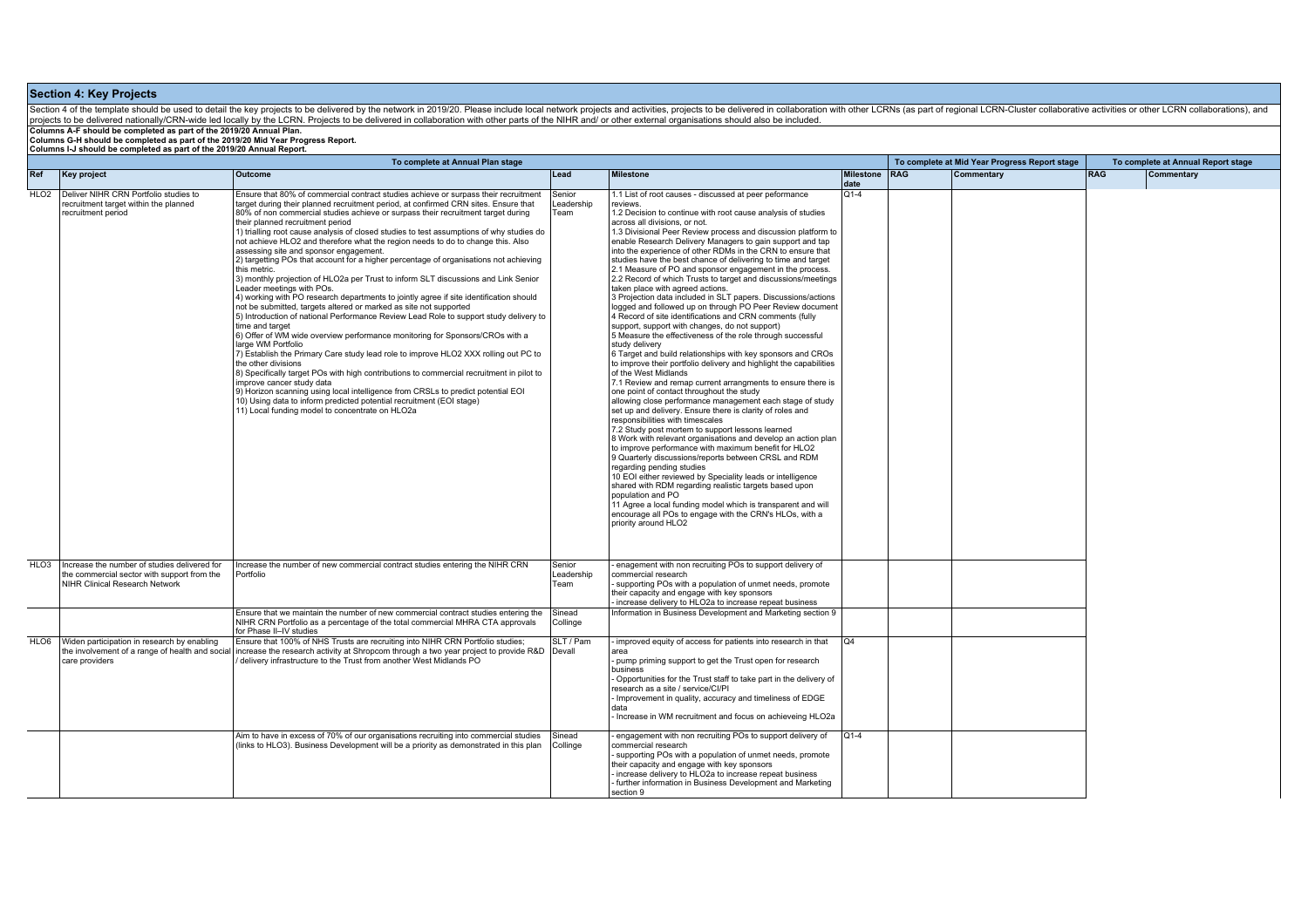Section 4 of the template should be used to detail the key projects to be delivered by the network in 2019/20. Please include local network projects and activities, projects obe delivered in collaboration with other parts **To complete at Annual Plan stage To complete at Mid Year Progress Report stage To complete at Annual Report stage**

|            |                                                                                                                           | To complete at Annual Plan stage                                                                                                                                                                                                                                                                                                                                                                                                                                                                                                                                                                                          |                                                                      |                                                                                                                                                                                                                                                                                                                                                                                                                                                                                                                                                                                                                                                                                                                                                                                                                                                                                                                                                                                                                                                                                                                                                                                                                                                                                                                                                       |                                                 |     | To complete at Mid Year Progress Report stage |            | To complete at Annual Report stage |
|------------|---------------------------------------------------------------------------------------------------------------------------|---------------------------------------------------------------------------------------------------------------------------------------------------------------------------------------------------------------------------------------------------------------------------------------------------------------------------------------------------------------------------------------------------------------------------------------------------------------------------------------------------------------------------------------------------------------------------------------------------------------------------|----------------------------------------------------------------------|-------------------------------------------------------------------------------------------------------------------------------------------------------------------------------------------------------------------------------------------------------------------------------------------------------------------------------------------------------------------------------------------------------------------------------------------------------------------------------------------------------------------------------------------------------------------------------------------------------------------------------------------------------------------------------------------------------------------------------------------------------------------------------------------------------------------------------------------------------------------------------------------------------------------------------------------------------------------------------------------------------------------------------------------------------------------------------------------------------------------------------------------------------------------------------------------------------------------------------------------------------------------------------------------------------------------------------------------------------|-------------------------------------------------|-----|-----------------------------------------------|------------|------------------------------------|
| <b>Ref</b> | <b>Key project</b>                                                                                                        | <b>Outcome</b>                                                                                                                                                                                                                                                                                                                                                                                                                                                                                                                                                                                                            | Lead                                                                 | <b>Milestone</b>                                                                                                                                                                                                                                                                                                                                                                                                                                                                                                                                                                                                                                                                                                                                                                                                                                                                                                                                                                                                                                                                                                                                                                                                                                                                                                                                      | <b>Milestone</b><br>date                        | RAG | Commentary                                    | <b>RAG</b> | Commentary                         |
|            |                                                                                                                           | We will aim to recruit into at least 45% of GP practices by engaging with new<br>practices and maintaining relationships with existing practices and merged<br>organisations                                                                                                                                                                                                                                                                                                                                                                                                                                              | Pam Devall<br>Jess<br>Graysmark                                      | Formalise arrangements for CRN staff to undertake patient<br>identication on behalf of providers in compliance with IG and<br><b>GDPR</b><br>CRN staff able to support delivery of research within<br>organisations<br>Staff will operate under the appropriate legal basis to do so<br>- suite of supporting documents, privacy statements,<br>processing agreements and website<br>- GP confident that CRN staff can support<br>- Ability to open studies in localities and GP practices which<br>we were previously unable to<br>- Access to a wider pool of practices and patients<br>Primary Care staff on to the ACROSS system - see<br>Workforce plan section                                                                                                                                                                                                                                                                                                                                                                                                                                                                                                                                                                                                                                                                                  | $\Omega$                                        |     |                                               |            |                                    |
|            |                                                                                                                           | Increase the number of non-NHS sites recruiting into NIHR CRN Portfolio studies by<br>5%. These will be captured in a non-NHS instance of Edge<br>1) Increase the number of new non NHS studies successfully supported via ECER by<br>10% as well as feedback using the national SSS survey.<br>2) Maximise the opportunities for local hospices and care homes to become actively<br>involved in relevant research available via the NIHR portfolio<br>3) Strategic Project will involve and aims to steadily increase the number of portfolio<br>studies delivered in non-NHS settings addressing four main workstreams | Karen<br>Hampshire/<br>Mobeena Naz<br>Andrea<br>Prew/Marion<br>Evans | 1 Support the NIHR expansion of the Eligibilty criteria by<br>extending support provided by the ECER team to non NHS<br>settings effectively to see an increase in the number of local CI<br>studies and recruiting to time and target.<br>2.1 ENRICH - Maintain levels of care home engagement with<br>research by either re-igniting research with care homes/ care<br>home villages not engaged or replacing these care homes<br>Shilton/Sandra /care home villages with care homes/care home villages with<br>current capacity to engage<br>2.2 Engage with hospices that are not research active to work<br>towards the 2022 objective of patients or carres to be recruited<br>into NIHR Portfolio studies from every Hospice in the West<br>Midlands<br>Andrea Shilton 3.1. Engaging relevant stakeholders including local NHS<br>/Academic/Social Care/Public Health<br>/Prisons/Schools/CTUS/Social enterprises to understand that<br>non-NHS research is now a remit of the NIHR CRN<br>3.2. Operational Issues - Monitor impact of this project on<br>current and evolving operational considerations, e.g Edge,<br>ACROSS, Governance, Sponsorship<br>3.3. Identify Research Delivery Champions in a key area (non-<br>NHS settings)<br>3.4. Use local expertise to upskill new/existing staff to deliver<br>research in non-NHS settings | $\overline{04}$<br>$\Omega$<br>O <sub>1-4</sub> |     |                                               |            |                                    |
| HLO7       | Deliver significant levels of participation in<br>NIHR CRN Portfolio Dementias and<br>Neurodegeneration (DeNDRoN) studies | Number of participants recruited into Dementias and Neurodegeneration (DeNDRoN)<br>studies on the NIHR CRN Portfolio, each year:<br>1) Increase and broaden HEI Engagement<br>2) Increase the number of registered volunteers with dementia, or their carers<br>3) Increase number of JDR studies open in WM, and recruitment into these studies                                                                                                                                                                                                                                                                          | Andrea<br>Shilton/Juan<br>Dobladopavon three areas:                  | 1 Cross reference from HLO1 - #2<br>2 To meet the milestones this year JDR staff will give priority to<br>Care Homes (I&I project) - there will be a focus in nine<br>homes in area, with support from Enrich team<br>- GP surgeries - calendar sharing activities with Primary Care<br>Team<br>Memory clinics - support from CRSL to improve engagement<br>with clinicians, use of SLT links to promote JDR with R&I<br>managers to acts as a conduit to memory clinics<br>3 Increase awareness of JDR in the region through PO,<br>clinician, R&I departments, memory clinics, sponsor and HEI<br>meetings                                                                                                                                                                                                                                                                                                                                                                                                                                                                                                                                                                                                                                                                                                                                          | $\overline{04}$                                 |     |                                               |            |                                    |
| HLO8       | Demonstrate to people taking part in health<br>and social care research studies that their<br>contribution is valued      | Aim for 650 responses to the Patient Research Experience Survey each year, based<br>on 1% of our recruitment target                                                                                                                                                                                                                                                                                                                                                                                                                                                                                                       | Mary-Anne<br>Darby                                                   | Information in Stakeholder and Engagement section 7 (PRES) Q1-4                                                                                                                                                                                                                                                                                                                                                                                                                                                                                                                                                                                                                                                                                                                                                                                                                                                                                                                                                                                                                                                                                                                                                                                                                                                                                       |                                                 |     |                                               |            |                                    |
| HLO9       | Reduce study site set-up times for NIHR CRN<br>Portfolio studies by 5%                                                    | Improve the average study site set-up time for commercial contract studies, at<br>confirmed Network sites (days) and improve the average study site set-up time for<br>non-commercial studies (davs)                                                                                                                                                                                                                                                                                                                                                                                                                      | Karen<br>Hampshire                                                   | Core support team will review individual PO ODP Study Start Q1<br>Up app data on a weekly basis and identify any PO who may<br>benefit from C&C pilot support and proactively target them with<br>tailored study set up support.                                                                                                                                                                                                                                                                                                                                                                                                                                                                                                                                                                                                                                                                                                                                                                                                                                                                                                                                                                                                                                                                                                                      |                                                 |     |                                               |            |                                    |
|            | 4. LCRN Specialty Activities                                                                                              |                                                                                                                                                                                                                                                                                                                                                                                                                                                                                                                                                                                                                           |                                                                      |                                                                                                                                                                                                                                                                                                                                                                                                                                                                                                                                                                                                                                                                                                                                                                                                                                                                                                                                                                                                                                                                                                                                                                                                                                                                                                                                                       |                                                 |     |                                               |            |                                    |
| 4.1        | Meet the health needs of our region, and the<br>health priorities of the NIHR                                             | Idenitify key specialties locally in addition to the NIHR priorities                                                                                                                                                                                                                                                                                                                                                                                                                                                                                                                                                      | Jeremy<br>Kirk/Pauline<br>Boyle                                      | Prioritise funding streams and strategic initiatives in<br>accordance with specialty priorities                                                                                                                                                                                                                                                                                                                                                                                                                                                                                                                                                                                                                                                                                                                                                                                                                                                                                                                                                                                                                                                                                                                                                                                                                                                       | $Q1-4$                                          |     |                                               |            |                                    |
|            | 5. Research Delivery                                                                                                      |                                                                                                                                                                                                                                                                                                                                                                                                                                                                                                                                                                                                                           |                                                                      |                                                                                                                                                                                                                                                                                                                                                                                                                                                                                                                                                                                                                                                                                                                                                                                                                                                                                                                                                                                                                                                                                                                                                                                                                                                                                                                                                       |                                                 |     |                                               |            |                                    |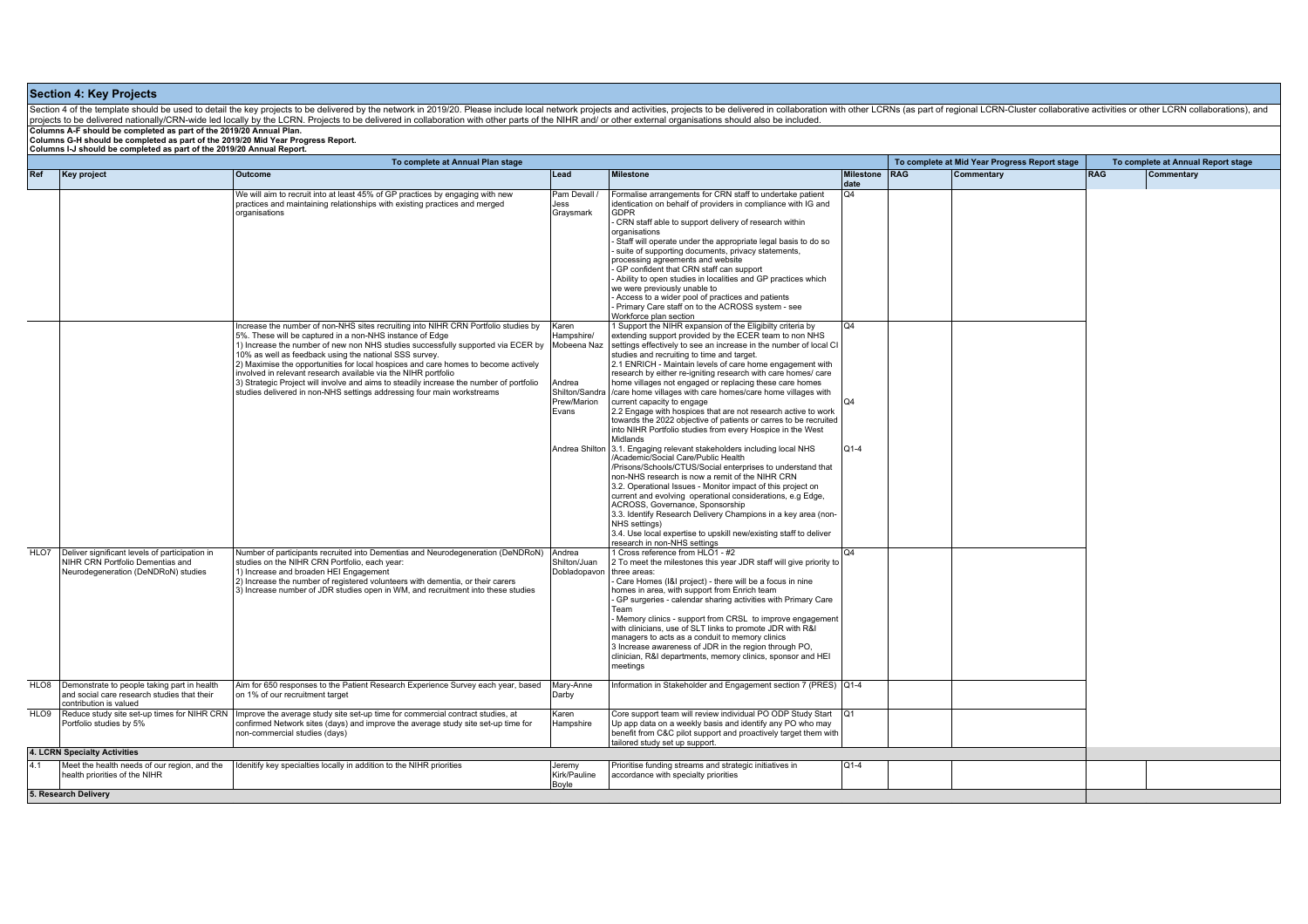| To complete at Mid Year Progress Report stage<br>To complete at Annual Plan stage |                                                                                                                                                                                                                                                                                                                         |                                                                                                                                                                                                                                                                                                                                                                                                                                                                                                                                                                                            |                                                                        | To complete at Annual Report stage                                                                                                                                                                                                                                                                                                                                                                                                                                                                                                                                                                                           |                       |  |            |            |            |  |  |
|-----------------------------------------------------------------------------------|-------------------------------------------------------------------------------------------------------------------------------------------------------------------------------------------------------------------------------------------------------------------------------------------------------------------------|--------------------------------------------------------------------------------------------------------------------------------------------------------------------------------------------------------------------------------------------------------------------------------------------------------------------------------------------------------------------------------------------------------------------------------------------------------------------------------------------------------------------------------------------------------------------------------------------|------------------------------------------------------------------------|------------------------------------------------------------------------------------------------------------------------------------------------------------------------------------------------------------------------------------------------------------------------------------------------------------------------------------------------------------------------------------------------------------------------------------------------------------------------------------------------------------------------------------------------------------------------------------------------------------------------------|-----------------------|--|------------|------------|------------|--|--|
| Ref                                                                               | <b>Key project</b>                                                                                                                                                                                                                                                                                                      | <b>Outcome</b>                                                                                                                                                                                                                                                                                                                                                                                                                                                                                                                                                                             | Lead                                                                   | <b>Milestone</b>                                                                                                                                                                                                                                                                                                                                                                                                                                                                                                                                                                                                             | Milestone RAG<br>date |  | Commentary | <b>RAG</b> | Commentary |  |  |
| 4.5.1                                                                             | 1&I project to explore how lessons learned<br>from performance monitoring peer reviews car<br>be used to add value to the Early Contact<br>Service. Measured through a CRN WM Early<br>Contact Lead survey and sharing of lessons<br>learned from peer review.                                                          | Increased confidence in Early Contact Leads in understanding research delivery<br>issues and applying their learning to support new studies will hopefully support<br>improved time to target for Lead studies.<br>- Added value by identifying potential additional study challenges, utilise lessons<br>learned to positively impact study setp and predicitability of the deliverbility of studies<br>which should improve time and target (HLO02).<br>More joined up working with the delivery team (Early Contact, Industry, Divisions). A<br>more cohesive lessons learned approach. | Karen<br>Hampshire/<br>Kirsty Hunter/<br>Raj Kooner/<br>Claire Callens | - To attend SLT peer review meetings.<br>To capture all issues around research delivery and discuss at<br>Early Contact meetings.<br>- Capture all research delivery issues in crib sheet to support<br>Early Contact Leads in their discussions with research teams<br>and to inform the ESSU Plan.<br>- If there is a positive change then share with national SSS.<br>Develop a digital prediciability tool to assist Divisions and POs<br>to set realistic targets and highlight any study delivey<br>concerns.                                                                                                          | O <sub>4</sub>        |  |            |            |            |  |  |
| 4.5.2                                                                             | Develop a process to identify data<br>inaccuracies between EDGE, LPMS and<br>CPMS in relation to the ECER and SoECAT<br>activity so that CPMS reflects the work that<br>has been completed.                                                                                                                             | SOECAT is a new area of work for ECER and currently capacity is a concern so by<br>holding accurate data about the number of SOECATs, time frames and outcomes CRN   Hampshire/<br>WM will be able provide appropiate level of resources.                                                                                                                                                                                                                                                                                                                                                  | Karen<br>Ellen Edwards                                                 | Create the report template and instructions for EDGE<br>identify correct attributes for reporting<br>- Run report on monthly basis so that EC Leads can update<br>records to ensure accuracy<br>Compare LPMS with CPMS data compliance<br>Review capacity at the ECER meetings.                                                                                                                                                                                                                                                                                                                                              | lo1                   |  |            |            |            |  |  |
| 4.5.3                                                                             | Engage with researchers through supporting<br>the SoECAT to ensure researchers utilise the<br>full service offering provided through the Early<br>Contact Service.<br>Measured through SSS national survey<br>comments and ratings and review of EC<br>Personal notes outlining the support provided<br>for each study. | By Increased awareness of the Early Contact Service at pre grant will hoepfully<br>engage CRN WM research teams by ensuring all areas of delivery has been<br>considered to maximise time to target. Also, ensuring that the local research<br>community are more engaged and knowledgeable about ETC processes and<br>completing SOECATs so studies are funded appropiately.                                                                                                                                                                                                              | Karen<br>Hampshire/<br>Kirsty Hunter                                   | Early Contact Leads to discuss the full service offering when 1Q2<br>researchers request SoECAT support.<br>- Early Contact Leads provide support over and above<br>SoECAT support (record in EDGE).<br>- To identify and support clear process (including an escalation<br>process) to maximise the management of ETCs.<br>Ensure local ECER guidance updated to plug gaps from<br>national quidance.<br>Standing item for discussion at ECER monthly meetings.<br>Review capacity of the service as this is a real risk<br>Review stakeholders feedback via the national SSS survey                                        |                       |  |            |            |            |  |  |
| 4.5.4                                                                             | working among pharmacy clinical trials staff                                                                                                                                                                                                                                                                            | Continue to develop and facilitate collaborative Collaborative working among pharmacy clinical trials staff in secondary care                                                                                                                                                                                                                                                                                                                                                                                                                                                              | Julie Shenton<br>/Jenny<br>Warmington                                  | Quarterly face to face meetings<br>Established community of practice for pharmacy clinical trials<br>staff across the region                                                                                                                                                                                                                                                                                                                                                                                                                                                                                                 | $Q1 - Q4$             |  |            |            |            |  |  |
| 4.5.5                                                                             | Carry out 19/20 Review of the RSI scheme                                                                                                                                                                                                                                                                                | A revised scheme based on a population model<br>A scheme that will fit all organisations large and small<br>A scheme that can be performance based i.e. payment based on activity undertaken<br>Simplified payment calculations<br>One size fits all Incentivisation for individual GP / collaborations that is value for<br>money and attractive                                                                                                                                                                                                                                          | Pam Devall<br>/Research<br>Managers/CR<br><b>L/CRSL</b>                | - A working group meeting to agree scheme<br>Implementation of the new scheme in 2020                                                                                                                                                                                                                                                                                                                                                                                                                                                                                                                                        | lQ1<br>lo4            |  |            |            |            |  |  |
| 4.5.6                                                                             | Establish how WM can run/develop research<br>studies for patients with multi-morbidities<br>commensurate with a high disease prevalence<br>in our local population                                                                                                                                                      | Disease entities with high local prevalence and/or incidence identified. Cross<br>reference to other work on-going to identify areas of research strengths. Defined list of<br>multi-morbidities where we should be research active. Identified route to achieving<br>growth in research from defined list.                                                                                                                                                                                                                                                                                | <b>CRSLs</b>                                                           | Report on local disease prevalence and/or incidence. Report<br>confirming local research strengths.                                                                                                                                                                                                                                                                                                                                                                                                                                                                                                                          | lo <sub>3</sub>       |  |            |            |            |  |  |
| 4.5.7                                                                             | Ensure we are meeting the needs of our<br>population by Investigating innovative ways of<br>recruiting from the large local BAME<br>population, who have a high prevalence of<br>priority conditions eg diabetes, and many of<br>whom remain undiagnosed.                                                               | Collaborative working with academia and local trust service leads to develop a better<br>understanding of barriers to why BAME community not engaging in relevant research<br>Work up potential solutions through a joint project with the Host.                                                                                                                                                                                                                                                                                                                                           | RDM / CRSL                                                             | Identify collaborators / expertise. Establish working group<br>Promote toolkits across the region at grant application stage                                                                                                                                                                                                                                                                                                                                                                                                                                                                                                 | $\overline{04}$       |  |            |            |            |  |  |
|                                                                                   | 6. Information and Knowledge                                                                                                                                                                                                                                                                                            |                                                                                                                                                                                                                                                                                                                                                                                                                                                                                                                                                                                            |                                                                        |                                                                                                                                                                                                                                                                                                                                                                                                                                                                                                                                                                                                                              |                       |  |            |            |            |  |  |
| 4.6.1                                                                             | Create strong links between the CRN BI<br>Team, the Host ICT teams and system<br>providers                                                                                                                                                                                                                              | Ensure that support is provided for all local and national systems                                                                                                                                                                                                                                                                                                                                                                                                                                                                                                                         | Pat Ryan /<br>Hamid<br>Hussain                                         | Undertake review of servicedesk email and ensure that we<br>have robust processes in place for assigning tasks to the right<br>staff and escalating where necessary.<br>Develop a new database, where data from ODP, Edge and<br>other sources can be maintained centrally, with access for all<br>appropriate staff.<br>- Obtain training for Google Big Query and Google Data Studio<br>to provide a more efficient way of producing our current suite<br>of reports and intelligence, across geographical and technical<br>boundaries.<br>- Follow Business Continuity Process to support business<br>critical operations | lo3                   |  |            |            |            |  |  |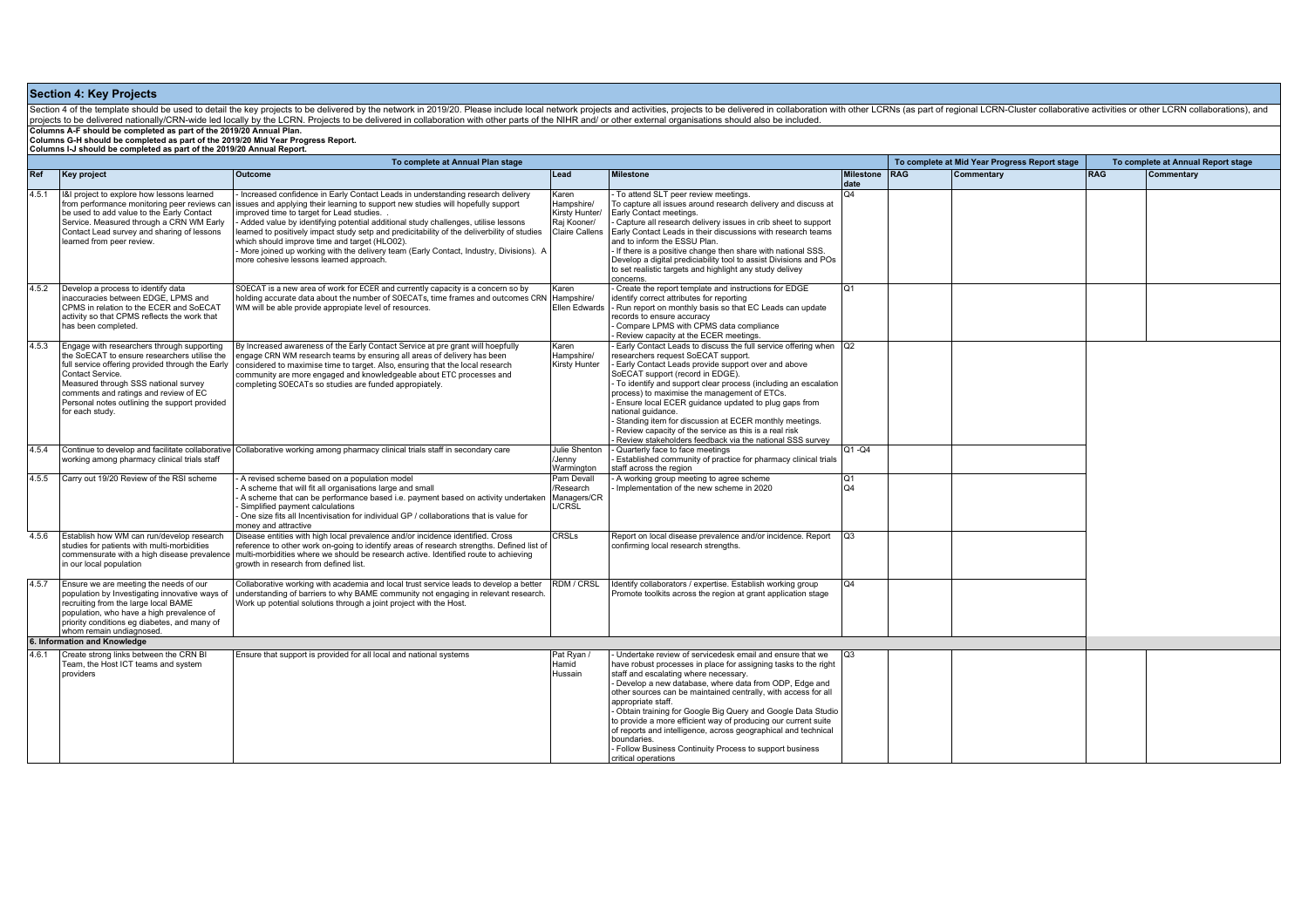|       |                                                                                                                                                                                | Section 4 of the template should be used to detail the key projects to be delivered by the network in 2019/20. Please include local network projects and activities, projects to be delivered in collaboration with other LCRN |                                        |                                                                                                                                                                                                                                                                                                                                                                             |                          |            |                                               |            |                                    |
|-------|--------------------------------------------------------------------------------------------------------------------------------------------------------------------------------|--------------------------------------------------------------------------------------------------------------------------------------------------------------------------------------------------------------------------------|----------------------------------------|-----------------------------------------------------------------------------------------------------------------------------------------------------------------------------------------------------------------------------------------------------------------------------------------------------------------------------------------------------------------------------|--------------------------|------------|-----------------------------------------------|------------|------------------------------------|
|       | Columns A-F should be completed as part of the 2019/20 Annual Plan.                                                                                                            | projects to be delivered nationally/CRN-wide led locally by the LCRN. Projects to be delivered in collaboration with other parts of the NIHR and/ or other external organisations should also be included.                     |                                        |                                                                                                                                                                                                                                                                                                                                                                             |                          |            |                                               |            |                                    |
|       | Columns G-H should be completed as part of the 2019/20 Mid Year Progress Report.<br>Columns I-J should be completed as part of the 2019/20 Annual Report.                      |                                                                                                                                                                                                                                |                                        |                                                                                                                                                                                                                                                                                                                                                                             |                          |            |                                               |            |                                    |
|       |                                                                                                                                                                                | To complete at Annual Plan stage                                                                                                                                                                                               |                                        |                                                                                                                                                                                                                                                                                                                                                                             |                          |            | To complete at Mid Year Progress Report stage |            | To complete at Annual Report stage |
| Ref   | <b>Key project</b>                                                                                                                                                             | Outcome                                                                                                                                                                                                                        | Lead                                   | <b>Milestone</b>                                                                                                                                                                                                                                                                                                                                                            | <b>Milestone</b><br>date | <b>RAG</b> | Commentary                                    | <b>RAG</b> | Commentary                         |
| 4.6.2 | Ongoing provision of an LPMS solution that<br>conforms to the requirements of the CRN CC                                                                                       | Support partner organisations to capture the defined minimum data set to measure<br>research activity and allow for robust performance management of Portfolio research                                                        | Hamid<br>Boyle                         | Review current contract with Edge (current LPMS provider),<br>Hussain / Julie   linking in with the other LCRNs who use EDGE to come up<br>Davis / Pauline with a common approach and potentially benefit from joint<br>negotiations for contract renewal when the current one expires                                                                                      | 102                      |            |                                               |            |                                    |
|       |                                                                                                                                                                                |                                                                                                                                                                                                                                | Hamid<br>Hussain<br>Karen<br>Hampshire | Ensure that all POs continue to use the system of choice<br>(EDGE) updating it in near time. Review Terms of Reference<br>and membership of Edge Working Group. This Group will take<br>ownership of data quality initiatives and will promote<br>improvements through the wider Research Operational Group,<br>attended by all Trusts.                                     | lo1.                     |            |                                               |            |                                    |
| 4.6.3 | Provision of a specialist, experienced and<br>dedicated BI Team with access to the<br>necessary tools and systems                                                              | Provide CRN WM with the business intelligence data and analysis to enable robust<br>performance management to be carried out, spotting trends, sharing best practice and<br>advising partner organisations                     | Pat Ryan<br>Hamid<br>Davis             | Undertake a review of all the reports that we currently produce Q2<br>and identify gaps in the intelligence that they provide. Assist<br>Hussain / Julie users in setting up reports themselves, using ODP, bespoke<br>Excel templates for Edge reports and other tools.                                                                                                    |                          |            |                                               |            |                                    |
|       |                                                                                                                                                                                |                                                                                                                                                                                                                                |                                        | Succession planning to ensure that there is coverage across<br>the Network in terms of information management and<br>expertise, working with colleagues in East Midlands to share<br>this expertise and make efficiency savings                                                                                                                                             | 102                      |            |                                               |            |                                    |
|       |                                                                                                                                                                                |                                                                                                                                                                                                                                |                                        | Work with all Partner Organisations to monitor and resolve<br>data discrepancies via the Study Start-up app:<br>Develop business process specific to different error types so<br>that both Network and POs have clarity on responsibilities<br>User quide for POs<br>Keep West Midlands among the best five LCRNs.<br>More accurate data in CPMS.<br>Fewer queries from POs | 01/2                     |            |                                               |            |                                    |
| 4.6.4 | Support pharmacy departments in Trusts<br>involved in the delivery of clinical trials to<br>engage with and use EDGE                                                           | Pharmacy departments using EDGE to support their involvement in clinical trials<br>delivery                                                                                                                                    | Jenny<br>Warmington                    | Pharmacy departments in CRN WM POs using data from<br>EDGE to monitor their approval and set-up times for clinical<br>trials; Pharmacy EDGE Steering Group identified further<br>workstreams for use of EDGE to support pharmacy activities in<br>relation to clinical trials delivery                                                                                      | <b>Q1-Q4</b>             |            |                                               |            |                                    |
| 4.6.5 | Joint pilot project with Eastern and East<br>Midlands LCRNS to develop consistent<br>approaches for uploading recruitment to LPMS<br>/ CPMS for Primary Care sites and studies | - Consistent approach between three LCRNs to capturing recruitment data in a<br>efficient and seamless manner from GP surgeries (I&I project)                                                                                  | Pam Devall                             | - Development of template to collect automated read code<br>entries on Systemone<br>- Development of template to collect automated read code<br>entries on EMIS<br>Develop of an approach to apply to all future studies where<br>the recruitment is captured at the practice                                                                                               | lQ3                      |            |                                               |            |                                    |
|       | 7. Stakeholder Engagement and Communications                                                                                                                                   |                                                                                                                                                                                                                                |                                        |                                                                                                                                                                                                                                                                                                                                                                             |                          |            |                                               |            |                                    |
| 4.7.1 | Maintain a specialist, experienced and<br>dedicated communications function with an<br>appropriate and dedicated non pay budget                                                | Full time Communications Lead is employed by the Network                                                                                                                                                                       | Julie Davis                            | Full time Communications Lead reporting to the Head of<br>Business Delivery Services has been in post since October<br>2014. We also have an apprentice who will be helping out with<br>communications activities. Budget identified                                                                                                                                        | Ongoing                  |            |                                               |            |                                    |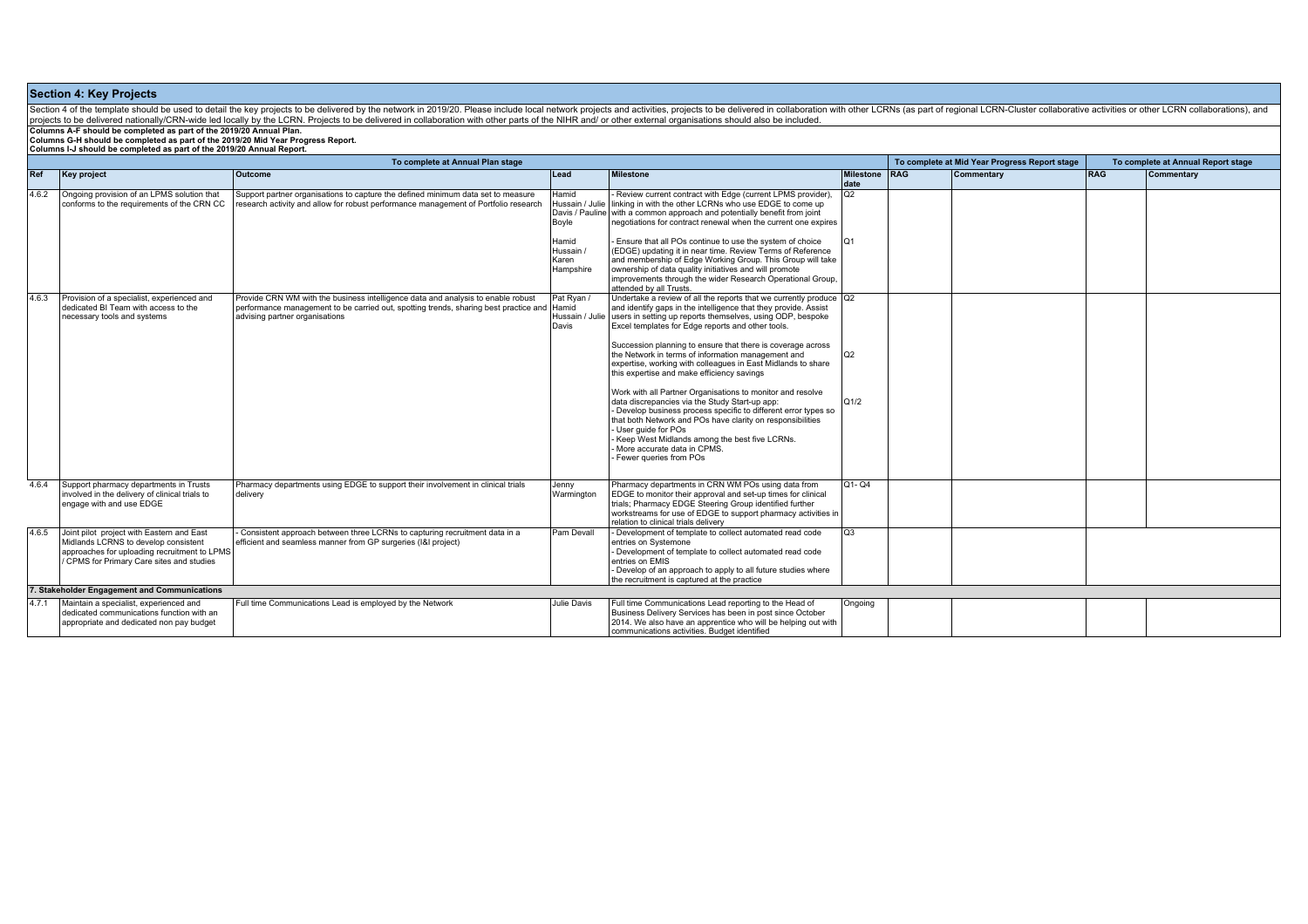| To complete at Annual Plan stage |                                                                                                                                                                                                                                                                                          |                                                                                                                                                                                                                                                                                                                                                                                                                                                                                                                                                                                                                                                                                                       |                                                                            |                                                                                                                                                                                                                                                                                                                                                                                                                                                                                                                                                                                                                                                                                                                                                                                                                                                                                                                                                                                                                                                                                                                                                                                                                                                                                                |                                | To complete at Mid Year Progress Report stage | To complete at Annual Report stage |            |            |
|----------------------------------|------------------------------------------------------------------------------------------------------------------------------------------------------------------------------------------------------------------------------------------------------------------------------------------|-------------------------------------------------------------------------------------------------------------------------------------------------------------------------------------------------------------------------------------------------------------------------------------------------------------------------------------------------------------------------------------------------------------------------------------------------------------------------------------------------------------------------------------------------------------------------------------------------------------------------------------------------------------------------------------------------------|----------------------------------------------------------------------------|------------------------------------------------------------------------------------------------------------------------------------------------------------------------------------------------------------------------------------------------------------------------------------------------------------------------------------------------------------------------------------------------------------------------------------------------------------------------------------------------------------------------------------------------------------------------------------------------------------------------------------------------------------------------------------------------------------------------------------------------------------------------------------------------------------------------------------------------------------------------------------------------------------------------------------------------------------------------------------------------------------------------------------------------------------------------------------------------------------------------------------------------------------------------------------------------------------------------------------------------------------------------------------------------|--------------------------------|-----------------------------------------------|------------------------------------|------------|------------|
| Ref                              | <b>Key project</b>                                                                                                                                                                                                                                                                       | Outcome                                                                                                                                                                                                                                                                                                                                                                                                                                                                                                                                                                                                                                                                                               | Lead                                                                       | <b>Milestone</b>                                                                                                                                                                                                                                                                                                                                                                                                                                                                                                                                                                                                                                                                                                                                                                                                                                                                                                                                                                                                                                                                                                                                                                                                                                                                               | <b>Milestone</b><br>date       | <b>RAG</b>                                    | Commentary                         | <b>RAG</b> | Commentary |
|                                  | 4.7.2 Deliver a high quality multi-channel<br>communications programme linked to the<br><b>CRN's Business Objective</b>                                                                                                                                                                  | implementation of the NIHR CRN Engagement and communications Strategies and Claire Hall<br>the NIHR Communications Strategy<br>contribution to national CRN & NIHR campaigns (see below).<br>the development and maintenance of the LCRN's positive reputation<br>patient, staff, carer and public awareness of research opportunities<br>effective working with other parts of the NIHR at local, regional and national level<br>Ensure that the LCRN operates in line with new brand quidelines, operational<br>requirements and national messaging<br>Closer working with East Midlands Communications Lead to develop a cross-<br>Midlands approach to eg Improvement & Innovation communications |                                                                            | Increase use of digital tools, including monthly blogs, videos,<br>CRN website and social media to implement all<br>Communication Strategies.<br>Expand the Why We Do Research campaign - focus on the<br>groups we have not yet fully engaged with - eg the wide range<br>of different ethnicities/demongraphics within the region.<br>Creation of a library of fully consented photos for use in all<br>materials and online. Also for contribution to national<br>resource.<br>Increased focus on marketing to Industry - opportunities<br>identified to raise awareness of the Network to potential key<br>commercial partners by working with Industry Operations<br>Manager<br>Increase media coverage for divisions and non-NHS<br>research by working more closely with relevant charities and<br>their channels<br>Encourage consistency and brand awareness, and promote<br>a positive reputation by ensuring that all materials produced<br>local feature the most recent branding and that outdated<br>materials are not in use<br>- Develop a joint communications plan for Improvement &<br>Innovation and other appropriate projects across both regions.<br>Identify opportunities for sharing of best practice and joint<br>initiatives and have regular meetings / hangouts. | $ Q1-4$ work<br>ongoing        |                                               |                                    |            |            |
| 4.7.3<br>4.7.4                   | Contribute to national CRN and NIHR<br>campaigns and initiatives<br>Develop strong working relationship with our<br>local NIHR partners to ensure our work<br>practices are aligned and engaged to benefit<br>NHS patient care and streamline NIHR<br>resources                          | Support national campaigns through at least a press release, consistent social media<br>activity, staff story and patient stories (where applicable) per campaign<br>A One NIHR West Midlands community.                                                                                                                                                                                                                                                                                                                                                                                                                                                                                              | Claire Hall<br>Claire Hall /<br>Sinead<br>Collinge /<br>Karen<br>Hampshire | Produce 'Our Stories' (three patients and one staff) and<br>publish on the NIHR website and sell in to local and national<br>media<br>Secure two proactive media relations activities per year<br>- Local delivery and support of International Clinical Trials Day,<br>Join Dementia Research, Be Part of Research (formerly<br>UKCTG), Patient Research Ambassadors and the Patient<br>Research Experience Survey<br>- Liaise with regional NIHR infrastructure to support delivery of<br>local, regional and national campaigns (in role as NIHR<br>Regional Communications Lead)<br>- Comms Lead is Regional Comms Lead for NIHR - action<br>plan to engage partners will be produced<br>- To continue to identifying key personnel within our local One<br>NIHR organisation and have initial meetings.<br>Identify ways we can align practices and work together.<br>Propose a joint event at the end of 19/20                                                                                                                                                                                                                                                                                                                                                                           | Q1-4 work<br>ongoing<br>$Q2-4$ |                                               |                                    |            |            |
| 4.7.5                            | Engage with CTUs regularly to ensure<br>collaborative working practices and improved<br>communication. Measured through the<br>identification of a key CTU contact for all<br>communication and the increase in number of<br>meetings/training sessions delivered directly<br>with CTUs. | Greater engagement with our CTUs will ensure our CRN WM Chief Investigators and<br>studies are supported.                                                                                                                                                                                                                                                                                                                                                                                                                                                                                                                                                                                             | Karen<br>Hampshire<br>Ladan Adie                                           | Establish contact point in each CTU.<br>Contact all CTUs quarterly to identify training issues/<br>concerns.<br>Request CTU organogram to ensure understanding of<br>structure and key contacts.<br>- Invitations to attend meetings/ deliver training with CTUs                                                                                                                                                                                                                                                                                                                                                                                                                                                                                                                                                                                                                                                                                                                                                                                                                                                                                                                                                                                                                               | O <sub>4</sub>                 |                                               |                                    |            |            |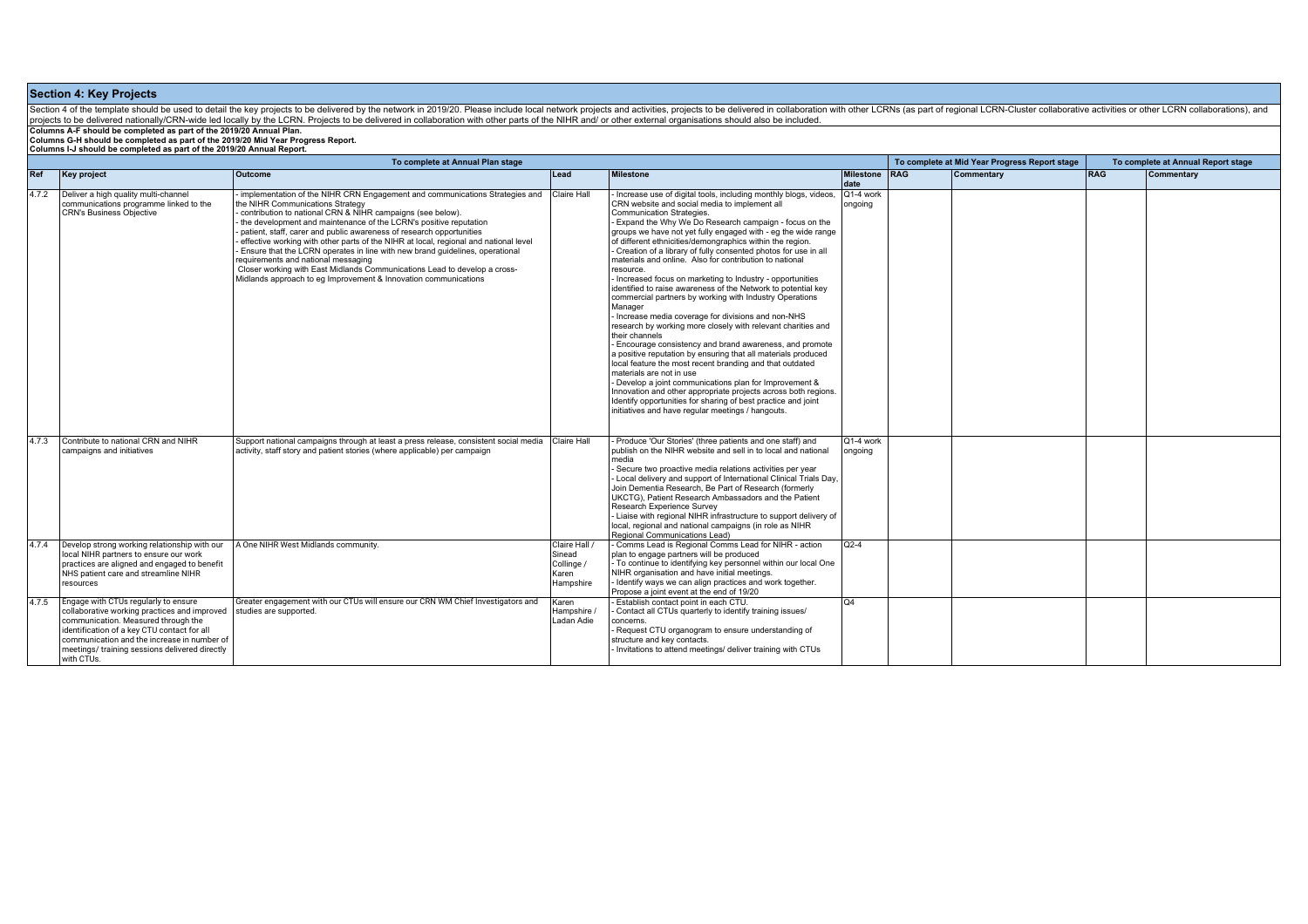|       |                                                                                                                                                  | To complete at Annual Plan stage                                                                                                                                                                                                                                                                                                                                                                                   |                                                                                          |                                                                                                                                                                                                                                                                                                                                                                                                                                                                                                                                                                                                                                                                                                                                                                                                                                                                                                                                                                                    |                       | To complete at Mid Year Progress Report stage |            |            | To complete at Annual Report stage |
|-------|--------------------------------------------------------------------------------------------------------------------------------------------------|--------------------------------------------------------------------------------------------------------------------------------------------------------------------------------------------------------------------------------------------------------------------------------------------------------------------------------------------------------------------------------------------------------------------|------------------------------------------------------------------------------------------|------------------------------------------------------------------------------------------------------------------------------------------------------------------------------------------------------------------------------------------------------------------------------------------------------------------------------------------------------------------------------------------------------------------------------------------------------------------------------------------------------------------------------------------------------------------------------------------------------------------------------------------------------------------------------------------------------------------------------------------------------------------------------------------------------------------------------------------------------------------------------------------------------------------------------------------------------------------------------------|-----------------------|-----------------------------------------------|------------|------------|------------------------------------|
| Ref   | <b>Key project</b>                                                                                                                               | <b>Outcome</b>                                                                                                                                                                                                                                                                                                                                                                                                     | Lead                                                                                     | <b>Milestone</b>                                                                                                                                                                                                                                                                                                                                                                                                                                                                                                                                                                                                                                                                                                                                                                                                                                                                                                                                                                   | Milestone RAG<br>date |                                               | Commentary | <b>RAG</b> | Commentary                         |
| 4.7.6 | Develop and implement the PPIE Action Plan<br>2019-2020.                                                                                         | A CRN WM PPIE Action Plan 2019-2020, aligned and cross referenced to the CRNCC<br>PPIE Strategy is produced. There is an experienced PPIE operational lead in post with<br>a specified PPIE budget to deliver the PPIE plan.<br>Develop meaningful patient and public representation and involvement at all levels<br>and in all activities across the CRN WM.                                                     | Mary-Anne<br>Darby/Carly<br>Tibbins                                                      | Produce and implement the PPIE Action Plan with a mid year Q1-Q4<br>review.<br>Support staff in the Divisions to develop PPIE plans and<br>implement PPIE initiatives to include digital campaigns and<br>posters.<br>Continue to support Network appointed Patient Research<br>Ambassadors (PRAs) and ensure that they are involved in the<br>activities of the Network<br>Recruit new members to the Young Persons' Steering Group<br>(YPSG) and facilitate and support the YPSG in the full range<br>of their activities.<br>Work with the Network's JDR Lead to support and develop<br>the role of the Network's Join Dementia Research (JDR)<br>Champions.<br>- Continue to inform Network Patient Research Ambassadors<br>of the opportunities for involvement in Network and other<br>activities<br>Collaborate with, and share best practice in PPIE amongst<br>NIHR partners via the West Midlands Public Involvement and<br>Lay Accountability in Research (PILAR) Group |                       |                                               |            |            |                                    |
| 4.7.7 | Raise awareness of research amongst<br>patients, carers, the public and healthcare<br>professionals.                                             | An established systematic process for CRN WM staff. NHS partner organisations and Mary-Anne<br>community health organisations to access CRN WM PPIE support e.g. PPIE advice,<br>training, study support and collection of patient stories. Establish a visible presence<br>online utilising social media frameworks.                                                                                              | Darby / Karen                                                                            | - Promote and measure the use of the CRN WM PPIE Google 1Q1-Q4<br>Site amongst CRN WM staff. NHS partner organisations and<br>Hylton/Divison   community health organisations.<br>Communicate with patients, carers and the public via social<br>and digital media e.g. Twitter, Facebook and Instagram<br>- Promote, implement and coordinate annual/on-going NIHR<br>campaigns, initiatives and projects within the CRN WM<br>Work with and support Network Partners, both NHS and Non<br>NHS, to host research awareness/engagement displays and<br>events<br>Organise and support activities to celebrate Health<br>Awareness Weeks/Days throughout the year.<br>Interact with patient cancer support groups to further<br>strengthen the role that cancer clinical trials play in future<br>treatments, delivery and awareness of clinical trials.                                                                                                                            |                       |                                               |            |            |                                    |
| 4.7.8 | Further develop the Patient Research<br>Ambassador (PRA) project across the CRN<br>WМ                                                            | An increased number of PRAs across partner organisations with a robust system to<br>measure the impact.<br>Communities of best practice are set up, cultivated, good practice is shared and PRA<br>activities are celebrated.                                                                                                                                                                                      | Mohammed<br>Shaikh                                                                       | - Produce a local Patient Research Ambassador (PRA) Project Q1<br>Delivery Plan 2019/20.<br>Share best practice of PRA activities and experiences across Q1-Q4<br>the region using the West Midlands Patient Research<br>Ambassadors Regional Forum e.g. Collation of PRA case<br>studies and PRA tweet engagement.<br>- Adopt learning from the PPIE Impact Assessment Framework Q1-Q4<br>pilot and incorporate into measuring the impact of the PRA<br>project in the West Midlands.                                                                                                                                                                                                                                                                                                                                                                                                                                                                                             |                       |                                               |            |            |                                    |
| 4.7.9 | Undertake the annual Patient Research<br><b>Experience Survey (PRES)</b>                                                                         | An annual PRES, that includes the mandatory questions, will be undertaken in the<br>Network.<br>We will aim for a minimum response rate of at least 1% of participants recruited to<br>Portfolio studies during 2018/2019.<br>A written report will be produced, showing analysis of the PRES findings with a set of<br>recommendations, which will form part of the the CRN WM PPIE Annual Plan<br>2020/21.       | Mary-Anne<br>Darby/<br>Mohammed<br>Shaikh/Carly<br>Tibbins/Ami<br>Salter/Ivanna<br>Baker | - Review the lessons learned/recommendations from the<br>PRES 2018/19 in preparation for the planning and conduct of<br>PRES 2019/20.<br>Produce a PRES Action Plan 2019/20 which outlines the key<br>actions and timelines for achieving HL08 and conduct the<br>PRES across the Network<br>Feedback will form part of the Stakeholder Engagement Site<br>for all staff to view, and feed into Link Meeting discussions with<br>PO <sub>s</sub> .<br>Carry out a Mystery shopper exercise to analyse the<br>experience of cancer patients                                                                                                                                                                                                                                                                                                                                                                                                                                         | Q1<br>$Q1-Q4$<br>Q3   |                                               |            |            |                                    |
|       | 4.7.10 Review, develop and provide learning and<br>development opportunities for patients, carers,<br>the public, lay representatives and staff. | An increased awareness and knowledge of research, PPIE initiatives and PPIE training   Mohammed<br>available (face to face and online) amongst patients, carers and staff.<br>PRAs and lay representatives are:<br>Fully trained and able to contribute their PPIE expertise<br>Supported and feel able to support other PRAs and lay representatives.<br>Informed of latest news, developments and opportunities. | Shaikh                                                                                   | Comprehensive programme of PPIE in research training<br>available for patients, the public and staff across the CRN WM<br>designed and developed in cvollaboration with The West<br>Midlands PRA Regional Forum.<br>- Promote the National Institute for Health Research (NIHR)<br>online training and Massive Open Online Courses (MOOCs)<br>- Provide an induction and ongoing support and training for<br>PRAs and lay representatives across the Network.--                                                                                                                                                                                                                                                                                                                                                                                                                                                                                                                    | $Q1-Q4$<br>O1-Q4      |                                               |            |            |                                    |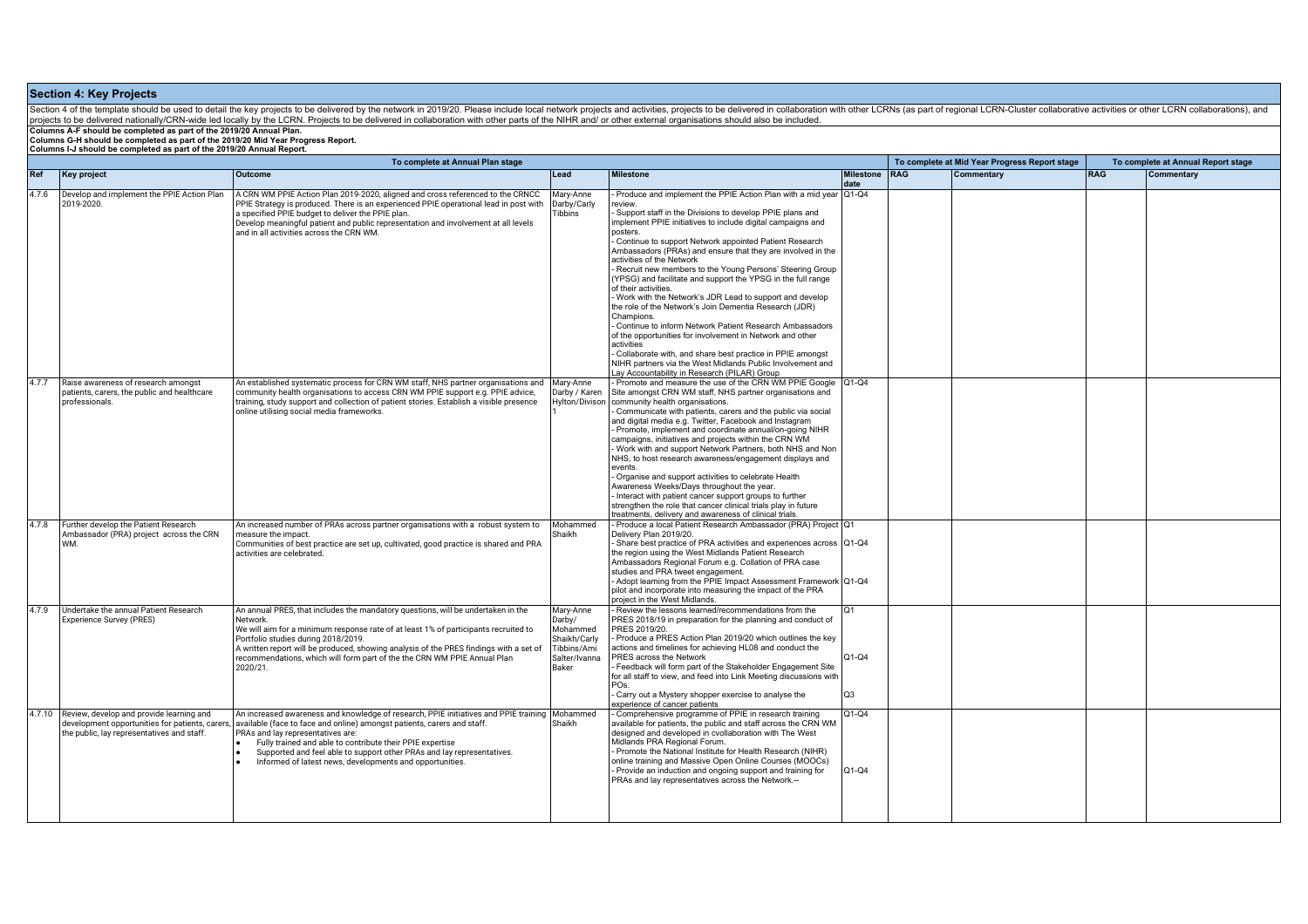|       | To complete at Annual Plan stage                                                                                                                                                                                                                                                                                                                                                                                   |                                                                                                                                                                                               |                                                                   |                                                                                                                                                                                                                                                                                                                                                                                                                                                                                                                                                                                                                                                                                                                                                                                                                                                                                                                                                                                                                                                                                                                                                                                                                                                                                         |                                                                                | To complete at Mid Year Progress Report stage | To complete at Annual Report stage |            |            |
|-------|--------------------------------------------------------------------------------------------------------------------------------------------------------------------------------------------------------------------------------------------------------------------------------------------------------------------------------------------------------------------------------------------------------------------|-----------------------------------------------------------------------------------------------------------------------------------------------------------------------------------------------|-------------------------------------------------------------------|-----------------------------------------------------------------------------------------------------------------------------------------------------------------------------------------------------------------------------------------------------------------------------------------------------------------------------------------------------------------------------------------------------------------------------------------------------------------------------------------------------------------------------------------------------------------------------------------------------------------------------------------------------------------------------------------------------------------------------------------------------------------------------------------------------------------------------------------------------------------------------------------------------------------------------------------------------------------------------------------------------------------------------------------------------------------------------------------------------------------------------------------------------------------------------------------------------------------------------------------------------------------------------------------|--------------------------------------------------------------------------------|-----------------------------------------------|------------------------------------|------------|------------|
| Ref   | Key project                                                                                                                                                                                                                                                                                                                                                                                                        | <b>Outcome</b>                                                                                                                                                                                | Lead                                                              | <b>Milestone</b>                                                                                                                                                                                                                                                                                                                                                                                                                                                                                                                                                                                                                                                                                                                                                                                                                                                                                                                                                                                                                                                                                                                                                                                                                                                                        | Milestone<br>date                                                              | <b>RAG</b>                                    | Commentary                         | <b>RAG</b> | Commentary |
|       | 4.7.11 To increase the access to research for<br>patients, carers and the public.                                                                                                                                                                                                                                                                                                                                  | Research is promoted to diverse communities across the West Midlands and people<br>are given the opportunity to participate in research.                                                      | Mary-Anne<br>Darby/<br>Mohammed<br>Shaikh                         | Promote research awareness and engagement with under<br>represented groups in research in the West Midlands in<br>partnership with the Equality, Diversity and Inclusion PRA<br>Working Group and further develop the work with non NHS<br>sites across the West Midlands to increase access to<br>research.<br>- Encourage LCRN funded staff to access the NIHR Hub and<br>digital and social media to reach out and engage diverse<br>audiences in research.<br>- Record reach and contact with patient and public groups and<br>organisations by maintaining and regularly updating the NIHR<br>CRN PPIE Information Framework and Patient and Public<br>Reach Framework.                                                                                                                                                                                                                                                                                                                                                                                                                                                                                                                                                                                                            | O1-Q4                                                                          |                                               |                                    |            |            |
|       | 4.7.12 Capacity and Capability Pilot - Support and<br>engage with all Partner Organisations with<br>C&C by providing a generic workforce to<br>support set up of studies (similar to Network<br>generic nursing structure) and data<br>completeness. This pilot has been extended<br>for another six months on the approval of SLT<br>and PO Focus Group.<br>8. Workforce, Learning and Organisational Development | This pilot will ensure that POs have access to C&C resource to support effective and<br>timely set up of studies.                                                                             | Karen<br>Hampshire/<br>Mobeena Naz                                | - Update the relevant communication around the pilot being<br>extended and how to access it.<br>- Review whether the pilot can be set up on ACROSS system.<br>Identify why POs who haven't used the C&C pilot and<br>compare this to study set up timeframes - why didn't they<br>utilise the pilot.<br>- Review added value that the C&C pilot could bring - deliver<br>training, site files, audit and monitoring. Ensure CRN Staff have<br>the necessary skills to deliver this training.<br>- Review the scope of the C&C pilot can also be extended<br>beyond the POs with new non NHS settings needing support<br>with study set up.                                                                                                                                                                                                                                                                                                                                                                                                                                                                                                                                                                                                                                              |                                                                                |                                               |                                    |            |            |
| 4.8.1 |                                                                                                                                                                                                                                                                                                                                                                                                                    |                                                                                                                                                                                               | <b>Julie Davis</b>                                                |                                                                                                                                                                                                                                                                                                                                                                                                                                                                                                                                                                                                                                                                                                                                                                                                                                                                                                                                                                                                                                                                                                                                                                                                                                                                                         |                                                                                |                                               |                                    |            |            |
|       | Continue to implement the wellbeing strategy;<br>a strategy that enables the CRN to create the<br>conditions that contribute towards a fulfilling<br>employee experience resulting in high levels of<br>productivity which in turn contributes to<br>organisational success.                                                                                                                                       | Offer a 'pick and mix' programme that is inclusive and of benefit to all of our staff.<br>Embed the reasons and benefits of a wellbeing programme in the vision and culture of<br>the Network |                                                                   | - Analyse the results from the 'Staff Satisfaction Survey' and<br>create an action plan on how to further develop the Wellbeing<br>Programme<br>- Aim to improve on the curent level of engagement - increase<br>from 70% to 85% within the year<br>- Produce a report highlighting the benefits of the initiatives<br>carried out so far in terms of qualitiative and quantitative data<br>Ensure that the ongoing programme is inclusive and caters<br>for all of the CRN staff; act on feedback as the programme<br>progresses<br>- Develop Wellbeing Champions to co-deliver sessions to<br>upskill the teams and tap into their interests: make the CRN<br>more self sufficient                                                                                                                                                                                                                                                                                                                                                                                                                                                                                                                                                                                                    | Ongoing                                                                        |                                               |                                    |            |            |
| 4.8.2 | Implementation of the Workforce Plan<br>(2018/20) submitted Sept. 2018 & approved<br>by CRN CC Jan 2019.<br>(https://drive.google.<br>com/file/d/1mlUdF8ZRP5wQxlt6PmdDtf3OMl<br>1C5xBq/view?usp=sharing). Ensure feedback<br>from mid-year review is addressed                                                                                                                                                     | An engaged research workforce equipped to deliver high quality research in the West<br>Midlands                                                                                               | Hannah Reav<br>and Emily<br>Linehan<br>Hannah Reay<br>Hannah Reay | Establish a regional community of NMAHPPS in/aspiring to<br>clinical academic roles working with other stakeholders<br>including 70@70 cohort<br>Continue Clinical Research is Everyone's Future (CRIEF)<br>promotion project to engage the wider workforce to promote<br>Jane Willcocks   health and social care research as an integral part of care for<br>lall<br>Implement strategic project to increase PI and CI capacity<br>Susie Harrison Work with local stakeholders to establish a regional community<br>of NMAHPPS (Nurse, Midwife, AHP, Pharmacist, Healthcare<br>Scientist) in/aspiring to clinical academic roles<br>Monitor impact of CI fellowships (Research Scholars)<br>Explore potential for sustainable regional fellowship<br>programme<br>Identify opportunities to engage and support early career<br>researchers<br>Establish montarak<br>Continue review of workforce intelligence data to establish<br>Jane Willcocks   baseline and explore trends in recruitment and retention.<br>Includes skill mix within delivery team models, indicative role<br>vacancy and turnover rates<br>Implement WMRTC Learning Strategy 2018/22 and maintain<br>provision of GCP and other NIHR training. GCP Programme<br>Lead is Emily Linehan, emily linehan@nihr.ac.uk | $\overline{Q1-3}$<br><b>O4</b><br>$01-4$<br>$\overline{Q2-4}$<br>$\sqrt{01-4}$ |                                               |                                    |            |            |
|       |                                                                                                                                                                                                                                                                                                                                                                                                                    |                                                                                                                                                                                               |                                                                   |                                                                                                                                                                                                                                                                                                                                                                                                                                                                                                                                                                                                                                                                                                                                                                                                                                                                                                                                                                                                                                                                                                                                                                                                                                                                                         |                                                                                |                                               |                                    |            |            |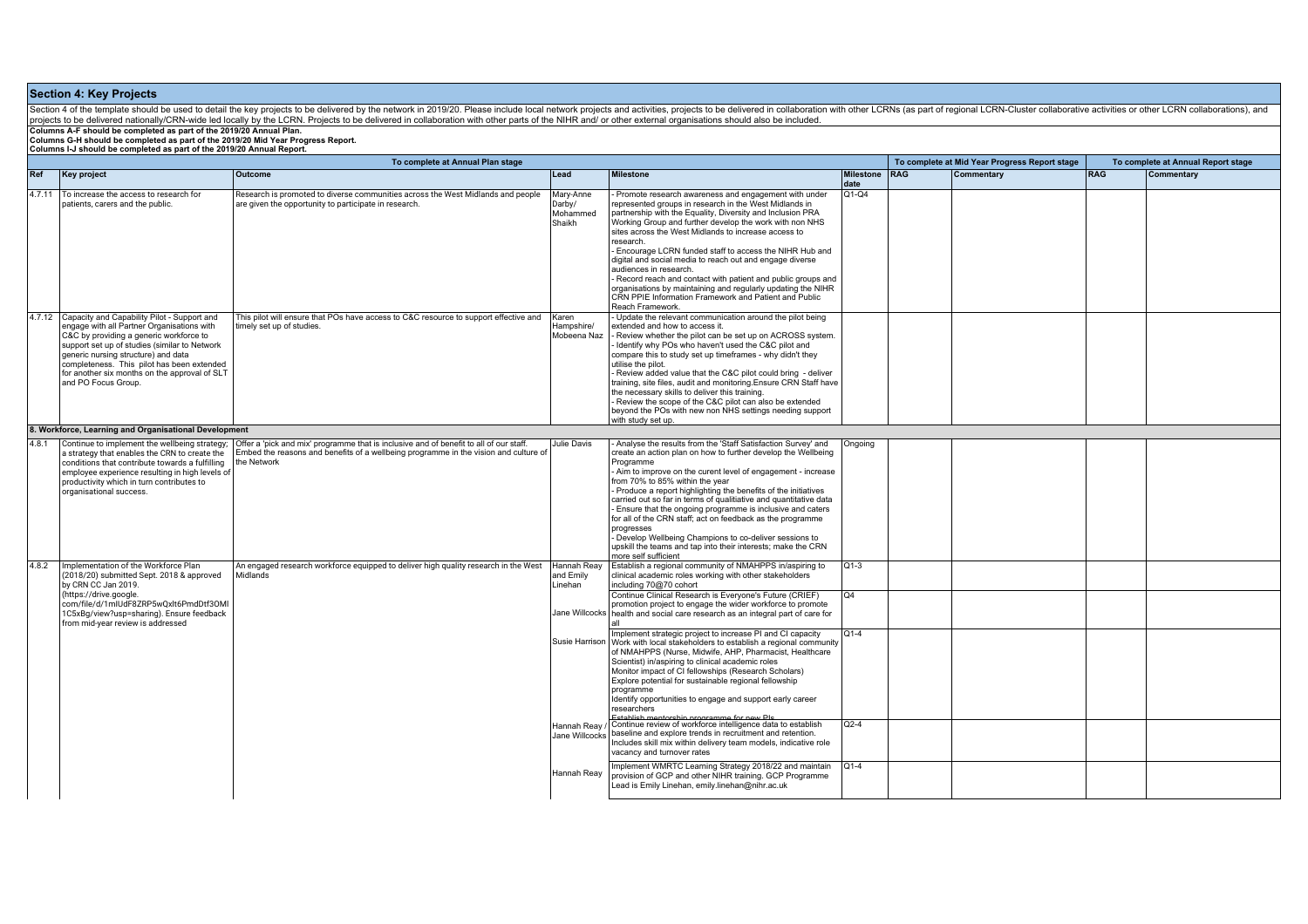Section 4 of the template should be used to detail the key projects to be delivered by the network in 2019/20. Please include local network projects and activities, projects to be delivered in collaboration with other LCRN projects to be delivered nationally/CRN-wide led locally by the LCRN. Projects to be delivered in collaboration with other parts of the NIHR and/ or other external organisations should also be included. **Columns A-F should be completed as part of the 2019/20 Annual Plan. Columns G-H should be completed as part of the 2019/20 Mid Year Progress Report. Columns I-J should be completed as part of the 2019/20 Annual Report. To complete at Annual Plan stage To complete at Mid Year Progress Report stage To complete at Annual Report stage Ref Key project Outcome Lead Milestone Milestone date RAG Commentary RAG Commentary** Karen Hylton<br>Pam Devall ACROSS Team / Jonathan Forsythe Fang Gao Smith Karen<br>Hampshire/ Kirsty Hunter Susie Harrison / Tom Pinkney / Hannah Reay Implement activities in WF plan to progress the development of an agile and responsive internal delivery workforce that can work across coundaries to support any study in any specialty / setting  $Q4$ Continue to promote the ACROSS system and target partner organisations not currently utilising the service. Move Primary care nurses into the system  $\overline{01-4}$ Develop local LCRN schemes/programmes for promoting and Q1-4 improving early career researcher (ECR) involvement in NIHR research (see Harmonised Specialty Objective 1) Support local Sponsors & Researchers develop their knowledge of the SoECAT & non-commercial costing process by developing a new training session  $\overline{O2}$  $\sqrt{\frac{1}{2}}$  Implementation of the pilot Surgical PI Associate Scheme  $\sqrt{0.3}$ Supra-regional collaboration to deliver common aspects of LCRN workforce plans identified as national WFD priorities Hannah Reay Early career researcher initiatives to support PI / CI (WM) /<br>Michele Eve (EM) development: share learning resources and information about local events/initiatives (also see Harmonised Specialty Objective 1 - Local activities to achieve the national objective)  $Q1-4$ Implement common staff survey to benchmark existing levels Q3 of IT proficiency and digital maturity and scope the digital learning needs of directly-funded LCRN staff, specialty leads and R&I leads. Evaluate survey findings and develop an action plan to address key themes using a blended learning approach. CRP development: joint community of practice initiatives / regional events to support the launch of the CRP register  $\overline{Q4}$ CRP development: collaborate to review regional competency frameworks and agree a common framework aligned to the NIHR IWF (Integrated Workforce Framework)  $Q2$ Map learning resources to the NIHR IWF and identify opportunities to share resources / align to common learning outcomes  $\overline{Q2}$ Collaborate to support the NIHR ALP (advanced leadership programme) including regional initiatives associated with participant selection, programme completion and alumni activities.  $Q<sub>3</sub>$ 4.8.3 Continuation of staff listening events Piloted in Jan/Feb 2019. These have proved to be positive and well received by staff, with great ideas as a result. Staff have asked for these to be more frequent than annually or one off activity. Carly<br>Craddock - prioritisation of projects/actions from Jan/Feb 2019 focus groups. - staff communication providing feedback to all staff on next steps. - further dates set for 2019/20.  $01-4$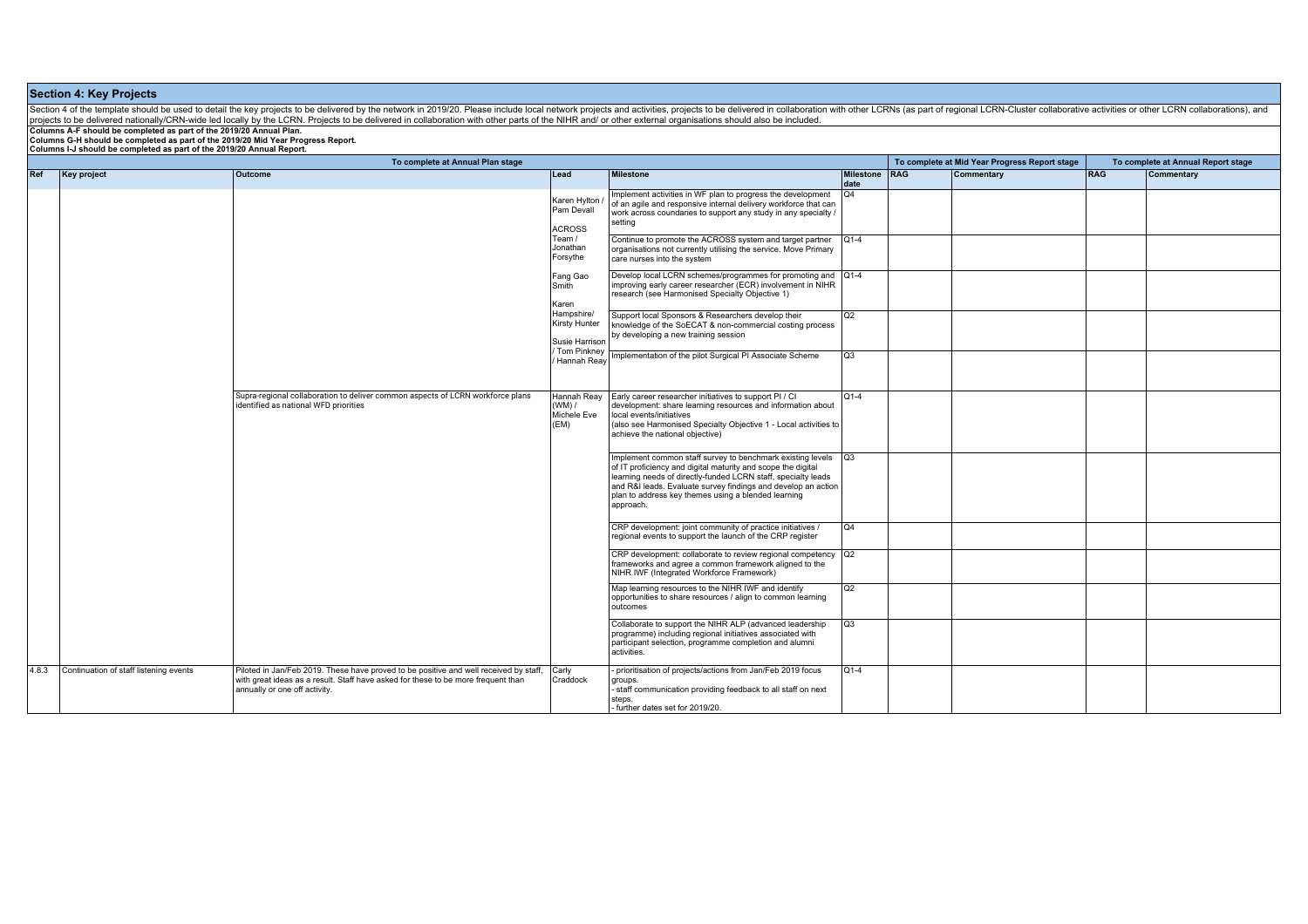| To complete at Annual Plan stage<br>To complete at Mid Year Progress Report stage |                                                                                                                                                                                                                                                                                                                               |                                                                                                                                                                                                                                                                                                                                        |                                                                                                                     |                                                                                                                                                                                                                                                                                                                                                                                                                                                                                                                                                                                                                                                                                                                                                                                                                                                                                |                                                    |            | To complete at Annual Report stage |            |            |
|-----------------------------------------------------------------------------------|-------------------------------------------------------------------------------------------------------------------------------------------------------------------------------------------------------------------------------------------------------------------------------------------------------------------------------|----------------------------------------------------------------------------------------------------------------------------------------------------------------------------------------------------------------------------------------------------------------------------------------------------------------------------------------|---------------------------------------------------------------------------------------------------------------------|--------------------------------------------------------------------------------------------------------------------------------------------------------------------------------------------------------------------------------------------------------------------------------------------------------------------------------------------------------------------------------------------------------------------------------------------------------------------------------------------------------------------------------------------------------------------------------------------------------------------------------------------------------------------------------------------------------------------------------------------------------------------------------------------------------------------------------------------------------------------------------|----------------------------------------------------|------------|------------------------------------|------------|------------|
| Ref                                                                               | <b>Key project</b>                                                                                                                                                                                                                                                                                                            | <b>Outcome</b>                                                                                                                                                                                                                                                                                                                         | Lead                                                                                                                | <b>Milestone</b>                                                                                                                                                                                                                                                                                                                                                                                                                                                                                                                                                                                                                                                                                                                                                                                                                                                               | <b>Milestone</b><br>date                           | <b>RAG</b> | Commentary                         | <b>RAG</b> | Commentary |
| 4.8.4                                                                             | Continued Improvement and innovation<br>leadership collaboration across our Networks<br>to identify further leadership projects and<br>opportunities to work together                                                                                                                                                         | Further strengthen relationship between the LCRNs, more<br>efficient/streamlined/integrated service delivery for our stakeholders etc. Sharing good<br>practice of embedding a culture for I&I and driving improvement of HLOs. Record of<br>what's been shared and shared/spread to other LCRNs.                                      | Hannah Finch<br>(East<br>Midlands)<br>Carly<br>Craddock<br>(West<br>Midlands)<br>Sally-Anne<br>Hurford<br>(Eastern) | - Continue to hold regular Hangout Meets with CI leaders in<br>CRN Eastern, East Midlands & West Midlands and extend<br>invites to staff from other workstreams/working groups as<br>appropriate (including event attendees)<br>- Develop (and all engage with) Kanbanchi Board for<br>collaborative CI leadership/culture projects<br>- WM share CI Champion/mentor roles across our regions to<br>provide support to staff with I&I work<br>EM share updated e-learning<br>Delivery of joint project as outputs from 2018 showcase<br>event: Sharing of information of key I&I projects, and<br>engagement in LCRN priority projects (EDGE, HLOS, specialty<br>objectives. PRES in ambulance service).<br>- Hold the next collboaritive I&I Showcase Event (in<br>Peterborough TBC)<br>- Continue sharing CI impact stories (minimum of 4) through<br>various comms channels | Ongoing<br>Q1<br>IQ1<br>Q2<br>l O4<br>Q3<br>$Q1-4$ |            |                                    |            |            |
| 4.8.5                                                                             | Work collaboratively with Eastern and East<br>Midlands LCRNs to further implement the<br>NIHR Digital strategy (and previous CRN<br>accelerating digital workstreams).                                                                                                                                                        | Aim to improve and increase our staffs ability and confidence in using digital<br>technology.<br>Develop a collaborative I&I communications plan to promote the CI agenda (focussing<br>on use of social media & digital platforms)<br>Social Media - Twitter campaign promoting I&I, each LCRN to run a Tweetchat on an<br>1&I topic. | Hannah Finch<br>(Fast<br>Midlands)<br>Carly<br>Craddock<br>(West<br>Midlands)<br>Sally-Anne<br>Hurford<br>(Eastern) | - Social Media - Twitter campaign promoting I&I, each LCRN<br>to run a Tweetchat on an I&I topic.<br>- Training needs analysis for staff using digital tools<br>Delivery of training and other learning support to address<br>training needs of CI staff<br>- Develop a collaborative I&I communications plan to promote<br>the CI agenda (focussing on use of social media & digital<br>platforms)                                                                                                                                                                                                                                                                                                                                                                                                                                                                            | $Q2-4$<br>Q2<br>O <sub>3</sub><br>lQ2              |            |                                    |            |            |
| 4.8.6                                                                             | Trailling of and learning from adoption and<br>spread of impacts from other LCRNs projects                                                                                                                                                                                                                                    | Identification of one project that each LCRN could roll out in their CRN to maximise<br>impact for the CRN as a whole. Lessons learned to feed in to Supra network<br>leadership and national CI Leads group.                                                                                                                          | Hannah Finch<br>(East<br>Midlands)<br>Carly<br>Craddock<br>(West<br>Midlands)<br>Sally-Anne<br>Hurford<br>(Eastern) | Identification of a project that could be rolled out in own<br>LCRN<br>- Implementation of project locally and ongoing monitoring of<br>impact<br>- Lessons learned gathered and fed in to supranetwork cluster   Q4<br>meetings, LCRN SLTs and national CI Leads.                                                                                                                                                                                                                                                                                                                                                                                                                                                                                                                                                                                                             | Q2<br>lo3                                          |            |                                    |            |            |
| 4.8.7                                                                             | Continuous Improvement Maturity<br>Assessment                                                                                                                                                                                                                                                                                 | Results from a survey carried out to assess organisational maturity in embedding a<br>culture for continuous improvement.                                                                                                                                                                                                              | Carly<br>Craddock                                                                                                   | Report produced for CRN WM.<br>List of recomendations.<br>- Action plan agreed and monitored by SLT.                                                                                                                                                                                                                                                                                                                                                                                                                                                                                                                                                                                                                                                                                                                                                                           | Q1<br>IQ1<br>$Q2-4$                                |            |                                    |            |            |
| 4.8.8                                                                             | Identify potential AcoRD Specialists from POs<br>to work with Network AcoRD Specialists to<br>deliver the service efficiently. Pilot this over a<br>12 month period. Measured through a local<br>review of success of pilot and ability to<br>support all SoECAT requests for support/<br>authorisation (identified in EDGE). | By reviewing the expansion of the AcoRD Specialst within CRNWM will support some<br>of the percieved capacity issues of SoECAT completion for 19/20.                                                                                                                                                                                   | Karen<br>Hampshire                                                                                                  | Develop project plan for pilot.<br>Set up Google local community group for cost attribution/<br>AcoRD queries to share queries and discussion points.<br>- Link in with specific POs identified for the pilot and discuss<br>how this is rolled out to benefit both the PO and the Network<br>and ultimately prevent delays in supporting researchers<br>through the SoECAT process.<br>- Train new PO AcoRD Specialist and ensure national<br>standards are maintained.<br>- Review EDGE data to ensure PO AcoRD Specialist support<br>is timely.<br>- Review national SSS Survey to ensure the level of support is<br>of the highest standard and more importantly consistent                                                                                                                                                                                                | $\Omega$ 4                                         |            |                                    |            |            |
|                                                                                   | 9. Business Development and Marketing                                                                                                                                                                                                                                                                                         |                                                                                                                                                                                                                                                                                                                                        |                                                                                                                     |                                                                                                                                                                                                                                                                                                                                                                                                                                                                                                                                                                                                                                                                                                                                                                                                                                                                                |                                                    |            |                                    |            |            |
| 4.9.1                                                                             | To support Partner Organisations Promote<br>their capacity and capabilities to deliver<br>commercial research                                                                                                                                                                                                                 | To maximise research opportunities for patients and ensure 70% of WM organisations Sinead<br>are delivering commercial research                                                                                                                                                                                                        | Collinge/ Raj<br>Kooner                                                                                             | align PO priorities with commercial stakeholder pipelines<br>market PO capabilities through Trust profiles and<br>disseminating case studies<br>ensure commercial opportunities through various cloud and<br>database platforms are shared with all PO                                                                                                                                                                                                                                                                                                                                                                                                                                                                                                                                                                                                                         | l O4                                               |            |                                    |            |            |
| 4.9.2                                                                             | Primary Care West Midlands to become an<br><b>IQVIA Preferred Site</b>                                                                                                                                                                                                                                                        | To increase the number of commercial research studies delivered in primary care;<br>increasing accesisbiity to research for patients in a community setting                                                                                                                                                                            | Rai Kooner 8<br>Jess<br>Graysmark                                                                                   | establish project requirements at both strategic and<br>operational levels, and design a project brief for<br>implementation<br>Agree financial and operational practicalities<br>- pilot with an initial study and provide a case study as a future<br>template for IQVIA study delivery                                                                                                                                                                                                                                                                                                                                                                                                                                                                                                                                                                                      | $\Omega$ 4                                         |            |                                    |            |            |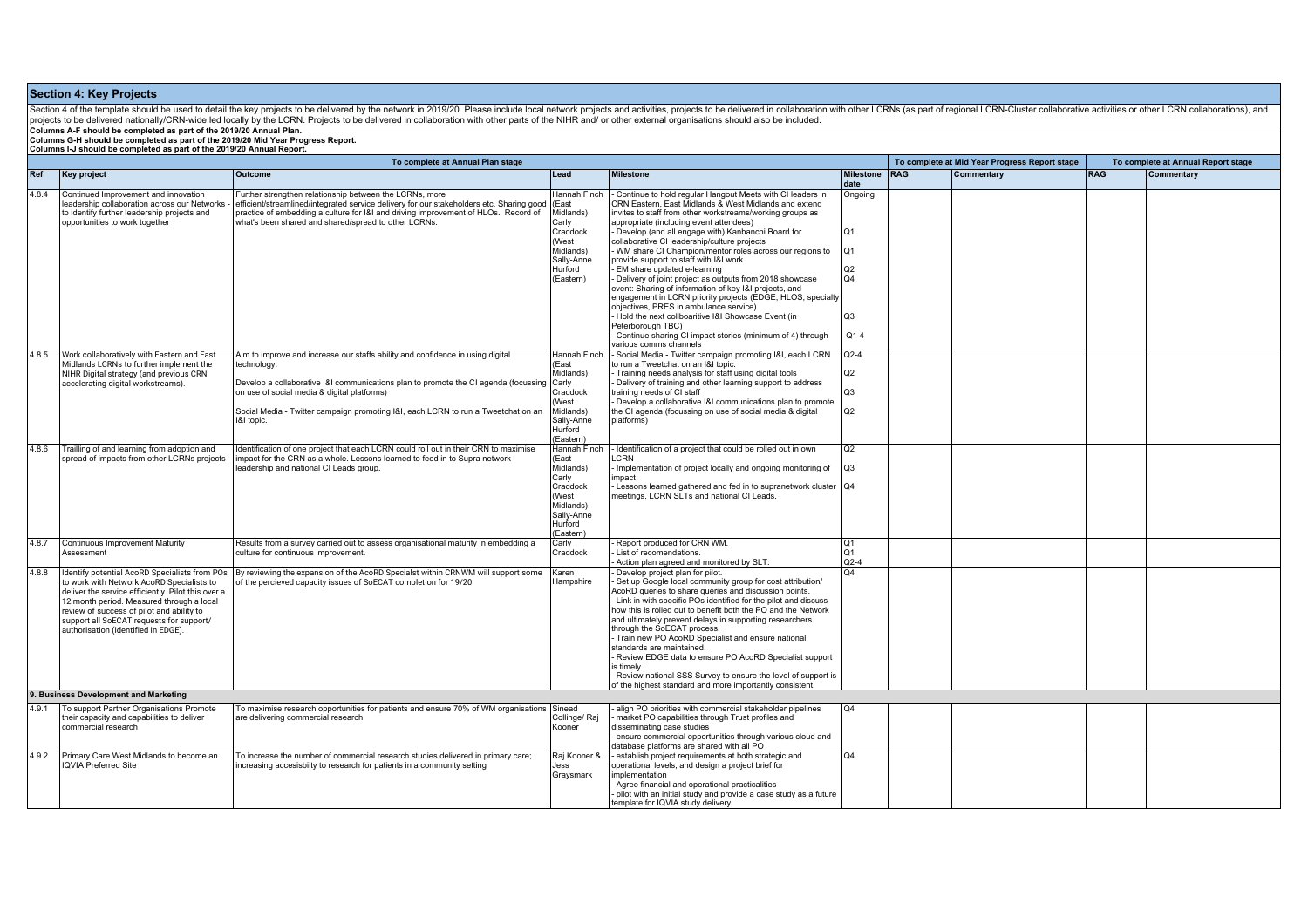|        |                                                                                                                                                                                                                                                                                                                                                                                                                    | Section 4 of the template should be used to detail the key projects to be delivered by the network in 2019/20. Please include local network projects and activities, projects to be delivered in collaboration with other LCRN<br>projects to be delivered nationally/CRN-wide led locally by the LCRN. Projects to be delivered in collaboration with other parts of the NIHR and/ or other external organisations should also be included.                                                                                                                                                                                                     |                                                                                                                                |                                                                                                                                                                                                                                                                                                                                                                                                                                                                                                                                                                                                                                                                                          |                          |            |                                               |                                    |            |  |
|--------|--------------------------------------------------------------------------------------------------------------------------------------------------------------------------------------------------------------------------------------------------------------------------------------------------------------------------------------------------------------------------------------------------------------------|--------------------------------------------------------------------------------------------------------------------------------------------------------------------------------------------------------------------------------------------------------------------------------------------------------------------------------------------------------------------------------------------------------------------------------------------------------------------------------------------------------------------------------------------------------------------------------------------------------------------------------------------------|--------------------------------------------------------------------------------------------------------------------------------|------------------------------------------------------------------------------------------------------------------------------------------------------------------------------------------------------------------------------------------------------------------------------------------------------------------------------------------------------------------------------------------------------------------------------------------------------------------------------------------------------------------------------------------------------------------------------------------------------------------------------------------------------------------------------------------|--------------------------|------------|-----------------------------------------------|------------------------------------|------------|--|
|        | Columns A-F should be completed as part of the 2019/20 Annual Plan.<br>Columns G-H should be completed as part of the 2019/20 Mid Year Progress Report.<br>Columns I-J should be completed as part of the 2019/20 Annual Report.                                                                                                                                                                                   |                                                                                                                                                                                                                                                                                                                                                                                                                                                                                                                                                                                                                                                  |                                                                                                                                |                                                                                                                                                                                                                                                                                                                                                                                                                                                                                                                                                                                                                                                                                          |                          |            |                                               |                                    |            |  |
|        |                                                                                                                                                                                                                                                                                                                                                                                                                    | To complete at Annual Plan stage                                                                                                                                                                                                                                                                                                                                                                                                                                                                                                                                                                                                                 |                                                                                                                                |                                                                                                                                                                                                                                                                                                                                                                                                                                                                                                                                                                                                                                                                                          |                          |            | To complete at Mid Year Progress Report stage | To complete at Annual Report stage |            |  |
| Ref    | Key project                                                                                                                                                                                                                                                                                                                                                                                                        | <b>Outcome</b>                                                                                                                                                                                                                                                                                                                                                                                                                                                                                                                                                                                                                                   | Lead                                                                                                                           | <b>Milestone</b>                                                                                                                                                                                                                                                                                                                                                                                                                                                                                                                                                                                                                                                                         | <b>Milestone</b><br>date | <b>RAG</b> | Commentary                                    | <b>RAG</b>                         | Commentary |  |
| 4.9.3  | Promotion of the support available for regional<br>SMEs, and collaboration opportunities within<br>the West Midlands                                                                                                                                                                                                                                                                                               | To increase collaboration opportunities between SMEs and West Midlands Partner<br>Organisations, through show casing the support available through the NIHR Services                                                                                                                                                                                                                                                                                                                                                                                                                                                                             | Sinead<br>Collinge                                                                                                             | Identify three West Midlands based SME's with potential<br>clinical research pipelines to discuss and offer CRN services<br>and support<br>- Utilise the WM Industry Steering Group to identify any unmet<br>needs in supporting SMEs<br>Continue to work with WM AHSN and Medilink to host and<br>present at Life Sciences engagement events, ensuring the<br>NIHR have a consistent presence                                                                                                                                                                                                                                                                                           | O <sub>4</sub>           |            |                                               |                                    |            |  |
|        | 10. Life Sciences                                                                                                                                                                                                                                                                                                                                                                                                  |                                                                                                                                                                                                                                                                                                                                                                                                                                                                                                                                                                                                                                                  |                                                                                                                                |                                                                                                                                                                                                                                                                                                                                                                                                                                                                                                                                                                                                                                                                                          |                          |            |                                               |                                    |            |  |
|        | To work collaboratively between the West and<br>East Midlands to drive implementation of a<br>robust mechanism nationally to give quality<br>feedback on site non-selection. Partners can<br>then use the feedback to develop services in<br>line with sponsor expectations. To build on the<br>national process already incorporated into the<br>study milestone schedule and for the<br>performance review lead. | A robust national process for feedback to sites on reasons for non-selection leading<br>to improved engagement with research teams. Researchers will receive an improved<br>insight into areas they need to strengthen, to attract future studies, leading over time<br>to an increase in capacity to deliver commercial research across the country.<br>A reduction in the number of complaints received on lack of feedback from<br>expression of interest/site identification and improved perception of the network -<br>better NHS and partner engagement.                                                                                  | WM Industry<br>Operations<br>Manager<br>(Sinead<br>Collinge)/EM<br>Industry<br>Delivery<br>Manager<br>(Daniel<br>Kumar)        | To ensure that this is implemented in the national<br>'Improvement Plan for delivery of commercial studies'.<br>- To develop an East and West Midlands non-selected sites<br>process with the aim of leading to increased feedback to<br>research teams nationally and regionally.<br>To encourage research teams to provide us with feedback<br>where the lack of reasons for non-selection will impact<br>negatively on the research culture through newsletters and<br>other appropriate media.<br>- To raise at all forums with commercial partners, Industry<br>Steering and SSS Groups and to push for a wider discussion<br>at the national Roadmap Group or other national fora. | $\Omega$ 4               |            |                                               |                                    |            |  |
|        | 4.10.2 East and West Midlands to excel in the<br>Implementation of the National Improvement<br>for Life sciences Industry National agenda,<br>going above and beyond the<br>recommendations.                                                                                                                                                                                                                       | East and West Midlands to excel in the Implementation of the National Improvement<br>for Life sciences Industry National agenda, going above and beyond the<br>recommendations. Maximise the efficiency in which CRN services are accessed and<br>provide consistent support for commercial sponsors throughout the study life cycle<br>and enabling the CRN to be embedded in the study set up and delivery. Thus seeing<br>an improvement in study set up timelines, industry utilising the CRN as an escalation<br>process earlier on, and consistent support via the Performance Review Lead to<br>ensure study delivery to time and target. | <b>WM Industry</b><br>Operations<br>Manager<br>(Sinead<br>Collinge)/EM<br>Industry<br>Delivery<br>Manager<br>(Daniel<br>Kumar) | Working cohesively to ensure the Performance Review Lead Q3<br>remains within the East and West Mildands<br>- To work collaborativelly to develop our offer to the<br>commercial sector through the Effective Study Start-Up and<br>Performance calls.<br>- To develop the reporting for studies where we are<br>Performance Review Lead within our LPMS systems                                                                                                                                                                                                                                                                                                                         |                          |            |                                               |                                    |            |  |
|        | 4.10.3 As Part of the National Improvement Project,<br>lead on the improvement of target setting in<br>commercial research                                                                                                                                                                                                                                                                                         | To address the concerns raised by Industry, CRN and POs in the way study targets<br>are set. Ensure CRN processes compliment HLO 2a, a reduction in time negotiating<br>targets post study start up, and studies have realistic and achievable targets.                                                                                                                                                                                                                                                                                                                                                                                          | Sinead<br>Collinge &<br>Fiona Brain<br>(CC)                                                                                    | Complete a national survey to Industry, CRNS, POs and<br>Investigators to gather experience of target setting<br>- Hold a workshop to address concerns, and collaborate on an<br>improved way of working<br>Implement identified changes, monitor and measure to<br>improve service delivery                                                                                                                                                                                                                                                                                                                                                                                             | $O1-4$                   |            |                                               |                                    |            |  |
|        | 11. New Projects (to be completed at Mid Year /Annual Report if appropriate)                                                                                                                                                                                                                                                                                                                                       |                                                                                                                                                                                                                                                                                                                                                                                                                                                                                                                                                                                                                                                  |                                                                                                                                |                                                                                                                                                                                                                                                                                                                                                                                                                                                                                                                                                                                                                                                                                          |                          |            |                                               |                                    |            |  |
| 4.11.1 |                                                                                                                                                                                                                                                                                                                                                                                                                    |                                                                                                                                                                                                                                                                                                                                                                                                                                                                                                                                                                                                                                                  |                                                                                                                                |                                                                                                                                                                                                                                                                                                                                                                                                                                                                                                                                                                                                                                                                                          |                          |            |                                               |                                    |            |  |
| 4.11.2 |                                                                                                                                                                                                                                                                                                                                                                                                                    |                                                                                                                                                                                                                                                                                                                                                                                                                                                                                                                                                                                                                                                  |                                                                                                                                |                                                                                                                                                                                                                                                                                                                                                                                                                                                                                                                                                                                                                                                                                          |                          |            |                                               |                                    |            |  |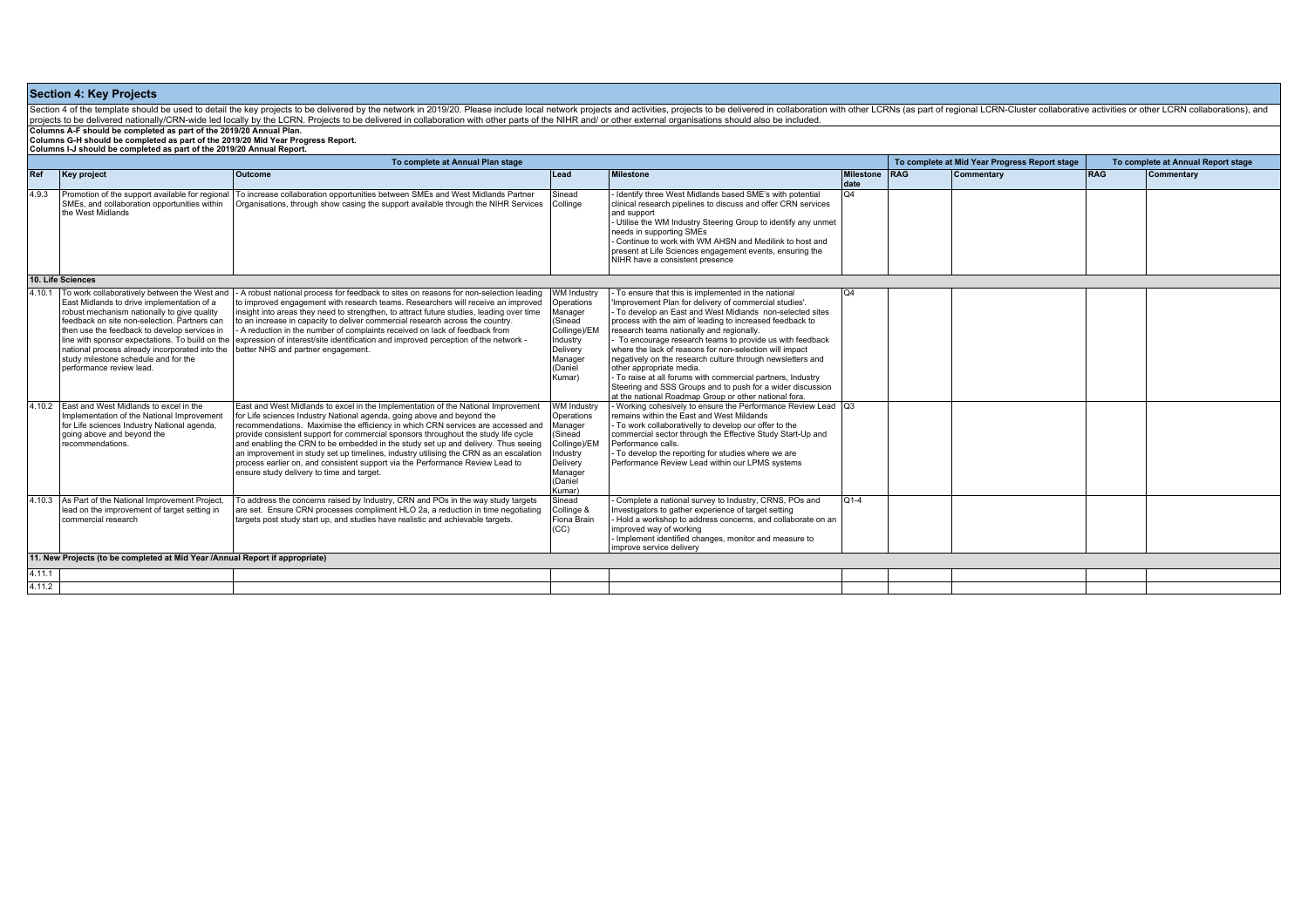Section 5: High Level Objectives<br>Columns F-G should be completed as part of the 2019/20 Annual Plan. Annual Plan for HLOs 1 and 7 only i.e. the greyed out rows do not require completion at this time.<br>Column H should be com

|                                                                                               | Column I should be completed as part of the 2019/20 Year End Report.                                                        |              |                                                                                                                                                                          |                                  |                    |                                                                                                 |                            |                            |  |  |
|-----------------------------------------------------------------------------------------------|-----------------------------------------------------------------------------------------------------------------------------|--------------|--------------------------------------------------------------------------------------------------------------------------------------------------------------------------|----------------------------------|--------------------|-------------------------------------------------------------------------------------------------|----------------------------|----------------------------|--|--|
|                                                                                               | HLO Objective                                                                                                               |              | <b>Measure</b>                                                                                                                                                           | <b>National</b><br><b>Target</b> | <b>LCRN Target</b> | Annual Plan Commentary (How target has been<br>determined and supporting rationale)             | <b>Mid Year Commentary</b> | <b>Year End Commentary</b> |  |  |
|                                                                                               | 1 Deliver significant levels of participation in<br>NIHR CRN Portfolio studies                                              | $\mathsf{A}$ | Number of participants recruited to NIHR<br><b>CRN Portfolio studies</b>                                                                                                 | TBC (A)                          | 65,000             | Based on the mean of the annual values for the previous five<br>years (awaiting final data cut) |                            |                            |  |  |
| <b>51</b>                                                                                     |                                                                                                                             | B            | Number of participants recruited to<br>commercial contract NIHR CRN Portfolio<br>studies                                                                                 | TBC(A)                           | 4.400              | Based on the mean of the annual values for the previous five<br>years (awaiting final data cut) |                            |                            |  |  |
|                                                                                               | 2 Deliver NIHR CRN Portfolio studies to<br>recruitment target within the planned<br>recruitment period                      | $\mathsf{A}$ | Proportion of commercial contract studies<br>achieving or surpassing their recruitment<br>target during their planned recruitment<br>period, at confirmed CRN sites      | 80%                              |                    |                                                                                                 |                            |                            |  |  |
|                                                                                               |                                                                                                                             | $\mathbf{B}$ | Proportion of noncommercial studies<br>achieving or surpassing their recruitment<br>target during their planned recruitment<br>period                                    | 80%                              |                    |                                                                                                 |                            |                            |  |  |
|                                                                                               | 3 Increase the number of studies delivered<br>for the commercial sector with support                                        | $\mathsf{A}$ | Number of new commercial contract<br>studies entering the NIHR CRN Portfolio                                                                                             | TBC(B)                           |                    |                                                                                                 |                            |                            |  |  |
|                                                                                               | from the NIHR Clinical Research Network                                                                                     | B            | Number of new commercial contract<br>studies entering the NIHR CRN Portfolio<br>as a percentage of the total commercial<br>MHRA CTA approvals for Phase II-IV<br>studies | 75%                              |                    |                                                                                                 |                            |                            |  |  |
|                                                                                               |                                                                                                                             |              | This objective is no longer included in 2019/20 High Level Objectives. Replaced by new HLO 9.                                                                            |                                  |                    |                                                                                                 |                            |                            |  |  |
| This objective is no longer included in 2019/20 High Level Objectives. Replaced by new HLO 9. |                                                                                                                             |              |                                                                                                                                                                          |                                  |                    |                                                                                                 |                            |                            |  |  |
|                                                                                               | 6 Widen participation in research by<br>enabling the involvement of a range of                                              | $\mathsf{A}$ | Proportion of NHS Trusts recruiting into<br>NIHR CRN Portfolio studies                                                                                                   | 99%                              |                    |                                                                                                 |                            |                            |  |  |
|                                                                                               | health and social care providers                                                                                            | B            | Proportion of NHS Trusts recruiting into<br>NIHR CRN Portfolio commercial contract<br>studies                                                                            | 70%                              |                    |                                                                                                 |                            |                            |  |  |
|                                                                                               |                                                                                                                             | $\mathsf{C}$ | Proportion of General Medical Practices<br>recruiting into NIHR CRN Portfolio studies                                                                                    | $45%$ (C)                        |                    |                                                                                                 |                            |                            |  |  |
|                                                                                               |                                                                                                                             | D            | Number of non-NHS sites recruiting into<br>NIHR CRN Portfolio studies                                                                                                    | TBC(D)                           |                    |                                                                                                 |                            |                            |  |  |
|                                                                                               | 7 Deliver significant levels of participation in<br>NIHR CRN Portfolio Dementias and<br>Neurodegeneration (DeNDRoN) studies |              | Number of participants recruited into<br>Dementias and Neurodegeneration<br>(DeNDRoN) studies on the NIHR CRN<br>Portfolio, each year                                    | 25,000                           | 1,200              | Figure is an increase on the target set in 18/19 and is based on<br>horizon scanning            |                            |                            |  |  |
|                                                                                               | 8 Demonstrate to people taking part in<br>health and social care research studies<br>that their contribution is valued      |              | Number of NIHR CRN Portfolio study<br>participants responding to the Patient<br>Research Experience Survey, each year                                                    | 10,000(E)                        |                    |                                                                                                 |                            |                            |  |  |
|                                                                                               | 9 Reduce study site set-up times for NIHR<br>CRN Portfolio studies by 5%                                                    | $\mathsf{A}$ | Average study site set-up time for<br>commercial contract studies, at confirmed<br>Network sites (days)                                                                  | TBC(F)                           |                    |                                                                                                 |                            |                            |  |  |
|                                                                                               |                                                                                                                             | B.           | Average study site set-up time for non-<br>commercial studies (days)                                                                                                     | TBC (F)                          |                    |                                                                                                 |                            |                            |  |  |
|                                                                                               | <b>HLO TABLE NOTES</b>                                                                                                      |              |                                                                                                                                                                          |                                  |                    |                                                                                                 |                            |                            |  |  |
|                                                                                               | 1 Site set up time defined as "Date Site Selected" to "Date First Participant Recruited"                                    |              | 2 Average site set-up time defined as the median average of all individual site set-up times for all studies in a reporting year                                         |                                  |                    |                                                                                                 |                            |                            |  |  |
| (A)                                                                                           | <b>HLO 1A/1B</b>                                                                                                            |              | The Ambition values will be the mean of the annual values for the 5-year period 2014/15 to 2018/19                                                                       |                                  |                    |                                                                                                 |                            |                            |  |  |
| (B)                                                                                           | HLO 3A                                                                                                                      |              | The Ambition value will be an increase in the 2018/19 annual value                                                                                                       |                                  |                    |                                                                                                 |                            |                            |  |  |
| (C)                                                                                           | HLO <sub>6</sub> C                                                                                                          |              | Reverted to current value of 45%. Note 2017/18 outturn was 32%, and 2018/19 to Q3 is 33%                                                                                 |                                  |                    |                                                                                                 |                            |                            |  |  |
| (D)                                                                                           | HLO 6D                                                                                                                      |              | The Ambition value will be the 2018/19 annual value plus 5%                                                                                                              |                                  |                    |                                                                                                 |                            |                            |  |  |
| (E)                                                                                           | HLO <sub>8</sub>                                                                                                            |              | The Ambition value of 10,000 respondents represents an increase of 14% on the 2018/19 outturn of 8,779 respondents                                                       |                                  |                    |                                                                                                 |                            |                            |  |  |
| (F)                                                                                           | HLO 9A / 9B                                                                                                                 |              | The Ambition value will be the 2018/19 annual value less 5%                                                                                                              |                                  |                    |                                                                                                 |                            |                            |  |  |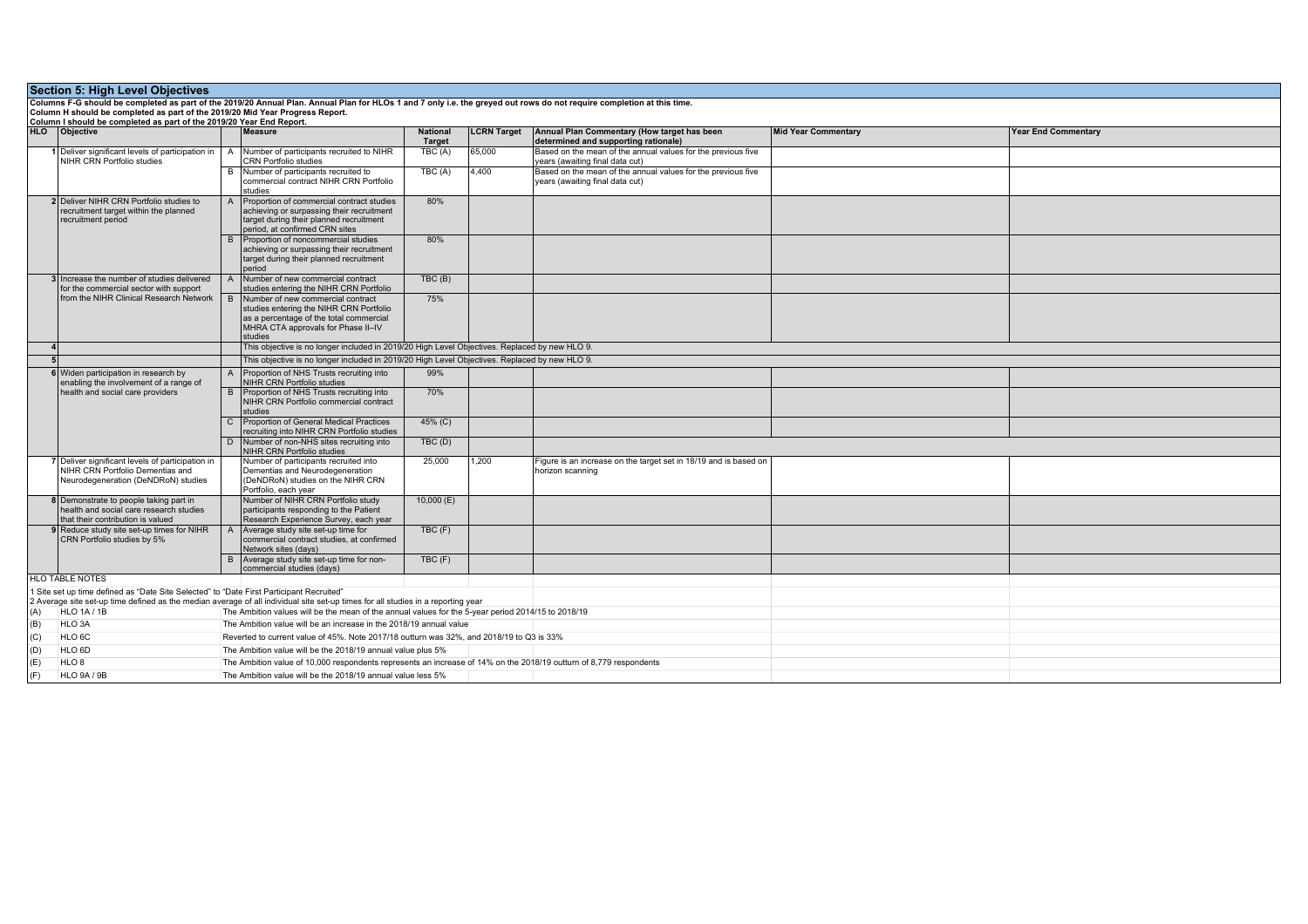| <b>Section 6: Specialty Objectives</b>                                                                                                                                                                                            |                                                                        |                                                                                                                                                                                                                                                                                                                                                                                                                              |                                                                                                                 |                                                                                                                                                                                                                                                                                                                                                                                                                                                                                                                                                                                                                                                                                                                                                                                                                                                                                                                                                                                                                                                                                                                                                                                                                                                                                                                                                                                                                                                                                                                                                                                                                                                                                                                                                                                                                                                                                                                                                                                                                                                                                                                                                                                                                                                                                                                                                                                                                                                                                                                                                                                                                                                                                                                                                                                                                                                                                                                                                                                                                                                                                                                                                                                                                                                                                                                                                                                                                                                                                                                                                                                                                                                                                                                                                                                                                                                                                                                                                                                                                                                                                                                                                                                                                                                                                                                                                                                                                                                                                                                                                                                                                                                                                                                                                                                                                                                                                                                                                                                                                                                                                                                                                                                                                                                                     |                        |            |                 |            |
|-----------------------------------------------------------------------------------------------------------------------------------------------------------------------------------------------------------------------------------|------------------------------------------------------------------------|------------------------------------------------------------------------------------------------------------------------------------------------------------------------------------------------------------------------------------------------------------------------------------------------------------------------------------------------------------------------------------------------------------------------------|-----------------------------------------------------------------------------------------------------------------|---------------------------------------------------------------------------------------------------------------------------------------------------------------------------------------------------------------------------------------------------------------------------------------------------------------------------------------------------------------------------------------------------------------------------------------------------------------------------------------------------------------------------------------------------------------------------------------------------------------------------------------------------------------------------------------------------------------------------------------------------------------------------------------------------------------------------------------------------------------------------------------------------------------------------------------------------------------------------------------------------------------------------------------------------------------------------------------------------------------------------------------------------------------------------------------------------------------------------------------------------------------------------------------------------------------------------------------------------------------------------------------------------------------------------------------------------------------------------------------------------------------------------------------------------------------------------------------------------------------------------------------------------------------------------------------------------------------------------------------------------------------------------------------------------------------------------------------------------------------------------------------------------------------------------------------------------------------------------------------------------------------------------------------------------------------------------------------------------------------------------------------------------------------------------------------------------------------------------------------------------------------------------------------------------------------------------------------------------------------------------------------------------------------------------------------------------------------------------------------------------------------------------------------------------------------------------------------------------------------------------------------------------------------------------------------------------------------------------------------------------------------------------------------------------------------------------------------------------------------------------------------------------------------------------------------------------------------------------------------------------------------------------------------------------------------------------------------------------------------------------------------------------------------------------------------------------------------------------------------------------------------------------------------------------------------------------------------------------------------------------------------------------------------------------------------------------------------------------------------------------------------------------------------------------------------------------------------------------------------------------------------------------------------------------------------------------------------------------------------------------------------------------------------------------------------------------------------------------------------------------------------------------------------------------------------------------------------------------------------------------------------------------------------------------------------------------------------------------------------------------------------------------------------------------------------------------------------------------------------------------------------------------------------------------------------------------------------------------------------------------------------------------------------------------------------------------------------------------------------------------------------------------------------------------------------------------------------------------------------------------------------------------------------------------------------------------------------------------------------------------------------------------------------------------------------------------------------------------------------------------------------------------------------------------------------------------------------------------------------------------------------------------------------------------------------------------------------------------------------------------------------------------------------------------------------------------------------------------------------------------------------------|------------------------|------------|-----------------|------------|
| <b>RAG Information:</b>                                                                                                                                                                                                           |                                                                        |                                                                                                                                                                                                                                                                                                                                                                                                                              |                                                                                                                 |                                                                                                                                                                                                                                                                                                                                                                                                                                                                                                                                                                                                                                                                                                                                                                                                                                                                                                                                                                                                                                                                                                                                                                                                                                                                                                                                                                                                                                                                                                                                                                                                                                                                                                                                                                                                                                                                                                                                                                                                                                                                                                                                                                                                                                                                                                                                                                                                                                                                                                                                                                                                                                                                                                                                                                                                                                                                                                                                                                                                                                                                                                                                                                                                                                                                                                                                                                                                                                                                                                                                                                                                                                                                                                                                                                                                                                                                                                                                                                                                                                                                                                                                                                                                                                                                                                                                                                                                                                                                                                                                                                                                                                                                                                                                                                                                                                                                                                                                                                                                                                                                                                                                                                                                                                                                     |                        |            |                 |            |
| The RAG ratings are automated. Please select Complete, Green, Amber or Red from the drop-down menu in column G and I and the colour will update automatically.                                                                    |                                                                        |                                                                                                                                                                                                                                                                                                                                                                                                                              |                                                                                                                 |                                                                                                                                                                                                                                                                                                                                                                                                                                                                                                                                                                                                                                                                                                                                                                                                                                                                                                                                                                                                                                                                                                                                                                                                                                                                                                                                                                                                                                                                                                                                                                                                                                                                                                                                                                                                                                                                                                                                                                                                                                                                                                                                                                                                                                                                                                                                                                                                                                                                                                                                                                                                                                                                                                                                                                                                                                                                                                                                                                                                                                                                                                                                                                                                                                                                                                                                                                                                                                                                                                                                                                                                                                                                                                                                                                                                                                                                                                                                                                                                                                                                                                                                                                                                                                                                                                                                                                                                                                                                                                                                                                                                                                                                                                                                                                                                                                                                                                                                                                                                                                                                                                                                                                                                                                                                     |                        |            |                 |            |
| Columns F should be completed as part of the 2019/20 Annual Plan.<br>Columns G-H should be completed as part of the 2019/20 Mid Year Progress Report.<br>Columns I- J should be completed as part of the 2019/20 Year End Report. |                                                                        |                                                                                                                                                                                                                                                                                                                                                                                                                              |                                                                                                                 |                                                                                                                                                                                                                                                                                                                                                                                                                                                                                                                                                                                                                                                                                                                                                                                                                                                                                                                                                                                                                                                                                                                                                                                                                                                                                                                                                                                                                                                                                                                                                                                                                                                                                                                                                                                                                                                                                                                                                                                                                                                                                                                                                                                                                                                                                                                                                                                                                                                                                                                                                                                                                                                                                                                                                                                                                                                                                                                                                                                                                                                                                                                                                                                                                                                                                                                                                                                                                                                                                                                                                                                                                                                                                                                                                                                                                                                                                                                                                                                                                                                                                                                                                                                                                                                                                                                                                                                                                                                                                                                                                                                                                                                                                                                                                                                                                                                                                                                                                                                                                                                                                                                                                                                                                                                                     |                        |            |                 |            |
| Complete (C)                                                                                                                                                                                                                      | Milestone(s) complete.                                                 |                                                                                                                                                                                                                                                                                                                                                                                                                              |                                                                                                                 |                                                                                                                                                                                                                                                                                                                                                                                                                                                                                                                                                                                                                                                                                                                                                                                                                                                                                                                                                                                                                                                                                                                                                                                                                                                                                                                                                                                                                                                                                                                                                                                                                                                                                                                                                                                                                                                                                                                                                                                                                                                                                                                                                                                                                                                                                                                                                                                                                                                                                                                                                                                                                                                                                                                                                                                                                                                                                                                                                                                                                                                                                                                                                                                                                                                                                                                                                                                                                                                                                                                                                                                                                                                                                                                                                                                                                                                                                                                                                                                                                                                                                                                                                                                                                                                                                                                                                                                                                                                                                                                                                                                                                                                                                                                                                                                                                                                                                                                                                                                                                                                                                                                                                                                                                                                                     |                        |            |                 |            |
| Red(R)                                                                                                                                                                                                                            |                                                                        | One or more specified deliverable was not delivered by the Milestone Date.                                                                                                                                                                                                                                                                                                                                                   |                                                                                                                 |                                                                                                                                                                                                                                                                                                                                                                                                                                                                                                                                                                                                                                                                                                                                                                                                                                                                                                                                                                                                                                                                                                                                                                                                                                                                                                                                                                                                                                                                                                                                                                                                                                                                                                                                                                                                                                                                                                                                                                                                                                                                                                                                                                                                                                                                                                                                                                                                                                                                                                                                                                                                                                                                                                                                                                                                                                                                                                                                                                                                                                                                                                                                                                                                                                                                                                                                                                                                                                                                                                                                                                                                                                                                                                                                                                                                                                                                                                                                                                                                                                                                                                                                                                                                                                                                                                                                                                                                                                                                                                                                                                                                                                                                                                                                                                                                                                                                                                                                                                                                                                                                                                                                                                                                                                                                     |                        |            |                 |            |
| Amber (A)                                                                                                                                                                                                                         |                                                                        | There is a risk that one or more specified deliverable will not be delivered by the Milestone Date                                                                                                                                                                                                                                                                                                                           |                                                                                                                 |                                                                                                                                                                                                                                                                                                                                                                                                                                                                                                                                                                                                                                                                                                                                                                                                                                                                                                                                                                                                                                                                                                                                                                                                                                                                                                                                                                                                                                                                                                                                                                                                                                                                                                                                                                                                                                                                                                                                                                                                                                                                                                                                                                                                                                                                                                                                                                                                                                                                                                                                                                                                                                                                                                                                                                                                                                                                                                                                                                                                                                                                                                                                                                                                                                                                                                                                                                                                                                                                                                                                                                                                                                                                                                                                                                                                                                                                                                                                                                                                                                                                                                                                                                                                                                                                                                                                                                                                                                                                                                                                                                                                                                                                                                                                                                                                                                                                                                                                                                                                                                                                                                                                                                                                                                                                     |                        |            |                 |            |
| Green (G)                                                                                                                                                                                                                         | On target to deliver all specified deliverables by the Milestone Date. |                                                                                                                                                                                                                                                                                                                                                                                                                              |                                                                                                                 |                                                                                                                                                                                                                                                                                                                                                                                                                                                                                                                                                                                                                                                                                                                                                                                                                                                                                                                                                                                                                                                                                                                                                                                                                                                                                                                                                                                                                                                                                                                                                                                                                                                                                                                                                                                                                                                                                                                                                                                                                                                                                                                                                                                                                                                                                                                                                                                                                                                                                                                                                                                                                                                                                                                                                                                                                                                                                                                                                                                                                                                                                                                                                                                                                                                                                                                                                                                                                                                                                                                                                                                                                                                                                                                                                                                                                                                                                                                                                                                                                                                                                                                                                                                                                                                                                                                                                                                                                                                                                                                                                                                                                                                                                                                                                                                                                                                                                                                                                                                                                                                                                                                                                                                                                                                                     |                        |            |                 |            |
| <b>Annual Plan</b>                                                                                                                                                                                                                |                                                                        |                                                                                                                                                                                                                                                                                                                                                                                                                              |                                                                                                                 |                                                                                                                                                                                                                                                                                                                                                                                                                                                                                                                                                                                                                                                                                                                                                                                                                                                                                                                                                                                                                                                                                                                                                                                                                                                                                                                                                                                                                                                                                                                                                                                                                                                                                                                                                                                                                                                                                                                                                                                                                                                                                                                                                                                                                                                                                                                                                                                                                                                                                                                                                                                                                                                                                                                                                                                                                                                                                                                                                                                                                                                                                                                                                                                                                                                                                                                                                                                                                                                                                                                                                                                                                                                                                                                                                                                                                                                                                                                                                                                                                                                                                                                                                                                                                                                                                                                                                                                                                                                                                                                                                                                                                                                                                                                                                                                                                                                                                                                                                                                                                                                                                                                                                                                                                                                                     | <b>Mid Year Report</b> |            | Year End Report |            |
| Ref Objective                                                                                                                                                                                                                     | <b>Specialties Included</b>                                            | <b>Measure</b>                                                                                                                                                                                                                                                                                                                                                                                                               | <b>Target</b>                                                                                                   | Local activities to achieve the national objective                                                                                                                                                                                                                                                                                                                                                                                                                                                                                                                                                                                                                                                                                                                                                                                                                                                                                                                                                                                                                                                                                                                                                                                                                                                                                                                                                                                                                                                                                                                                                                                                                                                                                                                                                                                                                                                                                                                                                                                                                                                                                                                                                                                                                                                                                                                                                                                                                                                                                                                                                                                                                                                                                                                                                                                                                                                                                                                                                                                                                                                                                                                                                                                                                                                                                                                                                                                                                                                                                                                                                                                                                                                                                                                                                                                                                                                                                                                                                                                                                                                                                                                                                                                                                                                                                                                                                                                                                                                                                                                                                                                                                                                                                                                                                                                                                                                                                                                                                                                                                                                                                                                                                                                                                  | <b>RAG</b>             | Commentary | RAG             | Commentary |
| 1 To develop local LCRN schemes/programmes for<br>promoting and improving early career researcher (ECR)<br>involvement in NIHR research                                                                                           |                                                                        | A. LCRNs to have at least one named individual<br>who acts as an ECR/Training Lead<br>AND<br>B. LCRNs to demonstrate vear on vear increases<br>in ECR involvement in at least 50% of specialties<br>(e.g. new PIs or CIs, links with Royal College or<br>other professional organisations, record of ECR<br>staff per specialty and the trials to which they are<br>recruiting - they may not necessarily be LCRN<br>funded) | A. 1 ECR/Training Lead per LCRN<br><b>OMA</b><br>B. 5% Increase in ECR involvement in 50% of all<br>specialties | Determine accurate baseline in order to demonstrate year on year increases in ECR involvement in at least 50% of<br>specialties<br>CRNWM has a named individual who acts as an ECR/Training Lead - Fang Gao Smith, ECR/Training Leads for each<br>Division; CRSLs take responsibility for trainees in their specialty unless otherwise arranged<br>Engagement of early career researchers - initiatives embedded within WF plan and PI/CI strategic project (see Appendix 4)<br>Use of standard slide set ('Getting started in research') to promote consistency and aid reach of engagement across<br>specialties / disciplines<br>- Event targeting early / aspiring CIs (academic career focus)<br>Event targeting early / aspiring PIs (clinical delivery focus)<br>Workforce intelligence: Project to evaluate and improve CI/PI profile data in EDGE - as source of data to evaluate impact of<br>interventions to improve involvement of early career researchers<br>Record details of new PIs/CIs; links with professional organisations; ECRs per speciality where they are recruiting<br>Implement a working group for the region<br>Establish trainees networks or collaborations in all identified specialties<br>Set CRSL yearly objectives and review in annual appraisal<br>Engage with CTUs to get lists of new researchers<br>Work with Trusts to identify ECRs and link to R&D depts for study set-up<br>Register of interest for all ECRs - signpost them to training / funding opportunities<br>Develop a local way of recording ECR accessing GCP and PI essentials / masterclass<br>Plan Mentorship programme<br>Ensure that opportunities apply to all those new to research, not just trainees. Include case studies of more experienced<br>staff to highlight that it can be at any point in the career<br>Specialty specific initiatives include:<br>. Genetics - Consideration of next steps to meet the needs of the Genetics workforce subsequent to the joint East-West<br>Midlands Specialty event on 30 January 2019 for Consultant clinical geneticists, SpRs and genetics counsellors, where both<br>experienced researchers and early career researchers presented their own Portfolio studies, discussing opportunities for<br>ECRs to get involved in the current open studies and also highlighting the career development pathways and challenges they<br>have faced in becoming a Chief/Principal Investigator. Create links with academic supervisors, and support their ECRs to<br>attend relevant conferences and to present their research at regional and national events with a view to research<br>publications. Continue to increase the number of ECRs on delegation logs, with a longer-term aim of having new co-<br>applicants on funding awards.<br>. Haematology - Supporting the named haematology trainee as Chair of HaemSTAR, who has been recognised as The<br>BSH/NIHR "Researcher of the Year Awards 2019 Trainee" for his outstanding work in delivering research, to continue to lead<br>on the registrar-delivered audit and research activities locally and nationally. To support the development of the post 'flash-<br>mob' audit with the Birmingham CTU providing data management for new initiatives to be delivered by the HaemSTAR<br>registrars through 2019/20.<br>• Haematology - Appointment of CRSL haematology co-lead, who is also an early career researchers (ECRs), to one of the<br>2-year CRN WM Clinical Trials Scholar positions in order to take the next steps to developing a research study relevant to<br>local patient needs.<br>. RH&C - Evaluation of the RCOG curriculum core module 3 "Clinical Research in the NHS" Advanced Professional Module<br>(APM) masterclass full day programme organised by the CRSL and delivered to ST6/7s across the CRN WM in February<br>2019, with the aim of providing this training for the Postgraduate School of Obstetrics & Gynaecology in 2019/20. The CRSL<br>will continue to provide support to the MRCOG via scientific review of proposals from the trainees and to support their<br>involvement in recruitment to NIHR Portfolio studies.<br>• Critical Care - to improve engagement with trainees and AHPs in the region we have identified interested trainees who may<br>be able to act as co-Pls for portfolio studies. We are discussing with WM-Train (the anaesthetic trainee network) to integrate<br>ICM trainees into their numbers. We are advising them about suitable multi-centre audits and will facilitate any research<br>protocol that arise from this group.<br>. I&E - Engagement with trainees is the key to success, particularly non-academic trainees as they are the "front-line" and<br>have the scope to identify suitable patients to recruit into studies. Orthopaedics now has trainee led research groups but so<br>far there has been very little on delivery so support is needed to develop this area. Potentially inviting trainees to attend some<br>of the national meetings and provide links/contacts to the CRN to develop and support research ideas. In Emergency<br>Medicine, we need to understand from trainees what are the barriers to them becoming research active. |                        |            |                 |            |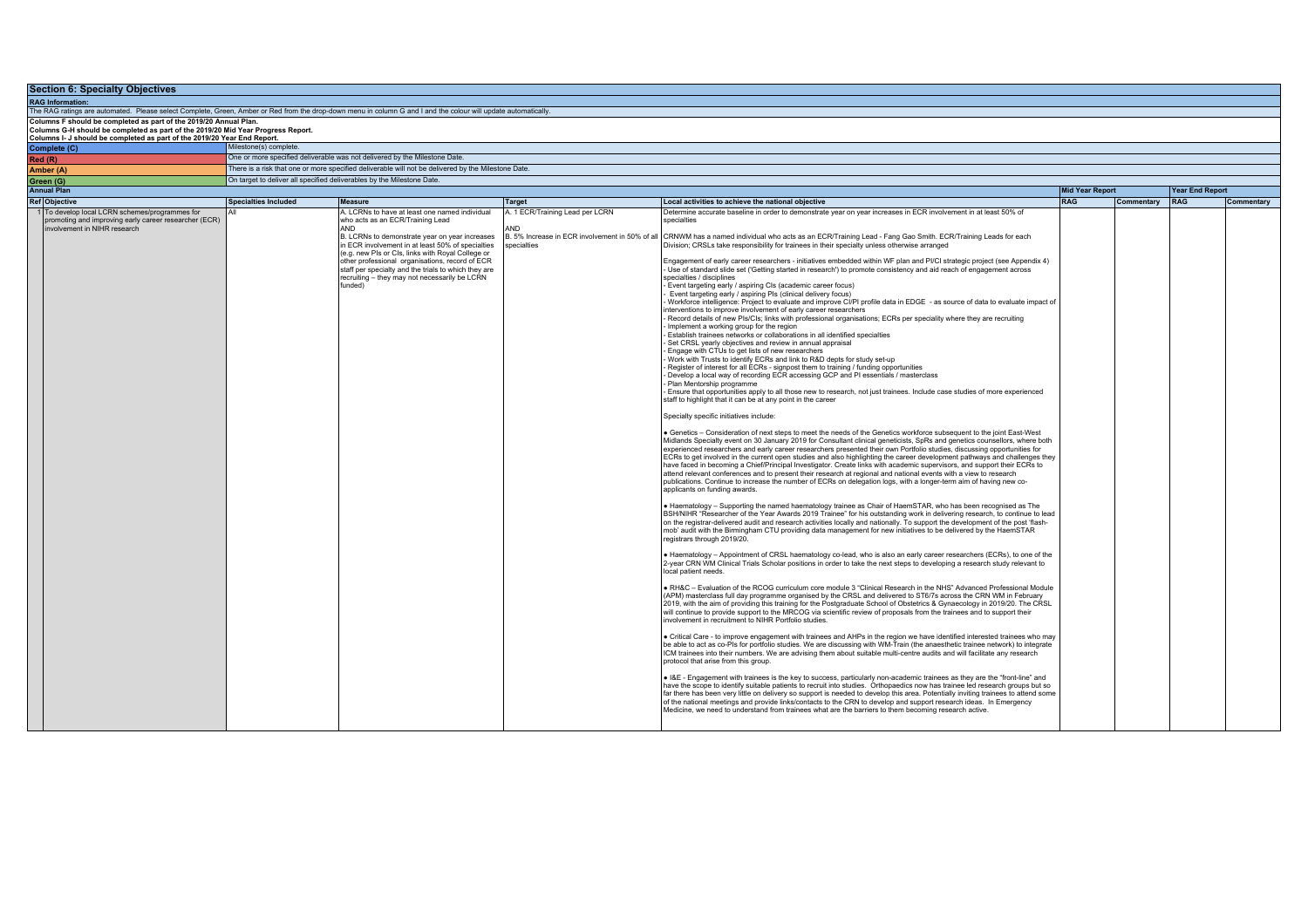| <b>Section 6: Specialty Objectives</b> |  |  |  |  |  |
|----------------------------------------|--|--|--|--|--|
|----------------------------------------|--|--|--|--|--|

**Section 6: Specialty Objectives**<br>**RAG Information:**<br>The RAG ratings are automated. Please select Complete, Green, Amber or Red from the drop-down menu in column G and I and the colour will update automatically.

Columns F should be completed as part of the 2019/20 Annual Plan.<br>Columns G-H should be completed as part of the 2019/20 Mid Year Progress Report.<br>Columns I- J should be completed as part of the 2019/20 Year End Report.

|              | columns i- o should be completed as part of the 2013/20 Team End Report.                            |  |  |  |  |
|--------------|-----------------------------------------------------------------------------------------------------|--|--|--|--|
| Complete (C) | Milestone(s) complete                                                                               |  |  |  |  |
| Red (R)      | One or more specified deliverable was not delivered by the Milestone Date.                          |  |  |  |  |
| Amber (A)    | There is a risk that one or more specified deliverable will not be delivered by the Milestone Date. |  |  |  |  |
| Green (G)    | On target to deliver all specified deliverables by the Milestone Date.                              |  |  |  |  |

| <b>Annual Plan</b>                                                                                                                                                                                                                                                                                                                                                                                                                               |                                                                                                                                                    |                                                                                                                       |                                                                                                                                                                                                                                                                                                                                                                                                                                                                                                                                                                                                                                                                                                                                                                                                                                                                                                                                                                                                                                                                                                                                                                                                                                                                                                                                                                                                                                                                                                                                                                                                                                                                                                                                                                                                                                                                                                                                                                                                                                                                                                                                                                                                                                                                                                                                                                                                                                                                                                                                                                                                                                                                                                                                                                                                                                                                                                                                                                                                                                                                                                                                                                                                                                                                                                                                                                                                                                                                                                                                                                                                                                                                                                                                                                        | Mid Year Report |            | Year End Report |            |
|--------------------------------------------------------------------------------------------------------------------------------------------------------------------------------------------------------------------------------------------------------------------------------------------------------------------------------------------------------------------------------------------------------------------------------------------------|----------------------------------------------------------------------------------------------------------------------------------------------------|-----------------------------------------------------------------------------------------------------------------------|------------------------------------------------------------------------------------------------------------------------------------------------------------------------------------------------------------------------------------------------------------------------------------------------------------------------------------------------------------------------------------------------------------------------------------------------------------------------------------------------------------------------------------------------------------------------------------------------------------------------------------------------------------------------------------------------------------------------------------------------------------------------------------------------------------------------------------------------------------------------------------------------------------------------------------------------------------------------------------------------------------------------------------------------------------------------------------------------------------------------------------------------------------------------------------------------------------------------------------------------------------------------------------------------------------------------------------------------------------------------------------------------------------------------------------------------------------------------------------------------------------------------------------------------------------------------------------------------------------------------------------------------------------------------------------------------------------------------------------------------------------------------------------------------------------------------------------------------------------------------------------------------------------------------------------------------------------------------------------------------------------------------------------------------------------------------------------------------------------------------------------------------------------------------------------------------------------------------------------------------------------------------------------------------------------------------------------------------------------------------------------------------------------------------------------------------------------------------------------------------------------------------------------------------------------------------------------------------------------------------------------------------------------------------------------------------------------------------------------------------------------------------------------------------------------------------------------------------------------------------------------------------------------------------------------------------------------------------------------------------------------------------------------------------------------------------------------------------------------------------------------------------------------------------------------------------------------------------------------------------------------------------------------------------------------------------------------------------------------------------------------------------------------------------------------------------------------------------------------------------------------------------------------------------------------------------------------------------------------------------------------------------------------------------------------------------------------------------------------------------------------------------|-----------------|------------|-----------------|------------|
| Specialties Included                                                                                                                                                                                                                                                                                                                                                                                                                             | Measure                                                                                                                                            | <b>Target</b>                                                                                                         | Local activities to achieve the national objective                                                                                                                                                                                                                                                                                                                                                                                                                                                                                                                                                                                                                                                                                                                                                                                                                                                                                                                                                                                                                                                                                                                                                                                                                                                                                                                                                                                                                                                                                                                                                                                                                                                                                                                                                                                                                                                                                                                                                                                                                                                                                                                                                                                                                                                                                                                                                                                                                                                                                                                                                                                                                                                                                                                                                                                                                                                                                                                                                                                                                                                                                                                                                                                                                                                                                                                                                                                                                                                                                                                                                                                                                                                                                                                     | RAG             | Commentary | RAG             | Commentary |
| Ref Objective<br>2 To increase opportunities for people to participate in<br>$\bullet$ Ageing<br>health research in less established specialties (<70 open $\bullet$ Anaesthesia. Perioperative<br>studies on the NIHR CRN Portfolio in April 2018)<br>Medicine and Pain Management<br>Critical Care<br>Dermatology<br>Ear. Nose and Throat<br>e Haematology<br>I • Injuries and Emergencies<br>Oral and Dental Health<br><b>•</b> Public Health | Each LCRN to increase recruitment in studies or<br>increase the number of studies open to recruitment<br>within all of these nominated specialties | LCRN demonstrates either 5% increase in<br>recruitment or 5% increase in open studies in<br>ALL nominated specialties | Determine and disseminate accurate baseline and increase required, and review report on this monthly in order to<br>demonstrate either 5% increase in recruitment or 5% increase in open studies in all specialties. Develop a BI plan to collate<br>this information.<br>For open studies identify new sites that can also recruit to the study; unblock any barriers to recruitment at existing sites (e.g.<br>signpost to ACROSS support)<br>Work closely with CRN WM Partner Organisations and new settings to increase the number of studies open to recruitment.<br>Specialty specific initiatives include:<br>• Haematology - Appointment of CRSL co-lead to one of the 2-year CRN WM Clinical Trials Scholar positions, supported by<br>Warwick CTU, in order to support early career researchers (ECRs) to take the next steps to developing a research study<br>relevant to local patient needs. Cross-specialty working is to be expected i.e. cancer and surgery, particularly for the<br>thrombophilia sub-specialty.<br>. Primary Care - To reappoint/reallocate a GP with the relevant academic and fellowship experience to encourage VTS<br>trainees to undertake 'in-practice'. This postholder will attend the National First5 meetings, convened by Cluster C and<br>develop the WM approach<br>• APMPOM - CRNWM is currently the top regional recruiters for APMPOM in the UK. The continuing success of this in<br>2019/20 is not assured, but we will further support centres across the region to recruit to new and existing studies and<br>continue working with WM-TRAIN.<br>. Critical Care - CRNWM is currently the top regional recruiters for Critical Care in the UK. The continuing success of this in<br>2019/20 is not assured, but we will further support centres across the region to recruit to new and existing studies. To this end<br>we have identified interested PIs in those ICUs not currently research active. We are advising them about the types of trial<br>that would be suitable for research-naive PIs and ICUs whilst also advising them of resource available within their Trust to<br>assist with trial setup. Continue to engage with PIs and potential CIs in the region. This is aided by the establishment of a<br>local informal PI/CI group set up in Jan 2019.<br>. ENT - The addition of a research audiologist with the ability to collaborate with other centres across the region will<br>encourage & support other units to engage with NIHR studies. We will run awareness sessions in training days for both ENT<br>trainees and audiologists. We envisage our recruitment and specialty ranking to increase within the next 12 months<br>• I&E - CRNWM is currenity the top regional recruiters for I&E in the UK. The continuing success of this in 2019/20 is not<br>assured, but we will further support centres across the region to recruit to new and existing studies and continue working.<br>Engagement with trainees is the key to success, particularly non-academic trainees as they are the "front-line" and have the<br>scope to identify suitable patients to recruit into studies. Orthopaedics now has trainee led research groups but so far there<br>has been very little on delivery so support is needed to develop this area. Potentially inviting trainees to attend some of the<br>national meetings and provide links/contacts to the CRN to develop and support research ideas. In Emergency Medicine, we<br>need to understand from trainees what are the barriers to them becoming research active. Explore smaller units and blocks to<br>recruitment, have discussion with Associate Specialist and Staff Grades in these units to explore interest in research |                 |            |                 |            |
|                                                                                                                                                                                                                                                                                                                                                                                                                                                  |                                                                                                                                                    |                                                                                                                       |                                                                                                                                                                                                                                                                                                                                                                                                                                                                                                                                                                                                                                                                                                                                                                                                                                                                                                                                                                                                                                                                                                                                                                                                                                                                                                                                                                                                                                                                                                                                                                                                                                                                                                                                                                                                                                                                                                                                                                                                                                                                                                                                                                                                                                                                                                                                                                                                                                                                                                                                                                                                                                                                                                                                                                                                                                                                                                                                                                                                                                                                                                                                                                                                                                                                                                                                                                                                                                                                                                                                                                                                                                                                                                                                                                        |                 |            |                 |            |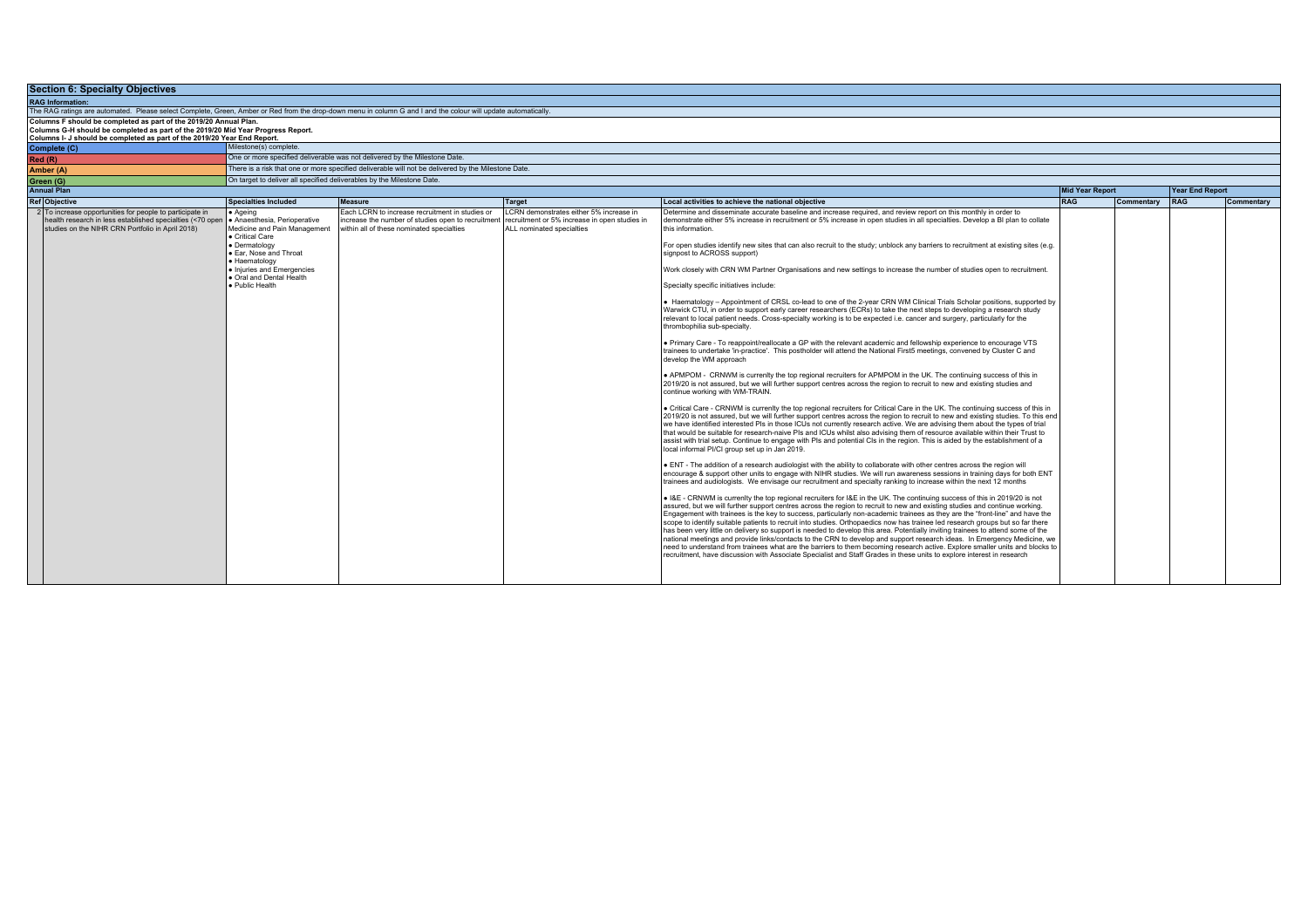| <b>Section 6: Specialty Objectives</b>                                                                                                                                                                                            |                                                                                         |                                                                                                                                                                                    |                                                                       |                                                                                                                                                                                                                                                                                                                                                                                                                                                                                                                                                                                                                                                                                                                                                                                     |                        |            |                        |            |
|-----------------------------------------------------------------------------------------------------------------------------------------------------------------------------------------------------------------------------------|-----------------------------------------------------------------------------------------|------------------------------------------------------------------------------------------------------------------------------------------------------------------------------------|-----------------------------------------------------------------------|-------------------------------------------------------------------------------------------------------------------------------------------------------------------------------------------------------------------------------------------------------------------------------------------------------------------------------------------------------------------------------------------------------------------------------------------------------------------------------------------------------------------------------------------------------------------------------------------------------------------------------------------------------------------------------------------------------------------------------------------------------------------------------------|------------------------|------------|------------------------|------------|
| <b>RAG Information:</b>                                                                                                                                                                                                           |                                                                                         |                                                                                                                                                                                    |                                                                       |                                                                                                                                                                                                                                                                                                                                                                                                                                                                                                                                                                                                                                                                                                                                                                                     |                        |            |                        |            |
| The RAG ratings are automated. Please select Complete, Green, Amber or Red from the drop-down menu in column G and I and the colour will update automatically.                                                                    |                                                                                         |                                                                                                                                                                                    |                                                                       |                                                                                                                                                                                                                                                                                                                                                                                                                                                                                                                                                                                                                                                                                                                                                                                     |                        |            |                        |            |
| Columns F should be completed as part of the 2019/20 Annual Plan.<br>Columns G-H should be completed as part of the 2019/20 Mid Year Progress Report.<br>Columns I- J should be completed as part of the 2019/20 Year End Report. |                                                                                         |                                                                                                                                                                                    |                                                                       |                                                                                                                                                                                                                                                                                                                                                                                                                                                                                                                                                                                                                                                                                                                                                                                     |                        |            |                        |            |
| Complete (C)                                                                                                                                                                                                                      | Milestone(s) complete.                                                                  |                                                                                                                                                                                    |                                                                       |                                                                                                                                                                                                                                                                                                                                                                                                                                                                                                                                                                                                                                                                                                                                                                                     |                        |            |                        |            |
| Red(R)                                                                                                                                                                                                                            |                                                                                         | One or more specified deliverable was not delivered by the Milestone Date.                                                                                                         |                                                                       |                                                                                                                                                                                                                                                                                                                                                                                                                                                                                                                                                                                                                                                                                                                                                                                     |                        |            |                        |            |
| Amber (A)                                                                                                                                                                                                                         |                                                                                         | There is a risk that one or more specified deliverable will not be delivered by the Milestone Date.                                                                                |                                                                       |                                                                                                                                                                                                                                                                                                                                                                                                                                                                                                                                                                                                                                                                                                                                                                                     |                        |            |                        |            |
| Green (G)                                                                                                                                                                                                                         | On target to deliver all specified deliverables by the Milestone Date.                  |                                                                                                                                                                                    |                                                                       |                                                                                                                                                                                                                                                                                                                                                                                                                                                                                                                                                                                                                                                                                                                                                                                     |                        |            |                        |            |
| <b>Annual Plan</b>                                                                                                                                                                                                                |                                                                                         |                                                                                                                                                                                    |                                                                       |                                                                                                                                                                                                                                                                                                                                                                                                                                                                                                                                                                                                                                                                                                                                                                                     | <b>Mid Year Report</b> |            | <b>Year End Report</b> |            |
| <b>Ref</b> Objective                                                                                                                                                                                                              | <b>Specialties Included</b>                                                             | Measure                                                                                                                                                                            | <b>Target</b>                                                         | Local activities to achieve the national objective                                                                                                                                                                                                                                                                                                                                                                                                                                                                                                                                                                                                                                                                                                                                  | <b>RAG</b>             | Commentary | <b>RAG</b>             | Commentary |
| 3 To broaden participation within well-established<br>specialties, particularly in areas or groups who have<br>historically been underrepresented on the NIHR CRN<br>Portfolio                                                    | Cancer<br>• Cancer Surgery<br>• Radiotherapy<br>· Rare Cancers                          | A. Increase recruitment by 5% into at least 50% of   A. 5% increase in recruitment for 50% of the<br>the nominated sub-specialties<br>B. 2nd year of a two-year objective begun in | nominated subspecialties<br>B. Cardiothoracic surgery workforce plans | Determine and disseminate accurate baseline and increase required, and review report on this monthly in order to<br>demonstrate 5% increase in recruitment for 50% of the nominated subspecialties. Develop a BI plan to collate this<br>information.                                                                                                                                                                                                                                                                                                                                                                                                                                                                                                                               |                        |            |                        |            |
|                                                                                                                                                                                                                                   | • Teenage and Young Adults                                                              | 2018/19: LCRNs to enact the cardiothoracic<br>surgery workforce plan made as part of the                                                                                           | implemented                                                           | Other specialty specific initiatives include:                                                                                                                                                                                                                                                                                                                                                                                                                                                                                                                                                                                                                                                                                                                                       |                        |            |                        |            |
|                                                                                                                                                                                                                                   | Diabetes<br>· Diabetes managed, Primary                                                 | 2018/19 objective                                                                                                                                                                  |                                                                       | . Closer working relationships between cancer and surgical specialty to ensure all activities are captured                                                                                                                                                                                                                                                                                                                                                                                                                                                                                                                                                                                                                                                                          |                        |            |                        |            |
|                                                                                                                                                                                                                                   | Care supporting PLUS Primary<br>Care managed, Diabetes<br>supporting PLUS any specialty |                                                                                                                                                                                    |                                                                       | • Cancer Surgery - Cancer team will identify nominated trials that fit the cancer specility objective and ensure they are all<br>highlighted to partner organisations. Performance manage the relevant studies to ensure objectives are achieved.                                                                                                                                                                                                                                                                                                                                                                                                                                                                                                                                   |                        |            |                        |            |
|                                                                                                                                                                                                                                   | managed, if both Diabetes AND<br>Primary Care are supporting                            |                                                                                                                                                                                    |                                                                       | • Radiotherapy - Collaborate with radiotherapy SSRL to increase participation to radiotherapy studies. Hold a radiotherapy<br>event to promote radiotherapy as speciality.                                                                                                                                                                                                                                                                                                                                                                                                                                                                                                                                                                                                          |                        |            |                        |            |
|                                                                                                                                                                                                                                   | Hepatology<br>. Nonalcoholic fatty liver disease                                        |                                                                                                                                                                                    |                                                                       | . Rare Cancers - Promote the referral process for rare cancers in management meetings                                                                                                                                                                                                                                                                                                                                                                                                                                                                                                                                                                                                                                                                                               |                        |            |                        |            |
|                                                                                                                                                                                                                                   | • Nonalcoholic steatohepatitis                                                          |                                                                                                                                                                                    |                                                                       | . TYA - appoint a SSRL to raise awareness and to drive the national strategy for TYA patients.                                                                                                                                                                                                                                                                                                                                                                                                                                                                                                                                                                                                                                                                                      |                        |            |                        |            |
|                                                                                                                                                                                                                                   | Gastroenterology<br>· Endoscopy<br>Injuries and Emergencies                             |                                                                                                                                                                                    |                                                                       | . Mental Health - Monitoring by subspecialty lead for CYP mental health; Developmental disorders research across the<br>region; Open up all CYP MH studies open to new sites; maximise schools research; Monitor/review of where MH need to be<br>a supporting specialty.                                                                                                                                                                                                                                                                                                                                                                                                                                                                                                           |                        |            |                        |            |
|                                                                                                                                                                                                                                   | · Pre-hospital care and Trauma<br>Infection<br>· Antimicrobial Resistance               |                                                                                                                                                                                    |                                                                       | . Primary Care - Dedicate Primary Care CRSL time to educate the other specialities, POs and researchers on the benefits of<br>working with Primary Care to identify patients. Primary Care CRSL would also aim to work with consultants and CIs to<br>develop research ideas to address issues of multimorbity i.e associated prescribing contra-indications that the GPs are<br>challenged with.                                                                                                                                                                                                                                                                                                                                                                                   |                        |            |                        |            |
|                                                                                                                                                                                                                                   | Mental Health<br>• Children and Young People<br>Metabolic and Endocrine<br>Disorders    |                                                                                                                                                                                    |                                                                       | Cardiovascular - Enact the Cardiothoracic surgery workforce plan submitted in February 2019. This will include meeting<br>with cardiothoracic surgeons at the four cardiothoracic units in the WM and for CRSL/RDM to deliver talks at appropriate<br>departmental meetings to ensure propsective PIs / research teams know of all the services available from the CRN to support<br>them take on an deliver Portfolio studies. Link with Surgical Specialty and Cardiothoracic Surgery subspecialty lead to deliver<br>I nlan                                                                                                                                                                                                                                                      |                        |            |                        |            |
|                                                                                                                                                                                                                                   | • Obesity<br><b>Respiratory Disorders</b><br>• Rare Diseases                            |                                                                                                                                                                                    |                                                                       | . Diabetes - Continue mapping the changing landscape in community Trusts and primary care/GP practices (in collaboration<br>with PC team), for diabetes and how research can fit with redeveloped patient pathways (STP/Integtrated Care). This will<br>include looking at the potential of Vertically Integrated (VI) practices and larger practice consortiums e.g. Modality Partnership<br>since the vast majority of Type 2 patients are diagnosed and treated in primary/community care settings.                                                                                                                                                                                                                                                                              |                        |            |                        |            |
|                                                                                                                                                                                                                                   | Stroke<br>. Hyperacute AND Acute Care<br>Studies (sum of both)                          |                                                                                                                                                                                    |                                                                       | . Met&Endo - Support local Diabetes and Endocrinology centres (e.g. WISDEM centre at UHCW) to host gut hormone /<br>obesity studies including those related to GLP-1 analogues.                                                                                                                                                                                                                                                                                                                                                                                                                                                                                                                                                                                                     |                        |            |                        |            |
|                                                                                                                                                                                                                                   | Cardiovascular Disease                                                                  |                                                                                                                                                                                    |                                                                       | . Stroke - Ensure the two WM Hyperacute Stroke Research Centres (HSRC) scrutinise all newly adopted hyperacute and<br>acute stroke studies for local delivery. Develop point of care prompt cards as quick guides to inclusion / exclusion criteria for<br>stroke studies - aimed at assisting Investigators and other research staff in HSRCs so as to minimise missed recruitment not<br>only from stroke wards but neurology, A&E and outpatient settings.                                                                                                                                                                                                                                                                                                                       |                        |            |                        |            |
|                                                                                                                                                                                                                                   |                                                                                         |                                                                                                                                                                                    |                                                                       | . Hepatology ~ Nonalcoholic fatty liver disease and Nonalcoholic steatohepatitis - Lead and Deputy CRSLs will approach<br>hepatology champions at acute Trusts & will present NIHR CRN support information to specialty disease networks in the<br>region. Holding a Joint Hepatology-Gastroenterology WM investigator meeting (September).<br>Aim to open NAFLD BIORESOURCE by Oct/No 2019<br>NASH trials: - Nor-UDCA in NASH; REVERSE in NASH; SEMA in cirrhosis NASH. Aim to support UHBHGS, which has been<br>identifed as having a large catchment area & potential PI identified. New WM investigator-led portfolio studiy: EXCITED Study<br>in fatigue PBC                                                                                                                   |                        |            |                        |            |
|                                                                                                                                                                                                                                   |                                                                                         |                                                                                                                                                                                    |                                                                       | • Gastroenterology ~ Endoscopy - Holding a Joint Hepatology-Gastroenterology WM investigator meeting (September).<br>Target GI/Endoscopy Nurse awareness following on from national meeting centres across the region to recruit to new and<br>existing studies. Currenlty 11 WM led studies (inc. 3 in set up) related mainly to Trauma, but also Pre-hospital Care.<br>Potentially 11 studies may open during 2019/20 at WMAS (main site for pre-hospital care studies), but some of these are at a<br>very early stage in developement.                                                                                                                                                                                                                                          |                        |            |                        |            |
|                                                                                                                                                                                                                                   |                                                                                         |                                                                                                                                                                                    |                                                                       | • Infection ~ Antimicrobial Resistance - Establish a research team within a Microbiology Laboratory to support a number of<br>research studies across a variety of specialties (Cancer, Respiratory Medicine, Intensive Care and Sexual Health) that will<br>support studies from assessing feasibility, implementing bespoke laboratory protocols and dedicated processing of research<br>samples and liaison with other study staff. If successful this model may be implemented across the WM. Continue to explore<br>collaborations with national investigators to provide a wider range of infections for imported infections e.g. Malaria. TB and<br>target priority areas including antimicrobial resistance, HIV & TB resistance, emerging pathogens, antiviral treatments. |                        |            |                        |            |
|                                                                                                                                                                                                                                   |                                                                                         |                                                                                                                                                                                    |                                                                       | . Respiratory Disorders ~ Rare Diseases - Opening WM Led CPMS ID: 39960 Neutrophil phagocytosis in Alpha 1 Anti<br>trypsin Deficiency and participating in Idiopathic Pulmonary Fibrosis trials                                                                                                                                                                                                                                                                                                                                                                                                                                                                                                                                                                                     |                        |            |                        |            |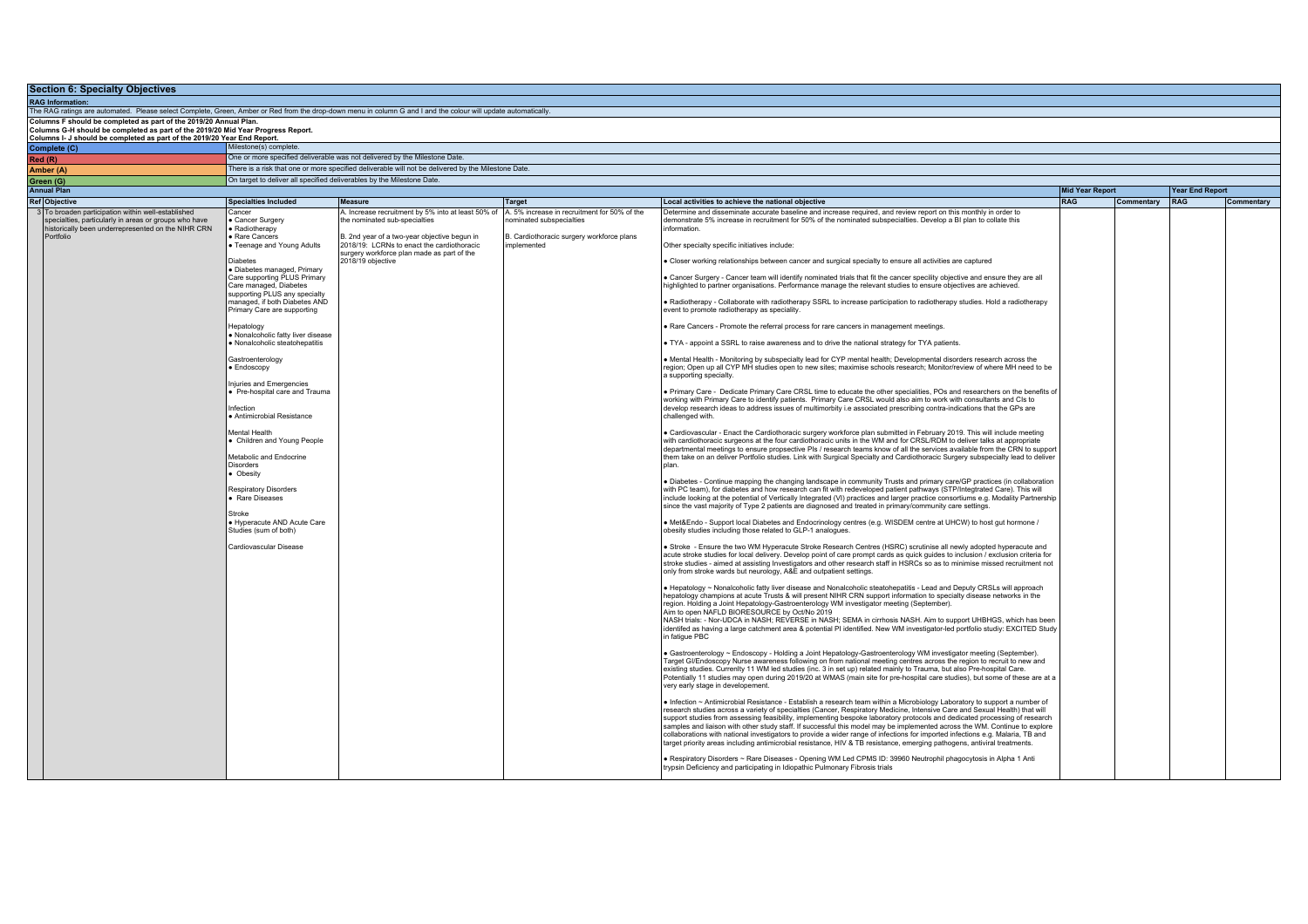| <b>Section 6: Specialty Objectives</b>                                                                                                                                                                                                        |                                                                                                                                                                                                                                                     |                                                                                                                                                                                                                                                                                                                                                                                                                                                                                                                                                                                                                                                                                                                                  |                                                                                                                                                                                                                                                                                                                                                                                                                          |                                                                                                                                                                                                                                                                                                                                                                                                                                                                                                                                                                                                                                                                                                                                                                                                                                                                                   |                        |            |                 |            |
|-----------------------------------------------------------------------------------------------------------------------------------------------------------------------------------------------------------------------------------------------|-----------------------------------------------------------------------------------------------------------------------------------------------------------------------------------------------------------------------------------------------------|----------------------------------------------------------------------------------------------------------------------------------------------------------------------------------------------------------------------------------------------------------------------------------------------------------------------------------------------------------------------------------------------------------------------------------------------------------------------------------------------------------------------------------------------------------------------------------------------------------------------------------------------------------------------------------------------------------------------------------|--------------------------------------------------------------------------------------------------------------------------------------------------------------------------------------------------------------------------------------------------------------------------------------------------------------------------------------------------------------------------------------------------------------------------|-----------------------------------------------------------------------------------------------------------------------------------------------------------------------------------------------------------------------------------------------------------------------------------------------------------------------------------------------------------------------------------------------------------------------------------------------------------------------------------------------------------------------------------------------------------------------------------------------------------------------------------------------------------------------------------------------------------------------------------------------------------------------------------------------------------------------------------------------------------------------------------|------------------------|------------|-----------------|------------|
| <b>RAG Information:</b>                                                                                                                                                                                                                       |                                                                                                                                                                                                                                                     |                                                                                                                                                                                                                                                                                                                                                                                                                                                                                                                                                                                                                                                                                                                                  |                                                                                                                                                                                                                                                                                                                                                                                                                          |                                                                                                                                                                                                                                                                                                                                                                                                                                                                                                                                                                                                                                                                                                                                                                                                                                                                                   |                        |            |                 |            |
| The RAG ratings are automated. Please select Complete, Green, Amber or Red from the drop-down menu in column G and I and the colour will update automatically.                                                                                |                                                                                                                                                                                                                                                     |                                                                                                                                                                                                                                                                                                                                                                                                                                                                                                                                                                                                                                                                                                                                  |                                                                                                                                                                                                                                                                                                                                                                                                                          |                                                                                                                                                                                                                                                                                                                                                                                                                                                                                                                                                                                                                                                                                                                                                                                                                                                                                   |                        |            |                 |            |
| Columns F should be completed as part of the 2019/20 Annual Plan.<br>Columns G-H should be completed as part of the 2019/20 Mid Year Progress Report.<br>Columns I- J should be completed as part of the 2019/20 Year End Report.             |                                                                                                                                                                                                                                                     |                                                                                                                                                                                                                                                                                                                                                                                                                                                                                                                                                                                                                                                                                                                                  |                                                                                                                                                                                                                                                                                                                                                                                                                          |                                                                                                                                                                                                                                                                                                                                                                                                                                                                                                                                                                                                                                                                                                                                                                                                                                                                                   |                        |            |                 |            |
| Complete (C)                                                                                                                                                                                                                                  | Milestone(s) complete                                                                                                                                                                                                                               |                                                                                                                                                                                                                                                                                                                                                                                                                                                                                                                                                                                                                                                                                                                                  |                                                                                                                                                                                                                                                                                                                                                                                                                          |                                                                                                                                                                                                                                                                                                                                                                                                                                                                                                                                                                                                                                                                                                                                                                                                                                                                                   |                        |            |                 |            |
| Red(R)                                                                                                                                                                                                                                        |                                                                                                                                                                                                                                                     | One or more specified deliverable was not delivered by the Milestone Date.                                                                                                                                                                                                                                                                                                                                                                                                                                                                                                                                                                                                                                                       |                                                                                                                                                                                                                                                                                                                                                                                                                          |                                                                                                                                                                                                                                                                                                                                                                                                                                                                                                                                                                                                                                                                                                                                                                                                                                                                                   |                        |            |                 |            |
| Amber (A)                                                                                                                                                                                                                                     |                                                                                                                                                                                                                                                     | There is a risk that one or more specified deliverable will not be delivered by the Milestone Date.                                                                                                                                                                                                                                                                                                                                                                                                                                                                                                                                                                                                                              |                                                                                                                                                                                                                                                                                                                                                                                                                          |                                                                                                                                                                                                                                                                                                                                                                                                                                                                                                                                                                                                                                                                                                                                                                                                                                                                                   |                        |            |                 |            |
| Green (G)                                                                                                                                                                                                                                     | On target to deliver all specified deliverables by the Milestone Date.                                                                                                                                                                              |                                                                                                                                                                                                                                                                                                                                                                                                                                                                                                                                                                                                                                                                                                                                  |                                                                                                                                                                                                                                                                                                                                                                                                                          |                                                                                                                                                                                                                                                                                                                                                                                                                                                                                                                                                                                                                                                                                                                                                                                                                                                                                   |                        |            |                 |            |
| <b>Annual Plan</b>                                                                                                                                                                                                                            |                                                                                                                                                                                                                                                     |                                                                                                                                                                                                                                                                                                                                                                                                                                                                                                                                                                                                                                                                                                                                  |                                                                                                                                                                                                                                                                                                                                                                                                                          |                                                                                                                                                                                                                                                                                                                                                                                                                                                                                                                                                                                                                                                                                                                                                                                                                                                                                   | <b>Mid Year Report</b> |            | Year End Report |            |
| Ref Objective                                                                                                                                                                                                                                 | <b>Specialties Included</b>                                                                                                                                                                                                                         | <b>Measure</b>                                                                                                                                                                                                                                                                                                                                                                                                                                                                                                                                                                                                                                                                                                                   | Target                                                                                                                                                                                                                                                                                                                                                                                                                   | Local activities to achieve the national objective                                                                                                                                                                                                                                                                                                                                                                                                                                                                                                                                                                                                                                                                                                                                                                                                                                | RAG                    | Commentary | RAG             | Commentary |
| 4 To ensure specialty or sub-specialty representation and<br>leadership is embedded in all LCRNs                                                                                                                                              | Ear. Nose and Throat<br>Audiology Champion<br>. Infection - STI Champion<br>Health Services Research<br>Champions<br>Oral and Dental Health -<br>Primary Care Dental Champion<br>. Public Health Champion<br>Renal Disorders - Urology<br>Champions | All nominated specialties to have a local named<br>Champion                                                                                                                                                                                                                                                                                                                                                                                                                                                                                                                                                                                                                                                                      | 15 LCRNs                                                                                                                                                                                                                                                                                                                                                                                                                 | There is a nominated champion for each specialty or sub-specialty (usually the CRSL unless otherwise identified as detailed<br>below)<br>. Renal Disorders (Urology Champion) - Continue to support deputy CRSL for Renal Disorders who is our Urology Champion<br>in engaging with colleagues at all local centres running urology services, encourge them to become PIs for commercial and<br>non-commercial studies where available.<br>• Named Audiology Champion already embedded and active in across the region and working in collaboration with the other<br>LCRN Audiology Champions - collectively planning a stand and formal workshop at the BAA national conference in<br>November 2019.<br>. Named STI (Sexual Health) Champion are already embedded and active in across the region<br>CRSLs for HSR; O&DH and PH will also act as champions or the specialities. |                        |            |                 |            |
| To record the age (or year of birth) of participants<br>recruited into NIHR CRN Portfolio studies in order to<br>assess the extent to which recruitment age profiles<br>match the age demographics of the<br>incidence/prevalence of diseases | • Ageing<br>Cancer<br>Children<br>Dementias and<br>Neurodegeneration<br>• Mental Health<br>• Neurological Disorders                                                                                                                                 | For the six nominated specialties, 80% of<br>Trusts/Research organisations within each LCRN<br>either to:<br>A. Record age (or year of birth) for NIHR CRN<br>Portfolio study participants from April 2019 so that<br>anonymised data can be extracted from LPMSs<br>directly<br>0 <sub>R</sub><br>B. Provide the LCRN with a quarterly report of<br>anonymised age data, relating to participants in<br>NIHR CRN Portfolio studies<br>lor.<br>C. If neither (A) or (B) above are currently possible OR<br>within an LCRN, to develop a plan/solution for<br>implementation in 2020/21 that will allow age data<br>to be obtained for participants in NIHR CRN<br>Portfolio studies from 80% of Trusts/Research<br>organisations | For all studies within the six nominated<br>specialties, 80% of<br>Trusts/Research organisations<br>within an LCRN either:<br>A. To record age (or year of birth)<br>in the LPMS<br>0R<br>B. To provide anonymised age<br>data on participants<br>C. The LCRN to develop a plan<br>that will allow age data to be collected for NIHR<br>CRN<br>Portfolio studies from 80% of Trusts/Research<br>organisations by 2020/21 | . Already been discussed at R&D Managers Forum; uptake extremely positive in terms of TYA (100% compliance). Need BI<br>reports on where gaps/issues to inform future work.<br>e Regional working group on implementing this including all stakeholders to be set up through R&D Managers Forum and<br>Edae Workina Group<br>Ensure we can collect age for each participant and be clear on rules and expectations. Develop a process which takes<br>Exception studies into account if study protocol does not collect age                                                                                                                                                                                                                                                                                                                                                        |                        |            |                 |            |
|                                                                                                                                                                                                                                               |                                                                                                                                                                                                                                                     |                                                                                                                                                                                                                                                                                                                                                                                                                                                                                                                                                                                                                                                                                                                                  |                                                                                                                                                                                                                                                                                                                                                                                                                          |                                                                                                                                                                                                                                                                                                                                                                                                                                                                                                                                                                                                                                                                                                                                                                                                                                                                                   |                        |            |                 |            |
|                                                                                                                                                                                                                                               |                                                                                                                                                                                                                                                     |                                                                                                                                                                                                                                                                                                                                                                                                                                                                                                                                                                                                                                                                                                                                  |                                                                                                                                                                                                                                                                                                                                                                                                                          |                                                                                                                                                                                                                                                                                                                                                                                                                                                                                                                                                                                                                                                                                                                                                                                                                                                                                   |                        |            |                 |            |
|                                                                                                                                                                                                                                               |                                                                                                                                                                                                                                                     |                                                                                                                                                                                                                                                                                                                                                                                                                                                                                                                                                                                                                                                                                                                                  |                                                                                                                                                                                                                                                                                                                                                                                                                          |                                                                                                                                                                                                                                                                                                                                                                                                                                                                                                                                                                                                                                                                                                                                                                                                                                                                                   |                        |            |                 |            |
|                                                                                                                                                                                                                                               |                                                                                                                                                                                                                                                     |                                                                                                                                                                                                                                                                                                                                                                                                                                                                                                                                                                                                                                                                                                                                  |                                                                                                                                                                                                                                                                                                                                                                                                                          |                                                                                                                                                                                                                                                                                                                                                                                                                                                                                                                                                                                                                                                                                                                                                                                                                                                                                   |                        |            |                 |            |
|                                                                                                                                                                                                                                               |                                                                                                                                                                                                                                                     |                                                                                                                                                                                                                                                                                                                                                                                                                                                                                                                                                                                                                                                                                                                                  |                                                                                                                                                                                                                                                                                                                                                                                                                          |                                                                                                                                                                                                                                                                                                                                                                                                                                                                                                                                                                                                                                                                                                                                                                                                                                                                                   |                        |            |                 |            |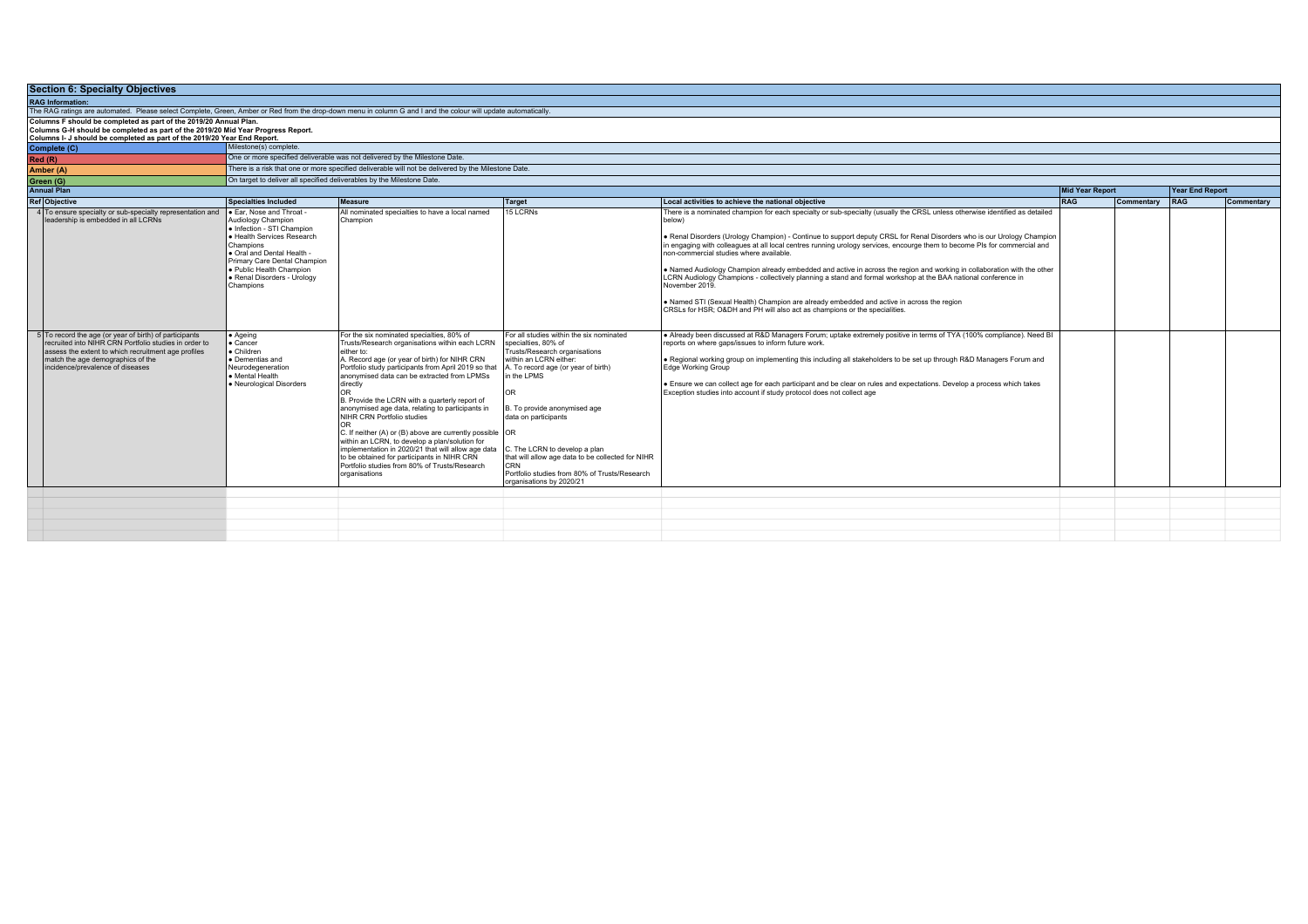| Section 7. LCRN Operating Framework Indicators (not required at Annual Plan Stage) |                                                                                                                                                                                                                                                                                                                                                                                                                                                                                                                                                                                                                                                                                                                                                                                                                                                                                                                                                                                                                                                                     |                                   |                                   |  |  |  |
|------------------------------------------------------------------------------------|---------------------------------------------------------------------------------------------------------------------------------------------------------------------------------------------------------------------------------------------------------------------------------------------------------------------------------------------------------------------------------------------------------------------------------------------------------------------------------------------------------------------------------------------------------------------------------------------------------------------------------------------------------------------------------------------------------------------------------------------------------------------------------------------------------------------------------------------------------------------------------------------------------------------------------------------------------------------------------------------------------------------------------------------------------------------|-----------------------------------|-----------------------------------|--|--|--|
|                                                                                    | At Annual Plan stage the expectation is that any plans required to support delivery of LCRN Operating Framework Indicators are listed in Section 4: Key Projects or as appendices<br>Column C should be completed as part of the 2019/20 Mid Year Progress Report.<br>Column D should be completed as part of the 2019/20 Year End Report.                                                                                                                                                                                                                                                                                                                                                                                                                                                                                                                                                                                                                                                                                                                          |                                   |                                   |  |  |  |
| ID                                                                                 |                                                                                                                                                                                                                                                                                                                                                                                                                                                                                                                                                                                                                                                                                                                                                                                                                                                                                                                                                                                                                                                                     | Mid-Year Commentary (if required) | Year End Commentary (if required) |  |  |  |
|                                                                                    | 1.1 Domain: Governance and Management<br>Indicator: Each LCRN provides an Annual Plan, Annual<br>Report and other documents as requested by the National<br><b>CRN Coordinating Centre</b><br>Assessment Approach: Monitoring of provision of key<br>documents requested by the National CRN Coordinating<br>Centre                                                                                                                                                                                                                                                                                                                                                                                                                                                                                                                                                                                                                                                                                                                                                 |                                   |                                   |  |  |  |
|                                                                                    | 1.2 Domain: Governance and Management<br>Indicator: Each LCRN Clinical Director and/or LCRN Chief<br>Operating Officer attends all National CRN Coordinating<br>Centre/LCRN Liaison meetings<br>Assessment Approach: Attendance registers for National<br>CRN Coordinating Centre/LCRN Liaison meetings                                                                                                                                                                                                                                                                                                                                                                                                                                                                                                                                                                                                                                                                                                                                                             |                                   |                                   |  |  |  |
|                                                                                    | 1.3 Domain: Governance and Management<br>Indicator: Each LCRN Host Organisation and LCRN<br>Category A Partner submits an NHS Data Security and<br>Protection Toolkit annual assessment to NHS Digital. All<br>NHS Trusts were asked to provide an initial baseline<br>assessment in October 2018.<br>LCRN Host Organisations and LCRN Category A Partners<br>should aim to achieve "Standards Met" (i.e. completed all<br>mandatory evidence items and assertions).<br>If "Standards Not Met" remains after completion or<br>publication, the Host Organisation will be required to<br>assess whether this impacts business delivered on behalf<br>of the NIHR CRN. If this is the case, the Host Organisation<br>is required to submit a report to the National CRN<br>Coordinating Centre outlining the failure and mitigating<br>actions to ensure improvement and achievement of the<br>mandatory data security and protection standards.<br>Assessment Approach: Review of submitted Host<br>Organisation Report outlining failures and mitigating<br>actions |                                   |                                   |  |  |  |
|                                                                                    | 1.4 Domain: Governance and Management<br>Indicator: Category A LCRN Partner flow down contract<br>templates used to contract with all Category A LCRN<br>Partners<br>Assessment Approach: LCRN Annual Report                                                                                                                                                                                                                                                                                                                                                                                                                                                                                                                                                                                                                                                                                                                                                                                                                                                        |                                   |                                   |  |  |  |
|                                                                                    | 1.5 Domain: Governance and Management<br>Indicator: Category B LCRN Partner flow down contract<br>templates used to contract with all Category B LCRN<br>Partners<br><b>Assessment Approach: LCRN Annual Report</b>                                                                                                                                                                                                                                                                                                                                                                                                                                                                                                                                                                                                                                                                                                                                                                                                                                                 |                                   |                                   |  |  |  |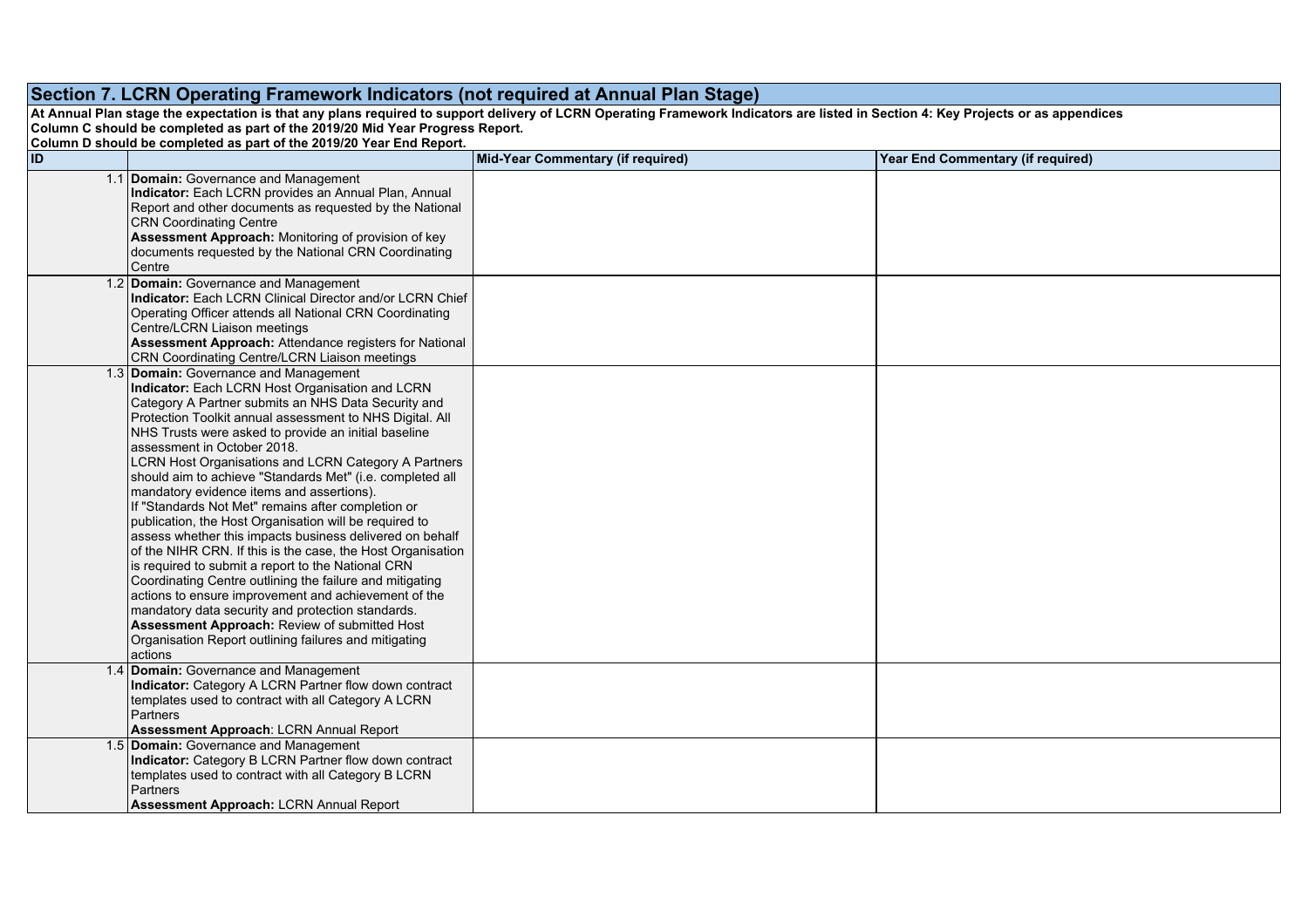| 1.6 Domain: Governance and Management<br>Indicator: Category C LCRN Partner flow down contract<br>templates used to contract with all Category C LCRN<br><b>Partners</b>                                                                                                                                                                                                                                                                                                                                                                                                    |                                                                    |  |
|-----------------------------------------------------------------------------------------------------------------------------------------------------------------------------------------------------------------------------------------------------------------------------------------------------------------------------------------------------------------------------------------------------------------------------------------------------------------------------------------------------------------------------------------------------------------------------|--------------------------------------------------------------------|--|
| 2.1 Domain: Financial Management<br>Indicator: Internal audit in respect of LCRN funding<br>managed by the LCRN Host Organisation, undertaken at<br>least once every three years and which meets the<br>requirements of the LCRN Minimum Financial Controls<br>Contract Support Document specified by the National CRN<br><b>Coordinating Centre</b><br>Assessment Approach: Monitoring of audit reports<br>provided by the LCRN Host Organisation to the National<br><b>CRN Coordinating Centre</b>                                                                        |                                                                    |  |
| 2.2 Domain: Financial Management<br>Indicator: Deliver robust financial management using<br>appropriate tools and guidance<br><b>Assessment Approach:</b><br>Monitoring by the National CRN Coordinating Centre<br>$\bullet$<br>of percentage variance (allocation vs expenditure) quarterly<br>and year-end (target is 0%)<br>Monitoring by the National CRN Coordinating Centre<br>of proportion of financial returns completed to the required<br>standard and on time (target is 100%)<br>Monitoring of financial management via LCRN<br>financial health check process |                                                                    |  |
| 2.3 Domain: Financial Management<br>Indicator: Distribute LCRN funding equitably on the basis<br>of NHS support requirements<br>Assessment Approach: Comparison by the National CRN<br>Coordinating Centre of annual LCRN Partner funding<br>allocations and NHS Support requirements                                                                                                                                                                                                                                                                                       |                                                                    |  |
| Indicator: LCRN has an identified Lead for each NIHR<br><b>CRN</b> Specialty<br><b>Assessment Approach:</b><br>Each LCRN Host Organisation shall:<br>Provide the National CRN Coordinating Centre with<br>access to a list of LCRN Clinical Research Specialty<br>Leads, which includes each individual's start/end dates and<br>contact information<br>Notify the National CRN Coordinating Centre if there<br>$\bullet$<br>are changes within the financial year<br>Provide a narrative to justify intentional vacancies or<br>the expected timeframe to fill vacancies   |                                                                    |  |
|                                                                                                                                                                                                                                                                                                                                                                                                                                                                                                                                                                             | Assessment Approach: LCRN Annual Report<br>Domain: CRN Specialties |  |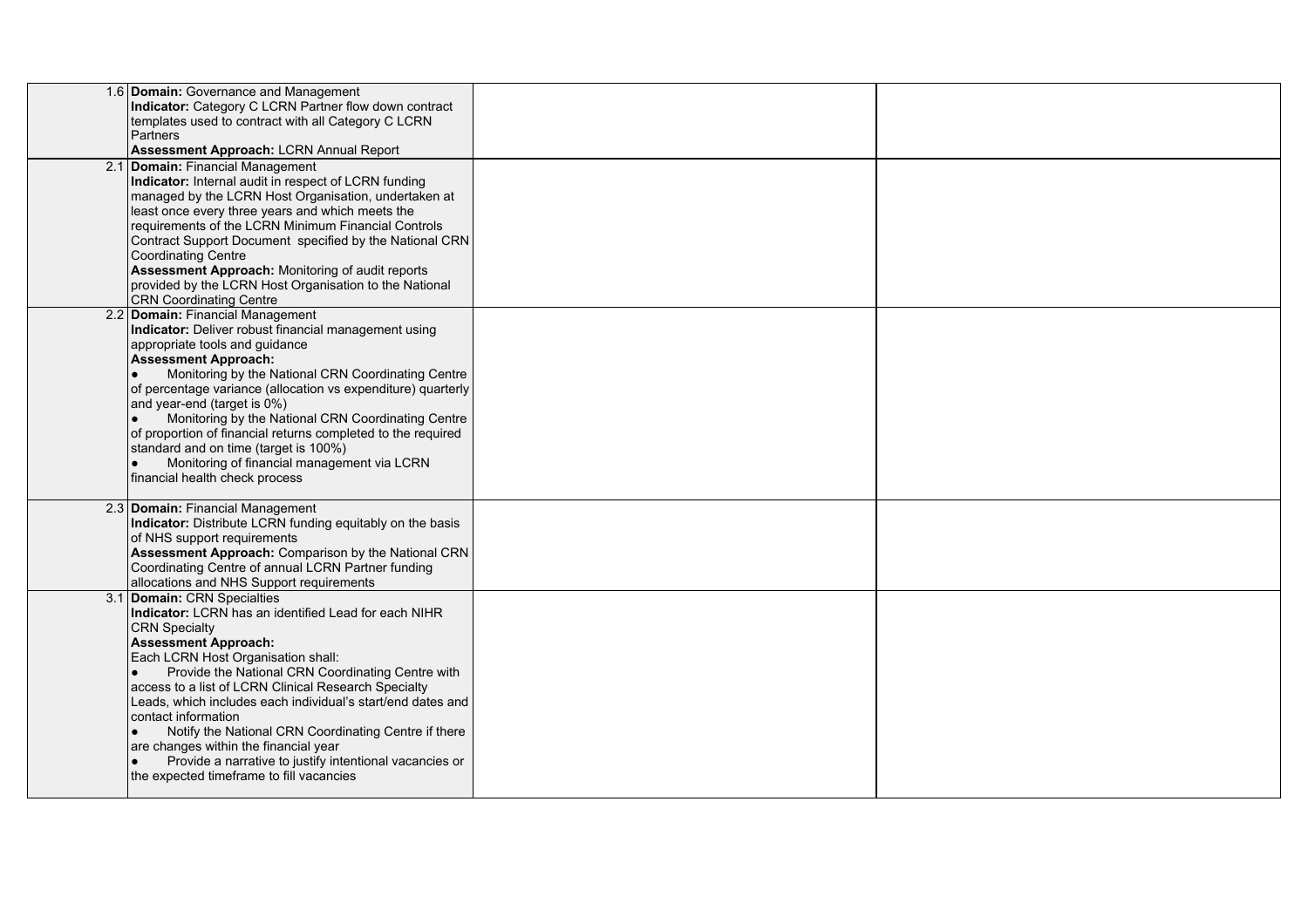| 3.2 Domain: CRN Specialties<br>Indicator: Each LCRN Clinical Research Specialty Lead<br>attends at least 2/3 of National Specialty Group meetings<br><b>Assessment Approach:</b>                                                                                                                                                                                                                                                                                                                                                                                                                                                                                  |  |
|-------------------------------------------------------------------------------------------------------------------------------------------------------------------------------------------------------------------------------------------------------------------------------------------------------------------------------------------------------------------------------------------------------------------------------------------------------------------------------------------------------------------------------------------------------------------------------------------------------------------------------------------------------------------|--|
| Attendance registers for National Specialty Group meetings                                                                                                                                                                                                                                                                                                                                                                                                                                                                                                                                                                                                        |  |
| 3.3 Domain: CRN Specialties<br>Indicator: Each LCRN provides evidence of support<br>provided to their LCRN Clinical Research Specialty Leads<br>to enable them to undertake their role in contributing to the<br>NIHR CRN's nation-wide study support activities,<br>specifically in respect of commercial early feedback and<br>non-commercial expert review for the eligibility decision<br>and including where applicable, local feasibility activities,<br>delivery assessments and performance reviews<br><b>Assessment Approach:</b><br>Review by the National CRN Coordinating Centre of<br>evidence of support provided in LCRN Annual Plan and<br>Report |  |
| 4.1 Domain: Research Delivery<br>Indicator: Each LCRN consistently delivers the local<br>elements of the CRN's nation-wide Study Support Service<br>as specified in the latest version of the Standard Operating<br>Procedures produced by the National CRN Coordinating<br>Centre and available as part of the LCRN Contract Support<br>Documents<br>Assessment Approach: Monitoring by the National CRN<br>Coordinating Centre of provision of the individual<br>components of the Service via the study progress tracker<br>application on Open Data Platform where the LCRN is<br>assigned as the Lead LCRN and/or Performance Lead                           |  |
| 4.2 Domain: Research Delivery<br>Indicator: Each LCRN provides near time Minimum Data<br>Set data items as specified by the National CRN<br>Coordinating Centre, which have been quality assured to<br>accurately reflect research activity measures and enable<br>collaborative delivery of studies across the NHS<br><b>Assessment Approach:</b><br>Monitored via Open Data Platform reports, the single<br>research intelligence system and the Research Delivery<br>Assurance Framework elements of the LCRN Contract<br>Compliance Assurance Framework<br>Analysis of percentage of missing and inaccurate<br>data points from each LCRN                     |  |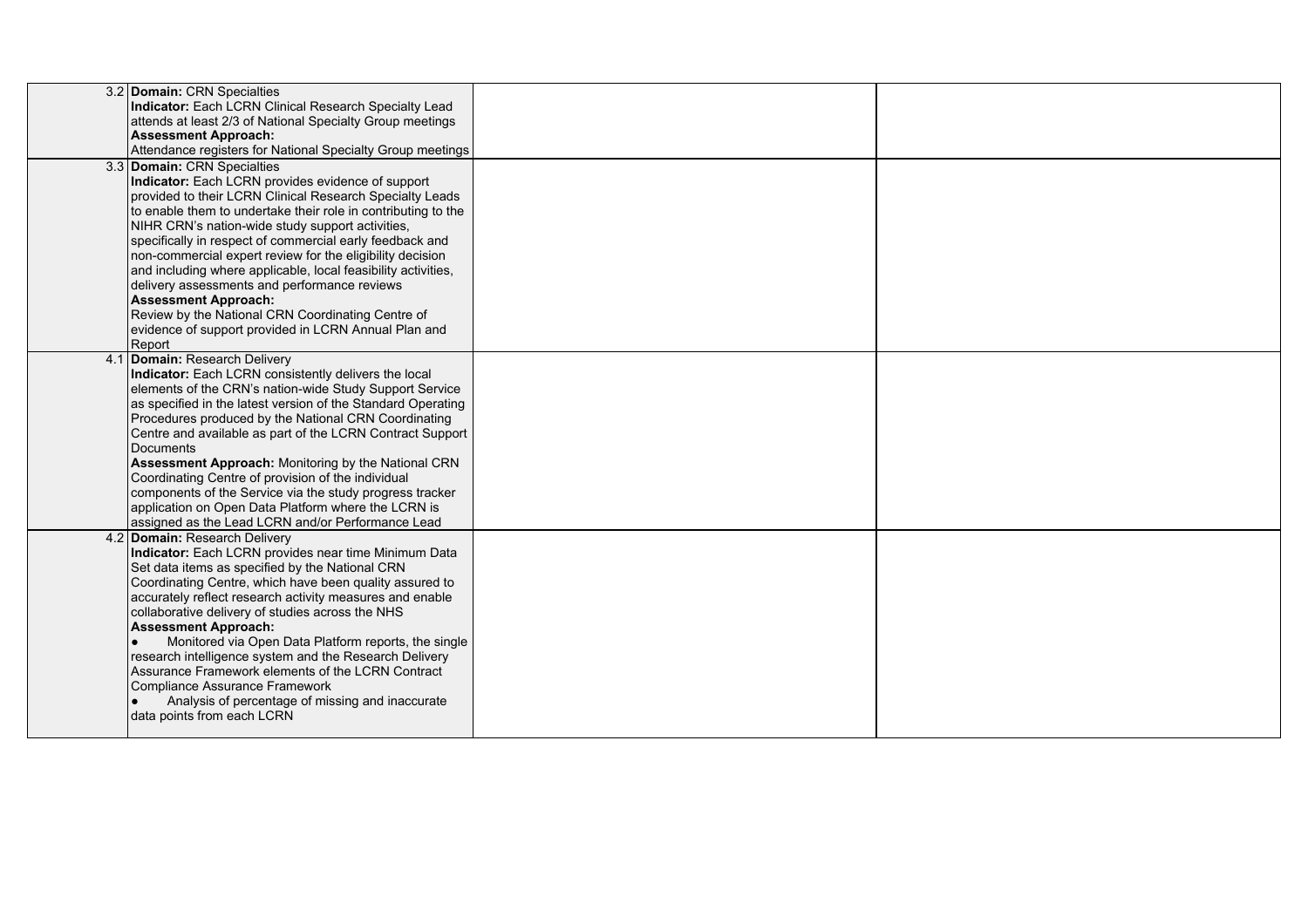| 5.1 Domain: Information and Knowledge<br>Indicator: Each LCRN provides an LPMS to capture for<br>their region the required Minimum Data Set data items as<br>specified by the National CRN Coordinating Centre, and<br>enables timely sharing of information as one element of the<br>single research intelligence system<br>Assessment Approach: Monitoring by the National CRN<br>Coordinating Centre of system integration, usage and data<br>transfer as part of the single research intelligence system<br>5.2 Domain: Information and Knowledge<br>Indicator: Each LCRN provides support for ongoing |  |
|------------------------------------------------------------------------------------------------------------------------------------------------------------------------------------------------------------------------------------------------------------------------------------------------------------------------------------------------------------------------------------------------------------------------------------------------------------------------------------------------------------------------------------------------------------------------------------------------------------|--|
| provision of an LPMS solution<br>Assessment Approach: Review of budget line for<br>provision of an LPMS in LCRN Annual Financial Plan                                                                                                                                                                                                                                                                                                                                                                                                                                                                      |  |
| 5.3 Domain: Information and Knowledge<br>Indicator: Each LCRN has in place a senior manager to<br>coordinate business intelligence activities within the LCRN.<br>The identified lead will participate in nationally agreed<br>business intelligence improvement initiatives and attend<br>national NIHR CRN business intelligence meetings<br><b>Assessment Approach:</b><br>Attendance registers for national NIHR CRN<br>business intelligence meetings<br>Individual's name and contact details provided to the<br>National CRN Coordinating Centre                                                    |  |
| 5.4 Domain: Information and Knowledge<br>Indicator: Each LCRN has a nominated representative in<br>attendance at all national CPMS-LPMS meetings where<br>either a) strategic sign off is required or b) an operational<br>working perspective is required<br>Assessment Approach: Attendance registers for national<br>CPMS-LPMS meetings                                                                                                                                                                                                                                                                 |  |
| 5.5 Domain: Information and Knowledge<br>Indicator: Each LCRN has a plan to ensure that the best<br>researchers, wherever they are based, undertake clinical,<br>and public health and social care research in the areas of<br>England with the greatest health needs<br><b>Assessment Approach:</b><br>Review and monitoring of LCRN Annual Plan<br>Review of outcomes as reported within LCRN<br>$\bullet$<br>Annual Report<br>Monitoring of national metrics relating to the priority<br>disease areas specified by the Department of Health and<br>Social Care                                         |  |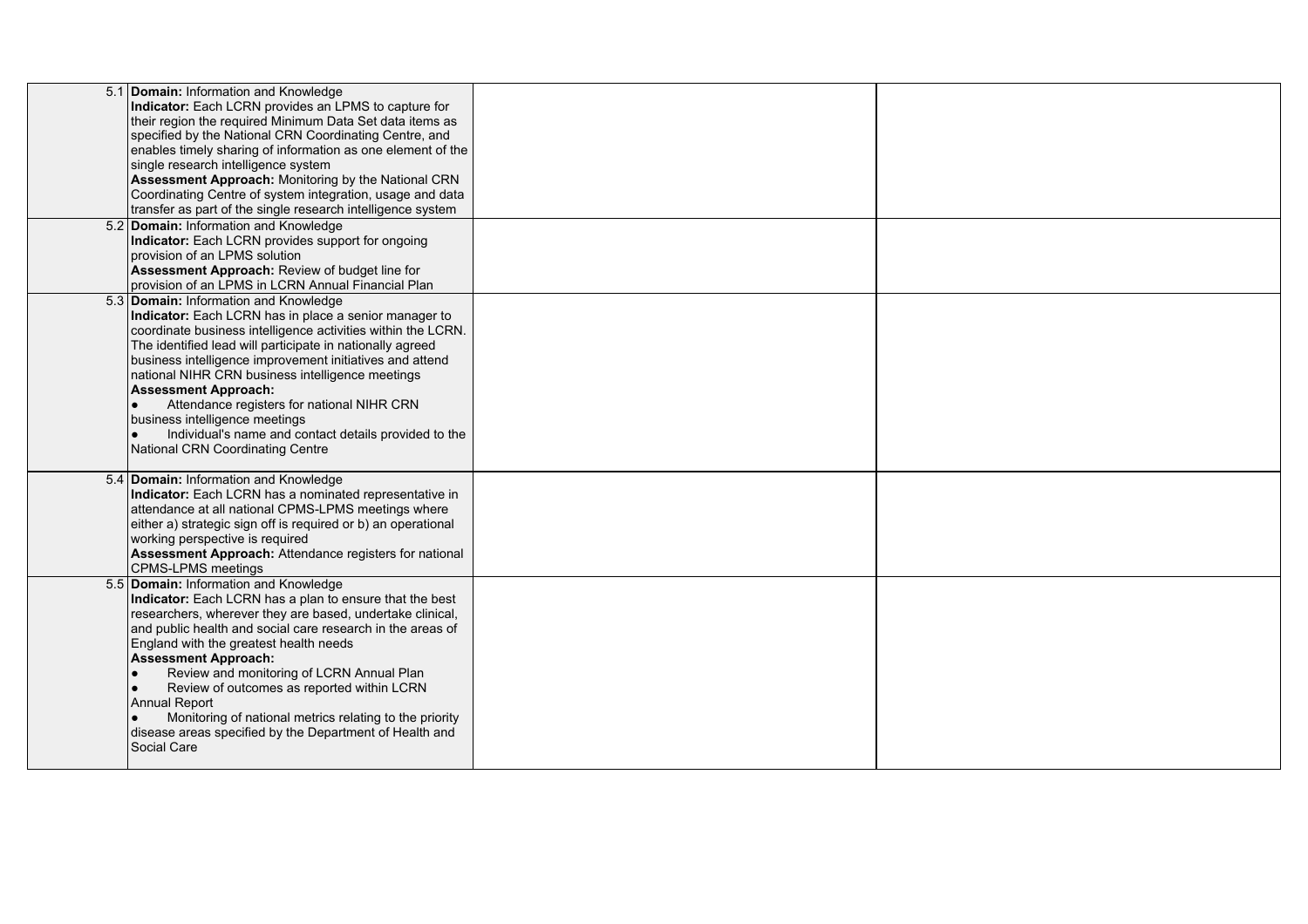| 6.1 Domain: Stakeholder Engagement and Communications<br>Indicator: Each LCRN has an experienced and dedicated<br>communications function to support national CRN, NIHR<br>and local CRN objectives<br><b>Assessment Approach:</b><br>Individual's name and contact details provided to the<br>National CRN Coordinating Centre<br>Non-pay budget line for communications identified in<br><b>LCRN Annual Plan</b>                                                                                                                                                                         |  |
|--------------------------------------------------------------------------------------------------------------------------------------------------------------------------------------------------------------------------------------------------------------------------------------------------------------------------------------------------------------------------------------------------------------------------------------------------------------------------------------------------------------------------------------------------------------------------------------------|--|
| 6.2 Domain: Stakeholder Engagement and Communications<br>Indicator: Each LCRN has a defined approach to<br>communications and action plan aligned with both the<br>NIHR CRN and NIHR strategies<br><b>Assessment Approach:</b><br>Review and monitoring of LCRN Annual Plan<br>Review of outcomes as reported within LCRN<br>Annual Report<br>Evidence of joint work with local NIHR infrastructure<br>reviewed                                                                                                                                                                            |  |
| 6.3 Domain: Stakeholder Engagement and Communications<br>Indicator: Each LCRN has in place a senior leader<br>experienced in PPIE to support national CRN, NIHR and<br>local CRN objectives<br><b>Assessment Approach:</b><br>Individual's name and contact details provided to the<br>National CRN Coordinating Centre<br>Evidence of LCRN PPIE activity and continuous<br>improvement based on recorded participant experience<br>and reported in the LCRN Annual Plan and Report<br>Non-pay budget line sufficient for PPIE plan delivery<br>WTE role(s) identified in LCRN Annual Plan |  |
| 6.4 Domain: Stakeholder Engagement and Communications<br><b>Indicator:</b> Each LCRN records metrics of research<br>opportunities offered to patients and users of wider health<br>and care services<br><b>Assessment Approach:</b><br>Each LCRN will hold information on its reach with<br>patients and the public (metrics may include local website<br>usage, leaflet distribution, social media reach etc.)<br>Evidence of local participant evaluation system<br>Progress discussed at national PPIE meetings and<br>reported in LCRN Annual Report                                   |  |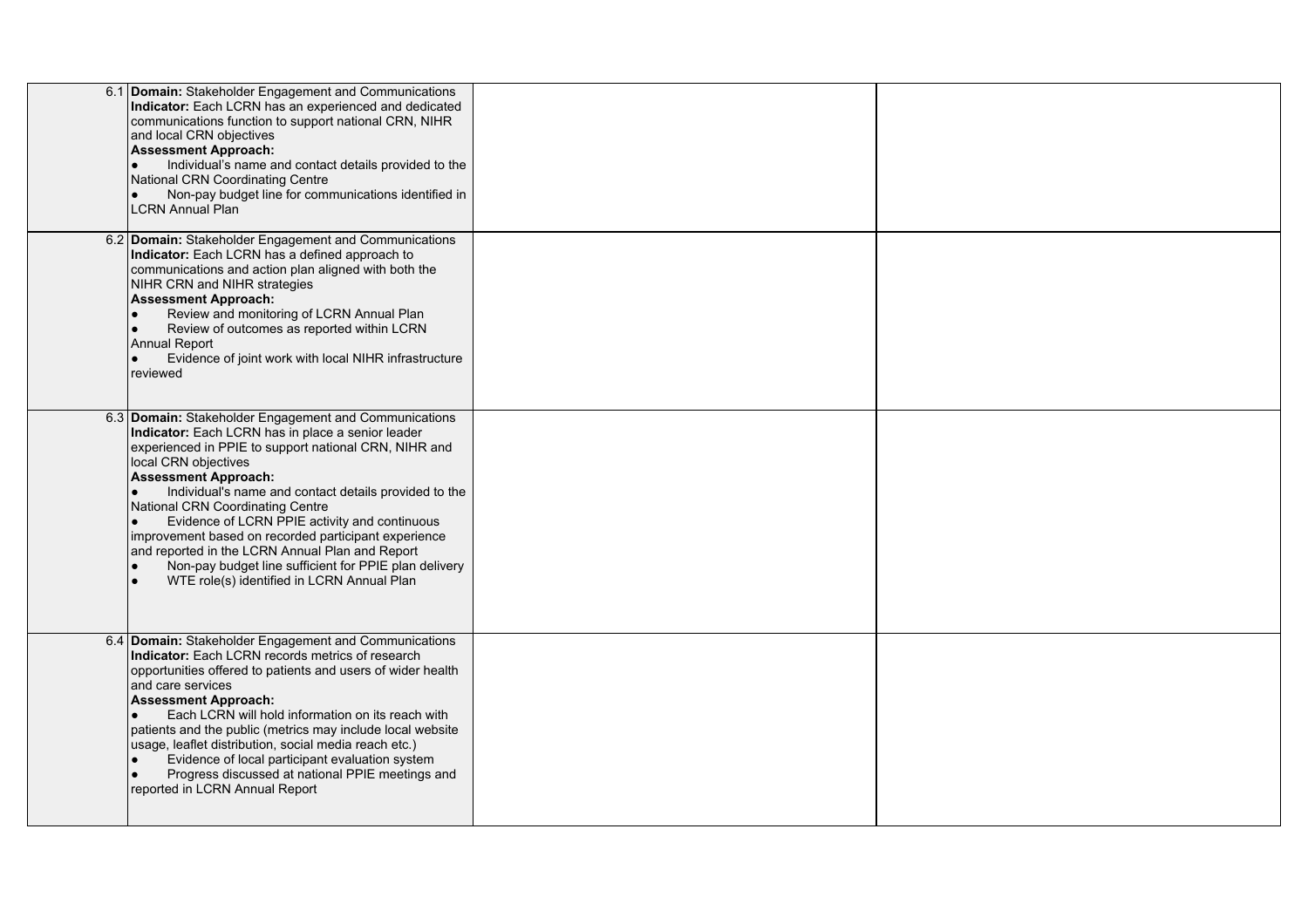| 6.5 Domain: Stakeholder Engagement and Communications<br>Indicator: Each LCRN has in place an active programme<br>of learning activities supporting patient and public<br>involvement in research<br><b>Assessment Approach:</b><br>LCRN Annual Plan includes PPIE workplan with<br>clear outcomes, milestones and measurable targets<br>Non-pay budget line for PPIE and WTE for PPIE role<br>(s) identified in LCRN Annual Plan<br>Programme of work and continuous improvement in<br>participant involvement, engagement, learning activities<br>and participant experience reported in LCRN Annual<br>Report |  |
|------------------------------------------------------------------------------------------------------------------------------------------------------------------------------------------------------------------------------------------------------------------------------------------------------------------------------------------------------------------------------------------------------------------------------------------------------------------------------------------------------------------------------------------------------------------------------------------------------------------|--|
| 6.6 Domain: Stakeholder Engagement and Communications<br>Indicator: Each LCRN supports awareness of,<br>engagement with and delivery of National CRN<br>Coordinating Centre-managed services, such as Join<br>Dementia Research (JDR) and Be Part of Research<br>(formerly known as the UK Clinical Trials Gateway<br>(UKCTG))<br><b>Assessment Approach:</b><br>Review of outcomes as reported within LCRN<br><b>Annual Report</b><br>Review of performance on JDR                                                                                                                                              |  |
| 6.7 Domain: Stakeholder Engagement and Communications<br>Indicator: Each LCRN delivers the Patient Research<br>Ambassadors (PRAs) project as specified by the National<br><b>CRN Coordinating Centre</b><br>Assessment Approach: Evidence of PRA activity,<br>continuous improvement of project delivery and reporting of<br>impacts in LCRN Annual Plan and Report                                                                                                                                                                                                                                              |  |
| 6.8 Domain: Stakeholder Engagement and Communications<br>Indicator: Each LCRN delivers and reports on the Patient<br>Research Experience Survey, as specified by the National<br><b>CRN Coordinating Centre</b><br><b>Assessment Approach:</b><br>Monitoring of the responses to the Patient Research<br>Experience Survey as required by the Patient Research<br>Experience Framework<br>Patient experience survey findings and impacts<br>reported to CRN Coordinating Centre with an<br>accompanying plan for continuous improvement presented<br>in LCRN Annual Plan and Report                              |  |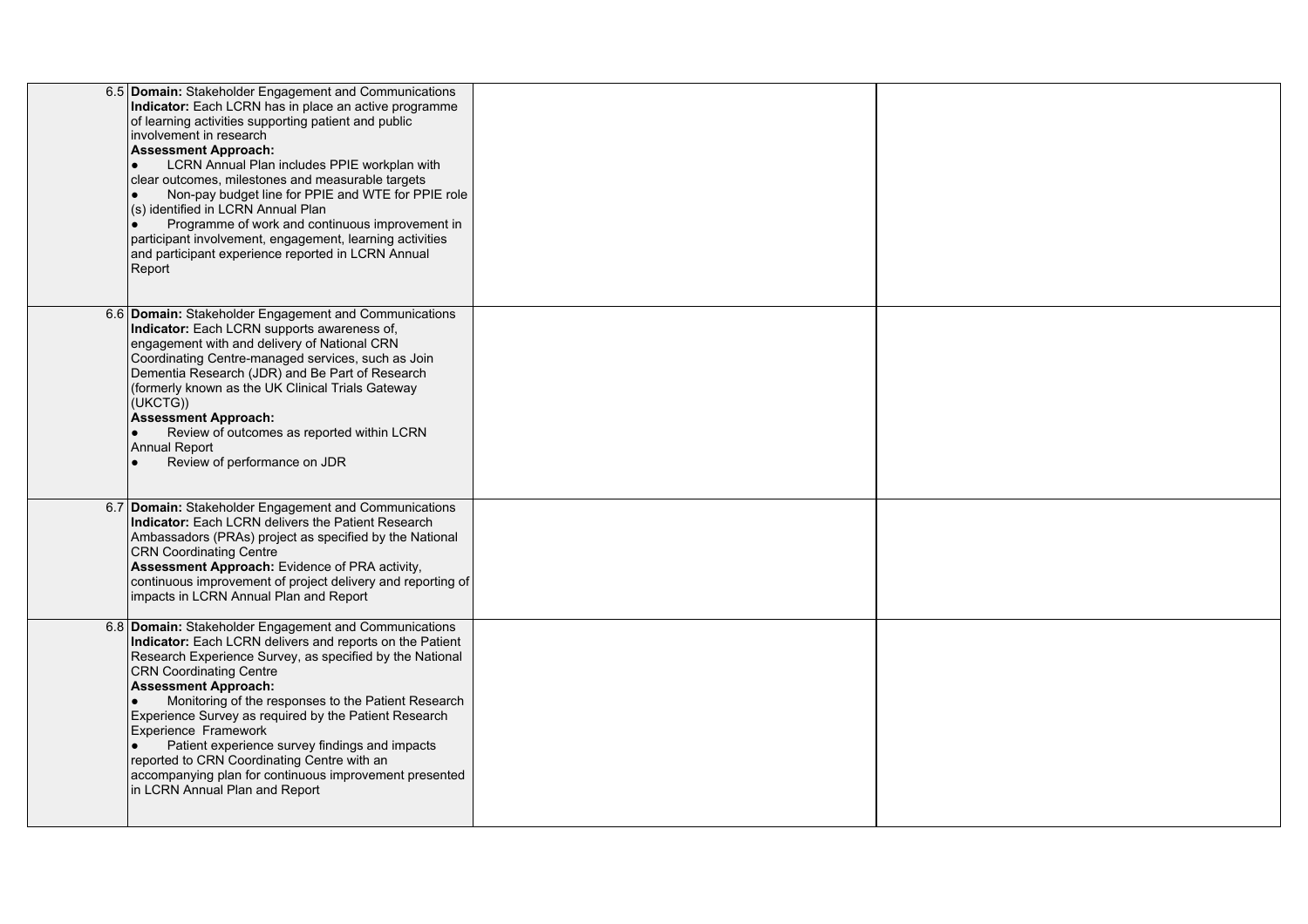| 6.9 Domain: Stakeholder Engagement and Communications<br>Indicator: Each LCRN develops and implements a plan to<br>increase and continuously improve the quality of local<br>healthcare engagement, capitalising on opportunities<br>presented by national strategic initiatives such as new<br>CQC research markers<br><b>Assessment Approach:</b><br>Review of plans for continuously improving<br>engagement in LCRN Annual Plan<br>Review of improvement plan outcomes and impacts<br>as reported within LCRN Annual Report<br>Evidence of piloting utilisation of new data on being<br>asked about research from CQC Inpatient Experience<br>Survey<br>Evidence of corporate positioning as a helpful<br>partner in supporting Partnership Organisations with new<br>CQC requirements |  |
|--------------------------------------------------------------------------------------------------------------------------------------------------------------------------------------------------------------------------------------------------------------------------------------------------------------------------------------------------------------------------------------------------------------------------------------------------------------------------------------------------------------------------------------------------------------------------------------------------------------------------------------------------------------------------------------------------------------------------------------------------------------------------------------------|--|
| 7.1 Domain: Workforce, Learning and Organisational<br>Development<br>Indicator: Each LCRN has a senior leader in place to<br>coordinate workforce planning, recruitment, development<br>and retention. The identified lead will participate in<br>nationally agreed workforce development initiatives, drive a<br>culture of modern workplace learning, and support the<br>delivery of an integrated approach to workforce<br>development across the NIHR CRN<br><b>Assessment Approach:</b><br>Individual's name and contact details provided to the<br>National CRN Coordinating Centre<br>Implementation of the local action plan to support the<br><b>LCRN</b> Workforce<br>Review and monitoring of NIHR Learn metrics                                                                |  |
| 7.2 Domain: Workforce, Learning and Organisational<br>Development<br>Indicator: Each LCRN has in place a senior leader with<br>identified responsibility for the wellbeing of all LCRN-<br>funded staff<br><b>Assessment Approach:</b><br>Individual's name and contact details provided to the<br>National CRN Coordinating Centre<br>Implementation of a local action plan to support the<br>CRN wide wellbeing framework                                                                                                                                                                                                                                                                                                                                                                |  |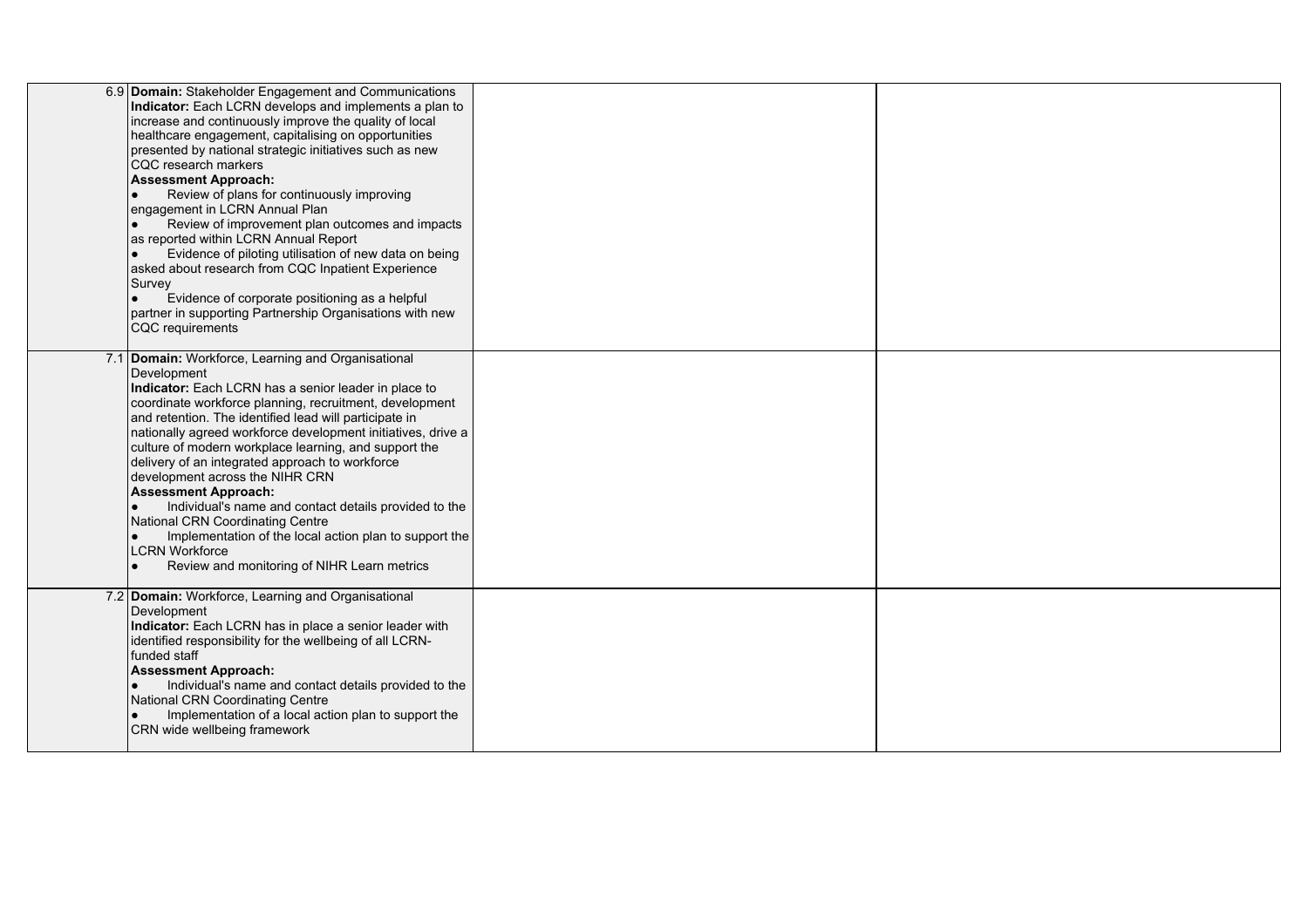| 7.3 Domain: Workforce, Learning and Organisational<br>Development<br>Indicator: Each LCRN has an active programme of<br>activities that engage the wider workforce to promote<br>health and social care research as an integral part of<br>healthcare for all<br><b>Assessment Approach:</b><br>Evidence of a programme of learning opportunities<br>provided in the LCRN Annual Plan and Report<br>Increased engagement of local partners in promoting<br>the work of the NIHR                                                                            |  |
|------------------------------------------------------------------------------------------------------------------------------------------------------------------------------------------------------------------------------------------------------------------------------------------------------------------------------------------------------------------------------------------------------------------------------------------------------------------------------------------------------------------------------------------------------------|--|
| 7.4 Domain: Workforce, Learning and Organisational<br>Development<br>Indicator: Each LCRN has in place a senior leader with<br>identified responsibility for driving a culture of Continuous<br>Improvement (Innovation and Improvement) supported by<br>an action plan aligned to local and national initiatives and<br>performance metrics<br><b>Assessment Approach:</b><br>Evidence of a programme of activities provided in<br>the LCRN Annual Plan and Report<br>Effective approaches shared by Continuous<br>Improvement Leads at national meetings |  |
| 7.5 Domain: Workforce, Learning and Organisational<br>Development<br>Indicator: Each LCRN has in place a GCP Programme<br>Lead, a suitably qualified individual responsible for<br>strategic oversight of GCP education across their LCRN<br><b>Assessment Approach:</b><br>Individual's name and contact details provided to the<br>National CRN Coordinating Centre<br>Annual plan of appropriate face-to-face GCP<br>training, suitably resourced using approved GCP<br>Facilitators<br>Review and monitoring of NIHR Learn metrics                     |  |
| 8.1 Domain: Business Development and Marketing<br>Indicator: Each LCRN has an up to date business<br>development and marketing Profile using the template<br>provided by the National CRN Coordinating Centre<br><b>Assessment Approach:</b><br>Profile template submitted as part of LCRN Annual<br>$\bullet$<br>Plan<br>Individual's name and contact details provided for<br>assigned LCRN Profile lead in LCRN Annual Plan                                                                                                                             |  |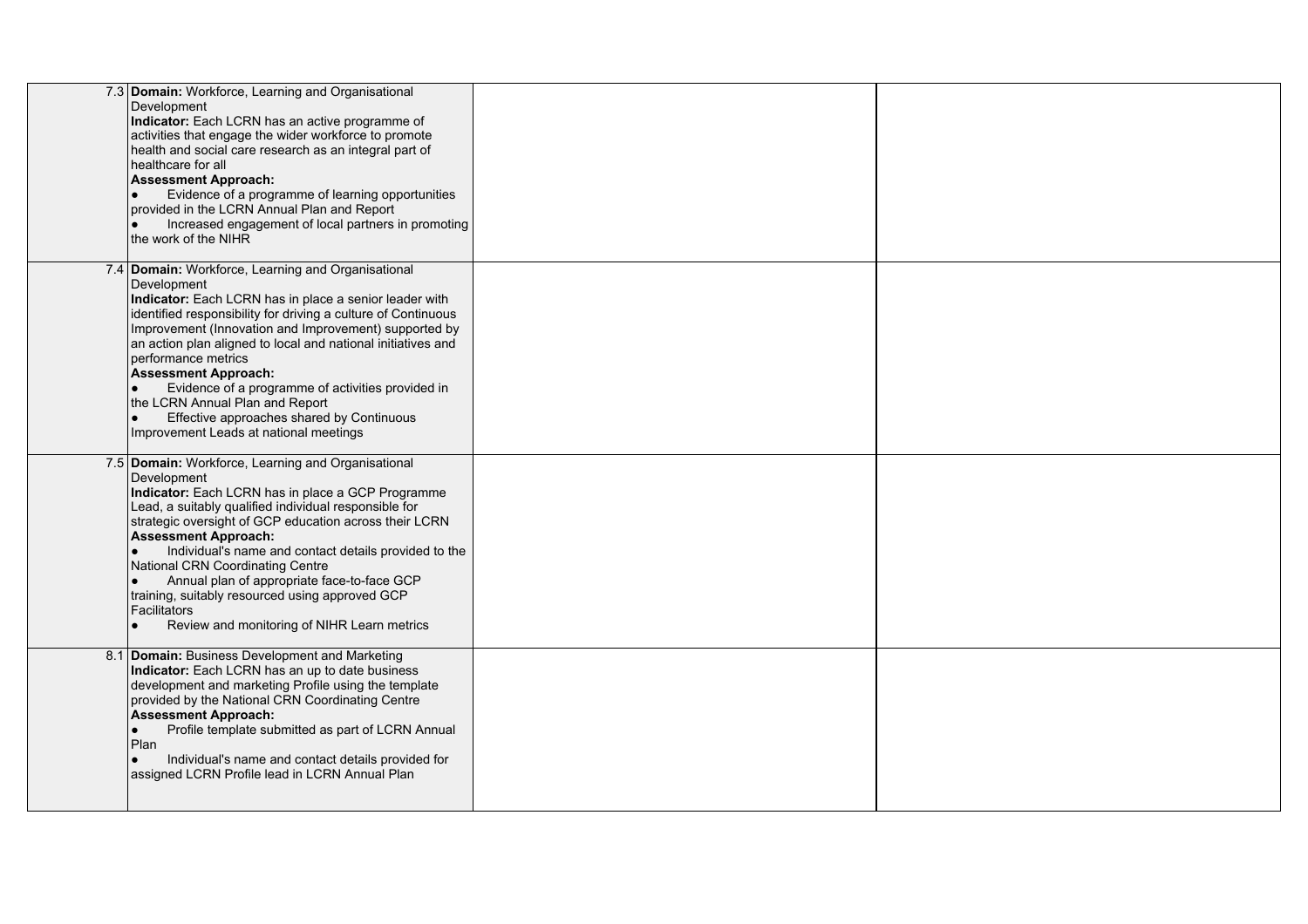| 8.2 Domain: Business Development and Marketing<br>Indicator: Each LCRN has an action plan for promoting<br>the industry agenda aligned with the national business<br>development strategy<br><b>Assessment Approach:</b><br>Review and monitoring of LCRN Annual Plan<br>Review of outcomes as reported within LCRN<br>Annual Report                                          |  |
|-------------------------------------------------------------------------------------------------------------------------------------------------------------------------------------------------------------------------------------------------------------------------------------------------------------------------------------------------------------------------------|--|
| 8.3 Domain: Business Development and Marketing<br>Indicator: Each LCRN actively contributes to the<br>intelligence gathering process from NIHR CRN Customers<br>by actively engaging with the Business Development and<br>Marketing team<br><b>Assessment Approach:</b> LCRN reports interactions with<br>NIHR CRN Customers at the Life Sciences Industry Forum<br> meetings |  |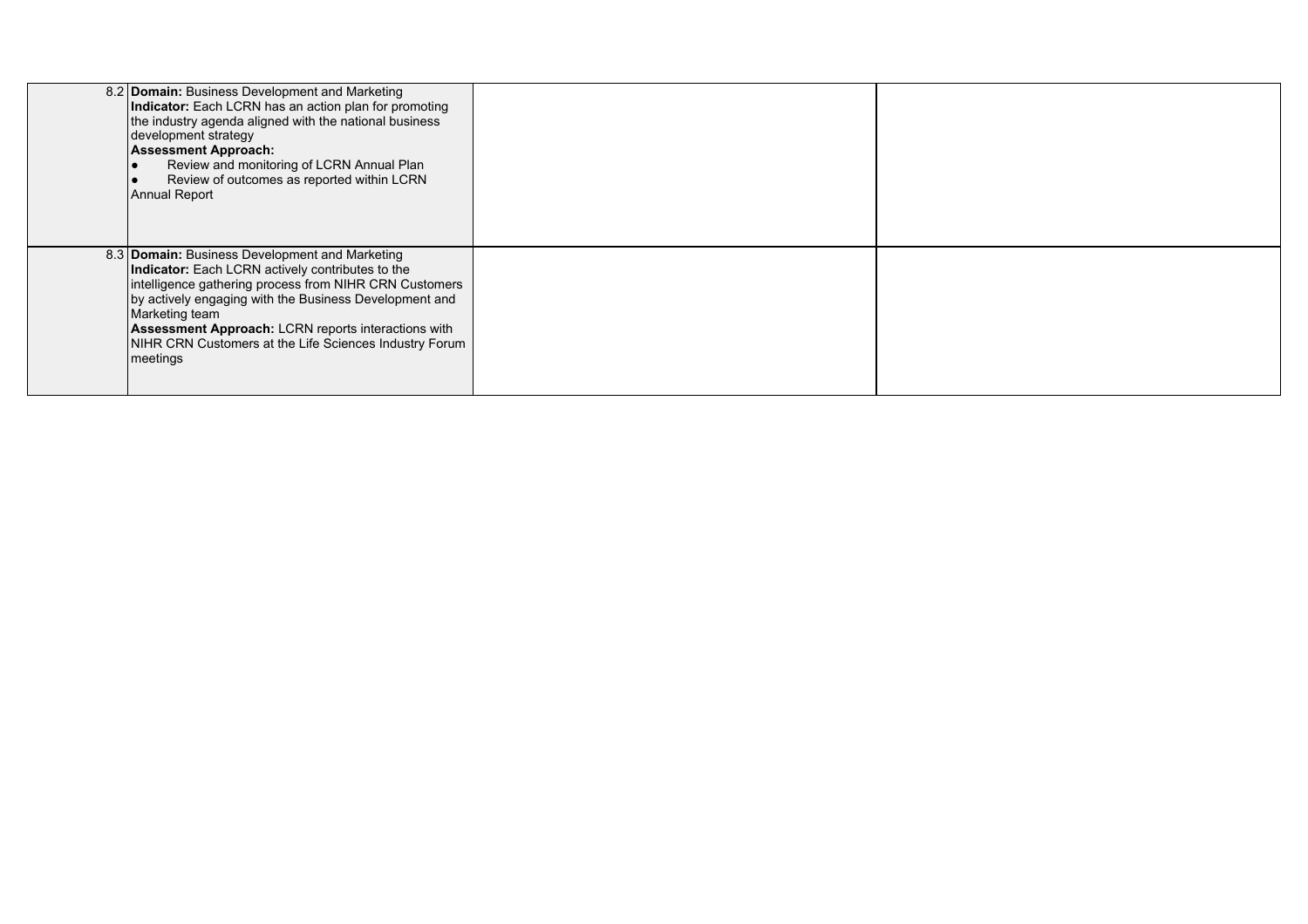|                                                                                                                                                                                                                                                                                                                                           | <b>Section 8: Financial Management</b>   |                                                                                                                                                                                        |                                                                                                                                                                                                                                                                                                                                                                                                                                                                           |                                                                                               |  |  |  |
|-------------------------------------------------------------------------------------------------------------------------------------------------------------------------------------------------------------------------------------------------------------------------------------------------------------------------------------------|------------------------------------------|----------------------------------------------------------------------------------------------------------------------------------------------------------------------------------------|---------------------------------------------------------------------------------------------------------------------------------------------------------------------------------------------------------------------------------------------------------------------------------------------------------------------------------------------------------------------------------------------------------------------------------------------------------------------------|-----------------------------------------------------------------------------------------------|--|--|--|
|                                                                                                                                                                                                                                                                                                                                           | concentration on a particular Specialty) | 8.1 Please provide details of the plans that you anticipate impacting on the allocation of LCRN<br>funding for 2019/20. (For example particular studies that require large investment, | We will use the in year underspend to support the development of Chief Investigators locally. A targeted call will focus upon the<br>ten priority areas as well as the needs of the local population and co morbididites.<br>We will use our flexible workforce to provide support to settings outside of the NHS.<br>The current funding model will be reviewed in the Summer in preparation for 2020/21 allocations.                                                    |                                                                                               |  |  |  |
|                                                                                                                                                                                                                                                                                                                                           |                                          | please describe what this is for and the proportion of funding allocated to this                                                                                                       | 8.2 In respect of the LCRN 2019/20 local funding model, please complete the following table* by entering the proportion of LCRN funding (%) within the funding elements detailed. If there are any other elements to the model                                                                                                                                                                                                                                            |                                                                                               |  |  |  |
| *Notes                                                                                                                                                                                                                                                                                                                                    |                                          | 1. It is assumed that the Local Funding Model is net of any National Top Slice as these are pass through costs                                                                         |                                                                                                                                                                                                                                                                                                                                                                                                                                                                           |                                                                                               |  |  |  |
|                                                                                                                                                                                                                                                                                                                                           |                                          | 2. If the funding element category is not applicable to your Local Funding Model, please enter 0%                                                                                      |                                                                                                                                                                                                                                                                                                                                                                                                                                                                           |                                                                                               |  |  |  |
|                                                                                                                                                                                                                                                                                                                                           |                                          | 3. The percentages (%) entered in the table should equate to 100%                                                                                                                      |                                                                                                                                                                                                                                                                                                                                                                                                                                                                           |                                                                                               |  |  |  |
|                                                                                                                                                                                                                                                                                                                                           | <b>Funding Element</b>                   | <b>Examples</b>                                                                                                                                                                        | <b>Description of model</b>                                                                                                                                                                                                                                                                                                                                                                                                                                               | % of Total CRN Funding Budget<br>2019/20 Budget (Please note that<br>these should total 100%) |  |  |  |
|                                                                                                                                                                                                                                                                                                                                           | Host Top sliced element                  | Core Leadership team, Host Support costs, LCRN Centralised<br>Research Delivery team                                                                                                   | Pay £5,172,187 (19%), non pay £897,027 (4%) & Clinical Speciality Leads £606.200<br>(2%). These figures include the costs for the flexible workforce that are employed by the<br>Host organisation.                                                                                                                                                                                                                                                                       | 25%                                                                                           |  |  |  |
| <b>Block Allocations</b>                                                                                                                                                                                                                                                                                                                  |                                          | Primary care, Clinical support services (i.e. pharmacy)                                                                                                                                | Primary Care recieves stable funding providing a annual plan is approved by the<br>CD/COO. Their allocation is £3,022,047 (11%). There is also some funding for GP<br>practices involved in research across the network £500,000 (2%)                                                                                                                                                                                                                                     | 13%                                                                                           |  |  |  |
| <b>Activity Based</b>                                                                                                                                                                                                                                                                                                                     |                                          | Recruitment HLO 1, number of studies                                                                                                                                                   | The funding model starts with the previous years funding for the individual PO and then<br>the median weighted recruitment of ABF of the last 3 years for that PO is applied. A cap<br>and collar system is then applied to this figure where a PO cannot increase by more than<br>10% or decrease by more than 5% of their core funding the previous year. This is to<br>ensure that the PO have some stability of funding.                                              | 55%                                                                                           |  |  |  |
|                                                                                                                                                                                                                                                                                                                                           | <b>Historic allocations</b>              | PO funding previously agreed                                                                                                                                                           | Contingency Funding £376,107 (1%) this is funding that is agreed between the LCRN and<br>PO to assist some PO's who have significant financial challenges.                                                                                                                                                                                                                                                                                                                | $1\%$                                                                                         |  |  |  |
|                                                                                                                                                                                                                                                                                                                                           | Performance Based                        | HLO performance, Green Shoots funding                                                                                                                                                  | none                                                                                                                                                                                                                                                                                                                                                                                                                                                                      | $\frac{9}{6}$                                                                                 |  |  |  |
|                                                                                                                                                                                                                                                                                                                                           | <b>Population Based</b>                  | Adjustments for NHS population needs                                                                                                                                                   | none                                                                                                                                                                                                                                                                                                                                                                                                                                                                      | $\frac{0}{6}$                                                                                 |  |  |  |
| <b>Project Based</b>                                                                                                                                                                                                                                                                                                                      |                                          | Study start up                                                                                                                                                                         | none                                                                                                                                                                                                                                                                                                                                                                                                                                                                      | $\frac{0}{6}$                                                                                 |  |  |  |
| Contingency / Strategic funds                                                                                                                                                                                                                                                                                                             |                                          | Funds held centrally to meet emerging priorities during the year                                                                                                                       | LCRN WM has a 5% top slice element in their funding model which is used for Strategic<br>Funding. This is a tried and trusted method used throughout the network, currently there<br>is £1,111,432 (4%) which has been allocated to fund strategic iniatives (strategic funding)<br>plus there is £352,960 (2%) which will be held centrally for emerging priorities and Chief<br>Investigator development                                                                | 6%                                                                                            |  |  |  |
|                                                                                                                                                                                                                                                                                                                                           | Other funding allocations                |                                                                                                                                                                                        |                                                                                                                                                                                                                                                                                                                                                                                                                                                                           | $\frac{0}{0}$                                                                                 |  |  |  |
| <b>Total</b>                                                                                                                                                                                                                                                                                                                              |                                          |                                                                                                                                                                                        |                                                                                                                                                                                                                                                                                                                                                                                                                                                                           | 100.00%                                                                                       |  |  |  |
| Cap and Collar                                                                                                                                                                                                                                                                                                                            |                                          | Please provide your upper and lower limits if applicable                                                                                                                               | Upper limit is 10% and lower limit is 5%                                                                                                                                                                                                                                                                                                                                                                                                                                  | 10 % CAP                                                                                      |  |  |  |
|                                                                                                                                                                                                                                                                                                                                           |                                          |                                                                                                                                                                                        |                                                                                                                                                                                                                                                                                                                                                                                                                                                                           | 5 % COLLAR                                                                                    |  |  |  |
| Comments                                                                                                                                                                                                                                                                                                                                  |                                          |                                                                                                                                                                                        |                                                                                                                                                                                                                                                                                                                                                                                                                                                                           |                                                                                               |  |  |  |
|                                                                                                                                                                                                                                                                                                                                           | description of the changes               | 8.3 If the 2019/20 local funding model methodology has changed since 2018/19, please give a brief no change                                                                            |                                                                                                                                                                                                                                                                                                                                                                                                                                                                           |                                                                                               |  |  |  |
| 8.4 Please confirm whether monitoring visits will be taking place over the course of 2019/20. If yes,<br>please provide details of which Partner organisations will be covered and the rationale behind<br>this decision. Please also indicate what proportion (by spend) of your Category A Partner<br>organisations are being monitored |                                          |                                                                                                                                                                                        | The second round of monitoring visits will begin in 2019/20 based on the new set of minimum controls by NIHR . 100% of the<br>trusts in the network have been visited and this was part of the internal audit which was conducted in March 2019. In 2019/20 the<br>plan is to revisit Royal Wolverhampton NHS (delivery), University Hospitals North Midlands, University Hospitals Coventry &<br>Warwickshire, West Midlands Ambulance and The Dudley Group of Hospitals |                                                                                               |  |  |  |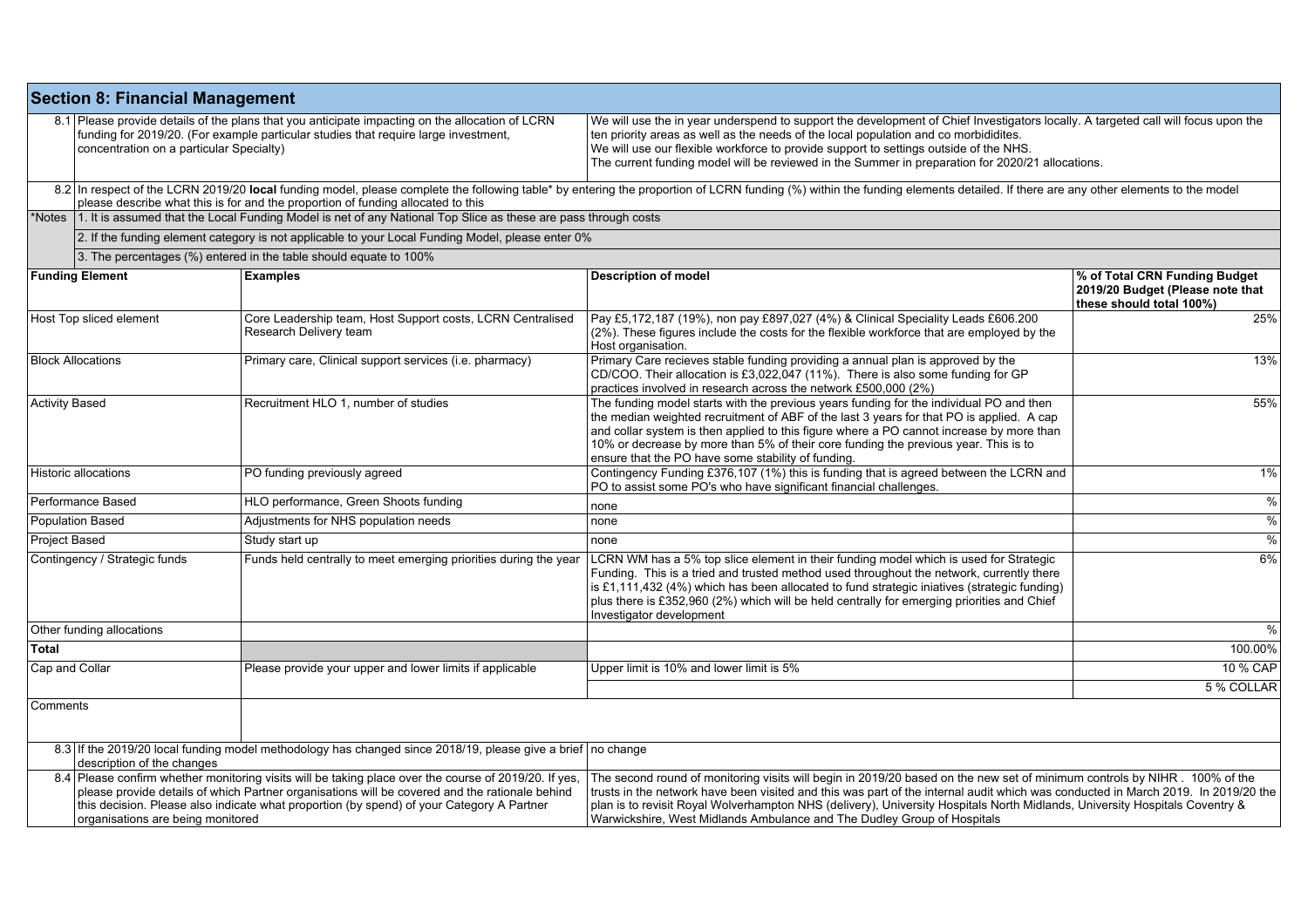| 8.5 Please confirm how much is being spent on addressing disease prevalence; a minimum of 2%<br>of budget is required. This should be highlighted as 'strategic funding' in the CRN Finance Tool | E555,716 (2%) will be utilised on this area                                                                                                       |
|--------------------------------------------------------------------------------------------------------------------------------------------------------------------------------------------------|---------------------------------------------------------------------------------------------------------------------------------------------------|
| 8.6 What are the key financial risks and mitigations for 2019/20?                                                                                                                                | Risk: being in an underspend position at year end. Mitigations - Any underspend within year will be spent upon Chief Investigator<br>development. |
| 8.7 In which financial year did your previous internal audit take place?<br>Have all of the auditor's recommendations been implemented and, if not, when will they be<br>implemented?            | March 2019 - awaiting feedback. All recommendations from the previous internal audits have been implemented.                                      |
| 8.8 If the next internal audit is due in 2019/20, please give the estimated date of the audit                                                                                                    |                                                                                                                                                   |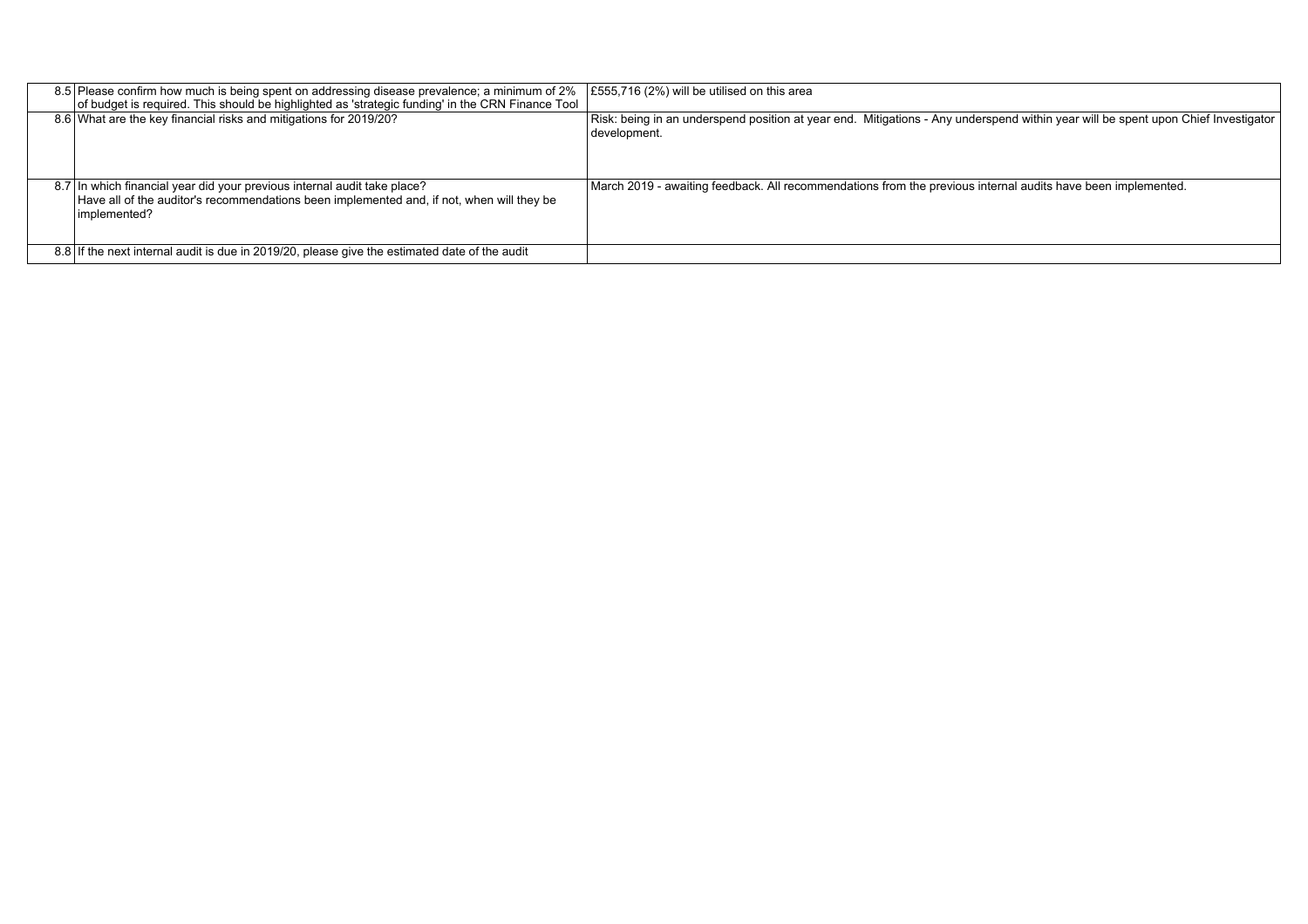| <b>Section 9: Appendices</b>      |                                                                                                            |                                                                                                           |
|-----------------------------------|------------------------------------------------------------------------------------------------------------|-----------------------------------------------------------------------------------------------------------|
| <b>Ref</b> no                     | <b>Title</b>                                                                                               | <b>Link</b>                                                                                               |
| <b>Annual Plan Appendices</b>     |                                                                                                            |                                                                                                           |
| AP Appendix 1                     | Business Development and Marketing Profile (Please update using Google Suggesting mode /<br>Track-changes) | https://docs.google.com/document/d/1XJkmXhHQp011wRRC6OMSZMDBc8GAX7rP27uj5lUNxCg/edit?usp=sharing          |
| AP Appendix 2                     | Workforce Plan                                                                                             | https://drive.google.com/file/d/1mlUdF8ZRP5wQxlt6PmdDtf3OMl1C5xBg/view?usp=sharing                        |
| AP Appendix 3                     | Risk and Issues Log - Operational                                                                          | https://drive.google.com/open?id=0Byv5E6bPpCfsOEdnc0hyTVFHQTIkUDFTNURhQ1IMU1YyT3g0                        |
|                                   | Risk and Issues Log - Strategic                                                                            | https://drive.google.com/open?id=0Byv5E6bPpCfsUVF0NlozR1hwRjBUNHNXeXNfY2q4ejRxZ2U4                        |
|                                   | Please add additional appendices as needed                                                                 |                                                                                                           |
| Appendix 4                        | CI / PI Strategic Project                                                                                  | https://docs.google.com/document/d/1Qt6lzRx62VLypKdsSC-EgseUDpXgWgpwWdFRDPmbkYE/edit?usp=sharing)         |
| Appendix 5                        | BI / Performance Strategic Project                                                                         | https://docs.google.com/document/d/1POPYbx3GLqmaSWsArCbnBnURAZITcGZXvqi_eqoa8SU/edit#heading=h.<br>qidqxs |
| Appendix 6                        | Study Lead Project                                                                                         | https://docs.google.com/document/d/1-0H2wkmGhgcZYkXqeAx6CwXXVn02mwcXdf8n8v8CTPI/edit                      |
| Appendix 7                        | Surgical PI Associate Scheme                                                                               | https://docs.google.com/document/d/1ytcSsOVNZUajnTJbuGryvfcSxYJJhL3eHbD6LEamHYE/edit?usp=sharing          |
| Appendix 8                        | <b>PPIE Action Plan</b>                                                                                    | https://docs.google.com/document/d/1g4ie42sXmLkKxmKrczk76s7gelvBrE1L6NrNcz_Opc0/edit?usp=sharing          |
|                                   | Mid Year Progress Report Appendices                                                                        |                                                                                                           |
| MYPR Appendix 1   LCRN Fact Sheet |                                                                                                            |                                                                                                           |
|                                   | MYPR Appendix 2   Risk and Issues Log                                                                      |                                                                                                           |
|                                   | Please add additional appendices as needed                                                                 |                                                                                                           |
| <b>Annual Report Appendices</b>   |                                                                                                            |                                                                                                           |
| AR Appendix 1                     | LCRN Fact Sheet                                                                                            |                                                                                                           |
| AR Appendix 2                     | Finance section for the LCRN Fact Sheet                                                                    |                                                                                                           |
| AR Appendix 3                     | <b>LCRN Category B Providers</b>                                                                           |                                                                                                           |
| AR Appendix 4                     | Non-Supported Non-Commercial Studies                                                                       |                                                                                                           |
|                                   | Please add additional appendices as needed                                                                 |                                                                                                           |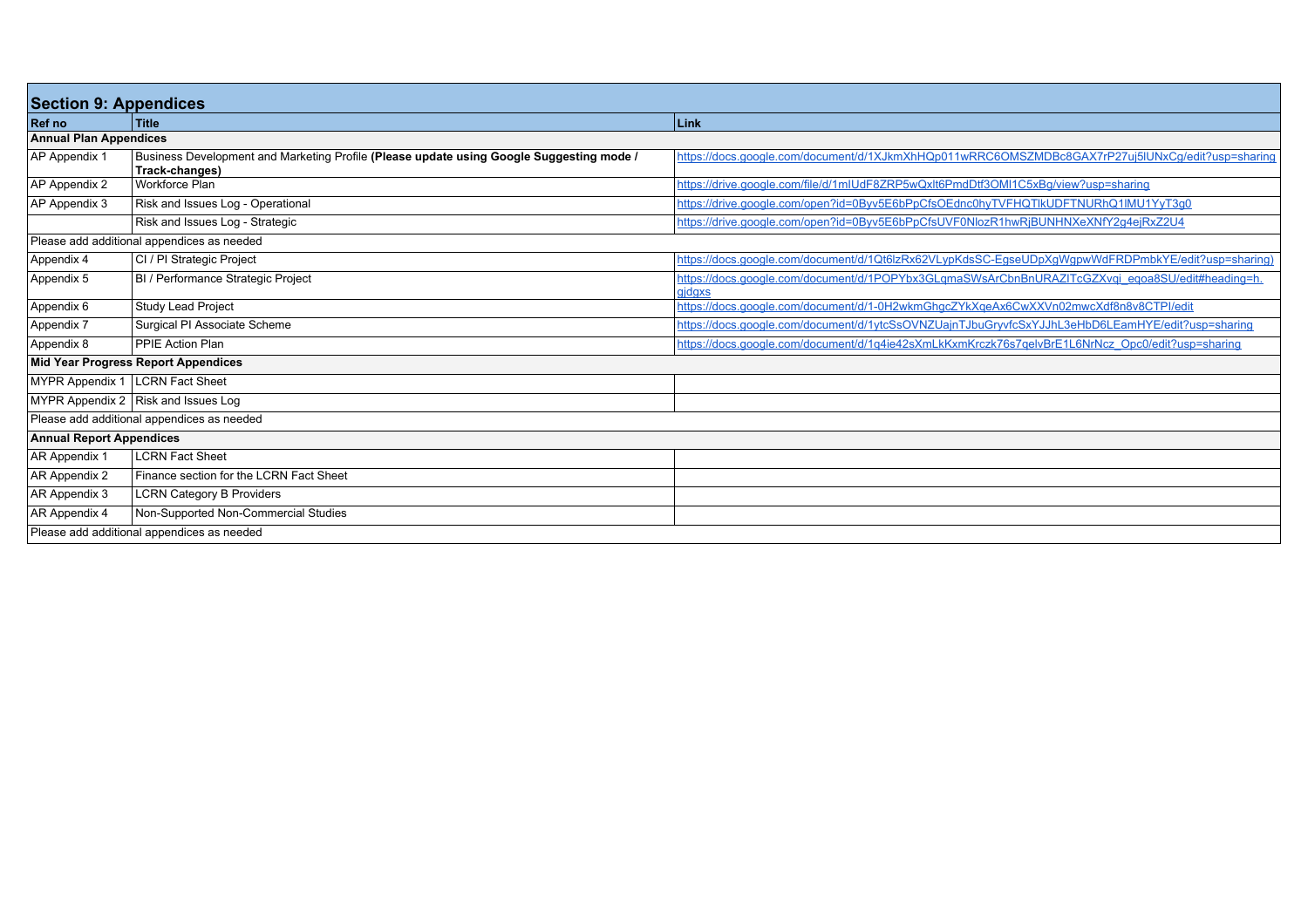| <b>Section 10. Glossary</b> |                                                                |
|-----------------------------|----------------------------------------------------------------|
| Abbreviation                | <b>Definition</b>                                              |
| <b>CRL</b>                  | <b>Clinical Research Lead</b>                                  |
| CRSL / SSRL                 | Clinical Research Specialty Lead / Sub Specialty Research Lead |
| PPIE                        | Patient and Public Involvement in Research                     |
| PC                          | <b>Primary Care</b>                                            |
| <b>LCRN</b>                 | <b>Local Clinical Research Network</b>                         |
| NIHR                        | National Institute for Health Research                         |
| <b>CRN WM</b>               | <b>Clinical Research Network West Midlands</b>                 |
| <b>WM</b>                   | <b>West Midlands</b>                                           |
| POS                         | Partner Organisations                                          |
| POF                         | Performance Operating Framework                                |
| <b>ETCs</b>                 | <b>Excess Treatment Costs</b>                                  |
| <b>HLO</b>                  | <b>High Level Objectives</b>                                   |
| <b>SLT</b>                  | Senior Leadership Team                                         |
| <b>CRN EM</b>               | <b>Clinical Research Network East Midlands</b>                 |
| CROS                        | <b>Commercial Research Organisations</b>                       |
| EOI                         | <b>Expressions of Interest</b>                                 |
| <b>RDM</b>                  | Research Delivery Manager                                      |
| IG / GDPR                   | Information Governance / General Data Protection Regulation    |
| ECER                        | Early Contact and Engagement with Researchers                  |
| <b>JDR</b>                  | Join Dementia Research                                         |
| <b>ESSU</b>                 | Effective Study Start Up                                       |
| SoECAT                      | Schedule of Events Cost Attribution Tool                       |
| <b>LPMS</b>                 | Effective Study Start Up                                       |
| <b>CPMS</b>                 | Central Portfolio Management System                            |
| RSI                         | Research Site Incentive                                        |
| <b>BAME</b>                 | Black, Asian, and minority ethnic                              |
| ODP                         | Open Data Platform                                             |
| 8                           | Improvement and Innovation                                     |
| PRA                         | Patient Research Ambassador                                    |
| <b>YPSG</b>                 | Young Persons' Steering Group                                  |
| <b>ECR</b>                  | Early Career Researcher                                        |
| <b>NMAHPPS</b>              | Nurse, Midwife, AHP, Pharmacist, Healthcare Scientist          |
| <b>IWF</b>                  | <b>Integrated Workforce Framework</b>                          |
| ALP                         | Advanced leadership programme                                  |
| <b>PRES</b>                 | Patient Research Experience Survey                             |
| SSS                         | <b>Study Support Service</b>                                   |
| <b>CTU</b>                  | <b>Clinical Trials Unit</b>                                    |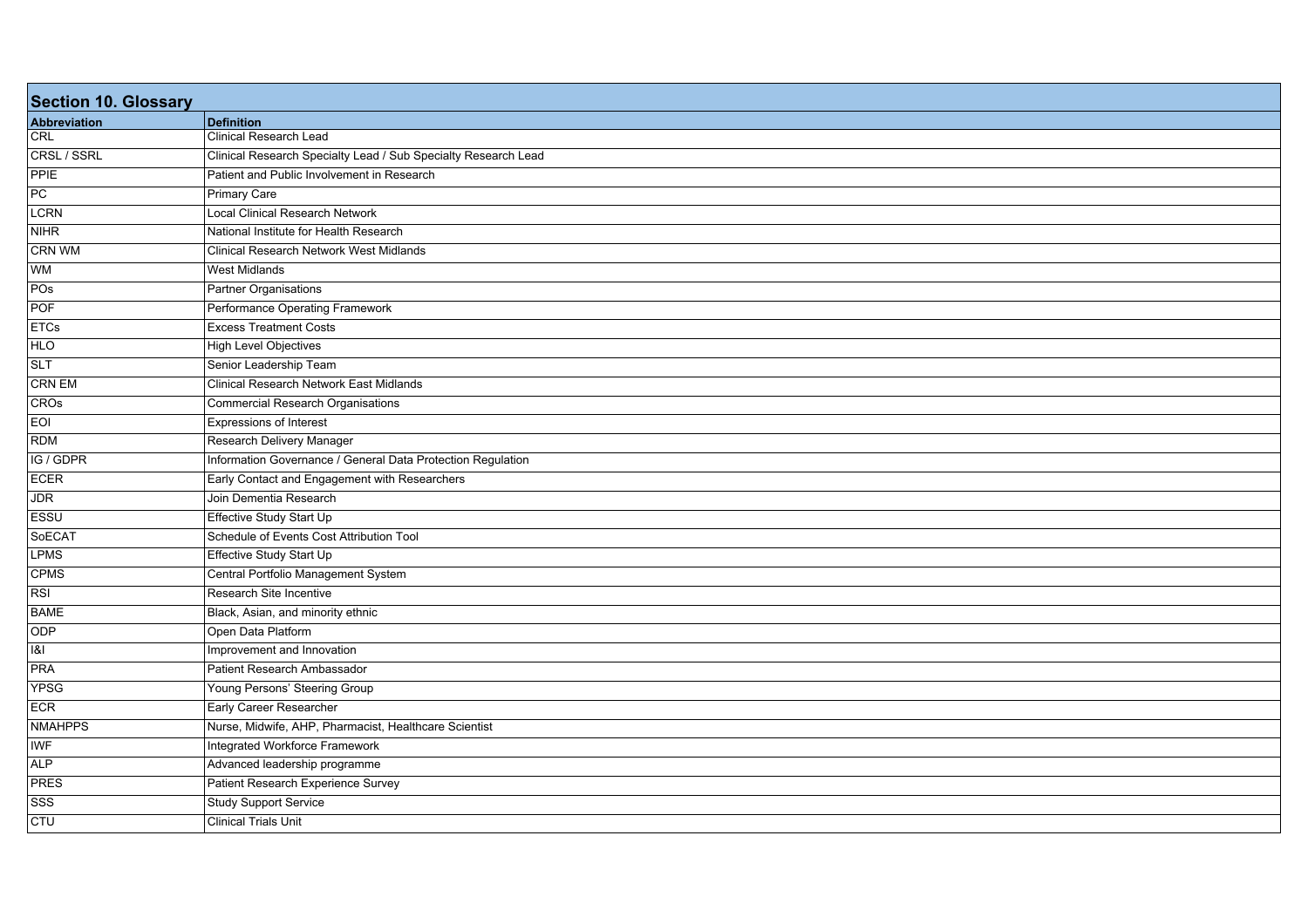| <b>GCP</b> | Good Clinical Practice                             |
|------------|----------------------------------------------------|
| TYA/CYP    | Teens and Young Adults / Children and Young People |
| BI         | Business Intelligence                              |
| <b>MH</b>  | l Mental Health                                    |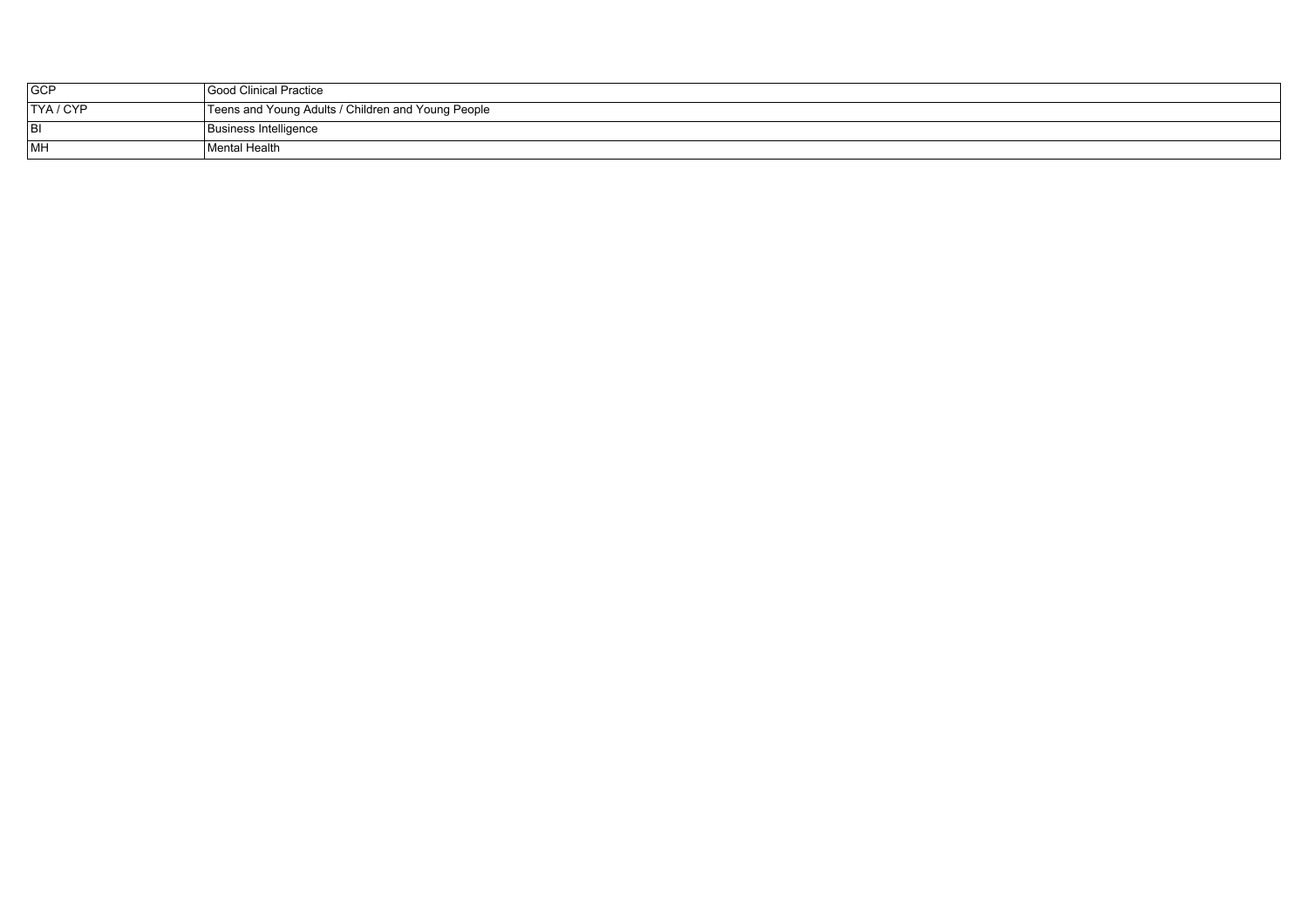## **2018/19 LCRN Annual Reporting Requirements**

[Link to Requirements for LCRN Annual Delivery Reports 2018/19](https://drive.google.com/file/d/1aG7kI8l2DOmZqJ0C8MhshWYfn0S40WFe/view?usp=sharing)

[Guidance to support completion of the Finance Section for the LCRN Fact Sheet](https://drive.google.com/file/d/1cKTbA2fsEFOocygn0dchT3iIilrDdbsy/view?usp=sharing)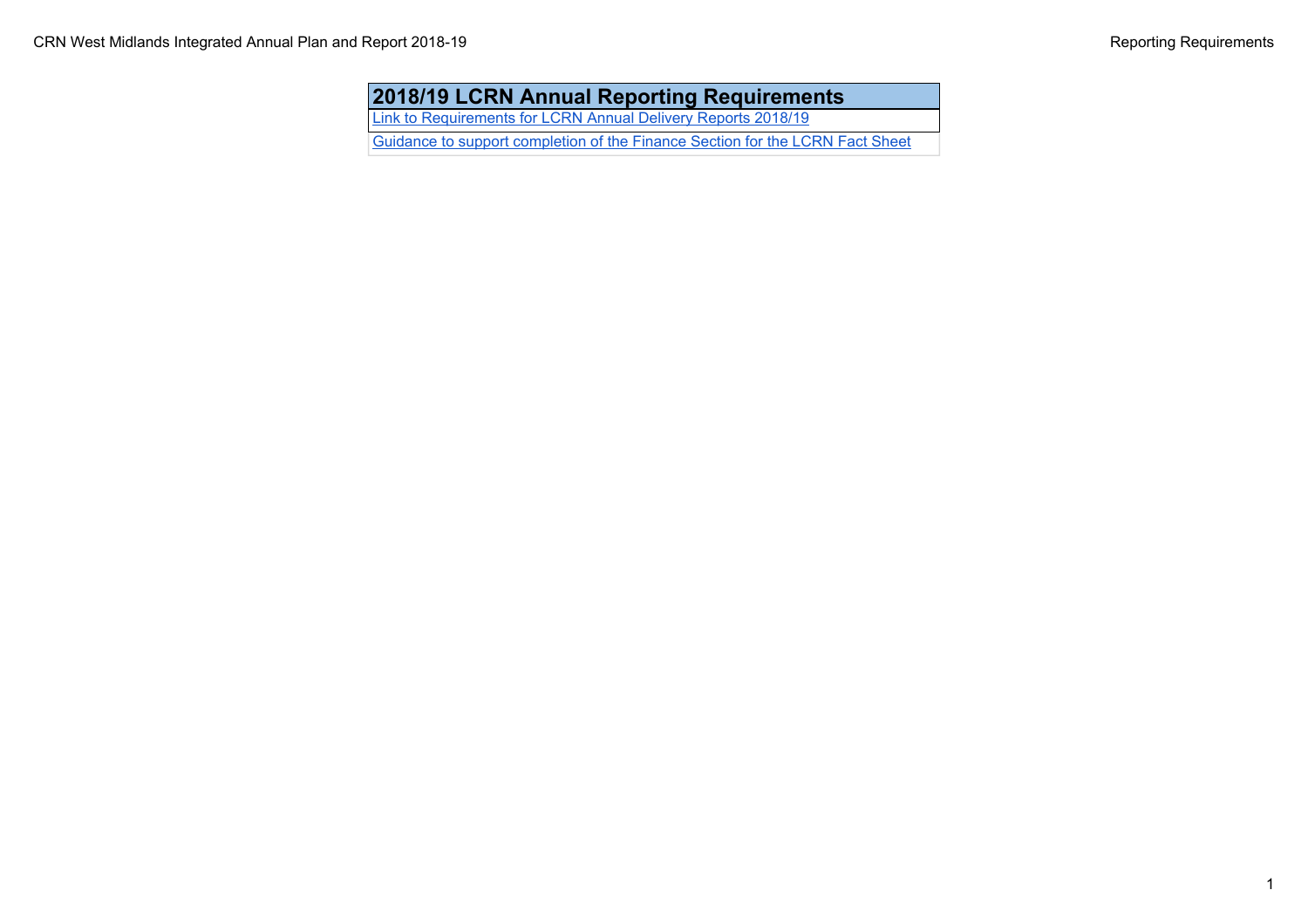

# Clinical Research Network West Midlands

# Integrated Annual Plan and Report 2018/19

Date of Mid Year Progress Report submission: 3 January 2019 Date of End of Year Report submission: 3 May 2019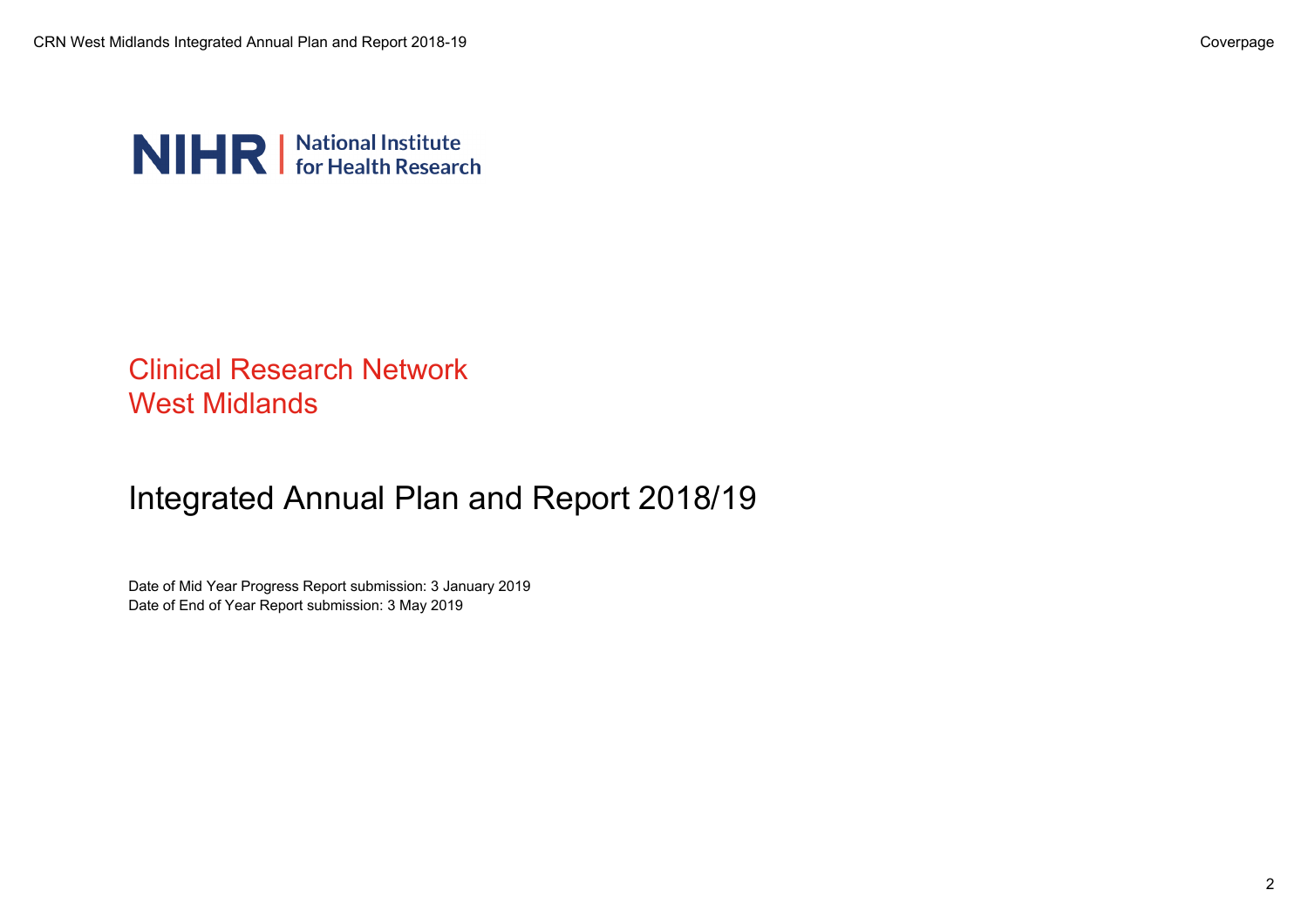| <b>Section 1. Host Organisation Approval</b>                                                                                                                                                                                                                               |            |
|----------------------------------------------------------------------------------------------------------------------------------------------------------------------------------------------------------------------------------------------------------------------------|------------|
| Confirmation that this Annual Plan has been reviewed and agreed by the LCRN Partnership Group:                                                                                                                                                                             | <b>Yes</b> |
| Date of the LCRN Partnership Group meeting at which this Annual Plan was agreed:                                                                                                                                                                                           | 2018-03-15 |
| Confirmation that this Annual Plan has been reviewed and approved by the LCRN Host Organisation Board:                                                                                                                                                                     | <b>Yes</b> |
| Date of the LCRN Host Organisation Board meeting at which this Annual Plan was (or will be) approved:                                                                                                                                                                      | 26/03/18   |
| Confirmation that this Annual Report has been reviewed and agreed by the LCRN Partnership Group:                                                                                                                                                                           | l No       |
| Date of the LCRN Partnership Group meeting at which this Annual Report was agreed:                                                                                                                                                                                         | 18/06/19   |
| Confirmation that this Annual Report has been reviewed and approved by the LCRN Host Organisation Board                                                                                                                                                                    | l No       |
| Date of the LCRN Host Organisation Board meeting at which this Annual Report was (or will be) approved:                                                                                                                                                                    | 13/05/19   |
| If this Report has not been approved by the LCRN Host Organisation Board at the time of submission to CRNCC, then the LCRN Host Organisation Nominated Executive Director should provide that<br>confirmation by email to the CRNCC once the Board has approved the Report |            |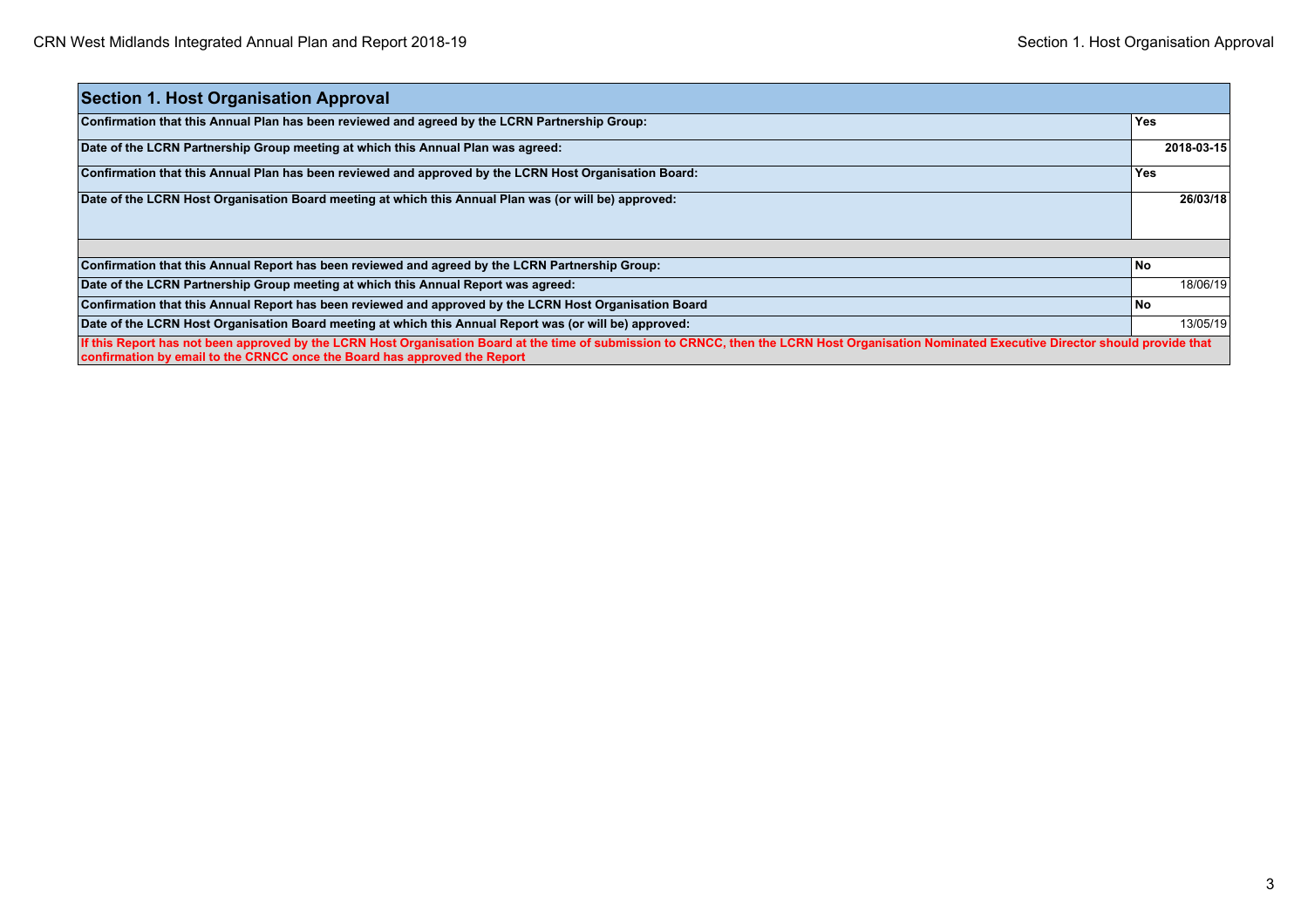|    | Section 2. Compliance with the Performance and Operating Framework                                                                                                                                                 |                                  |            |                               |            |                                               |                                                                                                                                                                                                                                                   |
|----|--------------------------------------------------------------------------------------------------------------------------------------------------------------------------------------------------------------------|----------------------------------|------------|-------------------------------|------------|-----------------------------------------------|---------------------------------------------------------------------------------------------------------------------------------------------------------------------------------------------------------------------------------------------------|
|    | Please indicate whether the Host Organisation and LCRN Partners are delivering the LCRN in full compliance with the specific areas/clauses of the Performance and Operating Framework 2018/19 listed below. Please |                                  |            |                               |            |                                               |                                                                                                                                                                                                                                                   |
|    | provide a brief explanation of the reasons for partial / non-compliance in the commentary section.<br><b>POF</b> area                                                                                              | <b>Annual Plan</b><br>Compliance | Commentary | <b>Mid Year</b><br>Compliance | Commentary | <b>Annual Report Commentary</b><br>Compliance |                                                                                                                                                                                                                                                   |
|    | Part A: Context                                                                                                                                                                                                    |                                  |            |                               |            |                                               |                                                                                                                                                                                                                                                   |
|    | 3. Working Principles                                                                                                                                                                                              | Yes                              |            | <b>Yes</b>                    |            | Fully Compliant                               |                                                                                                                                                                                                                                                   |
|    | Part B: Performance Framework                                                                                                                                                                                      |                                  |            |                               |            |                                               |                                                                                                                                                                                                                                                   |
|    | 2. LCRN Performance Indicators                                                                                                                                                                                     |                                  |            |                               |            | <b>Fully Compliant</b>                        |                                                                                                                                                                                                                                                   |
|    | 2.1 High Level Objectives                                                                                                                                                                                          | Yes                              |            | <b>Yes</b>                    |            |                                               | We have not met the required<br>target for HLO2a in year.<br>Performance Management is<br>monitored via Peer Review<br>meetings and Division Meetings as<br>detailed in line 28 Section 4. IOM to<br>Partially Complia raise at national meetings |
|    | 2.2 Specialty Objectives                                                                                                                                                                                           | Yes                              |            | Yes                           |            |                                               | The majority of the specialty<br>objectives have been met (25/30)<br>and good progress have been<br>made in others. More information is<br>Partially Complia included in Section 6                                                                |
|    | 2.3 LCRN Operating Framework Indicators                                                                                                                                                                            | Yes                              |            | Yes                           |            | <b>Fully Compliant</b>                        |                                                                                                                                                                                                                                                   |
|    | 2.4 Initiating and Delivering Clinical Research Indicators                                                                                                                                                         | Yes                              |            | <b>Yes</b>                    |            | <b>Fully Compliant</b>                        |                                                                                                                                                                                                                                                   |
|    | 2.5 LCRN Partner Satisfaction Survey Indicators                                                                                                                                                                    | Yes                              |            | <b>Yes</b>                    |            | <b>Fully Compliant</b>                        |                                                                                                                                                                                                                                                   |
|    | 2.6 LCRN Customer Satisfaction Indicators                                                                                                                                                                          | Yes                              |            | Yes                           |            | <b>Fully Compliant</b>                        |                                                                                                                                                                                                                                                   |
|    | 2.7 LCRN Patient Experience Indicators                                                                                                                                                                             | Yes                              |            | Yes                           |            | <b>Fully Compliant</b>                        |                                                                                                                                                                                                                                                   |
|    | 3. Performance Management Processes                                                                                                                                                                                | Yes                              |            | <b>Yes</b>                    |            | <b>Fully Compliant</b>                        |                                                                                                                                                                                                                                                   |
|    | Part C: Operating Framework                                                                                                                                                                                        |                                  |            |                               |            |                                               |                                                                                                                                                                                                                                                   |
|    | 2. Governance and Management                                                                                                                                                                                       | Yes                              |            | Yes                           |            | <b>Fully Compliant</b>                        |                                                                                                                                                                                                                                                   |
|    | 3. Financial Management                                                                                                                                                                                            | Yes                              |            | Yes                           |            | <b>Fully Compliant</b>                        |                                                                                                                                                                                                                                                   |
|    | 4. CRN Specialties                                                                                                                                                                                                 | Yes                              |            | <b>Yes</b>                    |            | <b>Fully Compliant</b>                        |                                                                                                                                                                                                                                                   |
|    | 5. Research Delivery                                                                                                                                                                                               | Yes                              |            | Yes                           |            | <b>Fully Compliant</b>                        |                                                                                                                                                                                                                                                   |
|    | 6. Information and Knowledge                                                                                                                                                                                       | Yes                              |            | Yes                           |            | <b>Fully Compliant</b>                        |                                                                                                                                                                                                                                                   |
|    | 7. Stakeholder Engagement and Communications                                                                                                                                                                       | Yes                              |            | Yes                           |            | <b>Fully Compliant</b>                        |                                                                                                                                                                                                                                                   |
| 8. | Organisational Development                                                                                                                                                                                         | Yes                              |            | <b>Yes</b>                    |            | <b>Fully Compliant</b>                        |                                                                                                                                                                                                                                                   |
|    | 9. Business Development and Marketing                                                                                                                                                                              | Yes                              |            | Yes                           |            | <b>Fully Compliant</b>                        |                                                                                                                                                                                                                                                   |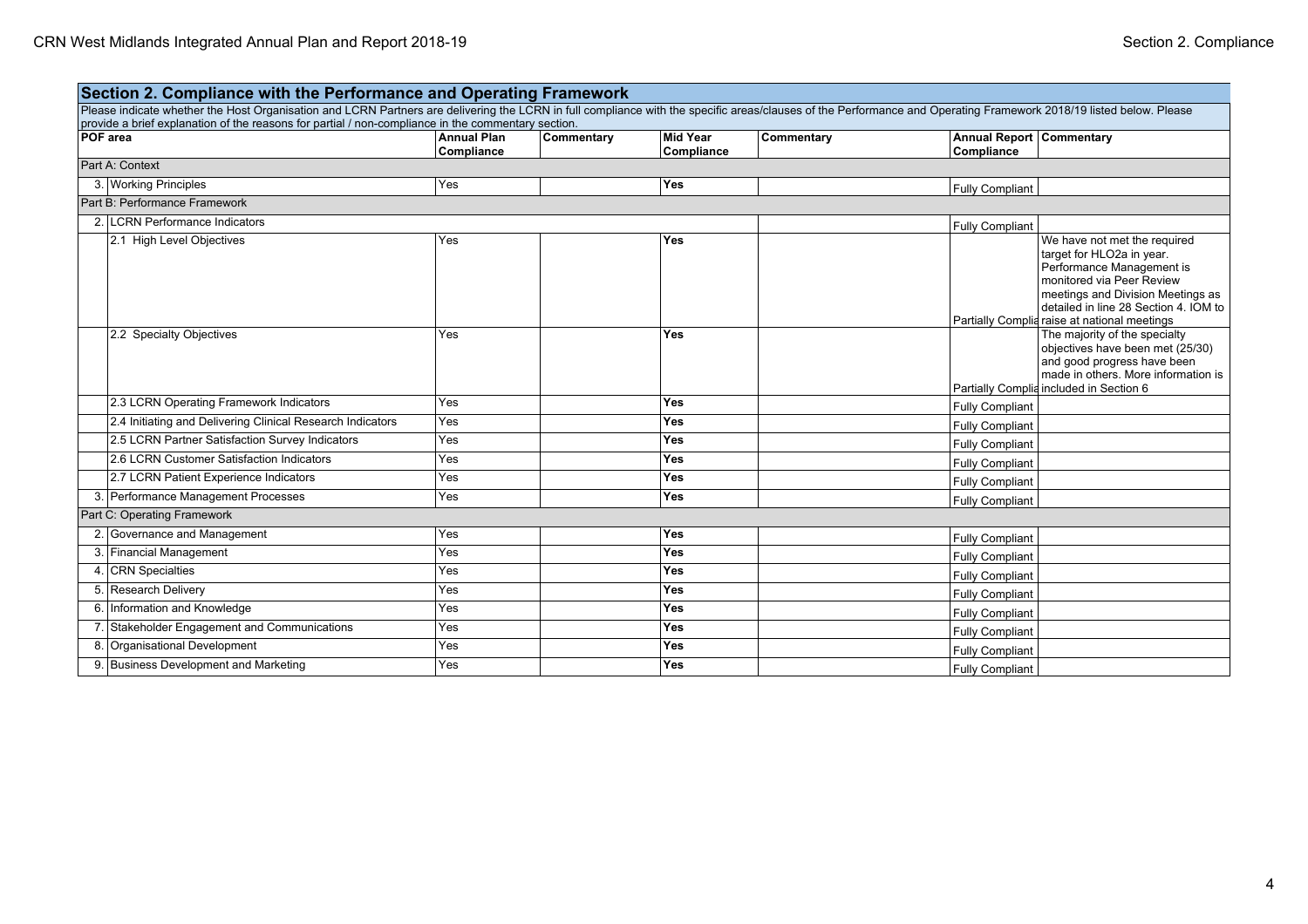| <b>Section 3. Executive Summary</b>                                                                                                                                                                                                                                                                                                                                                    |                                                                                                                                                                                                                                                                                                                                                                                                                                                                                                                                                                                                                                                                                                                                                                                                                                                                                                                                                                                                                                                                                                                                                                                                                                                                                                                                                                                                                                                                                                                                                                                                                                                                                                                                                  |  |  |  |  |  |
|----------------------------------------------------------------------------------------------------------------------------------------------------------------------------------------------------------------------------------------------------------------------------------------------------------------------------------------------------------------------------------------|--------------------------------------------------------------------------------------------------------------------------------------------------------------------------------------------------------------------------------------------------------------------------------------------------------------------------------------------------------------------------------------------------------------------------------------------------------------------------------------------------------------------------------------------------------------------------------------------------------------------------------------------------------------------------------------------------------------------------------------------------------------------------------------------------------------------------------------------------------------------------------------------------------------------------------------------------------------------------------------------------------------------------------------------------------------------------------------------------------------------------------------------------------------------------------------------------------------------------------------------------------------------------------------------------------------------------------------------------------------------------------------------------------------------------------------------------------------------------------------------------------------------------------------------------------------------------------------------------------------------------------------------------------------------------------------------------------------------------------------------------|--|--|--|--|--|
| Please complete the Table below, entering key performance highlights, successes and challenges from 2018/19                                                                                                                                                                                                                                                                            |                                                                                                                                                                                                                                                                                                                                                                                                                                                                                                                                                                                                                                                                                                                                                                                                                                                                                                                                                                                                                                                                                                                                                                                                                                                                                                                                                                                                                                                                                                                                                                                                                                                                                                                                                  |  |  |  |  |  |
| Please specify up to five areas where the LCRN has performed<br>very well / significantly surpassed targets. This section is an<br>opportunity for LCRNs to highlight excellent performance and<br>successes. The intention is to enable opportunities to showcase<br>these examples as case studies, opportunities for regional or<br>national roll-out and sharing of best practice. | 1 We achieved a record recruitment year with 73,920 participants recruited into studies in 18/19; an increase of almost 5% on 17/18 and 15% ahead of<br>our target. In addition, our ABF calculations show that we recruit to complex studies and have a balanced portfolio. The further development of our<br>Chief Investigator programme with the appointment to Clinical Trials Scholars and Research Scholars has contributed to this success. The Associate<br>Principal Investigator initiative ensures individuals are recognised for their contribution and in 18/19 100% of Trusts recruited into clinical trials.<br>2 Primary Care have again performed successfully in a number of areas this year including having the highest number of practices in the country signed<br>up to CRPD (233) and accredited to RCGP RR (178). We are 2/15 for participant recruitment coming in at 18,082, our EDGE data completeness has<br>risen from 14% to 87% in 4 months. The Primary Care team have successfully completed all early SoECATs validations and are also working<br>tirelessly to ensure that the new ETC process is implemented as smoothly as possible with minimal impact on GPs and organisations maintaining their<br>enthusiasm to participate in future research.<br>3 Our ENRICH team have maintained relationships with over 100 care homes across the WM. 66% have taken part in research of some type. We have<br>engaged ten retirement villages and one event has been held showcasing research from across a variety of specialties that people could take part in,<br>as well as promoting research and participation in research. We have been asked to complete a case study for the CRNCC. This is underway. |  |  |  |  |  |
|                                                                                                                                                                                                                                                                                                                                                                                        | 4 Wellbeing Initiatives rolled out in 18/19 - we have reached 70% of our staff, 96% said they are proud to work for the CRN. Sickness rates have                                                                                                                                                                                                                                                                                                                                                                                                                                                                                                                                                                                                                                                                                                                                                                                                                                                                                                                                                                                                                                                                                                                                                                                                                                                                                                                                                                                                                                                                                                                                                                                                 |  |  |  |  |  |
|                                                                                                                                                                                                                                                                                                                                                                                        | reduced by 40% with Mental Health related absence reducing by 57% and MSK by 40%.<br>5 Pharmacy: project to support pharmacy engagement with EDGE with EDGE now being used to collect pharmacy study set-up and approval times<br>(project won an EDGE engagement award at EDGE conference 2019).                                                                                                                                                                                                                                                                                                                                                                                                                                                                                                                                                                                                                                                                                                                                                                                                                                                                                                                                                                                                                                                                                                                                                                                                                                                                                                                                                                                                                                                |  |  |  |  |  |
|                                                                                                                                                                                                                                                                                                                                                                                        |                                                                                                                                                                                                                                                                                                                                                                                                                                                                                                                                                                                                                                                                                                                                                                                                                                                                                                                                                                                                                                                                                                                                                                                                                                                                                                                                                                                                                                                                                                                                                                                                                                                                                                                                                  |  |  |  |  |  |
| <b>High Level Objectives</b>                                                                                                                                                                                                                                                                                                                                                           | Meeting and reporting on our HLOs was aided by the development of a CRN WM ODP app that provides access to near real-time data and delivers superior<br>visualisation, enabling users to interact with the data and explore trends at a glance. Showcased at a number of regional meetings, and site visits attended at<br>8 POs.<br>Met HLO1 (73,290, 15% ahead of target) and HLO7 (1,408) almost doubling the amount recruited in 17/18.<br>Although we missed our target for HLO2a (58%) we have plans in place to improve this. Exceeded the target for 2b with 82% - 61 pass out of 74 WM-led<br>studies that closed in FY1819.<br>All of our POs are recruiting to a portfolio study, and 70% recruiting to a commercial study (reduced slightly due to a number of mergers).<br>Improvement in the % of GP practices recruiting despite changes and mergers.                                                                                                                                                                                                                                                                                                                                                                                                                                                                                                                                                                                                                                                                                                                                                                                                                                                                             |  |  |  |  |  |
| <b>Specialty Objectives</b>                                                                                                                                                                                                                                                                                                                                                            | Exceeded HLO7 target.<br>The CRN met 25 of the 30 specialty objectives. We promoted cross specialty working, especially around early career researcher development.                                                                                                                                                                                                                                                                                                                                                                                                                                                                                                                                                                                                                                                                                                                                                                                                                                                                                                                                                                                                                                                                                                                                                                                                                                                                                                                                                                                                                                                                                                                                                                              |  |  |  |  |  |
| <b>LCRN Operating Framework Indicators</b>                                                                                                                                                                                                                                                                                                                                             | The CRN is compliant with all of the LCRN Operating Framework Indicators as detailed below (16-23) All POs met the requirements in the Performance and                                                                                                                                                                                                                                                                                                                                                                                                                                                                                                                                                                                                                                                                                                                                                                                                                                                                                                                                                                                                                                                                                                                                                                                                                                                                                                                                                                                                                                                                                                                                                                                           |  |  |  |  |  |
|                                                                                                                                                                                                                                                                                                                                                                                        | Operating Framework.                                                                                                                                                                                                                                                                                                                                                                                                                                                                                                                                                                                                                                                                                                                                                                                                                                                                                                                                                                                                                                                                                                                                                                                                                                                                                                                                                                                                                                                                                                                                                                                                                                                                                                                             |  |  |  |  |  |
| <b>LCRN Partner Satisfaction Survey Indicators</b>                                                                                                                                                                                                                                                                                                                                     | The CRN encouraged all of our POs to contribute to the national survey. Based on feedback from 17/18 this year members of the Partnership Group (PG)<br>were informed before the PG meeting that they will be expected to complete the survey during the meeting in order to increase the response rate and use this<br>as an opportunity to increase engagement during the PG meetings. This improved the response rate from 52% in 17/18 to 58% in 18/19; this will be carried<br>out further in advance next year.                                                                                                                                                                                                                                                                                                                                                                                                                                                                                                                                                                                                                                                                                                                                                                                                                                                                                                                                                                                                                                                                                                                                                                                                                            |  |  |  |  |  |
| <b>LCRN Customer Satisfaction Indicators</b>                                                                                                                                                                                                                                                                                                                                           | Based on the feedback of the Customer Satisfaction Survey, we have produced an action plan and have initiated a Study Delivery Lead process in order to<br>improve our customers experience and communication with the LCRN.                                                                                                                                                                                                                                                                                                                                                                                                                                                                                                                                                                                                                                                                                                                                                                                                                                                                                                                                                                                                                                                                                                                                                                                                                                                                                                                                                                                                                                                                                                                     |  |  |  |  |  |
| <b>LCRN Patient Experience Indicators</b>                                                                                                                                                                                                                                                                                                                                              | The Patient Research Experience Survey was carried out as in previous years. The response rate was lower than previously as we helped generate a<br>specific version for mental health, primary care and young people to be adopted nationally. Lessons learned from the 17/18 survey were addressed, and the<br>feedback from the 18/19 survey was distributed to POs. WM are working closely with Eastern and EM to develop a PRES for the Ambulance setting.                                                                                                                                                                                                                                                                                                                                                                                                                                                                                                                                                                                                                                                                                                                                                                                                                                                                                                                                                                                                                                                                                                                                                                                                                                                                                  |  |  |  |  |  |
| Host Organisation                                                                                                                                                                                                                                                                                                                                                                      | As in previous years, the Host Organisation has continued to fulfil its responsibilities as an LCRN Host in line with the DHSC/LCRN Host Organisation<br>Agreement. Quarterly performance reports are reviewed by the Host Finance and Performance Committee. Quarterly Board report is reviewed at full public<br>Host Board meeting with Clinical Director (CD) and Chief Operating Officer (COO) in attendance.<br>Executive Group meets quarterly and is Chaired by the Host Medical Director and is attended by the Host CEO, Medical Director, Finance Director, LCRN<br>CD and COO. Divisional and cross cutting leads are invited to present achievements and challenges to the group.<br>Strong relationship between CRN WM and the Host Organisation continue. Excellent support received for Human Resources, Finance, Estates,<br>Governance/Legal and Information Technology has been key to successful performance.<br>The Host welcomes any feedback relating to its obligations to administer the contract with the Host and POs and continues to ensure the infrastructure is in<br>place to ensure that all elements of the Performance and Operating Framework are delivered.                                                                                                                                                                                                                                                                                                                                                                                                                                                                                                                                                 |  |  |  |  |  |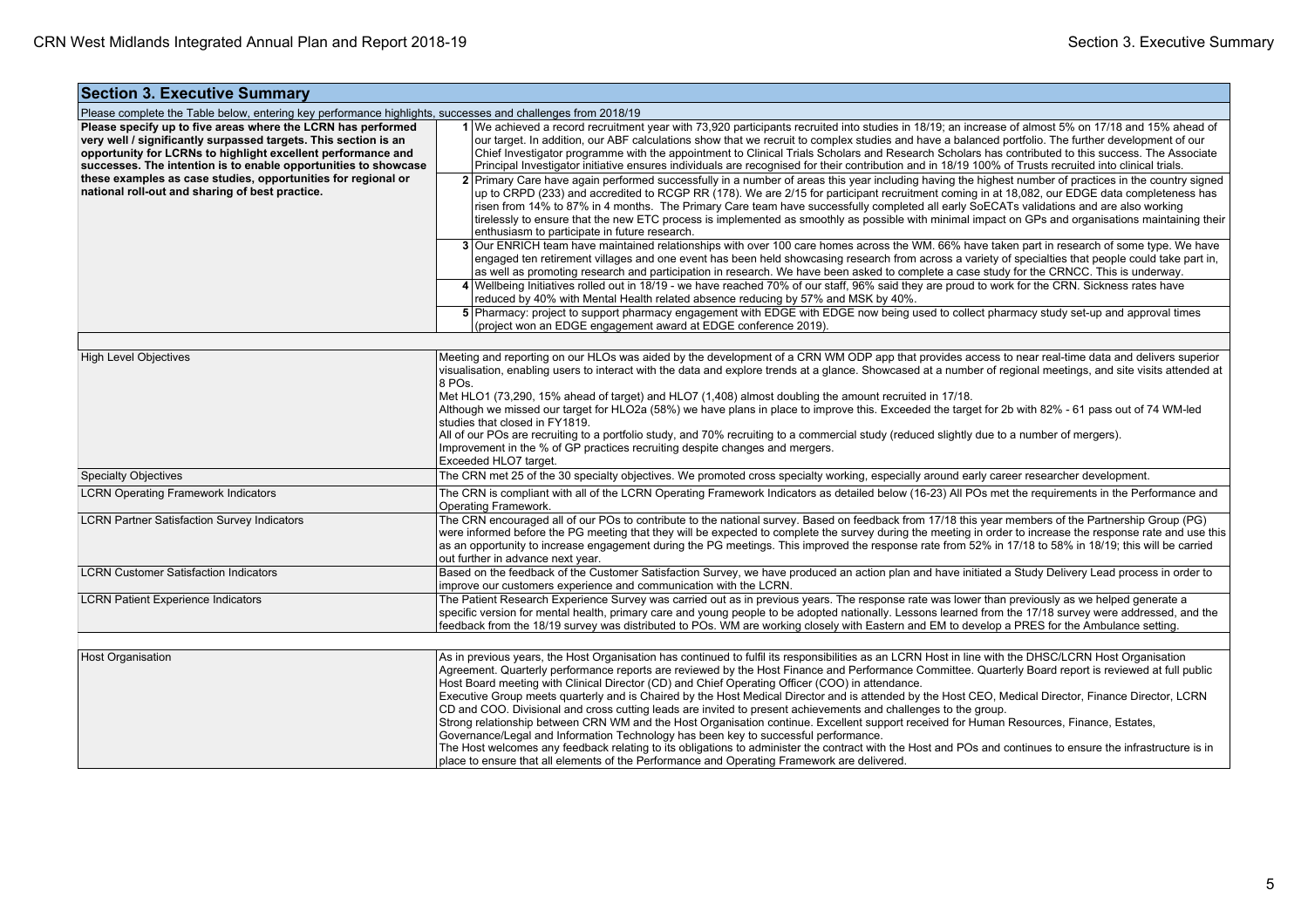| Governance and Management                 | The appointment of a Deputy Chief Operating Officer and Deputy Clinical Director completes the Executive Leadership team.                                                 |
|-------------------------------------------|---------------------------------------------------------------------------------------------------------------------------------------------------------------------------|
|                                           | Meetings have been reviewed and the Senior Leadership Team (including the CD and Divisional Leads) ensures constructive challenge and effective                           |
|                                           | decision making. Performance remains the top priority.                                                                                                                    |
|                                           | The CRN delivered a financial break-even year end position.                                                                                                               |
|                                           | The Partnership Group have appointed a new Chair to ensure that constructive engagement continues.                                                                        |
|                                           | The CRN met all of it's requirements in terms of the annual business planning cycle with comprehensive annual plans, mid year reviews and annual reports.                 |
| <b>Financial Management</b>               | The Network reported a £0 balance year end position.                                                                                                                      |
|                                           | All reports were completed on time and met the required standard that was endorsed by NIHR. The first round of financial health check / monitoring visits                 |
|                                           | were completed in this financial year and the next round will start in financial year 19/20 using the new finance controls as a quide.                                    |
|                                           | Actions from previous financial audit completed; awaiting results of 2018/19 audit                                                                                        |
| <b>CRN</b> Specialties                    | ENT - was the most improved Specialty in 2018/19: 2017/18 = 13 recruits and 2018/19 = 153 recruits and five new Trusts/site participating in ENT studies.                 |
|                                           | Walsall Healthcare NHS Trust recruited 55 participants this year having never participated in ENT research studies before.                                                |
|                                           | Haematology - evidenced increased trainee involvement in NIHR CRN Portfolio research: Dr P Nicolson is Chair of the newly formed HaemSTAR (http:                          |
|                                           | //haemstar.org/) network, and has been awarded 'Researcher of the Year' presented by Dame Sally Davies at the April 2019 British Society of Haematology                   |
|                                           | Annual Scientific Meeting for his 'flash-mob' audit and for trainee support to TRAIT and FLIGHT portfolio studies.                                                        |
|                                           | UHB - Largest recruiter in Metabolic and Endocrine with >25% of national recruits.                                                                                        |
|                                           | RWT - Largest recruiter in Dermatology.                                                                                                                                   |
|                                           | For the second year in succession CRNWM are largest recruiter for Critical Care and Injuries & Emergencies managed studies, and the largest recruiter for                 |
|                                           | Anaesthesia, Perioperative Medicine and Pain Management managed studies, after being second highest last year.                                                            |
| <b>Research Delivery</b>                  | CRNWM have successfully developed, set up and are in the process of delivering a study in collaboration with IQVIA (multinational company). The Primary                   |
|                                           | Care team were selected to develop a study which would test the validity of using an app to consent patients and collect data in real time.                               |
|                                           | The Associate Principal Investigator (PI) scheme, developed by the West Midlands Research Collaborative, Birmingham Surgical Trials Consortium,                           |
|                                           | Birmingham Clinical Trials Unit and the CRNWM, was initiated this year with a focus on junior doctors. It has been well received to date and aims to develop              |
|                                           | junior doctors, nurses and allied health professionals to be PIs of the future.                                                                                           |
|                                           | CRNWM appointed a Peripatetic Trainee-Involvement-Facilitator who has made a positive impact locally with many more junior doctors talking about                          |
|                                           | research studies, trying to get involved, and successfully completing their GCP.                                                                                          |
|                                           | Study Support Service Capacity and Capability (C&C) pilot (which is about CRNWM providing C&C support for our POs) has been extended for a further 6                      |
|                                           | months due to the positive response to the pilot and other needs identified that could support our POs in improving set up of studies.                                    |
|                                           | Since the new national process to streamline the management of Excess Treatment Costs was introduced, the Early Contact team received 59 requests for                     |
|                                           | SoECAT support and and validated 49 SoECATs between 1 October 2018 and 31 March 2019.                                                                                     |
|                                           | The well recognised ACROSS system for POs to access research delivery support saw 201 requests made with 70% of these requests being supported. Ten                       |
|                                           | POs received research delivery support, across more than 10 specialty areas.                                                                                              |
| Information and Knowledge                 | All Trusts in CRNWM are now live on EDGE; monthly reports to POs highlighting data quality problems and modified reports to focus on recruitment                          |
|                                           | comparison between EDGE and CPMS are produced. Improvement of data completion percentage of the minimum data set from 80% in March 2018 to 92%                            |
|                                           | in April 2019.                                                                                                                                                            |
|                                           | Ongoing efforts, with Specialty performance management staff, to reduce Business Rule Violations (9 BRVs out of 231 which is less than 4%).                               |
|                                           | Site-level Recruitment to Time and Target weekly report shared via Google Sheet.<br>Excel templates provided to Trusts to enable their own real-time reporting from LPMS. |
|                                           | Supporting Trust EDGE Leads with data completion and managing studies at local site level.                                                                                |
|                                           | Supported the improvement of Primary Care data completion on EDGE - improvement of data completion for Primary Care from 31% to 76%                                       |
|                                           | Embedding a digital culture across the network through the use of digital enablers such as Powtoon, Prezi, Adobe Spark, ScreenCastify, Action Minutes                     |
|                                           | (Awesome Tables), Vox Vote.                                                                                                                                               |
|                                           | Increasing the use of Social Media in Research and among Network staff including a Digital Leader staff award.                                                            |
|                                           | Introduction of a new data visualisation platform (Google Data Studio) to be adopted as the standardised approach for all internal reports.                               |
| Stakeholder Engagement and Communications | Development of the Patient Research Ambassador (PRA) role in primary care. The Network now has six PRAs working specifically in primary care.                             |
|                                           | Hosted the I Am Research event at the Pannel Croft Retirement Village, Birmingham. The event was the idea of a Network PRA/resident and was the first                     |
|                                           | time such an event had been held in a retirement village/care home. A model for future events has been developed.                                                         |
|                                           | Production of a video promoting the PRA role and the West Midlands PRA Forum.                                                                                             |
|                                           | Staff Awards and Partner Organisation (PO) Awards - record number of nominations for each, extensive coverage on PO websites for the latter.                              |
|                                           | Communications Lead appointed as NIHR Regional Comms Lead for one year pilot starting July 2018.                                                                          |
|                                           | Production of Hospice video in conjunction with ENRICH team, which featured in CRNCC national World Palliative Care Day campaign.                                         |
|                                           | Seventeen Blogs published, three of which were read over 100 times.                                                                                                       |
|                                           | Tailored Study Support Service, Partnership Organisations and Academic Sponsor engagement meetings have improved the relationships with the CRNWN                         |
|                                           | to ensure our services are streamlined and add value. The SSS Partner Organisation meetings are now our core business.                                                    |
|                                           | ECER Team has improved their e-digital footprint by setting up a ECER twitter handle, using this to link in with the research community @CRNWMECER.                       |
|                                           | ECER Team encouraged greater awareness of the added value of the service to our research teams, especially ETCs and SoECATs; they have attended 64                        |
|                                           | meetings and events in 2018/19 which is a 33% increase on events attended in 17/18, and a 56% increase on events and meetings attended in 2016/17.                        |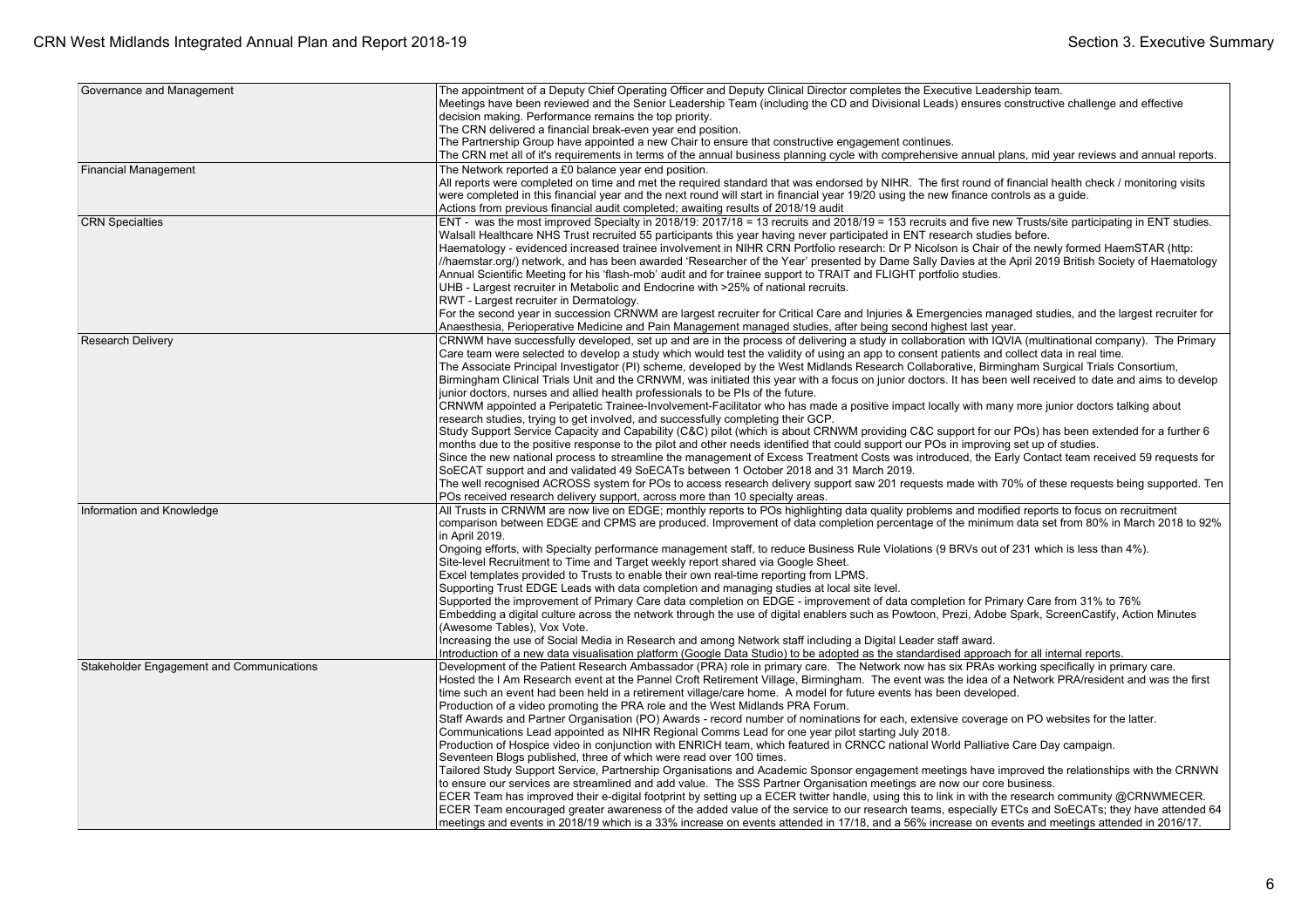| Workforce Learning and Organisational Development | Detailed workforce plan formulated with regional consultation. This plan continues to evolve and now provides a coherent framework for all of our Learning,  |  |  |  |  |  |
|---------------------------------------------------|--------------------------------------------------------------------------------------------------------------------------------------------------------------|--|--|--|--|--|
|                                                   | Workforce and Organisational Development initiatives.                                                                                                        |  |  |  |  |  |
|                                                   | Workforce profile project launched to identify and address gaps in regional workforce intelligence data.                                                     |  |  |  |  |  |
|                                                   | Training needs survey undertaken (n = 320) to inform development of a West Midlands Research Training Collaborative (WMRTC) Learning Strategy aligned        |  |  |  |  |  |
|                                                   | to the workforce plan.                                                                                                                                       |  |  |  |  |  |
|                                                   | Four CRNWM Strategic projects identified and planned for 2018 - 2020.                                                                                        |  |  |  |  |  |
|                                                   | Regional community of Clinical Research Practitioners (CRPs) established; workforce survey and successful stakeholder event raised awareness of the          |  |  |  |  |  |
|                                                   | national CRP project in which we have regional representation within both the standards working group and project board.                                     |  |  |  |  |  |
|                                                   | Ongoing promotion of workplace based learning culture, including awareness of NIHR National Learning Directory e-learning Programmes, Resources and          |  |  |  |  |  |
|                                                   | Communities; greater emphasis on blended learning and promoting workplace based learning is incorporated in the WMRTC Learning Strategy.                     |  |  |  |  |  |
|                                                   | Over 2000 participants attended taught courses delivered in 33 workplace-based venues across the region (including Introduction to GCP, GCP Refresher,       |  |  |  |  |  |
|                                                   | Valid Informed Consent, PI Masterclass, PI Essentials and other delivery related topics). Over 2320 participants completed e-learning GCP modules.           |  |  |  |  |  |
|                                                   | Investment in CI development including two well attended Research Forum events to bring together clinical staff in / aspiring to clinical academic roles to  |  |  |  |  |  |
|                                                   | explore research funding and career development opportunities and recruitment to regional Clinical Trial Scholar and Research Fellowship programmes.         |  |  |  |  |  |
|                                                   | Targeted engagement activities with over 280 Early Career Researchers (dedicated research topics in deanery sessions; introduction to GCP for specialty-     |  |  |  |  |  |
|                                                   | specific trainee groups; research awareness sessions).                                                                                                       |  |  |  |  |  |
|                                                   | During 18/19 the IRAS/ HRA for Sponsors training was reviewed with collaboration with Divisional Portfolio Managers and representatives from PPIE to         |  |  |  |  |  |
|                                                   | include new training areas around study design and setting realistic recruitment targets. The feedback from the attendees has been very positive.            |  |  |  |  |  |
|                                                   | Continuing to promote a culture of I&I through provision of 1:1 and group practice-based training. 20% of staff have led on delivering improvement projects. |  |  |  |  |  |
| <b>Business Development and Marketing</b>         | Industry Operations Manager and Head of Study Support Services have conducted successful engagement activities with West Midlands NIHR infrastructure        |  |  |  |  |  |
|                                                   | to ensure cohesive regional support is available for researchers in the West Midlands.                                                                       |  |  |  |  |  |
|                                                   | Through Trauma MIC engagement we identified 6-8 studies suitable for portfolio adoption.                                                                     |  |  |  |  |  |
|                                                   | With the AHSN & Medlink West Midlands we co-hosted an SME roadshow showcasing the support available for regional SMEs and promoting the NIHR Life            |  |  |  |  |  |
|                                                   | Sciences Agenda.                                                                                                                                             |  |  |  |  |  |
|                                                   | Successfully delivered a Primary Care Industry event to showcase primary care capacity. The event was hugely successful, with 98% positive feedback and      |  |  |  |  |  |
|                                                   | a request for a follow up event. It provided an opportunity for practices to showcase their capabilities and network with commercial companies. Outcomes     |  |  |  |  |  |
|                                                   | from the event saw the primary care team visit new practices to discuss commercial research and commercial sponsors discuss two new commercial               |  |  |  |  |  |
|                                                   | opportunities.                                                                                                                                               |  |  |  |  |  |
|                                                   | Developed relationships with three commercial companies and a CRO, where we provide assistance with key opinion leader access and capacity access,           |  |  |  |  |  |
|                                                   | and improved ways of building site relationships.                                                                                                            |  |  |  |  |  |
|                                                   | Regionally engaged with NHS England Midlands and East to explain and obtain commitment to the national Biosimilars campaign.                                 |  |  |  |  |  |
| National Contributions                            | WM was one of five LCRNs selected to participate in the PPIE Impact Framework Pilot.                                                                         |  |  |  |  |  |
|                                                   | BI Team heavily involved in national initiatives, including user acceptance testing for CPMS upgrade, ICD10/HRG categories and CPMS-LPMS links.              |  |  |  |  |  |
|                                                   | WM (Mark Evans, Primary Care) have taken the lead on the National IT Solutions Pilot.                                                                        |  |  |  |  |  |
|                                                   | Hosted two national Primary Care Research Activity Events focussing on finding national solutions to Primary Care issues so that all CRNs can consistently   |  |  |  |  |  |
|                                                   | improve and work more effectively.                                                                                                                           |  |  |  |  |  |
|                                                   | Working with NCRI CM-Path initiative to improve pathology clinical trial delivery.                                                                           |  |  |  |  |  |
|                                                   | WFD Lead is member of national CRP project working group and project board, and contributes to the selection process for the NIHR Advanced Leadership        |  |  |  |  |  |
|                                                   | Programme (ALP).                                                                                                                                             |  |  |  |  |  |
|                                                   | With the Study Support Service Team the Lead AcoRD Specialist has take the lead in supporting national training for the R&D Forum on their 'AcoRD            |  |  |  |  |  |
|                                                   | Masterclass' in March 2019.                                                                                                                                  |  |  |  |  |  |
|                                                   | The Head of Study Support Service is a member of the national Research Delivery Steering Group.                                                              |  |  |  |  |  |
|                                                   | The Lead AcoRD Specialist has presented the CRNWM Sense Check process for the SoECAT with the Research Delivery Management Community to                      |  |  |  |  |  |
|                                                   | encourage other LCRNs to adopt a 'gold standard' in ETC and SoECAT provision.                                                                                |  |  |  |  |  |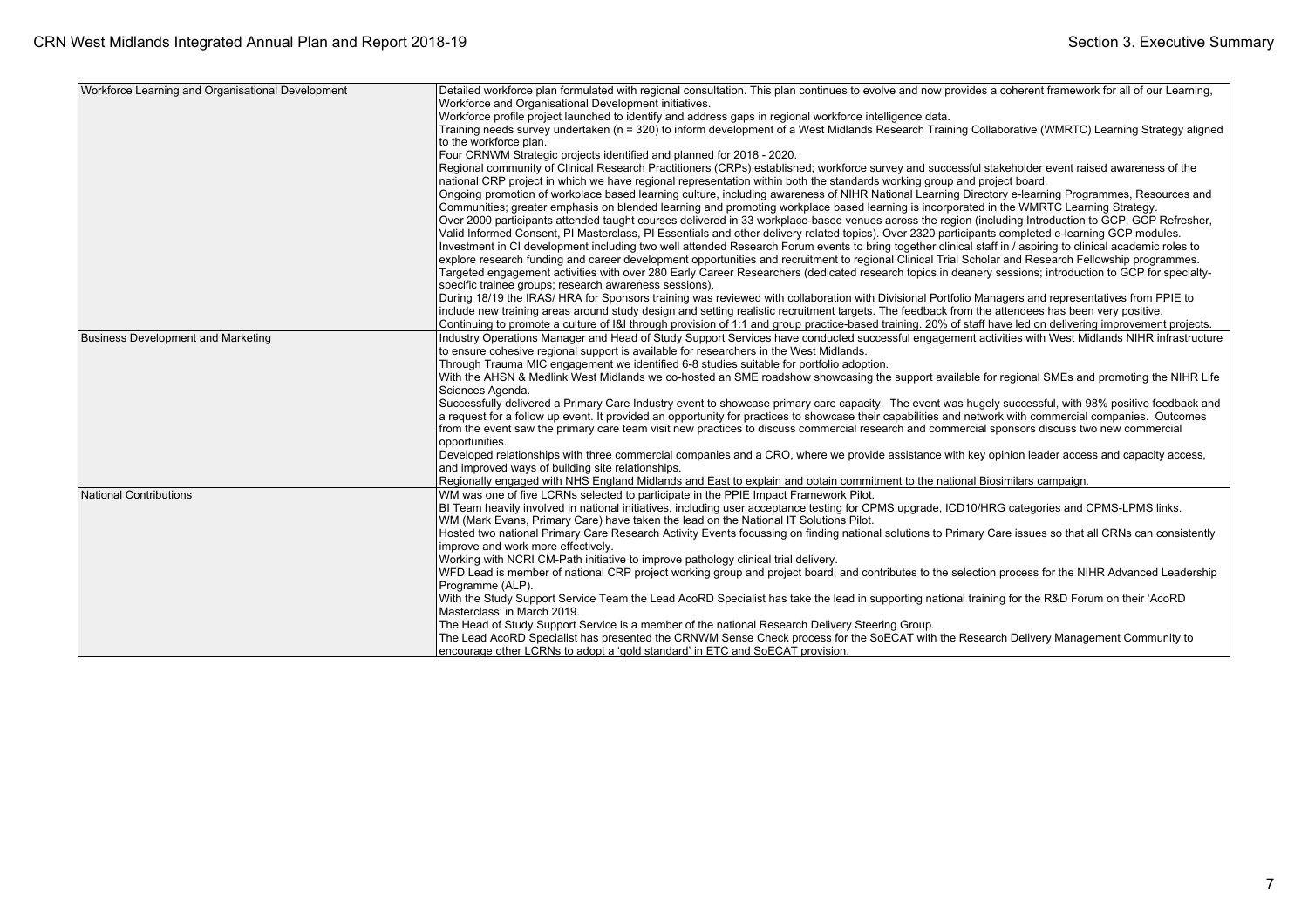|                                                                                  | <b>Section 4. Key Projects</b>                                                                                                                                                                                                                                                                                                                                                                                                                                  |                                                                                             |                                      |                                                                                                                                     |                          |       |                                               |            |                                                                                                                                                                           |  |
|----------------------------------------------------------------------------------|-----------------------------------------------------------------------------------------------------------------------------------------------------------------------------------------------------------------------------------------------------------------------------------------------------------------------------------------------------------------------------------------------------------------------------------------------------------------|---------------------------------------------------------------------------------------------|--------------------------------------|-------------------------------------------------------------------------------------------------------------------------------------|--------------------------|-------|-----------------------------------------------|------------|---------------------------------------------------------------------------------------------------------------------------------------------------------------------------|--|
|                                                                                  | Section 4 of the template should be used to detail the key projects to be delivered by the network in 2018/19. Please include local network projects and activities, projects to be delivered in collaboration with other LCRN<br>other LCRN collaborations), and projects to be delivered nationally/CRN-wide led locally by the LCRN. Projects to be delivered in collaboration with other parts of the NIHR and/ or other external organisations should also |                                                                                             |                                      |                                                                                                                                     |                          |       |                                               |            |                                                                                                                                                                           |  |
|                                                                                  | Columns A-F should be completed as part of the 2018/19 Annual Plan.                                                                                                                                                                                                                                                                                                                                                                                             |                                                                                             |                                      |                                                                                                                                     |                          |       |                                               |            |                                                                                                                                                                           |  |
| Columns G-H should be completed as part of the 2018/19 Mid Year Progress Report. |                                                                                                                                                                                                                                                                                                                                                                                                                                                                 |                                                                                             |                                      |                                                                                                                                     |                          |       |                                               |            |                                                                                                                                                                           |  |
|                                                                                  | Columns I-J should be completed as part of the 2018/19 Year End Report.                                                                                                                                                                                                                                                                                                                                                                                         |                                                                                             |                                      |                                                                                                                                     |                          |       |                                               |            |                                                                                                                                                                           |  |
|                                                                                  | <b>RAG Information:</b>                                                                                                                                                                                                                                                                                                                                                                                                                                         |                                                                                             |                                      |                                                                                                                                     |                          |       |                                               |            |                                                                                                                                                                           |  |
|                                                                                  | The RAG ratings are automated. Please select Complete, Green, Amber or Red from the drop-down menu in column I and the colour will update automatically.                                                                                                                                                                                                                                                                                                        |                                                                                             |                                      |                                                                                                                                     |                          |       |                                               |            |                                                                                                                                                                           |  |
| Complete (C)                                                                     |                                                                                                                                                                                                                                                                                                                                                                                                                                                                 | Milestone complete.                                                                         |                                      |                                                                                                                                     |                          |       |                                               |            |                                                                                                                                                                           |  |
| Red(R)                                                                           |                                                                                                                                                                                                                                                                                                                                                                                                                                                                 | The specified deliverable was not delivered by the Milestone Date. Commentary is mandatory. |                                      |                                                                                                                                     |                          |       |                                               |            |                                                                                                                                                                           |  |
| Amber (A)                                                                        |                                                                                                                                                                                                                                                                                                                                                                                                                                                                 |                                                                                             |                                      | There is a risk that the specified deliverable will not be delivered by the Milestone Date. Commentary is mandatory.                |                          |       |                                               |            |                                                                                                                                                                           |  |
| Green (G)                                                                        |                                                                                                                                                                                                                                                                                                                                                                                                                                                                 | On target to deliver the specified deliverable by the Milestone Date.                       |                                      |                                                                                                                                     |                          |       |                                               |            |                                                                                                                                                                           |  |
| N/A                                                                              |                                                                                                                                                                                                                                                                                                                                                                                                                                                                 |                                                                                             |                                      | The Key Project and/or Outcome is no longer required and therefore this Milestone is no longer applicable. Commentary is mandatory. |                          |       |                                               |            |                                                                                                                                                                           |  |
|                                                                                  |                                                                                                                                                                                                                                                                                                                                                                                                                                                                 | To complete at Annual Plan stage                                                            |                                      |                                                                                                                                     |                          |       | To complete at Mid Year Progress Report stage |            | To complete at Year End Report stage                                                                                                                                      |  |
| Ref                                                                              | Key project                                                                                                                                                                                                                                                                                                                                                                                                                                                     | <b>Outcome</b>                                                                              | Lead                                 | <b>Milestone</b>                                                                                                                    | <b>Milestone</b><br>date | RAG   | Commentary                                    | <b>RAG</b> | <b>Commentary</b>                                                                                                                                                         |  |
| 1. Governance and Management                                                     |                                                                                                                                                                                                                                                                                                                                                                                                                                                                 |                                                                                             |                                      |                                                                                                                                     |                          |       |                                               |            |                                                                                                                                                                           |  |
| 12.3.3.                                                                          | Desk top exercise to test the<br>effectiveness of the current<br>business continuity plan                                                                                                                                                                                                                                                                                                                                                                       | Assurance that the business continuity plan is<br>fit for purpose                           | Susie Harrison                       | Desk top exercise complete                                                                                                          | $Q1$ [1]                 | Amber | Date agreed for desk top exercise             | Green      | Staff emergency contacts<br>collated, whatsapp emergency<br>groups set up and regular SLT<br>discussions. Templates<br>developed for a desk top exercise<br>in the future |  |
| $2.5.2.$ (d)                                                                     | Video conferencing facilities<br>installed in at least two<br>offices.                                                                                                                                                                                                                                                                                                                                                                                          | More efficient meeting management.                                                          | Pauline Boyle                        | Procurement process completed<br>Facilities installed                                                                               | Q4                       | Green |                                               | Complete   | Video conferencing now available<br>in Stafford and Albrighton offices                                                                                                    |  |
| 2.8.5.1                                                                          | Appointment to the post of<br>deputy Chief Operating<br>Officer                                                                                                                                                                                                                                                                                                                                                                                                 | Deputy Chief Operating Officer appointed to<br>ensure robust management of the network      | Pauline Boyle                        | Job description development using the national<br>profile<br>Post advertised and recruitment process<br>completed                   | Q1                       | Green | Interviews arranged                           | Complete   | Julie Davis and Carly Craddock in<br>post since December 2018                                                                                                             |  |
| 2. Financial Management                                                          |                                                                                                                                                                                                                                                                                                                                                                                                                                                                 |                                                                                             |                                      |                                                                                                                                     |                          |       |                                               |            |                                                                                                                                                                           |  |
| 3.2.1.                                                                           | Compliance with new General<br>Data Protection Regulation                                                                                                                                                                                                                                                                                                                                                                                                       | Staff names will no longer be reported to the<br>NIHR CC                                    | Alex Howes                           | Process established in order to report spend on  Q1<br>staff without using staff names                                              |                          | Green |                                               | l Green    | Staff names have not been used<br>by either the host or any of our<br>POs throughout the year                                                                             |  |
| 3.1.10.                                                                          | Finance tool training                                                                                                                                                                                                                                                                                                                                                                                                                                           | Finance information is completed in a timely<br>manner and to a high quality                | Alex Howes /<br><b>Bhavesh Patel</b> | Training delivered upon request                                                                                                     | $Q1-Q4$                  | Green |                                               | Green      | Training is offered to the PO when<br>monitoring visits are done                                                                                                          |  |
|                                                                                  | 3. High Level Objectives                                                                                                                                                                                                                                                                                                                                                                                                                                        |                                                                                             |                                      |                                                                                                                                     |                          |       |                                               |            |                                                                                                                                                                           |  |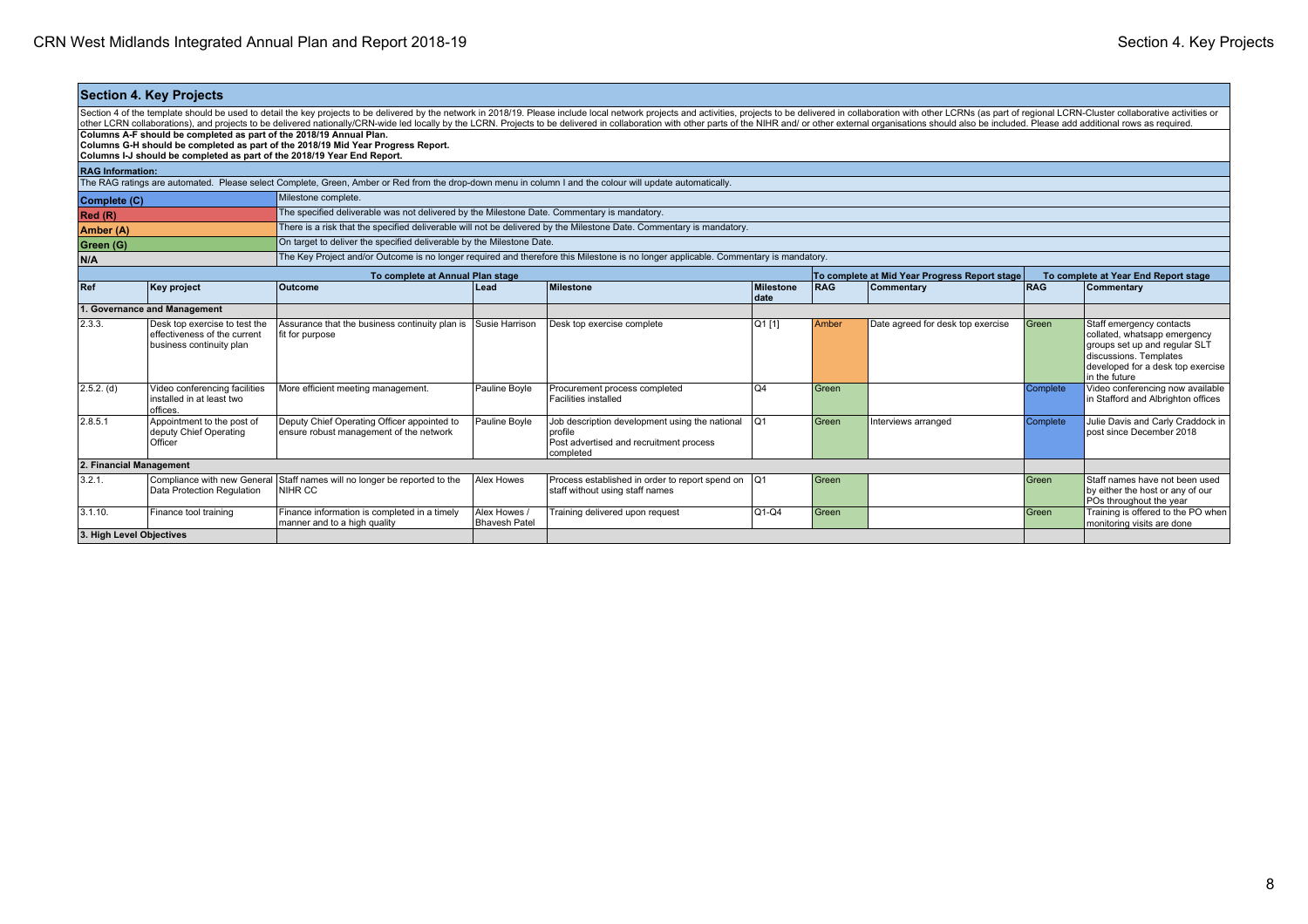| HLO1 | Increase the number of new<br>supported measured on<br>positive feedback using the<br>national survey. This is a new<br>area so any feedback<br>received will be reviewed to<br>determine the usefulness of<br>support provided. Identify<br>what support research teams<br>working in non NHS settings<br>require to set up studies<br>successfully and develop<br>processes for Early Contact<br>Leads to support these.<br>Embed the new national<br>process and crib sheet<br>developed for Early Contact<br>Team.<br>Add specific fields in EDGE to<br>support reporting and<br>performance.<br>Lessons learned from these<br>studies discussed at Early<br>Contact Team meetings.<br>Targeting research related<br>events at non NHS settings<br>(schools, community settings,<br>hospices and care homes). | Increase in the number of studies being<br>non NHS studies successfully   delivered in non NHS settings. | Karen<br>Hampshire,<br>Kirsty Hunter<br>and Mobeena<br>Naz<br>Julie Davis | Survey results.<br>Process developed for Early Contact Leads to<br>support sites in non NHS settings.<br>EDGE fields updated.<br>Lessons learnt report.<br>Targeted events at non NHS settings.<br>Investigate opportunities to develop local public<br>health / wellbeing research studies which may<br>be eligible for portfolio in non-NHS setting | Q <sub>2</sub> | Green | 'SSS ROW10 - Q1 April 18 - Create Amber<br>a crib sheet specifically for non-NHS<br>studies. Meetings with Sandra Prew<br>to capture the resource for care<br>homes/ hospice studies. An ECER<br>Lead is overseeing the completion of<br>the national monitoring tool for<br>resource required for non-NHS<br>studies. Linked in with Julie Davis<br>who is also doing work in this area.<br>June 18 - Sandra Prew has<br>recorded studies in the monitoring<br>tool and ECER Leads to input some<br>data for these also. Dec 18 -<br>Develop a non-NHS Crib sheet to<br>support these studies through Early<br>Contact due to lack of national<br>quidance around these studies. To<br>be discussed at February Early<br>Contact meeting following working<br>group meeting with RDMs for<br>Division 5.<br>RDMs for Division 5 making good<br>progress with the strategic project to<br>underpin this project<br>Working with external partners to<br>look into collaboration opportunities" |          | More work is required on this<br>objective as the Early Contact and<br>Core Support for Local<br>Stakeholders are still developing<br>their roles in supporting non NHS<br>studies effectively. A national crib<br>sheet was to be developed (still<br>waiting) so the the SSS Team are<br>looking into developing an internal<br>document to support ECER and<br>non NHS studies and will be a<br>part of core business<br>development. CRNWM have<br>maintained and updated the<br>national Non NHS Monitoring<br>sheet to capture the support<br>provided and the ECER team<br>have supported nine non NHS<br>studies (this includes the PC<br>ECER Team).<br>CRN WM three year strategic<br>project brief written to deliver four<br>main work streams to expand into<br>other settings including:<br>Engaging relevant stakeholders<br>including local NHS / Academic /<br>Social Care / Public Health /<br>Prisons / Schools / CTUs / Social<br>enterprises to understand that<br>non-NHS research is now a remit<br>of the NIHR CRN<br>Monitor impact of this project on<br>current and evolving operational<br>considerations, e.g Edge,<br>ACROSS, Governance,<br>Sponsorship<br>Identify Research Delivery<br>Champions in key area (non-NHS<br>settings)<br>Use local expertise to upskill<br>new / existing staff to deliver<br>research in non-NHS settings |
|------|-------------------------------------------------------------------------------------------------------------------------------------------------------------------------------------------------------------------------------------------------------------------------------------------------------------------------------------------------------------------------------------------------------------------------------------------------------------------------------------------------------------------------------------------------------------------------------------------------------------------------------------------------------------------------------------------------------------------------------------------------------------------------------------------------------------------|----------------------------------------------------------------------------------------------------------|---------------------------------------------------------------------------|-------------------------------------------------------------------------------------------------------------------------------------------------------------------------------------------------------------------------------------------------------------------------------------------------------------------------------------------------------|----------------|-------|------------------------------------------------------------------------------------------------------------------------------------------------------------------------------------------------------------------------------------------------------------------------------------------------------------------------------------------------------------------------------------------------------------------------------------------------------------------------------------------------------------------------------------------------------------------------------------------------------------------------------------------------------------------------------------------------------------------------------------------------------------------------------------------------------------------------------------------------------------------------------------------------------------------------------------------------------------------------------------------------|----------|--------------------------------------------------------------------------------------------------------------------------------------------------------------------------------------------------------------------------------------------------------------------------------------------------------------------------------------------------------------------------------------------------------------------------------------------------------------------------------------------------------------------------------------------------------------------------------------------------------------------------------------------------------------------------------------------------------------------------------------------------------------------------------------------------------------------------------------------------------------------------------------------------------------------------------------------------------------------------------------------------------------------------------------------------------------------------------------------------------------------------------------------------------------------------------------------------------------------------------------------------------------------------------------------------------------------------------------------------------------------------|
|      | Explore why researchers are<br>reluctant to use e-digital<br>concepts to increase<br>recruitment as uptake to e-<br>digital during 17/18 was<br>minimal. Continue to review<br>and discuss various e-digital<br>concepts with CIs as part of<br>the Early Contact support.<br>Continue with a E Digital EC<br>Lead to support new ways of<br>working and share with EC<br>Leads.<br>Apply knowledge to<br>conversations with CIs during<br>Early Contact to increase<br>recruitment e.g. PICs, e-<br>digital, Primary Care,<br>Community Pharmacy, other<br>CRN WM PO's                                                                                                                                                                                                                                           | Increased recruitment.<br>More cognisant of e-digital and how it can<br>support research.                | Karen<br>Hampshire,<br>Jonathan<br>Forsythe                               | Potential to use digital to assist with recruitment Q4<br>discussed at every EC meeting<br>Recording of the number of studies using digital<br>to aid recruitment                                                                                                                                                                                     |                | Green | "SSS Row 11- Q1 April 18 -<br>Discussed how we can work with<br>WM RDS (joint RDS CRN meeting<br>on 23 April) to encourage<br>researchers to use e-digital. A social<br>media guidance document has been<br>written by an ECER Lead. To be<br>presented at next Joint CRN and<br>RDS meeting.<br>June 18 - Social media quidance<br>reviewed by ECER Leads and to be<br>discussed at ECER meeting on 21<br>June. To confirm with ECER Leads<br>that they are continuing to suggest<br>this method for supporting studies.<br>ECER Leads trained on 7 June on<br>how to use Twitter for Early Contact.<br>Developing a ECER Twitter<br>presence! Collating data on social<br>media discussions in EDGE."                                                                                                                                                                                                                                                                                        | Complete | ocal quidance on the use of<br>social media has been developed<br>by the Early Contact team. Early<br>Contact Leads continue to<br>suggest this method for<br>supporting studies and the<br>success of this is recorded in<br>EDGE to measure uptake. The<br>Early Contact team have also<br>been trained in Twitter, have a<br>Twitter handle to develop a<br>Twitter presence which is used to<br>raise awareness of the service at<br>events, plus the ECER team have<br>received positive feedback from<br>researchers on twitter regarding<br>ECER SoECAT support.                                                                                                                                                                                                                                                                                                                                                                                                                                                                                                                                                                                                                                                                                                                                                                                                  |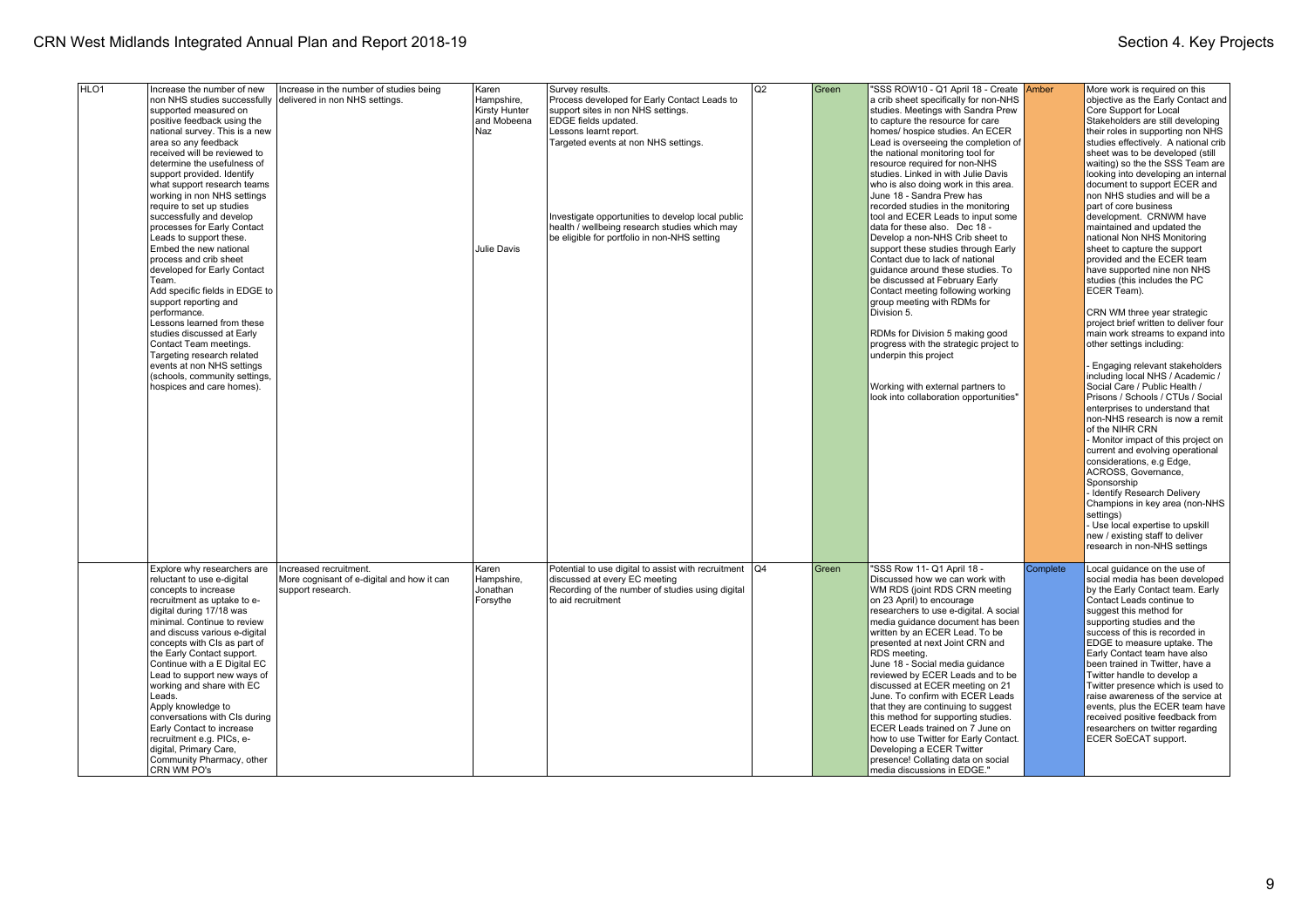|                  | Early Contact Leads to<br>continue to attend events and<br>meetings to raise awareness<br>of the service and added<br>value of linking in as early as<br>possible.<br>Early Contact Leads to<br>continue to highlight benefits<br>ECER during delivery of any<br>SSS training.<br>Develop I&I projects to<br>support this objective e.g.<br>Target all CIs that didn't take<br>up ECER at post PAF stage<br>to understood why the service<br>was not optimised. | Increase the target of 70% of all non-<br>commercial studies supported through Early<br>Contact at the pre-PAF stage.                                                                                                      | Karen<br>Hampshire,<br><b>Kirsty Hunter</b><br>and Mike<br>Salmon | Events attended.<br>Training delivered.<br>I&I projects completed.                                                                                                                                                 | Q4              | Green | "SSS Row 12 - April 18 - Reviewed<br>the data points around identifying<br>studies supported at ECER from Pre<br>Paf to Pre IRAS Submission to<br>ensure consistency. Study progress<br>data management report sent to<br>Laura Bousfield and shared with key<br>staff in the CC.<br>June 18 - Stats identified and to be<br>written into EDGE Reporting section.<br>All PAFs now recorded in EDGE<br>even when no Early Contact support<br>provided. This was a recent decision<br>to ensure a complete data set as<br>previously only studies that had<br>received Early Contact support were<br>recorded in EDGE.<br>In 20218/19 the ECER team have<br>supported/ attended/ presented at<br>54 Events. | Complete | More than 80% achieved but the<br>introduction of the new SoECAT<br>process in October 2018 skewed<br>the results as researchers have to<br>contact the Early Contact team at<br>a much earlier stage. A couple of<br>I&I projects were rolled out to<br>ensure this objective was<br>achieved and Early Contact<br>Leads presented at several<br>events and meetings including the<br>CRSL meeting to improve<br>engagement. |
|------------------|-----------------------------------------------------------------------------------------------------------------------------------------------------------------------------------------------------------------------------------------------------------------------------------------------------------------------------------------------------------------------------------------------------------------------------------------------------------------|----------------------------------------------------------------------------------------------------------------------------------------------------------------------------------------------------------------------------|-------------------------------------------------------------------|--------------------------------------------------------------------------------------------------------------------------------------------------------------------------------------------------------------------|-----------------|-------|-----------------------------------------------------------------------------------------------------------------------------------------------------------------------------------------------------------------------------------------------------------------------------------------------------------------------------------------------------------------------------------------------------------------------------------------------------------------------------------------------------------------------------------------------------------------------------------------------------------------------------------------------------------------------------------------------------------|----------|-------------------------------------------------------------------------------------------------------------------------------------------------------------------------------------------------------------------------------------------------------------------------------------------------------------------------------------------------------------------------------------------------------------------------------|
|                  | Increase the number of local<br>Chief Investigators by:<br>Arranging Sandpit events<br>Developing trainee groups<br>Funding protected time for<br>potential Chief Investigators                                                                                                                                                                                                                                                                                 | Number of local Chief Investigators increased. Jeremy Kirk                                                                                                                                                                 |                                                                   | Events arranged.<br>Funding identified and awarded.                                                                                                                                                                | $\overline{Q4}$ | Green | October 2018 - Clinical Trials<br>Scholars and Research Scholars<br>appointed                                                                                                                                                                                                                                                                                                                                                                                                                                                                                                                                                                                                                             | Green    | 12 Clinical Trials Scholars<br>appointed and 5 Research<br>Scholars. All have now started<br>placements with relevant<br>Universities. A list of projects has<br>been collated                                                                                                                                                                                                                                                |
|                  | Continue to work with local<br>Universities to identify<br>potential collaborations.                                                                                                                                                                                                                                                                                                                                                                            | Number of local Chief Investigators increased.                                                                                                                                                                             | Pam Devall                                                        | Meetings held with each University                                                                                                                                                                                 | Q4              | Green | December 2018 - Meeting with<br>Wolverhampton Uni Social Care<br>Dept to promote CRN and explore<br>possibilities of identifying new CIs<br>Warwick, Keele and Bham have<br>funded Grant Writing activity, to<br>support early/future Chief<br>Investigators                                                                                                                                                                                                                                                                                                                                                                                                                                              | Green    | December 2018 - Meeting with<br>Wolverhampton Uni Social Care<br>Dept to promote CRN and explore<br>possibilities of identifying new CIs<br>Warwick, Keele and Bham have<br>funded Grant Writing activity, to<br>support early/future Chief<br>Investigators<br>Academic Lead activities<br>incorporated into GP roles to<br>support HEI communication and<br>collaboration                                                   |
|                  | Marketing Profile is used as a   the network.<br>tool to attract new partners /<br>studies to the region, for both<br>commercial and non-<br>commercial research studies                                                                                                                                                                                                                                                                                        | Ensure that the Business and Increase number of research studies within                                                                                                                                                    | Julie Davis /<br>Sinead Collinge                                  | Action plan created to fully investigate<br>opportunities to increase the number of research<br>studies in the region based on the new partners<br>and maximise the USPs of the region, the<br>Network and our POs | $Q1 - Q4$       | Green | Trust profile documents in<br>development - amended by Industry<br>Steering Group and will be<br>developed in early 2019 as a trial<br>with two POs                                                                                                                                                                                                                                                                                                                                                                                                                                                                                                                                                       | Green    | Trust profile documents in<br>development - amended by<br>Industry Steering Group and will<br>be developed in 2019 as a trial<br>with two POs. Engagement with<br>three commercial partners to<br>increase early stage contact for<br>key opinion leaders and potential<br>Pis.                                                                                                                                               |
| HLO <sub>2</sub> | Continue to support Partner<br>Organisations to deliver to<br>time and target by conducting<br>PO Industry Operational<br><b>Visits</b>                                                                                                                                                                                                                                                                                                                         | Strengthened relationships between the<br>Industry team and PO's. Maintain realistic<br>target setting for commercial studies and<br>proactive performance monitoring within PO's<br>to achieve 70% of delivering to HLO2a | Catherine<br>Dexter                                               | Conduct PO visits by end of Q2. Ensure<br>strategic suggestions are discussed at Industry<br>Strategy Group and rolled out region-wide as<br>appropriate                                                           | Q4              | Amber | Ongoing 53% complete                                                                                                                                                                                                                                                                                                                                                                                                                                                                                                                                                                                                                                                                                      | Complete | 84% of PO engaged with the<br>operational visits, providing<br>benefit in improving relationships<br>and ways of working. We have<br>seen increased engagement with<br>the Industry team as a result of<br>these visits.                                                                                                                                                                                                      |
|                  | <b>Divisional Performance</b><br>Monitoring                                                                                                                                                                                                                                                                                                                                                                                                                     | Proactive performance monitoring and support Catherine<br>with target setting<br>Improved HLO2a across all divisions, and<br>accurate and realistic EOI submissions                                                        | Dexter / Sinead<br>Collinge                                       | Peer review reports completed and reviewed<br>monthly<br>Actions from peer performance reviews<br>implemented                                                                                                      | Q2              | Green | Divisional Performance Monitoring<br>embedded and Peer Review setup<br>and established on a bi-monthly<br>basis at Senior Leadership Level                                                                                                                                                                                                                                                                                                                                                                                                                                                                                                                                                                | Complete | Divisional Performance Monitoring<br>embedded and Peer Review<br>setup and established on a bi-<br>monthly basis at Senior<br>Leadership Level. There has<br>been a continued focus on setting<br>realistic and achievable targets at<br>a PO level, which we expect to<br>see an impact from in the coming<br>18 months. Unfortunately 19/20<br>saw a reduction of 4.9%.                                                     |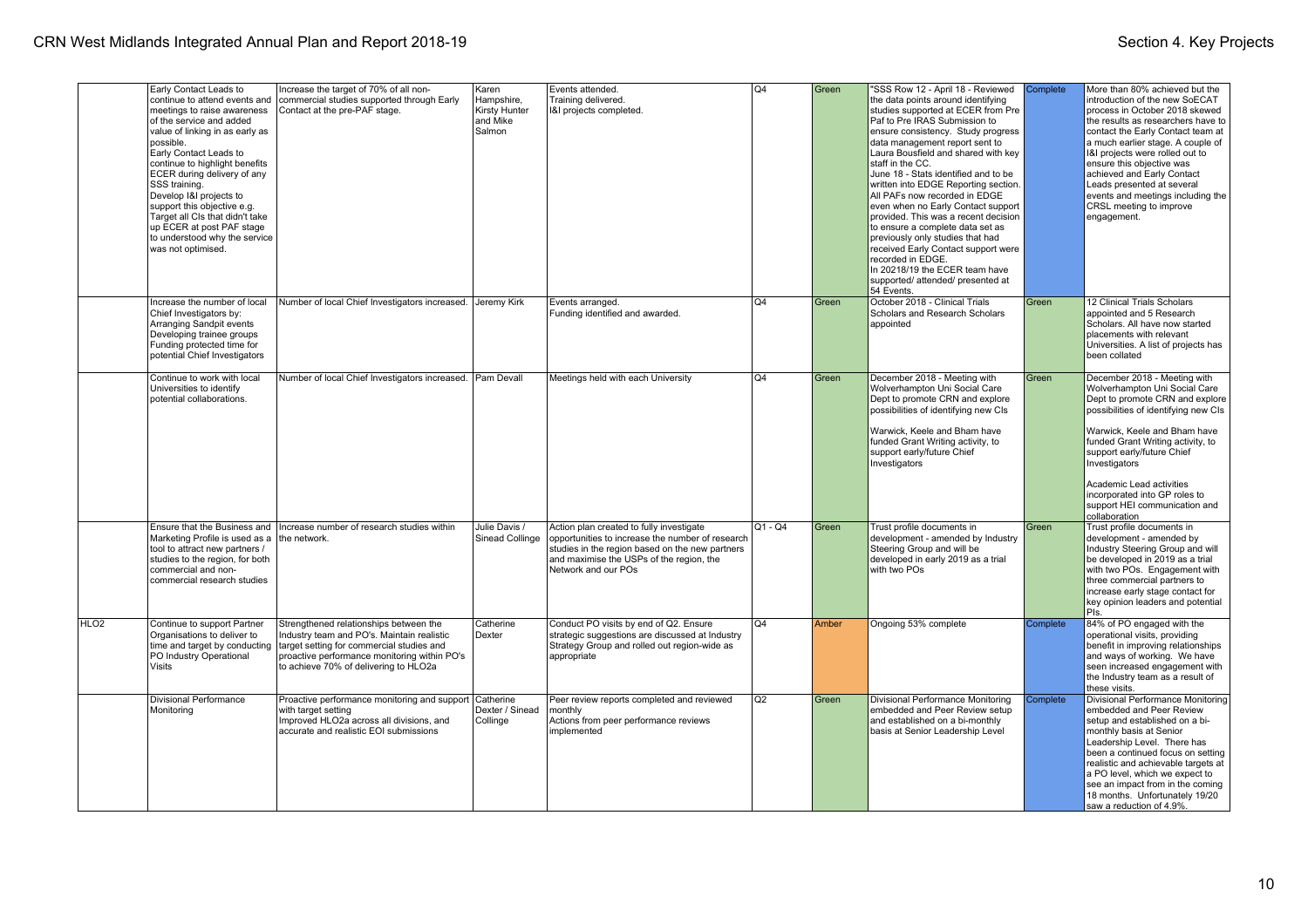|                  | Roll out of Closed Study<br><b>Review Proiect</b>                                                                                                                                                                               | An understanding of project failures and<br>successes to ensure lessons learned across<br>the CRN                                                              | Catherine<br>Dexter                | Process formally launched<br>Documented in LMPS to enable network wide<br>reporting at PO, Division and Specialty Group<br>level. Collection of intelligent data to be utilised<br>to predict future study deliverability                                                                                                                                                                       | Q1 | Green | Process formally launched.<br>Evaluation of the process<br>demonstrated it was not as valuable<br>as expected - it is hoped with<br>integrated performance monitoring<br>in Edge, details of closure and study<br>delivery will already be captured.<br>Lessons learned to be fed back<br>through SLT, PO's and Specialty<br>Groups                                                                                                                                                                                                                                                                                                                                                                                                                                                                                                                                                                                                 | Complete | Process formally launched.<br>Evaluation of the process<br>demonstrated it was not as<br>valuable as expected - it is hoped<br>with integrated performance<br>monitoring in Edge, details of<br>closure and study delivery will<br>already be captured. Lessons<br>learned to be fed back through<br>SLT, POs and Specialty Groups                                                                                                                                                                                                                                                                                                                                                                                                                                                             |
|------------------|---------------------------------------------------------------------------------------------------------------------------------------------------------------------------------------------------------------------------------|----------------------------------------------------------------------------------------------------------------------------------------------------------------|------------------------------------|-------------------------------------------------------------------------------------------------------------------------------------------------------------------------------------------------------------------------------------------------------------------------------------------------------------------------------------------------------------------------------------------------|----|-------|-------------------------------------------------------------------------------------------------------------------------------------------------------------------------------------------------------------------------------------------------------------------------------------------------------------------------------------------------------------------------------------------------------------------------------------------------------------------------------------------------------------------------------------------------------------------------------------------------------------------------------------------------------------------------------------------------------------------------------------------------------------------------------------------------------------------------------------------------------------------------------------------------------------------------------------|----------|------------------------------------------------------------------------------------------------------------------------------------------------------------------------------------------------------------------------------------------------------------------------------------------------------------------------------------------------------------------------------------------------------------------------------------------------------------------------------------------------------------------------------------------------------------------------------------------------------------------------------------------------------------------------------------------------------------------------------------------------------------------------------------------------|
|                  | To continue on from Annual<br>Plan Objective 17/18 in<br>identifying new ways to<br>deliver the "IRAS/HRA for<br>Sponsors Training" with an<br>emphasis on the sponsors<br>setting realistic recruitment<br>targets with Sites. | Improved recruitment to time and target                                                                                                                        | Karen<br>Hampshire<br>/Mobeena Naz | Review of past training evaluation forms and<br>identification of new areas to address<br>Identification of specific studies where local<br>Academics were Sponsors for actively recruiting<br>studies and review time to targets performance<br>and speak to Universities directly about how<br>CRN can support their CI/ Research Team in<br>improving RTT                                    | Q2 | Amber | SSS Row 18 - April 2018- Updated<br>face to face and webinar IRAS/HRA<br>training to reinforce the need for<br>effective project management of<br>studies and early conversations with<br>R&D to set realistic recruitment<br>targets. The new training for<br>sponsors on expectations as per the<br>UK policy framework is expected to<br>support this objective.<br>June 2018- Work on the new UK<br>policy framework is underway and<br>expected to have a draft by end of<br>July for feedback by the wider SSS<br>team. December 2018- Joint<br>meeting (DPM's/ Industry/ PPIE<br>representatives) to update<br>"IRAS/HRA for sponsors training".<br>The aim of this was to ensure a<br>more joined up approach in<br>educating sponsors and that<br>emphasis on setting more realistic<br>recruitment targets and ensuring<br>sponsors request PPI input in reality<br>and not just tick the box in IRAS to<br>say they have | Complete | The training will be continued as<br>core business to support<br>academic sponsors and CTUs but<br>no longer an objective. There<br>was collaborative work with the<br>Divisional PMs and PPIE reps to<br>improve the training by discussing<br>study design to set realistic<br>recruitment targets which was<br>implemented and the feedback<br>has been very positive. A real<br>recruitment time to target case<br>study was introduced which was<br>to help sponsors representatives<br>to understand the impact of early<br>discussions on recruitment to time<br>and target with the CRN and sites.<br>Feedback from the training is that<br>90% of delegates scored 4 or 5<br>out of 5 in clarifying the need for<br>early communication with the<br>CRN regarding setting up studies. |
| HLO <sub>3</sub> | Establishment of the CRN<br><b>Industry Steering Group</b>                                                                                                                                                                      | Increase the number of commercial studies<br>delivered in specialties and partner<br>organisations                                                             | Sinead Collinge                    | Engagement with PO's to educate and promote<br>the value of portfolio adoption for all commercial<br>studies including single site studies<br>Identify areas of capacity and patient population<br>through CRSLs and PO's<br>Work nationally and locally to identify<br>appropriate sponsors with study pipelines and<br>introduction to the region and PO's through<br><b>Specialty Groups</b> | Q4 | Amber | ISG established and running.<br>Materials to promote benefits of<br>portfolio adoption will be shared in<br>line with national documents and<br>projects.                                                                                                                                                                                                                                                                                                                                                                                                                                                                                                                                                                                                                                                                                                                                                                           | Green    | ISG established and running.<br>Materials to promote benefits of<br>portfolio adoption are shared in<br>line with national documents and<br>projects.<br>Industry team and Specialty<br>groups engaged; further<br>opportunities to explore in 19/20<br>Engaged with three commercial<br>sponsors and introduced to<br>regional capabilities with<br>engagement seen with Key<br>Opinion leaders                                                                                                                                                                                                                                                                                                                                                                                               |
|                  |                                                                                                                                                                                                                                 | Specialty Group Engagement   Utilise specialty groups as an opportunity to<br>discuss regional development and<br>opportunities to deliver commercial research | Sinead Collinge                    | Engage with CRSL and RDM's to promote the<br>opportunities available in commercial research<br>and look to build relationships with the Life<br>Sciences community Q1 Look at business<br>development opportunities and utilise specialty<br>groups to host the Life Sciences Community and<br>their pipeline                                                                                   | Q4 | Amber | Industry team engaging and<br>presenting Life Science<br>opportunities for primary and<br>secondary care. Opportunity offered<br>for commercial sponsors to present<br>pipelines at Specialty Groups.                                                                                                                                                                                                                                                                                                                                                                                                                                                                                                                                                                                                                                                                                                                               | Green    | Industry team engaging and<br>presenting Life Science<br>opportunities for primary and<br>secondary care. Opportunity<br>offered for commercial sponsors<br>to present pipelines at Specialty<br>Groups. Opportunity in 19/20 to<br>look at targeted approach in terms<br>of HLO2a performance, as well as<br>unmet patient needs and Sponsor<br>introductions                                                                                                                                                                                                                                                                                                                                                                                                                                 |
|                  | See Further details in Life<br>Sciences                                                                                                                                                                                         |                                                                                                                                                                |                                    |                                                                                                                                                                                                                                                                                                                                                                                                 |    |       |                                                                                                                                                                                                                                                                                                                                                                                                                                                                                                                                                                                                                                                                                                                                                                                                                                                                                                                                     |          |                                                                                                                                                                                                                                                                                                                                                                                                                                                                                                                                                                                                                                                                                                                                                                                                |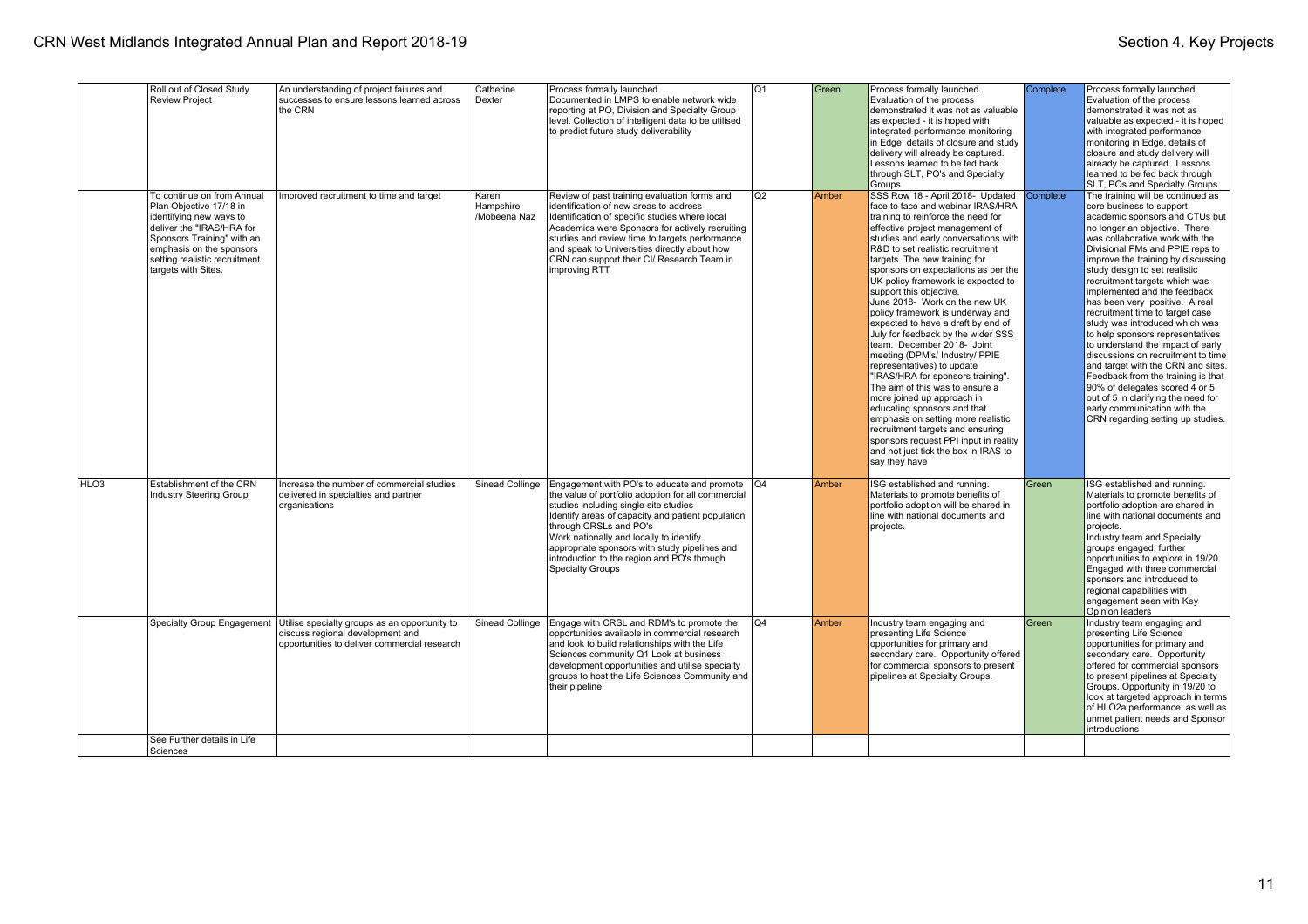| HLO4 |                                 |                                               |             |                                                       |     | Amber | SSS Row 19 - April 2018- ODP             | Amber    |                                     |
|------|---------------------------------|-----------------------------------------------|-------------|-------------------------------------------------------|-----|-------|------------------------------------------|----------|-------------------------------------|
|      | Identify a solution to support  | To reach 70% by Q1 and 81% by Q4. If not      | Karen       | Review of current trends within PO's regarding        | IQ1 |       |                                          |          | CRN WM has struggled to             |
|      | PO's in identifying studies     | then ensure all sites have identified reasons | Hampshire / | performance with HLO04                                |     |       | Study Start up app has been heavily      |          | achieve the national 80%            |
|      | approaching 40 days from        | for not delivering to this objective.         | Mobeena Naz | Liaison with PO's to identify how they currently      |     |       | promoted at various ROG meetings         |          | compliance for HLO4 / 05.           |
|      | DSS to DSC. The aim of this     |                                               |             | manage oversight of live studies in Set Up            |     |       | during 2017/18. A guide has also         |          | During 2018/19 the SSS Team         |
|      | solution would be to give PO's  |                                               |             | Via the EDGE Working Group identification of          |     |       | been compiled as a result of the         |          | promoted the national NIHR ODP      |
|      | better oversight of all studies |                                               |             | possible solutions to provide oversight of live       |     |       | EDGE working group. June 2018-           |          | Study Start Up app to support       |
|      | and helps us support delays     |                                               |             | studies.                                              |     |       | Due to the limitations of the ODP        |          | PO's to enable them to identify     |
|      | in a proactive manner           |                                               |             |                                                       |     |       | study start up app (i.e. it is currently |          | studies that may breach HLO04       |
|      |                                 |                                               |             |                                                       |     |       | displaying incomplete data due to        |          | and HLO05 but POs did not find      |
|      |                                 |                                               |             |                                                       |     |       | the API failures) we will propose the    |          | this app that user friendly. The    |
|      |                                 |                                               |             |                                                       |     |       | use of a local template at the July      |          | CRN WM BI team developed an         |
|      |                                 |                                               |             |                                                       |     |       | ROG meeting. The template has            |          | internal system to support PO's     |
|      |                                 |                                               |             |                                                       |     |       | been tested by two PO's and is           |          | which was regularly discussed at    |
|      |                                 |                                               |             |                                                       |     |       |                                          |          | Research Operational Group          |
|      |                                 |                                               |             |                                                       |     |       | undergoing some minor refinements        |          |                                     |
|      |                                 |                                               |             |                                                       |     |       | before it can be demonstrated. In        |          | (ROG) but the uptake of this was    |
|      |                                 |                                               |             |                                                       |     |       | the meantime, the NIHR CC have           |          | not overly successful. The SSS      |
|      |                                 |                                               |             |                                                       |     |       | been informed that the ODP app is        |          | team used the Capacity and          |
|      |                                 |                                               |             |                                                       |     |       | not fit for purpose for our local        |          | Capability Pilot to target specific |
|      |                                 |                                               |             |                                                       |     |       | oversight and they have agreed to        |          | PO's who had been struggling        |
|      |                                 |                                               |             |                                                       |     |       | look into this (email from Alex          |          | with HLO04 and EDGE data            |
|      |                                 |                                               |             |                                                       |     |       | Bernard, 9.7.18). At the July EDGE       |          | completeness which did have a       |
|      |                                 |                                               |             |                                                       |     |       | working group we expect to discuss       |          | positive affect with most PO's with |
|      |                                 |                                               |             |                                                       |     |       | the option of bringing reasons for       |          | poor data completeness              |
|      |                                 |                                               |             |                                                       |     |       | study set up delays into the Trust       |          | compliance moving to good (over     |
|      |                                 |                                               |             |                                                       |     |       | reports and while the app is             |          | 80%) or excellent (over 90%)        |
|      |                                 |                                               |             |                                                       |     |       | unreliable we are utilising MOAS for     |          | completeness. The new CRN           |
|      |                                 |                                               |             |                                                       |     |       | following up of data errors and          |          | WM ODP app will demonstrate         |
|      |                                 |                                               |             |                                                       |     |       | missing site information with the        |          | HLO09 data in during 19/20.         |
|      |                                 |                                               |             |                                                       |     |       | support of the BI team. August           |          | This will continue to be an         |
|      |                                 |                                               |             |                                                       |     |       | 2018- On hold whether to re-record       |          | objective for 19/20.                |
|      |                                 |                                               |             |                                                       |     |       | the webinars (Cost and Time).            |          |                                     |
|      |                                 |                                               |             |                                                       |     |       | October 2018- Currently the              |          |                                     |
|      |                                 |                                               |             |                                                       |     |       |                                          |          |                                     |
|      |                                 |                                               |             |                                                       |     |       | projects team are working on an app      |          |                                     |
|      |                                 |                                               |             |                                                       |     |       | for our PO's to support set up times.    |          |                                     |
|      |                                 |                                               |             |                                                       |     |       | In the meantime we promoted a            |          |                                     |
|      |                                 |                                               |             |                                                       |     |       | study start up tool at the September     |          |                                     |
|      |                                 |                                               |             |                                                       |     |       | ROG meeting                              |          |                                     |
|      | Identify and target active      | Increase in the number of sites achieving NHS | Karen       | Identification of active commercial/CRO's within   Q4 |     | Amber | SSS Row 20 - June 18 Promoting           | Complete | The feedback from the training      |
|      | commercial Sponsors who         | set up within 40 calendar days (from "Date"   | Hampshire / | the network                                           |     |       | the IRAS/HRA for sponsors webinar        |          | continues to be very positive.      |
|      | work with CRNWM PO's to         | Site Selected" to "Date Site                  | Mobeena Naz | Identification of which stakeholders require          |     |       | as far as wide as possible and if        |          | The CRN WM IRAS/HRA for             |
|      | attend 'IRAS/HRA for            | Confirmed")                                   |             | bespoke training                                      |     |       | commercial sponsors require any ad       |          | sponsors training is available for  |
|      | Sponsors' training sessions.    |                                               |             |                                                       |     |       | hoc training this is on offer generally. |          | all stakeholders including          |
|      | There does not seem to be a     |                                               |             |                                                       |     |       | October 2018- Attended the Industry      |          | commercial sponsors. The real       |
|      | robust understanding by         |                                               |             |                                                       |     |       | and Primary Care event held on 21        |          | challenge has been engaging with    |
|      | Commercial Sponsors role in     |                                               |             |                                                       |     |       | September and took this as an            |          | commercial companies to attend      |
|      | understanding the new HRA       |                                               |             |                                                       |     |       | opportunity to network with              |          | the face to face training. The      |
|      | processes around capacity       |                                               |             |                                                       |     |       | commercial stakeholders and offer        |          | SSS team key message about          |
|      | and capability.                 |                                               |             |                                                       |     |       | training. A representative from          |          | effective capacity or capability is |
|      |                                 |                                               |             |                                                       |     |       | Janssen was keen for training to be      |          | very much the same regardless of    |
|      |                                 |                                               |             |                                                       |     |       | delivered and highlighted that from      |          | whether a study is commercial or    |
|      |                                 |                                               |             |                                                       |     |       | her experience working with local        |          | non commercial and therefore, it    |
|      |                                 |                                               |             |                                                       |     |       | Uni and R&D incurs delays and            |          | was agreed the need for a           |
|      |                                 |                                               |             |                                                       |     |       | therefore anything which would           |          | specific commercial objective was   |
|      |                                 |                                               |             |                                                       |     |       | support better understanding of the      |          | not required during 18/19.          |
|      |                                 |                                               |             |                                                       |     |       | process for commercial companies         |          |                                     |
|      |                                 |                                               |             |                                                       |     |       |                                          |          |                                     |
|      |                                 |                                               |             |                                                       |     |       | would be beneficial.                     |          |                                     |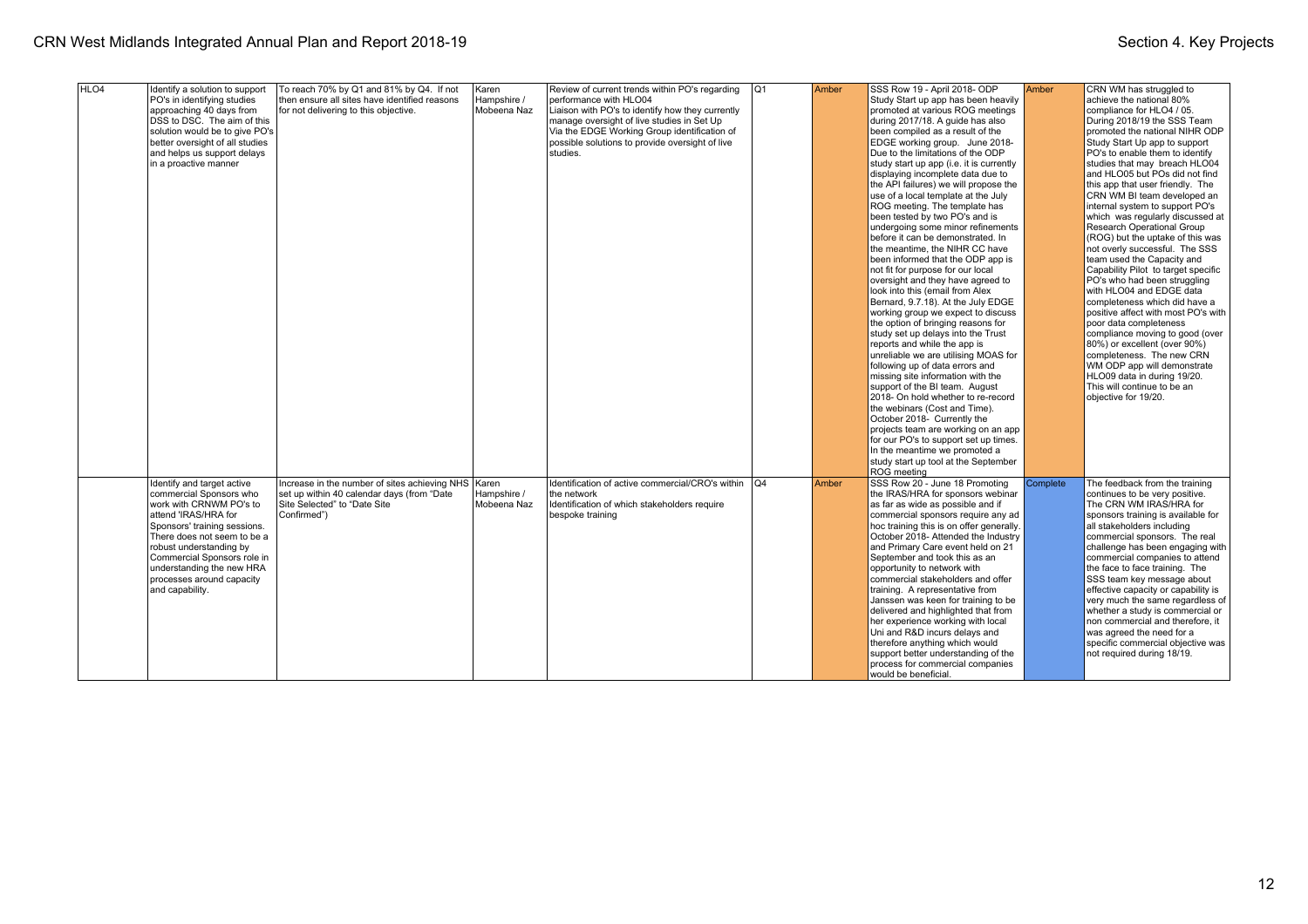| HLO <sub>5</sub>  | Identify a solution to support<br>PO's in identifying studies<br>approaching 30 days from<br>DSC to FPFV.                                                                                          | To give PO's better oversight of all studies and Karen<br>help the network to support delays in a<br>proactive manner. The aim is to reach 70% by Mobeena Naz<br>Q1 and 81% by Q4. If not then ensure all<br>sites have identified reasons for not delivering<br>to this objective | Hampshire /                                 | Review of current trends within PO's regarding<br>performance with HLO05<br>Liaise with PO's to identify how they currently<br>manage oversight of live studies in Set Up<br>Via the EDGE Working Group identify possible<br>solutions to provide oversight of live studies<br>Implement the solutions - pilots, testing, training<br>and full implementation | Q1 - Q3 | Amber | April 2018- ODP Study Start up app Amber<br>has been heavily promoted at<br>various ROG meetings during<br>2017/18. A guide has also been<br>compiled as a result of the EDGE<br>working group.<br>June 2018- Due to the limitations of<br>the ODP study start up app we will<br>propose the use of a local template<br>for both study set up and recruitment<br>delays. This will be discussed at the<br>July ROG meeting and is currently<br>undergoing some refinements after<br>being tested by two of our PO's. In<br>the meantime the NIHR CC have<br>agreed to look into updating the<br>ODP app to make it fit for purpose<br>locally. At the next EDGE working<br>group we will discuss how to use the<br>Trust reports to identify reasons for<br>breach of study set up as well as<br>recruitment. |       | CRN WM has struggled to<br>achieve the national 80%<br>compliance for HLO4 / 05.<br>During 2018/19 the SSS Team<br>promoted the national NIHR ODP<br>Study Start Up app to support<br>PO's to enable them to identify<br>studies that may breach HLO04<br>and HLO05 but POs did not find<br>this app particularly user friendly.<br>The CRN WM BI team developed<br>an internal system to support<br>PO's which was regularly<br>discussed at Research<br>Operational Group (ROG) but the<br>uptake of this was not overly<br>successful. The SSS team used<br>the Capacity and Capability Pilot<br>to target specific PO's who had<br>been struggling with HLO04 and<br><b>EDGE</b> data completeness which<br>did have a positive affect with<br>most PO's with poor data<br>completeness compliance moving<br>to good (over 80%) or excellent<br>(over 90%) completeness. The<br>new CRN WM ODP app will<br>demonstrate HLO09 data in<br>during 19/20. This will continue<br>to be an objective for 19/20. |
|-------------------|----------------------------------------------------------------------------------------------------------------------------------------------------------------------------------------------------|------------------------------------------------------------------------------------------------------------------------------------------------------------------------------------------------------------------------------------------------------------------------------------|---------------------------------------------|---------------------------------------------------------------------------------------------------------------------------------------------------------------------------------------------------------------------------------------------------------------------------------------------------------------------------------------------------------------|---------|-------|---------------------------------------------------------------------------------------------------------------------------------------------------------------------------------------------------------------------------------------------------------------------------------------------------------------------------------------------------------------------------------------------------------------------------------------------------------------------------------------------------------------------------------------------------------------------------------------------------------------------------------------------------------------------------------------------------------------------------------------------------------------------------------------------------------------|-------|---------------------------------------------------------------------------------------------------------------------------------------------------------------------------------------------------------------------------------------------------------------------------------------------------------------------------------------------------------------------------------------------------------------------------------------------------------------------------------------------------------------------------------------------------------------------------------------------------------------------------------------------------------------------------------------------------------------------------------------------------------------------------------------------------------------------------------------------------------------------------------------------------------------------------------------------------------------------------------------------------------------|
| HLO <sub>6a</sub> | Develop profiles for each PO<br>detailing facilities, population<br>served, patient pathways, and<br>unique selling points.<br>Use prevalence data to place<br>studies where the population<br>is. | Easily identify studies that match the profile of Portfolio<br>of the population.<br>Studies open to meet the needs of the local<br>population.                                                                                                                                    | Managers /<br>Project<br>Management<br>Team | 100% of NHS Trusts recruiting to portfolio<br>studies<br>Suite of Trust specific profiles which highlight the<br>USPs for our POs, ensuring that not only<br>commercial but non-commercial research teams<br>bring their studies t to the region                                                                                                              | Q4      | Green | Profiles will be trialled in early 2019.<br>One is developed but feedback has<br>been that they need to include more<br>information - working with two POs<br>to develop a template. 100% of<br>Trusts reporting recruitment                                                                                                                                                                                                                                                                                                                                                                                                                                                                                                                                                                                  | Green | See line 26<br>Prevalence App has been<br>Idemonstrated so researchers are<br>aware of the needs of the local<br>population                                                                                                                                                                                                                                                                                                                                                                                                                                                                                                                                                                                                                                                                                                                                                                                                                                                                                   |
| HLO6b             | Increase Partner<br>Organisations delivering<br>commercial research to 90%                                                                                                                         | Maximise the number of PO's offering<br>commercial research to their patient<br>populations                                                                                                                                                                                        | Sinead Collinge                             | Continue to support those organisations<br>delivering commercial research successfully<br>Consistently support and work alongside those<br>organisations not currently delivering<br>commercial research to ensure that all available<br>opportunities are highlighted and where<br>possible, delivered                                                       | Q4      | Amber | In Q4 need to re-engage with those<br>PO's without a commercial pipeline                                                                                                                                                                                                                                                                                                                                                                                                                                                                                                                                                                                                                                                                                                                                      | Red   | We have seen a decrease in the<br>number of organisations recruiting<br>to commercial research, due to<br>failure to recruit to commercial<br>studies for three organisations<br>and two organisations non<br>portfolio commercial research<br>studies. 19/20 Annual Plan sees<br>plans to re-engage and work with<br>these organisations. One<br>organisation delivers small scale<br>non-portfolio commercial<br>research, we work with sponsors<br>to encourage adoption.                                                                                                                                                                                                                                                                                                                                                                                                                                                                                                                                  |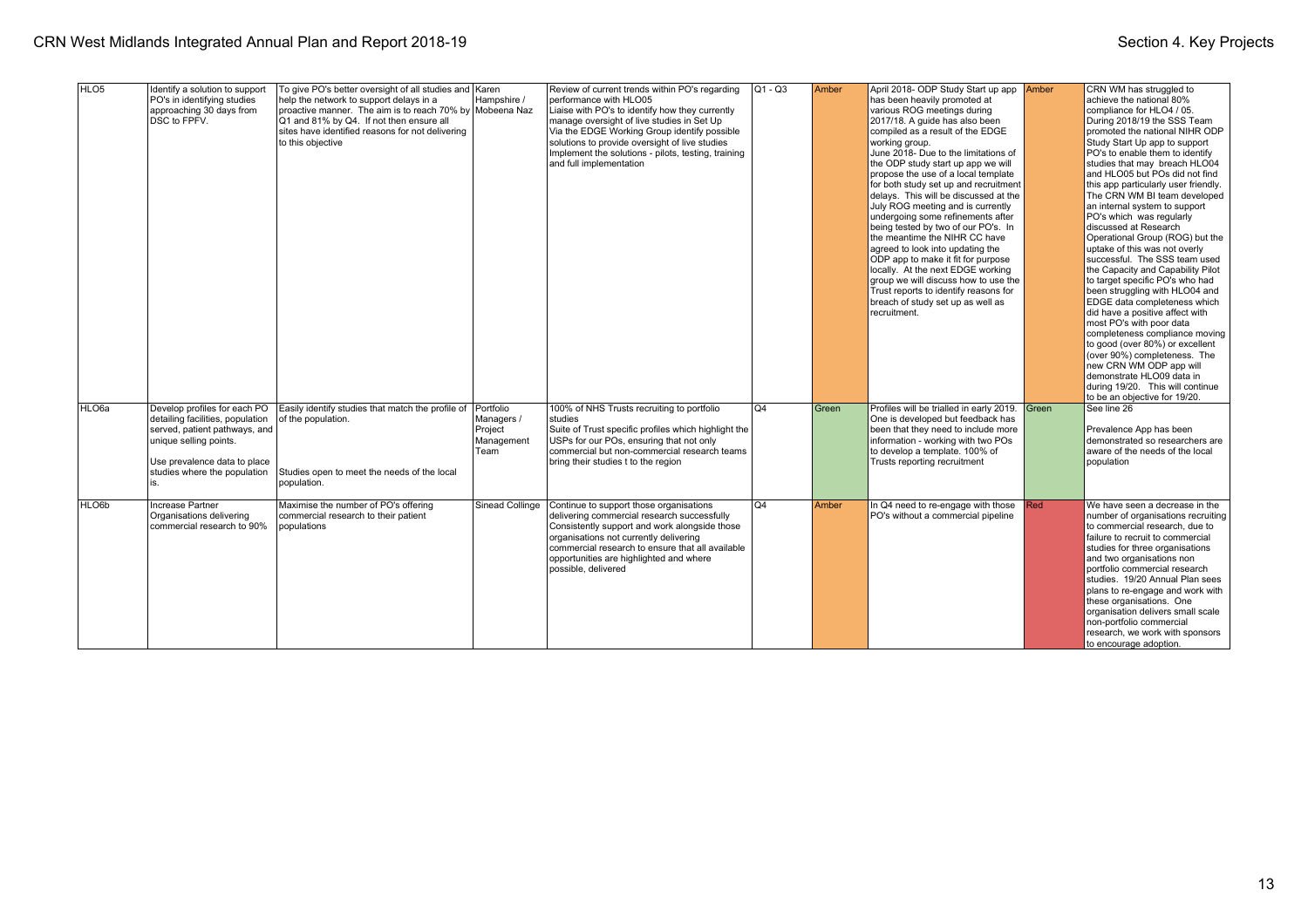| HLO <sub>6</sub> c                  | Mapping new GP                                                                                                                                                                         | Ensuring that through the GP configurations                              | Pam Devall            | Supporting individual practices and group                                                  | Q <sub>4</sub> | Green | DRS/SE/TH have met to form an                                                                                                                                                                                                                                                                                | Green | DRS/SE/TH have met to form an                                                                                                                                                                                                                                                                                                                                                                                                                        |
|-------------------------------------|----------------------------------------------------------------------------------------------------------------------------------------------------------------------------------------|--------------------------------------------------------------------------|-----------------------|--------------------------------------------------------------------------------------------|----------------|-------|--------------------------------------------------------------------------------------------------------------------------------------------------------------------------------------------------------------------------------------------------------------------------------------------------------------|-------|------------------------------------------------------------------------------------------------------------------------------------------------------------------------------------------------------------------------------------------------------------------------------------------------------------------------------------------------------------------------------------------------------------------------------------------------------|
|                                     | configurations and emerging                                                                                                                                                            | we are accessing an increasing patient                                   |                       | schemes through the RSI scheme                                                             |                |       | RSI group and are working on a new                                                                                                                                                                                                                                                                           |       | RSI group and are working on a                                                                                                                                                                                                                                                                                                                                                                                                                       |
|                                     | models of care to monitor                                                                                                                                                              | population, even if this is difficult to show                            |                       | Adapting the RSI scheme to ensure that it                                                  |                |       | model to satisfy the needs of                                                                                                                                                                                                                                                                                |       | new model to satisfy the needs of                                                                                                                                                                                                                                                                                                                                                                                                                    |
|                                     | proportion of general medical                                                                                                                                                          | because of the reducing GP practices. As                                 |                       | remains both attractive to GPs and value for                                               |                |       | traditional size practices and also                                                                                                                                                                                                                                                                          |       | traditional size practices and also                                                                                                                                                                                                                                                                                                                                                                                                                  |
|                                     | practices recruiting into                                                                                                                                                              | number of GP practices reduces, the                                      |                       | money                                                                                      |                |       | those working at scale. TOR for                                                                                                                                                                                                                                                                              |       | those working at scale. TOR for                                                                                                                                                                                                                                                                                                                                                                                                                      |
|                                     | portfolio studies. As the GPs                                                                                                                                                          | percentage will change                                                   |                       | Evidence that our service and our team to                                                  |                |       | group clearly define aims                                                                                                                                                                                                                                                                                    |       | group clearly define aims                                                                                                                                                                                                                                                                                                                                                                                                                            |
|                                     | are merging the number of<br>practices available to invite to<br>participate will reduce. Use<br>practice population data to<br>monitor whether the patient<br>population that we have |                                                                          |                       | remain relevant in the new landscape                                                       |                |       | MP/IT/ SH have created a map of<br>emerging models of care layered<br>onto existing practices CCGs and<br>associated population                                                                                                                                                                              |       | MP/IT/ SH have created a map of<br>emerging models of care layered<br>onto existing practices CCGs and<br>associated population                                                                                                                                                                                                                                                                                                                      |
|                                     | access to is increasing rather<br>than reducing                                                                                                                                        |                                                                          |                       |                                                                                            |                |       | 3 x Pilot schemes underway to<br>develop a flexible workforce that can<br>work on any study in any setting.<br>These posts are currently working<br>on studies across the Primary and<br>Secondary Care interface                                                                                            |       | 3 x Pilot schemes underway to<br>develop a flexible workforce that<br>can work on any study in any<br>setting. These posts are currently<br>working on studies across the<br>Primary and Secondary Care<br>interface                                                                                                                                                                                                                                 |
|                                     |                                                                                                                                                                                        |                                                                          |                       |                                                                                            |                |       |                                                                                                                                                                                                                                                                                                              |       | Info on New Care Models being<br>fully entered on EDGE so that<br>updates and communication with<br>NCMs can be recorded by all<br>CRN staff on a single database.<br>This will extend to include Primary<br>Care Networks as they are set up                                                                                                                                                                                                        |
| <b>HLO7</b>                         | Increase links with academic<br>institutions                                                                                                                                           | Increase the number of local Chief<br>Investigators in Dementia Studies. | Juan Doblado<br>Pavón | Support newly appointed DENDRON CRSL in<br>organising meetings with relevant stakeholders. | lo4            | Green | Working with East Midlands to<br>develop co-applicants from WM.<br>Meeting arranged Feb 2019. New<br>Professor identified and now in post.<br>1 existing Professor now has 2 grant<br>applications being submitted (MRC<br>and HTA). 2 dementias studies on<br>portfolio this year from Keele<br>University. | Green | Meeting took place with East<br>Midlands. Waiting for new<br>academics to be appointed. CRSL<br>working with academic in Bham<br>on MRC grant application. New CI<br>in dementia in Wolverhampton.<br>New Prof of Nursing in Dementias<br>started and meeting arranged.<br>CRSL making contact with<br>Academics outside of WM to<br>engage in their dementia<br>research. Keele University study<br>opened. CRSL has honorary<br>position at Keele. |
| <b>4. LCRN Specialty Activities</b> |                                                                                                                                                                                        |                                                                          |                       |                                                                                            |                |       |                                                                                                                                                                                                                                                                                                              |       |                                                                                                                                                                                                                                                                                                                                                                                                                                                      |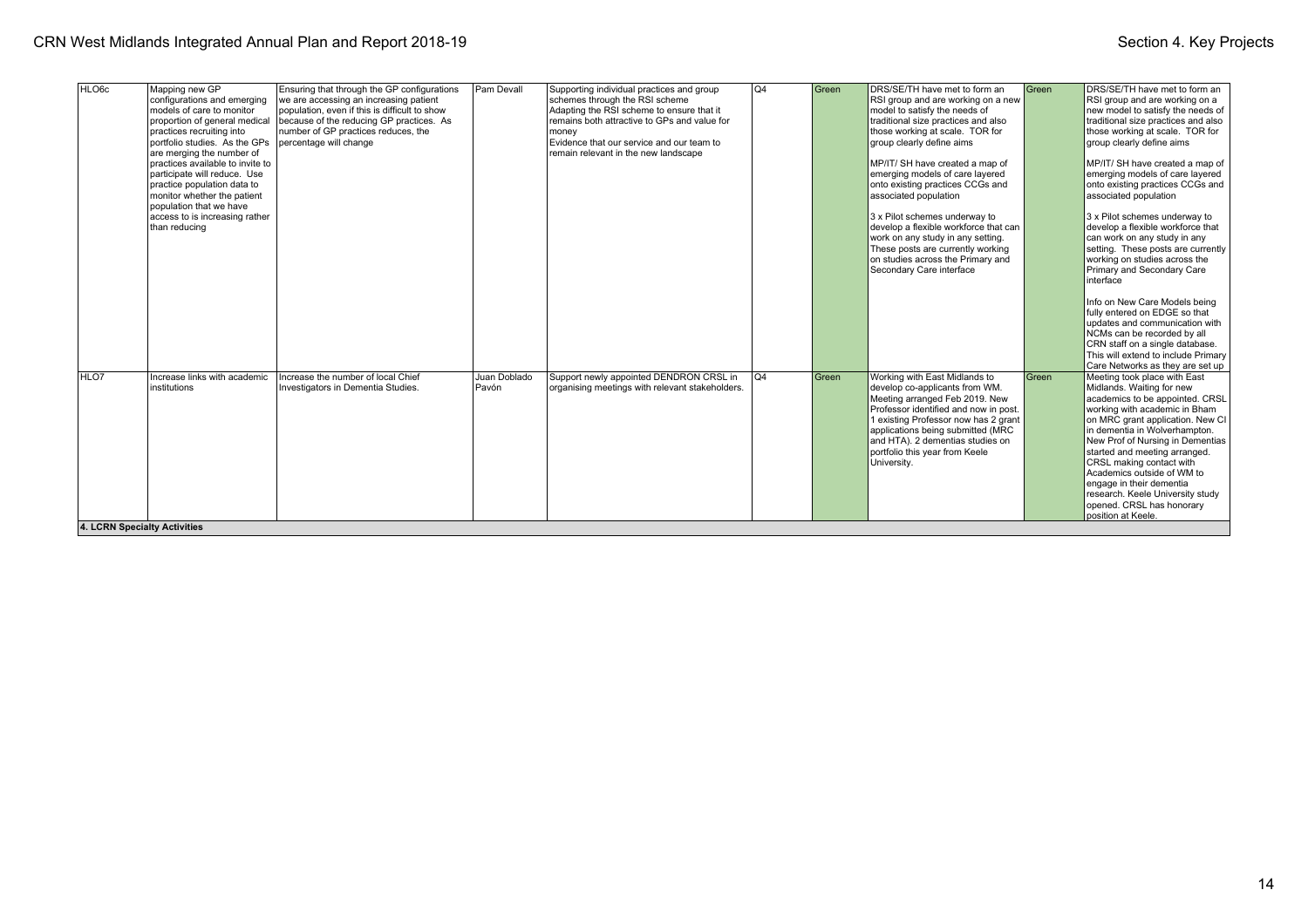| 4.1.2. | All CRSL's will attend a joint<br>meeting twice a year.                                                                                                                                 | CRSL's will be kept up to date, share best<br>practice and monitor                                                                                                                                                                                                                                               | Jeremy Kirk                         | Register kept of meetings held and attended                                                      | Q1 - Q4              | Amber |                                                                                                                                                                                                                                                                                                                                                                                                                                                                                                                                                                                                                                                                                                                                                                                     | Green    | Two CRSL meetings held and<br>well attended                                                                                                                                                                                                                                                                |
|--------|-----------------------------------------------------------------------------------------------------------------------------------------------------------------------------------------|------------------------------------------------------------------------------------------------------------------------------------------------------------------------------------------------------------------------------------------------------------------------------------------------------------------|-------------------------------------|--------------------------------------------------------------------------------------------------|----------------------|-------|-------------------------------------------------------------------------------------------------------------------------------------------------------------------------------------------------------------------------------------------------------------------------------------------------------------------------------------------------------------------------------------------------------------------------------------------------------------------------------------------------------------------------------------------------------------------------------------------------------------------------------------------------------------------------------------------------------------------------------------------------------------------------------------|----------|------------------------------------------------------------------------------------------------------------------------------------------------------------------------------------------------------------------------------------------------------------------------------------------------------------|
|        | The SSS will attend at least<br>90% of all CRSL meetings to<br>present the benefits of ECER<br>and Study Support Service.                                                               | Identify CRSL meetings where ECER haven't<br>attended already.<br>Contact Admin support for the Speciality to<br>identify dates for future meetings and ensure<br>ECER attend.<br>Showcase studies where ECER support has<br>made a difference.<br>Identify trends and studies supported through<br>Specialties. | Karen<br>Hampshire /<br>Mike Salmon | Meetings attended and feedback obtained                                                          | Q3<br>Q <sub>4</sub> |       | SSS Row 27 - April 18 - CRSL<br>meetings confirmed in the ECER<br>Events file. June 18 - Presentation<br>at CRN WM CRSLs meeting on 22<br>May. Not many CRSL have used the<br>ECER service. So far attended a 4<br>Speciality meetings in Q1.<br>Supported 10 POs at Clinical Trials<br>Day events. October 18 - Reviewed                                                                                                                                                                                                                                                                                                                                                                                                                                                           |          | COMPLETED. The SSS Team -<br>The CRSL meetings were<br>targeted to discuss the Early<br>Contact service and ideas to raise<br>awareness of the service but due<br>to limited engagement this will not<br>be an objective going forward.<br>Ongoing programme of specialty<br>meetings with educational and |
|        | Each CRSL will hold a<br>speciality meeting at least<br>once a year.                                                                                                                    | Well informed clinical community. Promotion<br>of research and the portfolio as well as what<br>the network can offer researchers.                                                                                                                                                                               | Research<br>Delivery<br>Manager     | Annual event held                                                                                |                      |       | engagement with CRSL and<br>targetting CRSL's where there is no<br>CRSL speciality ECER engagement.<br>Reviewed patterns on Lead Trust,                                                                                                                                                                                                                                                                                                                                                                                                                                                                                                                                                                                                                                             |          | awareness raising objectives,<br>designed around the needs of the<br>specialty.                                                                                                                                                                                                                            |
|        | CRSL's will be provided with<br>prevalence data and will<br>contribute to the feasibility<br>process.                                                                                   | CRSL's will have information required to<br>ensure accurate feasibility is completed.                                                                                                                                                                                                                            | BI team                             | Information disseminated                                                                         | Q <sub>2</sub>       |       | Sponsor, Specialty but unfortunately<br>no obvious pattern identified to<br>support targeting specific areas.<br>Dec18 - Presented at the Nov CRSL<br>meeting to request support from the                                                                                                                                                                                                                                                                                                                                                                                                                                                                                                                                                                                           |          | BI: Incidence and Prevalence<br>ODP App presented at SLT and<br>Partnership Group and will be<br>rolled out wider in 2019                                                                                                                                                                                  |
|        | The RDM, Portfolio Manager<br>and CRSL will meet regularly<br>to review the portfolio.                                                                                                  | CRSL's in collaboration with the RDM will<br>performance manage the portfolio of studies<br>with particular attention to recruiting to time<br>and target.                                                                                                                                                       | Research<br>Delivery<br>Manager     | Performance meetings held                                                                        | $Q1 - Q4$            |       | CRSLs in promoting the ECER<br>service (highlighting suitable events,<br>discussing with colleagues etc).<br>Asked CRSLs what we can do<br>differently to increase the number of<br>studies supported at an earlier<br>stage. No new ideas from CRSLs.<br>Considering using the funding email<br>comms to inform potential<br>investigators of funding in their work<br>area.<br>Primary Care:<br>- Locaility meetings currently held<br>annually, however discussion<br>between DRS/MS/TH/JG/PD on<br>whether one CRSL event could take<br>place to include the whole W Mids<br>locality<br>- Quarterly meetings take place to<br>review the portfoli<br>BI: Incidence and Prevalance ODP<br>App presented at SLT and<br>Partnership Group and will be rolled<br>out wider in 2019 |          | Regular performance meetings<br>held in Divisions and via the Peer<br>Review meetings, with particular<br>focus on HLO2                                                                                                                                                                                    |
| 4.1.3. | The CD will continue to<br>appointed lead, through a<br>competitive process.                                                                                                            | Appointed lead for each speciality who holds<br>ensure each speciality has an the relevant experience and expertise to lead<br>the speciality.                                                                                                                                                                   | Jeremy Kirk                         | All speciality leads appointed through a<br>competitive process                                  | Q <sub>1</sub>       | Green |                                                                                                                                                                                                                                                                                                                                                                                                                                                                                                                                                                                                                                                                                                                                                                                     | Green    | Appraisals carried out; all<br>vacancies filled in year through<br>competitive process after review<br>of posts                                                                                                                                                                                            |
| 4.1.4. | Each CRSL will be provided<br>with up to date information on<br>the portfolio, prevalence data,<br>performance data, local<br>intelligence data and profile<br>information for each PO. | Each speciality lead will have all the<br>information required in order to inform<br>accurate feasibility and performance manage<br>studies.                                                                                                                                                                     | Research<br>Delivery<br>Manager     | Information prepared by Portfolio Managers and Q3<br>BI team<br>CRSL's in receipt of information |                      | Green | Portfolio Management Group<br>contact CRSLs to discuss<br>performance reports and<br>feasibilities.                                                                                                                                                                                                                                                                                                                                                                                                                                                                                                                                                                                                                                                                                 | Green    | Portfolio Management Group<br>contact CRSLs to discuss<br>performance reports and<br>feasibilities.                                                                                                                                                                                                        |
| 4.1.5. | The CC will be informed of<br>changes to CRSL<br>appointments.                                                                                                                          | Coordinating Centre informed of changes in a Andrea Shilton<br>timely manner                                                                                                                                                                                                                                     |                                     | Process developed and implemented                                                                | $\overline{Q2}$      | Green | Vacancy process for CRSL/CRL<br>process implemented                                                                                                                                                                                                                                                                                                                                                                                                                                                                                                                                                                                                                                                                                                                                 | Complete | Completed                                                                                                                                                                                                                                                                                                  |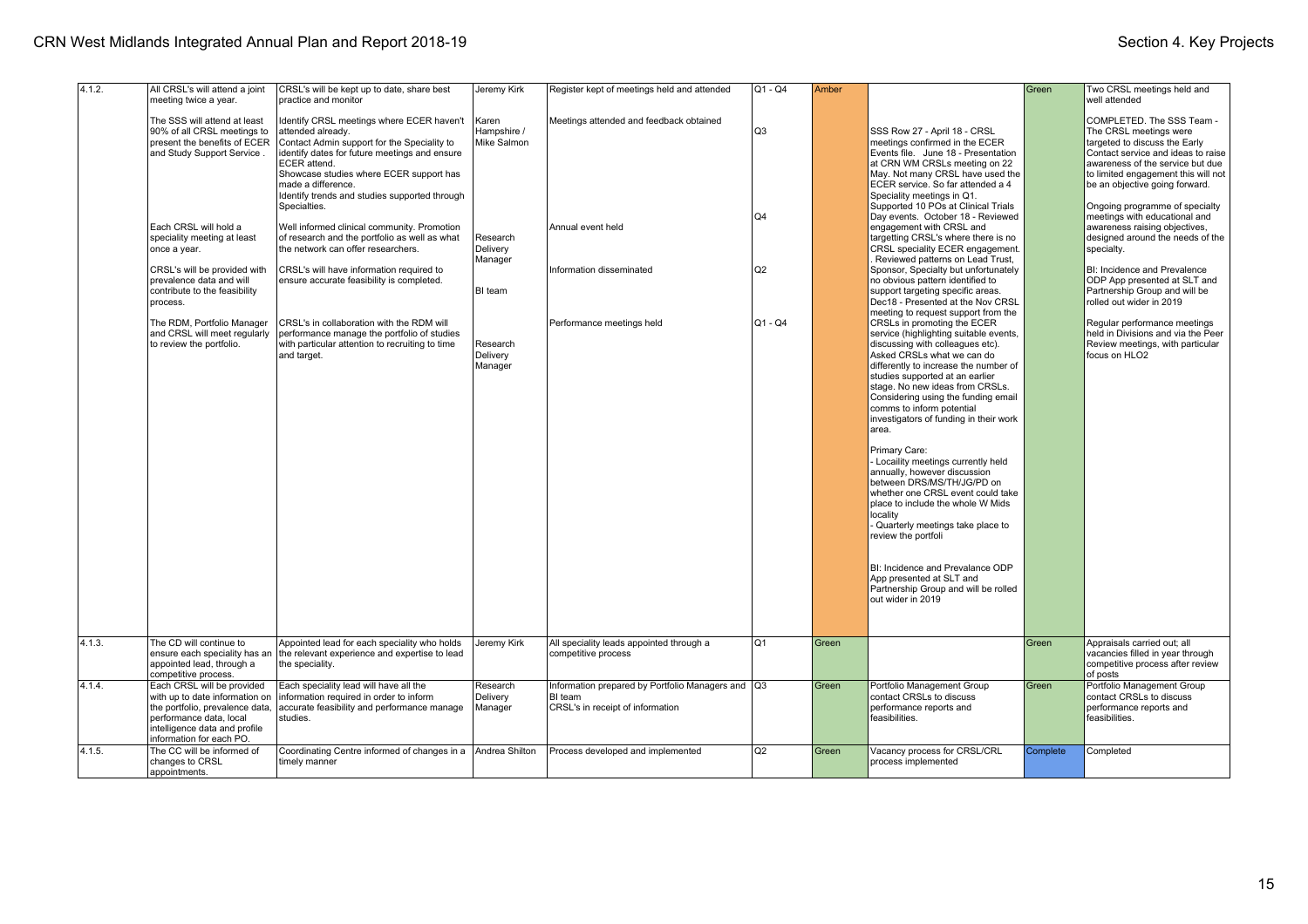| 4.1.6.               | Attendance at local and<br>national meetings will be<br>monitored and included in the<br>annual performance meeting<br>held by the RDM and CRL.<br>All PCNSG meetings will be<br>attended by one or more<br>Primary Care CRSL                                                                 | Management of performance<br>Aim to improve role of CRSL to make this<br>more effective in terms of communication and<br>influencing study targets to improve<br>deliverability in the WM                                                         | CRL<br>Mark Porcheret           | Minimum of 75% of performance meetings<br>attended<br>All PCNSG meeting attended by at least one<br>CRSL<br>PCNSG Minutes will evidence attendance and | $Q1 - Q4$ | Green | Need to improve the information<br>from Cluster office to accurately<br>performance manage.<br>All PCNSG meetings have been<br>attended by one of more WM<br>CRSLs with MP attending the<br>national IT subgroup meetings. TH<br>attends every other meeting<br>routinely for the SPCR                                                                                                                                                                                   | Complete | Need to improve the information<br>from Cluster office to accurately<br>performance manage.<br>All PCNSG meetings have been<br>attended by one of more WM<br>CRSLs with MP attending the<br>national IT subgroup meetings.<br>TH attends every other meeting<br>routinely for the SPCR                                                                                                                                                                                                                                                                                                                                                               |
|----------------------|-----------------------------------------------------------------------------------------------------------------------------------------------------------------------------------------------------------------------------------------------------------------------------------------------|---------------------------------------------------------------------------------------------------------------------------------------------------------------------------------------------------------------------------------------------------|---------------------------------|--------------------------------------------------------------------------------------------------------------------------------------------------------|-----------|-------|--------------------------------------------------------------------------------------------------------------------------------------------------------------------------------------------------------------------------------------------------------------------------------------------------------------------------------------------------------------------------------------------------------------------------------------------------------------------------|----------|------------------------------------------------------------------------------------------------------------------------------------------------------------------------------------------------------------------------------------------------------------------------------------------------------------------------------------------------------------------------------------------------------------------------------------------------------------------------------------------------------------------------------------------------------------------------------------------------------------------------------------------------------|
| 4.1.7.               | The RDM and Portfolio<br>Manager will meet regularly<br>with the CRSL to provide<br>clinical and local intelligence<br>into the early commercial<br>feedback, non-commercial<br>expert review, delivery<br>assessments and<br>performance reviews.                                            | Early clinical engagement to ensure studies<br>deliver to time and target.                                                                                                                                                                        | Research<br>Delivery<br>Manager | actions<br>Meetings held at least quarterly                                                                                                            | $Q1 - Q4$ | Green | Contacted more frequently as<br>required.<br>Primary Care - Quarterly meetings<br>take place to review the portfolio                                                                                                                                                                                                                                                                                                                                                     | Green    | Meetings take place at least<br>quarterly, or more frequently as<br>required.                                                                                                                                                                                                                                                                                                                                                                                                                                                                                                                                                                        |
| 5. Research Delivery |                                                                                                                                                                                                                                                                                               |                                                                                                                                                                                                                                                   |                                 |                                                                                                                                                        |           |       |                                                                                                                                                                                                                                                                                                                                                                                                                                                                          |          |                                                                                                                                                                                                                                                                                                                                                                                                                                                                                                                                                                                                                                                      |
|                      | Implementation of new WM<br>wide Primary Care Research<br>Site Initiative (RSI) Scheme<br>Implementation of a pilot<br>scheme to test what might be to be made<br>the best approach for groups<br>of practices in terms of value<br>for money and incentive to<br>attract GPs to work with us | Single scheme in place which is equitable and Sue Elwell<br>offers all single site GP practices a<br>streamlined and uniform process for sign up<br>In conjunction with new finance forecasting<br>this will allow improvements in budget setting |                                 | Pilot group practice leadership scheme across<br>all three localities<br>Implementation of a single scheme                                             | $Q1 - Q2$ | Green | 18-19 saw the introduction of a WM<br>wide RSI scheme for single<br>practices - all areas are using this<br>scheme and have practices signed<br>up to it. Study level payments are<br>being agreed at Research Manager<br>level for application across the<br>whole of WM. Review will take<br>place at end of financial year to<br>ensure that the values set ensure<br>that individual practice payments<br>remain at a reasonably stable level<br>from previous years | Complete | 18-19 saw the introduction of a<br>WM wide RSI scheme for single<br>practices - all areas are using this<br>scheme and have practices<br>signed up to it. Study level<br>payments are being agreed at<br>Research Manager level for<br>application across the whole of<br>WM. Review will take place at<br>end of financial year to ensure<br>that the values set ensure that<br>individual practice payments<br>remain at a reasonably stable<br>level from previous years<br>A Single scheme has now been<br>implemented across all three<br>localities and is currently under<br>discussion to see if we need to<br>tweak for roll out in 19 / 20 |
|                      | Development of RSI scheme<br>for GP federations / super<br>practices<br>- The primary care landscape<br>is changing and we need to<br>have an RSI scheme that can<br>be adapted to the new care<br>models. Two pilot schemes<br>are in progress and they will<br>be reviewed during the year  | Scheme in place that is fit for purpose, allows<br>us to work at scale and best utilises our<br>resources for maximum patient recruitment                                                                                                         | Sue Elwell                      | Pilots complete<br>Scheme in place for GP federations / super<br>practices                                                                             | $Q1 - Q4$ | Amber | RSI at scale is currently with a<br>working group consisting of CSRL,<br>RM and PM and will include views<br>from stakeholders at appropriate<br>time points . TOR have been agreed<br>Pilot Group practice leadership<br>schemes have been implemented<br>across all 3 localities to help<br>determine a scheme that will be<br>appropriate and attractive the the<br>emerging collaborations                                                                           | Complete | RSI at scale is currently with a<br>working group consisting of CSRL<br>. RM and PM and will include<br>views from stakeholders at<br>appropriate time points . TOR<br>have been agreed<br>Pilot Group practice leadership<br>schemes have been implemented<br>across all 3 localities to help<br>determine a scheme that will be<br>appropriate and attractive the the<br>emerging collaborations<br>This activity is complete however<br>further work will go into the 19/20<br>annual plan to capture the<br>success of the pilots and direct<br>next steps                                                                                       |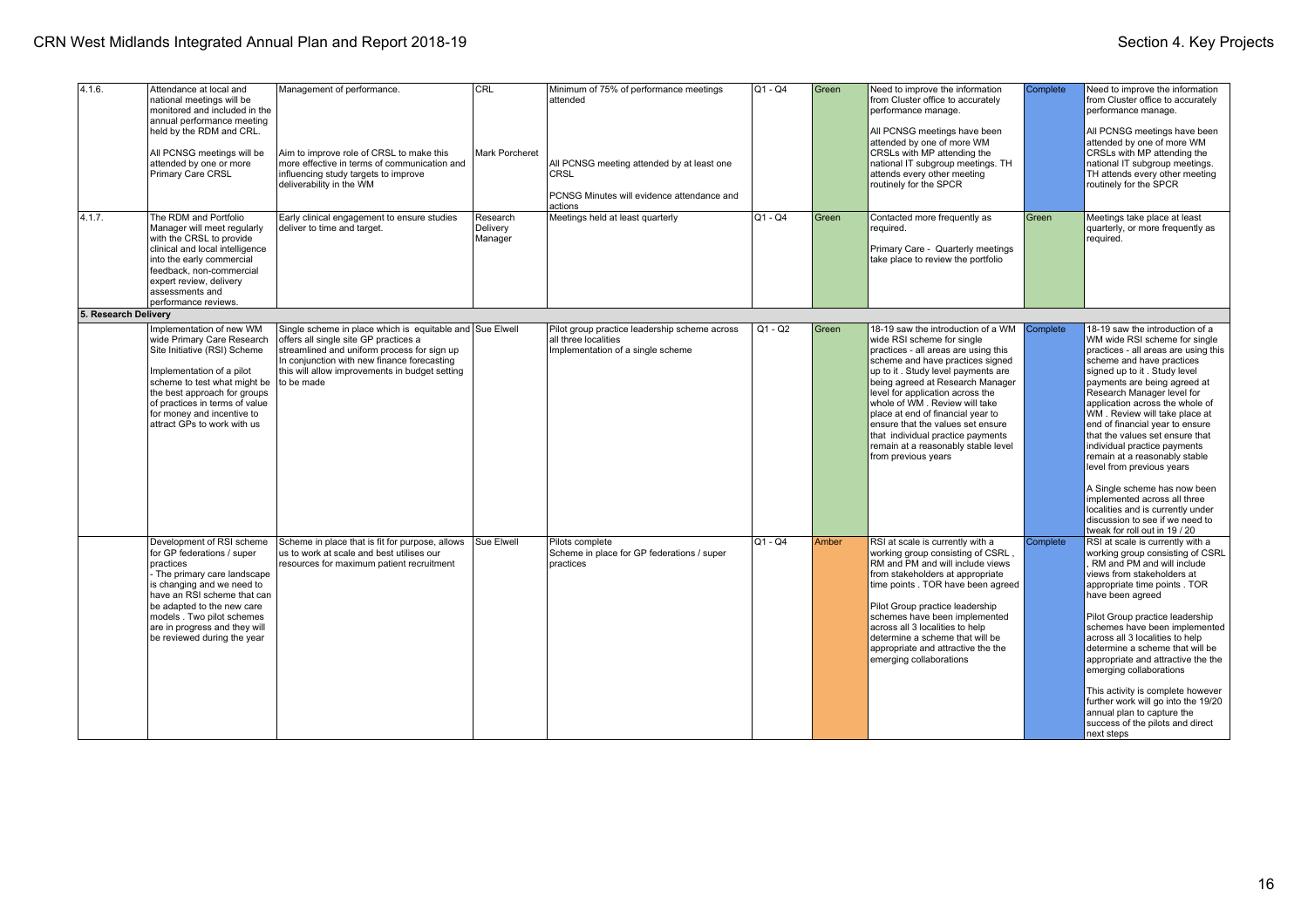| Continue to maintain<br>engagement with community<br>pharmacies which is<br>challenging due to lack of<br>available studies                                                                                                                                                                                                                                                                                                                                                                                                                         | Maintaining engagement with pharmacies<br>enables us to be flexible and respond to study<br>teams who may wish to utilise pharmacy as a<br>recruiting site                                                                                                                                                                                                                      | Sue Elwell                                    | Availability of Research Ready Community<br>Pharmacies in readiness for studies that may<br>benefit from support from Community Pharmacy<br>to enhance recruitment                                                                                                                                                                                                                                                                                                                                                                                        | $Q1-4$                                                                                                                                                                                                                                                                                                                                 | Green | Engagement with Research Ready<br>community pharmacy within each<br>type of setting continues at the<br>current level. No plans to extend<br>further until more studies become<br>available.                                                                                                                                        | Complete | Engagement with Research<br>Ready community pharmacy<br>within each type of setting<br>continues at the current level. No<br>plans to extend further until more<br>studies become available.<br>The Early Contact team promote<br>inclusion of pharmacy as potential<br>method of recruitment in all<br>studies but no new pharmacies<br>have been engaged                                                                                               |
|-----------------------------------------------------------------------------------------------------------------------------------------------------------------------------------------------------------------------------------------------------------------------------------------------------------------------------------------------------------------------------------------------------------------------------------------------------------------------------------------------------------------------------------------------------|---------------------------------------------------------------------------------------------------------------------------------------------------------------------------------------------------------------------------------------------------------------------------------------------------------------------------------------------------------------------------------|-----------------------------------------------|-----------------------------------------------------------------------------------------------------------------------------------------------------------------------------------------------------------------------------------------------------------------------------------------------------------------------------------------------------------------------------------------------------------------------------------------------------------------------------------------------------------------------------------------------------------|----------------------------------------------------------------------------------------------------------------------------------------------------------------------------------------------------------------------------------------------------------------------------------------------------------------------------------------|-------|-------------------------------------------------------------------------------------------------------------------------------------------------------------------------------------------------------------------------------------------------------------------------------------------------------------------------------------|----------|----------------------------------------------------------------------------------------------------------------------------------------------------------------------------------------------------------------------------------------------------------------------------------------------------------------------------------------------------------------------------------------------------------------------------------------------------------|
| Management of Excess<br><b>Treatment Cost arrangements</b><br>for Primary Care Studies                                                                                                                                                                                                                                                                                                                                                                                                                                                              | Improved equity of access<br>Improved set up time of studies                                                                                                                                                                                                                                                                                                                    | Mark Stone<br>David Shukla                    | Process in place to manage ETC's for Primary<br>Care studies across the network<br>Report on the spend on the spend on ETC's                                                                                                                                                                                                                                                                                                                                                                                                                              | lQ1                                                                                                                                                                                                                                                                                                                                    | Green | Two schemes were set up and<br>operationalised as planned. This<br>work has now been superseded by<br>the National ETC scheme.                                                                                                                                                                                                      | Complete | Two schemes were set up and<br>operationalised as planned. This<br>work has now been superseded<br>by the National ETC scheme.                                                                                                                                                                                                                                                                                                                           |
| Engagement with emerging<br>GP collaborations<br>In line with working principles<br>3.1.c,d,f,i,j,k - Inclusivity,<br>equity of access, partnership<br>working, consistency,<br>flexibility and responsiveness<br>to stakeholders -Engagement<br>with the developing 'new care<br>models' (NCM) being<br>established<br>NCM's are still being<br>developed locally and<br>established - they have not<br>currently established clear<br>'research strategies' and we<br>are going to be continuing to<br>develop this and establish<br>partnerships | The aim is to inform CRN West Midlands on<br>how best to adapt its support for research<br>delivery to ensure that patients being cared for David Shukla<br>by the New Care Models are given every<br>opportunity to consider and, if desired,<br>participate in research studies.<br>This will also ensure engagement of primary<br>care providers in the delivery of research | Mark Porcheret<br>Mark Stone /                | System developed to keep track of NCM - all<br>new WM GP collaborations and emerging Care<br>models mapped on EDGE<br>EDGE used to log which GP practices are in<br>each care model, their research activity, sign up<br>to CPRD, involvement / interest in commercial<br>research and resource as well as payments<br>received<br>WM GP Champions and First 5 GP Champions<br>will be engaged in support of this work<br>Regular reports to the LNMG and SLT will report<br>progress and identify how support for research<br>delivery may need to adapt | Q1 - system<br>developed<br>and first<br>round of data<br>collection<br>Q2 - findings,<br>land<br>suggestions<br>on adapting<br><b>CRN</b><br>support,<br>reported to<br>SLT. Second<br>round of data<br>collection<br>$\sqrt{Q3}$ and 4 -<br>third and<br>fourth rounds<br>of data<br>collection<br>and further<br>reports to<br>SLT. | Amber | We have developed:<br>1) a list of all new care models<br>identified giving info on each,<br>2) 17/18 recruitment and RSI<br>payments by new care model,<br>3) current year recruitment by new<br>care model.<br>Practice Activity at NCM level is<br>reportable on EDGE<br>Regular reports provided to LNMG<br>and SLT on progress | Complete | We have developed:<br>1) a list of all new care models<br>identified giving info on each,<br>2) 17/18 recruitment and RSI<br>payments by new care model,<br>3) current year recruitment by new<br>care model.<br>Practice Activity at NCM level is<br>reportable on EDGE<br>Regular reports provided to<br>LNMG and SLT on progress<br>Work extended to include details<br>of PCN                                                                        |
| review of the Research,<br>Development and Innovation<br>structure across the<br><b>Staffordshire CCGs</b><br>The Staffordshire CCGs have<br>come together with a new<br>joint management team and<br>single accountable officer. A<br>new research steering group<br>is required to be developed                                                                                                                                                                                                                                                   | Assist in the development and Improvement of CCG engagement with<br>research                                                                                                                                                                                                                                                                                                    | Mark Stone /<br>David Shukla /<br>Jeremy Dale | Engagement with the Accountable Officer and<br>shared management team of the Staffordshire<br><b>CCG</b><br>Steering group established<br>Arrangements replicated in Central and South<br>locality                                                                                                                                                                                                                                                                                                                                                        | $Q1 - Q4$                                                                                                                                                                                                                                                                                                                              | Amber | Formal arrangements in the North<br>locality are under review due to the<br>changes to the CCG structures<br>There is no formal engagement in<br>the Central area although informal<br>engagement does take place at<br>various levels and all CCGs are<br>provided with reports on their<br>practices research activity            | Complete | Formal arrangements in the North<br>locality are under review due to<br>the changes to the CCG<br>structures<br>There is no formal engagement in<br>the Central area although informal<br>engagement does take place at<br>various levels and all CCGs are<br>provided with reports on their<br>practices research activity<br>Primary Care Liaison roles<br>implemented to support<br>collaborations and<br>communications with CCGS and<br><b>PCNs</b> |
| Remove duplicates from<br>current Primary Care Early<br>Contact (EC) and Assess<br>Arrange and Confirm (AAC)<br>processes<br>Undertake a pilot to assess<br>the suitability and<br>effectiveness of a combined<br>role                                                                                                                                                                                                                                                                                                                              | This will aim to:<br>streamline the function<br>future proof the RF Team<br>improve service provision for researchers<br>and Sponsors                                                                                                                                                                                                                                           | Louise Jones /<br><b>Gail White</b>           | Pilot complete<br>Senior Research Facilitators (RF), Senior<br>Research Nurses, two existing RFs and two<br>newly recruited RFs trained to undertake the EC<br>role                                                                                                                                                                                                                                                                                                                                                                                       | Q1 - Q2                                                                                                                                                                                                                                                                                                                                | Green | Complete                                                                                                                                                                                                                                                                                                                            | Complete | Complete                                                                                                                                                                                                                                                                                                                                                                                                                                                 |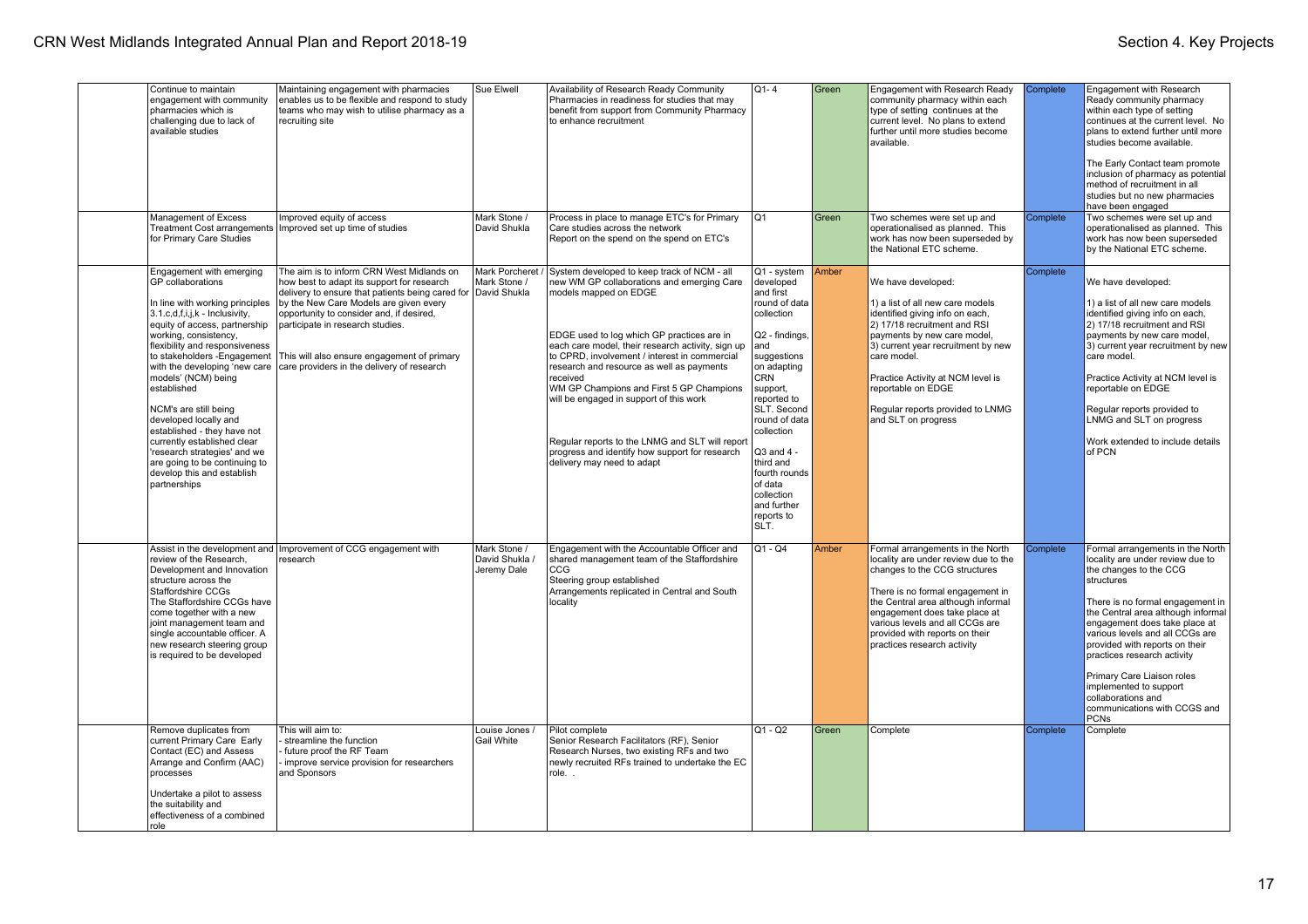| Improve Study Support<br>offeried by restructuring the<br>Primary Care team to provide<br>support to the existing EC<br>and RF teams                                                                                                                                                                                                                                                                                                                                                                                                                                                        | Improve the capacity in the teams and is also<br>an opportunity for development forming<br>succession planning within the team<br>Primary Care Team will be more cost efficient                                                                                     | Louise Jones                        | Restructuring of the team complete<br>Introduction of a new Band 5 hybrid role                                                                                               | lQ1       | Green | Complete                                                                                                                                                                                                                                                                                                                                                                                                                                                                                                                      | Complete | Complete                                                                                                                                                                                                                                                                                                                                                                                                                                                                                                                                                                                                                                                                                                                                                                                     |
|---------------------------------------------------------------------------------------------------------------------------------------------------------------------------------------------------------------------------------------------------------------------------------------------------------------------------------------------------------------------------------------------------------------------------------------------------------------------------------------------------------------------------------------------------------------------------------------------|---------------------------------------------------------------------------------------------------------------------------------------------------------------------------------------------------------------------------------------------------------------------|-------------------------------------|------------------------------------------------------------------------------------------------------------------------------------------------------------------------------|-----------|-------|-------------------------------------------------------------------------------------------------------------------------------------------------------------------------------------------------------------------------------------------------------------------------------------------------------------------------------------------------------------------------------------------------------------------------------------------------------------------------------------------------------------------------------|----------|----------------------------------------------------------------------------------------------------------------------------------------------------------------------------------------------------------------------------------------------------------------------------------------------------------------------------------------------------------------------------------------------------------------------------------------------------------------------------------------------------------------------------------------------------------------------------------------------------------------------------------------------------------------------------------------------------------------------------------------------------------------------------------------------|
| Improve Study Support<br>Offering by continuing to<br>refine and develop the new<br>Primary Care training<br>package that we now offer to<br>stakeholders                                                                                                                                                                                                                                                                                                                                                                                                                                   | Promote the services available and improve<br>communications and engagement with<br>research teams, sponsors and other<br>organisations                                                                                                                             | Louise Jones /<br><b>Gail White</b> | Improved face-to-face training delivery package<br>completed<br>Online training material developed and made<br>available to stakeholders                                     | Q3 - Q4   | Green | Complete                                                                                                                                                                                                                                                                                                                                                                                                                                                                                                                      | Complete | Complete                                                                                                                                                                                                                                                                                                                                                                                                                                                                                                                                                                                                                                                                                                                                                                                     |
| Improve process for Primary<br>Care forecasting, cost<br>calculation and budget<br>management by<br>and streamlining of current<br>study costing and forecasting<br>process. Process is currently<br>different in each of the three<br>localities                                                                                                                                                                                                                                                                                                                                           | Provide consistency and more accurate<br>forecasting, as well as more stringent<br>monitoring of budgets.<br>centralisation, standardisation   In addition, ETCs will be tracked and<br>monitored more effectively enabling CCGs to<br>budget for these accordingly | Pam Devall                          | Review of current process complete<br>Most efficient process identified<br>New process implemented across the network                                                        | $Q1 - Q2$ | Amber | Review of current process and new<br>process identified.<br>Next steps to recruit a finance post<br>to implement process and undertake<br>centralised operations across the 3<br>localities with regard to costing,<br>forecasting, resource allocation and<br>budget management                                                                                                                                                                                                                                              | Amber    | Review of current process and<br>new process identified.<br>Next steps to recruit a finance<br>post to implement process and<br>undertake centralised operations<br>across the 3 localities with regard<br>to costing, forecasting, resource<br>allocation and budget<br>management                                                                                                                                                                                                                                                                                                                                                                                                                                                                                                          |
| Primary Care Research<br>Nurses working as one team.<br>The Research Nurses have<br>been working in isolation<br>within their own localities<br>often on the same studies.<br>Progress needs to be made<br>so that the nurses are<br>working more collaboratively<br>so that one nurse will be<br>responsible for the running of<br>a study across all three<br>localities. To be able to do<br>this processes need to be put<br>into place:<br>Standardised template<br>$\bullet$<br>for nurse working instructions<br>SOPs<br>$\bullet$<br>Use of clinical<br>templates where appropriate | Nurse team will work more efficiently and<br>maximise recruitment                                                                                                                                                                                                   | Jenny Stevens                       | Standardised template developed for nurses<br>working instructions<br>SOPs developed<br>Clinical templates developed                                                         | Q4        | Amber | Clinical SOPs are being reviewed<br>Network wide. Working group in<br>place led by JS/Ivanna Baker to<br>review all clinical SOPs and identify<br>any gaps that may need new SOPs<br>Clinical templates are now part of<br>the ROST remit and will be QA'd to<br>ensure that they are capturing the<br>information required to maximise<br>high quality documentation from the<br>nurses. Standardising working<br>instructions is in progress but not<br>completed. Envisage they will be<br>ready by the end of March 2019. | Amber    | Clinical SOPs are being reviewed<br>Network wide. Working group in<br>place led by JS/Ivanna Baker to<br>review all clinical SOPs and<br>identify any gaps that may need<br>new SOPs. Clinical templates are<br>now part of the ROST remit and<br>will be QA'd to ensure that they<br>are capturing the information<br>required to maximise high quality<br>documentation from the nurses.<br>Standardising working instructions<br>is in progress but not completed.<br>Envisage they will be ready by the<br>end of March 2019.<br>Initial joint clinical SOP meeting<br>has taken place and work to make<br>SOPs relevant for both Primary<br>Care and Secondary Care is<br>underway. Timeline in place to<br>complete the first eight SOPs<br>completed and ratified by<br>December 2019 |
|                                                                                                                                                                                                                                                                                                                                                                                                                                                                                                                                                                                             |                                                                                                                                                                                                                                                                     |                                     |                                                                                                                                                                              |           |       |                                                                                                                                                                                                                                                                                                                                                                                                                                                                                                                               |          | <b>UPDATE: First Clinical template</b><br>designed by nurses will be<br>completed Feb 19 for the<br>ATTACK study. As part of the<br>ROST Skills Matrix plan, nurses<br>will be surveyed to gauge skill<br>levels using EMIS to design<br>Clinical Templates. This<br>information will inform a training<br>plan for all nurses, to run through<br>2019/20, in order for all staff to be<br>able to contribute towards the<br>design process. It is planned for<br>questionnaires to be distributed<br>before the end of 2018/19                                                                                                                                                                                                                                                              |
| Primary Care Research<br>Nurses to use EDGE as part<br>of the care pathway                                                                                                                                                                                                                                                                                                                                                                                                                                                                                                                  | Standardised way of running clinics across the Jenny Stevens /<br>area so that locality differences make minimal   Ian Thomas<br>impact                                                                                                                             |                                     | All Primary Care research nurses trained on<br>using EDGE<br>Primary Care nurses have access to appropriate<br>infrastructure to access EDGE<br>Working procedures developed | Q4        | Green | All nurses have now received EDGE Complete<br>training but some nurses have<br>requested a refresher as there have<br>been quite a few changes.<br>Refresher sessions have been set<br>up.<br><b>COMPLETE</b>                                                                                                                                                                                                                                                                                                                 |          | All nurses have now received<br>EDGE training but some nurses<br>have requested a refresher as<br>there have been quite a few<br>changes. Refresher sessions<br>have been set up.<br><b>COMPLETE</b>                                                                                                                                                                                                                                                                                                                                                                                                                                                                                                                                                                                         |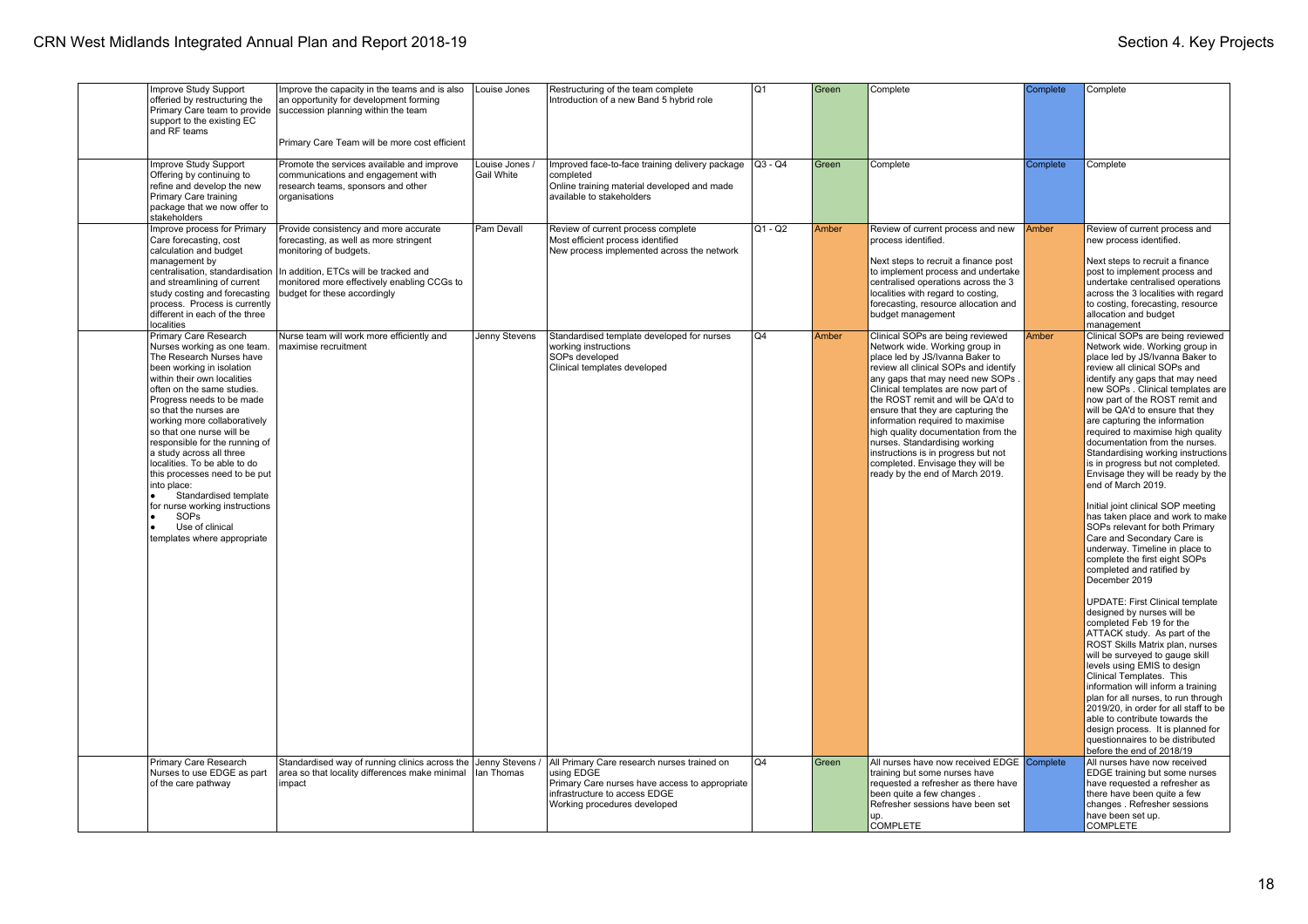|              | Pan-pathology Research<br><b>Coordinator Role Awareness</b>                                 | Greater awareness of the importance of<br>Pathology Coordination of research activity<br>(assisting in research staff liaison, accessing<br>pathology expertise, assisting in assessing<br>feasibility, supporting study set up and sample<br>processing) using the existing examples of<br>pathology research coordinator roles in the<br>region. | Dr Owen Driskell                | Online webcast of the importance of these roles   Q4<br>to the work of the CRN                                                                                                        |                | Green | Developing material                                                                                                                                                                                                                                                                                                                                                                  | <b>Complete</b> | This is now complete and due for<br>publication on a pathology<br>website currently in construction.                                                                                                                                                                                                                                                                                                                                                                                                           |
|--------------|---------------------------------------------------------------------------------------------|----------------------------------------------------------------------------------------------------------------------------------------------------------------------------------------------------------------------------------------------------------------------------------------------------------------------------------------------------|---------------------------------|---------------------------------------------------------------------------------------------------------------------------------------------------------------------------------------|----------------|-------|--------------------------------------------------------------------------------------------------------------------------------------------------------------------------------------------------------------------------------------------------------------------------------------------------------------------------------------------------------------------------------------|-----------------|----------------------------------------------------------------------------------------------------------------------------------------------------------------------------------------------------------------------------------------------------------------------------------------------------------------------------------------------------------------------------------------------------------------------------------------------------------------------------------------------------------------|
| <b>RAPID</b> | Develop the Pathology<br>research advisory group                                            | Group established to share best practice and<br>promote pathology in research.                                                                                                                                                                                                                                                                     | Dr Owen Driskell Meetings held  |                                                                                                                                                                                       | $Q1-Q4$        | Green | Meeting held November 2018                                                                                                                                                                                                                                                                                                                                                           | Complete        | Complete                                                                                                                                                                                                                                                                                                                                                                                                                                                                                                       |
|              | A measure of pathology<br>contribution to research                                          | Investigation of methods to generate<br>quantitative evidence for the contribution of<br>pathology to CRN research                                                                                                                                                                                                                                 |                                 | Dr Owen Driskell Establish a measure of research activity                                                                                                                             | Q4             | Amber | Given Southampton's Pathology<br>contact through EDGE, turned out to<br>be radiology contact. They have<br>provided a potential pathology<br>contact through which to develop the<br>use of EDGE.                                                                                                                                                                                    | N/A             | This was not taken further as CM-<br>Path initiative was prioritised.                                                                                                                                                                                                                                                                                                                                                                                                                                          |
|              | Collaboration with East<br>Midlands                                                         | Sharing best practice, promote joint working<br>and explore future research and delivery<br>opportunities                                                                                                                                                                                                                                          | Pauline Boyle /<br>Jeremy Kirk  | Meetings held                                                                                                                                                                         | $Q1-Q4$        | Green | SLT Meeting took place 3rd July<br>2018. Further division specific<br>meetings taken place within year. I&I<br>showcase event between EM and<br>Eastern in OCt 2018. Further<br>EM/WM SLT meeting taking place<br>Feb 2019.                                                                                                                                                          | Green           | Regular meetings are held, both<br>in terms of local collaborations<br>between workstreams and an<br>overall meeting with all staff.<br>Further details throughout this<br>plan                                                                                                                                                                                                                                                                                                                                |
|              | Division 1 Cancer Speciality<br>Meetings                                                    | Engagement with Subspeciality Leads (SSLs)<br>to boost the interest, recruitment and<br>knowledge in the specific disease sites.<br>Interest has been received from<br>Gynecological, Lung, Head and Neck and Skin<br>cancers for meeting to be held during 2018/19.                                                                               | Karen Hylton                    | 3-4 disease speciality events held through the<br>year                                                                                                                                | lQ4            | Amber | Good progress made to date. We<br>have held two specific disease site<br>meetings. Post Ash which is our<br>annual Heamatology meeting was<br>very attended with international<br>speakers and an oversubscribed<br>attendees. We also held an Head<br>and Neck meeting to discuss<br>collaboration with CRN WM. This<br>meeting was chaired by newly<br>appointed SSL Anthony Kong. | Complete        | Ongoing progress has been made<br>with our sub-speciality meetings.<br>Whilst planning still remains for<br>Gynecological and Lung<br>meetings, our SSL for Head and<br>Neck is planning a second<br>meeting within a year of his<br>appointment. We also supported<br>our Radiotherapy SSL Andrew<br>Chan to hold a meeting. This was<br>very well attended from POs and<br>other stakeholders. We will<br>continue to support our SSLs in<br>planning educational events in the<br>future.                   |
|              | <b>Clinical Nurses Specialist</b><br>(CNS) Project revised to<br>East/West Midlands Project | Evaluation of the role of the Multidisciplinary<br>Team (MDT) in supporting equity and access<br>to cancer clinical trials. This has also been<br>registered as an Improvement and Innovation<br>(I & I) project.                                                                                                                                  | Karen Hylton.<br>Julia Locklin  | Assessment of the level of engagement in<br>cancer research at MDT time point. For all<br>MDTs to consider potential cancer research for<br>each patient discussed at these meetings. | O <sub>4</sub> | Amber | All trusts within CRN WM contacted Complete<br>and obtained contact details for<br>MDT co-ordinators. Next phase is to<br>determine whether research is<br>discussed within MDTs and that<br>Research patients are identified at<br>MDTs. Liaise with East Midlands for<br>update on status of project.                                                                              |                 | Established that research patients<br>are identified at MDTs, and that<br>research is discussed at the<br>majority of MDTs. The lesser<br>frequent MDTs and those that rely<br>on joint MDTs have less<br>representation. In the majority of<br>MDTs, research nurses are in<br>attendance. East Midlands have<br>taken a more national approach<br>as we know work is being<br>undertaken nationally. We plan to<br>bring our findings together to<br>discuss how improvements can<br>be made for the future. |
|              | <b>ENRICH</b>                                                                               | Maintain levels of care home engagement with<br>research by either re-igniting research within<br>care homes not engaged or replacing these<br>care homes with care homes with current<br>capacity to engage.                                                                                                                                      | Andrea Shilton /<br>Sandra Prew | Approximately 100 care homes engaged                                                                                                                                                  | l O4           | Green | Have exceeded this number and<br>include care villages also.                                                                                                                                                                                                                                                                                                                         | Green           | 120 care homes engaged. 100%<br>of homes have received<br>information about some form of<br>research and 66% have taken<br>part in research of some type:<br>PhD, questionnaires or non<br>portfolio, or portfolio.                                                                                                                                                                                                                                                                                            |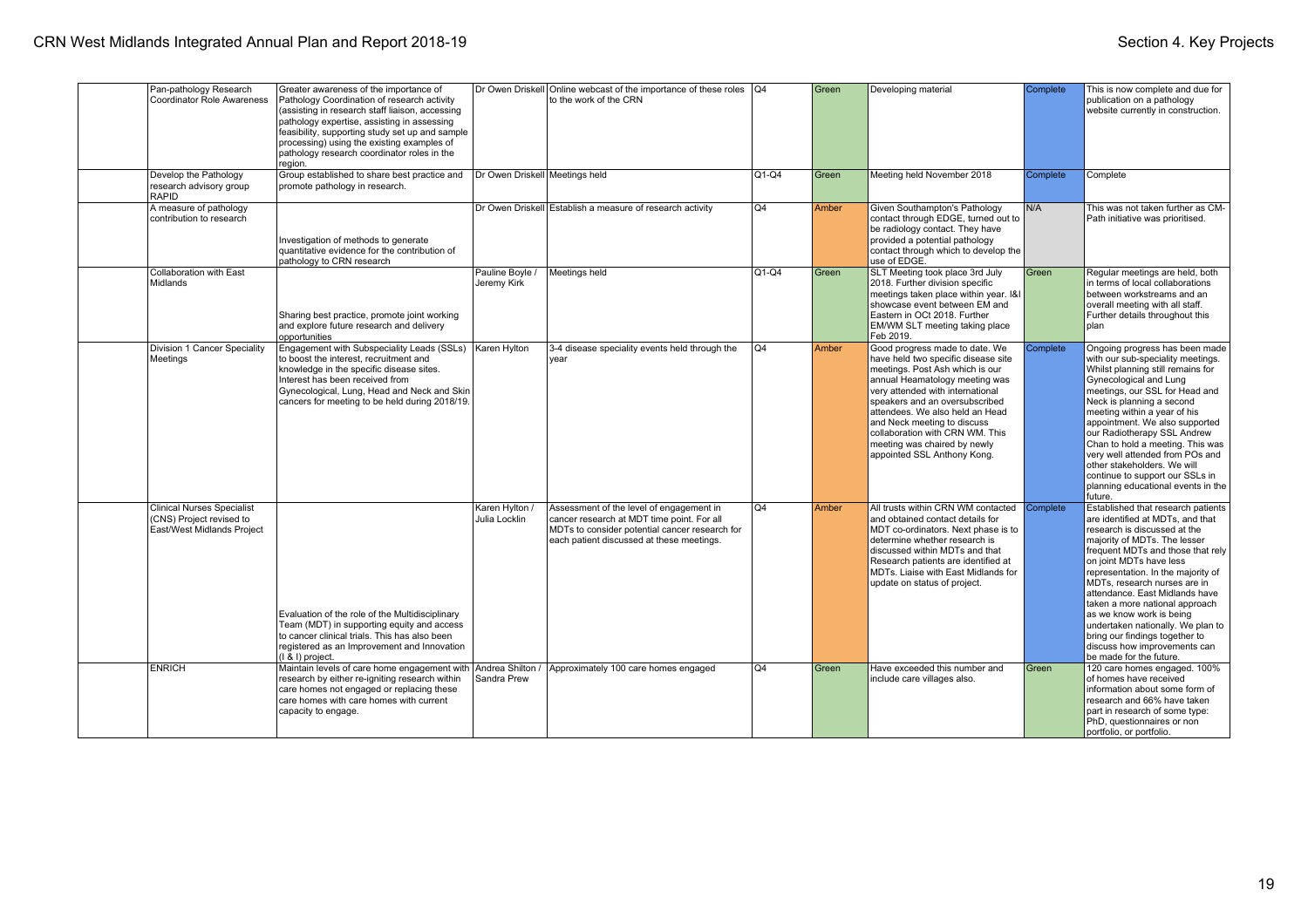20

| Continue to develop the                                          | Increase the opportunities for local hospices                                     | Andrea Shilton / | Hospice CEO investment               | Q4 | Amber | <b>Presentation at West Midlands</b><br>Complete                            | Presentation at West Midlands                                      |
|------------------------------------------------------------------|-----------------------------------------------------------------------------------|------------------|--------------------------------------|----|-------|-----------------------------------------------------------------------------|--------------------------------------------------------------------|
| Supportive and Palliative                                        | and care homes to become actively involved                                        | Supportive and   | Raising awareness at Hospice UK 2018 |    |       | Hospice UK regional meeting to                                              | Hospice UK regional meeting to                                     |
| Care Specialty Group                                             | in research available via the NIHR portfolio                                      | Palliative Care  | Conference                           |    |       | hospice CEOs, Chairs and senior                                             | hospice CEOs, Chairs and senior                                    |
| This vear our kev areas of                                       | Re-ignite research with hospices not engaged                                      | Specialty Group  | Nurse S&PC forum established         |    |       | staff (11/09/2018): 'Research in                                            | staff (11/09/2018): 'Research in                                   |
| focus will include supporting:                                   | or struggling; ensure robust mechanics for                                        |                  |                                      |    |       | hospices and the Clinical Research                                          | hospices and the Clinical                                          |
| Qualitative research -                                           | identifying Portfolio studies; engaging care                                      |                  |                                      |    |       | Network West Midlands'.                                                     | Research Network West                                              |
| Benefits and barriers;                                           | homes. Engage with East Midlands to<br>determine the way forward for a nurse S&PC |                  |                                      |    |       |                                                                             | Midlands'.                                                         |
| Hospice CEO investment;<br>raising awareness at Hospice   forum. |                                                                                   |                  |                                      |    |       | Establishment of the 'West Midlands<br>Hospices Together Research           | Establishment of the 'West                                         |
| UK 2018 Conference                                               |                                                                                   |                  |                                      |    |       | Meeting'. Meeting objectives and                                            | Midlands Hospices Together                                         |
|                                                                  |                                                                                   |                  |                                      |    |       | purpose: to increase supportive &                                           | Research Meeting'. Meeting                                         |
|                                                                  |                                                                                   |                  |                                      |    |       | palliative care research activity                                           | objectives and purpose: to                                         |
|                                                                  |                                                                                   |                  |                                      |    |       | within hospices across the West                                             | increase supportive & palliative                                   |
|                                                                  |                                                                                   |                  |                                      |    |       | Midlands; to develop and conduct                                            | care research activity within                                      |
|                                                                  |                                                                                   |                  |                                      |    |       | original research involving hospices                                        | hospices across the West                                           |
|                                                                  |                                                                                   |                  |                                      |    |       | and NHS community palliative care                                           | Midlands; to develop and conduct                                   |
|                                                                  |                                                                                   |                  |                                      |    |       | providers across the West Midlands;                                         | original research involving                                        |
|                                                                  |                                                                                   |                  |                                      |    |       | to support delivery, within West<br>Midlands, of the National Institute for | hospices and NHS community                                         |
|                                                                  |                                                                                   |                  |                                      |    |       | Health Research (NIHR) and                                                  | palliative care providers across<br>the West Midlands; to support  |
|                                                                  |                                                                                   |                  |                                      |    |       | Charities Consortium for Hospice                                            | delivery, within West Midlands, of                                 |
|                                                                  |                                                                                   |                  |                                      |    |       | and Community Research objective                                            | the National Institute for Health                                  |
|                                                                  |                                                                                   |                  |                                      |    |       | to recruit patients or carers into                                          | Research (NIHR) and Charities                                      |
|                                                                  |                                                                                   |                  |                                      |    |       | NIHR Clinical Research Network                                              | Consortium for Hospice and                                         |
|                                                                  |                                                                                   |                  |                                      |    |       | Portfolio studies from every hospice                                        | Community Research objective to                                    |
|                                                                  |                                                                                   |                  |                                      |    |       | in the UK each year by 2022.                                                | recruit patients or carers into                                    |
|                                                                  |                                                                                   |                  |                                      |    |       |                                                                             | <b>NIHR Clinical Research Network</b>                              |
|                                                                  |                                                                                   |                  |                                      |    |       | Links established with the West<br>Midlands Cares and this group of         | Portfolio studies from every<br>hospice in the UK each year by     |
|                                                                  |                                                                                   |                  |                                      |    |       | doctors are on placements through                                           | 2022.                                                              |
|                                                                  |                                                                                   |                  |                                      |    |       | the West Midlands Hospices and                                              |                                                                    |
|                                                                  |                                                                                   |                  |                                      |    |       | therefore spread the word on the                                            | Links established with the West                                    |
|                                                                  |                                                                                   |                  |                                      |    |       | NIHR and Clinical Research.                                                 | Midlands Cares and this group of                                   |
|                                                                  |                                                                                   |                  |                                      |    |       |                                                                             | doctors are on placements                                          |
|                                                                  |                                                                                   |                  |                                      |    |       | Supporting a qualitative project with                                       | through the West Midlands                                          |
|                                                                  |                                                                                   |                  |                                      |    |       | Sue Nielsen an academic from                                                | Hospices and therefore spread                                      |
|                                                                  |                                                                                   |                  |                                      |    |       | Birmingham university re SPC<br>Childrens.                                  | the word on the NIHR and Clinical<br>Research.                     |
|                                                                  |                                                                                   |                  |                                      |    |       | Supporting a homeopathic                                                    |                                                                    |
|                                                                  |                                                                                   |                  |                                      |    |       | study at Walsall and                                                        | Supporting a qualitative project                                   |
|                                                                  |                                                                                   |                  |                                      |    |       | Supporting The Douglas                                                      | with Sue Nielsen an academic                                       |
|                                                                  |                                                                                   |                  |                                      |    |       | Macmillan on a service redesign                                             | from Birmingham university re                                      |
|                                                                  |                                                                                   |                  |                                      |    |       | project                                                                     | SPC Childrens.                                                     |
|                                                                  |                                                                                   |                  |                                      |    |       |                                                                             | Supporting a homeopathic                                           |
|                                                                  |                                                                                   |                  |                                      |    |       | We had a cross spread of hospices                                           | study at Walsall and                                               |
|                                                                  |                                                                                   |                  |                                      |    |       | actively recruiting to a number of                                          | Supporting The Douglas<br>Macmillan on a service redesign          |
|                                                                  |                                                                                   |                  |                                      |    |       | studies and currently the band 7<br>senior research nurses are engaging     | project                                                            |
|                                                                  |                                                                                   |                  |                                      |    |       | with sites that have been struggling                                        |                                                                    |
|                                                                  |                                                                                   |                  |                                      |    |       | or are new to research.                                                     | We had a cross spread of                                           |
|                                                                  |                                                                                   |                  |                                      |    |       | We have 3 portfolio managers                                                | hospices actively recruiting to a                                  |
|                                                                  |                                                                                   |                  |                                      |    |       | scrolling through the Portfolio to find                                     | number of studies and currently                                    |
|                                                                  |                                                                                   |                  |                                      |    |       | studies and are linking in Nationally                                       | the band 7 senior research nurses                                  |
|                                                                  |                                                                                   |                  |                                      |    |       | with any information we have to                                             | are engaging with sites that have                                  |
|                                                                  |                                                                                   |                  |                                      |    |       | update the informal national                                                | been struggling or are new to                                      |
|                                                                  |                                                                                   |                  |                                      |    |       | spreadsheet of studies. The Enrich<br>team continue to engage with Care     | research.<br>We have time of portfolio                             |
|                                                                  |                                                                                   |                  |                                      |    |       | homes to recruit to studies                                                 | managers scrolling through the                                     |
|                                                                  |                                                                                   |                  |                                      |    |       |                                                                             | Portfolio to find studies and are                                  |
|                                                                  |                                                                                   |                  |                                      |    |       | Two meetings held with East                                                 | linking in Nationally with any                                     |
|                                                                  |                                                                                   |                  |                                      |    |       | Midlands CRN about the way                                                  | information we have to update the                                  |
|                                                                  |                                                                                   |                  |                                      |    |       | forward for a nurses forum for SPC                                          | informal national spreadsheet of                                   |
|                                                                  |                                                                                   |                  |                                      |    |       | nurses. Due to the recent formation                                         | studies. The Enrich team continue                                  |
|                                                                  |                                                                                   |                  |                                      |    |       | of the West Midlands 'Hospices                                              | to engage with Care homes to                                       |
|                                                                  |                                                                                   |                  |                                      |    |       | together' this would be superseded<br>by a Nurse Forum developing           | recruit to studies                                                 |
|                                                                  |                                                                                   |                  |                                      |    |       | through this group and would evolve                                         | Two meetings held with East                                        |
|                                                                  |                                                                                   |                  |                                      |    |       | to engage with the East Midlands.                                           | Midlands CRN about the wav                                         |
|                                                                  |                                                                                   |                  |                                      |    |       | Future meetings are planned in the                                          | forward for a nurses forum for                                     |
|                                                                  |                                                                                   |                  |                                      |    |       | New Year to continue links with EM.                                         | SPC nurses. Due to the recent                                      |
|                                                                  |                                                                                   |                  |                                      |    |       |                                                                             | formation of the West Midlands                                     |
|                                                                  |                                                                                   |                  |                                      |    |       | Continue to link with EAG team                                              | 'Hospices together' this would be                                  |
|                                                                  |                                                                                   |                  |                                      |    |       |                                                                             | superseded by a Nurse Forum                                        |
|                                                                  |                                                                                   |                  |                                      |    |       | Link in regularly with the National                                         | developing through this group and                                  |
|                                                                  |                                                                                   |                  |                                      |    |       | Supportive & Palliative<br>Care/Psycho-Social Oncology every                | would evolve to engage with the<br>East Midlands. Continue to link |
|                                                                  |                                                                                   |                  |                                      |    |       | 6/8 weeks via T/C and have                                                  | with EM.                                                           |
|                                                                  |                                                                                   |                  |                                      |    |       | contributed to the National Portfolio                                       |                                                                    |
|                                                                  |                                                                                   |                  |                                      |    |       | via our Portfolio Managers and this                                         | Continue to link with EAG team                                     |
|                                                                  |                                                                                   |                  |                                      |    |       |                                                                             |                                                                    |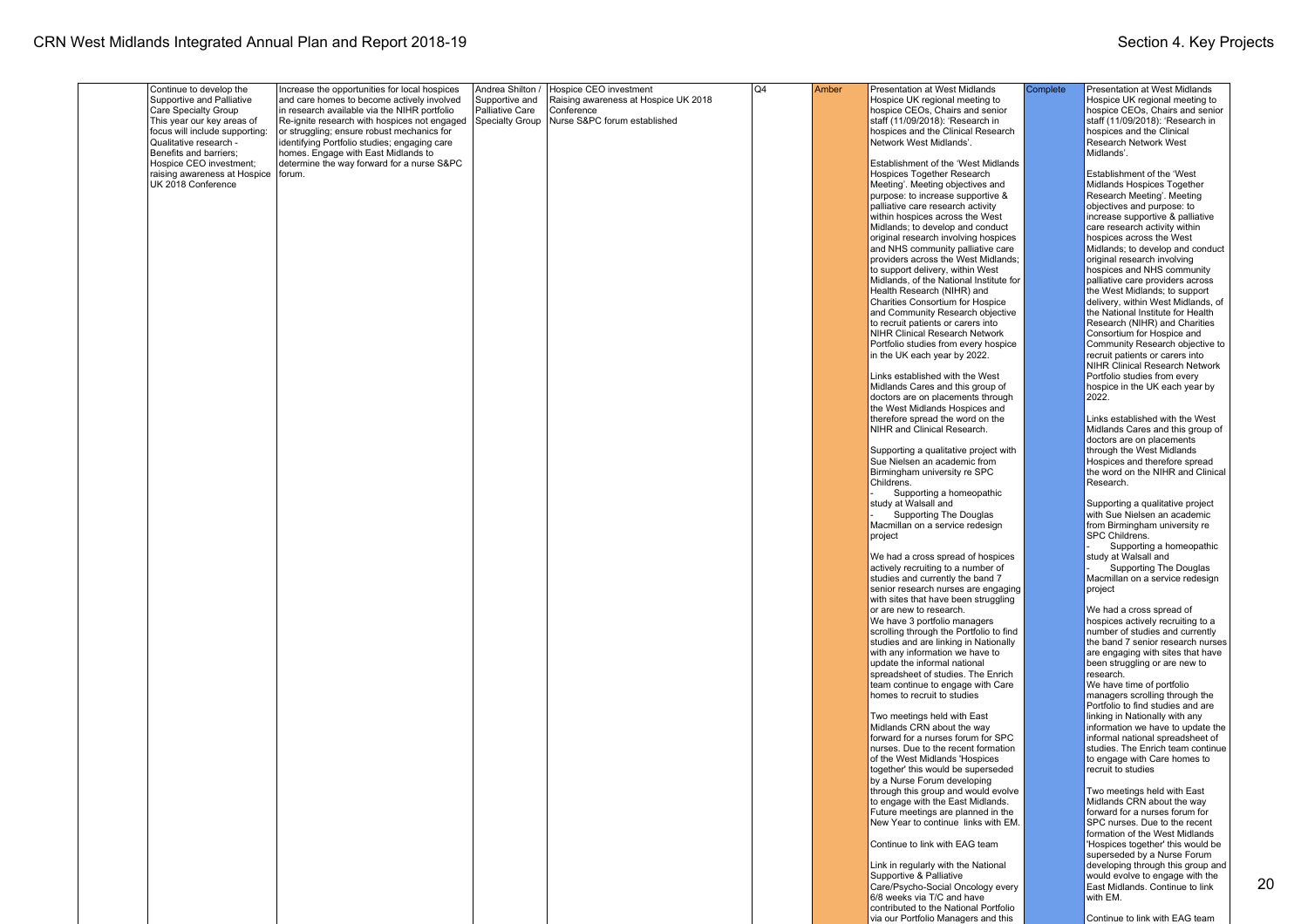| Continue to develop and<br>among pharmacy clinical<br>trials staff                                                                                                                                                                                                                                                       | Collaborative working among pharmacy<br>facilitate collaborative working clinical trials staff in secondary care                                                                    | Julie Shenton<br>/Jenny<br>Warmington  | Quarterly face to face meetings<br>Established community of practice for pharmacy<br>clinical trials staff across the region                                                                                                                                                  | $Q1 - Q4$                                      | Green   | Meetings held: May, Sep, Dec and<br>one planned for Mar 19                                                                                                                                                                                                                                                                                                                                                                                                                                                                                                                                                                                                                                                                                                                                                                                                                                                                                                                                                                                                                                                                                                                                                                                   | Green | Meetings held: May, Sep, Dec<br>and one planned for Mar 19;<br>march meeting delayed until 10<br>April                                                                                                                                                                                                                                                                                                                                                                                                                                                                                                                                                                                                                                                                                                                                                                                                                                                                                                                                                                 |
|--------------------------------------------------------------------------------------------------------------------------------------------------------------------------------------------------------------------------------------------------------------------------------------------------------------------------|-------------------------------------------------------------------------------------------------------------------------------------------------------------------------------------|----------------------------------------|-------------------------------------------------------------------------------------------------------------------------------------------------------------------------------------------------------------------------------------------------------------------------------|------------------------------------------------|---------|----------------------------------------------------------------------------------------------------------------------------------------------------------------------------------------------------------------------------------------------------------------------------------------------------------------------------------------------------------------------------------------------------------------------------------------------------------------------------------------------------------------------------------------------------------------------------------------------------------------------------------------------------------------------------------------------------------------------------------------------------------------------------------------------------------------------------------------------------------------------------------------------------------------------------------------------------------------------------------------------------------------------------------------------------------------------------------------------------------------------------------------------------------------------------------------------------------------------------------------------|-------|------------------------------------------------------------------------------------------------------------------------------------------------------------------------------------------------------------------------------------------------------------------------------------------------------------------------------------------------------------------------------------------------------------------------------------------------------------------------------------------------------------------------------------------------------------------------------------------------------------------------------------------------------------------------------------------------------------------------------------------------------------------------------------------------------------------------------------------------------------------------------------------------------------------------------------------------------------------------------------------------------------------------------------------------------------------------|
| HRA pharmacy technical<br>assurance<br>Support pharmacy<br>departments involved in the<br>delivery of clinical trials with<br>the implementation of the<br>HRA pharmacy technical<br>assurance process                                                                                                                   | Pharmacy staff using the HRA pharmacy<br>technical reviews as part of the local<br>pharmacy review process for clinical trials as<br>well as undertaking the reviews as appropriate | Julie Shenton /<br>Jenny<br>Warmington | Pharmacy departments updated upon progress<br>of HRA implementation<br>Review and lessons learnt report completed and<br>disseminated                                                                                                                                         | Dependent<br>upon<br>implementati<br>on by HRA | l Green | Regular discussion point at<br>pharmacy meetings.                                                                                                                                                                                                                                                                                                                                                                                                                                                                                                                                                                                                                                                                                                                                                                                                                                                                                                                                                                                                                                                                                                                                                                                            | Green | Regular discussion point at<br>pharmacy meetings; updates<br>disseminated as appropriate                                                                                                                                                                                                                                                                                                                                                                                                                                                                                                                                                                                                                                                                                                                                                                                                                                                                                                                                                                               |
| Explore and scope potential<br>opportunities for pharmacists<br>to be PIs for studies across all<br>sectors including secondary<br>and primary care                                                                                                                                                                      | Pharmacists undertaking the role of PI                                                                                                                                              | Julie Shenton                          | Pharmacists expressing interest in undertaking<br>the role of PI<br>Record of the number of Pharmacist taking on<br>the role of PI<br>Forum established to share best practice                                                                                                | $Q1 - Q4$                                      | Green   | Study identified and engaging<br>pharmacists to invite expressions of<br>interest                                                                                                                                                                                                                                                                                                                                                                                                                                                                                                                                                                                                                                                                                                                                                                                                                                                                                                                                                                                                                                                                                                                                                            | Green | Study identified and pharmacists<br>invited to express interest: no<br>pharmacists expressed interest in<br>being a PIs for the study as study<br>unsuitable in terms of patient<br>numbers                                                                                                                                                                                                                                                                                                                                                                                                                                                                                                                                                                                                                                                                                                                                                                                                                                                                            |
| Implement a weekly process<br>to identify data discrepancies<br>within EDGE for PO's around<br>C&C and increase the % at<br>each quarter.<br>Work with PO's where<br>compliance and entering data<br>in near time is an issue.<br>Reinforcing the message via<br>the Effective AAC training<br>session and ROG meetings. | Reach 80% compliance for HLO4 and HLO5                                                                                                                                              | Karen<br>Hampshire /<br>Mobeena Naz    | Review of Study Start Up App on a weekly<br>basis.<br>Identify data discrepancies and review Trust<br>Monthly reports to ensure they match.<br>Identify common errors, data issues and trends<br>around poor compliance and ensuring data is<br>entered in real time by PO's. | Q4                                             | Amber   | SSS Row 31 0 April 2018- ODP<br>Study Start up app has been heavily<br>promoted at various ROG meetings<br>during 2017/18. A guide has also<br>been compiled as a result of the<br>EDGE working group. June 2018-<br>Due to the limitations of the ODP<br>study start up app we will propose<br>the use of a local template for both<br>study set up and recruitment delays.<br>This will be discussed at the July<br>ROG meeting and is currently<br>undergoing some refinements after<br>being tested by two of our PO's. In<br>the meantime the NIHR CC have<br>agreed to look into updating the<br>ODP app to make it fit for purpose<br>locally. At the next EDGE working<br>group we will discuss how to use the<br>Trust reports to identify reasons for<br>breach of study set up as well as<br>recruitment." Weekly emails sent to<br>Head of Study Support Service.<br>August 2018- Reviewing new ODP<br>App to ensure PO's needs in for<br>data discrepancies are considered<br>at this meeting and ensure a more<br>user friendly app can be created.<br>October 2018- promoted a study<br>start up tool at the September ROG<br>meeting and hopefully give PO's<br>better oversight of their projects until<br>an app is ready. | Amber | CRN WM HLO04/ HLO05 and<br>data completeness at the end of<br>year did not hit the metric. During<br>the vear the national ODP Start<br>Up was encouraged to PO's. The<br>PO's expressed a need for a more<br>user friendly platform<br>consequently, the BI team<br>developed an interim solution until<br>a PO specific dashboard or app<br>was developed. The ODP Start<br>Up app was chosen as the best<br>medium to display study data but<br>it didn't support specific site data.<br>HLO04 / HLO05 and data<br>completeness became a standing<br>item on the ROG meeting agenda<br>but this didn't help. Since<br>December 2018 the SSS Team<br>has really pushed for<br>improvement by providing weekly<br>reports to the Head of Study<br>Support Service, linking in with<br>PO's when discrepancies are<br>identified, ensuring the right PO's<br>were utilising CRN WM Capacity<br>and Capability Pilot staffing and<br>engagement with Senior Link<br>Managers if POs were continuing<br>to struggle. This will continue to<br>be an objective for 19/20. |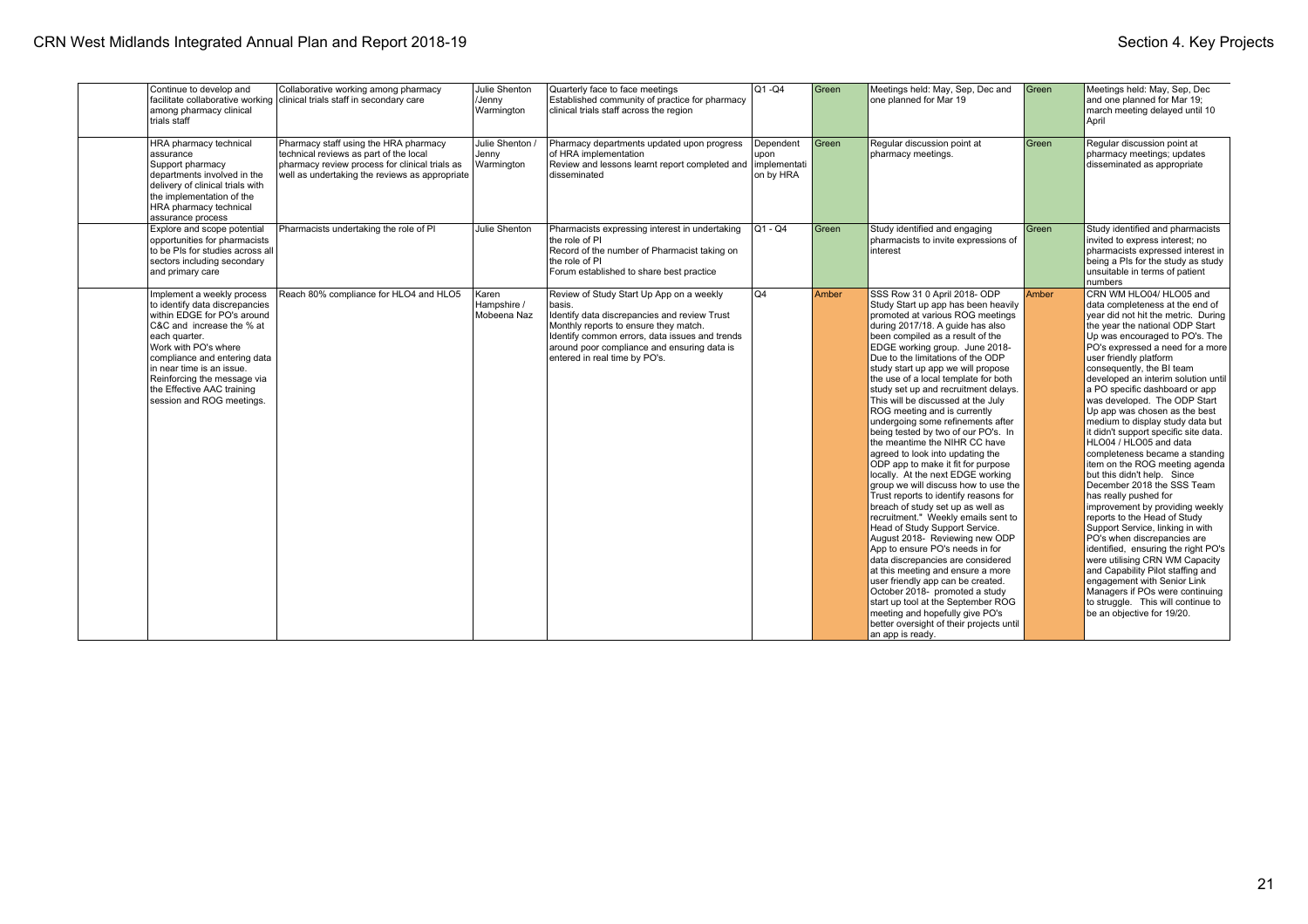| Identify and link in with local<br>NIHR Partners (eq RDS,<br>AHSN. NIHR Trauma Centre.<br>NIHR BRC Birmingham,<br><b>NIHR Birmingham Liver</b><br>Biomedical Research Unit).                                                       | Raise awareness of the Network particularly<br>around Commercial and and Non Commercial<br>Study Support Service activities.<br>Increase links and referrals to the Network. | Karen<br>Hampshire /<br>Sinead Collinge | Meet and Greet Event with all key Partners.<br>Attend events and deliver presentations that<br>compliment one another. | Q4         | Green | SSS Row 32 - June 18 - 25.10.18<br>The West Midlands is enriched with<br>NIHR organisations supporting our<br>local and wider community with<br>research. The aim of this event is to<br>bring together all our local NIHR<br>organisations to showcase our<br>service offerings and how we<br>support researchers in the West<br>Midlands to deliver research:<br>ultimately allowing us to represent<br>as One NIHR to provide a consistent<br>and cohesive service across the<br>West Midlands. We have invited the<br>local NIHR infrastructure<br>organisations and we would like<br>leach to invite one of the attendees<br>from your organisation to deliver a<br>10 minute presentation on 'what are<br>vour key service offerings'. There<br>will also be workshops on how we<br>can integrate together. Unfortunately<br>this event had to be cancelled due to<br>poor uptake, so Head of Study<br>Support Service is visiting individual<br>local NIHR organisations to forge<br>partnerships. In November we had<br>our regular meeting with RDS but<br>also NIHR Trauma Management<br>MedTech. NIHR CTU's are<br>scheduled for the new year. | <b>Green</b> | The initial objective was to link in<br>with the local NIHR infrastructure<br>organisations and for the CRN<br>WM to host a joint event in Oct<br>2018 to do a 'show and tell' so<br>leach can learn what each others<br>do, with the aim of streamlining<br>our NIHR services for the benefit<br>of our local research community.<br>Unfortunately, the uptake to the<br>invite was unsuccessful so the<br>Head of Study Support Service<br>and Industry Operations<br>Managers has individually met<br>with several local NIHR<br>Infrastructure organisations to<br>achieve this aim (NIHR Research<br>Design Service, NIHR CLAHRC,<br>NIHR BRU, NIHR Trauma<br>Management MedTech<br>Cooperative, NIHR Surgical<br>Reconstruction and Microbiology<br>Research Centre, three NIHR<br>CTUs in the region). It is quite<br>clear from these meetings that<br>ourselves and our local NIHR<br>infrastructure organisations know<br>verv little about each other. For<br>this reason this objective will<br>continue in 19/20. |  |
|------------------------------------------------------------------------------------------------------------------------------------------------------------------------------------------------------------------------------------|------------------------------------------------------------------------------------------------------------------------------------------------------------------------------|-----------------------------------------|------------------------------------------------------------------------------------------------------------------------|------------|-------|-----------------------------------------------------------------------------------------------------------------------------------------------------------------------------------------------------------------------------------------------------------------------------------------------------------------------------------------------------------------------------------------------------------------------------------------------------------------------------------------------------------------------------------------------------------------------------------------------------------------------------------------------------------------------------------------------------------------------------------------------------------------------------------------------------------------------------------------------------------------------------------------------------------------------------------------------------------------------------------------------------------------------------------------------------------------------------------------------------------------------------------------------------------|--------------|--------------------------------------------------------------------------------------------------------------------------------------------------------------------------------------------------------------------------------------------------------------------------------------------------------------------------------------------------------------------------------------------------------------------------------------------------------------------------------------------------------------------------------------------------------------------------------------------------------------------------------------------------------------------------------------------------------------------------------------------------------------------------------------------------------------------------------------------------------------------------------------------------------------------------------------------------------------------------------------------------------------------------------|--|
| Continue promotion and<br>recruitment through Join<br>Dementia Research.<br>Identify dementia studies that<br>can recruit in acute hospitals.<br>Increase recruitment in care<br>homes.<br>Increase links with local<br>academics. | Delivering on the Government All opportunities for participants to have the<br>Research Priority of Dementia opportunity to be recruited into Dementia<br>research           | Juan Doblado<br>Pavon                   | Increase number of people recruited on JDR to<br>8%                                                                    | $ Q1 - Q4$ | Green | Currently 11% of people recruited to Green<br>DeNDRoN studies have been<br>recruited via JDR.                                                                                                                                                                                                                                                                                                                                                                                                                                                                                                                                                                                                                                                                                                                                                                                                                                                                                                                                                                                                                                                             |              | 11.7% of WM DeNDRoN recruits<br>have been recruited via JDR.                                                                                                                                                                                                                                                                                                                                                                                                                                                                                                                                                                                                                                                                                                                                                                                                                                                                                                                                                                   |  |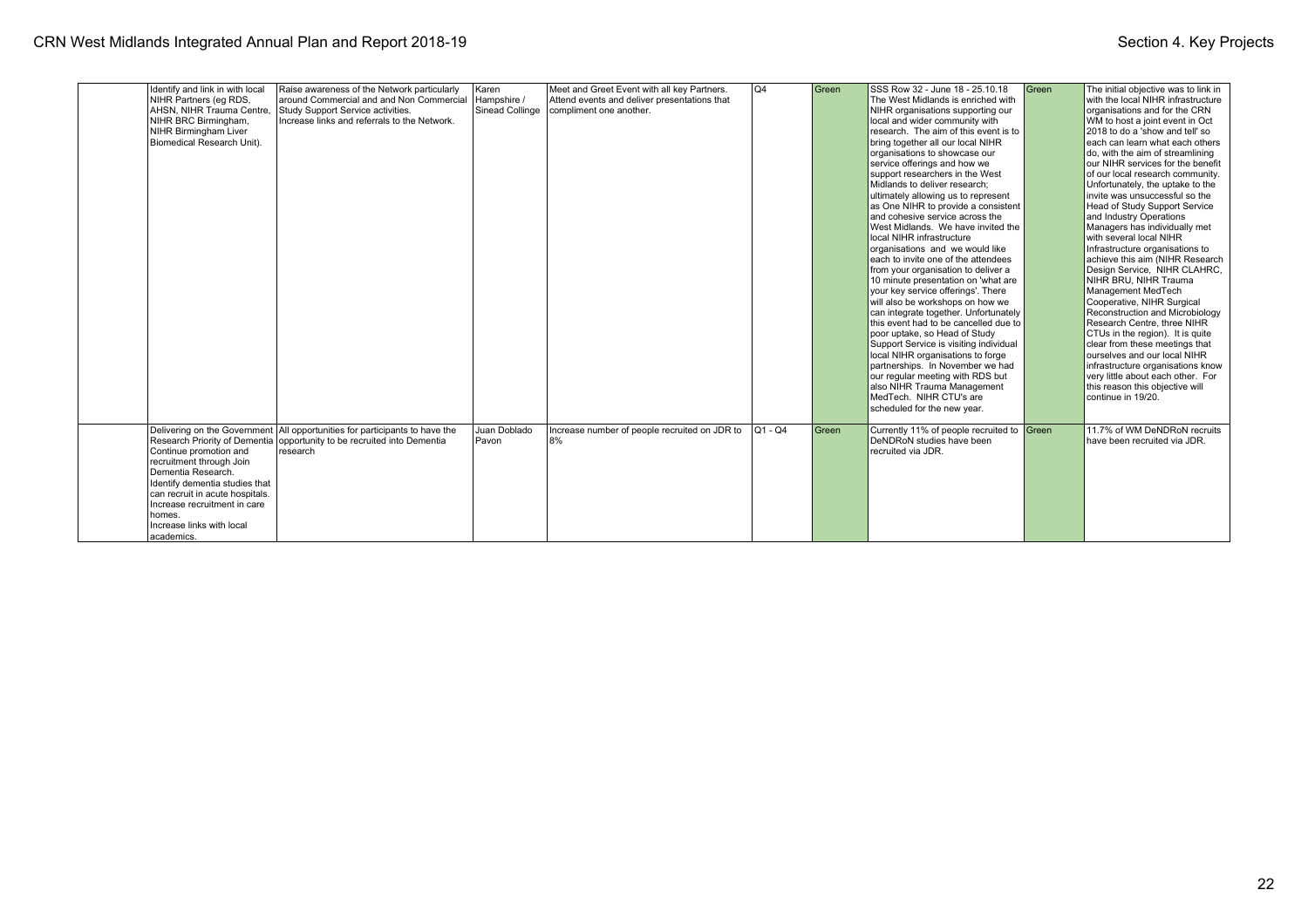| Following NHSE consultation   | Process established to manage of ETC's         | Karen         | When National Guidance is released.            | Q4 | Amber | SSS Row 45 - June 18 -                | <b>Complete</b> | CRN WM local documentation          |
|-------------------------------|------------------------------------------------|---------------|------------------------------------------------|----|-------|---------------------------------------|-----------------|-------------------------------------|
| for managing ETC's, identify  |                                                | Hampshire /   |                                                |    |       | Conversations are starting around     |                 | updated to reflect additional       |
| what change is required in    |                                                | Kirsty Hunter |                                                |    |       | how we are going to manage this       |                 | support, regular communications     |
| terms of resources, capacity  |                                                |               |                                                |    |       | with suggestion of a band 6 to        |                 | sent to all stakeholder groups,     |
|                               |                                                |               |                                                |    |       |                                       |                 |                                     |
| and processes to prepare for  |                                                |               |                                                |    |       | replace current part time vacancy. It |                 | and standing item at ROG            |
| the management of excess      |                                                |               |                                                |    |       | is anticipated that all EC staff will |                 | meeting to provide updates. The     |
| treatment costs.              |                                                |               |                                                |    |       | have a role to play in supporting     |                 | Lead AcoRD Specialist has           |
| Liaise with other Networks    |                                                |               |                                                |    |       | ETCs. National Guidance Released      |                 | supported national training for the |
| specifically Wessex who       |                                                |               |                                                |    |       | October 18 - updated ECER trifold     |                 | R&D Forum and local training is in  |
| already have a model in       |                                                |               |                                                |    |       |                                       |                 | development for roll out next year. |
|                               |                                                |               |                                                |    |       | leaflet with support, end of email    |                 |                                     |
| place.                        |                                                |               |                                                |    |       | signature for team, sent various      |                 | A meeting specifically to discuss   |
| With Cohort 5 SSS Leads       |                                                |               |                                                |    |       | comms emails to stakeholder           |                 | the new process for the             |
| consider starting up an       |                                                |               |                                                |    |       | groups, asked RDS to update           |                 | management of ETCs was held in      |
| informal national SSS support |                                                |               |                                                |    |       | comms paragraph. Conducted            |                 | the early stages of the pilot to    |
| structure to support all      |                                                |               |                                                |    |       | VoxVote quiz with AcoRD               |                 | support all stakeholders in         |
|                               |                                                |               |                                                |    |       |                                       |                 |                                     |
| LCRNs with this maior         |                                                |               |                                                |    |       | Specialists to confirm                |                 | understanding the new process.      |
| change in LCRN business if a  |                                                |               |                                                |    |       | understanding. Following up with      |                 |                                     |
| national group is not         |                                                |               |                                                |    |       | weekly questions on cost attribution  |                 |                                     |
| developed.                    |                                                |               |                                                |    |       | to promote discussion on local        |                 |                                     |
| Identify a training needs     |                                                |               |                                                |    |       | ECER community group. Identified      |                 |                                     |
|                               |                                                |               |                                                |    |       |                                       |                 |                                     |
| analysis with the current     |                                                |               |                                                |    |       | areas in local guide that need        |                 |                                     |
| team.                         |                                                |               |                                                |    |       | updating and in EDGE.                 |                 |                                     |
| Consider capacity issues.     |                                                |               |                                                |    |       | December 18 - ECER                    |                 |                                     |
| Make changes in systems       |                                                |               |                                                |    |       | documentation and end of email        |                 |                                     |
| and processes to              |                                                |               |                                                |    |       | signatures updated to reflect         |                 |                                     |
|                               |                                                |               |                                                |    |       |                                       |                 |                                     |
| accommodate management        |                                                |               |                                                |    |       | additional support for SoECAT. Bi-    |                 |                                     |
| of ETCs.                      |                                                |               |                                                |    |       | weekly emails on ETC update now       |                 |                                     |
|                               |                                                |               |                                                |    |       | scheduled. Several PO meetings to     |                 |                                     |
|                               |                                                |               |                                                |    |       | discuss new process. Sense check      |                 |                                     |
|                               |                                                |               |                                                |    |       | process written up and shared on      |                 |                                     |
|                               |                                                |               |                                                |    |       |                                       |                 |                                     |
|                               |                                                |               |                                                |    |       | AcoRD Community. Standard text to     |                 |                                     |
|                               |                                                |               |                                                |    |       | be used by AcoRD Specialists also     |                 |                                     |
|                               |                                                |               |                                                |    |       | in process of being drawn up. Staff   |                 |                                     |
|                               |                                                |               |                                                |    |       | put forward to deliver national       |                 |                                     |
|                               |                                                |               |                                                |    |       | training. Still a lack of consistency |                 |                                     |
|                               |                                                |               |                                                |    |       | and clarity from National team        |                 |                                     |
|                               |                                                |               |                                                |    |       |                                       |                 |                                     |
| AcoRD Moderator to develop    | To ensure all AcoRD Specialists are trained to | Karen         | AcoRD training delivered                       | Q4 | Amber | SSS Row 46 - April 18 - Contacted     | Complete        | CRN WM Lead AcoRD Specialist        |
| and roll out national         | a national standard and consistent advice on   | Hampshire /   | Consistent understanding and interpretation of |    |       | CC Lead to confirm attribution for    |                 | has supported national training for |
| programme of AcoRD training   | AcoRD is provided across the Networks.         | Kirsty Hunter | AcoRD across the Networks                      |    |       | social media related activities in a  |                 | the R&D Forum and local training    |
| for AcoRD Specialists across  |                                                |               | Standard CRN Support Letter in use across the  |    |       | research study to inform local        |                 | is in development for roll out next |
| the Midlands (within Network  |                                                |               | <b>Networks</b>                                |    |       | guidance document on social media.    |                 | year. A meeting specifically to     |
|                               |                                                |               |                                                |    |       |                                       |                 |                                     |
| and neighbouring Networks to  |                                                |               | Stronger community of support for AcoRD        |    |       | June 18 - Contacting CC Lead re       |                 | discuss the new process for the     |
| be confirmed).                |                                                |               | <b>Specialists</b>                             |    |       | new activity on SoE with a view to    |                 | management of ETCs was held in      |
|                               |                                                |               |                                                |    |       | incorporating into DHSC approved      |                 | the early stages of the pilot to    |
|                               |                                                |               |                                                |    |       | cost attribution training. October 18 |                 | support all stakeholders in         |
|                               |                                                |               |                                                |    |       | On hold with the release of the       |                 | understanding the new process.      |
|                               |                                                |               |                                                |    |       | new process for the management of     |                 | AcoRD Specialists within the        |
|                               |                                                |               |                                                |    |       |                                       |                 |                                     |
|                               |                                                |               |                                                |    |       | ETCs. However, a training need has    |                 | Early Contact team now have         |
|                               |                                                |               |                                                |    |       | been identified to ensure all AcoRD   |                 | regular test questions to support   |
|                               |                                                |               |                                                |    |       | Specialists have a thorough           |                 | their understanding using a poll in |
|                               |                                                |               |                                                |    |       | understanding of cost attribution.    |                 | a local Google community group      |
|                               |                                                |               |                                                |    |       | Conducted VoxVote quiz with           |                 | and cost attribution/ ETCs are      |
|                               |                                                |               |                                                |    |       |                                       |                 |                                     |
|                               |                                                |               |                                                |    |       | AcoRD Specialists and following up    |                 | discussed at meetings to ensure a   |
|                               |                                                |               |                                                |    |       | with weekly questions on cost         |                 | thorough understanding of           |
|                               |                                                |               |                                                |    |       | attribution to promote discussion on  |                 | AcoRD.                              |
|                               |                                                |               |                                                |    |       | local ECER community group.           |                 |                                     |
|                               |                                                |               |                                                |    |       | December 18 - ECER Leads put          |                 |                                     |
|                               |                                                |               |                                                |    |       | themselves forward at 7 December      |                 |                                     |
|                               |                                                |               |                                                |    |       |                                       |                 |                                     |
|                               |                                                |               |                                                |    |       | AcoRD Meeting to deliver national     |                 |                                     |
|                               |                                                |               |                                                |    |       | training for AcoRD/ SoECAT.           |                 |                                     |
|                               |                                                |               |                                                |    |       | Considering specific SoECAT           |                 |                                     |
|                               |                                                |               |                                                |    |       | training locally once national R&D    |                 |                                     |
|                               |                                                |               |                                                |    |       | Forum processes are confirmed and     |                 |                                     |
|                               |                                                |               |                                                |    |       | national guidance is clearer.         |                 |                                     |
|                               |                                                |               |                                                |    |       |                                       |                 |                                     |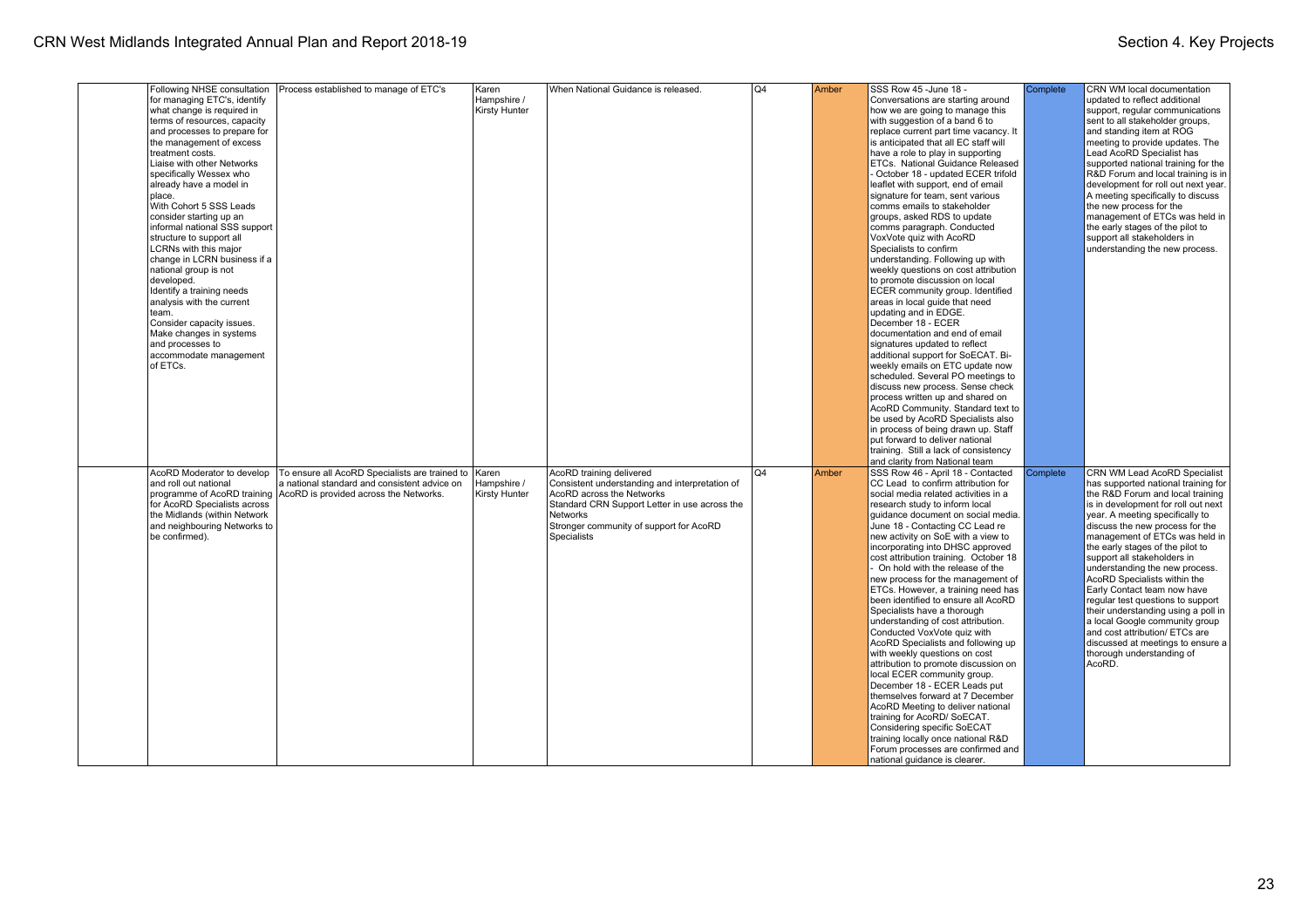| 6.1.6/7/8 | Create strong links between<br>the CRN BI Team, the Host<br>ICT teams and system               | Ensure that support is provided for all local<br>and national systems                                                                                                | Pat Ryan /<br>Hamid Hussain                     | Robust process for escalation via the CRN<br>service desk email system<br>Review opportunities to launch Structured Query                                                             | Ongoing        | Green | Assistant Project Manager (Digital)<br>working with East Midlands to look<br>at alternatives to SQL - Big Query /                            | Green | Both PO and Network staff are<br>well supported in all systems, via<br>the service desk email address.                              |
|-----------|------------------------------------------------------------------------------------------------|----------------------------------------------------------------------------------------------------------------------------------------------------------------------|-------------------------------------------------|---------------------------------------------------------------------------------------------------------------------------------------------------------------------------------------|----------------|-------|----------------------------------------------------------------------------------------------------------------------------------------------|-------|-------------------------------------------------------------------------------------------------------------------------------------|
|           | providers                                                                                      |                                                                                                                                                                      | Linda Smith                                     | Language (SQL) server to allow better sharing<br>of data across all geographical and technical                                                                                        | Ongoing        |       | <b>ODP</b>                                                                                                                                   |       | via regular meetings such as the<br>Research Operational Group and                                                                  |
|           |                                                                                                |                                                                                                                                                                      |                                                 | l boundaries<br>All offices have a Business Continuity Process<br>to support business critical operations                                                                             |                |       |                                                                                                                                              |       | the Edge Working Group, and<br>also by visits to individual Trusts<br>to provide training as agreed.                                |
| 6.2.1/2   | Ongoing provision of an<br>LPMS solution that confirms<br>to the requirements of the<br>CRN CC | Support partner organisations to capture the<br>defined minimum data set to measure<br>research activity and allow for robust<br>performance management of Portfolio | Hamid Hussain<br>Julie Davis /<br>Pauline Boyle | Review current contract with Edge (current<br>LPMS provider), linking in with the other LCRNs<br>who use EDGE to come up with a common<br>approach and potentially benefit from joint | l Q2           | Amber | All POs now live with EDGE -<br>Continued support for EDGE by BI<br>Team and engagement at ROG is<br>focusing on developments of CPMS        | Green | Current contract not due for<br>renewal until June 2019<br>21 POs expressed interest to be                                          |
|           |                                                                                                | research                                                                                                                                                             | Andrea Shilton                                  | negotiations for contract renewal when the<br>current one expires                                                                                                                     | O <sub>1</sub> |       | - LPMS API EDGE Working Group<br>Membership recently changed to<br>include additional members. The                                           |       | involved with EDGE Finance<br>project from EDGE Working<br>Group                                                                    |
|           |                                                                                                |                                                                                                                                                                      | Hamid Hussain                                   | Ensure that all POs continue to use the system<br>of choice (EDGE); aim is to get all 28<br>organisations on board (currently 27/28)                                                  | lQ1            |       | group is looking at a collaborative<br>approach on utilising the finance<br>module. Primary Care working group<br>looking at using Edge more |       | Improvement of data completion<br>percentage of the minimum data<br>set from 80% 27 March 2018 to<br>92% in April 2019. Improvement |
|           |                                                                                                |                                                                                                                                                                      |                                                 | Review Terms of Reference and membership of<br>Edge Working Group. This Group will take<br>ownership of data quality initiatives and will<br>promote improvements through the wider   |                |       | effectively for the regional set up                                                                                                          |       | of data completion for Primary<br>Care from 31% to 76%.<br>Final PO not using EDGE went<br>live in December 2018                    |
|           |                                                                                                |                                                                                                                                                                      |                                                 | Research Operational Group, attended by all<br>Trusts.                                                                                                                                |                |       |                                                                                                                                              |       |                                                                                                                                     |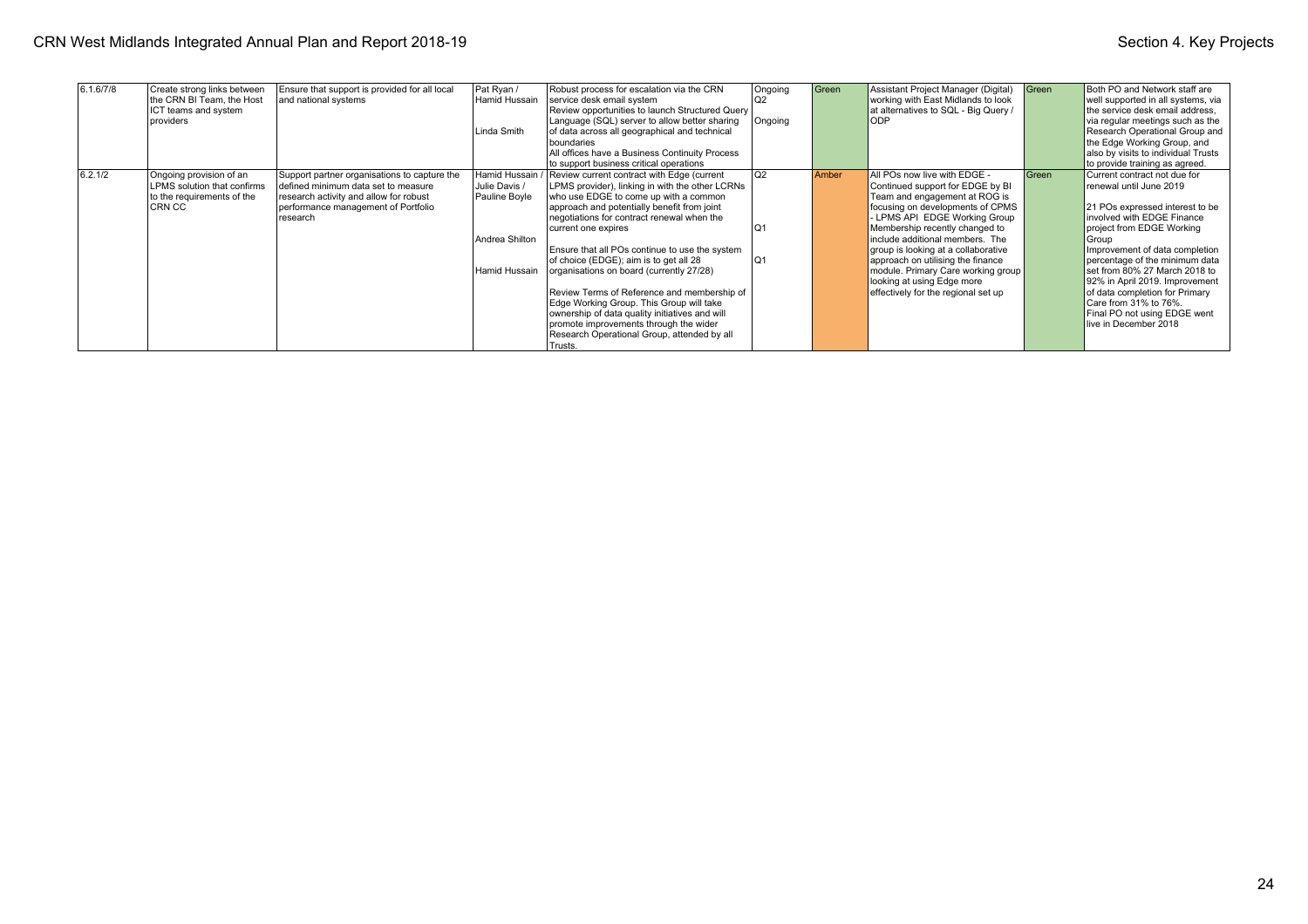| 6.3.1/2/4 | Provision of a specialist,<br>experienced and dedicated BI<br>Team with access to the                              | Provide CRN WM with the business<br>intelligence data and analysis to enable robust<br>performance management to be carried out,                                                    | Pat Ryan /<br>Hamid Hussain<br>Julie Davis | Regular reports for CRN WM Executive Team,<br>Partnership Group, Senior Leadership Team,<br>Partner Organisations, research teams; ensure                                                                                                    | Ongoing | Green |                                                                                                                                                                                                                                                                 | Green | All required reports are being<br>regularly provided to both POs<br>and to appropriate Network staff.                                                                                                                                           |
|-----------|--------------------------------------------------------------------------------------------------------------------|-------------------------------------------------------------------------------------------------------------------------------------------------------------------------------------|--------------------------------------------|----------------------------------------------------------------------------------------------------------------------------------------------------------------------------------------------------------------------------------------------|---------|-------|-----------------------------------------------------------------------------------------------------------------------------------------------------------------------------------------------------------------------------------------------------------------|-------|-------------------------------------------------------------------------------------------------------------------------------------------------------------------------------------------------------------------------------------------------|
|           | necessary tools and systems                                                                                        | spotting trends, sharing best practice and<br>advising partner organisations                                                                                                        |                                            | these are reviewed regularly and meet the<br>needs of the organisation and use the official<br>data as issued by the CRN CC                                                                                                                  | Q2      |       | Excel Trust reports now in place and<br>working well.                                                                                                                                                                                                           |       | LCRN app developed and<br>launched this year. Presented at<br>several meetings and training                                                                                                                                                     |
|           |                                                                                                                    |                                                                                                                                                                                     |                                            | Develop new Trust reports via Excel, as<br>requested by several Trusts so they will have<br>the ability to copy/paste tables and charts to<br>their own Board reports                                                                        | Q1/2    |       | Meeting planned with East Midlands<br>in January to discuss collaborative<br>working ideas for succession                                                                                                                                                       |       | provided, including site-visits<br>(eight so far) where appropriate -<br>initial feedback has been very<br>encouraging and this will be                                                                                                         |
|           |                                                                                                                    |                                                                                                                                                                                     |                                            | Succession planning to ensure that there is<br>coverage across the Network in terms of<br>information management and expertise                                                                                                               | Q1      |       | planning<br>Monthly peer review meetings taking<br>place; impact already showing on                                                                                                                                                                             |       | developed further.<br>Presentations given at several<br>meetings about new apps                                                                                                                                                                 |
|           |                                                                                                                    |                                                                                                                                                                                     |                                            | Divisional Peer Review form and discussion<br>platform to enable Research Delivery Managers<br>to gain support and tap into the experience of                                                                                                | Q1      |       | HLO <sub>2a</sub><br>BRV process was delayed due to                                                                                                                                                                                                             |       | developed by the national BI<br>team, especially the "Research<br>Targeting Tool" and the "Partner<br>Dashboard."                                                                                                                               |
|           |                                                                                                                    |                                                                                                                                                                                     |                                            | other RDMs in the CRN to ensure that studies<br>have the best chance of delivering to time and<br>target                                                                                                                                     | Q1/2    |       | the long-term absence of a key<br>member of staff. We have relatively<br>few Priority 1 BRVs, but we will<br>review and relaunch the process in                                                                                                                 |       | Site-level Recruitment to Time<br>and Target dashboard launched,<br>providing a comparison across                                                                                                                                               |
|           |                                                                                                                    |                                                                                                                                                                                     |                                            | Develop a local business process to routinely<br>investigate and resolve Business Rules<br>Violations via the Data Quality ODP app                                                                                                           |         |       | the New Year to reduce them<br>further.                                                                                                                                                                                                                         |       | sites for all studies, as well as<br>comparison with study-level<br>berformance.                                                                                                                                                                |
|           |                                                                                                                    |                                                                                                                                                                                     |                                            | Work with all Partner Organisations to monitor<br>and resolve data discrepancies via the Study<br>Start-up app:<br>Develop business process specific to different                                                                            | lQ2     |       | Study startup app user guide written<br>and circulated to all POs<br>Regular Data quality reports sent to                                                                                                                                                       |       | Work underway to develop<br>dashboard to report on the 2019-<br>20 High Level Objectives and the<br>Harmonised Specialty Objectives,                                                                                                            |
|           |                                                                                                                    |                                                                                                                                                                                     |                                            | error types so that both Network and POs have<br>clarify on responsibilities<br>User guide for POs<br>Keep West Midlands among the best five                                                                                                 |         |       | Senior Leadership Team and PO at<br>R&D Forum                                                                                                                                                                                                                   |       | subject to clarification by the<br>national BI team on exactly how<br>these will be measured.                                                                                                                                                   |
|           |                                                                                                                    |                                                                                                                                                                                     |                                            | LCRNs.<br>More accurate data in CPMS.<br>Fewer queries from POs                                                                                                                                                                              |         |       | Superseded by Specialty Objectives<br>ODP app                                                                                                                                                                                                                   |       |                                                                                                                                                                                                                                                 |
|           |                                                                                                                    |                                                                                                                                                                                     |                                            | Devise method of reporting on the quantifiable<br>specialty-level objectives, relating to objectives<br>3, 5, 6, 11, 20, 25, 27, 27B, 29, 30                                                                                                 |         |       |                                                                                                                                                                                                                                                                 |       |                                                                                                                                                                                                                                                 |
|           |                                                                                                                    |                                                                                                                                                                                     |                                            | RDMs will have ongoing information about<br>progress towards achieving targets and early<br>warning of any potential shortfalls.<br>Several other objectives are about having                                                                |         |       |                                                                                                                                                                                                                                                                 |       |                                                                                                                                                                                                                                                 |
|           |                                                                                                                    |                                                                                                                                                                                     |                                            | named leads/champions etc. and do not merit<br>ongoing reporting                                                                                                                                                                             |         |       |                                                                                                                                                                                                                                                                 |       |                                                                                                                                                                                                                                                 |
| 6.3.3     | Ensure that the BI Team<br>contribute to the work of the<br>national BI Team and<br>collaborate with other regions | One or both of our BI Managers will attend<br>each meeting of the VBIU and any national<br>meetings which relate to BI                                                              | Pat Ryan /<br>Hamid Hussain                | Feedback all relevant information to both the<br>Network Senior Leadership Team and the<br>Partner Organisations as appropriate. A member<br>of our BI team will take part in the EDGE-CPMS<br>teleconferences and ensure cover as required. | Ongoing | Green | Continued attendance of fortnightly<br>EDGE-CPMS teleconference and<br>national CPMS-LPMS API meetings                                                                                                                                                          | Green | Continued attendance and<br>involvement in national projects,<br>including meetings,<br>teleconferences and user<br>acceptance testing for new<br>developments.                                                                                 |
|           | Work up a proposal to run a<br>pilot study in Primary Care in<br>the WMs via CPRD                                  | Defined approach to working with CRN and<br><b>CPRD</b><br>resulting in improved recruitment, improved<br>range/quantity of studies and improved service<br>offering to study teams | Dr Rebecca<br>Harrison                     | Feasibility searches improved<br>Confirmation that CPRD searches can be<br>completed across entire LCRN                                                                                                                                      | Q4      | Amber | CRN and CPRD are now working up Amber<br>the proposal to run a proof of<br>concept patient eligibility study to<br>demonstrate CPRDs searching<br>ability using Trialviz to identify<br>patients and comparing this to WM<br>CRn searching methods to establish |       | CRN and CPRD are now working<br>up the proposal to run a proof of<br>concept patient eligibility study to<br>demonstrate CPRDs searching<br>ability using Trialviz to identify<br>patients and comparing this to<br>WM CRn searching methods to |
|           |                                                                                                                    |                                                                                                                                                                                     |                                            |                                                                                                                                                                                                                                              |         |       | how CPRD might support the CRN<br>recruitment for future studies.                                                                                                                                                                                               |       | establish how CPRD might<br>support the CRN recruitment for<br>future studies.                                                                                                                                                                  |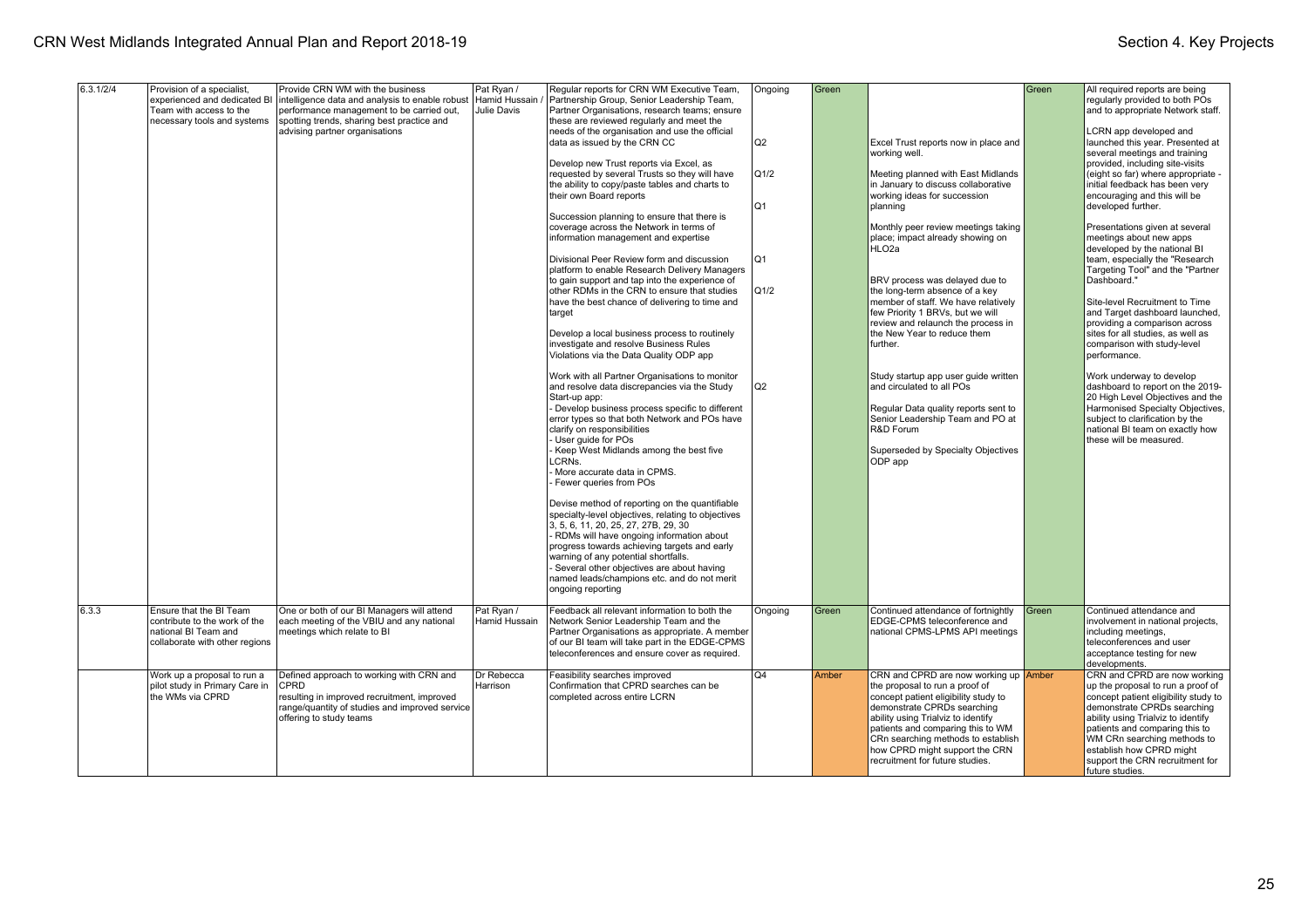|                                   | Encouraging GP practices in<br>WM region to sign-up to<br>CPRD <sup>1</sup><br>WM CRN and CPRD are<br>working closely together to<br>identify opportunities for<br>GP practices and their<br>patients to participate in<br>clinical studies (in line with<br>POF working principle 3.1.d)                                                         | Increase in GP CPRD member practice across Dr Rebecca Harri Relationship building with large scale<br><b>WMs</b><br>Increased involvement from large scale<br>organisations e.g. superpractices, GP<br>federations<br>Continue to be leading LCRN for CPRD<br>participation<br>Improve recruitment<br>Increase in the number of studies we can offer<br><i><b>practices</b></i><br>Improved contribution to the national initiative<br>to increase number of GPs signed up to<br>CPRD (Jonathan Sheffield's letter) |             | organisations<br>Feedback acquired from member practices<br>about the value of Quality Improvement reports<br>Proposal worked up to run a pilot study in the<br>WMs via CPRD                                  | Q4             | Amber | 211 West Midlands practices signed Green<br>up as of end Oct 18 (18% of the total<br>number of CPRD practices).<br>Highest LCRN in the country. 2nd<br>highest is 98 South London. CRN<br>has facilitated meetings with most<br>CCGs in West Midlands, More<br>successful meetings have involved<br>CSRLs and local RFs. Involvement<br>and engagement has been seen<br>from large scale organisations e.g.<br>Umbrella Medical Federation - all<br>members signed up. The QI reports<br>provided to practices are popular<br>and excellent feedback has been<br>received from practices regarding<br>these. |       | Primary Care have again<br>performed successfully in a<br>number of areas this year<br>including having the highest<br>number of practices in the country<br>signed up to CRPD (233) and<br>accredited to RCGP RR (178).                                                                                                                                                                                                                                                                                                              |
|-----------------------------------|---------------------------------------------------------------------------------------------------------------------------------------------------------------------------------------------------------------------------------------------------------------------------------------------------------------------------------------------------|---------------------------------------------------------------------------------------------------------------------------------------------------------------------------------------------------------------------------------------------------------------------------------------------------------------------------------------------------------------------------------------------------------------------------------------------------------------------------------------------------------------------|-------------|---------------------------------------------------------------------------------------------------------------------------------------------------------------------------------------------------------------|----------------|-------|--------------------------------------------------------------------------------------------------------------------------------------------------------------------------------------------------------------------------------------------------------------------------------------------------------------------------------------------------------------------------------------------------------------------------------------------------------------------------------------------------------------------------------------------------------------------------------------------------------------|-------|---------------------------------------------------------------------------------------------------------------------------------------------------------------------------------------------------------------------------------------------------------------------------------------------------------------------------------------------------------------------------------------------------------------------------------------------------------------------------------------------------------------------------------------|
|                                   | Development of a West<br>Midlands Wide Research<br>Optimisation Support Team<br>(ROST) group who is<br>responsible for setting and<br>assuring the standards<br>required to help identify<br>patients on GP systems. The<br>group will consist of RFs.<br>manager, nurse, practice<br>manager and GPRF to give a<br>broad view on issues arising. | To quality assure all searches and simple pop- Jenny Stevens<br>ups to identify patients for research. They will<br>act as the 'expert' for the rest of the team to<br>consult. Part of all members roll will be to<br>educate the rest of the team on how to build<br>effective searches so that the workforce is<br>upskilled.                                                                                                                                                                                    |             | Provision of a quality assured service to study<br>teams providing a consistent approach to patient<br>identification                                                                                         | Q2             | Green | ROST group is now fully operational Complete<br>with members from each of the<br>localities attending. All searches and<br>identifying pop ups are QA'd through<br>ROST and advice and support given<br>to all staff to build searches/po-ups.<br>SEarch exclusion codes have been<br>agreed so that all 3 localities are<br>using the same criteria. RF/RN skills<br>are to be reviewed so that all staff<br>can increase their skills and build<br>accurate searches. Work being<br>shared nationally by Mark Evans.<br><b>COMPLETE</b>                                                                    |       | ROST group is now fully<br>operational with members from<br>each of the localities attending. All<br>searches and identifying pop ups<br>are QA'd through ROST and<br>advice and support given to all<br>staff to build searches/po-ups.<br>SEarch exclusion codes have<br>been agreed so that all 3 localities<br>are using the same criteria.<br>RF/RN skills are to be reviewed<br>so that all staff can increase their<br>skills and build accurate searches.<br>Work being shared nationally by<br>Mark Evans.                   |
|                                   | To support pharmacy<br>departments in Trusts<br>involved in the delivery of<br>clinical trials with EDGE<br>including using EDGE to<br>collect pharmacy set-up and<br>approval times                                                                                                                                                              | Facilitate pharmacy departments to assess<br>and plan workload relating to clinical trials                                                                                                                                                                                                                                                                                                                                                                                                                          |             | Jenny Warmingto Pharmacy departments in CRN WM POs to<br>collecting and analysing pharmacy approval and<br>set-up times                                                                                       | Q <sub>4</sub> | Green | Project ongoing; pharmacy<br>departments using EDGE and a<br>workflow for pharmacy set up had<br>been rolled out together with<br>attributes relating to pharmacy<br>approval and set up times                                                                                                                                                                                                                                                                                                                                                                                                               | Green | Project ongoing; pharmacy<br>departments using EDGE and a<br>workflow for pharmacy set up had<br>been rolled out together with<br>attributes relating to pharmacy<br>approval and set up times;<br>Pharmacy EDGE Steering Group<br>established with representation<br>form R&D and pharmacy staff;<br>invited to deliver a break-out<br>session re 'using EDGE to<br>support the delivery of research in<br>pharmacy' and jointly host a meet<br>land greet session re pharmacy<br>and the use of EDGE at the<br>EDGE Conference 2019 |
|                                   | 7. Stakeholder Engagement and Communications                                                                                                                                                                                                                                                                                                      |                                                                                                                                                                                                                                                                                                                                                                                                                                                                                                                     |             |                                                                                                                                                                                                               |                |       |                                                                                                                                                                                                                                                                                                                                                                                                                                                                                                                                                                                                              |       |                                                                                                                                                                                                                                                                                                                                                                                                                                                                                                                                       |
| 7.1.1                             | Engagement opportunities<br>offered by Join Dementia<br>Research (JDR) and the UK<br><b>Clinical Trials Gateway</b><br>(UKCTG) will be<br>communicated to all<br>appropriate stakeholders                                                                                                                                                         | Traffic to JDR and UKCTG from the West<br>Midlands will increase                                                                                                                                                                                                                                                                                                                                                                                                                                                    | Claire Hall | Signposting to both sites included in all materials Ongoing<br>and communications where appropriate,<br>including social media posts                                                                          |                | Green | Both sites have been signposted<br>where appropriate - eg in Blogs, on<br>the patient Thank You card.                                                                                                                                                                                                                                                                                                                                                                                                                                                                                                        | Green | Both sites have been signposted<br>where appropriate - eg in Blogs,<br>on the patient Thank You card<br>and at library events carried out<br>with PPIE Team in Summer 2018.                                                                                                                                                                                                                                                                                                                                                           |
| $\overline{7.1.2}$ (and<br>7.3.3) | Support for new and<br>emerging NIHR strategies<br>containing stakeholder<br>engagement and<br>communication goals                                                                                                                                                                                                                                | The CRN Communications Lead will continue<br>to work closely with the Host Organisation<br>Communications Team to provide a joined up<br>approach which sells the successes of the<br>Network to the media and to external<br>organisations eg CQC. All requirements of the<br>Stakeholder Engagement Contract Support<br>Document will be fulfilled                                                                                                                                                                | Claire Hall | Press Releases and Comms publications to<br>highlight RWT as the host, and publicise the<br>successes in year                                                                                                 | Ongoing        | Green | All relevant releases and<br>publications highlight the role of<br>Host. Network included in Host<br>NHS70 video. Host CEO presented<br>Network and Staff Awards. Network<br>contributions to Host Newsletter,                                                                                                                                                                                                                                                                                                                                                                                               | Green | All relevant releases and<br>publications highlight the role of<br>Host. Network included in Host<br>NHS70 video. Host CEO<br>I presented Network and Staff<br>Awards. Network contributions to<br>Host Newsletter, where<br>appropriate.                                                                                                                                                                                                                                                                                             |
| 7.1.3/4                           | Provision of a sufficient non-<br>pay budget line and resource<br>to deliver PPIE, Engagement<br>& PPIE activities                                                                                                                                                                                                                                | A dedicated communications budget line and<br>Comms Lead ensures that all potential<br>engagement workstreams are viable and<br>prioritised                                                                                                                                                                                                                                                                                                                                                                         | Julie Davis | A suite of publications from the Communications<br>Team which market the CRN to internal staff.<br>partner organisations, external companies and<br>partners (eg Industry and Clinical Trials Units<br>letc). | Ongoing        | Green | Suite of publications available in<br>print and electronically                                                                                                                                                                                                                                                                                                                                                                                                                                                                                                                                               | Green | Suite of publications available in<br>print and electronically, including<br>Network brochures aimed at<br>Industry and at Researchers.                                                                                                                                                                                                                                                                                                                                                                                               |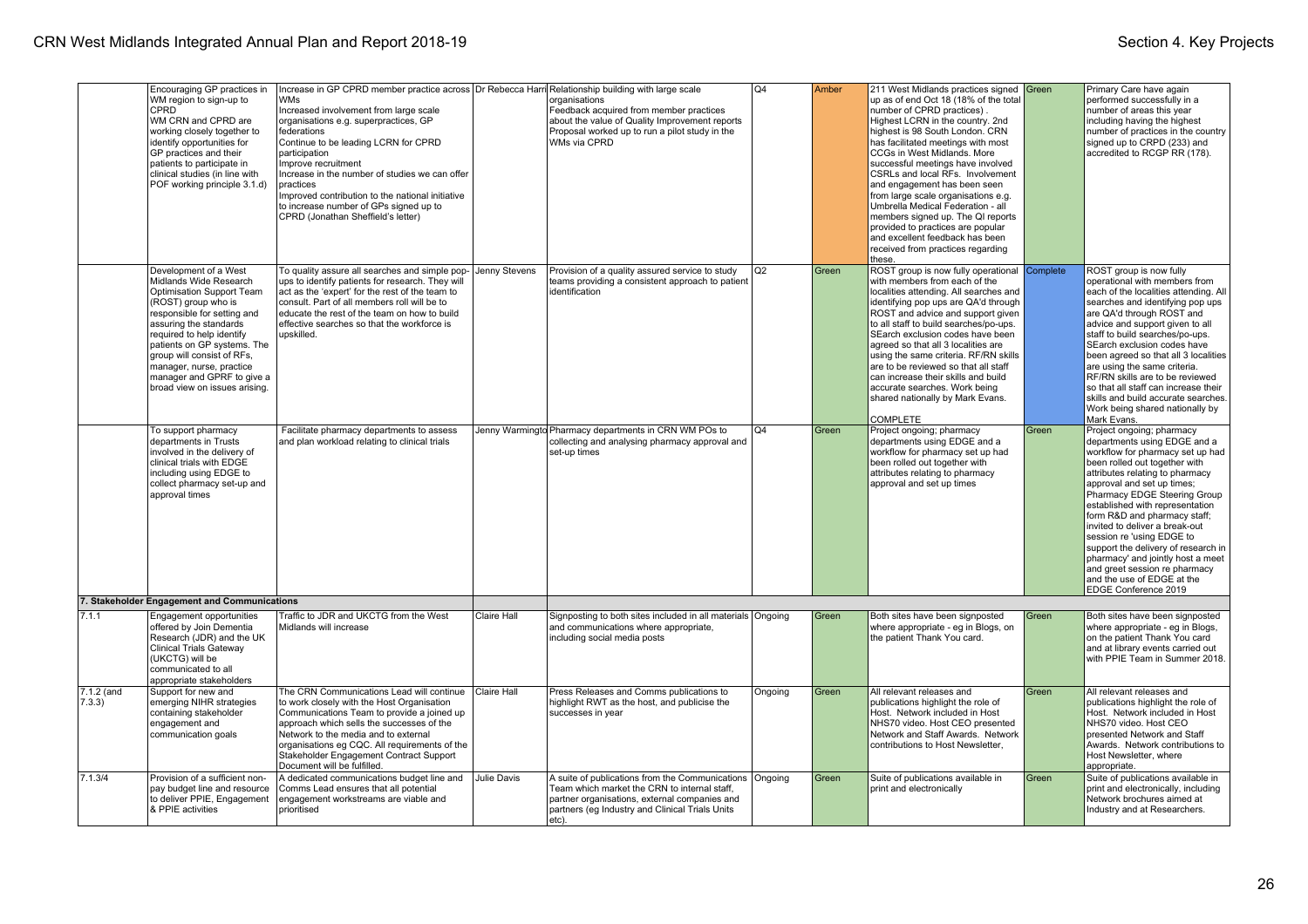| 7.1.5   | Develop and deliver a local<br>Communications Plan that<br>recognises the LCRNs                              | The Communications Lead will deliver a high<br>quality multi-channel communications<br>programme to support:                                                                    | Claire Hall | Increased use of digital tools, including monthly<br>blogs, videos and social media to implement all<br>Communication Strategies. Recruitment to                            | Ongoing                                                 | Green | A total of 17 Blogs now published<br>and shared via social media.                                                                        | Green   | A total of 17 Blogs now published<br>(via WordPress) and shared via<br>social media.                                                                       |
|---------|--------------------------------------------------------------------------------------------------------------|---------------------------------------------------------------------------------------------------------------------------------------------------------------------------------|-------------|-----------------------------------------------------------------------------------------------------------------------------------------------------------------------------|---------------------------------------------------------|-------|------------------------------------------------------------------------------------------------------------------------------------------|---------|------------------------------------------------------------------------------------------------------------------------------------------------------------|
|         | position as part of a national<br>system                                                                     | the implementation of the NIHR CRN NHS<br>Engagement and Communications Strategies                                                                                              |             | studies directly influenced by use of social<br>media Increased focus on marketing to Industry<br>opportunities identified to raise awareness of                            | Q <sub>2</sub>                                          |       |                                                                                                                                          |         |                                                                                                                                                            |
|         |                                                                                                              | and the NIHR Communications Strategy<br>the implementation of the Communications<br><b>Contract Support Document</b>                                                            |             | the Network to potential key commercial<br>partners by working with Industry Operations<br>Manager                                                                          | Q3                                                      |       | Both sets of Awards now<br>implemented.                                                                                                  |         | Both sets of Awards now<br>implemented.                                                                                                                    |
|         |                                                                                                              | the development and maintenance of the<br>LCRNs positive reputation<br>transparency of local performance on                                                                     |             | Run Network Awards for Partner Organisations<br>(Oct) and VIP Awards for Staff (Dec) building on<br>success of last year's events in strengthening                          | Ongoing                                                 |       | One WWDR leaflet published and a<br>second one planned.                                                                                  |         | One WWDR leaflet published and                                                                                                                             |
|         |                                                                                                              | research delivery<br>strong internal and external stakeholder<br>relationships                                                                                                  |             | internal and external stakeholder relationships<br>Why We Do Research campaign - production of<br>a suite of materials showcasing the changes in                            | lQ1                                                     |       | Comms Lead now appointed as                                                                                                              |         | a second one planned.                                                                                                                                      |
|         |                                                                                                              | patient, staff, carer and public awareness of<br>local clinical research opportunities<br>effective working with other parts of the NIHR                                        |             | practice resulting from research in the WM, for<br>use in raising patient, carer and public<br>awareness                                                                    | Ongoing<br>Ongoing                                      |       | NHR Regional Comms Manager,<br>continuing work on this resource and<br>other One NIHR initiatives, including                             |         | Comms Lead now appointed as<br>NHR Regional Comms Manager,<br>continuing work on this resource                                                             |
|         |                                                                                                              | at local, regional and national level                                                                                                                                           |             | Production of an online/hard copy resource<br>created by the NIHR Regional Communications<br>Group set up in 2017/18, showing how we work                                   |                                                         |       | events.                                                                                                                                  |         | and other One NIHR initiatives.<br>including events. RCL sits on<br>national Content Working Group                                                         |
|         |                                                                                                              |                                                                                                                                                                                 |             | together. Identification of further opportunities to<br>work together via an online forum.<br>Work with Network's PPIE team to support their<br>action plan where required. |                                                         |       | PRA initiative supported with<br>production of a PRA Forum video<br>and social media activity. Comms<br>Lead also had input to design of |         | PRA initiative supported with<br>production of a PRA Forum video                                                                                           |
|         |                                                                                                              |                                                                                                                                                                                 |             | Recognise the contributions on those involved in<br>research by 'thanking' patients, research teams,<br>PIs and Support Departments for their input into                    |                                                         |       | PRES.<br>Thank You postcards and banners                                                                                                 |         | and social media activity. Comms<br>Lead also had input to design of<br>PRES.                                                                              |
|         |                                                                                                              |                                                                                                                                                                                 |             | the CRN WM's objective of increasing the<br>number of patients accessing clinical trials                                                                                    |                                                         |       | produced for use by research staff.                                                                                                      |         | Thank You postcards and<br>banners produced for use by<br>research staff.                                                                                  |
| 7.1.6/7 | Contribution to delivery of<br>national NIHR campaigns to<br>include NHS 70. I Am<br>Research, JDR and UKCTG | Production of press release, consistent social<br>media activity, staff and patient stories (where<br>applicable) per campaign. Link in with Host<br>Organisation when required | Claire Hall | Writing and distribution of press releases,<br>patient stories and supporting social media<br>activity:<br>Am Research<br><b>NHS 70</b>                                     | $Q1-4$<br>(Ongoing)<br>Q <sub>1</sub><br>Q <sub>2</sub> | Green | All of this activity has taken place<br>throughout the year to date.                                                                     | Green   | All of this activity has taken place<br>throughout the financial year.<br>Staff story sold in to RCNi<br>(Nursing Standard). Awaiting<br>publication date. |
|         |                                                                                                              | Produce four 'Our Stories (three patients and<br>one staff) within the financial year to be                                                                                     |             | <b>JDR &amp; UKCTG</b><br>Identify, write and submit four 'Our Stories'. Sell   Q1-4                                                                                        | Ongoing                                                 |       |                                                                                                                                          |         | Coverage list here: http://bit.<br>ly/2VQCuqY                                                                                                              |
|         |                                                                                                              | published on the NIHR website. Coverage in<br>local media                                                                                                                       |             | in where possible to local/national media and<br>Trust communication channels                                                                                               |                                                         |       |                                                                                                                                          |         |                                                                                                                                                            |
| 7.1.8   | Ensure that the whole LCRN<br>operates in line with brand<br>guidelines, operational                         | Encourage consistency and brand awareness,                                                                                                                                      | Claire Hall | Updates issued via internal communications<br>channels where required                                                                                                       | Ongong                                                  | Green | Updates issued via Network Google Green<br>Community (Shout Out) as well as<br>attendance at Administrators' and                         |         | Updates issued via Network<br>Google Community (Shout Out)<br>as well as attendance at                                                                     |
|         | requirements and national<br>messaging                                                                       | and promote a positive reputation by ensuring<br>that all materials produced locally feature the                                                                                |             | Oversight of all materials produced to ensure<br>adherence to guidelines/messaging                                                                                          | Ongoing                                                 |       | other relevant meetings.                                                                                                                 |         | Administrators' and other relevant<br>meetings. Branding folder created                                                                                    |
|         |                                                                                                              | most recent branding and that outdated<br>materials are not in use. Ensure that Network<br>staff are aware of nationally produced branded                                       |             |                                                                                                                                                                             |                                                         |       | Poster process developed and<br>shared to ensure consistent<br>procedure.                                                                |         | in CRN Intranet folder and<br>templates created and shared.                                                                                                |
|         |                                                                                                              | materials such as specialty leaflets by<br>promoting their use through internal<br>communications channels.                                                                     |             |                                                                                                                                                                             |                                                         |       |                                                                                                                                          |         | Poster process developed and<br>shared to ensure consistent<br>procedure.                                                                                  |
| 7.1.9   | Ensure that all Partner<br>Organisations or researchers<br>in receipt of funds or support                    | Encourage acknowledgement by including<br>periodic reminders in our Network Newsletter<br>which is distributed to staff in all Partner                                          | Claire Hall | Include quarterly reminders in Newsletter                                                                                                                                   | Ongoing                                                 | Green | Reminders not included quarterly to<br>date (one scheduled for inclusion in<br>Jan 2019), but a number of                                | l Green | Reminders issued in Network<br>Newsletter in Jan 2019 and a<br>number of individuals have been                                                             |
|         | from the NIHR acknowledge<br>this in publications                                                            | Organisations.                                                                                                                                                                  |             |                                                                                                                                                                             |                                                         |       | individuals have been supplied with<br>the 'Funded By NIHR' 'Supported by<br>NIHR' stamps for use on posters                             |         | supplied with the 'Funded By<br>NIHR' 'Supported by NIHR'<br>stamps for use on posters and                                                                 |
|         |                                                                                                              |                                                                                                                                                                                 |             |                                                                                                                                                                             |                                                         |       | and leaflets. Will also be included in<br>next R&D Managers Comms Update<br>(January 19)                                                 |         | leaflets.<br>Reminder also included in R&D<br>Managers Comms Update                                                                                        |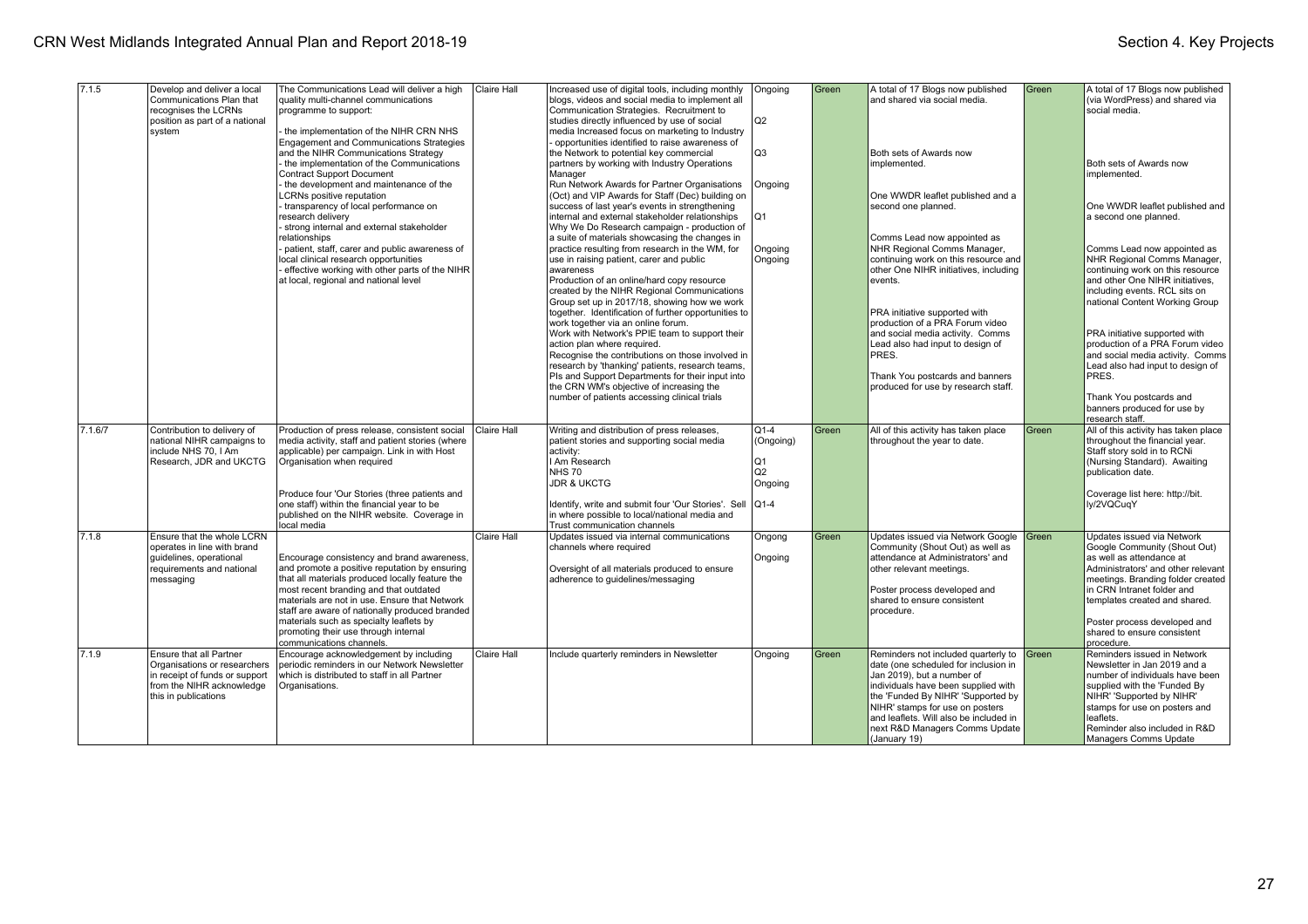| $7.2.1$ (and | Raise awareness of research   | Patients and the public from the West             | Mary-Anne       | Promote, implement and coordinate                           | Q1       | Green | The PPIE Team, working with the        | Green | The PPIE Team, working with the                |
|--------------|-------------------------------|---------------------------------------------------|-----------------|-------------------------------------------------------------|----------|-------|----------------------------------------|-------|------------------------------------------------|
| (7.3.1)      | amongst patients, carers, the | Midlands wide, diverse community are              | Darby - Head of | annual/ongoing NIHR campaigns, initiatives and              |          |       | Network's Communications Lead.         |       | Network's Communications Lead.                 |
|              | public and healthcare         | informed about research. International Clinical   | PPIE            | projects within the CRN WM e.g. 'I Am                       | $ Q1-Q4$ |       | Divisional staff and Network           |       | Divisional staff and Network                   |
|              | professionals.                | Trials Day and national/local initiatives using a |                 | Research' and Join Dementia Research (JDR).                 |          |       | Partners, continues to promote         |       | Partners, continues to promote                 |
|              |                               | range of methods and approaches.                  |                 | Work with and support Network Partners to host Q1-Q4        |          |       | NIHR campaigns and NIHR                |       | NIHR campaigns and NIHR                        |
|              | See also 7.2.4, 7.2.7 and     |                                                   |                 | Research Awareness Events including the                     |          |       | CRN/CRN WM PPIE resources e.g.         |       | CRN/CRN WM PPIE resources e.                   |
|              | 7.2.8.                        |                                                   |                 | annual celebration of International Clinical Trials 1Q4     |          |       | I Am Research, Join Dementia           |       | lg. I Am Research. Join Dementia               |
|              |                               | Via the CRN WM PPIE Google web page               |                 | Day on 20th May 2018.                                       |          |       | Research (JDR) and patient stories     |       | Research (JDR) and patient                     |
|              |                               | there is an established systematic process for    |                 | Work with the Network's Communications Lead                 |          |       | at events across the West Midlands     |       | stories at events across the West              |
|              |                               | patients and the public, CRN WM staff, NHS        |                 | and Divisional Research Delivery Managers to                | $Q3-Q4$  |       | e.g. at libraries in South             |       | Midlands e.g. at libraries in South            |
|              |                               | partner organisations and community health        |                 | organise and support activities to celebrate                |          |       | Staffordshire.                         |       | Staffordshire.                                 |
|              |                               | organisations to access CRN WM PPIE               |                 | Health Awareness Weeks/Days throughout the                  | $ Q1-Q4$ |       |                                        |       |                                                |
|              |                               | information and support e.g. PPIE advice,         |                 | vear.                                                       |          |       |                                        |       |                                                |
|              |                               | training, study support and collection of patient |                 | Collaborate with Partner Organisations, NIHR                | $Q1-Q4$  |       | A research awareness event in          |       | In February 2019 a research                    |
|              |                               | stories.                                          |                 | partners and voluntary organisations to raise               | Q1       |       | February 2019 is being planned for     |       | Iawareness event. entitled I Am                |
|              |                               |                                                   |                 | awareness of dementia research in the Care                  |          |       | the Pannel Croft Retirement Village,   |       | Research, was held at the Pannel               |
|              |                               | CRN WM has a visible presence online              |                 | Home/ Retirement Village/ Live at Home                      | Q1-Q4    |       | Birmingham. This will provide a        |       | Croft Retirement Village,                      |
|              |                               | utilising social media frameworks.                |                 | Scheme settings using a play about dementia.                |          |       | model for future events at other       |       | Birmingham. This was the first                 |
|              |                               |                                                   |                 | Support staff working in Hospices in the West               |          |       | villages and care homes.               |       | time an event such as this had                 |
|              |                               |                                                   |                 | Midlands to raise awareness of research by                  |          |       |                                        |       | been held in a retirement village.             |
|              |                               |                                                   |                 | appointing Research Champions/ PRAs and                     |          |       | The Head of PPIE has met with staff    |       | The event was a big success,                   |
|              |                               |                                                   |                 | hosting research displays and engagement                    |          |       | from hospices to raise awareness of    |       | there was a lot of positive                    |
|              |                               |                                                   |                 | events.                                                     |          |       | PPIE initiatives and in particular the |       | feedback and provides a model                  |
|              |                               |                                                   |                 | Promote the use of NIHR CRN / CRN WM PPIE                   |          |       | role of PRAs.                          |       | for future events at other villages            |
|              |                               |                                                   |                 | resources such as: - Leaflets e.g. 'I Am                    |          |       |                                        |       | and care homes.                                |
|              |                               |                                                   |                 | Research' and 'Join Dementia Research' and                  |          |       |                                        |       |                                                |
|              |                               |                                                   |                 | Banners and Postcards e.g. Local Patient                    |          |       | The CRN WM Google webpage has          |       | The Head of PPIE has met with                  |
|              |                               |                                                   |                 | Stories.                                                    |          |       | been developed and will be formally    |       | staff from hospices to raise                   |
|              |                               |                                                   |                 | Promote the UK Clinical Trials Gateway                      |          |       | Iaunched in January 2019.              |       | lawareness of PPIE initiatives and             |
|              |                               |                                                   |                 | (UKCTG).                                                    |          |       |                                        |       | in particular the role of PRAs.                |
|              |                               |                                                   |                 | Launch and promote the use of the CRN WM                    |          |       |                                        |       |                                                |
|              |                               |                                                   |                 | PPIE Google webpage amongst patients, the                   |          |       |                                        |       |                                                |
|              |                               |                                                   |                 | public, CRN WM staff, NHS partner                           |          |       |                                        |       | The CRN WM PPIE Google                         |
|              |                               |                                                   |                 |                                                             |          |       |                                        |       |                                                |
|              |                               |                                                   |                 | organisations and community health                          |          |       |                                        |       | webpage has been developed                     |
|              |                               |                                                   |                 | organisations.<br>Communicate with patients, carers and the |          |       |                                        |       | and was formally launched in<br>February 2019. |
|              |                               |                                                   |                 |                                                             |          |       |                                        |       |                                                |
|              |                               |                                                   |                 | public via social and digital media e.g. Twitter            |          |       |                                        |       |                                                |
|              |                               |                                                   |                 | and Facebook regarding CRN WM PPIE                          |          |       |                                        |       |                                                |
|              |                               |                                                   |                 | activities.                                                 |          |       |                                        |       |                                                |
| 7.2.2        | Development and               | A CRN WM PPIE Action Plan aligned and             | Mary-Anne       | Produce the PPIE Action Plan                                | Q1       | Green | PPIE Action Plan produced and the      | Green | PPIE Action Plan produced and                  |
|              | Implementation of a PPIE      | cross referenced to the CRNCC PPIE Strategy Darby |                 | Implementation of the PPIE Action Plan                      | $ Q1-Q4$ |       | majority of the plan implemented.      |       | implemented.                                   |
|              | <b>Action Plan</b>            | is produced.                                      |                 |                                                             |          |       |                                        |       |                                                |
|              |                               |                                                   |                 |                                                             |          |       |                                        |       |                                                |
|              |                               | Choice, equality and diversity is evident in the  |                 |                                                             |          |       |                                        |       |                                                |
|              |                               | PPIE Action Plan.                                 |                 |                                                             |          |       |                                        |       |                                                |
|              |                               |                                                   |                 |                                                             |          |       |                                        |       |                                                |
|              |                               |                                                   |                 |                                                             |          |       |                                        |       |                                                |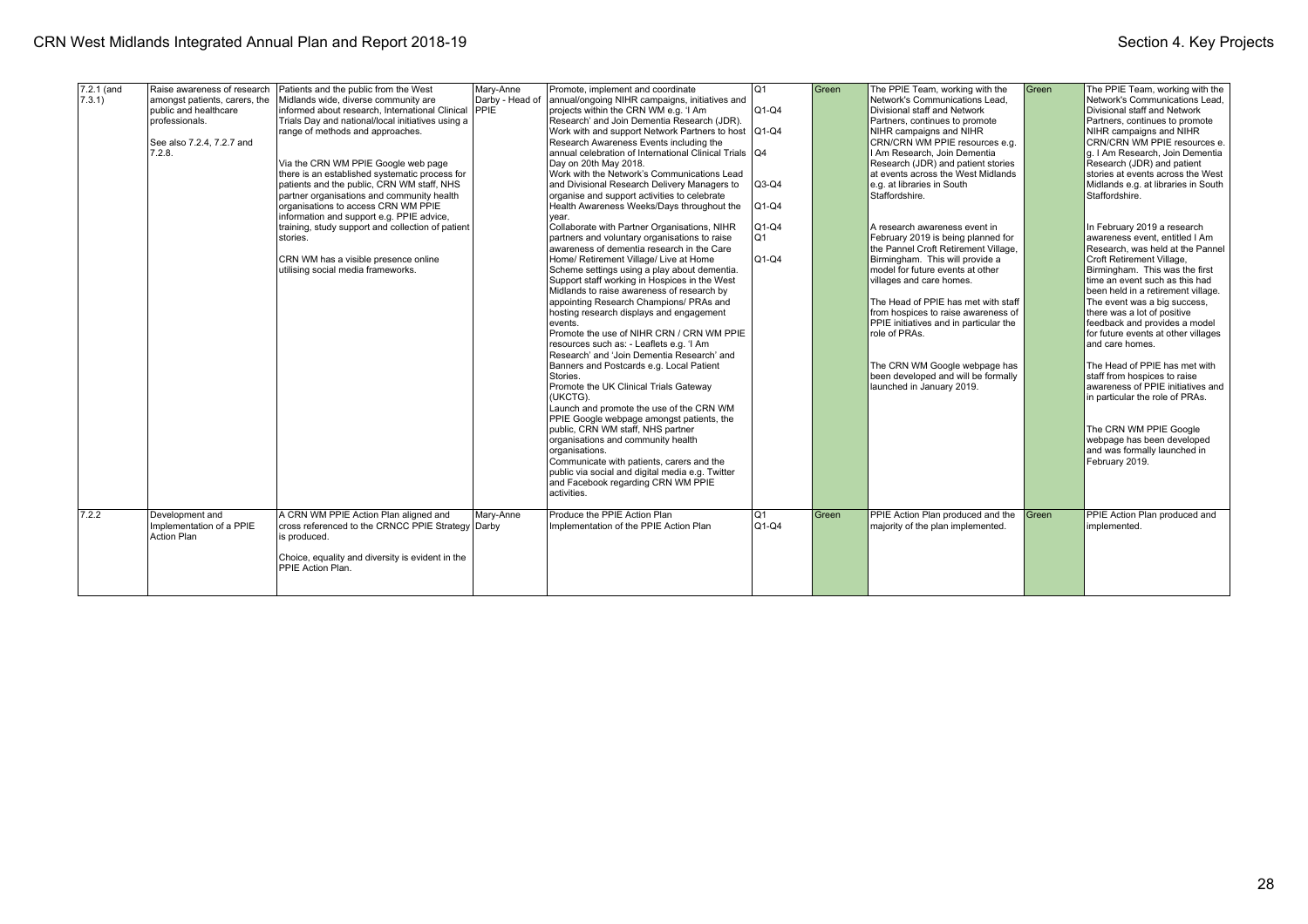| 7.2.3 | Development of meaningful     | There will be evidence of increased and        | Mary-Anne            | Work with/support staff in the Divisions to           | Q1-Q4   | Green | The PPIE Team have supported          | Green | The PPIE Team have supported                                      |
|-------|-------------------------------|------------------------------------------------|----------------------|-------------------------------------------------------|---------|-------|---------------------------------------|-------|-------------------------------------------------------------------|
|       | patient and public            | meaningful patient and public representation   | Darby / Carly        | develop PPIE plans and implement PPIE                 |         |       | staff in divisions to develop PPIE    |       | staff in divisions to develop PPIE                                |
|       | representation and            | and involvement in CRN WM activities across    | l Greene             | initiatives.                                          |         |       | plans e.g. Division 1 - Cancer and    |       | plans e.g. Division 1 - Cancer and                                |
|       | involvement at all levels and | Divisions and Specialties.                     |                      | Following the successful appointment of a new         |         |       | Division 5 - Primary Care.            |       | Division 5 - Primary Care.                                        |
|       | in all activities across the  |                                                |                      | adult lay member on the Partnership Group,            |         |       | Lay Members and PRAs are              |       | Lay Members and PRAs are                                          |
|       | CRN WM. See also 7.2.4.       |                                                |                      | work with all the lav members and Patient             |         |       | involved in Network Strategy Days     |       | involved in Network Strategy Days                                 |
|       |                               |                                                |                      | Research Ambassadors (PRAs) to increase their         |         |       | and peer review meetings for          |       | and peer review meetings for                                      |
|       |                               |                                                |                      | involvement in helping to achieve the Network's       |         |       | studies that are not e.g. meeting     |       | studies that are not e.g. meeting                                 |
|       |                               |                                                |                      | obiectives e.g. HL02.                                 |         |       | time and target.                      |       | time and target.                                                  |
|       |                               |                                                |                      | Following the successful appointment of seven         |         |       | The Network PRAs are involved in      |       | The Network PRAs are involved in                                  |
|       |                               |                                                |                      | Network Patient Research Ambassadors.                 |         |       | activities where they have a          |       | activities where they have a                                      |
|       |                               |                                                |                      | ensure that they are involved in the activities of    |         |       | particular interest/expertise e.g.    |       | particular interest/expertise e.g.                                |
|       |                               |                                                |                      | the Divisions/Specialties where they have a           |         |       | Primary Care, Improvement and         |       | Primary Care, Improvement and                                     |
|       |                               |                                                |                      | particular interest, expertise or experience.         |         |       | Innovation, Industry, Equality and    |       | Innovation, Industry, Equality and                                |
|       |                               |                                                |                      | Continue to review the membership of the              |         |       | Diversity and Non NHS settings.       |       | Diversity and Non NHS settings.                                   |
|       |                               |                                                |                      | Young Person's Steering Group (YPSG) to               |         |       |                                       |       |                                                                   |
|       |                               |                                                |                      | ensure there is representation from different         |         |       | Digital technology is being used to   |       |                                                                   |
|       |                               |                                                |                      | communities and across all the age groups i.e.        |         |       | advertise the YPSG and its activities |       | Digital technology is being used to<br>advertise the YPSG and its |
|       |                               |                                                |                      |                                                       |         |       |                                       |       |                                                                   |
|       |                               |                                                |                      | 11 years plus.                                        |         |       | with a view to increasing the         |       | activities with a view to increasing                              |
|       |                               |                                                |                      | Facilitate and support the YPSG in their              |         |       | membership. Children and young        |       | the membership. Children and                                      |
|       |                               |                                                |                      | activities including:                                 |         |       | people who are patients are being     |       | young people who are patients                                     |
|       |                               |                                                |                      | - further developing their working relationship       |         |       | targeted with a view to increasing    |       | are being targeted with a view to                                 |
|       |                               |                                                |                      | with MidTECH and commercial organisations e.          |         |       | the membership numbers.               |       | increasing the membership                                         |
|       |                               |                                                |                      | a. GSK                                                |         |       | The YPSG are currently working        |       | numbers.                                                          |
|       |                               |                                                |                      | conducting a research study - Mental Health           |         |       | with GSK to develop a workshop        |       | The YPSG are currently working                                    |
|       |                               |                                                |                      | n Schools                                             |         |       | aimed at national and international   |       | with GSK to develop a workshop                                    |
|       |                               |                                                |                      | challenging the language used in Palliative           |         |       | young persons' groups looking at      |       | aimed at national and                                             |
|       |                               |                                                |                      | Care                                                  |         |       | formulation preferences. This will    |       | international young persons'                                      |
|       |                               |                                                |                      | planning an event to celebrate '10 Years of the       |         |       | include designing and developing a    |       | groups looking at formulation                                     |
|       |                               |                                                |                      | YPSG and raise awareness of research'                 |         |       | research study.                       |       | preferences. This will include                                    |
|       |                               |                                                |                      | developing further links with schools across          |         |       | The Group, as part of its mental      |       | designing and developing a                                        |
|       |                               |                                                |                      | the West Midlands.                                    |         |       | health in schools study, have         |       | research study.                                                   |
|       |                               |                                                |                      | Continue to support and develop the role of the       |         |       | produced a mental health              |       | The Group, as part of its mental                                  |
|       |                               |                                                |                      | Network's Join Dementia Research (JDR)                |         |       | questionnaire and this has been       |       | health in schools study, have                                     |
|       |                               |                                                |                      | Champions.                                            |         |       | distributed in local schools.         |       | produced a mental health                                          |
|       |                               |                                                |                      | Establish lay members as part of the Hospices'        |         |       | Planning is underway for the 10 year  |       | questionnaire and this has been                                   |
|       |                               |                                                |                      | Research Governance Groups.                           |         |       | anniversary of the YPSG event in      |       | distributed in local schools.                                     |
|       |                               |                                                |                      | Inform Research Delivery Managers and                 |         |       | 2019.                                 |       | Planning is underway for the 10                                   |
|       |                               |                                                |                      | CRSLs/CRLs of the PPIE support available from         |         |       |                                       |       | year anniversary of the YPSG                                      |
|       |                               |                                                |                      | the CRN WM PPIE Team and Patient Research             |         |       | Network PRAs and Lay Members          |       | event in 2019.                                                    |
|       |                               |                                                |                      | Ambassadors.                                          |         |       | are informed of opportunities to get  |       |                                                                   |
|       |                               |                                                |                      | Ensure Network Patient Research Ambassadors           |         |       | involved in Network activities e.g.   |       | Network PRAs and Lay Members                                      |
|       |                               |                                                |                      | and Lay Members are informed of the                   |         |       | Review of the Understanding           |       | are informed of opportunities to                                  |
|       |                               |                                                |                      | opportunities for involvement in Network              |         |       | Clinical Trials Booklet.              |       | get involved in Network activities                                |
|       |                               |                                                |                      |                                                       |         |       |                                       |       |                                                                   |
|       |                               |                                                |                      | activities e.g. via the PPIE Google Community.        |         |       |                                       |       | e.g. Review of the Understanding                                  |
|       |                               |                                                |                      |                                                       |         |       |                                       |       | Clinical Trials Booklet and the                                   |
|       |                               |                                                |                      |                                                       |         |       |                                       |       | PPIE training.                                                    |
|       |                               |                                                |                      |                                                       |         |       |                                       |       |                                                                   |
|       |                               |                                                |                      |                                                       |         |       |                                       |       |                                                                   |
| 7.2.4 | Implementation of the Patient | There is an increased number of Patient        | Mohammed             | Produce a local Patient Research Ambassador           | Q1      | Green | Local PRAI Delivery Plan produced     | Green | Local PRAI Delivery Plan                                          |
|       | Research Ambassador           | Research Ambassadors (PRAs) across             | Shaikh - PPIE        | Initiative (PRAI) Delivery Plan 2018/19 with          |         |       | with input from Patient Research      |       | produced and implemented with                                     |
|       | Initiative (PRAI) across the  | partner organisations.                         | <b>Cross Cutting</b> | support from local PRAs and the West Midlands   Q1-Q4 |         |       | Ambassadors. Ongoing                  |       | input from Patient Research                                       |
|       | <b>CRN West Midlands</b>      |                                                | Theme Lead           | Patient Research Ambassadors' Regional                |         |       | engagement with all NHS Trusts        |       | Ambassadors. Ongoing                                              |
|       |                               | Communities of best practice are cultivated,   |                      | Forum.                                                | $Q1-Q4$ |       | regarding PRA role development        |       | engagement with all NHS Trusts                                    |
|       |                               | good practice is shared and PRA activities are |                      | Support all Trusts and NHS organisations,             |         |       | and support. West Midlands PRA        |       | regarding PRA role development                                    |
|       |                               | celebrated.                                    |                      | particularly in primary care, across the Network      |         |       | Regional Forum active and a key       |       | and support. West Midlands PRA                                    |
|       |                               |                                                |                      | to establish and further develop the Patient          | $Q1-Q2$ |       | mechanism to share good practice      |       | Regional Forum active and a key                                   |
|       |                               | There is a process to systematically measure   |                      | Research Ambassador role.                             | Q4      |       | amongst PRAs in the region. PRA       |       | mechanism to share good                                           |
|       |                               | the impact of the local PRAI.                  |                      | Share best practice of PRA activities and             |         |       | quarterly monitoring undertaken to    |       | practice amongst PRAs in the                                      |
|       |                               |                                                |                      | experiences across the region using the West          |         |       | monitor PRA activity and plans in     |       | region. Meetings are held four                                    |
|       |                               |                                                |                      | Midlands Patient Research Ambassadors'                |         |       | the region.                           |       | times a year. PRA quarterly                                       |
|       |                               |                                                |                      | Regional Forum e.g. Collation of PRA case             |         |       |                                       |       | monitoring undertaken to monitor                                  |
|       |                               |                                                |                      | studies and PRA tweet engagement.                     |         |       |                                       |       | PRA activity and plans in the                                     |
|       |                               |                                                |                      | Develop a system to measure the impact of the         |         |       |                                       |       | region.                                                           |
|       |                               |                                                |                      | PRA initiative in the region.                         |         |       |                                       |       |                                                                   |
|       |                               |                                                |                      | Host a PRA Annual Networking and Celebration          |         |       |                                       |       |                                                                   |
|       |                               |                                                |                      | Event in the West Midlands.                           |         |       |                                       |       |                                                                   |
|       |                               |                                                |                      |                                                       |         |       |                                       |       |                                                                   |
|       |                               |                                                |                      |                                                       |         |       |                                       |       |                                                                   |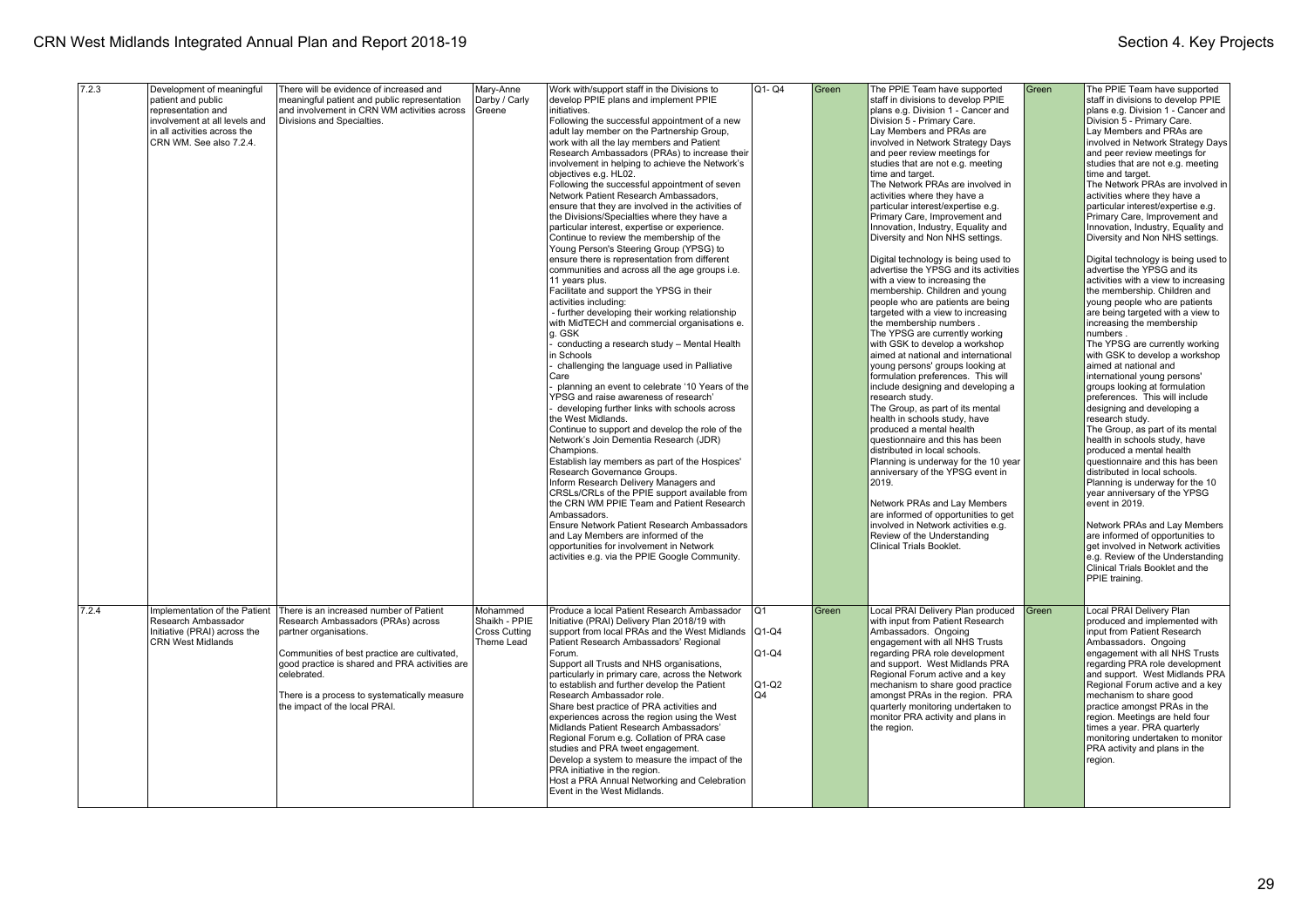| $7.2.5$ (and<br>7.3.2) | Continued membership and<br>participation in the West<br>Midlands Public Involvement<br>and Lay Accountability in<br>Research (PILAR) Group      | There is collaboration and sharing of best<br>practice in PPIE amongst NIHR partners.<br>There is information about research and<br>opportunities for involvement for patients and<br>the public available from research<br>organisations across the West Midlands.                                                                                                                                                | Mary-Anne<br>Darby                         | Attendance at bimonthly PILAR meetings.<br>Participate in collaborative work streams.<br>Sharing of good practice.                                                                                                                                                                                                                                                                                                                                                                                                                                                                                                                                                                                                                                                                                                                                     | Ongoing                                                            | Green | There is ongoing representation of<br>the CRN WM PPIE, both Lay and<br>professional members, at the PILAR<br>meeting.                                                                                                                                                                                                                                                                                                                                                                           | Green | There is ongoing representation<br>of the CRN WM PPIE, both Lay<br>and professional members, at the<br>PILAR meeting.                                                                                                                                                                                                                                                                                                                                                                                                                                                                                                                                                                                                                                                                                                                                                                                                                                                                                                                                                                                                      |
|------------------------|--------------------------------------------------------------------------------------------------------------------------------------------------|--------------------------------------------------------------------------------------------------------------------------------------------------------------------------------------------------------------------------------------------------------------------------------------------------------------------------------------------------------------------------------------------------------------------|--------------------------------------------|--------------------------------------------------------------------------------------------------------------------------------------------------------------------------------------------------------------------------------------------------------------------------------------------------------------------------------------------------------------------------------------------------------------------------------------------------------------------------------------------------------------------------------------------------------------------------------------------------------------------------------------------------------------------------------------------------------------------------------------------------------------------------------------------------------------------------------------------------------|--------------------------------------------------------------------|-------|-------------------------------------------------------------------------------------------------------------------------------------------------------------------------------------------------------------------------------------------------------------------------------------------------------------------------------------------------------------------------------------------------------------------------------------------------------------------------------------------------|-------|----------------------------------------------------------------------------------------------------------------------------------------------------------------------------------------------------------------------------------------------------------------------------------------------------------------------------------------------------------------------------------------------------------------------------------------------------------------------------------------------------------------------------------------------------------------------------------------------------------------------------------------------------------------------------------------------------------------------------------------------------------------------------------------------------------------------------------------------------------------------------------------------------------------------------------------------------------------------------------------------------------------------------------------------------------------------------------------------------------------------------|
| 7.2.6/7                | Collation of feedback from<br>participants about their<br>experience of being involved<br>in research. See also 7.2.7.                           | Patients' stories about their experiences of<br>being involved in research are accessible to<br>and shared with patients, the public and staff.<br>An annual Patient Research Experience<br>Survey will be undertaken.<br>A written report, showing analysis of results<br>with a set of recommendations will be<br>produced and fed into the CRN WM PPIE<br>Annual Plan 2019/20.                                  | Mohammed<br>Shaikh / Carly<br>Greene       | Collate patient stories and ensure these stories<br>are shared via the CRN WM website and other<br>media.<br>Using the 'lessons learnt'/recommendations<br>from the 2017/18 Patient Research Experience<br>Survey (PRES) review the survey methods<br>(including questionnaire) to plan for the 2018/19<br>PRES.<br>Undertake the PRES in the Mental Health<br>setting and in Care Homes.<br>Input and analyse the data.<br>Produce PRES reports.<br>Develop recommendations and an action plan<br>following the 2018/19 PRES to improve delivery.<br>Feedback findings to the CRN Coordinating<br>Centre                                                                                                                                                                                                                                              | $Q1-Q4$<br>Q1<br>$Q2 - Q3$<br>Q3<br>Q3<br>Q3-Q4<br>Q4              | Green | Patient stories continue to be<br>collated and shared.<br>Lessons learnt/recommendations<br>from the 2017/18 survey were taken<br>on board for the 2018/2019 PRES e.<br>g. the adult questionnaires were<br>reviewed/modified and are being<br>distributed over a 3 month period<br>(October - December 2018) rather<br>than just 1 month.<br>Analysis and production of reports<br>will commence in January 2019 and<br>feedback of findings submitted to<br>CRN Coordinating Centre in March. | Green | Patient stories continue to be<br>collated and shared.<br>Lessons learnt/recommendations<br>from the 2017/18 survey were<br>taken on board for the 2018/2019<br>PRES e.g. the adult<br>questionnaires were<br>reviewed/modified and were<br>distributed over a 3 month period<br>(October - December 2018) rather<br>than just 1 month.<br>Following analysis of the findings,<br>reports have been produced and<br>shared across the Network.<br>Feedback of findings were<br>submitted to CRN Coordinating<br>Centre in March. The feedback<br>will be reviewed for PRES<br>2019/2020.<br>The CRN West Midlands PPIE<br>Team, CRN Eastern PPIE Team<br>and CRN East Midlands are<br>working with local ambulance<br>services to organise and deliver a<br>PRES for patients in ambulance<br>service studies. This is a<br>collaboration established from the<br>Improvement and Innovation<br>Showcase Event organised in<br>October 2018. The PRES in the<br>ambulance service will be piloted<br>in the three regions in 2019/20<br>with a view to then sharing the<br>learning from the pilot across all<br>15 LCRNs. |
| 7.2.8                  | Development and provision of<br>learning and development<br>opportunities for patients.<br>carers, the public, lay<br>representatives and staff. | There is a comprehensive programme of PPIE<br>training available for patients, the public and<br>staff across the CRN WM.<br>Network PRAs are involved in the review,<br>development, planning and delivery of PPIE<br>training.<br>There is an increased awareness and<br>knowledge of research, PPIE initiatives and<br>PPIE training available (face to face and<br>online) amongst patients, carers and staff. | Mary-Anne<br>Darby /<br>Mohammed<br>Shaikh | Review the Building Research Partnerships<br>Training programme and resources following<br>feedback from programme participants.<br>Develop the 'Research Familiarisation'<br>workshop to use at NHS partner organisations<br>and community health organisations in the West<br>Midlands.<br>Work with Network PRAs in the development<br>and delivery of the 'Research Familiarisation'<br>workshop and Building Research Partnerships<br>Training Programme.<br>Promote and encourage patients, the public,<br>PRAs and staff to register and undertake the<br>Massive Open Online Course (MOOC):<br>Improving Healthcare through Clinical Research.<br>In collaboration with members of the West<br>Midlands Public Involvement and Lay<br>Accountability in Research (PILAR) Group<br>continue to deliver a range of PPIE in research<br>training. | $\overline{Q1}$<br>Q <sub>1</sub><br>$Q1-Q4$<br>$Q1-Q4$<br>$Q1-Q4$ | Green | BRP training has been reviewed<br>with local PRAs. As a result, various<br>online PPIE in research training is<br>being offered to all PRA's via the<br>West Midlands PRA Regional Forum<br>and a new face to face PPIE in<br>research training will be piloted in<br>Feb/ March 2019. This will<br>incorporate the new Public<br>Involvement in Research online<br>training provided by INVOLVE<br>introduced in December 2018.                                                                | Green | BRP training has been reviewed<br>with local PRAs. As a result.<br>various online PPIE in research<br>training is being offered to all<br>PRAs via the West Midlands PRA<br>Regional Forum e.g. the MOOC -<br>Improving Healthcare through<br>Clinical Research and the new<br>Public Involvement in Research<br>training provided by INVOLVE<br>and introduced in December<br>2018. Face to face PPIE training<br>is offered by West Midlands NIHR<br>Partners via PILAR and this is<br>available for PRAs to access.<br>The need for any further face to<br>face PPIE in research training will<br>be reviewed during 2019.                                                                                                                                                                                                                                                                                                                                                                                                                                                                                              |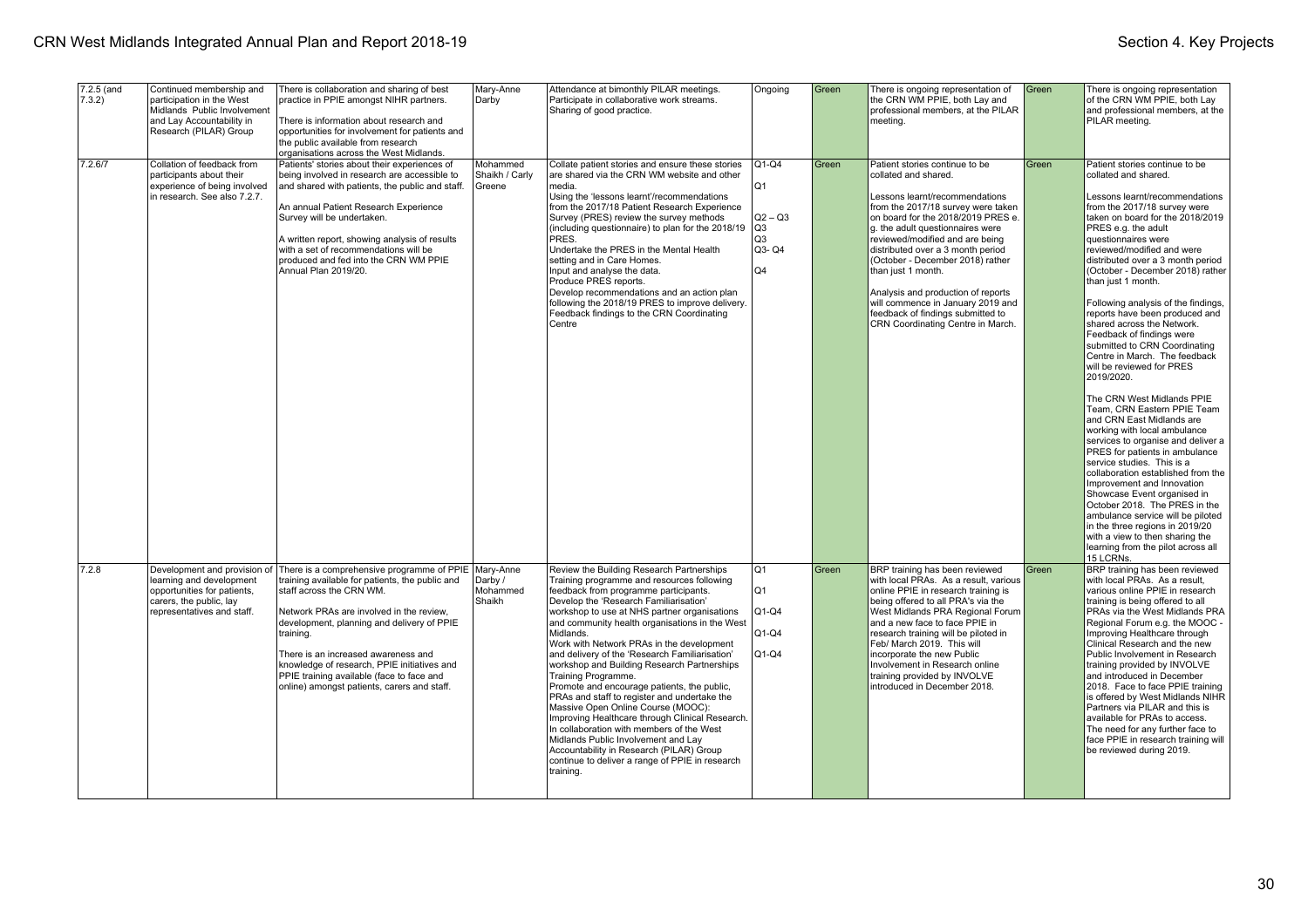| 7.2.9                          | Further development of the<br>CRN WM PPIE Google<br>Community.                                                                                                                                                                                                                                                                                                                                                                                                                                                                                                                                                                                                                                                                                                                                                                                                                                                                                                                              | A PPIE Google Community is created.<br>PRAs. Lav Members and PPIE staff from<br>across the West Midlands are able to<br>communicate, share best practice and<br>opportunities for participation and involvement<br>in research. | Marv-Anne<br>Darby                  | Ensure all PRAs, Lay Members and PPIE staff<br>in the CRN WM are invited to join the<br>community.<br>Provide guidelines, training and ongoing support<br>in the use of the google community.<br>Post information e.g. opportunities for<br>participation and involvement in research.<br>Monitor and evaluate the use of the community. | Q1<br>$ Q1-Q4$<br>Q1-Q4<br>$ Q1-Q4$ | Green | The PPIE Google Community has<br>been created and PRAs. Lav<br>Members and PPIE staff are all<br>invited to join. Membership is<br>promoted and is increasing.<br>Training and support in its use is<br>ongoing and information posted on<br>the community.                                                                                                                                                                                                                                                                                                                                                                                                                                                                                                                                                                                                                                                                                                                                                                                                          | l Green  | The PPIE Google Community has<br>been created and PRAs. Lav<br>Members and PPIE staff are all<br>invited to join. Membership is<br>promoted and is increasing.<br>Training and support in its use is<br>ongoing and information posted<br>on the community.                                                                                                                                                                                                                                                                                                                                                                                                                                                                                                                                                                                                                                                                                                                                                                                                          |
|--------------------------------|---------------------------------------------------------------------------------------------------------------------------------------------------------------------------------------------------------------------------------------------------------------------------------------------------------------------------------------------------------------------------------------------------------------------------------------------------------------------------------------------------------------------------------------------------------------------------------------------------------------------------------------------------------------------------------------------------------------------------------------------------------------------------------------------------------------------------------------------------------------------------------------------------------------------------------------------------------------------------------------------|---------------------------------------------------------------------------------------------------------------------------------------------------------------------------------------------------------------------------------|-------------------------------------|------------------------------------------------------------------------------------------------------------------------------------------------------------------------------------------------------------------------------------------------------------------------------------------------------------------------------------------|-------------------------------------|-------|----------------------------------------------------------------------------------------------------------------------------------------------------------------------------------------------------------------------------------------------------------------------------------------------------------------------------------------------------------------------------------------------------------------------------------------------------------------------------------------------------------------------------------------------------------------------------------------------------------------------------------------------------------------------------------------------------------------------------------------------------------------------------------------------------------------------------------------------------------------------------------------------------------------------------------------------------------------------------------------------------------------------------------------------------------------------|----------|----------------------------------------------------------------------------------------------------------------------------------------------------------------------------------------------------------------------------------------------------------------------------------------------------------------------------------------------------------------------------------------------------------------------------------------------------------------------------------------------------------------------------------------------------------------------------------------------------------------------------------------------------------------------------------------------------------------------------------------------------------------------------------------------------------------------------------------------------------------------------------------------------------------------------------------------------------------------------------------------------------------------------------------------------------------------|
|                                | Identify and implement a<br>business process to review<br>the missing and inaccurate<br>data in the Study Start Up<br>app and EDGE on a weekly<br>basis and ensure it has kept<br>below 5%.<br>Update the current EDGE<br>SOP regarding the EDGE<br>data points to support PO's in<br>completing EDGE data<br>accuracy.<br>Support PO's with direct<br>training on the SOP.<br>Review the current<br>compliance of the unresolved<br>errors with our PO with the<br>App on weekly basis.<br>Identify any key trends with<br>the errors and introduce<br>solutions.<br>Randomly identify errors to<br>ensure they have been<br>included in the Trust Monthly<br>Data Compliance Reports, if<br>not investigate why not.<br>Liaise with BI and DPM's to<br>ensure missing sites are<br>added to CPMS where<br>CRNWM are lead and<br>participating when other<br>LCRNs have followed due<br>process.<br>Contact the National BI Team<br>where unresolved errors are<br>their responsibilities. | Missing and inaccurate data below 5%                                                                                                                                                                                            | Karen<br>Hampshire /<br>Mobeena Naz | Business process implemented<br>SOP updated<br>Training delivered<br>Compliance reviewed weekly                                                                                                                                                                                                                                          | Q4                                  | Amber | April 2018- ODP Study Start up app Amber<br>has been heavily promoted at<br>various ROG meetings during<br>2017/18. In addition to a more<br>succinct EDGE user quide, an ODP<br>quide has also been compiled as a<br>result of the EDGE working group<br>input in order to support PO's. June<br>2018- Due to the limitations of the<br>ODP study start up app we have<br>found that a number of sites<br>appearing as missing have actually<br>already been added to CPMS and<br>therefore there is no issue. In time<br>for Q1 we have had to use the<br>MOAS from the BI team to provide a<br>more accurate picture on which sites<br>still need to be added and have<br>followed this up with PM's. August<br>2018- Reviewing new ODP App to<br>ensure PO's needs for data<br>discrepancies are considered at this<br>meeting and ensure a more user<br>friendly app can be created.<br>October 2018- promoted a study<br>start up tool at the September ROG<br>meeting and hopefully give PO's<br>better oversight of their projects until<br>an app is ready. |          | CRN WM HLO04/ HLO05 and<br>data completeness at the end of<br>vear did not hit the metric. During<br>the year the national ODP Start<br>Up was encouraged to PO's. The<br>PO's expressed a need for a more<br>user friendly platform<br>consequently, the BI team<br>developed an interim solution until<br>a PO specific dashboard or app<br>was developed. The ODP Start<br>Up app was chosen as the best<br>medium to display study data but<br>it didn't support specific site data.<br>HLO04 / HLO05 and data<br>completeness became a standing<br>item on the ROG meeting agenda<br>but this didn't help. Since<br>December 2018 the SSS Team<br>has really pushed for<br>improvement by providing weekly<br>reports to the Head of Study<br>Support Service, linking in with<br>PO's when discrepancies are<br>identified, ensuring the right PO's<br>were utilising CRN WM Capacity<br>and Capability Pilot staffing and<br>engagement with Senior Link<br>Managers if POs who continuing<br>to struggle. This will continue to<br>be an objective for 19/20 |
| 7.2.10                         | Further development of the<br>PPIE Database.                                                                                                                                                                                                                                                                                                                                                                                                                                                                                                                                                                                                                                                                                                                                                                                                                                                                                                                                                | Up to date information about contact with<br>patient/carer/public groups and organisations<br>is held and can be made available in a timely<br>manner.                                                                          | Mohammed<br>Shaikh                  | Record details of contact with<br>patient/carer/public groups and organisations on<br>the PPIE database.<br>Provide information about this as requested.                                                                                                                                                                                 | Ongoing                             | Green | Completed and updated.                                                                                                                                                                                                                                                                                                                                                                                                                                                                                                                                                                                                                                                                                                                                                                                                                                                                                                                                                                                                                                               | Complete | Completed and updated.                                                                                                                                                                                                                                                                                                                                                                                                                                                                                                                                                                                                                                                                                                                                                                                                                                                                                                                                                                                                                                               |
| 7.2.11                         | Identification of a Senior<br>Leader with responsibility for<br>PPIE.                                                                                                                                                                                                                                                                                                                                                                                                                                                                                                                                                                                                                                                                                                                                                                                                                                                                                                                       | There is participation in both national and local Mary-Anne<br>PPIE initiatives and an integrated approach to<br>PPIE is delivered.                                                                                             | Darby                               | Ongoing                                                                                                                                                                                                                                                                                                                                  | Ongoing                             | Green | There is a Senior Leader for PPIE<br>who is involved in both national and<br>local PPIE initiatives.                                                                                                                                                                                                                                                                                                                                                                                                                                                                                                                                                                                                                                                                                                                                                                                                                                                                                                                                                                 | Green    | There is a Senior Leader for PPIE<br>who is involved in both national<br>and local PPIE initiatives.                                                                                                                                                                                                                                                                                                                                                                                                                                                                                                                                                                                                                                                                                                                                                                                                                                                                                                                                                                 |
| $7.3$ (and<br>$ 4.14.6\rangle$ | Include PPIE representation<br>in membership of<br>Improvement and Innovation<br>Steering Group                                                                                                                                                                                                                                                                                                                                                                                                                                                                                                                                                                                                                                                                                                                                                                                                                                                                                             | To have a lay member as a member of the<br>Improvement and Innovation Steering Group                                                                                                                                            | Carly Craddock<br>Julie Shenton     | PPIE representative included in the<br>Improvement and Innovation Steering Group<br><b>Terms of Reference</b>                                                                                                                                                                                                                            | $Q1 - Q2$                           | Green | A PRA is a member of the Steering<br>Group and attends meetings/informs<br>the work of the group.                                                                                                                                                                                                                                                                                                                                                                                                                                                                                                                                                                                                                                                                                                                                                                                                                                                                                                                                                                    | Green    | A PRA is a member of the<br>Steering Group and attends<br>meetings/informs the work of the<br>group.                                                                                                                                                                                                                                                                                                                                                                                                                                                                                                                                                                                                                                                                                                                                                                                                                                                                                                                                                                 |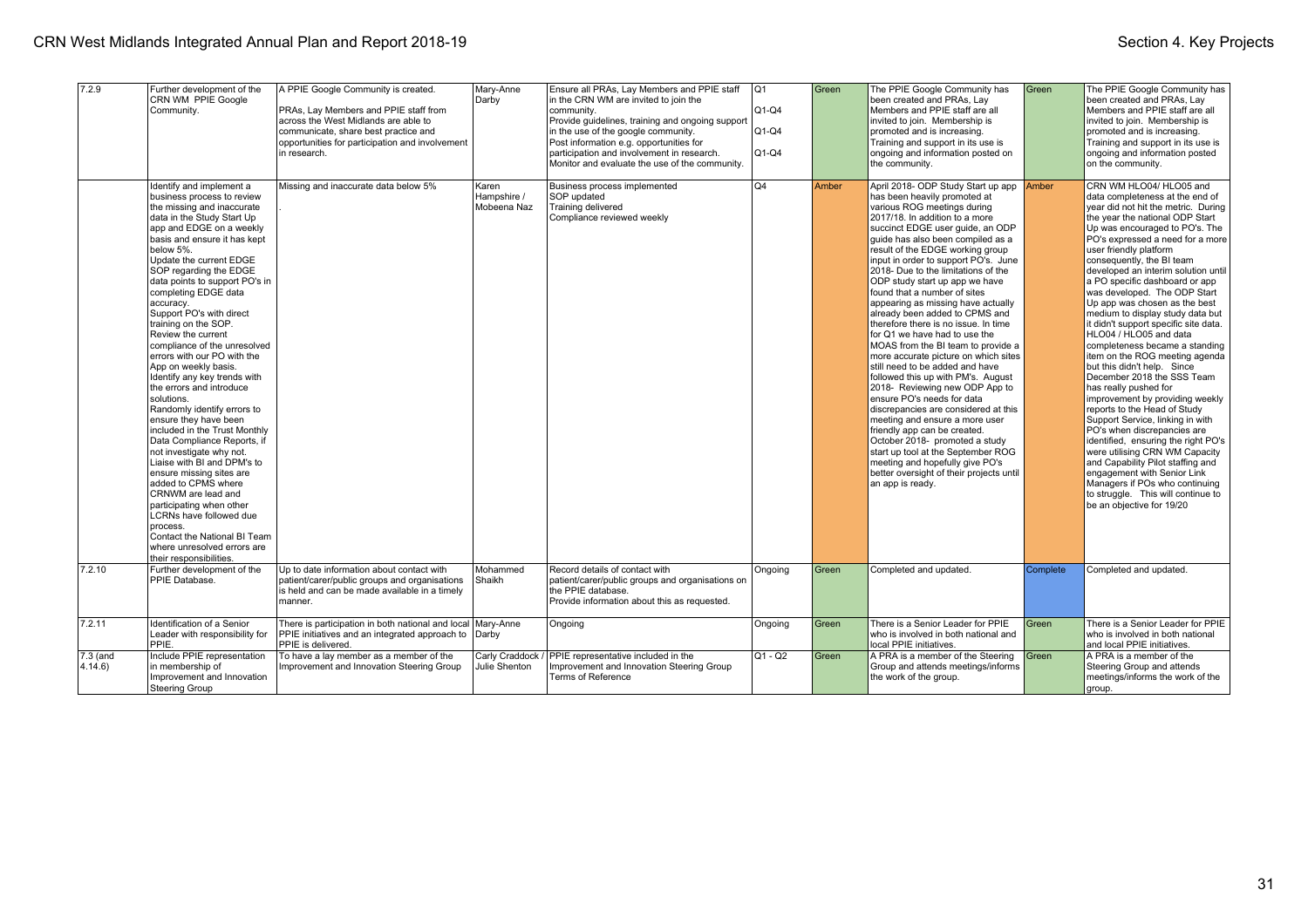| $7.3$ (and<br>4.14.6 | Engage with local LCRN<br>partners to explore<br>opportunities to collaborate<br>with regards to embedding a<br>culture of continuous<br>improvement              | Identify potential opportunities for collaboration Carly Craddock /<br>with local LCRN partners e.g. other parts of<br>the NIHR based in the region, the local AHSN<br>and other external organisations to embed a<br>culture of continuous improvement                                                                    | Julie Shenton                   | Engagement with other local LCRN partners and Q3<br>lidentification of initiatives to embed a culture of<br>continuous improvement with these<br>organisations; if these organisations are found to<br>be looking to embed a culture of continuous<br>improvement also, look for ways to work<br>collaboratively with them to achieve this |                      | Amber | Have 3 meetings arranged to<br>discuss this with Trusts Jan 2019.                                                                                                             | Green    | AHSN working together being<br>picked up by COO and CD. No<br>Iother CI initiatives in other<br>partners. Focussed on working as<br>supra network with East Midlands<br>and Eastern and shared learning<br>across the 15 LCRNs. Making<br>connections with organisations<br>outside of the NIHR to learn (e.g.<br>University of Warwick). Further<br>work to continue in to 2019/20.<br>Discussed Continuous<br>Improvement with 5 NHS Trusts<br>to-date. In the process of<br>developing support materials for<br>Ithem. |
|----------------------|-------------------------------------------------------------------------------------------------------------------------------------------------------------------|----------------------------------------------------------------------------------------------------------------------------------------------------------------------------------------------------------------------------------------------------------------------------------------------------------------------------|---------------------------------|--------------------------------------------------------------------------------------------------------------------------------------------------------------------------------------------------------------------------------------------------------------------------------------------------------------------------------------------|----------------------|-------|-------------------------------------------------------------------------------------------------------------------------------------------------------------------------------|----------|---------------------------------------------------------------------------------------------------------------------------------------------------------------------------------------------------------------------------------------------------------------------------------------------------------------------------------------------------------------------------------------------------------------------------------------------------------------------------------------------------------------------------|
| $7.3$ (and<br>4.14.6 | Share impact of continuous<br>improvement projects with<br>other LCRNs in our regional<br>LCRN-cluster collaboration i.e<br>CRN EM and CRN Eastern                | Share impact stories of continuous<br>improvement projects delivered in CRN WM<br>with CRN EM and CRN Eastern with the<br>intention that all three LCRNs promote and<br>showcase the impact stories simultaneously.<br>Likewise to share impact stories in CRN WM<br>that CRN EM and CRN East Midlands have<br>identified. | Carly Craddock<br>Julie Shenton | Continuous improvement impact stories from<br>CRN WM shared with CRN EM and CRN<br>Eastern and the impact stories shared<br>simultaneously with staff across all three<br>LCRNs; likewise CRN WM to share impact<br>stories from CRN EM and CRN Eastern<br>simultaneously with the respective networks                                     | Q2 and<br>ongoing    | Green | Impact stories been shared by EM<br>and Eastern. Wm will be sent out<br>Jan 2019. Mar 2019 we will share a<br>  more detailed impact story regarding  <br>the showcase event. | Complete | Four impact stories have been<br>shared, one for each quarter.                                                                                                                                                                                                                                                                                                                                                                                                                                                            |
| $7.3$ (and<br>4.14.6 | Joint event with other LCRNs<br>in our regional LCRN-cluster<br>collaboration i.e CRN EM and<br>CRN Eastern to showcase<br>Improvement and Innovation<br>projects | Hold a joint event with CRN EM and CRN<br>Eastern to showcase Improvement and<br>Innovation projects including projects<br>delivered by those on the ALP programme                                                                                                                                                         | Carly Craddock<br>Julie Shenton | Joint event held for staff to share Improvement<br>and Innovation projects across the three LCRNs<br>in our regional LCRN-cluster collaborative                                                                                                                                                                                            | $\overline{Q3}$ - Q4 | Green | Took place October 2018.                                                                                                                                                      | Complete | Further event to take place in<br>2019. Attendees have been<br>followed up in terms of<br>improvement joint working. Key<br>specific projects are detailed in<br>2019/20 annual plan.                                                                                                                                                                                                                                                                                                                                     |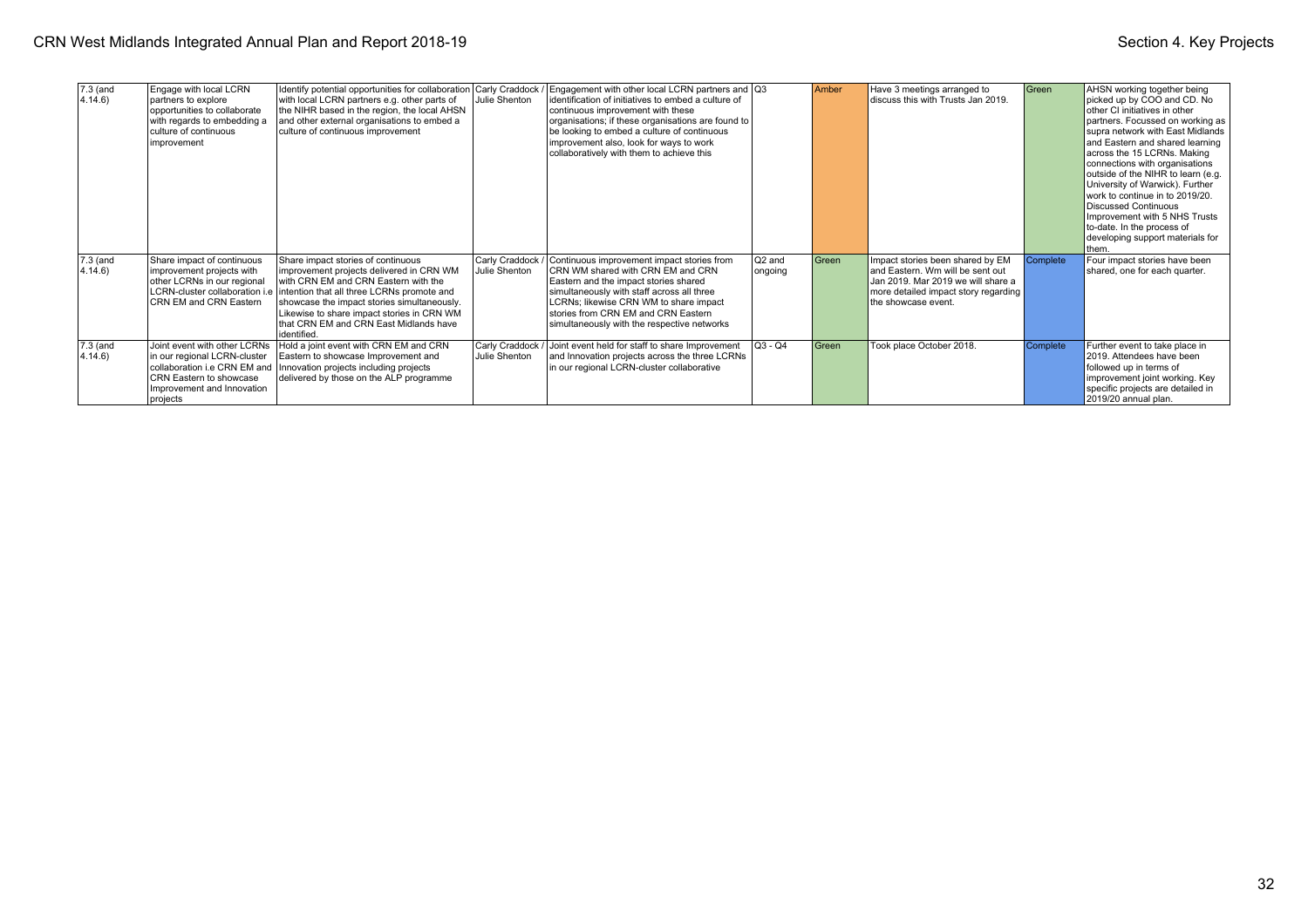| $7.3$ (and<br>4.14.6           | Continue to deliver CRN WM<br>Continuous Improvement<br>Strategy 2016-19 | CRN WM Improvement and Innovation<br>steering group members to continue to lead<br>and deliver ongoing strategic projects<br>identified from CRN WM Continuous<br>Improvement Strategy 2016-19 | Julie Shenton                     | Carly Craddock / Completion of ongoing strategic projects                                                            | Q4 | Green | 5 projects with the aim to deliver the $\sqrt{\frac{1}{1}}$<br>strategy and end vision, will all be<br>delivered by March 2019.                     | Project 1: To identify all existing<br>LCRN stakeholders and 1) identify<br>what stakeholder feedback is<br>being collected and how this<br>feedback is used to influence<br>service provision; 2) identify gaps<br>and plan to fill gaps. COMPLETE.<br>Project 2: To design and<br>implement systems and<br>processes that allow LCRN staff<br>to put forward their project ideas<br>and access the guidance /<br>support they need to plan, initiate<br>and report on the outcome/s of<br>their project. COMPLETE.<br>Project 3: Developing I&I<br>knowledge and skills in everyone<br>and to embed the principles of I&I<br>within the culture of our workforce.<br>Only outstanding action is<br>educating all Line Managers of<br>how to support their staff with<br>improvement & innovation - this<br>will be included in mandatory line<br>managers training currently being<br>designed and taking place in<br>2019/20. ONGOING.<br>Project 4: To facilitate the<br>development of the I&I steering<br>groups knowledge and skill set in<br>delivering and supporting others<br>with their I&I projects. All<br>members of the I&ISG have<br>attended training and delivered a<br>project. Mentor and Buddy<br>assigning process in place,<br>mentor and buddy role written, all<br>projects registered had a mentor.<br>Projects discussed at steering<br>group meetings to aid<br>knowledge/skills development.<br>Iongoing.<br>Project 5: Engagement of Partner<br>Organisations in I&I / promotion of<br>I&I. Template agenda designed<br>for use with Partner Organisations<br>and Link I&I rle developed.<br>Testing if POs can get access to<br>Projects site. Discussions with<br>POs so far means further<br>materials are in development.<br>Other POs engaged with own<br>Trusts I&I training and |
|--------------------------------|--------------------------------------------------------------------------|------------------------------------------------------------------------------------------------------------------------------------------------------------------------------------------------|-----------------------------------|----------------------------------------------------------------------------------------------------------------------|----|-------|-----------------------------------------------------------------------------------------------------------------------------------------------------|-----------------------------------------------------------------------------------------------------------------------------------------------------------------------------------------------------------------------------------------------------------------------------------------------------------------------------------------------------------------------------------------------------------------------------------------------------------------------------------------------------------------------------------------------------------------------------------------------------------------------------------------------------------------------------------------------------------------------------------------------------------------------------------------------------------------------------------------------------------------------------------------------------------------------------------------------------------------------------------------------------------------------------------------------------------------------------------------------------------------------------------------------------------------------------------------------------------------------------------------------------------------------------------------------------------------------------------------------------------------------------------------------------------------------------------------------------------------------------------------------------------------------------------------------------------------------------------------------------------------------------------------------------------------------------------------------------------------------------------------------------------------------------------------------------------------------|
|                                | Review of CRN WM                                                         | Undertake a review of the CRN WM                                                                                                                                                               |                                   |                                                                                                                      |    |       |                                                                                                                                                     | methodology. Two PO I&I projects<br>registered and completed.<br>ONGOING.                                                                                                                                                                                                                                                                                                                                                                                                                                                                                                                                                                                                                                                                                                                                                                                                                                                                                                                                                                                                                                                                                                                                                                                                                                                                                                                                                                                                                                                                                                                                                                                                                                                                                                                                             |
| $7.3$ (and<br>$ 4.14.6\rangle$ | Continuous Improvement<br>Strategy 2016-19                               | Continuous Improvement Strategy 2016-19 as<br>midway through 3-year lifespan and update as<br>necessary                                                                                        | Carly Craddock /<br>Julie Shenton | CRN WM Improvement and Innovation Steering Q2/Q3<br>Group away day to review the strategy and<br>update as necessary |    | Amber | Review took place 30 Nov 2018. Jan Complete<br>Hangout and Feb Steering Group<br>meeting to finalise required changes<br>to strategy and to update. | Review complete. Changes made<br>so the steering group for<br>improvement & innovation is now<br>SLT. To measure impact of<br>strategic projects and review<br>again mid year 2019/20.                                                                                                                                                                                                                                                                                                                                                                                                                                                                                                                                                                                                                                                                                                                                                                                                                                                                                                                                                                                                                                                                                                                                                                                                                                                                                                                                                                                                                                                                                                                                                                                                                                |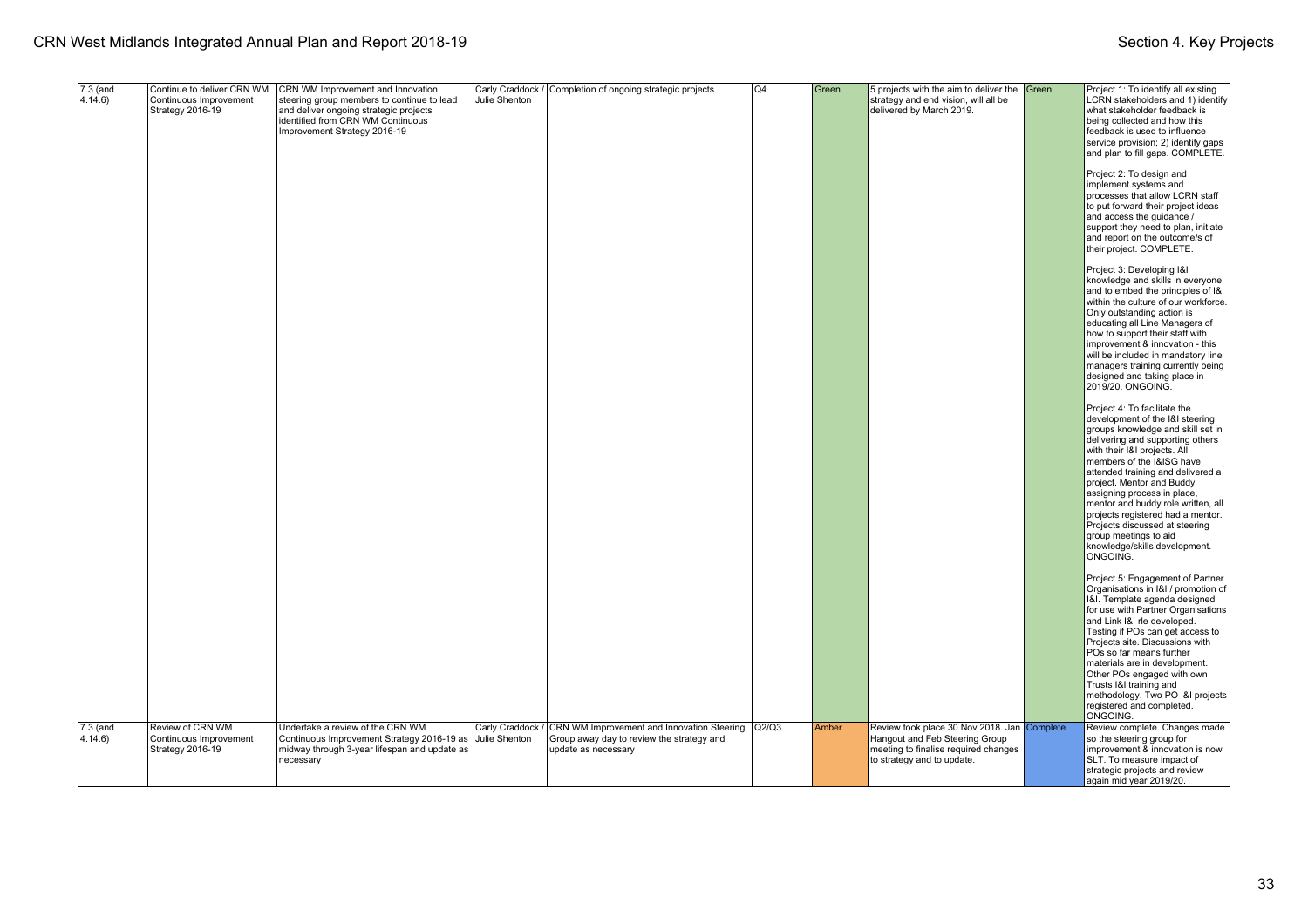| 7.3 (and<br>4.14.6 | Work collaboratively with<br>other LCRNs to implement<br>the Improvement and<br>Innovation Framework when<br>available                                                                                                                                                                                                                                                                                                                    | When available, work collaboratively with<br>other LCRNs in our regional LCRN-cluster<br>collaboration i.e CRN EM and CRN Eastern as<br>well as other LCRNs if appropriate to<br>implement the Improvement and Innovation<br>Framework | Carly Craddock<br>Julie Shenton                        | Local implementation of the Improvement and<br><b>Innovation Framework</b>                                                                                                                                                     | dependent<br>upon<br>availability of<br>the<br>framework | Red   | Framework not available                                                                                                                                                                                                                                                                                                                                                                                                                                                                                                                                                                                                                                                                                                                                                                                                                                                                                                                                               | N/A      | Not available.                                                                                                                                                                                                                                                                                                                                                                                                                                                                                                                                               |
|--------------------|-------------------------------------------------------------------------------------------------------------------------------------------------------------------------------------------------------------------------------------------------------------------------------------------------------------------------------------------------------------------------------------------------------------------------------------------|----------------------------------------------------------------------------------------------------------------------------------------------------------------------------------------------------------------------------------------|--------------------------------------------------------|--------------------------------------------------------------------------------------------------------------------------------------------------------------------------------------------------------------------------------|----------------------------------------------------------|-------|-----------------------------------------------------------------------------------------------------------------------------------------------------------------------------------------------------------------------------------------------------------------------------------------------------------------------------------------------------------------------------------------------------------------------------------------------------------------------------------------------------------------------------------------------------------------------------------------------------------------------------------------------------------------------------------------------------------------------------------------------------------------------------------------------------------------------------------------------------------------------------------------------------------------------------------------------------------------------|----------|--------------------------------------------------------------------------------------------------------------------------------------------------------------------------------------------------------------------------------------------------------------------------------------------------------------------------------------------------------------------------------------------------------------------------------------------------------------------------------------------------------------------------------------------------------------|
|                    | Develop and implement an<br>engagement plan to support<br>engagement with all POs in<br>relation to Early Contact.<br>Specifically focus on<br>strategies to improve<br>engagement with POs<br>unlikely to signpost to the<br>Early Contact Service.                                                                                                                                                                                      | Increase the number of POs that would<br>signpost to the Early Contact service from<br>80% to 90%.                                                                                                                                     | Karen<br>Hampshire /<br>Kirsty Hunter /<br>Mike Salmon | Engagement plan to be completed.<br>Strategies to work with POs suited to support<br>required.<br>PO involvement in I&I projects to improve<br>engagement.<br>Revisit PO who will signpost to maintain positive<br>engagement. | Q4                                                       | Green | SSS Row 38 - April 18 - Meeting<br>arranged to discuss new angle for<br>this year's round of meetings with<br>POs to ensure continuous<br>engagement. June 18 - second<br>round of engagement meetings with<br>POs to commence and the invite<br>has been extended for Industry and<br>Portfolio Managers to attend to<br>improve engagement in that section.<br>An extended ECER meeting was<br>held in July with POs that deliver<br>Early Contact directly. This was a<br>successful meeting with positive<br>feedback received. More meetings<br>are arranged to address concerns<br>around management of ETCs in<br>addition to this (ROHNHSFT, UHCW<br>and UHBNHSFT). December 18 -<br>engagement is improving with<br>several meetings to support POs<br>around the new process for the<br>management of ETCs. All these<br>meetings are finalise with PO<br>Engagement letter. We are actively<br>waiting to hear from 3 PO's an 1 PO<br>still to engage with | Complete | CRNWM PO ECER Engagement<br>meetings will continue after a<br>successful second round of<br>annual meetings to ensure POs<br>are engaged and informed of any<br>national SSS initiatives as well as<br>to confirm continuing<br>arrangements for delivery of the<br>national SSS SOPs, particularly<br><b>ECER and ESSU. Additional</b><br>meetings were also arranged to<br>ensure POs were comfortable<br>with the new SoECAT process<br>and understood the new<br>arrangements. These meeting are<br>now ECER core business and no<br>longer an objective |
|                    | Identify POs that deliver<br><b>ECER</b> themselves.<br>Invite them to an event with<br>CRNWM ECER Team (SSS<br>and PC) to support best<br>practices and ensure a<br>consistent service is delivered<br>to our Chief Investigators and<br>Study Teams.                                                                                                                                                                                    | Increase the level of current knowledge and<br>joint working around ECER with those<br>delivering Early Contact. This will include SSS<br>ECER. PC ECER and those POs who deliver<br>this work.                                        | Karen<br>Hampshire /<br>Kirsty Hunter                  | Joint meeting                                                                                                                                                                                                                  | Q3                                                       | Green | SSS Row 39 - April 18 - a meeting<br>has been arranged with PC team to<br>discuss event. Date set for the<br>extended ECER meeting to be 18<br>July<br>An extended ECER meeting was<br>held in July with POs that deliver<br>Early Contact directly. This was a<br>successful meeting with positive<br>feedback received.                                                                                                                                                                                                                                                                                                                                                                                                                                                                                                                                                                                                                                             | Complete | An extended ECER meeting was<br>held in July 18 with POs that<br>deliver Early Contact directly. This<br>was a successful meeting with<br>positive feedback received. More<br>meetings are arranged to address<br>concerns around management of<br>ETCs in addition to this<br>(ROHNHSFT, UHCW and<br>UHBNHSFT).                                                                                                                                                                                                                                             |
|                    | Identify and link in with West<br><b>Midlands NIHR Partners</b><br>(RDS, AHSN, NIHR Trauma)<br>Centre, NIHR BRC<br>Birmingham, NIHR<br>Birmingham Liver Biomedical<br>Research Unit, CLAHRC) to<br>discuss and raise awareness<br>of the Network in relation to<br>added value of the Study<br>Support Service for<br>Commercial and<br>Noncommercial Research.<br>Identify where there is best<br>practices or signposting can<br>occur. | Increase links and referrals to the Network and Karen<br>especially the service from other NIHR<br>Partners.<br>Attending events and delivering presentations<br>that compliment one another.                                          | Hampshire /<br>Sinead Collinge                         | Meet and Greet Event with all key NIHR<br>Partners.                                                                                                                                                                            | O <sub>4</sub>                                           | Green | SSS Row 32 - June 18 - 25.10.18<br>The West Midlands is enriched with<br>NIHR organisations supporting our<br>local and wider community with<br>research. The aim of this event is to<br>bring together all our local NIHR<br>organisations to showcase our<br>service offerings and how we<br>support researchers in the West<br>Midlands to deliver research:<br>ultimately allowing us to represent<br>as One NIHR to provide a consistent<br>and cohesive service across the<br>West Midlands CANCELLED DUE<br>TO POOR UPTAKE. Now targeting<br>individual NIHR organisation. In<br>November 2018 we had our regular<br>meeting with RDS but also NIHR<br>Trauma Management MedTech.<br>NIHR CTU's are scheduled for the<br>new year.                                                                                                                                                                                                                             | Green    | See Row 73                                                                                                                                                                                                                                                                                                                                                                                                                                                                                                                                                   |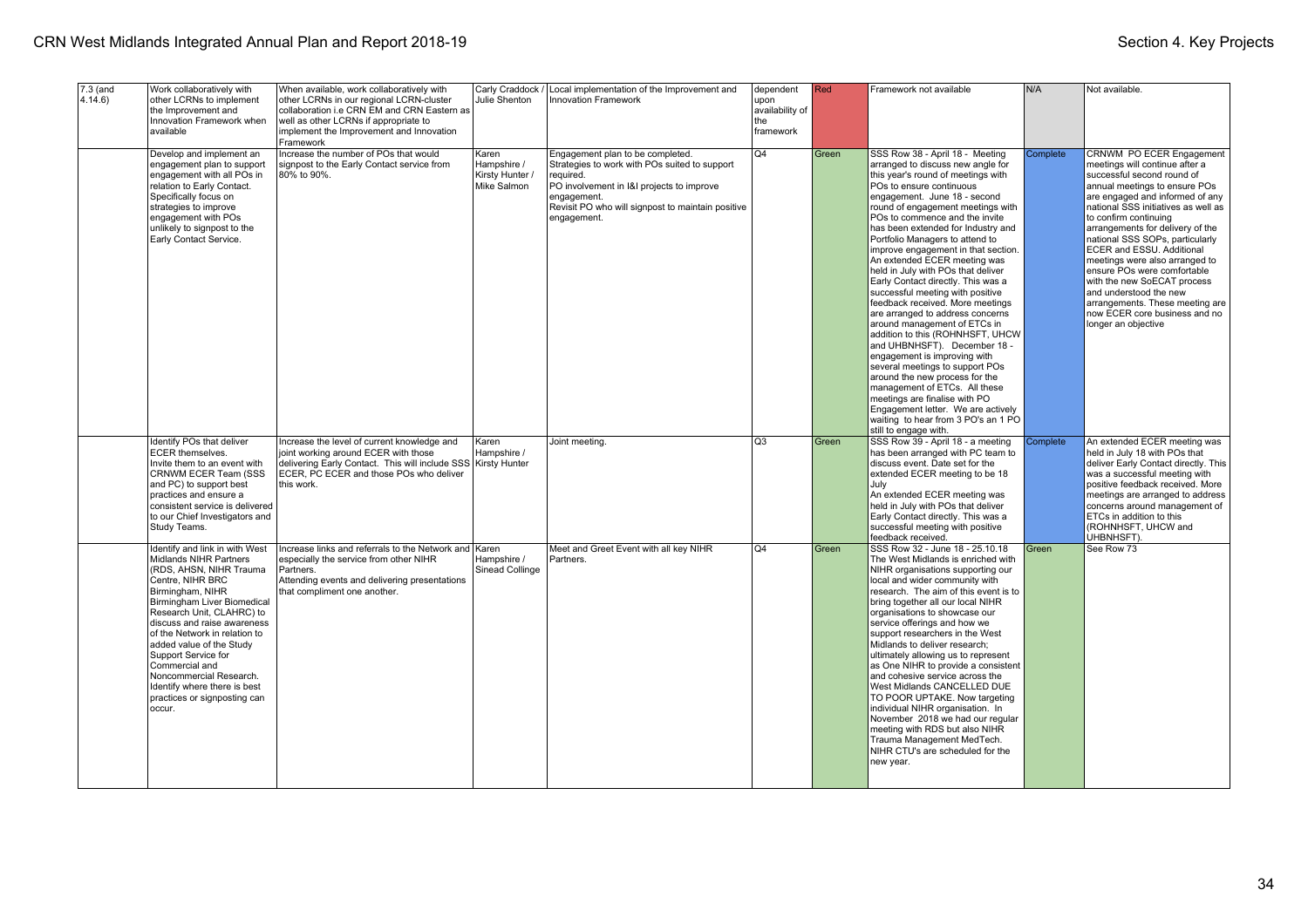| Develop a training session.<br>Contact our local Academic<br>and PO's Sponsors regarding<br>the Training.<br>Review feedback to see<br>whether it was a successful<br>and further training is<br>reauired.                                                                                                                                                         | Support our local Academic and PO Sponsors<br>with a new training session on UK Policy<br>Framework for health and social care.                                                                                                                                                                                           | Karen<br>Hampshire /<br>Mobeena Naz   | Develop and deliver training.<br>Review and act upon feedback from the training. | Q2 | Amber | SSS Row 41 April 2018- Developed Complete<br>training team. August 2018-A<br>prezzi has been created and is out<br>for consultation with the SSS Team.<br>In the meantime, we have signed<br>up to take part in the national<br>training initiatives with a particular<br>focus on sponsorship and this may<br>support our work with our local<br>academics. Furthermore, we have<br>created a "news from the CRN"<br>email which is sent whenever we<br>have key updates. October 2018-<br>The production of a prezzi was<br>reviewed by the SSS team and<br>feedback was that in its current<br>format it's quite wordy-it is quite a<br>fiddly programme to use and<br>expertise does not exist within the<br>team for this to be tweaked easily. If<br>we do consider producing a webinar<br>we need to identify some software<br>which is both easier to use, less time<br>consuming and more cost effective.<br>ON HOLD |          | See Row 35                                                                                                                                                                                                                                                                                                                                                                                |
|--------------------------------------------------------------------------------------------------------------------------------------------------------------------------------------------------------------------------------------------------------------------------------------------------------------------------------------------------------------------|---------------------------------------------------------------------------------------------------------------------------------------------------------------------------------------------------------------------------------------------------------------------------------------------------------------------------|---------------------------------------|----------------------------------------------------------------------------------|----|-------|-------------------------------------------------------------------------------------------------------------------------------------------------------------------------------------------------------------------------------------------------------------------------------------------------------------------------------------------------------------------------------------------------------------------------------------------------------------------------------------------------------------------------------------------------------------------------------------------------------------------------------------------------------------------------------------------------------------------------------------------------------------------------------------------------------------------------------------------------------------------------------------------------------------------------------|----------|-------------------------------------------------------------------------------------------------------------------------------------------------------------------------------------------------------------------------------------------------------------------------------------------------------------------------------------------------------------------------------------------|
| Identify non eligible studies<br>for 17/18 and see whether a<br>trend exists eg students being<br>signposted to the NIHR for<br>research management and<br>governance support.<br>Identify a solution to decrease<br>the number of studies utilizing<br>the PAF process as well as<br>ECER support inappropriately<br>eq training with local<br>Academic Sponsors. | Review 17/18 Non Eligibility studies to see<br>whether local Academic Sponsors are<br>signposting inappropriate researchers to the<br>CRN. This will ensure that ECER Leads are<br>supporting potential eligible studies only. If a<br>trend is identified then implement a solution<br>with the local Academic Sponsors. | Karen<br>Hampshire /<br>Mobeena Naz   | Identify trends, develop action plan.                                            | Q3 | Green | SSS Row 42 - June 2018-<br>Reviewed a list of studies which<br>were ineligible for 2017/18 together<br>with sponsor details so we can<br>identify a trend and training needs.<br>This data demonstrates a total of 17<br>studies with a variety of different<br>sponsors to include charity and NHS<br>trust. In terms of which Universities;<br>would benefit from utilising ECER<br>better it seems to be University of<br>Birmingham, Coventry Uni and<br>Birmingham City university. October<br>2018- The only way we can prevent<br>the number of studies being<br>ineligible is to work with the CTU's<br>better this is part of the One NIHR<br>initiative.                                                                                                                                                                                                                                                            | Complete | A review of all ineligible studies<br>for 2017/18 was undertaken and<br>the data demonstrated there were<br>no key trends around Sponsors<br>and ineligibility. However, with<br><b>ECER PO Engagement and</b><br>Academic Sponsor meetings the<br>team utilised these events to<br>engage with these organisations<br>and demonstrate the added value<br>of engaging with the ECER team. |
| Liaise with the local NIHR<br>accredited CTUs to discuss<br>improvements to joint working<br>relationships around ECER.                                                                                                                                                                                                                                            | Follow on from the success of PO<br>engagement with ECER activities during 17/18<br>this will be rolled out to CRNWM CTUs to<br>improve joint working.                                                                                                                                                                    | Karen<br>Hampshire /<br>Kirsty Hunter | QJoint meetings held.                                                            | Q2 | Green | SSS Row 43 - April 18 - This will be<br>addressed at One NIHR event 25<br>Oct (CANCELLED). Met with UoB<br>Director of Research Support<br>Services on 17 April to discuss<br>engagement how we can work<br>together better. July 18 - review ing<br>the induction that Mobeena provided<br>with other CTUs e.g. cancer<br>(suggestion from ECER Extended<br>meeting - July 18)<br>December 18 - In process of<br>contacting all CTUs to confirm a<br>meeting to discuss new process for<br>managing ETC and ECER.                                                                                                                                                                                                                                                                                                                                                                                                            | Green    | ECER Team linked in with BCTU.<br>CRCTU. Keele CTU and Warwick<br>CTU to discuss ECER<br>developments and the new<br>SoECAT process, to raise<br>awareness of the Early Contact<br>service and to offer training. This<br>engagement will continue next<br>vear.                                                                                                                          |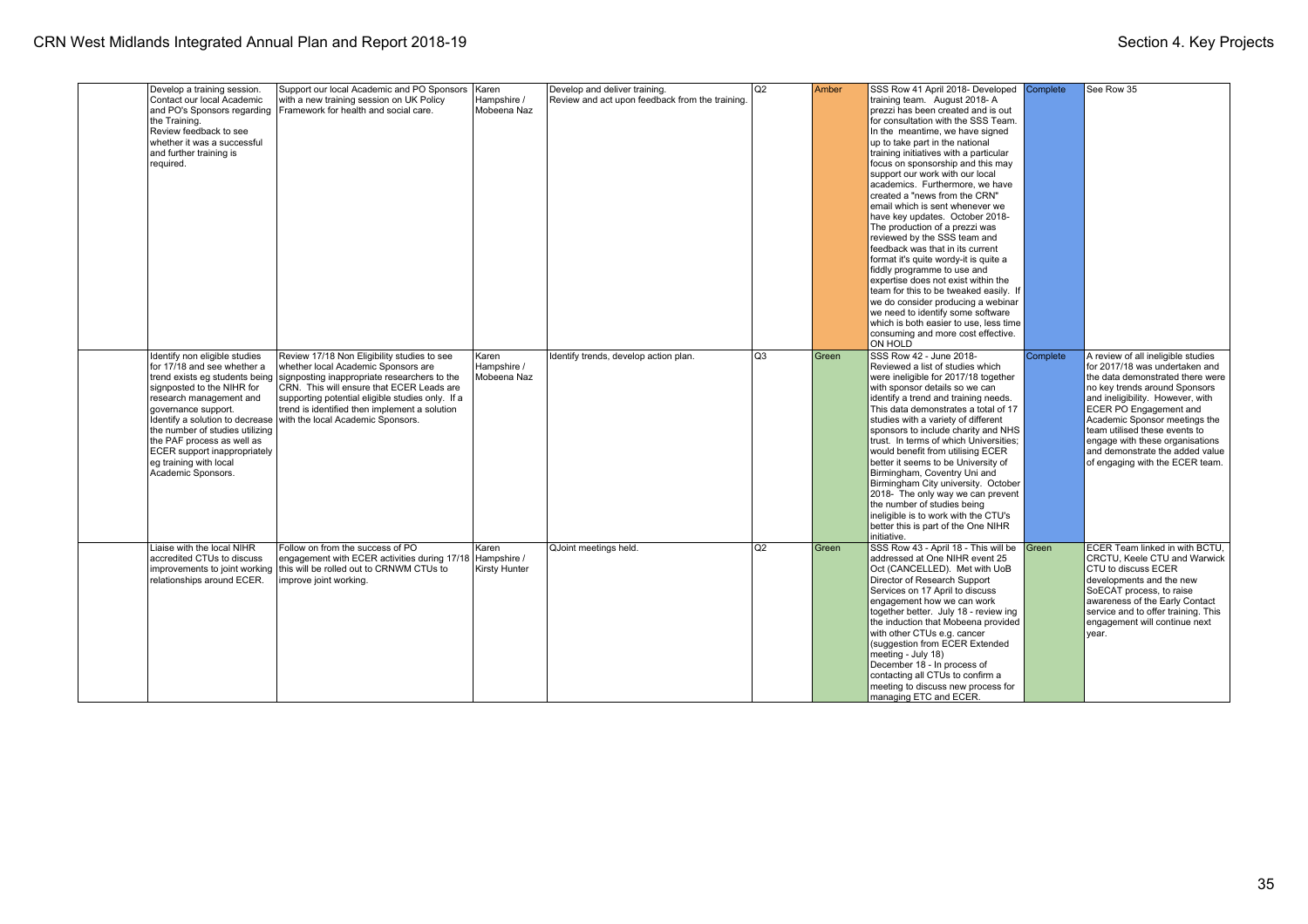| <b>RDS West Midlands</b>                                             | Regional alignment with NIHR Joint meeting to develop collaborative working   Dr Kirsty Hunter   Joint Meeting                                                                                                                                                                                                                                                                                                                      | / Dr Owen<br><b>Driskell</b> |                                                                                                                                                                                                                                                                                                                                        | Q4                                                                                                                                                   | Green | SSS - Q1 Second meeting held on<br>23/04/18. Discussed current<br>strategic and operationally<br>approaches of both RDS and LCRN.<br>Discussed and approved the RDS &<br><b>LCRN</b> principles of Good Practice<br>which is national document about<br>establishment of a working<br>relationship between the NIHR<br>Research Design Service (RDS) and<br>the NIHR Local Clinical Research<br>Networks (CRN). The aim of the<br>relationship in general terms is to<br>promote 'free of charge, confidential'<br>services to improve the design,<br>support and delivery of health<br>service research studies, by working<br>as a strong and equal partnership, to<br>maximise the benefits to the<br>research community. Oct 2018 -<br>Reviewed ETC processes, shared<br>ECER Event Folder so each team<br>can showcase their organisation at<br>relevant events, reviewed that E<br>Consent quidance and confirmed<br>next year to link RDS to PO<br>engagement meetings. | Complete | There were several meetings<br>during 18/19 with CRN WM ECER<br>Team and West Midlands RDS<br>(covering 3 hubs) during the year.<br>The meetings have resulted in a<br><b>CRN and RDS West Midlands</b><br>Principles of Good Practice<br>document to ensure that there are<br>no duplication in our services and<br>sign post local researchers to both<br>of our services. CRN WM ECER<br>have shared their events file with<br>RDS so both organisation can<br>piggyback or share events to<br>showcase their services. These<br>meeting are now core business. |
|----------------------------------------------------------------------|-------------------------------------------------------------------------------------------------------------------------------------------------------------------------------------------------------------------------------------------------------------------------------------------------------------------------------------------------------------------------------------------------------------------------------------|------------------------------|----------------------------------------------------------------------------------------------------------------------------------------------------------------------------------------------------------------------------------------------------------------------------------------------------------------------------------------|------------------------------------------------------------------------------------------------------------------------------------------------------|-------|--------------------------------------------------------------------------------------------------------------------------------------------------------------------------------------------------------------------------------------------------------------------------------------------------------------------------------------------------------------------------------------------------------------------------------------------------------------------------------------------------------------------------------------------------------------------------------------------------------------------------------------------------------------------------------------------------------------------------------------------------------------------------------------------------------------------------------------------------------------------------------------------------------------------------------------------------------------------------------|----------|--------------------------------------------------------------------------------------------------------------------------------------------------------------------------------------------------------------------------------------------------------------------------------------------------------------------------------------------------------------------------------------------------------------------------------------------------------------------------------------------------------------------------------------------------------------------|
| Further develop links with the<br><b>NIHR IVD Cooperatives</b>       | Working with the IVD cooperatives and<br>Regional Laboratory Networks (eg WMLMRG)<br>to promote regional laboratories as sites for<br>IVD Cooperative pipeline studies (Important<br>areas include genetics, microbiology and<br>biochemistry).                                                                                                                                                                                     |                              | Dr Owen Driskell Site Identification Protocol                                                                                                                                                                                                                                                                                          | Q4                                                                                                                                                   | Amber | West Midlands Laboratory Medicine N/A<br>Research Group have not met<br>recently. Lead for Laboratory<br>Medicine has linked in with the<br>Medtech and diagnostics project<br>brief sponsored by the coordinating<br>centre.                                                                                                                                                                                                                                                                                                                                                                                                                                                                                                                                                                                                                                                                                                                                                  |          | This group could not agree<br>objectives and has not met in the<br>Ilast twelve months. The<br>Individuals in different Trusts<br>associated with the group are<br>pursuing their own research<br>interests. The idea will be instead<br>be taken forward through national<br>contacts.                                                                                                                                                                                                                                                                            |
| Further development of the<br>Primary Care Participate<br>Newsletter | - Aim is to improve the recently streamlined<br>(West Midlands Wide) newsletter to acheive<br>further joined up communication between<br>CRN, universities, study teams and GP<br>practices. This form of communication<br>highlights new studies which GPs may<br>participate in to enable them to offer their<br>patients the opportunity to get involved in<br>research.<br>Widen the scope of interest to on-line<br>readership | Jenny Oskiera                | E-Participate: We aim to add links to other<br>publications, websites, podcasts etc The<br>forthcoming edition will include a link to Keele<br>CTU courses and we anticipate WMS CTU<br>following suit in the summer.<br>We are exploring the value of a link to WMS<br>Academic Primary Care and equivalents at other<br>universities | $Q1/Q2 -$<br>Progress<br>under way<br>with link to<br>Keele CTU<br>re courses/<br>their<br>newsletter;<br>WMS CTU to<br>follow later in<br>the year. | Amber | In progress                                                                                                                                                                                                                                                                                                                                                                                                                                                                                                                                                                                                                                                                                                                                                                                                                                                                                                                                                                    | Complete | Complete                                                                                                                                                                                                                                                                                                                                                                                                                                                                                                                                                           |
|                                                                      | Developing themed editions: Spring 2018<br>commercial edition with articles from Industry<br>team.                                                                                                                                                                                                                                                                                                                                  |                              | Themed editions will raise awareness in<br>selected key areas, increase activity in practices<br>already engaged and encourage others                                                                                                                                                                                                  | 1st theme in<br>Spring - Q1<br>2nd theme<br>$Q3/4$ tbc                                                                                               |       |                                                                                                                                                                                                                                                                                                                                                                                                                                                                                                                                                                                                                                                                                                                                                                                                                                                                                                                                                                                |          |                                                                                                                                                                                                                                                                                                                                                                                                                                                                                                                                                                    |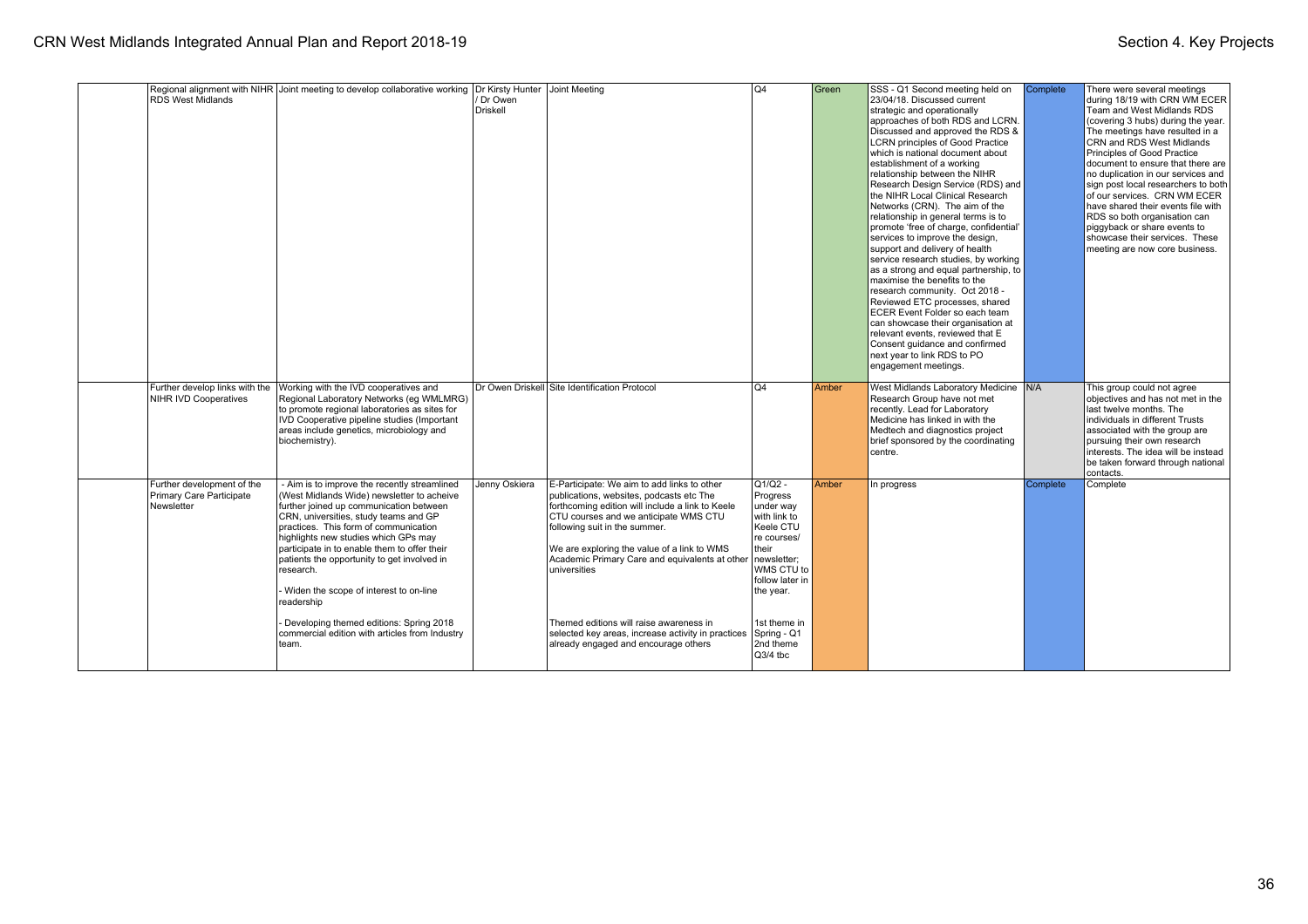| Cancer Patient Research<br>Ambassador Role (Cancer<br>PRA)                                                                                                                                                                                                                                                                                                                                                                                                                                                                                                    | To pilot the use of NIHR Cancer PRA's to<br>promote cancer research and trials within the<br>CRN WM. Attendance at the NCRI Cancer<br>Conference. To contribute to educational<br>events such as Division 1 Annual general<br>meeting (AGM).                                                                                                                                                                                                                                                     | Ivanna<br>Baker/Ami<br>Salter (Division<br>1)                                        | Mystery Shopper exercise. Attendance at West<br>Midlands Patient Research Ambassador<br>regional forum (PRA). NIHR PPIE Cancer PRA<br>Our Stories video. Providing cancer specific<br>PRA support to Early Contact and Engagement<br>team for cancer protocols.                                                                                                                                                                                                                                                                                                                                                                                                                                                                                                                                                                                                                                                                                                                                                                                                                                                                                                                                                                                                                                                                                                                                                                                                                                                                                                                                                                           | lQ4       | Amber | We have successfully appointed two Complete<br>Cancer PRAs to promote cancer<br>research. They regularly attend the<br>NIHR CRN WM Patient Research<br>Ambassador Regional Forum. They<br>have contributed to portfolio review<br>meetings and offered patient centred<br>feedback on the cancer protocols.<br>They both have attended the NIHR<br>CRN WM PRA Celebration Event.<br>We have completed one Cancer<br>PRA Our Story profile and are due<br>to record a video. One Cancer PRA<br>gave a powerful presentation at the<br>Annual Symposium which received<br>a standing ovation.                                                                                                                                                                                                                                                                                                                                                                                                                                                                                   |       | The Mystery Shopper exercise<br>has been completed by the<br>Cancer PRA's. A Results &<br>Recommendations report is being<br>produced and will be shared with<br>the Partner Organisations shortly.<br>The Cancer PRA's continue to<br>regularly attend the WM Patient<br>Research Ambassador Forum.<br>One of the Cancer PRA's has<br>done a Story which has been<br>published on the NIHR website.<br>Project Leads met with Early<br>Contact and Engagement Team<br>to discuss the involvement of the<br>Cancer PRA's. The involvement<br>of PRA's and the Early Contact<br>service has been raised at a WM<br>level.                                                                                                                                                                                                                                                                                                                                                                                                                                                                                                                                                                                                                                                                |
|---------------------------------------------------------------------------------------------------------------------------------------------------------------------------------------------------------------------------------------------------------------------------------------------------------------------------------------------------------------------------------------------------------------------------------------------------------------------------------------------------------------------------------------------------------------|--------------------------------------------------------------------------------------------------------------------------------------------------------------------------------------------------------------------------------------------------------------------------------------------------------------------------------------------------------------------------------------------------------------------------------------------------------------------------------------------------|--------------------------------------------------------------------------------------|-------------------------------------------------------------------------------------------------------------------------------------------------------------------------------------------------------------------------------------------------------------------------------------------------------------------------------------------------------------------------------------------------------------------------------------------------------------------------------------------------------------------------------------------------------------------------------------------------------------------------------------------------------------------------------------------------------------------------------------------------------------------------------------------------------------------------------------------------------------------------------------------------------------------------------------------------------------------------------------------------------------------------------------------------------------------------------------------------------------------------------------------------------------------------------------------------------------------------------------------------------------------------------------------------------------------------------------------------------------------------------------------------------------------------------------------------------------------------------------------------------------------------------------------------------------------------------------------------------------------------------------------|-----------|-------|-------------------------------------------------------------------------------------------------------------------------------------------------------------------------------------------------------------------------------------------------------------------------------------------------------------------------------------------------------------------------------------------------------------------------------------------------------------------------------------------------------------------------------------------------------------------------------------------------------------------------------------------------------------------------------------------------------------------------------------------------------------------------------------------------------------------------------------------------------------------------------------------------------------------------------------------------------------------------------------------------------------------------------------------------------------------------------|-------|-----------------------------------------------------------------------------------------------------------------------------------------------------------------------------------------------------------------------------------------------------------------------------------------------------------------------------------------------------------------------------------------------------------------------------------------------------------------------------------------------------------------------------------------------------------------------------------------------------------------------------------------------------------------------------------------------------------------------------------------------------------------------------------------------------------------------------------------------------------------------------------------------------------------------------------------------------------------------------------------------------------------------------------------------------------------------------------------------------------------------------------------------------------------------------------------------------------------------------------------------------------------------------------------|
| 8. Organisational Development                                                                                                                                                                                                                                                                                                                                                                                                                                                                                                                                 |                                                                                                                                                                                                                                                                                                                                                                                                                                                                                                  |                                                                                      |                                                                                                                                                                                                                                                                                                                                                                                                                                                                                                                                                                                                                                                                                                                                                                                                                                                                                                                                                                                                                                                                                                                                                                                                                                                                                                                                                                                                                                                                                                                                                                                                                                           |           |       |                                                                                                                                                                                                                                                                                                                                                                                                                                                                                                                                                                                                                                                                                                                                                                                                                                                                                                                                                                                                                                                                               |       |                                                                                                                                                                                                                                                                                                                                                                                                                                                                                                                                                                                                                                                                                                                                                                                                                                                                                                                                                                                                                                                                                                                                                                                                                                                                                         |
| 8.1.3<br>Ongoing strategic leadership<br>and operational management<br>of the CRN WM Research<br><b>Training Collaborative</b><br>(WMRTC) - a region wide<br>reciprocal initiative which<br>aims to ensure that research<br>staff and clinical teams<br>supporting research can<br>access high quality locally-<br>provided training which is fit<br>for purpose and consistent<br>between host<br>organisation/facilitator.<br>'Clinical Research is<br>Everyone's Future' (CRIEF)<br>promotion project (I&I project<br>linked to 8.1.3, 7.2.2 and<br>7.1.6) | Locality based programme planning and<br>delivery of training in GCP and other research<br>related topics which are aligned to the three<br>NIHR CRN priority areas for organisational<br>and workforce development.<br>Development of a WMRTC strategy for 2018-<br>2022 aligned to and complementing the CRN   Hannah Reay<br>WM comprehensive workforce plan (see 8.1.5) (WFD Lead)<br>Use of CRIEF materials in Trust-wide<br>corporate induction programmes and research<br>staff induction | Emily Linehan<br>(WFD Training<br>Manager)<br>Jane Willcocks<br>(WFD<br>Facilitator) | Maintain and build on the success of our newly<br>established locality-based training collaboratives<br>to encourage PO participation in research-<br>related learning and development initiatives.<br>Use established WFD trainer roles (3 x 0.2 WTE<br>delivery staff released to support WFD activities)<br>to continue to support the delivery of strategic<br>programmes including PI Essentials workshops<br>and 'Fundamentals' across our POs and<br>embed these within the WMRTC model / region-<br>wide programme.<br>Plan and deliver an annual stakeholder event for<br>clinical research delivery professionals<br>Provide regional facilitator development<br>opportunities to retain experienced facilitators<br>and maintain their competence and credibility.<br>Identify representative stakeholders to draft a<br>WMRTC strategy document<br>Consult with relevant PO and HEI<br>representatives including Trust-based learning<br>and development departments (not specifically<br>research related)<br>Finalise a Strategy document aligned to local,<br>regional and national workforce planning<br>initiatives<br>Plan project and engage POs via Partnership<br>Board and R&D managers<br>Identify pilot sites and process to gain approval<br>to add materials to corporate Trust-wide<br>induction programmes<br>Embed CRIEF video 1 into Trust-based face-to-<br>face Induction programmes and evaluate over a<br>3 month period<br>Identify opportunities to embed CRIEF materials<br>to support awareness initiatives within POs and<br>other potential/research-active organisations in<br>the West Midlands | $Q1 - Q4$ | Green | Each of these areas of work are in<br>progress and on target.<br>Locality based training<br>collaboratives continue to<br>successfully deliver relevant<br>programmes of learning. WFD<br>trainer roles continue to offer<br>flexibility in facilitator availability, and<br>professional development<br>opportunities for the post holders.<br>Successful annual stakeholder event<br>delivered to 120 delegates (site:<br>https://sites.google.com/nihr.ac.<br>uk/crnwmannualsymposium2018/ho<br>me)<br>Regional facilitator meetings,<br>facilitation update sessions and<br>mentorship programme ongoing.<br>WMRTC strategy drafted -<br>consultation planned with R&D<br>Managers and PG in the New Year.<br>CRIEF project planned and<br>registered with project team.<br>Opportunities to embed CRIEF<br>materials to support awareness<br>initiatives within our POs ongoing -<br>includes poster campaigns, video<br>links within Trust intranet pages,<br>screen savers and potential<br>embedding within corporate<br>induction programme within 3 pilot<br>sites. | Green | Each of these areas of work are in<br>progress and on target.<br>Locality based training<br>collaboratives continue to<br>successfully deliver relevant<br>programmes of learning. WFD<br>trainer roles continue to offer<br>flexibility in facilitator availability,<br>and professional development<br>opportunities for the post holders.<br>Successful annual stakeholder<br>event delivered to 120 delegates<br>(site: https://sites.google.com/nihr.<br>ac.<br>uk/crnwmannualsymposium2018/<br>home)<br>Regional facilitator meetings,<br>facilitation update sessions and<br>mentorship programme ongoing.<br>WMRTC strategy drafted -<br>consultation undertaken with R&D<br>Managers; for launch in line with<br>WF Plan actions.<br>CRIEF project registered with<br>project team. Opportunities to<br>embed CRIEF materials to<br>support awareness initiatives<br>within our POs ongoing - includes<br>poster campaigns, video links<br>within Trust intranet pages,<br>screen savers and potential<br>embedding within corporate<br>induction programme. Despite<br>interest from R&D depts. only 1<br>Trust has embedded it within their<br>corporate induction programme to<br>date. To aim to embed within local<br>LMS and target Trusts with<br>scheduled CQC visits. |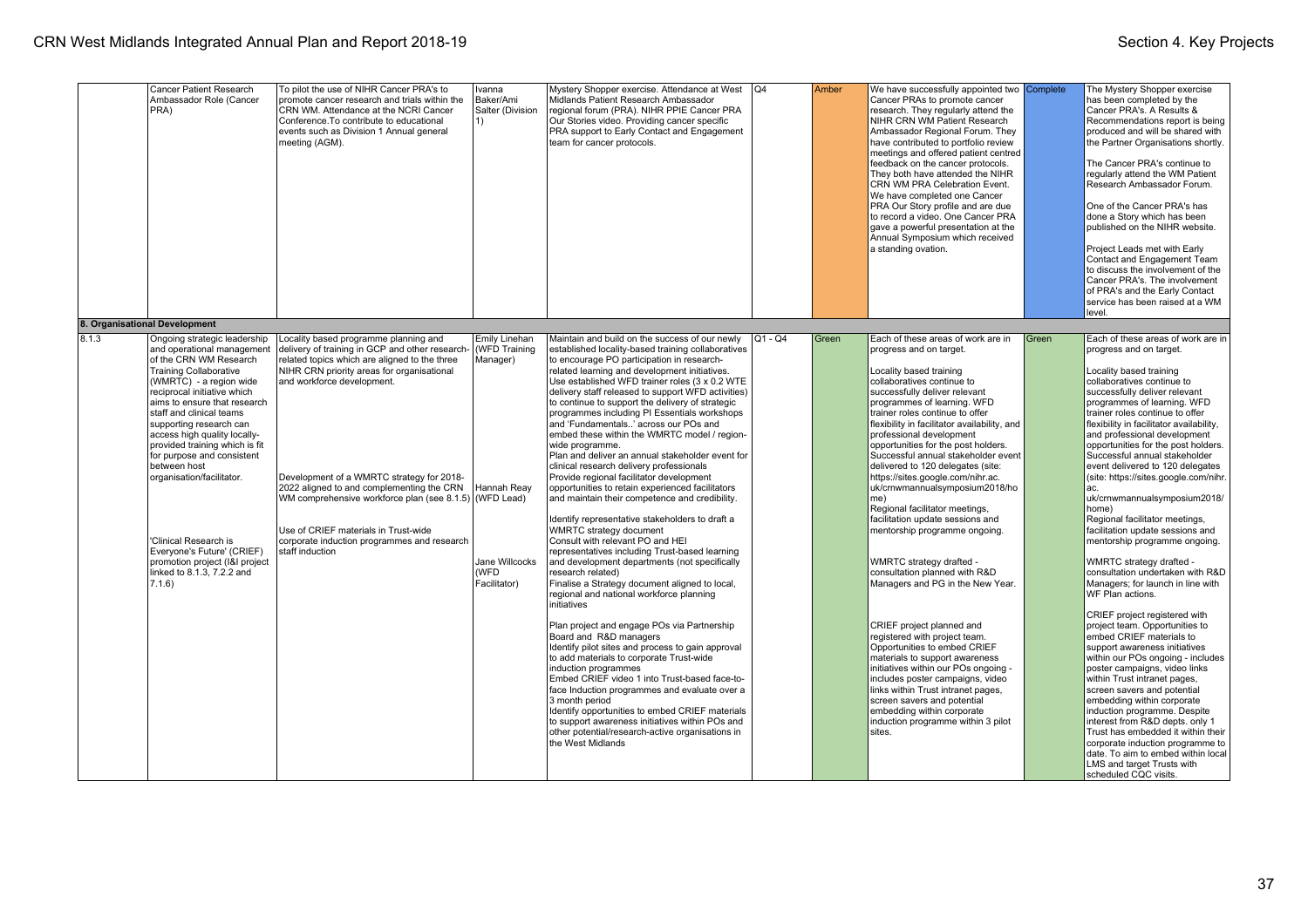| 8.1.4  | Workforce profile project                                                                                 | Establish a profile of research staff in the West Hannah Reay<br>Midlands who are directly and indirectly<br>funded by CRN WM<br>Establish a regional community of non-<br>registered patient facing delivery staff (Clinical<br><b>Research Practitioners)</b> | (WFD Lead)<br>Kerri Mason<br>(CRP. North<br><b>Staffs Combined</b><br>Trust: NIHR<br>CRN ALP<br>Alumni)     | Plan project in consultation with PO/WFD<br>representatives and to reflect regional and<br>national priority areas for workforce<br>development initiatives (e.g. clinical research<br>practitioners)<br>Identify sources of existing information / gaps in<br>regional intelligence<br>Gather and collate workforce data<br>Analyse data to understand local capacity and<br>capability within priority groups (aligned to<br>Specialty Objectives regarding numbers of<br>trainees / 'new' Pls / early career Cls and<br>ongoing regional I&I projects e.g. non medical<br>PIs and clinical research practitioners)<br>Negotiate time/funding to release CRP within a<br>PO to lead the regional CRP initiative<br>Identify the regional clinical research practitioner<br>workforce and gather profile data | lQ1<br>Q <sub>1</sub><br>Q1 - Q2<br>$\overline{Q2}$ - Q4<br>lQ1<br>$Q1-2$<br>$ Q3-4 $ | Green | Workforce profile project planned as Green<br>part of WF Plan and currently<br>ongoing.<br>Funding secured to release an<br>experienced CRP (Kerri Mason) 0.1<br>WTE. Regional CRP project planned<br>and ongoing. Survey of CRPs<br>complete and regional stakeholder<br>event successfully delivered.<br>Ongoing links and participation in<br>national CRP project. |          | Workforce profile project planned<br>as part of WF Plan and currently<br>ongoing as part of 19/20 plan.<br>Funding secured to release an<br>experienced CRP (Kerri Mason)<br>0.1 WTE/ 12 months. Regional<br>CRP project completed. Survey of<br>CRPs complete and regional<br>stakeholder event successfully<br>delivered. Ongoing links and<br>participation in national CRP<br>project (working group HR & KM /<br>project board - HR) |
|--------|-----------------------------------------------------------------------------------------------------------|-----------------------------------------------------------------------------------------------------------------------------------------------------------------------------------------------------------------------------------------------------------------|-------------------------------------------------------------------------------------------------------------|----------------------------------------------------------------------------------------------------------------------------------------------------------------------------------------------------------------------------------------------------------------------------------------------------------------------------------------------------------------------------------------------------------------------------------------------------------------------------------------------------------------------------------------------------------------------------------------------------------------------------------------------------------------------------------------------------------------------------------------------------------------------------------------------------------------|---------------------------------------------------------------------------------------|-------|------------------------------------------------------------------------------------------------------------------------------------------------------------------------------------------------------------------------------------------------------------------------------------------------------------------------------------------------------------------------|----------|-------------------------------------------------------------------------------------------------------------------------------------------------------------------------------------------------------------------------------------------------------------------------------------------------------------------------------------------------------------------------------------------------------------------------------------------|
| 18.1.5 | Development of a<br>comprehensive workforce<br>plan                                                       | Engage all relevant stakeholders in<br>formulating a workforce plan for 2018-20                                                                                                                                                                                 | Hannah Reav<br>(WFD Lead)                                                                                   | Plan and deliver a regional event for CRPs<br>Establish a profile of CRN WM funded staff (see $\overline{Q1}$ - 2<br>$ 8.1.5\rangle$<br>Undertake a listening exercise with research<br>workforce leads within POs (lead nurses / R&D<br>managers) to gather information about<br>workforce availability, requirements, existing<br>PO-based strategies for sustainability and local<br>priority areas<br>Collate information and draft workforce plan for<br>PO consultation<br>Finalise and submit workforce plan to NIHR<br>CRN<br>Implement the CRN WM workforce plan                                                                                                                                                                                                                                      | IQ1 - 2<br>Q2<br>lo3<br>Q3 onwards                                                    | Green | Detailed workforce plan formulated<br>with regional consultation and<br>successfully submitted on time.<br>Ongoing implementation of planned<br>activities.                                                                                                                                                                                                            | Complete | Detailed workforce plan<br>formulated with regional<br>consultation and successfully<br>submitted on time. Approved Jan<br>2019.<br>Ongoing implementation of<br>planned activities and<br>modification of plan based on<br>emerging priorities - working<br>document: https://docs.google.<br>com/spreadsheets/d/1IfFSkgNgiN<br>CibLCQNJ0TcLdvJiDTDZ5Uq42-<br>dlAXTbA/edit?usp=sharing                                                   |
| 8.1.6  | Supporting the delivery of an<br>integrated approach to WFD<br>across NIHR CRN                            | Leader identified to coordinate workforce<br>planning, recruitment, development and<br>retention                                                                                                                                                                | <b>Hannah Reay</b><br>(WFD Lead)                                                                            | Leader Identified<br>Ongoing implementation of the CRN WM<br>Vacancy process project (streamlining and<br>improving consistency in internal CRN WM<br>recruitment/induction processes)<br>Actively contribute to WFD Leads community<br>See also 8.1.3 and 8.1.5<br>Ongoing implementation of a competency<br>framework for research delivery staff in patient-<br>facing and non-patient facing roles building on<br>regional and national frameworks (existing and<br>in development)                                                                                                                                                                                                                                                                                                                        | Q1 - Q4<br>$Q1 - Q4$<br>$Q1 - Q4$                                                     | Green | Each of these milestones are in<br>progress and on target.<br>Competency framework has been<br>revised and a project is ongoing to<br>link collation of evidence with NMC<br>revalidation requirements to promote<br>uptake within our nursing/midwifery<br>community.                                                                                                 | Complete | Each of these milestones are in<br>progress and on target.<br>Competency framework has been<br>revised and a project is ongoing<br>to link collation of evidence with<br>NMC revalidation requirements to<br>promote uptake within our<br>nursing/midwifery community &<br>link to NIHR Integrated Workforce<br>Framework (IWF) to support<br>future CRP uptake.                                                                          |
| 8.1.7  | <b>WMRTC learning resource</b><br>development and review to<br>increase blended learning<br>opportunities | Complete ongoing review of WMRTC learning<br>programme to ensure it is responsive to<br>current and anticipated learning needs<br>Offer blended learning opportunities within our<br>established programme                                                      | <b>Emily Linehan</b><br>(WFD Training<br>Manager)<br>Jane Willcocks<br>(WFD<br>Facilitator)<br>Project Team | Milestones within ongoing initiatives include:<br>Piloting the 'bundling' of training sessions<br>(offering multiple topics on the same day)<br>Introducing blended learning through the use<br>of pre-course reading/resources/e-learning and<br>pilot webinar of Governance topics<br>Existing sessions - topic specific content<br>review (paediatric consent & communication;<br>intro to valid informed consent)<br>Create continued learning opportunities for<br>Network staff in Google Hub platform, prioritising<br>Kanbanchi and Hangouts, to promote effective<br>ways of working                                                                                                                                                                                                                  | lQ1 - Q2<br>IQ1 - Q4<br>$Q1 - Q4$<br>lQ1                                              | Green | Each of these milestones are in<br>progress and on target.<br>A greater emphasis on blended<br>learning and promoting workplace<br>based learning is incorporated in the<br>WMRTC strategy (see 8.1.3)                                                                                                                                                                 | Green    | Each of these milestones are in<br>progress and on target.<br>A greater emphasis on blended<br>learning and promoting workplace<br>based learning is incorporated in<br>the WMRTC strategy (see 8.1.3)<br>Google Hub Champions identified<br>in each office base to support<br>staff use of the platform; training<br>packages delivered by champions<br>on 1-1 or small group basis for<br>Kanbanchi/ Hangouts.                          |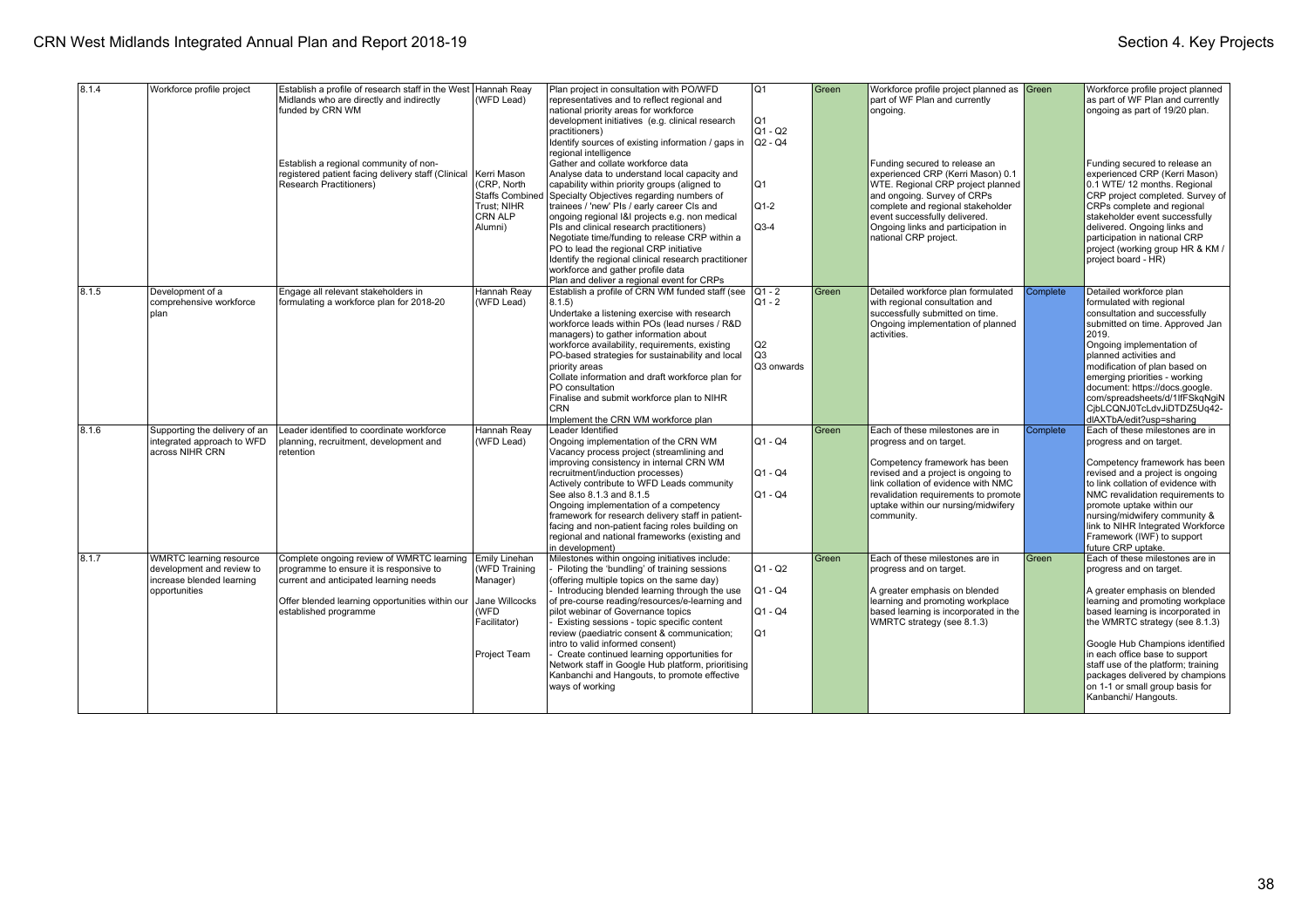| 8.1.8    | Primary care context-specific<br>training materials                                                                                                                                                                                                        | Complete pilot of adapted national course<br>materials and share with CRN by applying for<br>adoption on the National Directory                                                                                                                                                                                                                          | Jane Willcocks<br>(WFD<br>Facilitator) | Building on the successful adaptation of<br>materials to create the 'Fundamentals of Clinical<br>Research Delivery in Primary Care' in 2017/18<br>the materials will be piloted in collaboration with<br>primary care colleagues in CRN Yorkshire &<br>Humber.<br>Pilot data will be collated and a final version<br>agreed<br>Application for adoption onto the National<br>Directory<br>Similar adaptation & piloting of GCP materials<br>for delivery in a primary care context will be<br>complete by the start of this plan; application for<br>adoption onto the National Directory for this<br>course will be made                                                                                                                                                                                                                                                                                                                                                                                                                                                                                                                                                                                                                                                                                                                                                                                                                                                                                                                                                                                                                                                                                                                                                                                                                                                                                                                                                                                                                                                                                                                                                                                                                                                                                          | Q <sub>1</sub><br>Q2<br>Q2<br>Q1                                                       | Amber | Primary care materials pilot<br>continues - delay associated with<br>unanticipated absence of lead<br>facilitator Q2/3. Materials have been<br>submitted for consideration to<br>include on the NIHR CRN Directory.<br>Primary care GCP materials have<br>been adapted for local use within<br>primary care settings and application<br>for adoption onto NIHR CRN<br>Directory made - no feedback to<br>date.                                                               | Green | Primary care materials pilot<br>continues - delay associated with<br>unanticipated absence of lead<br>facilitator Q2/3/4. Materials to be<br>submitted for consideration to<br>include on the NIHR CRN<br>Directory Q1 19/20.<br>Primary care GCP materials have<br>been adapted for local use within<br>primary care settings and<br>application for adoption onto<br>NIHR CRN Directory made.                                                                                                                                             |
|----------|------------------------------------------------------------------------------------------------------------------------------------------------------------------------------------------------------------------------------------------------------------|----------------------------------------------------------------------------------------------------------------------------------------------------------------------------------------------------------------------------------------------------------------------------------------------------------------------------------------------------------|----------------------------------------|--------------------------------------------------------------------------------------------------------------------------------------------------------------------------------------------------------------------------------------------------------------------------------------------------------------------------------------------------------------------------------------------------------------------------------------------------------------------------------------------------------------------------------------------------------------------------------------------------------------------------------------------------------------------------------------------------------------------------------------------------------------------------------------------------------------------------------------------------------------------------------------------------------------------------------------------------------------------------------------------------------------------------------------------------------------------------------------------------------------------------------------------------------------------------------------------------------------------------------------------------------------------------------------------------------------------------------------------------------------------------------------------------------------------------------------------------------------------------------------------------------------------------------------------------------------------------------------------------------------------------------------------------------------------------------------------------------------------------------------------------------------------------------------------------------------------------------------------------------------------------------------------------------------------------------------------------------------------------------------------------------------------------------------------------------------------------------------------------------------------------------------------------------------------------------------------------------------------------------------------------------------------------------------------------------------------|----------------------------------------------------------------------------------------|-------|------------------------------------------------------------------------------------------------------------------------------------------------------------------------------------------------------------------------------------------------------------------------------------------------------------------------------------------------------------------------------------------------------------------------------------------------------------------------------|-------|---------------------------------------------------------------------------------------------------------------------------------------------------------------------------------------------------------------------------------------------------------------------------------------------------------------------------------------------------------------------------------------------------------------------------------------------------------------------------------------------------------------------------------------------|
| 8.1.9/10 | Finalise a wellbeing strategy<br>that enables the CRN to<br>create the conditions that<br>contribute towards a fulfilling<br>employee experience<br>resulting in high levels of<br>productivity which in turn<br>contributes to organisational<br>success. | Extended roll out and evaluation of the<br>'Wellbeing Pick and Mix', a wellbeing<br>programme designed to ensure that all of our<br>staff benefit from a range of opportunities that<br>suit their personal needs, learning styles and<br>work life arrangements - helping them to self<br>manage their own wellbeing. Offer to all LCRN<br>funded staff | Julie Davis                            | Monthly workshops with a focus on healthy<br>body, healthy mind and work life balance<br>Monthly Blogs on wellbeing linked to the<br>workshops, complete with signposting for further   Q1 with<br>information<br>Google site for staff so we have a single point of<br>contact for all wellbeing initiatives<br>Standing desks rolled out across the region with<br>evaluations on impact<br>Walking meetings or lunchtime strolls being<br>encouraged. Regular 'step challenges' arranged<br>to encourage increased activity and an in house<br>fitness intervention trialled<br>VIP Awards to reward and recognise staff<br>contributions.<br>Talent Management Strategy to make the most<br>of the skills we have in the Network<br>Fix It Friday - encouraging everyone to do one<br>thing, of their choice, that makes a difference to<br>the CRN<br>Team lunches, meetings, notice boards and<br>levents<br>Coaching and Mentoring Scheme to support<br>development<br>Staff suggestion box linking in with Innovation<br>and Improvement initiatives<br>Pay it Back - volunteer for one day with a health<br>related organisation and raise the profile of<br>research in the CRN<br>Wellbeing Library - sharing books on personal<br>development and wellbeing in the offices<br>Relaxed Dress Code to encourage people to be<br>more active and creative in the workplace<br>Career Progression Pathway to demonstrate a<br>commitment to personal development<br>Access to Apps and surveys to self manage<br>wellbeing<br>Access to host organisation Wellbeing package<br>to include staff benefits pages, counselling,<br>bereavement support, smoking cessation, one-<br>to-one health trainer, advice on alcohol and<br>substance misuse and salary sacrifice schemes<br>for health care.<br>Launch Line Managers Away Day to ensure that<br>all managers, regardless of level, are trained<br>and developed appropriately and in turn offer the<br>same level of performance reviews (100%<br>compliance) and personal development<br>opportunities to their teams<br>Revisit the HLOs and You document to make it<br>more personal and less about the HLOs, but<br>instead highlights how all LCRN funded staff can<br>engage with, and help achieve, the strategic<br>initiatives of the CRN WM | Ongoing<br>initiatives - to<br>be trialled in<br>intended<br>wider roll out<br>in Q1/2 | Green | Over 300 attendances at workshops Green<br>by in excess of 100 unique members<br>of staff. Survey due to be sent out in<br>January to assess culture change<br>and gain feedback from staff about<br>the initiative. Will be writing up an<br>annual report in Q4. There is a well<br>being initiative at least twice a month<br>and feedback is extremely<br>encouraging<br>Our strategy has been identified as<br>an exemplar by other LCRN<br>wellbeing leads and shared. |       | Now reaching over 70% of our<br>workforce with a face to face<br>wellbeing initiative. Survey carried<br>out - feedback really encouraging.<br>96% of staff feel proud to work for<br>the CRN and feel part of the CRN.<br>In addition, the sickness rates for<br>the network have dropped. In<br>17/18 our sickness levels were<br>4.2%; following the introduction of<br>the programme, the following year<br>the levels were 2.48%. Action<br>plan produced following survey<br>and this will form part of the<br>Annual Plan for 19/20. |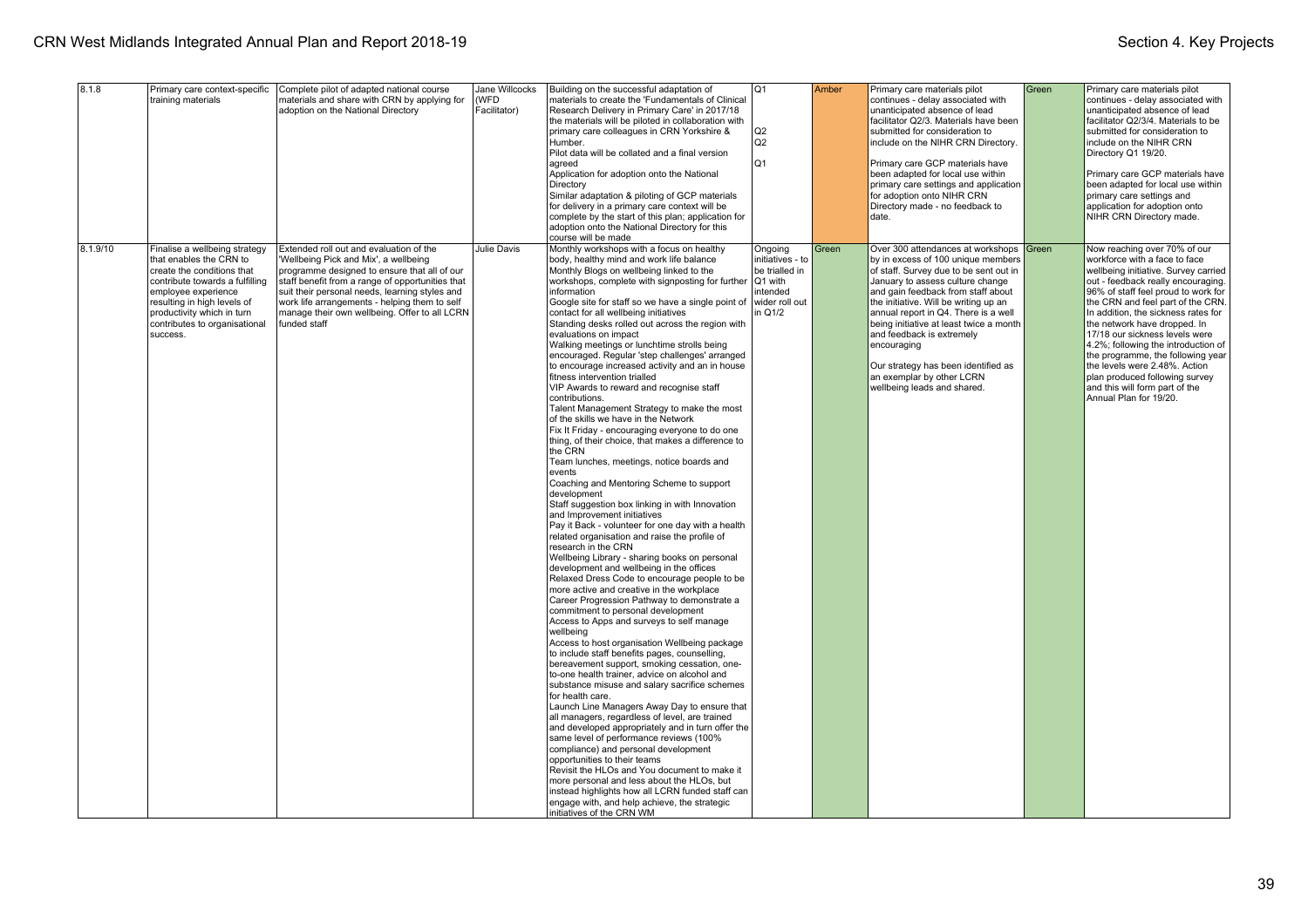| <b>Fundamentals of Clinical</b><br>Research Delivery (FoRD) for Staff Training<br>Laboratory Staff Webcaste                                                                                                             |                                                                                                                                                                                                                                                                                                                                                                                                                                                                                                                                                                    |                                | Online webcast provision of the FoRD for Lab   Dr Owen Driskell   Online webcast of the FoRD Lab Staff Training                                                                                                                                                                                                                                                                  | March 2019      | Green | Training developed                                                                                                                                                                                                                                                                                                                                                                                                          | Complete | Ready to be posted on a<br>pathology website in<br>development.                                                                                                                                                                                                                                                                                                                                                                                                                                                                                                                                                     |
|-------------------------------------------------------------------------------------------------------------------------------------------------------------------------------------------------------------------------|--------------------------------------------------------------------------------------------------------------------------------------------------------------------------------------------------------------------------------------------------------------------------------------------------------------------------------------------------------------------------------------------------------------------------------------------------------------------------------------------------------------------------------------------------------------------|--------------------------------|----------------------------------------------------------------------------------------------------------------------------------------------------------------------------------------------------------------------------------------------------------------------------------------------------------------------------------------------------------------------------------|-----------------|-------|-----------------------------------------------------------------------------------------------------------------------------------------------------------------------------------------------------------------------------------------------------------------------------------------------------------------------------------------------------------------------------------------------------------------------------|----------|---------------------------------------------------------------------------------------------------------------------------------------------------------------------------------------------------------------------------------------------------------------------------------------------------------------------------------------------------------------------------------------------------------------------------------------------------------------------------------------------------------------------------------------------------------------------------------------------------------------------|
| Raise awareness of the PI<br>role among pathology staff<br>(including Histology,<br>Microbiology, Biochemistry<br>and Immunology).                                                                                      | Increased number of PIs from pathology staff                                                                                                                                                                                                                                                                                                                                                                                                                                                                                                                       |                                | Dr Owen Driskell PIs from Pathology                                                                                                                                                                                                                                                                                                                                              | Q4              | Green | Pathology PIs listed on EDGE                                                                                                                                                                                                                                                                                                                                                                                                | Complete | Pathology staff are listed as PIs<br>on EDGE                                                                                                                                                                                                                                                                                                                                                                                                                                                                                                                                                                        |
| Design and development of a<br>national register/directory for<br>pathology staff operating in<br>research delivery without a<br>professional registration<br>option                                                    | Supporting the CRN lead for Pharmacy and<br>AHPs in engaging the AHCS in exploring the<br>generation of a registry/directory for this<br>laboratory workforce.                                                                                                                                                                                                                                                                                                                                                                                                     |                                | Dr Owen Driskell Registry developed                                                                                                                                                                                                                                                                                                                                              | O <sub>4</sub>  | Green | Directory for Clinical Research<br>Practitioners established                                                                                                                                                                                                                                                                                                                                                                | Complete | Complete as per mid year review                                                                                                                                                                                                                                                                                                                                                                                                                                                                                                                                                                                     |
| Primary Care Leadership<br>work - Implementation of a<br>work package to support the<br><b>Primary Care Delivery</b><br>Support Team to improve<br>how they work in terms of<br>consistency, flexibility and<br>agility | Further progress of the work undertaken with<br>Gillian Felton from the CC to get the WM<br>Primary Care Team working better as one<br>team to address the challenges that we face.<br>Team have identified challenges, set up five<br>workstreams and started to work together on<br>possible solutions<br>A project lead role will be developed to<br>oversee all projects<br>A forum will continue to enable team<br>members to identify and work together to<br>resolve any future issues                                                                      | Pam Devall /<br>Jess Graysmark | All projects registered as I & I projects and<br>progressed in this format<br>A process to enable this work to continue will be<br>implemented<br>WM Primary Care Team will work seamlessly<br>across the region and will identify themselves<br>and be viewed as one team                                                                                                       | Q4              | Amber | Good progress made to date                                                                                                                                                                                                                                                                                                                                                                                                  | Complete | All projects have been registered<br>with I&I<br>A Primary Care Project Lead role<br>has been developed and<br>appointed to ensure oversight of<br>projects<br>Primary Care Google Community<br>has been developed to support<br>team collaboration and provide a<br>forum for team to share ideas<br>Flexible working principles have<br>been approved and implemented.                                                                                                                                                                                                                                            |
| Primary Care Research<br><b>Nurses</b>                                                                                                                                                                                  | Primary Care Nurses will be given the<br>opportunity to work in Secondary Care for 3-6<br>months. A pilot will run in the north locality<br>where one nurse will work in secondary care<br>for 3 days a week<br>This will help nurses gain experience of<br>CTIMPs and learn the standards that are<br>required to run a drug trial. It . all these<br>standards are transferable into the Primary<br>Care setting and should be used as the gold<br>standard.<br>Secondary to this is the opportunity to upskill<br>the nursing workforce making it more flexible | Jenny Stevens                  | Nurses will gain experience of CTIMPs and<br>learn the standards that are required to run a<br>drug trial. It.<br>Upskilled nursing workforce making it more<br>flexible                                                                                                                                                                                                         | $\overline{Q2}$ | Amber | No progress has been made with<br>nurses working in secondary care.<br>Secondary care approached in<br>Shropshire but they felt that due to<br>their work capacity they were<br>unable to accomodate a nurse from<br>primary care working alongside<br>them.                                                                                                                                                                | Amber    | No progress has been made with<br>nurses working in secondary care.<br>Secondary care approached in<br>Shropshire but they felt that due<br>to their work capacity they were<br>unable to accomodate a nurse<br>from primary care working<br>alongside them.<br>COO has been in touch with lead<br>research nurse at UHCW and<br>they have agreed to the<br>shadowing but getting dates has<br>proved difficult but we are<br>pressing for this to happen                                                                                                                                                           |
| Evaluate the ACROSS<br>system                                                                                                                                                                                           | To have a six - twelve month review/audit of<br>the ACROSS system for requesting nursing<br>support within CRN Generic nursing team.                                                                                                                                                                                                                                                                                                                                                                                                                               | Karen Hylton<br>Kelly Hollier  | To evaluate that various PO within CRN WM are Q4<br>utilising the new system. To ensure that the<br>approval and turnaround time meets the 2 week<br>deadline. To ensure that the capacity of the<br>nurses are able to meet the demands of<br>requests. We plan also to include Dementia and<br>Mental Health requests onto the request system<br>to include all six divisions. |                 | Amber | Good progress has been made with<br>the ACROSS system. We are<br>meeting the two week deadline for<br>informing PO of decisions about<br>requests. We are currently out to<br>advert to increase our nurse pool to<br>support the capacity and the<br>demands of requests. Dementia and<br>mental have been added to the<br>ACROSS system and therefore all<br>six divisions are now catered for<br>when requests are made. | Complete | The ACROSS audit has been<br>completed and was presented at<br>a recent R&D manafgers forum.<br>We have met our 2 week<br>turnaround time in the period<br>looked at in the audit. We also<br>continue to meet the demands of<br>the requests coming in. At the<br>time of the audit 129 applications<br>had been made with 87 requests<br>granted (67%). The reasons for<br>not meeting the remaining 33%<br>were due to various reasons that<br>have been discussed in the report<br>findings. The ACROSS now has<br>also supported all six divisions<br>and has worked on Dementia and<br>mental Health studies. |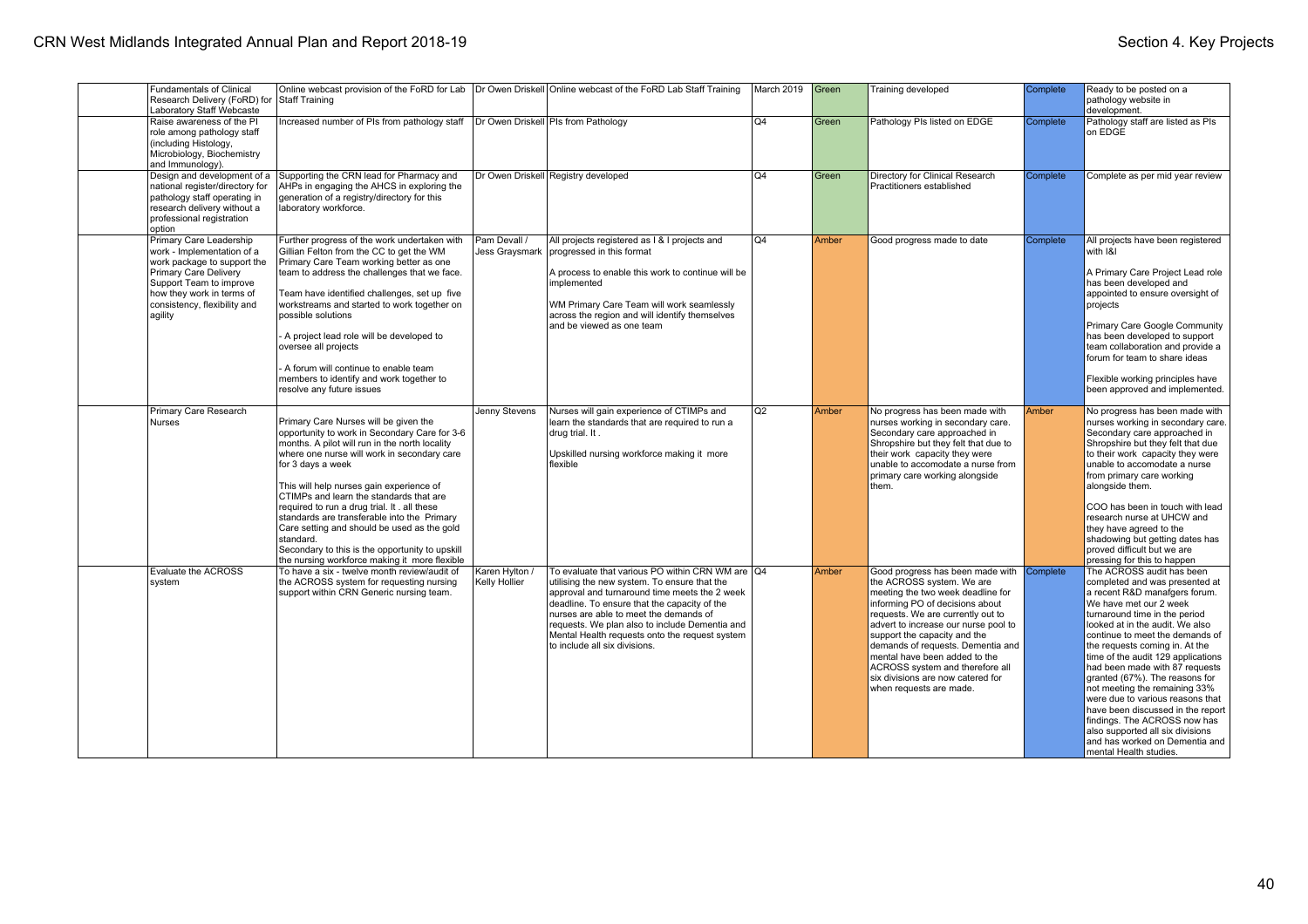|       | <b>Clinical Research Project</b><br>Assistants (CRPA)                                              | To appoint six new CRPA's to support data<br>collection at Partner Organisations (PO)                                                                                                                                                                                                                                                                                                 | Karen Hylton                    | Reduction in data collection burden via feedback Q4<br>from PO.                                                                                                                                                                      |                   | Amber | We have appointed four CRPAs and Complete<br>awaiting interview of a further two.<br>They have completed induction and<br>are currently working in our PO with<br>excellent feedback.                                                                                                                                                                                                                                                                                                                                                                                                                                                                                              |          | We have appointed six CRPAs in<br>the time allocated albeit we<br>currently have vacancies. They all<br>completed their induction and<br>training. We continue to have<br>positive feedback from our POs.<br>The posts have proved to be<br>fruitful allowing the freeing up of<br>the nurses to concentrate on<br>recruitment and nursing elements<br>of a study and the CRPAs to<br>support data collection.                          |
|-------|----------------------------------------------------------------------------------------------------|---------------------------------------------------------------------------------------------------------------------------------------------------------------------------------------------------------------------------------------------------------------------------------------------------------------------------------------------------------------------------------------|---------------------------------|--------------------------------------------------------------------------------------------------------------------------------------------------------------------------------------------------------------------------------------|-------------------|-------|------------------------------------------------------------------------------------------------------------------------------------------------------------------------------------------------------------------------------------------------------------------------------------------------------------------------------------------------------------------------------------------------------------------------------------------------------------------------------------------------------------------------------------------------------------------------------------------------------------------------------------------------------------------------------------|----------|-----------------------------------------------------------------------------------------------------------------------------------------------------------------------------------------------------------------------------------------------------------------------------------------------------------------------------------------------------------------------------------------------------------------------------------------|
|       | Training for pharmacy staff<br>delivering clinical trials                                          | Continue to promote and support the<br>implementation of the 'Delegation and Training Jenny<br>Decision Tool and associated training<br>resources to pharmacy staff involved in IMP<br>management                                                                                                                                                                                     | Julie Shenton /<br>Warmington   | Pharmacy departments in CRN WM POs<br>involved in clinical trials delivery adopting and<br>using the decision aid and associated training<br>resources                                                                               | ongoing           | Green | Training materials disseminated                                                                                                                                                                                                                                                                                                                                                                                                                                                                                                                                                                                                                                                    | Complete | Training materials disseminated;<br>support provided to staff re use of<br>training materials                                                                                                                                                                                                                                                                                                                                           |
|       | Senior leadership culture re<br> 8                                                                 | Work with the senior leadership team to<br>ensure support for embedding a culture of<br>improvement by allowing staff time to deliver<br>projects including looking at ways to develop<br>an agile approach to undertaking projects in a<br>timely manner                                                                                                                             | Carly Craddock<br>Julie Shenton | Embedded culture in the senior leadership team<br>re supporting staff to undertake projects<br>encouraging an agile approach to project<br>management where appropriate to ensure that<br>projects are delivered in a timely manner. | <b>Onaoina</b>    | Green | Discussion took place at SLT in July Green<br>2018. All committed to staff being<br>supported to do this. Part of the I&I<br>strategy projects are to develop<br>tools to help line managers to<br>support their staff with seeing I&I<br>projects as part of everyday role.<br>Also steering group have had<br>training in managing upwards/across<br>and challenging managers if people<br>are not supported with this. Since<br>this has been implemented there<br>haven't been any projects expected<br>to finish so unsure if had an impact.<br>This will be assessed on an ongoing<br>basis. This data and other metrics<br>will be presented at steering group<br>meetings. |          | Ongoing. I&I a standing agenda<br>where items for<br>discussion/decision making have<br>taken place.                                                                                                                                                                                                                                                                                                                                    |
|       | 9. Business Development and Marketing                                                              |                                                                                                                                                                                                                                                                                                                                                                                       |                                 |                                                                                                                                                                                                                                      |                   |       |                                                                                                                                                                                                                                                                                                                                                                                                                                                                                                                                                                                                                                                                                    |          |                                                                                                                                                                                                                                                                                                                                                                                                                                         |
| 9.1.1 | and the national team to<br>market CRN WM to local and<br>national companies                       | Engage with both local SMEs   Build a small number of key collaborations to<br>highlight the opportunities of working with<br>industry                                                                                                                                                                                                                                                | Sinead Collinge                 | Develop the Life Sciences Steering Group to<br>include all local stakeholders and meet the<br>needs of the companies, the CRN and our<br>partners                                                                                    | Q1 and<br>ongoing | Green | NIHR SME Roadshow event held in Complete<br>collaboration with AHSN and<br>Medilink to showcase the support<br>we have in the West Midlands for<br>SME's to deliver research, from<br>innovation to adoption.                                                                                                                                                                                                                                                                                                                                                                                                                                                                      |          | <b>AHSN Industry Gateway</b><br>Representative on the Industry<br>Steering Group; ensuring the<br>voice of SME's is heard. A Joint<br>AHSN/NIHR SME Roadshow<br>successfully held in October 2018.<br>NIHR/CRN WM representation at<br>regional AHSN events to support<br>the wider research community<br>and showcase NIHR services.<br>Targeted engagement planned for<br>2019/2020                                                   |
| 9.1.2 | Engage with commercial<br>partners to ensure all patient<br>populations have access to<br>research | Scope untapped patient populations and<br>specialties that are commercially under active<br>and engage with commercial companies to<br>assess pipelines, promote our capabilities and<br>bring research into the West Midlands. Thus<br>increasing the number of commercial studies<br>and ensuring all specialties are active and<br>offering research opportunities to all patients | Sinead Collinge                 | Assess needs of Partner Organisations, build<br>Trust profiles and national pipeline assessments<br>to identify appropriate commercial collaborators<br>and build new relationships.                                                 | Q1 and<br>ongoing | Amber | Trust profile documents in<br>development - amended by Industry<br>Steering Group and will be<br>developed in early 2019 as a trial<br>with two POs                                                                                                                                                                                                                                                                                                                                                                                                                                                                                                                                | Green    | Through the Industry Steering<br>Group and Individual PO requests<br>we are linking on POs with<br>capacity with commercial<br>sponsors. A very successful<br>Primary care Industry event held<br>in September 2018, highlighting<br>the capabilities and engagement<br>in primary care to deliver<br>commercial research. WM<br>Primary care team have continued<br>to engage practices and facilitate<br>relationships with Sponsors. |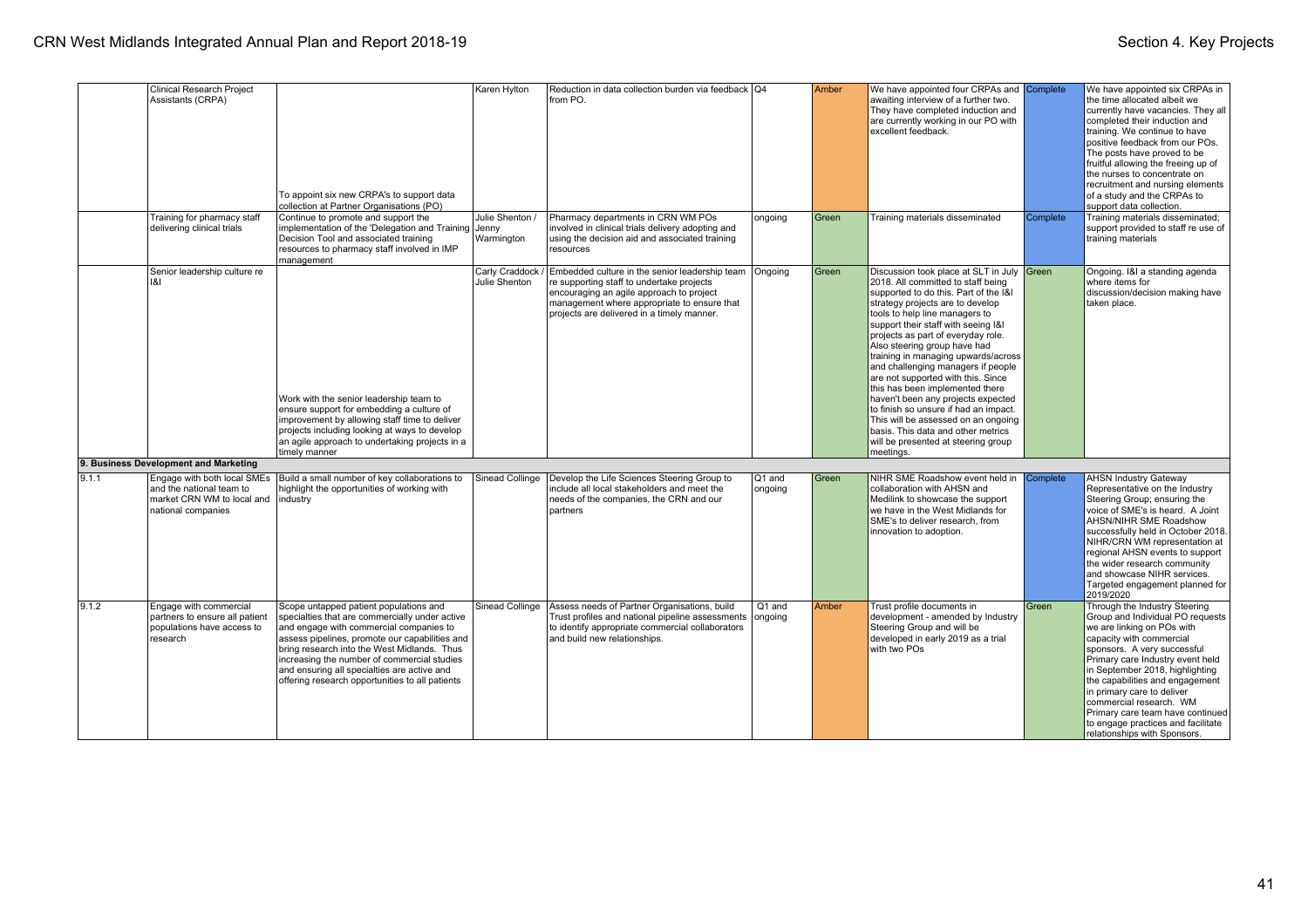| 9.1.3             | Promote the importance of<br>both the Industry agenda and<br>the USPs of the Network to<br>attract new business                                                                                                                | Increase the number of commercial and non-<br>commercial research teams wanting to work<br>with the Network                                                                                                                                      | Sinead Collinge<br>Julie Davis | Produce an action plan that links with the<br>Business Development and Marketing Profile (in<br>appendices)                                                                                                                                            | $Q1-2$         | Green | Profile regularly reviewed. Links in<br>with Strategic Project around new<br>providers. Plan to reach more<br>partners in 2019 through improved<br>business development opportunities                                                                                                                                  | Green    | Key activities have continued to<br>focus on improving performance<br>and our internal proactive<br>monitoring. We have successfully<br>linked in with regional NIHR<br>infrastructure, and local AHSN as<br>well as targeting relationship<br>building with some key Sponsors.<br><b>Business Development will</b><br>become a key focus in 19/20 |
|-------------------|--------------------------------------------------------------------------------------------------------------------------------------------------------------------------------------------------------------------------------|--------------------------------------------------------------------------------------------------------------------------------------------------------------------------------------------------------------------------------------------------|--------------------------------|--------------------------------------------------------------------------------------------------------------------------------------------------------------------------------------------------------------------------------------------------------|----------------|-------|------------------------------------------------------------------------------------------------------------------------------------------------------------------------------------------------------------------------------------------------------------------------------------------------------------------------|----------|----------------------------------------------------------------------------------------------------------------------------------------------------------------------------------------------------------------------------------------------------------------------------------------------------------------------------------------------------|
| 10. Life Sciences |                                                                                                                                                                                                                                |                                                                                                                                                                                                                                                  |                                |                                                                                                                                                                                                                                                        |                |       |                                                                                                                                                                                                                                                                                                                        |          |                                                                                                                                                                                                                                                                                                                                                    |
|                   | Working in collaboration with<br>East Midlands CRN and<br>Midlands Health Innovation to delivery within the Midlands<br>promote our regional offerings<br>to SME's to assist in research<br>delivery                           | A clear service offering available for SME's<br>and a support network to enable research                                                                                                                                                         | Sinead Collinge                | Collate regional capabilities across the NHS and  Q4<br>Universities within the Midlands - Q1. Identify a<br>service offering and collaboration pathway to<br>ensure a streamlined and efficient cross-<br>organisational service is provided to SME's |                | Amber | Bi-monthly calls held between IOMs<br>to ensure cohesive working. SME<br>Roadshows held in 2018 to promote<br>NIHR Infrastructure support<br>available to SME's. In December<br>2018 an initial meeting held meeting<br>held to share working practices.<br>identified areas of collaboration to<br>take forward in Q4 | Complete | Complete as per mid year review                                                                                                                                                                                                                                                                                                                    |
|                   | Build upon relationship with<br>University of Birmingham<br>Business Enterprise to ensure<br>CRN offerings are known.<br>Expand and engage with<br>other University Business<br>Enterprises - Keele, Warwick,<br>Wolverhampton | Be a known organisation for SME's wanting to Sinead Collinge<br>conduct research in the NHS                                                                                                                                                      |                                | Continue to work with University of Birmingham<br>to promote CRN services - Q4. Identify other<br>regional Business Enterprise Organisations and<br>promote CRN offerings                                                                              | $ _{\rm Q2}$   | Amber | CRN offerings known and presented<br>to UoB Enterprises, Other<br>Universities to confirm interest                                                                                                                                                                                                                     | Complete | Engaged with local University of<br><b>Birmingham Enterprise</b><br>organisations. Other HEI, either<br>did not have interest or<br>appropriate forums.                                                                                                                                                                                            |
|                   | Set up and deliver an<br>educational and promotional<br>event to our local SME<br>community to showcase the<br>support available within the<br>West Midlands to enable<br>research delivery                                    | Build relationships regionally with other<br>organisations and support bodies (AHSN,<br>Medilink, NOCRI, Innovate UK etc), Establish<br>a regional service offering for SME's                                                                    | Sinead Collinge                | Identify stakeholders to work and collaborate<br>with Q1. Organise an event to ensure SME's are<br>aware of the pathway from innovation, research<br>to NHS adoption. Deliver Event in Q2                                                              | Q <sub>2</sub> | Green | Healthcare Innovation Roadshow<br>event held in October 2018. in<br>partnership with Medilink West<br>Midlands and AHSN WM.                                                                                                                                                                                            | Green    | Healthcare Innovation Roadshow<br>event held in October 2018, in<br>partnership with Medilink West<br>Midlands and AHSN WM. IOM<br>working in her national role, to<br>ensure there is a streamlined<br>support offering between NOCRI<br>and CRNs; expected outcomes in<br>19/20 Q1.                                                              |
|                   | Establishment of the CRN<br>Industry Steering Group                                                                                                                                                                            | To promote the national Life Sciences agenda, Sinead Collinge<br>identify PO's strategic Life Science Objectives<br>and ensure they are met regionally. Utilise this<br>group to drive the Life Sciences agenda locally                          |                                | Ensure representation of all Trust types across<br>the region. Industry Community and SME<br>community Q1 Identify the strategic aims and<br>objectives for 18/19, and how they will be<br>delivered to meet PO and NIHR obiectives Q4                 | Q4             | Green |                                                                                                                                                                                                                                                                                                                        | Complete | Group set up and established.<br>Clear outcomes and objectives<br>set for 19/20.                                                                                                                                                                                                                                                                   |
|                   | Research Engagement with<br><b>IVD</b> companies                                                                                                                                                                               | West Midlands Laboratory Medicine Research   Dr Owen Driskell Scientific Meeting & Study Proposal<br>Group meetings. Follow up Scientific<br>Conference Meeting to showcase IVD<br>diagnostics and further develop themes of IVD<br>development. |                                |                                                                                                                                                                                                                                                        | O <sub>4</sub> | Red   | WMLMRG have not met recently                                                                                                                                                                                                                                                                                           | Red      | WMLMRG have not met recently                                                                                                                                                                                                                                                                                                                       |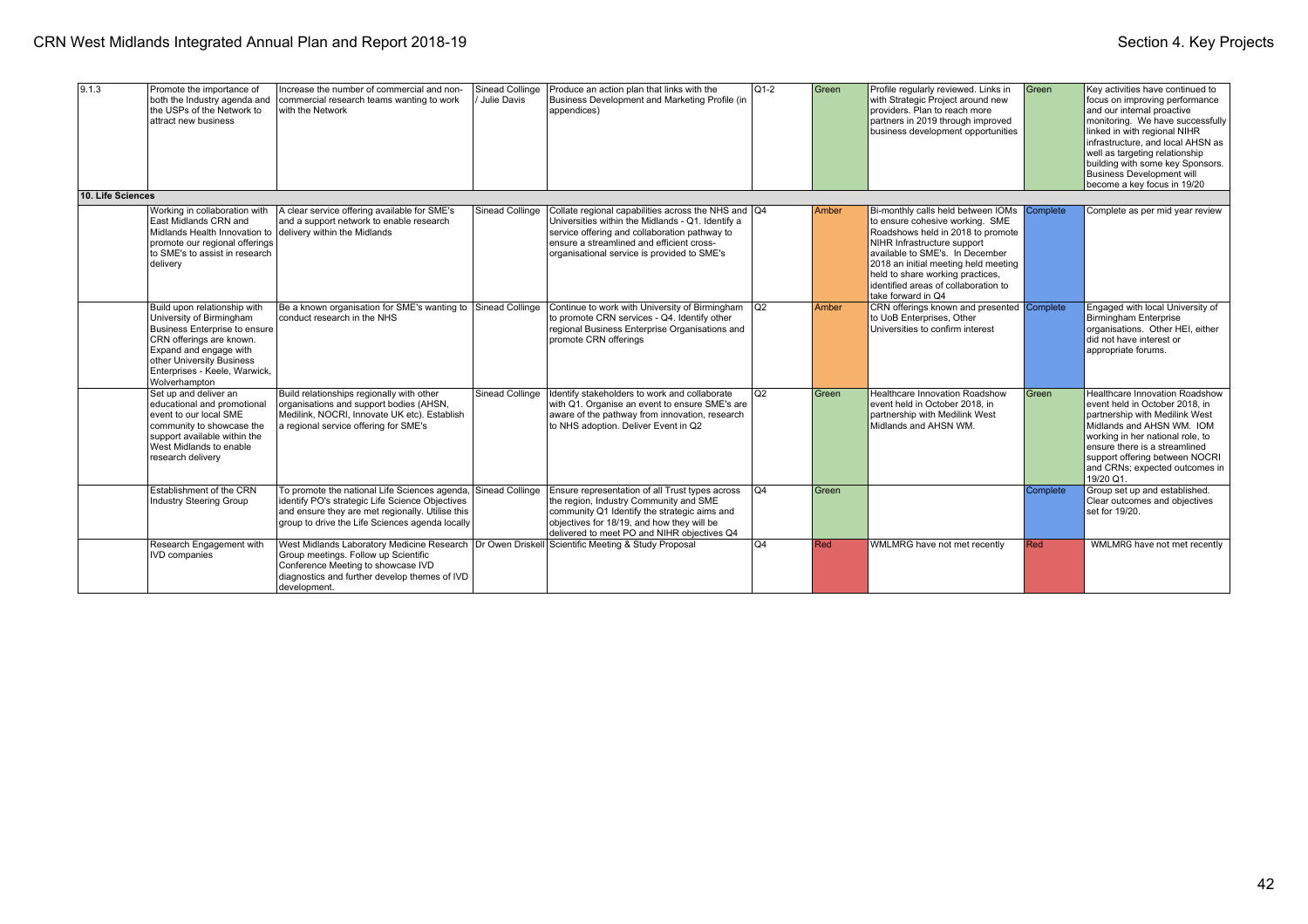|                  | To engage with three new<br>models of care across the<br>West Midlands to embed<br>commercial research activity<br>within these organisations                                                                   | Meet with new models and leadership<br>practices across WM and promote commercial<br>research and better understand how the<br>Network can support engagement<br>Develop a working group within each practice<br>to support commercial research activity<br>Provide training on submitting feasibilities and<br>study set up<br>Identify 'new roles' which can support<br>commercial research at the practice to reduce<br>GP burden<br>Look at wider portfolio - can organisation<br>deliver 'secondary care studies'<br>Measure: To increase number of EOI's from<br>these new models/leadership practices | Raj Gill             | Ability to offer commercial sponsors newer<br>formations in which to deliver commercial<br>studies set up fewer sites with competitive<br>recruitment numbers.<br>Number of portfolio commercial studies run in<br>primary care increased<br>New organisations remaining research active<br>with CRN and also engaging with commercial<br>research (HLO3) | Q4 | Green | We have engaged with all 6 of the<br>Group practices that have signed up<br>to the Group Practice scheme to<br>promote and train them on<br>Commercial Research. We are in<br>the process of securing attendance<br>at the Group regular meetings and<br>with one of the Groups in the South<br>of the region we have been able to<br>support them to create an EOI<br>template to be used to submit to<br>Commercial studies. In addition to<br>this we have met able to engage<br>with the Modality partnership in the<br>Central region and are in the<br>process of providing training to<br>develop good quality Expressions of<br>Interest for Commercial research. | Green | We have increased the<br>engagement with the new models<br>of care and Group Practice<br>scheme members over the last 12<br>months. We have supported all<br>Groups within the scheme (now<br>numbering 10) through<br>attendance at meetings and the<br>provision of training. We have<br>actively supported 3 of the groups<br>to submit EOIs and we have had<br>a total of 7 EOIs submitted.<br>We are in the process of setting<br>up a WM led Commercial study,<br>run through Keele University, at<br>the first of our Group Practices<br>(South Warwickshire Research<br>Partnership Group) in the next few<br>months.<br>We have another WM led study in<br>the pipeline for another Group (Dr<br>Joshi's Group of Practices) which<br>should be set up this year.<br>Modality are continuing to engage<br>with us and have been selected<br>for their first Commercial study<br>which we are supporting them<br>with. |
|------------------|-----------------------------------------------------------------------------------------------------------------------------------------------------------------------------------------------------------------|--------------------------------------------------------------------------------------------------------------------------------------------------------------------------------------------------------------------------------------------------------------------------------------------------------------------------------------------------------------------------------------------------------------------------------------------------------------------------------------------------------------------------------------------------------------------------------------------------------------|----------------------|-----------------------------------------------------------------------------------------------------------------------------------------------------------------------------------------------------------------------------------------------------------------------------------------------------------------------------------------------------------|----|-------|---------------------------------------------------------------------------------------------------------------------------------------------------------------------------------------------------------------------------------------------------------------------------------------------------------------------------------------------------------------------------------------------------------------------------------------------------------------------------------------------------------------------------------------------------------------------------------------------------------------------------------------------------------------------------|-------|--------------------------------------------------------------------------------------------------------------------------------------------------------------------------------------------------------------------------------------------------------------------------------------------------------------------------------------------------------------------------------------------------------------------------------------------------------------------------------------------------------------------------------------------------------------------------------------------------------------------------------------------------------------------------------------------------------------------------------------------------------------------------------------------------------------------------------------------------------------------------------------------------------------------------------|
|                  | of communication between<br>pharmaceutical and medical<br>technology companies in the<br>West Midlands to promote our<br><b>CRN WM Primary Care</b><br>Service, new models of care<br>and drive in new business | To develop and maintain lines We aim to host a networking event for<br>pharmaceutical and medical technology<br>companies to promote West Midlands and<br>primary care as a setting to set up and<br>conduct studies.<br>Research Design Service/ AHSN<br>PC SSS / ECER /Practices                                                                                                                                                                                                                                                                                                                           | Raj Gill             | Improved relationships with Commercial<br>sponsors<br>Awareness of WM Primary Care willingness,<br>readiness and capability to deliver commercial<br>research raised to companies<br>Awareness of WM Primary Care willingness,<br>readiness and capability to input into the design<br>of commercial research raised to companies                         | Q1 | Green | The PC commercial event was held Green<br>on 29th September 2018 and was a<br>great success. We had 70 attendees<br>from across pharmaceutical<br>companies, GP practices and the<br>CRN. It was a great networking<br>opportunity and from the event we<br>have been able to engage<br>separately with some of the<br>commercial companies and have<br>been passed the details of studies to<br>promote in Primary Care. The<br>overall Feedback we had was<br>excellent and many asked for a<br>repeat event. We have already<br>secured a date for next year - 27th<br>September 2019 and have sent out<br>save the date invitations to the<br>attendees.              |       | The PC Commercial Event was a<br>great success, as detailed in the<br>mid year update.<br>The event had a positive impact<br>on relationships with the<br>Commercial Sponsors that<br>attended. We were able to<br>engage directly with Janssen and<br>GSK off the back of the event,<br>regarding some of their current<br>Secondary Care studies, and the<br>potential of delivering them in<br>Primary Care.<br>We are working on delivering a<br>follow up event on 27th<br>September 2019, details of which<br>have been sent to the previous<br>attendees.                                                                                                                                                                                                                                                                                                                                                               |
|                  | To streamline the PC SSS<br>and PCIM service offered to<br>commercial sponsors                                                                                                                                  | Review and improvement of PC SSS process<br>and PCIM service to ensure that the process<br>for supporting practices to set up commercial<br>studies is efficient, streamlined and<br>demonstrates WM as an attractive region to<br>conduct research especially within primary<br>care. This will improve set up of commercial<br>studies at sites (HLO4) and attract new and<br>repeat business from commercial sponsors.<br>(HLO1, HLO3)                                                                                                                                                                    | Rai Gill             | Improved study support service process for<br>Primary Care industry studies<br>Increase in number of commercial sponsors<br>approaching and returning to the WM to deliver<br>Primary Care studies<br>GPs better supported to deliver commercial<br>research                                                                                              | Q4 | Green | The PC SSS process has now been<br>streamlined into a new AAC<br>checklist and we are using this for all<br>research sites we support in setup.<br>The PIC AAC checklist has also<br>been agreed but is yet to be used as<br>we have not had a PIC site yet to set<br>up.                                                                                                                                                                                                                                                                                                                                                                                                 | Green | The PC SSS streamlined checklist<br>has been used for 3 studies over<br>the last 12 months and is working<br>well. There has still not been the<br>opportunity to trial the PIC AAC<br>checklist, as we have not set up<br>any PIC sites in the last 12<br>months. However we don't<br>anticipate any issues with this.                                                                                                                                                                                                                                                                                                                                                                                                                                                                                                                                                                                                        |
| 11. New Projects |                                                                                                                                                                                                                 |                                                                                                                                                                                                                                                                                                                                                                                                                                                                                                                                                                                                              |                      |                                                                                                                                                                                                                                                                                                                                                           |    |       |                                                                                                                                                                                                                                                                                                                                                                                                                                                                                                                                                                                                                                                                           |       |                                                                                                                                                                                                                                                                                                                                                                                                                                                                                                                                                                                                                                                                                                                                                                                                                                                                                                                                |
|                  | 11.1 Update current data<br>processing system using<br>Google BigQuery                                                                                                                                          | Current practice for the BI Team when<br>processing data is outdated and not fit for<br>purpose. We have identified a new data<br>processing platform (Google BigQuery) which<br>will enable multiple users to run data queries<br>at one time which was a limitation of the<br>previous system. We will also have a<br>standardised process for data processing and<br>this will be reflected in a newly formed SOP.<br>W                                                                                                                                                                                   | Jonathan<br>Forsythe | Implementation of new mechanism for data<br>processing                                                                                                                                                                                                                                                                                                    | Q4 | N/A   |                                                                                                                                                                                                                                                                                                                                                                                                                                                                                                                                                                                                                                                                           | Green | We are working closely with the BI<br>Team for CRN EM who have<br>been using this software<br>successfully for over a year.                                                                                                                                                                                                                                                                                                                                                                                                                                                                                                                                                                                                                                                                                                                                                                                                    |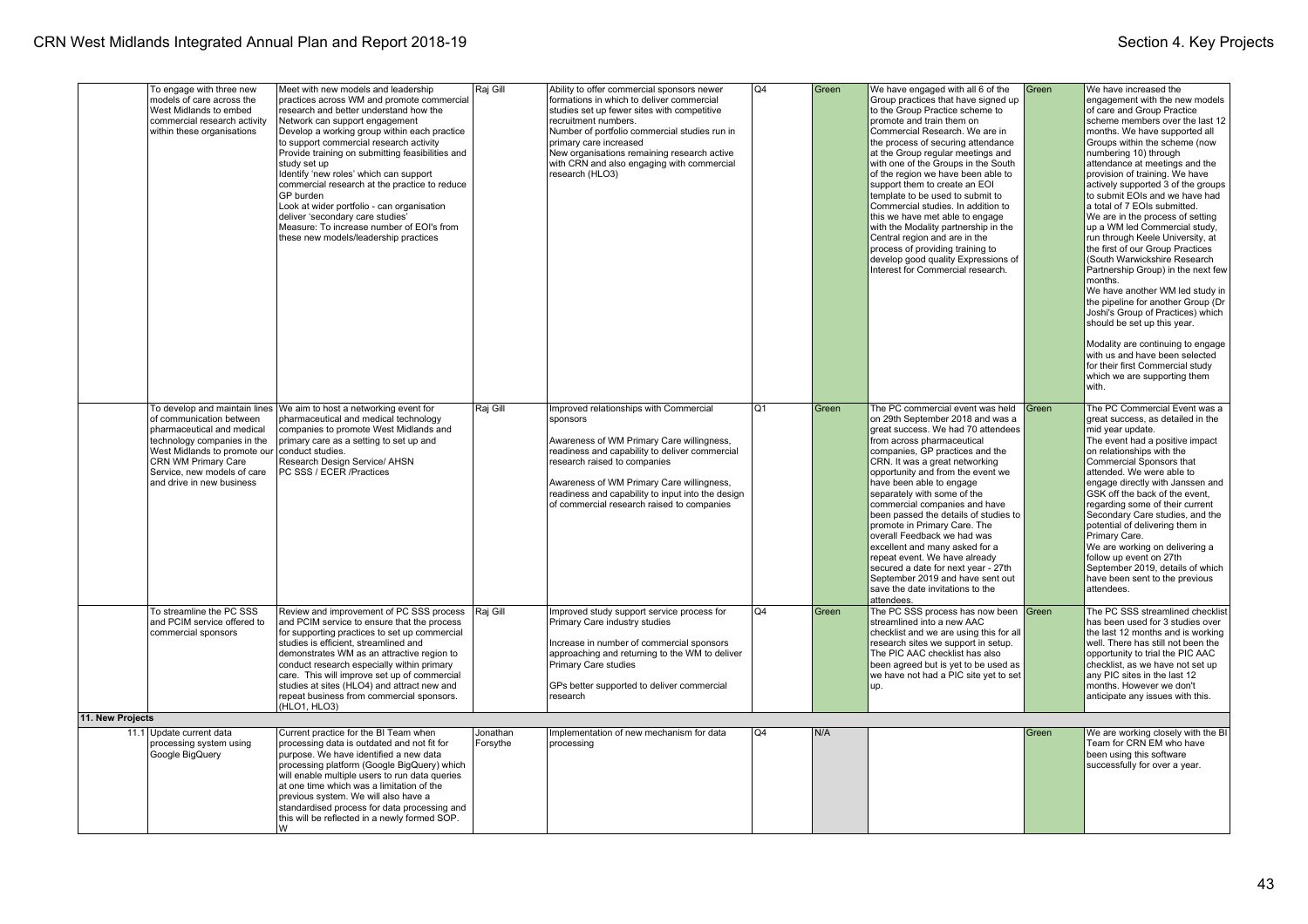| 11.2 Google Data Studio for all<br>internal reporting | We currently do not have a standardised<br>approach for internal reporting. Using Data<br>Studio, we aim to have one standardised data<br>visualisation tool across the Network in the<br>form of a data dashboard.                                                                                                                                | Jonathan<br>Forsythe | Introduction of a new data visualisation platform $\sqrt{Q4}$<br>(Google Data Studio) to be adopted as the<br>standardised approach for all internal reports |                | N/A |                                                                                         | Green | Training completed and system<br>used to gather and display live<br>Intelligence for the ACROSS<br>system |
|-------------------------------------------------------|----------------------------------------------------------------------------------------------------------------------------------------------------------------------------------------------------------------------------------------------------------------------------------------------------------------------------------------------------|----------------------|--------------------------------------------------------------------------------------------------------------------------------------------------------------|----------------|-----|-----------------------------------------------------------------------------------------|-------|-----------------------------------------------------------------------------------------------------------|
| 11.3 Continued development of<br>CRN WM ODP App       | To maintain and increase the current level of<br><b>PO</b> engagement through the continued<br>development of the CRN WM ODP app. It is<br>also envisaged the app will replace some (if<br>not all) of our current reporting processes ie<br>PDF reports.                                                                                          | Jonathan<br>Forsythe | Meetings with all POs (so far 8/25)<br>Addition of Pharcay tab, HLO tab and Network<br>Report tab                                                            | O <sub>4</sub> | N/A |                                                                                         | Green | Ongoing development of App<br>I based on customer and SLT<br>lfeedback                                    |
| 11.4 Staff and stakeholder<br>listening exercise.     | As well as a staff satisfaction survey being<br>developed, we carried out a series of focus<br>groups across different offices to listen to staff<br>ideas pertaining to the wider LCRN aims,<br>objectives and work priorities. A survey was<br>developed for those unable to attend, and also  <br>offered to regional stakeholders to complete. | Carly Craddock       | Dates set and facilitators secured for the focus<br>groups.<br>Information on LCRN aims, objectives and<br>priorities distributed.                           | Q4             | N/A | Positive feedback from staff and a<br>lot of great ideas to take forward in<br>2019/20. | Green | Future dates being secured for<br>12019/20.                                                               |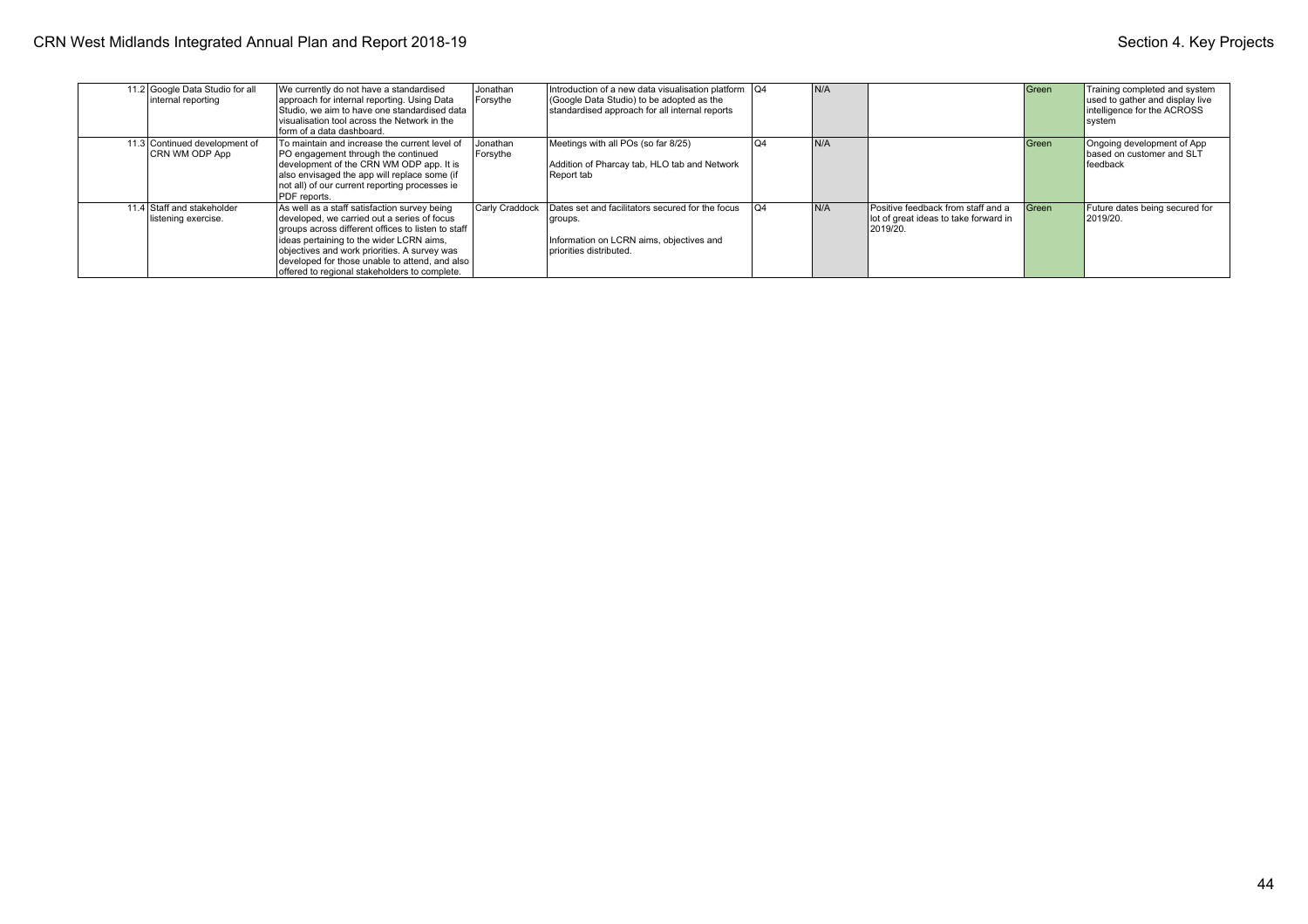|            | Section 5. High Level Objectives Targets |                     |                                                                                                                                                                                                                                                           |
|------------|------------------------------------------|---------------------|-----------------------------------------------------------------------------------------------------------------------------------------------------------------------------------------------------------------------------------------------------------|
| <b>HLO</b> | <b>LCRN</b> Target                       | Mid Year Commentary | <b>Year End Commentary</b>                                                                                                                                                                                                                                |
|            | 64.486                                   |                     | We ended the year with 73,920 participants recruited into studies in 18/19; an increase of almost 5% on 17/18 and<br>15% ahead of our target. In addition, our ABF calculations show that we recruit to complex studies and have a<br>balanced portfolio. |
|            | $^{\prime}$ 1000                         |                     | At year end we had recruited 1,408 participants; this puts us 40% ahead of target despite an initial lack of studies<br>available to open in the West Midlands                                                                                            |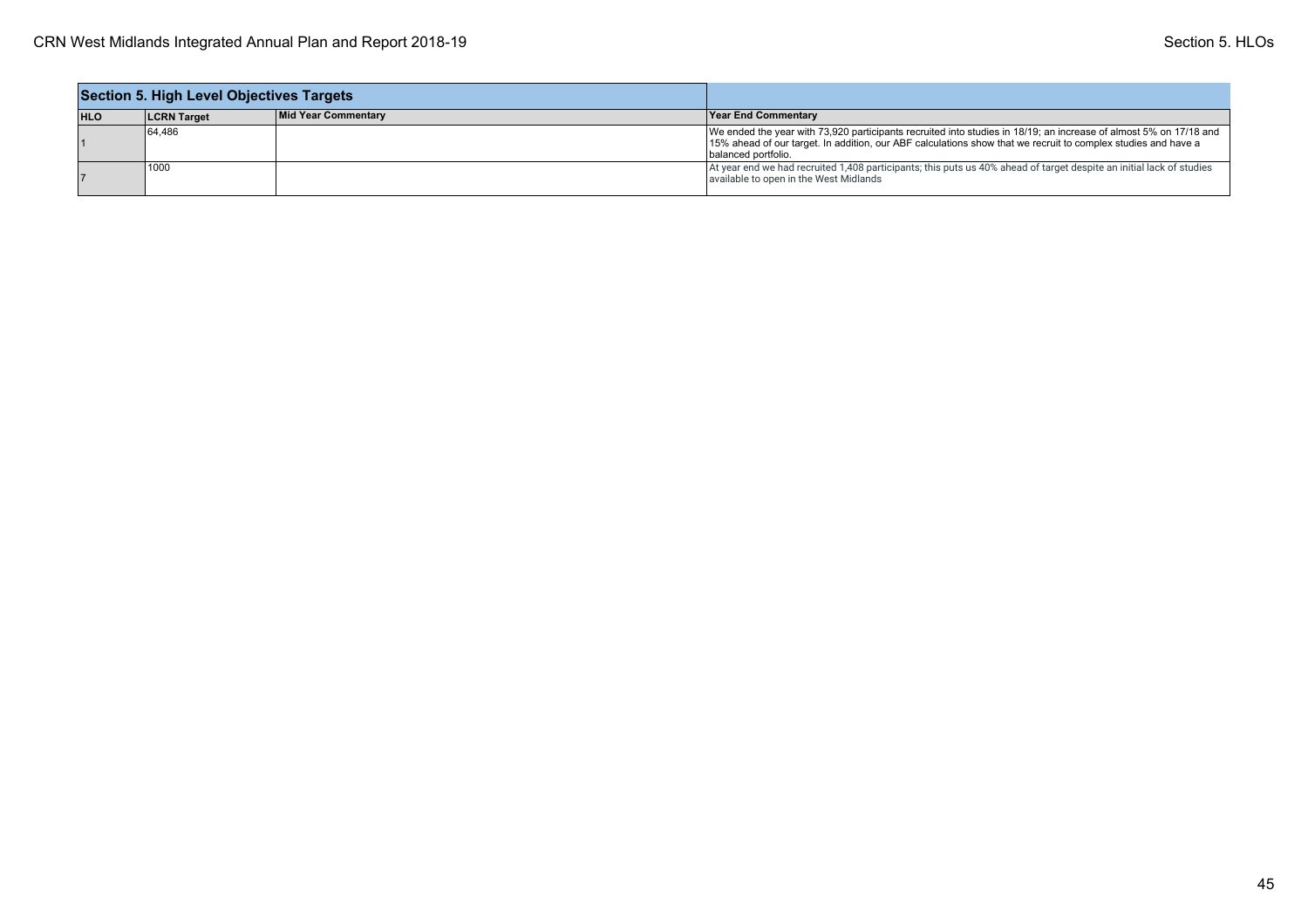| <b>Section 6. Specialty Objectives</b> |                                                                                                                                                          |     |                        |  |  |  |  |
|----------------------------------------|----------------------------------------------------------------------------------------------------------------------------------------------------------|-----|------------------------|--|--|--|--|
| <b>RAG Information:</b>                |                                                                                                                                                          |     |                        |  |  |  |  |
|                                        | The RAG ratings are automated. Please select Complete, Green, Amber or Red from the drop-down menu in column D and the colour will update automatically. |     |                        |  |  |  |  |
| Complete (C)                           | Milestone(s) complete.                                                                                                                                   |     |                        |  |  |  |  |
| Red(R)                                 | One or more specified deliverable was not delivered by the Milestone Date.                                                                               |     |                        |  |  |  |  |
| Amber (A)                              | There is a risk that one or more specified deliverable will not be delivered by the Milestone Date.                                                      |     |                        |  |  |  |  |
| Green (G)                              | On target to deliver all specified deliverables by the Milestone Date.                                                                                   |     |                        |  |  |  |  |
|                                        |                                                                                                                                                          |     | <b>Year End Report</b> |  |  |  |  |
| Ref<br>Specialty                       | Local activities to achieve the national objective                                                                                                       | RAG | Commentary             |  |  |  |  |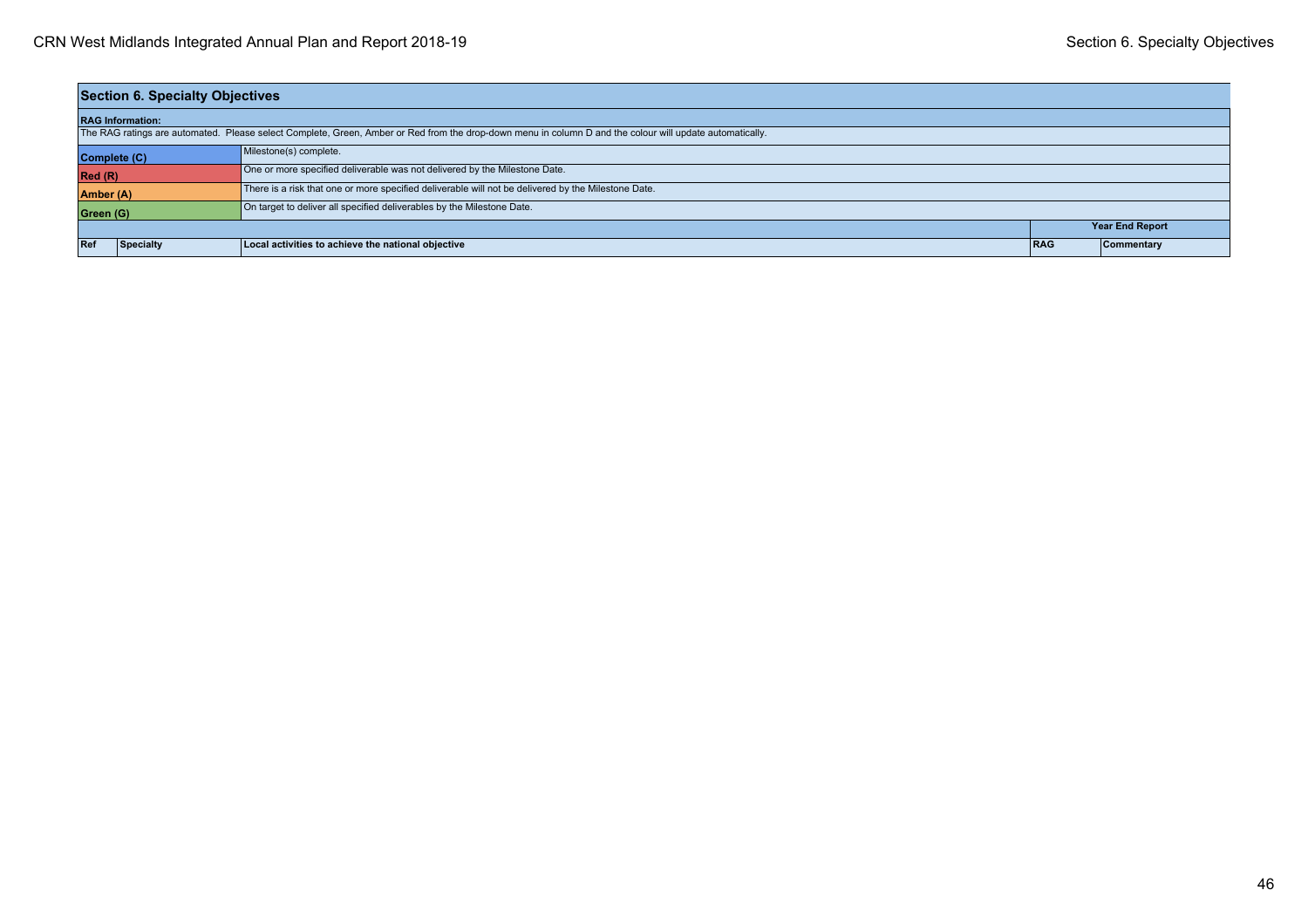| <b>Section 6. Specialty Objectives</b> |           |              |                                                                                                                                                                                                                                                                                                                                                                                                                                                                                                                                                                                                                                                                                                                                                                                                                                                                                                                                                                                                                                                                                                                                                                                                                                                                                                                                                                                                                                                                                                                                                                                                                                                                                                                                                                                                                                                                                                      |                        |                                                                                                                                                                                                                                                                                                                                                                                                                                                                                                                                                                                                                                                                                                                                                                                                                                                                                                                                                                                                                                                                                                                                                                                                                                                                                                                                                                                                                                                                                                                                                                                                                                                                                                                                                                              |  |  |
|----------------------------------------|-----------|--------------|------------------------------------------------------------------------------------------------------------------------------------------------------------------------------------------------------------------------------------------------------------------------------------------------------------------------------------------------------------------------------------------------------------------------------------------------------------------------------------------------------------------------------------------------------------------------------------------------------------------------------------------------------------------------------------------------------------------------------------------------------------------------------------------------------------------------------------------------------------------------------------------------------------------------------------------------------------------------------------------------------------------------------------------------------------------------------------------------------------------------------------------------------------------------------------------------------------------------------------------------------------------------------------------------------------------------------------------------------------------------------------------------------------------------------------------------------------------------------------------------------------------------------------------------------------------------------------------------------------------------------------------------------------------------------------------------------------------------------------------------------------------------------------------------------------------------------------------------------------------------------------------------------|------------------------|------------------------------------------------------------------------------------------------------------------------------------------------------------------------------------------------------------------------------------------------------------------------------------------------------------------------------------------------------------------------------------------------------------------------------------------------------------------------------------------------------------------------------------------------------------------------------------------------------------------------------------------------------------------------------------------------------------------------------------------------------------------------------------------------------------------------------------------------------------------------------------------------------------------------------------------------------------------------------------------------------------------------------------------------------------------------------------------------------------------------------------------------------------------------------------------------------------------------------------------------------------------------------------------------------------------------------------------------------------------------------------------------------------------------------------------------------------------------------------------------------------------------------------------------------------------------------------------------------------------------------------------------------------------------------------------------------------------------------------------------------------------------------|--|--|
| <b>RAG Information:</b>                |           |              |                                                                                                                                                                                                                                                                                                                                                                                                                                                                                                                                                                                                                                                                                                                                                                                                                                                                                                                                                                                                                                                                                                                                                                                                                                                                                                                                                                                                                                                                                                                                                                                                                                                                                                                                                                                                                                                                                                      |                        |                                                                                                                                                                                                                                                                                                                                                                                                                                                                                                                                                                                                                                                                                                                                                                                                                                                                                                                                                                                                                                                                                                                                                                                                                                                                                                                                                                                                                                                                                                                                                                                                                                                                                                                                                                              |  |  |
|                                        |           |              | The RAG ratings are automated. Please select Complete, Green, Amber or Red from the drop-down menu in column D and the colour will update automatically.                                                                                                                                                                                                                                                                                                                                                                                                                                                                                                                                                                                                                                                                                                                                                                                                                                                                                                                                                                                                                                                                                                                                                                                                                                                                                                                                                                                                                                                                                                                                                                                                                                                                                                                                             |                        |                                                                                                                                                                                                                                                                                                                                                                                                                                                                                                                                                                                                                                                                                                                                                                                                                                                                                                                                                                                                                                                                                                                                                                                                                                                                                                                                                                                                                                                                                                                                                                                                                                                                                                                                                                              |  |  |
|                                        |           | Complete (C) | Milestone(s) complete.                                                                                                                                                                                                                                                                                                                                                                                                                                                                                                                                                                                                                                                                                                                                                                                                                                                                                                                                                                                                                                                                                                                                                                                                                                                                                                                                                                                                                                                                                                                                                                                                                                                                                                                                                                                                                                                                               |                        |                                                                                                                                                                                                                                                                                                                                                                                                                                                                                                                                                                                                                                                                                                                                                                                                                                                                                                                                                                                                                                                                                                                                                                                                                                                                                                                                                                                                                                                                                                                                                                                                                                                                                                                                                                              |  |  |
|                                        | Red(R)    |              | One or more specified deliverable was not delivered by the Milestone Date.                                                                                                                                                                                                                                                                                                                                                                                                                                                                                                                                                                                                                                                                                                                                                                                                                                                                                                                                                                                                                                                                                                                                                                                                                                                                                                                                                                                                                                                                                                                                                                                                                                                                                                                                                                                                                           |                        |                                                                                                                                                                                                                                                                                                                                                                                                                                                                                                                                                                                                                                                                                                                                                                                                                                                                                                                                                                                                                                                                                                                                                                                                                                                                                                                                                                                                                                                                                                                                                                                                                                                                                                                                                                              |  |  |
|                                        | Amber (A) |              | There is a risk that one or more specified deliverable will not be delivered by the Milestone Date.                                                                                                                                                                                                                                                                                                                                                                                                                                                                                                                                                                                                                                                                                                                                                                                                                                                                                                                                                                                                                                                                                                                                                                                                                                                                                                                                                                                                                                                                                                                                                                                                                                                                                                                                                                                                  |                        |                                                                                                                                                                                                                                                                                                                                                                                                                                                                                                                                                                                                                                                                                                                                                                                                                                                                                                                                                                                                                                                                                                                                                                                                                                                                                                                                                                                                                                                                                                                                                                                                                                                                                                                                                                              |  |  |
|                                        | Green (G) |              | On target to deliver all specified deliverables by the Milestone Date.                                                                                                                                                                                                                                                                                                                                                                                                                                                                                                                                                                                                                                                                                                                                                                                                                                                                                                                                                                                                                                                                                                                                                                                                                                                                                                                                                                                                                                                                                                                                                                                                                                                                                                                                                                                                                               |                        |                                                                                                                                                                                                                                                                                                                                                                                                                                                                                                                                                                                                                                                                                                                                                                                                                                                                                                                                                                                                                                                                                                                                                                                                                                                                                                                                                                                                                                                                                                                                                                                                                                                                                                                                                                              |  |  |
|                                        |           |              |                                                                                                                                                                                                                                                                                                                                                                                                                                                                                                                                                                                                                                                                                                                                                                                                                                                                                                                                                                                                                                                                                                                                                                                                                                                                                                                                                                                                                                                                                                                                                                                                                                                                                                                                                                                                                                                                                                      | <b>Year End Report</b> |                                                                                                                                                                                                                                                                                                                                                                                                                                                                                                                                                                                                                                                                                                                                                                                                                                                                                                                                                                                                                                                                                                                                                                                                                                                                                                                                                                                                                                                                                                                                                                                                                                                                                                                                                                              |  |  |
| Ref                                    |           | Specialty    | Local activities to achieve the national objective                                                                                                                                                                                                                                                                                                                                                                                                                                                                                                                                                                                                                                                                                                                                                                                                                                                                                                                                                                                                                                                                                                                                                                                                                                                                                                                                                                                                                                                                                                                                                                                                                                                                                                                                                                                                                                                   | <b>RAG</b>             | Commentary                                                                                                                                                                                                                                                                                                                                                                                                                                                                                                                                                                                                                                                                                                                                                                                                                                                                                                                                                                                                                                                                                                                                                                                                                                                                                                                                                                                                                                                                                                                                                                                                                                                                                                                                                                   |  |  |
|                                        |           | Ageing [2]   | Objective: Increase early career researcher involvement in NIHR CRN Portfolio Research<br>Measure: Number of LCRNs that have evidenced increased early career researcher involvement in NIHR CRN Portfolio Research<br>Opportunities/Challenges<br>A challenge for the Ageing specialty is that studies are adopted by condition specific specialties. Whilst there has been improvement with nine studies that have recruited participants<br>in 17/18, there is a lack of homegrown Ageing adopted studies available for delivery. Within the region we have academic units including Keele, Birmingham and Aston that strongly<br>promote Ageing research. Continued engagement with these and other units presents an opportunity to increase the number of Ageing related research to be adopted onto the<br>portfolio as well as increase early career researcher involvement in NIHR CRN Portfolio Research.<br>Plans<br>To increase awareness of the Ageing Specialty and network support there has been good engagement across the region with key regional hospital and University teams and their<br>Patient Participation Groups. There have been a number of meetings with potential researchers across the region and networks have either been developed or further developed with<br>DeNDRoN, ENRICH, Charities including Gas Safety Trust, Beat the Cold, AGE UK, APPROACH, SALTBOX; Health watch, Community Voices, Older people's Engagement Network<br>(OPEN) and a large UK wide care home chain to promote research in these areas.<br>To continue to increase awareness of the Ageing Specialty and network support engagement will be maintained this year. The 3rd Annual CRN West Midlands Ageing Specialty event<br>will be held to invite existing links and develop new ones.<br>Local Specialty meetings will also continue this year to support regional researchers. | Green                  | To identify Early Career<br>Researchers, both<br>individually and as an<br>emerging cohort - We sent<br>out a survey as part of the<br>sign up to our March 2019<br>Aging event - whilst this was<br>promoted in the run up and<br>at the event the response<br>was minimal. One ECR<br>completed the survey but did<br>not leave their contact<br>details for further follow up.<br>We also counted ECR<br>attendees at the Ageing<br>event PI masterclass. A total<br>of 3 attended. We have<br>links with Aston University<br>who support PhD students<br>with an interest in Ageing<br>research; 2 ECR have been<br>identified in this way. to<br>reach and support Early<br>Career Researchers, both<br>individually and as an<br>emerging cohort. To reach<br>out and support Early<br>Career Researchers, both<br>individually and as an<br>emerging cohort we held a<br>CPD accredited on 5/3/19 -<br>CRN WM Ageing and<br><b>ENRICH Research</b><br>Showcase. The highlight for<br>ECRs would be the Early<br>Career / PI Masterclass<br>breakout session - this<br>detailed general oversight of<br>PI role, CRN training<br>available, how to get<br>involved in PI role (starting<br>as sub/co-I for studies taking<br>place in their place of work).<br>We have engaged ECRs via<br>the Ageing Specialty Group<br>Meetings locally. We have<br>had 2 PhD students dial in to<br>our teleconference to tell us<br>about their studies and ask<br>for any feedback. Dr Arora<br>has gone on to be the<br>clinical mentor to the student<br>for these studies.<br>Unfortunately, due to the<br>funding, the studies will not<br>be eligible for portfolio<br>adoption, but we have<br>created the links for future<br>collaboration. To<br>disseminate information |  |  |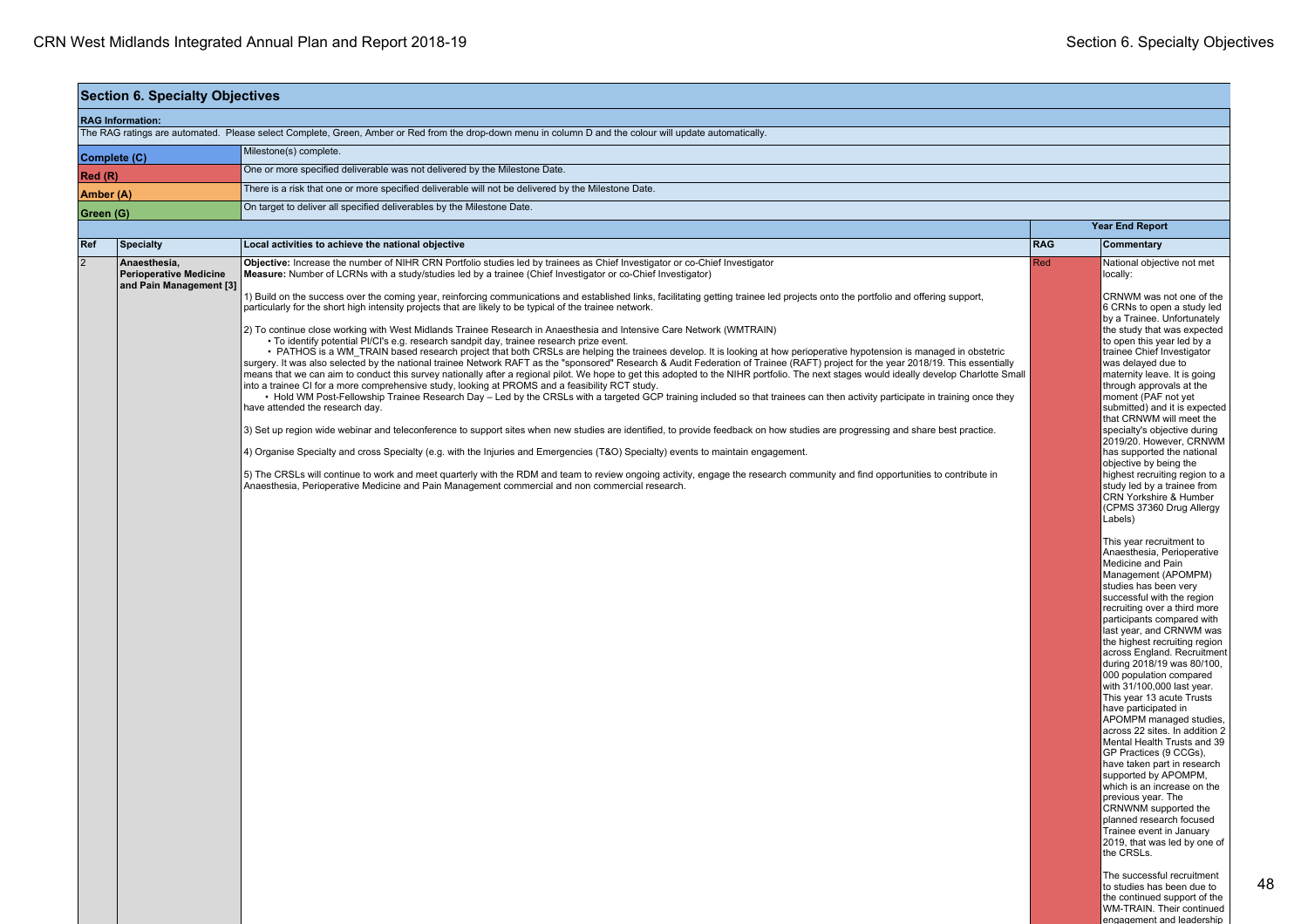|   | <b>Section 6. Specialty Objectives</b> |                                |                                                                                                                                                                                                                                                                                                                                                                                                                                                                                                                                                                                                                                                                                                                                                                                                                                                                                                                                                                                                                                                                                                                                                                                                                                                                                                                                                                                                                                                                                                                                                                                                                                                                                                                                                                                                                                                                                                                                                                                                                                                                                                                                                                                                                                                                                                                                                                                                                                                                                                                                                                                                                                                                                                                                                                                                                                                                                                                                                                                                                                                                                                                                                                                                                                                                                                               |            |                                                                                                                                                                                                                                                                                                                                                                                                                                                                                                                                                                                                                                                                                                                                                                                                                                                                                                                                                                                                                                                                                                                                                                                                                                                                                                                                                                                                                                                                                                                    |  |  |  |
|---|----------------------------------------|--------------------------------|---------------------------------------------------------------------------------------------------------------------------------------------------------------------------------------------------------------------------------------------------------------------------------------------------------------------------------------------------------------------------------------------------------------------------------------------------------------------------------------------------------------------------------------------------------------------------------------------------------------------------------------------------------------------------------------------------------------------------------------------------------------------------------------------------------------------------------------------------------------------------------------------------------------------------------------------------------------------------------------------------------------------------------------------------------------------------------------------------------------------------------------------------------------------------------------------------------------------------------------------------------------------------------------------------------------------------------------------------------------------------------------------------------------------------------------------------------------------------------------------------------------------------------------------------------------------------------------------------------------------------------------------------------------------------------------------------------------------------------------------------------------------------------------------------------------------------------------------------------------------------------------------------------------------------------------------------------------------------------------------------------------------------------------------------------------------------------------------------------------------------------------------------------------------------------------------------------------------------------------------------------------------------------------------------------------------------------------------------------------------------------------------------------------------------------------------------------------------------------------------------------------------------------------------------------------------------------------------------------------------------------------------------------------------------------------------------------------------------------------------------------------------------------------------------------------------------------------------------------------------------------------------------------------------------------------------------------------------------------------------------------------------------------------------------------------------------------------------------------------------------------------------------------------------------------------------------------------------------------------------------------------------------------------------------------------|------------|--------------------------------------------------------------------------------------------------------------------------------------------------------------------------------------------------------------------------------------------------------------------------------------------------------------------------------------------------------------------------------------------------------------------------------------------------------------------------------------------------------------------------------------------------------------------------------------------------------------------------------------------------------------------------------------------------------------------------------------------------------------------------------------------------------------------------------------------------------------------------------------------------------------------------------------------------------------------------------------------------------------------------------------------------------------------------------------------------------------------------------------------------------------------------------------------------------------------------------------------------------------------------------------------------------------------------------------------------------------------------------------------------------------------------------------------------------------------------------------------------------------------|--|--|--|
|   |                                        | <b>RAG Information:</b>        |                                                                                                                                                                                                                                                                                                                                                                                                                                                                                                                                                                                                                                                                                                                                                                                                                                                                                                                                                                                                                                                                                                                                                                                                                                                                                                                                                                                                                                                                                                                                                                                                                                                                                                                                                                                                                                                                                                                                                                                                                                                                                                                                                                                                                                                                                                                                                                                                                                                                                                                                                                                                                                                                                                                                                                                                                                                                                                                                                                                                                                                                                                                                                                                                                                                                                                               |            |                                                                                                                                                                                                                                                                                                                                                                                                                                                                                                                                                                                                                                                                                                                                                                                                                                                                                                                                                                                                                                                                                                                                                                                                                                                                                                                                                                                                                                                                                                                    |  |  |  |
|   |                                        |                                | The RAG ratings are automated. Please select Complete, Green, Amber or Red from the drop-down menu in column D and the colour will update automatically.                                                                                                                                                                                                                                                                                                                                                                                                                                                                                                                                                                                                                                                                                                                                                                                                                                                                                                                                                                                                                                                                                                                                                                                                                                                                                                                                                                                                                                                                                                                                                                                                                                                                                                                                                                                                                                                                                                                                                                                                                                                                                                                                                                                                                                                                                                                                                                                                                                                                                                                                                                                                                                                                                                                                                                                                                                                                                                                                                                                                                                                                                                                                                      |            |                                                                                                                                                                                                                                                                                                                                                                                                                                                                                                                                                                                                                                                                                                                                                                                                                                                                                                                                                                                                                                                                                                                                                                                                                                                                                                                                                                                                                                                                                                                    |  |  |  |
|   |                                        | Complete (C)                   | Milestone(s) complete.                                                                                                                                                                                                                                                                                                                                                                                                                                                                                                                                                                                                                                                                                                                                                                                                                                                                                                                                                                                                                                                                                                                                                                                                                                                                                                                                                                                                                                                                                                                                                                                                                                                                                                                                                                                                                                                                                                                                                                                                                                                                                                                                                                                                                                                                                                                                                                                                                                                                                                                                                                                                                                                                                                                                                                                                                                                                                                                                                                                                                                                                                                                                                                                                                                                                                        |            |                                                                                                                                                                                                                                                                                                                                                                                                                                                                                                                                                                                                                                                                                                                                                                                                                                                                                                                                                                                                                                                                                                                                                                                                                                                                                                                                                                                                                                                                                                                    |  |  |  |
|   | Red(R)                                 |                                | One or more specified deliverable was not delivered by the Milestone Date.                                                                                                                                                                                                                                                                                                                                                                                                                                                                                                                                                                                                                                                                                                                                                                                                                                                                                                                                                                                                                                                                                                                                                                                                                                                                                                                                                                                                                                                                                                                                                                                                                                                                                                                                                                                                                                                                                                                                                                                                                                                                                                                                                                                                                                                                                                                                                                                                                                                                                                                                                                                                                                                                                                                                                                                                                                                                                                                                                                                                                                                                                                                                                                                                                                    |            |                                                                                                                                                                                                                                                                                                                                                                                                                                                                                                                                                                                                                                                                                                                                                                                                                                                                                                                                                                                                                                                                                                                                                                                                                                                                                                                                                                                                                                                                                                                    |  |  |  |
|   | Amber (A)                              |                                | There is a risk that one or more specified deliverable will not be delivered by the Milestone Date.                                                                                                                                                                                                                                                                                                                                                                                                                                                                                                                                                                                                                                                                                                                                                                                                                                                                                                                                                                                                                                                                                                                                                                                                                                                                                                                                                                                                                                                                                                                                                                                                                                                                                                                                                                                                                                                                                                                                                                                                                                                                                                                                                                                                                                                                                                                                                                                                                                                                                                                                                                                                                                                                                                                                                                                                                                                                                                                                                                                                                                                                                                                                                                                                           |            |                                                                                                                                                                                                                                                                                                                                                                                                                                                                                                                                                                                                                                                                                                                                                                                                                                                                                                                                                                                                                                                                                                                                                                                                                                                                                                                                                                                                                                                                                                                    |  |  |  |
|   | Green (G)                              |                                | On target to deliver all specified deliverables by the Milestone Date.                                                                                                                                                                                                                                                                                                                                                                                                                                                                                                                                                                                                                                                                                                                                                                                                                                                                                                                                                                                                                                                                                                                                                                                                                                                                                                                                                                                                                                                                                                                                                                                                                                                                                                                                                                                                                                                                                                                                                                                                                                                                                                                                                                                                                                                                                                                                                                                                                                                                                                                                                                                                                                                                                                                                                                                                                                                                                                                                                                                                                                                                                                                                                                                                                                        |            |                                                                                                                                                                                                                                                                                                                                                                                                                                                                                                                                                                                                                                                                                                                                                                                                                                                                                                                                                                                                                                                                                                                                                                                                                                                                                                                                                                                                                                                                                                                    |  |  |  |
|   |                                        |                                |                                                                                                                                                                                                                                                                                                                                                                                                                                                                                                                                                                                                                                                                                                                                                                                                                                                                                                                                                                                                                                                                                                                                                                                                                                                                                                                                                                                                                                                                                                                                                                                                                                                                                                                                                                                                                                                                                                                                                                                                                                                                                                                                                                                                                                                                                                                                                                                                                                                                                                                                                                                                                                                                                                                                                                                                                                                                                                                                                                                                                                                                                                                                                                                                                                                                                                               |            | <b>Year End Report</b>                                                                                                                                                                                                                                                                                                                                                                                                                                                                                                                                                                                                                                                                                                                                                                                                                                                                                                                                                                                                                                                                                                                                                                                                                                                                                                                                                                                                                                                                                             |  |  |  |
|   | Ref                                    |                                | Local activities to achieve the national objective                                                                                                                                                                                                                                                                                                                                                                                                                                                                                                                                                                                                                                                                                                                                                                                                                                                                                                                                                                                                                                                                                                                                                                                                                                                                                                                                                                                                                                                                                                                                                                                                                                                                                                                                                                                                                                                                                                                                                                                                                                                                                                                                                                                                                                                                                                                                                                                                                                                                                                                                                                                                                                                                                                                                                                                                                                                                                                                                                                                                                                                                                                                                                                                                                                                            | <b>RAG</b> | Commentary                                                                                                                                                                                                                                                                                                                                                                                                                                                                                                                                                                                                                                                                                                                                                                                                                                                                                                                                                                                                                                                                                                                                                                                                                                                                                                                                                                                                                                                                                                         |  |  |  |
| 3 |                                        | <b>Specialty</b><br>Cancer [4] | Objective: Increase patient access to Cancer research studies across the breadth of the Cancer subspecialties<br>Measure: Number of LCRNs achieving on-target recruitment into at least 8 of the 13 Cancer subspecialties, where "on-target" means either improving recruitment by 10% from<br>2017/18 or meeting the following recruitment targets per 100,000 population served: 11 Passed Disease Areas (17/18)<br>a) Brain: 0.2 - (17/18 - 0.2)<br>b) Breast: 10 - (17/18 - 16.4)<br>c) Colorectal: 3 - (17/18 - 5.5)<br>d) Children and Young People: 3 - (17/18 1.4)<br>e) Gynae: 3 - (17/18 - 0.9)<br>f) Head & Neck: 1.5 (17/18 - 5.6)<br>g) Haematology: 7 - (17/18 - 16.4)<br>h) Lung: 4 (17/18 - 8.4)<br>i) Sarcoma: 0.1 - (17/18 - 0.8)<br>j) Skin: 0.5 - (17/18 - 2.1)<br>k) Supportive & Palliative Care and Psychosocial 4 - (17/18 - 7.1)<br>I) Upper GI: 3 - (17/18 - 3.2)<br>m) Urology: 12 - (17/18 - 8)<br>Objective: Increase recruitment and access to studies opened in CYP/TYA.<br>Measure: Meet the speciality objective target recruitment in CYP/TYA. To continue with the success of achieving the targets stipulated by our speciality objectives. We have<br>successfully delivered increased patient access in the following areas: Breast, Colorectal, Head and Neck, Brain, Sarcoma, UGI, Urology, Haematology, Lung, Skin and SPCPC. The<br>areas of focus for the coming year will be Gynae and CYP/TYA.<br>Challenges: To achieve a more robust collaborative referral pathway between our Partner Organisation. Ability to capture recruitment ages and supporting data.<br>Opportunities: Active engagement of new SSL in TYA, to drive the strategy and agenda for more studies and recruitment in this specific speciality. To raise awareness of the unmet<br>needs of the TYA population and to provide increased opportunities to access clinical trials within CRN WM.<br>Plans: Appoint a new SSL for TYA in CRN WM. To review the cancer portfolio for core TYA portfolio studies and champion PO (UHB) to maximise portfolio studies specific to TYA.<br>Identify a dedicated Research Nurse and Portfolio Manager to support the strategy. Continue to support the Expert Advisory Group (EAG) meeting by updating the members on<br>CYP/TYA trials and recruitment.<br>Objective: Increase recruitment and access into Gynae studies.<br>Measure: Meet the speciality objective target recruitment for Gynae studies.<br>Challenges: Oncology Gynae Service is undergoing revision within CRN WM. This may impact delivery of the Gynae portfolio research.<br>Opportunities: Planning for an evening event for Gynae clinicians to share best practice, monitor performance, discuss new studies. Develop more active collaborations with gynae<br>clinical trials, and to encourage a robust referral pathway.<br>Objective: Increase recruitment into Urology clinical trials. Measure : To meet the new target of 12 as set by the CC and to sustain this new target. Challenges: Ensure that the trusts<br>within CRN WM has a balanced portfolio of Urological studies to offer the patients thus increasing recruitment. Opportunities: To target clinicians and Expert Advisory Group (EAGs)<br>about support Urological Cancer and clinical trials. | Green      | We have achieved on target<br>recruitment in at least 11 of<br>the 13 Cancer<br>subspecialities, where 'on-<br>target' means either<br>improving recruitment by<br>10% from 2017/18 or<br>meeting the following<br>recruitment targets per<br>100,000 population served.<br>a) Brain 18/19 - 0.4<br>b) Breast 18/19 - 12.5<br>c) Colorectal 18/19 - 4.8<br>d) Children and Young<br>People 18/19 - 3.5<br>e) Gynae 18/19 - 1.8<br>f) Haematology 18/19 - 15.2<br>g) Head and Neck 18/19 -<br>1.9<br>h) Lung 18/19 - 9.0<br>i) Sarcoma 18/19 - 3.1<br>i) Skin 18/19 - 1.8<br>k) Supportive and Palliative<br>Care and Psychosocial<br>18/19 - 3.9<br>I) Upper GI 18/19 - 5.7<br>m) Urology 18/19 - 9.6<br>We have made encouraging<br>progress with the Gynae and<br>CYP/TYA portfolio. We have<br>met both targets on this<br>years speciality objectives<br>with improvement on the<br>previous years target.<br>CRN WM still have to<br>appoint a SSL for TYA and<br>we are in the process of<br>seeking a clinician to take up<br>this post. In the meantime<br>we have had local support<br>from a nurse and Portfolio<br>Manager who have been<br>supporting the strategy. We<br>now have had interest from<br>a TYA nurse at a local<br>hospital on the champion<br>role. We continue to attend<br>the EAG meetings and<br>engage the members at that<br>forum. CRN WM now<br>records all TYA age ranges<br>to support the national<br>strategy.<br>The lead Gynae service has<br>gone through relocation to |  |  |  |
|   |                                        |                                |                                                                                                                                                                                                                                                                                                                                                                                                                                                                                                                                                                                                                                                                                                                                                                                                                                                                                                                                                                                                                                                                                                                                                                                                                                                                                                                                                                                                                                                                                                                                                                                                                                                                                                                                                                                                                                                                                                                                                                                                                                                                                                                                                                                                                                                                                                                                                                                                                                                                                                                                                                                                                                                                                                                                                                                                                                                                                                                                                                                                                                                                                                                                                                                                                                                                                                               |            | another trust. As a<br>consequence the service<br>has had to establish itself.<br>We now have gynae studies<br>open and supported through                                                                                                                                                                                                                                                                                                                                                                                                                                                                                                                                                                                                                                                                                                                                                                                                                                                                                                                                                                                                                                                                                                                                                                                                                                                                                                                                                                          |  |  |  |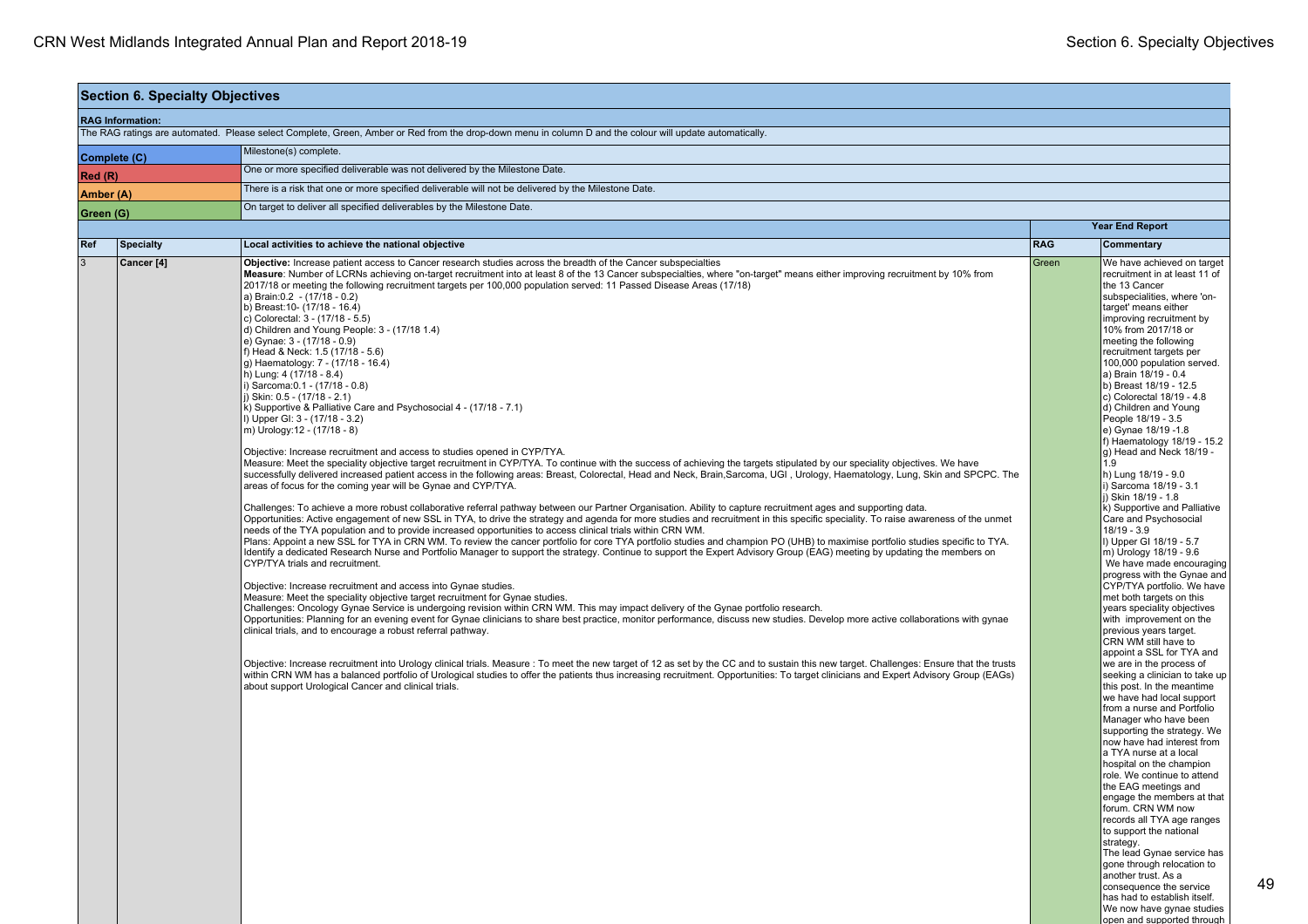| <b>Section 6. Specialty Objectives</b> |                                      |                                                                                                                                                                                                                                                                                                                                                                                                                                                                                                                                                                                                                                                                                                                                                                                                                                                                                                                                                                                                                                                                                                                                                                                                                                                                                                                                         |            |                                                                                                                                                                                                                                                                                                                                                                                                                                                                                                                                                                                                                                                                                                                                                                         |  |  |
|----------------------------------------|--------------------------------------|-----------------------------------------------------------------------------------------------------------------------------------------------------------------------------------------------------------------------------------------------------------------------------------------------------------------------------------------------------------------------------------------------------------------------------------------------------------------------------------------------------------------------------------------------------------------------------------------------------------------------------------------------------------------------------------------------------------------------------------------------------------------------------------------------------------------------------------------------------------------------------------------------------------------------------------------------------------------------------------------------------------------------------------------------------------------------------------------------------------------------------------------------------------------------------------------------------------------------------------------------------------------------------------------------------------------------------------------|------------|-------------------------------------------------------------------------------------------------------------------------------------------------------------------------------------------------------------------------------------------------------------------------------------------------------------------------------------------------------------------------------------------------------------------------------------------------------------------------------------------------------------------------------------------------------------------------------------------------------------------------------------------------------------------------------------------------------------------------------------------------------------------------|--|--|
|                                        | <b>RAG Information:</b>              |                                                                                                                                                                                                                                                                                                                                                                                                                                                                                                                                                                                                                                                                                                                                                                                                                                                                                                                                                                                                                                                                                                                                                                                                                                                                                                                                         |            |                                                                                                                                                                                                                                                                                                                                                                                                                                                                                                                                                                                                                                                                                                                                                                         |  |  |
|                                        |                                      | The RAG ratings are automated. Please select Complete, Green, Amber or Red from the drop-down menu in column D and the colour will update automatically.                                                                                                                                                                                                                                                                                                                                                                                                                                                                                                                                                                                                                                                                                                                                                                                                                                                                                                                                                                                                                                                                                                                                                                                |            |                                                                                                                                                                                                                                                                                                                                                                                                                                                                                                                                                                                                                                                                                                                                                                         |  |  |
|                                        | Complete (C)                         | Milestone(s) complete.                                                                                                                                                                                                                                                                                                                                                                                                                                                                                                                                                                                                                                                                                                                                                                                                                                                                                                                                                                                                                                                                                                                                                                                                                                                                                                                  |            |                                                                                                                                                                                                                                                                                                                                                                                                                                                                                                                                                                                                                                                                                                                                                                         |  |  |
| Red(R)                                 |                                      | One or more specified deliverable was not delivered by the Milestone Date.                                                                                                                                                                                                                                                                                                                                                                                                                                                                                                                                                                                                                                                                                                                                                                                                                                                                                                                                                                                                                                                                                                                                                                                                                                                              |            |                                                                                                                                                                                                                                                                                                                                                                                                                                                                                                                                                                                                                                                                                                                                                                         |  |  |
| Amber (A)                              |                                      | There is a risk that one or more specified deliverable will not be delivered by the Milestone Date.                                                                                                                                                                                                                                                                                                                                                                                                                                                                                                                                                                                                                                                                                                                                                                                                                                                                                                                                                                                                                                                                                                                                                                                                                                     |            |                                                                                                                                                                                                                                                                                                                                                                                                                                                                                                                                                                                                                                                                                                                                                                         |  |  |
| Green (G)                              |                                      | On target to deliver all specified deliverables by the Milestone Date.                                                                                                                                                                                                                                                                                                                                                                                                                                                                                                                                                                                                                                                                                                                                                                                                                                                                                                                                                                                                                                                                                                                                                                                                                                                                  |            |                                                                                                                                                                                                                                                                                                                                                                                                                                                                                                                                                                                                                                                                                                                                                                         |  |  |
|                                        |                                      |                                                                                                                                                                                                                                                                                                                                                                                                                                                                                                                                                                                                                                                                                                                                                                                                                                                                                                                                                                                                                                                                                                                                                                                                                                                                                                                                         |            | <b>Year End Report</b>                                                                                                                                                                                                                                                                                                                                                                                                                                                                                                                                                                                                                                                                                                                                                  |  |  |
| Ref                                    | Specialty                            | Local activities to achieve the national objective                                                                                                                                                                                                                                                                                                                                                                                                                                                                                                                                                                                                                                                                                                                                                                                                                                                                                                                                                                                                                                                                                                                                                                                                                                                                                      | <b>RAG</b> | Commentary                                                                                                                                                                                                                                                                                                                                                                                                                                                                                                                                                                                                                                                                                                                                                              |  |  |
| $\Delta$                               | <b>Cardiovascular Disease</b><br>[5] | Objective: Develop the research workforce in cardiovascular surgery.<br>Measure: LCRNs will identify the cohort of investigators who work on cardiovascular-led portfolio studies at cardiothoracic surgery centres. In consultation with this cohort the LCRN<br>will make a written plan on how it will help those who are interested in becoming PIs.<br>Our approach is to build on the success of research activity already occurring in 5 of the 6 West Midlands cardiothoracic centres by:<br>Visit research active cardiothoracic centres to identify current workforce skills and capacity along with gaps and barriers to incentivising and developing more PIs.<br>Scope the potential for Heart of England Trust cardiothoracic centre to expand its research into cardiothoracic surgery.<br>Build on the recent work that established increased engagement with East Midlands CRN resulting in the sharing of study details with a view to setting up new sites in the<br>adjacent CRN. This is also aimed at make the 2 CRNs more able to attract and deliver large studies.<br>Continue to share case studies and best practice at CRN Specialty meetings across all cardiovascular sub-specialties.<br>Build on the work of 2017-18 to engage with DGHs that have no or few cardiovascular studies in their portfolio. | Green      | We submitted the mid-year<br>progress report on time and<br>passed the necessary<br>review. A broad<br>cardiovascular staff survey<br>was sent out, but had very<br>low returns. This led to<br>limited progress with<br>engaging with DGHs.<br>This was followed up with<br>discussions on the<br>difficulties faced in running<br>cardiothoracic research and<br>how to incentivise more PIs.<br>This fits into the broader<br>work being undertaken<br>through our Workforce plan<br>2018/20 that includes<br>boosting CI/PI development.<br>We subsequently submitted<br>the cardiothoracic workforce<br>plan on time.<br>Joint East Midlands / West<br>Midlands cooperation has<br>continued with an additional<br>meeting and the sharing of<br>research studies. |  |  |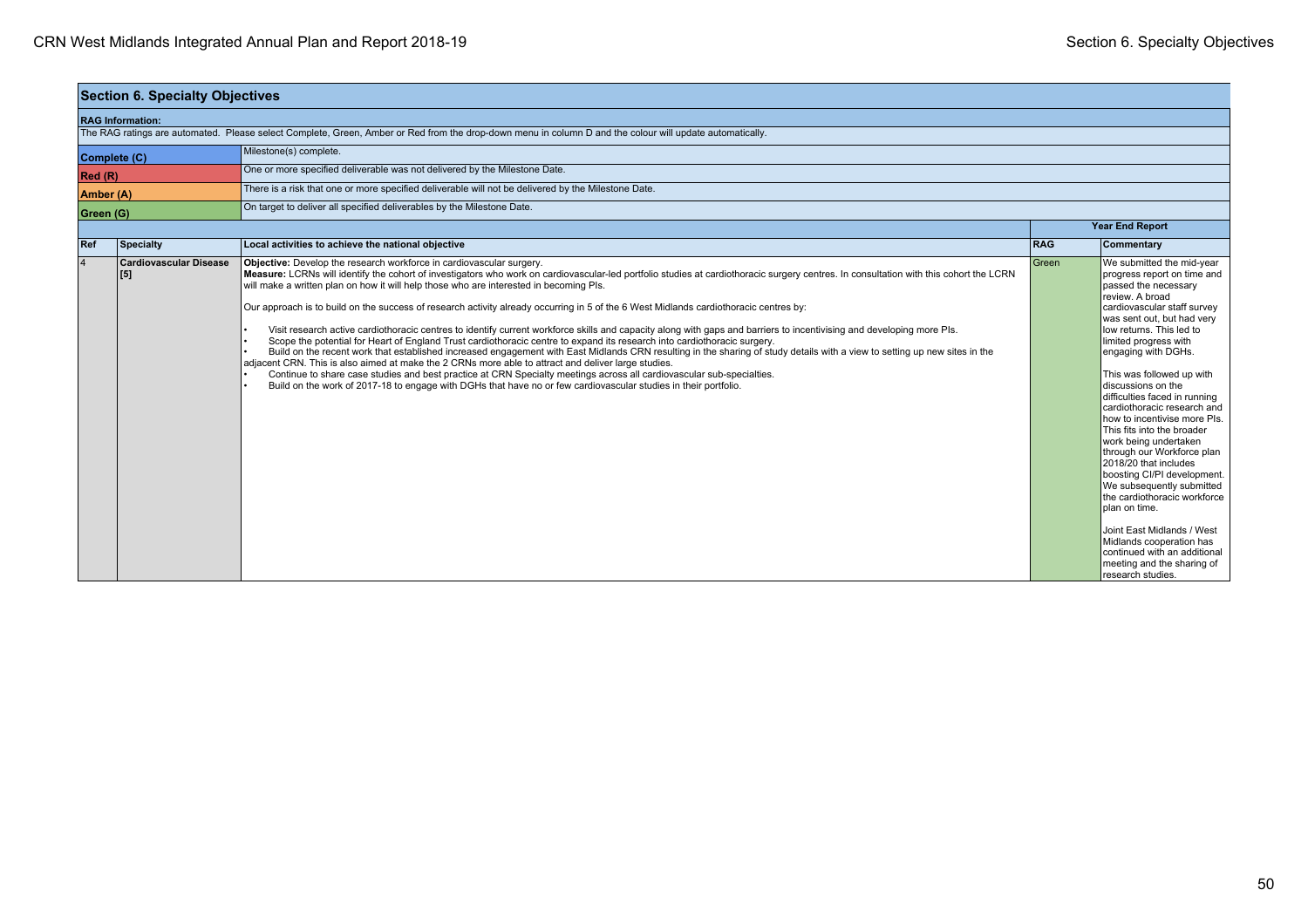| <b>RAG Information:</b><br>The RAG ratings are automated. Please select Complete, Green, Amber or Red from the drop-down menu in column D and the colour will update automatically.<br>Milestone(s) complete.<br>Complete (C)<br>One or more specified deliverable was not delivered by the Milestone Date.<br>Red(R)<br>There is a risk that one or more specified deliverable will not be delivered by the Milestone Date.<br>Amber (A)<br>On target to deliver all specified deliverables by the Milestone Date.<br>Green (G)<br>Ref<br><b>RAG</b><br><b>Specialty</b><br>Local activities to achieve the national objective<br>$\overline{5}$<br>Objective: Increase NHS participation in Children's studies on the NIHR CRN Portfolio<br>Children [6]<br>Measure: Proportion (target 90%) of NHS Trusts recruiting into Children's studies on the NIHR CRN Portfolio.<br>We have 17 of 18 (94%) Trusts with agreed targets in 2017/18 recruiting into Children's main specialty studies, with 20 Trusts having recruited in-year.<br>Taking the national measure on recruitment to studies where Children is included as a supporting Specialty - the ODP App shows recruitment at 89% Amber (25 of 28 WM Trusts).<br>There are three non-recruiting Trusts (Shropshire Community Healthcare NHS Trust, North Staffs Combined Healthcare NHS Trust and West Midlands Ambulance Service). The<br>former has not recruited to any portfolio study this year although the CRN is trying to support the Trust to do so; NSCHT is considering to open a Mental Health Specialty study on the<br>Assessment of Concerning Behaviour in autism spectrum disorders in children >7 years old; and there are no suitable children's studies on the portfolio for the Ambulance Trust.<br>However, gathering local intelligence to record where we are really recruiting children (i.e. participants <16 years old), we have recruited in 20 WM Trusts to Children's main specialty<br>studies, plus four Trusts where children have been recruited to diabetes or mental health studies i.e. we have recruited children in 24 Trusts (Q3 datacut), this being three more than<br>last year. This reinforces our inclusive approach, and will be continued through 2018/19.<br>Our approach with co-supported studies will be maintained through 2018/19:<br>In particular we will focus on helping the CRSL for Young People's Mental Health to recruit to Portfolio studies, building on our links with the Mental Health and Community | <b>Year End Report</b><br>Commentary<br>The Specialty Objectives<br>Green<br>ODP App shows recruitment<br>to Children's supported<br>studies in 25 of 27 (93%)<br>Trusts, achieving the target<br>of 90%.<br>Shropshire Community is<br>listed on the App as the only<br>non-recruiting Trust. This<br>year, for the first time, this<br>Trust has recruited to a<br>Portfolio study, and we are                                                                                                                                                                                                                                                                                                                                                                                                                                                                                                                                                                                                                                                                                                                                                                                                                                  |
|-------------------------------------------------------------------------------------------------------------------------------------------------------------------------------------------------------------------------------------------------------------------------------------------------------------------------------------------------------------------------------------------------------------------------------------------------------------------------------------------------------------------------------------------------------------------------------------------------------------------------------------------------------------------------------------------------------------------------------------------------------------------------------------------------------------------------------------------------------------------------------------------------------------------------------------------------------------------------------------------------------------------------------------------------------------------------------------------------------------------------------------------------------------------------------------------------------------------------------------------------------------------------------------------------------------------------------------------------------------------------------------------------------------------------------------------------------------------------------------------------------------------------------------------------------------------------------------------------------------------------------------------------------------------------------------------------------------------------------------------------------------------------------------------------------------------------------------------------------------------------------------------------------------------------------------------------------------------------------------------------------------------------------------------------------------------------------------------------------------------------------------------------------------------------------------------------------------------------------------------------------------------------------------------------------------------------------------------------------------------------------------------------------------------------------------------------------------------------------------------------------------------------------------|-----------------------------------------------------------------------------------------------------------------------------------------------------------------------------------------------------------------------------------------------------------------------------------------------------------------------------------------------------------------------------------------------------------------------------------------------------------------------------------------------------------------------------------------------------------------------------------------------------------------------------------------------------------------------------------------------------------------------------------------------------------------------------------------------------------------------------------------------------------------------------------------------------------------------------------------------------------------------------------------------------------------------------------------------------------------------------------------------------------------------------------------------------------------------------------------------------------------------------------|
|                                                                                                                                                                                                                                                                                                                                                                                                                                                                                                                                                                                                                                                                                                                                                                                                                                                                                                                                                                                                                                                                                                                                                                                                                                                                                                                                                                                                                                                                                                                                                                                                                                                                                                                                                                                                                                                                                                                                                                                                                                                                                                                                                                                                                                                                                                                                                                                                                                                                                                                                     |                                                                                                                                                                                                                                                                                                                                                                                                                                                                                                                                                                                                                                                                                                                                                                                                                                                                                                                                                                                                                                                                                                                                                                                                                                   |
|                                                                                                                                                                                                                                                                                                                                                                                                                                                                                                                                                                                                                                                                                                                                                                                                                                                                                                                                                                                                                                                                                                                                                                                                                                                                                                                                                                                                                                                                                                                                                                                                                                                                                                                                                                                                                                                                                                                                                                                                                                                                                                                                                                                                                                                                                                                                                                                                                                                                                                                                     |                                                                                                                                                                                                                                                                                                                                                                                                                                                                                                                                                                                                                                                                                                                                                                                                                                                                                                                                                                                                                                                                                                                                                                                                                                   |
|                                                                                                                                                                                                                                                                                                                                                                                                                                                                                                                                                                                                                                                                                                                                                                                                                                                                                                                                                                                                                                                                                                                                                                                                                                                                                                                                                                                                                                                                                                                                                                                                                                                                                                                                                                                                                                                                                                                                                                                                                                                                                                                                                                                                                                                                                                                                                                                                                                                                                                                                     |                                                                                                                                                                                                                                                                                                                                                                                                                                                                                                                                                                                                                                                                                                                                                                                                                                                                                                                                                                                                                                                                                                                                                                                                                                   |
|                                                                                                                                                                                                                                                                                                                                                                                                                                                                                                                                                                                                                                                                                                                                                                                                                                                                                                                                                                                                                                                                                                                                                                                                                                                                                                                                                                                                                                                                                                                                                                                                                                                                                                                                                                                                                                                                                                                                                                                                                                                                                                                                                                                                                                                                                                                                                                                                                                                                                                                                     |                                                                                                                                                                                                                                                                                                                                                                                                                                                                                                                                                                                                                                                                                                                                                                                                                                                                                                                                                                                                                                                                                                                                                                                                                                   |
|                                                                                                                                                                                                                                                                                                                                                                                                                                                                                                                                                                                                                                                                                                                                                                                                                                                                                                                                                                                                                                                                                                                                                                                                                                                                                                                                                                                                                                                                                                                                                                                                                                                                                                                                                                                                                                                                                                                                                                                                                                                                                                                                                                                                                                                                                                                                                                                                                                                                                                                                     |                                                                                                                                                                                                                                                                                                                                                                                                                                                                                                                                                                                                                                                                                                                                                                                                                                                                                                                                                                                                                                                                                                                                                                                                                                   |
|                                                                                                                                                                                                                                                                                                                                                                                                                                                                                                                                                                                                                                                                                                                                                                                                                                                                                                                                                                                                                                                                                                                                                                                                                                                                                                                                                                                                                                                                                                                                                                                                                                                                                                                                                                                                                                                                                                                                                                                                                                                                                                                                                                                                                                                                                                                                                                                                                                                                                                                                     |                                                                                                                                                                                                                                                                                                                                                                                                                                                                                                                                                                                                                                                                                                                                                                                                                                                                                                                                                                                                                                                                                                                                                                                                                                   |
|                                                                                                                                                                                                                                                                                                                                                                                                                                                                                                                                                                                                                                                                                                                                                                                                                                                                                                                                                                                                                                                                                                                                                                                                                                                                                                                                                                                                                                                                                                                                                                                                                                                                                                                                                                                                                                                                                                                                                                                                                                                                                                                                                                                                                                                                                                                                                                                                                                                                                                                                     |                                                                                                                                                                                                                                                                                                                                                                                                                                                                                                                                                                                                                                                                                                                                                                                                                                                                                                                                                                                                                                                                                                                                                                                                                                   |
|                                                                                                                                                                                                                                                                                                                                                                                                                                                                                                                                                                                                                                                                                                                                                                                                                                                                                                                                                                                                                                                                                                                                                                                                                                                                                                                                                                                                                                                                                                                                                                                                                                                                                                                                                                                                                                                                                                                                                                                                                                                                                                                                                                                                                                                                                                                                                                                                                                                                                                                                     |                                                                                                                                                                                                                                                                                                                                                                                                                                                                                                                                                                                                                                                                                                                                                                                                                                                                                                                                                                                                                                                                                                                                                                                                                                   |
| Trusts, and developing links with the Psychology departments of the Universities of Birmingham and Aston.<br>Paediatric palliative care studies, for which we ran our first successful WM-led study in 2017/18 (CPMS ID 31659 The Journey through Care: palliative care for children & young<br>people), will be a continued focus with two new studies in set-up.<br>We aim to strengthen links between Genetics and paediatric Specialties, with particular focus on rare diseases and processes established for recruiting to the 100,000 genomes<br>project.<br>A new approach for 2018/19 will be to engage with the NIHR MedTech Cooperatives, for which the CRN WM Children's CRSL is the rare disease lead.                                                                                                                                                                                                                                                                                                                                                                                                                                                                                                                                                                                                                                                                                                                                                                                                                                                                                                                                                                                                                                                                                                                                                                                                                                                                                                                                                                                                                                                                                                                                                                                                                                                                                                                                                                                                                 | working with the Trust to try<br>to open a Children's study<br>too (CPMS ID: 36317<br><b>Evaluating Advance Care</b><br>Plans. Listening to families<br>and professionals).<br>Recruitment to Children's<br>managing Specialty studies<br>has been achieved in 20<br>Trusts this year to date, an<br>increase from 19 Trusts last<br>year. This is due principally<br>to three studies where the<br>CRN WM is recruiting well:<br>CPMS ID 36882 Focus on<br>early eating, drinking and<br>swallowing; ID 36317<br><b>Evaluating Advance Care</b><br>Plans; and ID 39837 Pre-<br>appointment written<br>materials in children's<br>therapy services.<br>Overall HLO1 is higher than<br>last year and the Children's<br>Specialty has contributed a<br>greater percentage of<br>recruitment in CRN WM than<br>last year, but the CRN WM<br>national ranking is lower<br>than previously (we have<br>tried to take part in the two<br>high recruiting Manchester<br>'PAT-POPs' and 'Be on the<br><b>TEAM: Teenagers Against</b><br>Meningitis' studies by<br>contacting the CIs, but<br>unfortunately these studies<br>were not open to us).<br>However, the CRN WM has<br>the 3rd highest number of<br>studies open and recruiting, |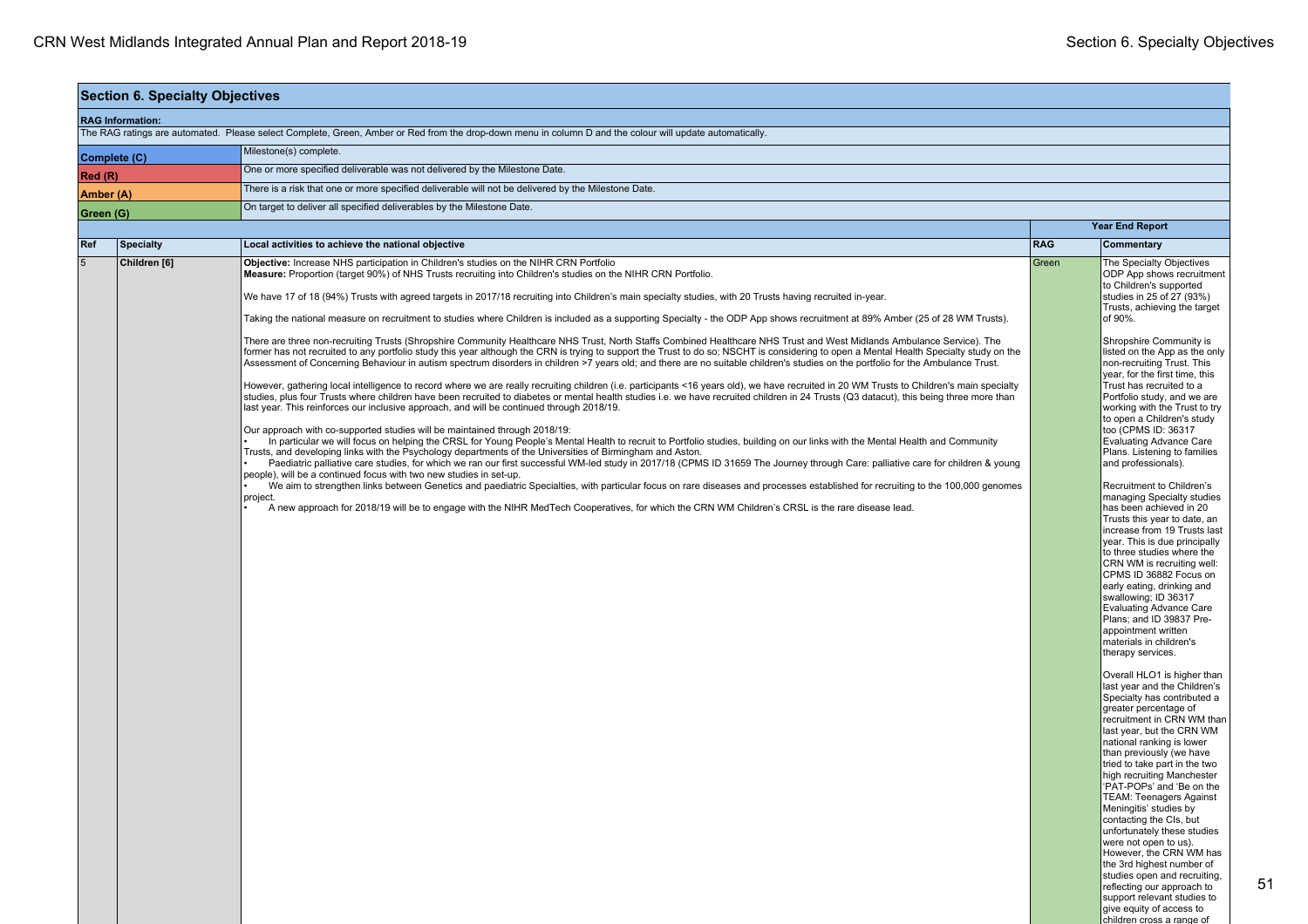| <b>Section 6. Specialty Objectives</b> |                          |                                                                                                                                                                                                                                                                                                                                                                                                                                                                                                                                                                                                                                                                                                                                                                                                                                                                                                                                                                                                                                                                                                                                                                                                                                                                                                                                                                                                                                                                                                                                                                                                                                                                                                                                                                                                                              |                        |                                                                                                                                                                                                                                                                                                                                                                                                                                                                                                                                                                                                                                                                                                                                                                                                                                                                                                                                                                                                                                                                                                                                                                                                                                                                                                                                                                                                                                                                                                                                                                                |  |  |  |  |
|----------------------------------------|--------------------------|------------------------------------------------------------------------------------------------------------------------------------------------------------------------------------------------------------------------------------------------------------------------------------------------------------------------------------------------------------------------------------------------------------------------------------------------------------------------------------------------------------------------------------------------------------------------------------------------------------------------------------------------------------------------------------------------------------------------------------------------------------------------------------------------------------------------------------------------------------------------------------------------------------------------------------------------------------------------------------------------------------------------------------------------------------------------------------------------------------------------------------------------------------------------------------------------------------------------------------------------------------------------------------------------------------------------------------------------------------------------------------------------------------------------------------------------------------------------------------------------------------------------------------------------------------------------------------------------------------------------------------------------------------------------------------------------------------------------------------------------------------------------------------------------------------------------------|------------------------|--------------------------------------------------------------------------------------------------------------------------------------------------------------------------------------------------------------------------------------------------------------------------------------------------------------------------------------------------------------------------------------------------------------------------------------------------------------------------------------------------------------------------------------------------------------------------------------------------------------------------------------------------------------------------------------------------------------------------------------------------------------------------------------------------------------------------------------------------------------------------------------------------------------------------------------------------------------------------------------------------------------------------------------------------------------------------------------------------------------------------------------------------------------------------------------------------------------------------------------------------------------------------------------------------------------------------------------------------------------------------------------------------------------------------------------------------------------------------------------------------------------------------------------------------------------------------------|--|--|--|--|
| <b>RAG Information:</b>                |                          |                                                                                                                                                                                                                                                                                                                                                                                                                                                                                                                                                                                                                                                                                                                                                                                                                                                                                                                                                                                                                                                                                                                                                                                                                                                                                                                                                                                                                                                                                                                                                                                                                                                                                                                                                                                                                              |                        |                                                                                                                                                                                                                                                                                                                                                                                                                                                                                                                                                                                                                                                                                                                                                                                                                                                                                                                                                                                                                                                                                                                                                                                                                                                                                                                                                                                                                                                                                                                                                                                |  |  |  |  |
|                                        |                          | The RAG ratings are automated. Please select Complete, Green, Amber or Red from the drop-down menu in column D and the colour will update automatically.                                                                                                                                                                                                                                                                                                                                                                                                                                                                                                                                                                                                                                                                                                                                                                                                                                                                                                                                                                                                                                                                                                                                                                                                                                                                                                                                                                                                                                                                                                                                                                                                                                                                     |                        |                                                                                                                                                                                                                                                                                                                                                                                                                                                                                                                                                                                                                                                                                                                                                                                                                                                                                                                                                                                                                                                                                                                                                                                                                                                                                                                                                                                                                                                                                                                                                                                |  |  |  |  |
|                                        | Complete (C)             | Milestone(s) complete.                                                                                                                                                                                                                                                                                                                                                                                                                                                                                                                                                                                                                                                                                                                                                                                                                                                                                                                                                                                                                                                                                                                                                                                                                                                                                                                                                                                                                                                                                                                                                                                                                                                                                                                                                                                                       |                        |                                                                                                                                                                                                                                                                                                                                                                                                                                                                                                                                                                                                                                                                                                                                                                                                                                                                                                                                                                                                                                                                                                                                                                                                                                                                                                                                                                                                                                                                                                                                                                                |  |  |  |  |
| Red(R)                                 |                          | One or more specified deliverable was not delivered by the Milestone Date.                                                                                                                                                                                                                                                                                                                                                                                                                                                                                                                                                                                                                                                                                                                                                                                                                                                                                                                                                                                                                                                                                                                                                                                                                                                                                                                                                                                                                                                                                                                                                                                                                                                                                                                                                   |                        |                                                                                                                                                                                                                                                                                                                                                                                                                                                                                                                                                                                                                                                                                                                                                                                                                                                                                                                                                                                                                                                                                                                                                                                                                                                                                                                                                                                                                                                                                                                                                                                |  |  |  |  |
| Amber (A)                              |                          | There is a risk that one or more specified deliverable will not be delivered by the Milestone Date.                                                                                                                                                                                                                                                                                                                                                                                                                                                                                                                                                                                                                                                                                                                                                                                                                                                                                                                                                                                                                                                                                                                                                                                                                                                                                                                                                                                                                                                                                                                                                                                                                                                                                                                          |                        |                                                                                                                                                                                                                                                                                                                                                                                                                                                                                                                                                                                                                                                                                                                                                                                                                                                                                                                                                                                                                                                                                                                                                                                                                                                                                                                                                                                                                                                                                                                                                                                |  |  |  |  |
| Green (G)                              |                          | On target to deliver all specified deliverables by the Milestone Date.                                                                                                                                                                                                                                                                                                                                                                                                                                                                                                                                                                                                                                                                                                                                                                                                                                                                                                                                                                                                                                                                                                                                                                                                                                                                                                                                                                                                                                                                                                                                                                                                                                                                                                                                                       |                        |                                                                                                                                                                                                                                                                                                                                                                                                                                                                                                                                                                                                                                                                                                                                                                                                                                                                                                                                                                                                                                                                                                                                                                                                                                                                                                                                                                                                                                                                                                                                                                                |  |  |  |  |
|                                        |                          |                                                                                                                                                                                                                                                                                                                                                                                                                                                                                                                                                                                                                                                                                                                                                                                                                                                                                                                                                                                                                                                                                                                                                                                                                                                                                                                                                                                                                                                                                                                                                                                                                                                                                                                                                                                                                              | <b>Year End Report</b> |                                                                                                                                                                                                                                                                                                                                                                                                                                                                                                                                                                                                                                                                                                                                                                                                                                                                                                                                                                                                                                                                                                                                                                                                                                                                                                                                                                                                                                                                                                                                                                                |  |  |  |  |
| Ref                                    | Specialty                | Local activities to achieve the national objective                                                                                                                                                                                                                                                                                                                                                                                                                                                                                                                                                                                                                                                                                                                                                                                                                                                                                                                                                                                                                                                                                                                                                                                                                                                                                                                                                                                                                                                                                                                                                                                                                                                                                                                                                                           | <b>RAG</b>             | <b>Commentary</b>                                                                                                                                                                                                                                                                                                                                                                                                                                                                                                                                                                                                                                                                                                                                                                                                                                                                                                                                                                                                                                                                                                                                                                                                                                                                                                                                                                                                                                                                                                                                                              |  |  |  |  |
| 6                                      | <b>Critical Care [7]</b> | Objective: Increase intensive care units' participation in NIHR CRN Portfolio studies<br>Measure: Proportion of intensive care units recruiting into studies on the NIHR CRN Portfolio (80%)<br>1) Analyse site performance using bed capacity and annual patient admission data to highlight good practice and areas for improvement. Currently the local activity far<br>exceeds the target recruitment, however, there is considerable variation between sites of recruitment. To better quantify the recruitment success of individual units, we<br>will measure recruitment numbers in relation to bed capacity and number of admissions to units each year. This information will remain confidential to the CRSLs in the<br>first instance but help identify high performing centres and those that could be a target for support. Produce an interactive map of studies available within CRN WM<br>region to highlight research participation opportunities across the geography<br>2) There are 3 ICUs with no portfolio activity whatsoever; we will make it a priority to approach these ICUs to establish the barriers to start recruitment.<br>3) Identify and visit sites that have been successful in delivering trials in critical care over the past 2 years to identify best practice and share learning on how barriers can<br>be overcome.<br>4) Engage with potential Principal Investigators in the region who are willing to take leadership for local recruitment to Portfolio studies. The aim will be to start them with<br>small and relatively easily achievable studies.<br>5) The CRSLs will continue to work and meet quarterly with the RDM and team to review ongoing activity, engage the research community and find opportunities to<br>contribute in commercial Critical Care research. | Green                  | National Specialty Objective<br>Met $\sim$ 91% intensive care<br>units recruiting into studies<br>on the NIHR CRN Portfolio.<br>[As long as one ICU site<br>within a Trust is recruiting,<br>the Trust will count as<br>having passed the<br>objective.]<br>Non-Recruiting ICU Sites (1)<br>= Walsall Healthcare NHS<br>Trust - Manor Hospital<br>This year recruitment to<br>Critical Care studies has<br>again been very successful<br>with the region recruiting<br>more participants compared<br>with last year, and CRNWM<br>was the highest recruiting<br>region across England.<br>Recruitment during 2018/19<br>was 68/100,000 population<br>compared with 62/100.000<br>last year. Nearly 4000<br>participants were recruited to<br>Critical Care managed<br>studies during 2018/19 from<br>across the West Midlands.<br>CRNWM has therefore<br>improved on last year's<br>performance and remained<br>the lead network recruiting to<br>Critical Care studies for<br>2018/19.<br>CRNWMs success can be<br>attributed to the number of<br>Critical Care studies open<br>and recruited to across the<br>region and to exceptional<br>recruitment achieved by two<br>observational studies, CPMS<br>32999 PEARL Project and<br>CPMS 33544 ReSPECT<br>evaluation, which also<br>recruited well last year.<br>Recruitment via ICUs to<br>CPMS 19664 High-Intensity<br>Specialist-Led Acute Care<br>(HiSLAC) and CPMS 32256<br>Perioperative Quality<br>Improvement Programme<br>helped ensure that all but 1<br>Trust ICUs participated in<br>NIHR CRN Portfolio studies. |  |  |  |  |
|                                        |                          |                                                                                                                                                                                                                                                                                                                                                                                                                                                                                                                                                                                                                                                                                                                                                                                                                                                                                                                                                                                                                                                                                                                                                                                                                                                                                                                                                                                                                                                                                                                                                                                                                                                                                                                                                                                                                              |                        | Four CRNWM led studies<br>passed HLO2b:<br>32850 REVERE Breathe                                                                                                                                                                                                                                                                                                                                                                                                                                                                                                                                                                                                                                                                                                                                                                                                                                                                                                                                                                                                                                                                                                                                                                                                                                                                                                                                                                                                                                                                                                                |  |  |  |  |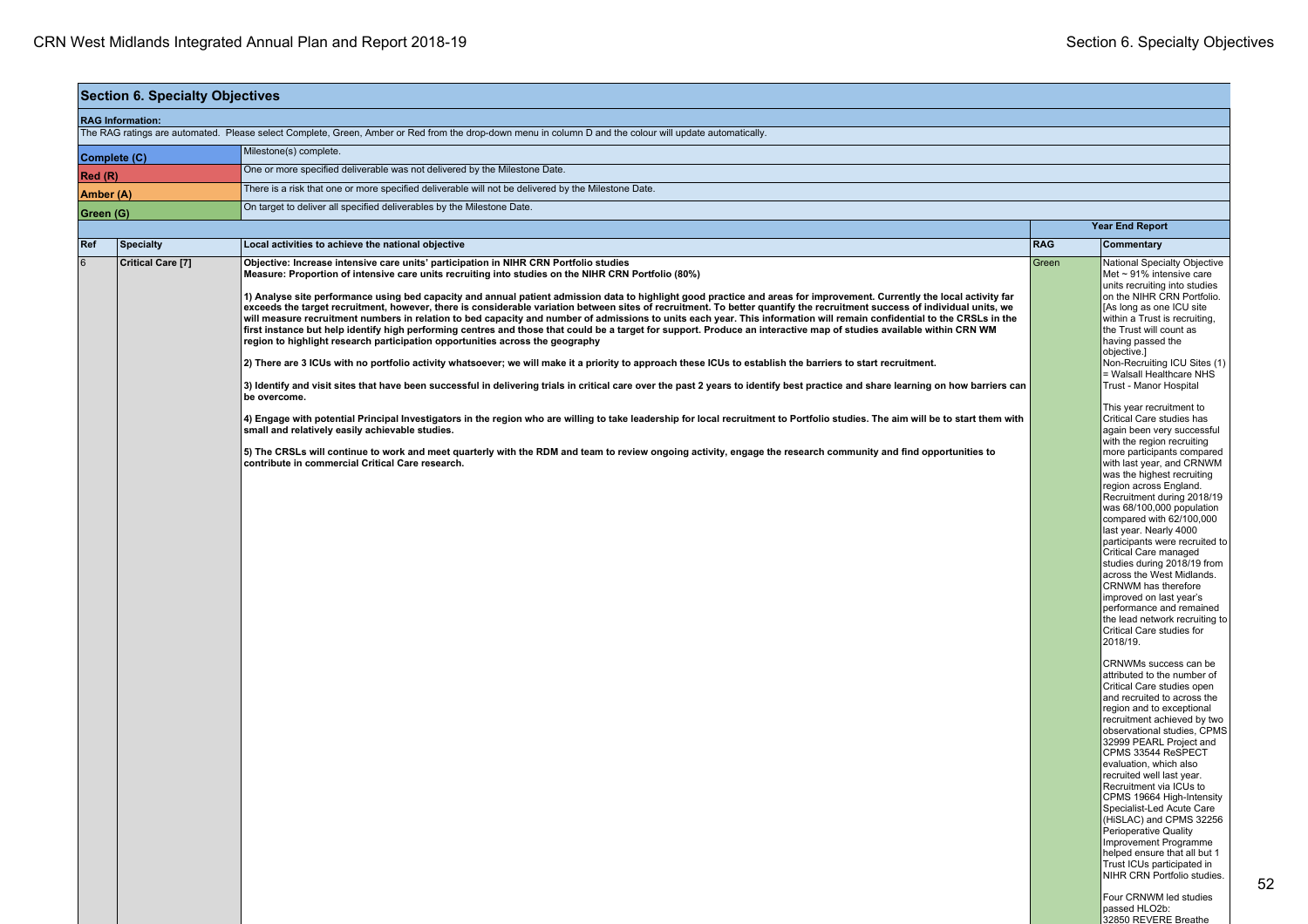| <b>Section 6. Specialty Objectives</b> |                                                      |                                                                                                                                                                                                                                                                                                                                                                                                                                                                                                                                                                                                                                                                                                                                                                                                                                                                                                                                                                                                                                                                                                                                                                                                                                                                                                                                                                                                                                                                                                                                                                                                                                                                                           |                          |                                                                                                                                                                                                                                                                                                                                                                                                                                                                                                                                                                                                                                                                                                                                                                                                                                                                                                                                     |  |  |  |
|----------------------------------------|------------------------------------------------------|-------------------------------------------------------------------------------------------------------------------------------------------------------------------------------------------------------------------------------------------------------------------------------------------------------------------------------------------------------------------------------------------------------------------------------------------------------------------------------------------------------------------------------------------------------------------------------------------------------------------------------------------------------------------------------------------------------------------------------------------------------------------------------------------------------------------------------------------------------------------------------------------------------------------------------------------------------------------------------------------------------------------------------------------------------------------------------------------------------------------------------------------------------------------------------------------------------------------------------------------------------------------------------------------------------------------------------------------------------------------------------------------------------------------------------------------------------------------------------------------------------------------------------------------------------------------------------------------------------------------------------------------------------------------------------------------|--------------------------|-------------------------------------------------------------------------------------------------------------------------------------------------------------------------------------------------------------------------------------------------------------------------------------------------------------------------------------------------------------------------------------------------------------------------------------------------------------------------------------------------------------------------------------------------------------------------------------------------------------------------------------------------------------------------------------------------------------------------------------------------------------------------------------------------------------------------------------------------------------------------------------------------------------------------------------|--|--|--|
|                                        | <b>RAG Information:</b>                              |                                                                                                                                                                                                                                                                                                                                                                                                                                                                                                                                                                                                                                                                                                                                                                                                                                                                                                                                                                                                                                                                                                                                                                                                                                                                                                                                                                                                                                                                                                                                                                                                                                                                                           |                          |                                                                                                                                                                                                                                                                                                                                                                                                                                                                                                                                                                                                                                                                                                                                                                                                                                                                                                                                     |  |  |  |
|                                        |                                                      | The RAG ratings are automated. Please select Complete, Green, Amber or Red from the drop-down menu in column D and the colour will update automatically.                                                                                                                                                                                                                                                                                                                                                                                                                                                                                                                                                                                                                                                                                                                                                                                                                                                                                                                                                                                                                                                                                                                                                                                                                                                                                                                                                                                                                                                                                                                                  |                          |                                                                                                                                                                                                                                                                                                                                                                                                                                                                                                                                                                                                                                                                                                                                                                                                                                                                                                                                     |  |  |  |
|                                        | Complete (C)                                         | Milestone(s) complete.                                                                                                                                                                                                                                                                                                                                                                                                                                                                                                                                                                                                                                                                                                                                                                                                                                                                                                                                                                                                                                                                                                                                                                                                                                                                                                                                                                                                                                                                                                                                                                                                                                                                    |                          |                                                                                                                                                                                                                                                                                                                                                                                                                                                                                                                                                                                                                                                                                                                                                                                                                                                                                                                                     |  |  |  |
| Red(R)                                 |                                                      | One or more specified deliverable was not delivered by the Milestone Date.                                                                                                                                                                                                                                                                                                                                                                                                                                                                                                                                                                                                                                                                                                                                                                                                                                                                                                                                                                                                                                                                                                                                                                                                                                                                                                                                                                                                                                                                                                                                                                                                                |                          |                                                                                                                                                                                                                                                                                                                                                                                                                                                                                                                                                                                                                                                                                                                                                                                                                                                                                                                                     |  |  |  |
| Amber (A)                              |                                                      | There is a risk that one or more specified deliverable will not be delivered by the Milestone Date.                                                                                                                                                                                                                                                                                                                                                                                                                                                                                                                                                                                                                                                                                                                                                                                                                                                                                                                                                                                                                                                                                                                                                                                                                                                                                                                                                                                                                                                                                                                                                                                       |                          |                                                                                                                                                                                                                                                                                                                                                                                                                                                                                                                                                                                                                                                                                                                                                                                                                                                                                                                                     |  |  |  |
|                                        |                                                      | On target to deliver all specified deliverables by the Milestone Date.                                                                                                                                                                                                                                                                                                                                                                                                                                                                                                                                                                                                                                                                                                                                                                                                                                                                                                                                                                                                                                                                                                                                                                                                                                                                                                                                                                                                                                                                                                                                                                                                                    |                          |                                                                                                                                                                                                                                                                                                                                                                                                                                                                                                                                                                                                                                                                                                                                                                                                                                                                                                                                     |  |  |  |
| Green (G)                              |                                                      |                                                                                                                                                                                                                                                                                                                                                                                                                                                                                                                                                                                                                                                                                                                                                                                                                                                                                                                                                                                                                                                                                                                                                                                                                                                                                                                                                                                                                                                                                                                                                                                                                                                                                           |                          | <b>Year End Report</b>                                                                                                                                                                                                                                                                                                                                                                                                                                                                                                                                                                                                                                                                                                                                                                                                                                                                                                              |  |  |  |
| Ref                                    | <b>Specialty</b>                                     | Local activities to achieve the national objective                                                                                                                                                                                                                                                                                                                                                                                                                                                                                                                                                                                                                                                                                                                                                                                                                                                                                                                                                                                                                                                                                                                                                                                                                                                                                                                                                                                                                                                                                                                                                                                                                                        | <b>RAG</b><br>Commentary |                                                                                                                                                                                                                                                                                                                                                                                                                                                                                                                                                                                                                                                                                                                                                                                                                                                                                                                                     |  |  |  |
| $\overline{7}$                         |                                                      |                                                                                                                                                                                                                                                                                                                                                                                                                                                                                                                                                                                                                                                                                                                                                                                                                                                                                                                                                                                                                                                                                                                                                                                                                                                                                                                                                                                                                                                                                                                                                                                                                                                                                           |                          |                                                                                                                                                                                                                                                                                                                                                                                                                                                                                                                                                                                                                                                                                                                                                                                                                                                                                                                                     |  |  |  |
|                                        | <b>Dementias and</b><br><b>Neurodegeneration [8]</b> | Objective: Increase early career researcher involvement in NIHR CRN Portfolio research<br>Measure: each LRCN to demonstrate and provide names of two new early career researchers that have become local PIs for NIHR DeNDRoN portfolio studies during 2018/19. With<br>one of then being in dementia and the other in neurodegenerative diseases.<br>Challenges/opportunities: DENDRON CRL will be retiring in April 2018. We will be losing academic links from current Clinical Lead. We are in the process of recruiting a new CRSL<br>Plan:<br>Acute and community trusts are encouraged to recruit to dementia studies. Currently 17 trusts are recruiting to DENDRON studies. We will be meeting with all R&D managers and<br>discuss ways of supporting, we hope this will increase the number of new PIs.<br>We are also exploring the possibilities of having PIs in care homes.<br>Dementia Platform UK has created a new website aimed to early career researchers. They can create a profile so LCRN can approach them with research opportunities they will also<br>be able to show interest in taking part in research.                                                                                                                                                                                                                                                                                                                                                                                                                                                                                                                                                    | Green                    | See DeNDRoN specialty<br>objective year end report to<br>cluster office https://drive.<br>google.<br>com/file/d/1NRQUfZFnfxbdL<br>mQUG6owHz17VtiqV aN/vi<br>ew?usp=sharing                                                                                                                                                                                                                                                                                                                                                                                                                                                                                                                                                                                                                                                                                                                                                          |  |  |  |
| $\overline{8}$                         | Dermatology [9]                                      | <b>Objective:</b> Develop the Dermatology Principal Investigator (PI) workforce<br>Measure: Number of new Nurse PIs for managed or supported Dermatology studies entering the NIHR CRN Portfolio<br>Opportunities/Challenges<br>It continues to be a challenge for the West Midlands that good recruitment relies on delivery of studies developed by CIs located in other LCRNs.<br>Plans<br>Last year we have had good engagement with West Midlands based registrars giving us the opportunity to highlight portfolio research to these registrar's and encouragement of them<br>as future CI/PIs for the region. Last year there was representation of this group at the sandpit day hosted by the CRN WM and subsequent submission of a research proposal for CRN<br>support. We will continue to engage this group this year to support development of regionally led studies through joint specialty and registrar meetings.<br>Continue to support a pipeline of studies developed through the UK Clinical Trials Network - our Dermatology CRSL continues to be a member of the steering committee of UK Clinical<br>Trials Network which aims to conduct high quality independent multicentre trials for treatment and prevention of skin diseases. There is a pipeline of multicentre clinical Trials at<br>different stages of development.<br>Currently, there are no nurse PIs for dermatology managed studies. There are nurses in our partner organisations that are interested in becoming PIs for Dermatology studies but to<br>date no new studies which would allow this have become available. We will continue to review new studies for suitability for nurse PIs. | Green                    | Dermatology practical<br>research skills event held in<br>October 18 upskilling the<br>workforce including nurses<br>to deliver dermatology<br>studies. We are continuing<br>to review studies that can be<br>led by Nurse Pls. A<br>dermatology supported<br>study (CPMS ID 37915)<br>Parental mindfulness and<br>wellbeing in childhood<br>Psoriasis which opened<br>June 2018 is being led by 4<br>nurse PIs in the region at<br>Walsall, Wye Valley, SATH<br>and UHNM allowing this<br>years specialty objective to<br>be met. PLUM study (CPMS<br>ID 33029) is out for<br>expression of interest with<br>Trusts currently. RWT is<br>reviewing the study with the<br>intention to have a nurse PI<br>for this. 2 joint dermatology<br>specialty and registrar<br>meetings have continued<br>this year. There has been an<br>increase in attendance of<br>nurses at these meetings<br>from both academic and<br>Trust settings. |  |  |  |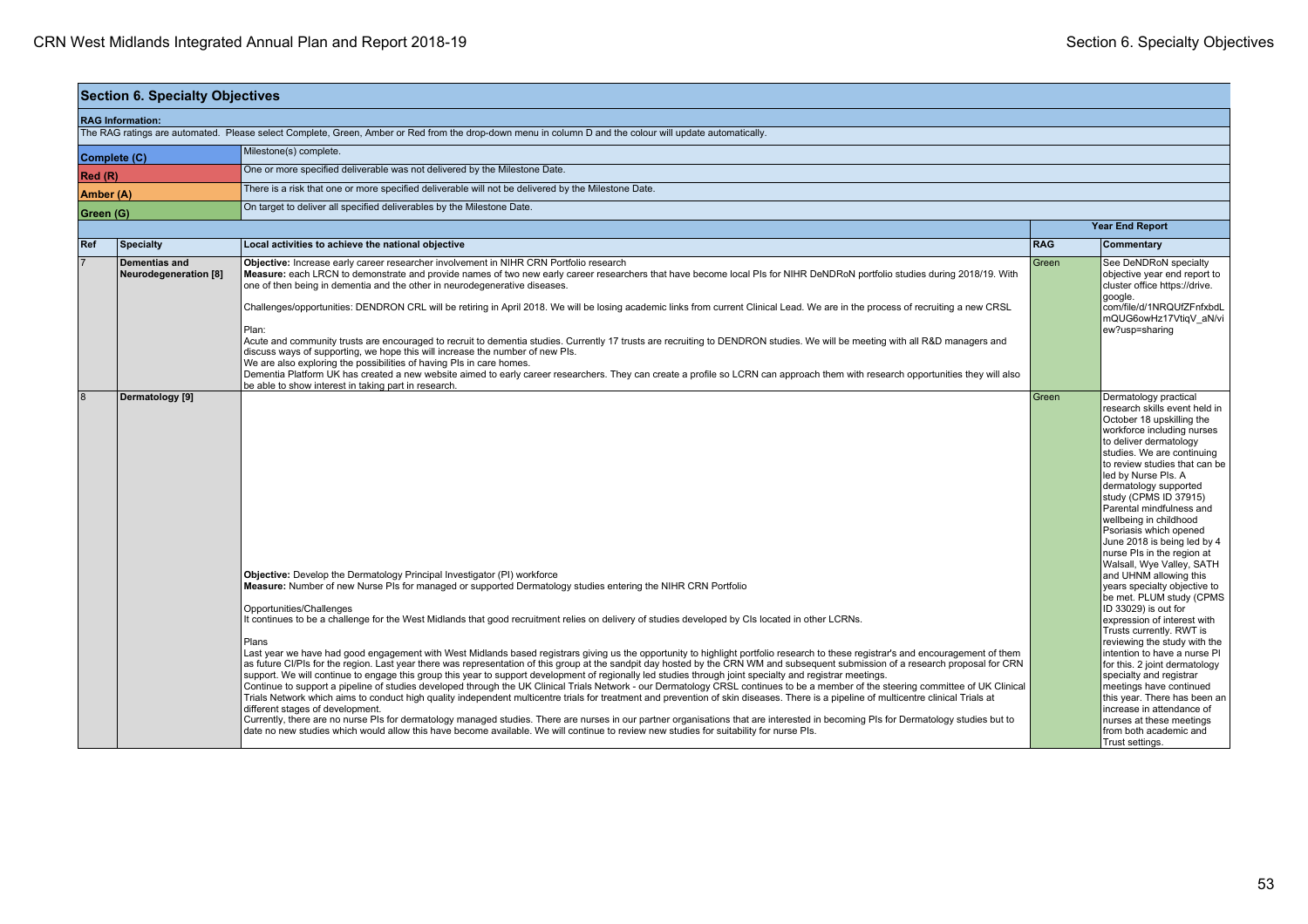| <b>Section 6. Specialty Objectives</b> |                  |                                                                                                                                                                                                                                                                                                                                                                                                                                                                                                                                                                                                                                                                                                                                                                                                                                                                                                                                                                                                                                                                                                                                                                                                                                                                                                                                                                                                          |            |                                                                                                                                                                                                                                                                                                                                                                                                                                                                                                                                                                                                                                                                                                                                                                                                                                                                                                                                                                                                                                                                                                                                                                                                                                                                                   |  |  |  |
|----------------------------------------|------------------|----------------------------------------------------------------------------------------------------------------------------------------------------------------------------------------------------------------------------------------------------------------------------------------------------------------------------------------------------------------------------------------------------------------------------------------------------------------------------------------------------------------------------------------------------------------------------------------------------------------------------------------------------------------------------------------------------------------------------------------------------------------------------------------------------------------------------------------------------------------------------------------------------------------------------------------------------------------------------------------------------------------------------------------------------------------------------------------------------------------------------------------------------------------------------------------------------------------------------------------------------------------------------------------------------------------------------------------------------------------------------------------------------------|------------|-----------------------------------------------------------------------------------------------------------------------------------------------------------------------------------------------------------------------------------------------------------------------------------------------------------------------------------------------------------------------------------------------------------------------------------------------------------------------------------------------------------------------------------------------------------------------------------------------------------------------------------------------------------------------------------------------------------------------------------------------------------------------------------------------------------------------------------------------------------------------------------------------------------------------------------------------------------------------------------------------------------------------------------------------------------------------------------------------------------------------------------------------------------------------------------------------------------------------------------------------------------------------------------|--|--|--|
| <b>RAG Information:</b>                |                  |                                                                                                                                                                                                                                                                                                                                                                                                                                                                                                                                                                                                                                                                                                                                                                                                                                                                                                                                                                                                                                                                                                                                                                                                                                                                                                                                                                                                          |            |                                                                                                                                                                                                                                                                                                                                                                                                                                                                                                                                                                                                                                                                                                                                                                                                                                                                                                                                                                                                                                                                                                                                                                                                                                                                                   |  |  |  |
|                                        |                  | The RAG ratings are automated. Please select Complete, Green, Amber or Red from the drop-down menu in column D and the colour will update automatically.                                                                                                                                                                                                                                                                                                                                                                                                                                                                                                                                                                                                                                                                                                                                                                                                                                                                                                                                                                                                                                                                                                                                                                                                                                                 |            |                                                                                                                                                                                                                                                                                                                                                                                                                                                                                                                                                                                                                                                                                                                                                                                                                                                                                                                                                                                                                                                                                                                                                                                                                                                                                   |  |  |  |
| Complete (C)                           |                  | Milestone(s) complete.                                                                                                                                                                                                                                                                                                                                                                                                                                                                                                                                                                                                                                                                                                                                                                                                                                                                                                                                                                                                                                                                                                                                                                                                                                                                                                                                                                                   |            |                                                                                                                                                                                                                                                                                                                                                                                                                                                                                                                                                                                                                                                                                                                                                                                                                                                                                                                                                                                                                                                                                                                                                                                                                                                                                   |  |  |  |
| Red(R)                                 |                  | One or more specified deliverable was not delivered by the Milestone Date.                                                                                                                                                                                                                                                                                                                                                                                                                                                                                                                                                                                                                                                                                                                                                                                                                                                                                                                                                                                                                                                                                                                                                                                                                                                                                                                               |            |                                                                                                                                                                                                                                                                                                                                                                                                                                                                                                                                                                                                                                                                                                                                                                                                                                                                                                                                                                                                                                                                                                                                                                                                                                                                                   |  |  |  |
| Amber (A)                              |                  | There is a risk that one or more specified deliverable will not be delivered by the Milestone Date.                                                                                                                                                                                                                                                                                                                                                                                                                                                                                                                                                                                                                                                                                                                                                                                                                                                                                                                                                                                                                                                                                                                                                                                                                                                                                                      |            |                                                                                                                                                                                                                                                                                                                                                                                                                                                                                                                                                                                                                                                                                                                                                                                                                                                                                                                                                                                                                                                                                                                                                                                                                                                                                   |  |  |  |
| Green (G)                              |                  | On target to deliver all specified deliverables by the Milestone Date.                                                                                                                                                                                                                                                                                                                                                                                                                                                                                                                                                                                                                                                                                                                                                                                                                                                                                                                                                                                                                                                                                                                                                                                                                                                                                                                                   |            |                                                                                                                                                                                                                                                                                                                                                                                                                                                                                                                                                                                                                                                                                                                                                                                                                                                                                                                                                                                                                                                                                                                                                                                                                                                                                   |  |  |  |
|                                        |                  |                                                                                                                                                                                                                                                                                                                                                                                                                                                                                                                                                                                                                                                                                                                                                                                                                                                                                                                                                                                                                                                                                                                                                                                                                                                                                                                                                                                                          |            | <b>Year End Report</b>                                                                                                                                                                                                                                                                                                                                                                                                                                                                                                                                                                                                                                                                                                                                                                                                                                                                                                                                                                                                                                                                                                                                                                                                                                                            |  |  |  |
| Ref                                    | <b>Specialty</b> | Local activities to achieve the national objective                                                                                                                                                                                                                                                                                                                                                                                                                                                                                                                                                                                                                                                                                                                                                                                                                                                                                                                                                                                                                                                                                                                                                                                                                                                                                                                                                       | <b>RAG</b> | Commentary                                                                                                                                                                                                                                                                                                                                                                                                                                                                                                                                                                                                                                                                                                                                                                                                                                                                                                                                                                                                                                                                                                                                                                                                                                                                        |  |  |  |
| $\overline{9}$                         | Diabetes [10]    | Objective: Improve primary-secondary care collaboration in the delivery of diabetes research.<br>Measure: Increase recruitment into studies that require collaboration between primary and secondary care.<br>Whilst West Midlands has been successful in meeting both of the 2017-18 diabetes specialty objectives our diabetes portfolio in community and primary care remains modest, leaving<br>scope for expansion.<br>We have reconfigured our local CRSLs with one taking responsibility for secondary care and the other community / primary care. The CRN will work with the CRSL responsible<br>for primary care to identify suitable studies to be supported by our highly engaged GP practices as well as opportunities in community Trusts.<br>Work with the clinical leads of a recently delivered non-portfolio research project on integration of primary care and specialist diabetes services in Wolverhampton to identify<br>ways of emulating the increase in levels of engagement and interest in research across the region. Use this as a bridge to identify clinicians willing to undertake Portfolio research<br>studies across the primary-secondary care interface.<br>Look at innovative ways of recruiting from the large local BME population.<br>Examine how we can achieve peripatetic diabetes research nurses as one solution to skill shortages in certain locations. | Red        | National objective not met<br>locally:<br>We have added new studies<br>to our primary care /<br>community diabetes portfolio<br>but these have not been<br>enough to see an increase in<br>recruitment from the<br>previous year. Despite this<br>our recruitment is ranked 7th<br>nationally. The planned local<br>activities were completed<br>except item 3 that is being<br>carried over to next year.<br>We have recently replaced<br>our deputy CRSL for<br>diabetes (community/primary<br>care). This has led to a<br>meeting with Royal<br>Wolverhampton Vertically<br>Integrated (VI) practices and<br>the Modality GP practice<br>group in Birmingham to<br>discuss how to increase<br>research activity, including<br>diabetes research, in the<br>region. Discussions are also<br>progressing with community<br>and mental health Trusts to<br>scope opportunities to<br>expand diabetes research.<br>This has been made more<br>poignant with the merger of<br>SSSFT and SSoTP to<br>Midlands Partnership FT<br>where opportunities are<br>present within the long-term<br>conditions team, include for<br>Type 2 diabetes research.<br>The work to establish<br>improved ways of recruiting<br>from the local BAME<br>community will be carried<br>over to 2019-20. |  |  |  |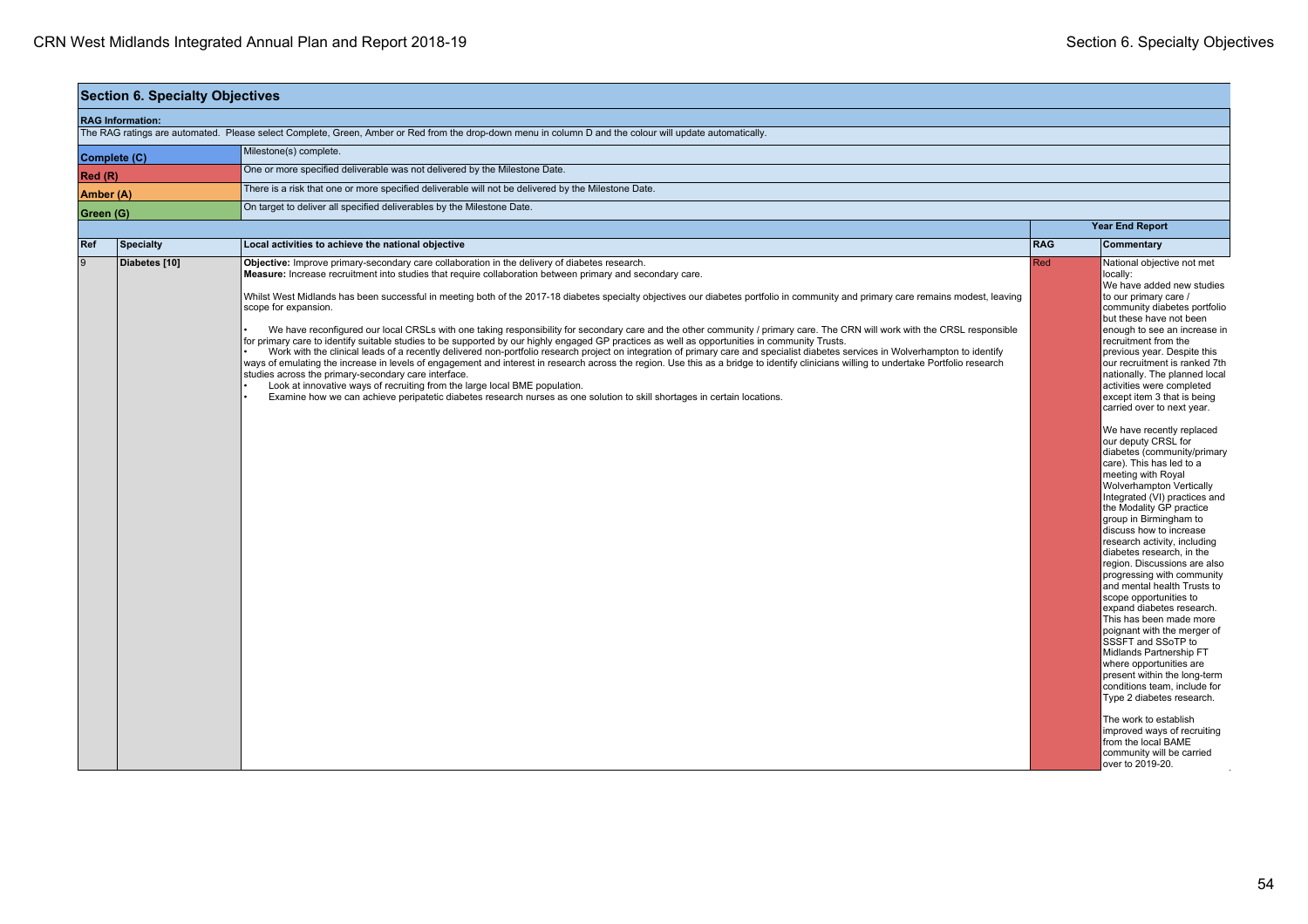|                                                                                                                  | <b>Section 6. Specialty Objectives</b>                                              |                                                                                                                                                                                                                                                                                                                                                                                                                                                                                                                                                                                                                                                                                                                                                                                                                                                                                                                                                                                                                                                                                                                                                                                                                                                                                                                                                                                                                                                                                                                                                                                         |            |                                                                                                                                                                                                                                                                                                                                                                                                                                                                                                                                                                                                                                                                                                                                                                                                                                                                                                                                                                                                                               |  |  |  |
|------------------------------------------------------------------------------------------------------------------|-------------------------------------------------------------------------------------|-----------------------------------------------------------------------------------------------------------------------------------------------------------------------------------------------------------------------------------------------------------------------------------------------------------------------------------------------------------------------------------------------------------------------------------------------------------------------------------------------------------------------------------------------------------------------------------------------------------------------------------------------------------------------------------------------------------------------------------------------------------------------------------------------------------------------------------------------------------------------------------------------------------------------------------------------------------------------------------------------------------------------------------------------------------------------------------------------------------------------------------------------------------------------------------------------------------------------------------------------------------------------------------------------------------------------------------------------------------------------------------------------------------------------------------------------------------------------------------------------------------------------------------------------------------------------------------------|------------|-------------------------------------------------------------------------------------------------------------------------------------------------------------------------------------------------------------------------------------------------------------------------------------------------------------------------------------------------------------------------------------------------------------------------------------------------------------------------------------------------------------------------------------------------------------------------------------------------------------------------------------------------------------------------------------------------------------------------------------------------------------------------------------------------------------------------------------------------------------------------------------------------------------------------------------------------------------------------------------------------------------------------------|--|--|--|
|                                                                                                                  | <b>RAG Information:</b>                                                             |                                                                                                                                                                                                                                                                                                                                                                                                                                                                                                                                                                                                                                                                                                                                                                                                                                                                                                                                                                                                                                                                                                                                                                                                                                                                                                                                                                                                                                                                                                                                                                                         |            |                                                                                                                                                                                                                                                                                                                                                                                                                                                                                                                                                                                                                                                                                                                                                                                                                                                                                                                                                                                                                               |  |  |  |
|                                                                                                                  |                                                                                     | The RAG ratings are automated. Please select Complete, Green, Amber or Red from the drop-down menu in column D and the colour will update automatically.                                                                                                                                                                                                                                                                                                                                                                                                                                                                                                                                                                                                                                                                                                                                                                                                                                                                                                                                                                                                                                                                                                                                                                                                                                                                                                                                                                                                                                |            |                                                                                                                                                                                                                                                                                                                                                                                                                                                                                                                                                                                                                                                                                                                                                                                                                                                                                                                                                                                                                               |  |  |  |
|                                                                                                                  | Complete (C)                                                                        | Milestone(s) complete.                                                                                                                                                                                                                                                                                                                                                                                                                                                                                                                                                                                                                                                                                                                                                                                                                                                                                                                                                                                                                                                                                                                                                                                                                                                                                                                                                                                                                                                                                                                                                                  |            |                                                                                                                                                                                                                                                                                                                                                                                                                                                                                                                                                                                                                                                                                                                                                                                                                                                                                                                                                                                                                               |  |  |  |
| Red (R)                                                                                                          |                                                                                     | One or more specified deliverable was not delivered by the Milestone Date.                                                                                                                                                                                                                                                                                                                                                                                                                                                                                                                                                                                                                                                                                                                                                                                                                                                                                                                                                                                                                                                                                                                                                                                                                                                                                                                                                                                                                                                                                                              |            |                                                                                                                                                                                                                                                                                                                                                                                                                                                                                                                                                                                                                                                                                                                                                                                                                                                                                                                                                                                                                               |  |  |  |
| There is a risk that one or more specified deliverable will not be delivered by the Milestone Date.<br>Amber (A) |                                                                                     |                                                                                                                                                                                                                                                                                                                                                                                                                                                                                                                                                                                                                                                                                                                                                                                                                                                                                                                                                                                                                                                                                                                                                                                                                                                                                                                                                                                                                                                                                                                                                                                         |            |                                                                                                                                                                                                                                                                                                                                                                                                                                                                                                                                                                                                                                                                                                                                                                                                                                                                                                                                                                                                                               |  |  |  |
|                                                                                                                  | On target to deliver all specified deliverables by the Milestone Date.<br>Green (G) |                                                                                                                                                                                                                                                                                                                                                                                                                                                                                                                                                                                                                                                                                                                                                                                                                                                                                                                                                                                                                                                                                                                                                                                                                                                                                                                                                                                                                                                                                                                                                                                         |            |                                                                                                                                                                                                                                                                                                                                                                                                                                                                                                                                                                                                                                                                                                                                                                                                                                                                                                                                                                                                                               |  |  |  |
|                                                                                                                  |                                                                                     |                                                                                                                                                                                                                                                                                                                                                                                                                                                                                                                                                                                                                                                                                                                                                                                                                                                                                                                                                                                                                                                                                                                                                                                                                                                                                                                                                                                                                                                                                                                                                                                         |            | <b>Year End Report</b>                                                                                                                                                                                                                                                                                                                                                                                                                                                                                                                                                                                                                                                                                                                                                                                                                                                                                                                                                                                                        |  |  |  |
| Ref                                                                                                              | <b>Specialty</b>                                                                    | Local activities to achieve the national objective                                                                                                                                                                                                                                                                                                                                                                                                                                                                                                                                                                                                                                                                                                                                                                                                                                                                                                                                                                                                                                                                                                                                                                                                                                                                                                                                                                                                                                                                                                                                      | <b>RAG</b> | Commentary                                                                                                                                                                                                                                                                                                                                                                                                                                                                                                                                                                                                                                                                                                                                                                                                                                                                                                                                                                                                                    |  |  |  |
| 10                                                                                                               | Ear, Nose and Throat [11]                                                           | Objective: Increase trainee involvement in NIHR CRN Portfolio research<br>Measure: Establish links with the relevant professional organisations involved in research for patients with Ear, nose and throat, Hearing and Balance conditions to encourage and<br>support trainee involvement in NIHR CRN Portfolio studies<br>1) Build a research infrastructure that can be accessed by ENT trainees by linking and encourage working with the well-established West Midlands Research Collaborative, a surgical<br>trainee-led research network to introduce trainee access to NIHR CRN support and studies. Establish links that will eventually facilitate getting trainee led projects onto the portfolio<br>and offer support, particularly for the short high intensity projects, that are likely to be typical of the trainee network.<br>(2) We will encourage trainees and research naive clinicians to undertake GCP training and it is also envisaged that the Audiology Champion will encourage colleagues, assist in<br>identifying appropriate potential PIs, and help expedite the set up of studies.<br>3) The CRSL and Audiology Champion will continue to work, and meet quarterly, with the RDM and team to review ongoing activity, engage the research community and find<br>opportunities to contribute in commercial ENT and Audiology research. The Division 6 team will continue to horizon scan and identify and communicate details of studies open to new<br>sites to Trust R&D for discussion and participation from both the ENT and Audiology community. | Green      | Objective Met: Increased<br>trainee involvement<br>CRNWM has both an<br>Audiology Champion and a<br>Trainee Champion who<br>actively support the<br>Specialty. The CRNWM<br>Portfolio Manager for ENT<br>raised awareness of<br>research within their<br>specialty at a recent regional<br>Audiology Managers. Over<br>the past 4 years, recruitment<br>to ENT studies has been<br>poor, partly due to a lack of<br>suitable studies,. However<br>this year recruitment has<br>significantly improved from<br>1/100,000 population to 3.1<br>/100,000 population and, in<br>terms of HLO1, there has<br>been over 155% increase in<br>recruitment. Nationally this<br>has meant CRNWM has<br>moved up from 11th<br>nationally last year to 5th<br>highest recruiting CRN in<br>2018/19. The number of<br>participating sites across the<br>West Midlands has also<br>increased, from 2 Trusts last<br>year, to 5 Trusts this year.<br>1 CRNWM Led study closed,<br>but failed to meet target or<br>time:<br>14787 CEA of BAHA |  |  |  |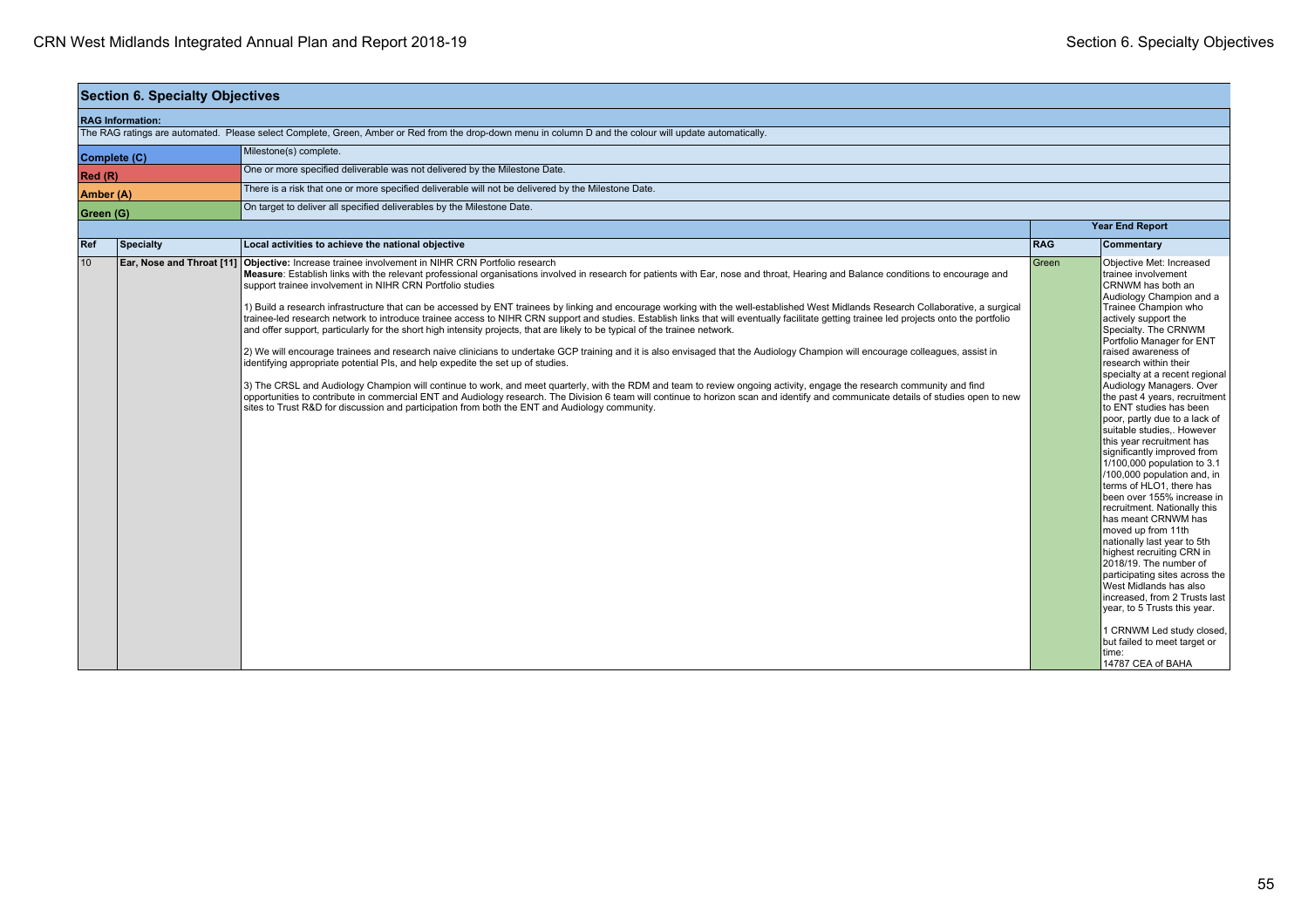event led by the CRSLs took

| <b>Section 6. Specialty Objectives</b> |                                                                                                                                                          |                                                                                                                                                                                                                                                                                                                                                                                                                                                                                                                                                                                                                                                                                                                                                                                                                                                                                                                                                                                                                                                                                                                                                                                                                                                                                                                                                                                                                                                                                                                                                                                                                                                                                                                                                                                                                                                                                                                                                                                                                                                                                                                                                                                                                        |            |                                                                                                                                                                                                                                                                                                                                                                                                                                                                                                                                                                                                                                                                                                                                                                                                                                                                                                                                                                                                                                                                                                                    |  |  |
|----------------------------------------|----------------------------------------------------------------------------------------------------------------------------------------------------------|------------------------------------------------------------------------------------------------------------------------------------------------------------------------------------------------------------------------------------------------------------------------------------------------------------------------------------------------------------------------------------------------------------------------------------------------------------------------------------------------------------------------------------------------------------------------------------------------------------------------------------------------------------------------------------------------------------------------------------------------------------------------------------------------------------------------------------------------------------------------------------------------------------------------------------------------------------------------------------------------------------------------------------------------------------------------------------------------------------------------------------------------------------------------------------------------------------------------------------------------------------------------------------------------------------------------------------------------------------------------------------------------------------------------------------------------------------------------------------------------------------------------------------------------------------------------------------------------------------------------------------------------------------------------------------------------------------------------------------------------------------------------------------------------------------------------------------------------------------------------------------------------------------------------------------------------------------------------------------------------------------------------------------------------------------------------------------------------------------------------------------------------------------------------------------------------------------------------|------------|--------------------------------------------------------------------------------------------------------------------------------------------------------------------------------------------------------------------------------------------------------------------------------------------------------------------------------------------------------------------------------------------------------------------------------------------------------------------------------------------------------------------------------------------------------------------------------------------------------------------------------------------------------------------------------------------------------------------------------------------------------------------------------------------------------------------------------------------------------------------------------------------------------------------------------------------------------------------------------------------------------------------------------------------------------------------------------------------------------------------|--|--|
| <b>RAG Information:</b>                |                                                                                                                                                          |                                                                                                                                                                                                                                                                                                                                                                                                                                                                                                                                                                                                                                                                                                                                                                                                                                                                                                                                                                                                                                                                                                                                                                                                                                                                                                                                                                                                                                                                                                                                                                                                                                                                                                                                                                                                                                                                                                                                                                                                                                                                                                                                                                                                                        |            |                                                                                                                                                                                                                                                                                                                                                                                                                                                                                                                                                                                                                                                                                                                                                                                                                                                                                                                                                                                                                                                                                                                    |  |  |
|                                        | The RAG ratings are automated. Please select Complete, Green, Amber or Red from the drop-down menu in column D and the colour will update automatically. |                                                                                                                                                                                                                                                                                                                                                                                                                                                                                                                                                                                                                                                                                                                                                                                                                                                                                                                                                                                                                                                                                                                                                                                                                                                                                                                                                                                                                                                                                                                                                                                                                                                                                                                                                                                                                                                                                                                                                                                                                                                                                                                                                                                                                        |            |                                                                                                                                                                                                                                                                                                                                                                                                                                                                                                                                                                                                                                                                                                                                                                                                                                                                                                                                                                                                                                                                                                                    |  |  |
|                                        | Complete (C)                                                                                                                                             | Milestone(s) complete.                                                                                                                                                                                                                                                                                                                                                                                                                                                                                                                                                                                                                                                                                                                                                                                                                                                                                                                                                                                                                                                                                                                                                                                                                                                                                                                                                                                                                                                                                                                                                                                                                                                                                                                                                                                                                                                                                                                                                                                                                                                                                                                                                                                                 |            |                                                                                                                                                                                                                                                                                                                                                                                                                                                                                                                                                                                                                                                                                                                                                                                                                                                                                                                                                                                                                                                                                                                    |  |  |
| Red(R)                                 |                                                                                                                                                          | One or more specified deliverable was not delivered by the Milestone Date.                                                                                                                                                                                                                                                                                                                                                                                                                                                                                                                                                                                                                                                                                                                                                                                                                                                                                                                                                                                                                                                                                                                                                                                                                                                                                                                                                                                                                                                                                                                                                                                                                                                                                                                                                                                                                                                                                                                                                                                                                                                                                                                                             |            |                                                                                                                                                                                                                                                                                                                                                                                                                                                                                                                                                                                                                                                                                                                                                                                                                                                                                                                                                                                                                                                                                                                    |  |  |
| Amber (A)                              |                                                                                                                                                          | There is a risk that one or more specified deliverable will not be delivered by the Milestone Date.                                                                                                                                                                                                                                                                                                                                                                                                                                                                                                                                                                                                                                                                                                                                                                                                                                                                                                                                                                                                                                                                                                                                                                                                                                                                                                                                                                                                                                                                                                                                                                                                                                                                                                                                                                                                                                                                                                                                                                                                                                                                                                                    |            |                                                                                                                                                                                                                                                                                                                                                                                                                                                                                                                                                                                                                                                                                                                                                                                                                                                                                                                                                                                                                                                                                                                    |  |  |
| Green (G)                              |                                                                                                                                                          | On target to deliver all specified deliverables by the Milestone Date.                                                                                                                                                                                                                                                                                                                                                                                                                                                                                                                                                                                                                                                                                                                                                                                                                                                                                                                                                                                                                                                                                                                                                                                                                                                                                                                                                                                                                                                                                                                                                                                                                                                                                                                                                                                                                                                                                                                                                                                                                                                                                                                                                 |            |                                                                                                                                                                                                                                                                                                                                                                                                                                                                                                                                                                                                                                                                                                                                                                                                                                                                                                                                                                                                                                                                                                                    |  |  |
|                                        |                                                                                                                                                          |                                                                                                                                                                                                                                                                                                                                                                                                                                                                                                                                                                                                                                                                                                                                                                                                                                                                                                                                                                                                                                                                                                                                                                                                                                                                                                                                                                                                                                                                                                                                                                                                                                                                                                                                                                                                                                                                                                                                                                                                                                                                                                                                                                                                                        |            | <b>Year End Report</b>                                                                                                                                                                                                                                                                                                                                                                                                                                                                                                                                                                                                                                                                                                                                                                                                                                                                                                                                                                                                                                                                                             |  |  |
| Ref                                    | <b>Specialty</b>                                                                                                                                         | Local activities to achieve the national objective                                                                                                                                                                                                                                                                                                                                                                                                                                                                                                                                                                                                                                                                                                                                                                                                                                                                                                                                                                                                                                                                                                                                                                                                                                                                                                                                                                                                                                                                                                                                                                                                                                                                                                                                                                                                                                                                                                                                                                                                                                                                                                                                                                     | <b>RAG</b> | Commentary                                                                                                                                                                                                                                                                                                                                                                                                                                                                                                                                                                                                                                                                                                                                                                                                                                                                                                                                                                                                                                                                                                         |  |  |
| 11                                     | <b>Gastroenterology</b> [12]                                                                                                                             | Objective: Improve recruitment to NIHR CRN Gastroenterology studies<br>Measure: Recruitment of 40 participants per 100,000 population to Gastroenterology studies on the NIHR CRN Portfolio<br>1) Share the workload with the newly appointed CRSL deputies to allow concentration on supporting the research trainee networks to come to fruition. Delivery of a trainee research<br>network led study - the Lead CRSL will act as mentor to support this.<br>2) Obtain funding for a regional research collaborative to deliver a large volume project within the West Midlands. We hope to be successful with a joint bid to become a CRUK Grand<br>Challenge winner, which would place us regionally into a group of 5 regions which will act as hubs to support very large volume recruitment. Our Lead CRSL intends to focus some of<br>the first part of 2018 on delivering the application fully.<br>3) Help local investigators develop ideas into big recruiting local NIHR grants. To develop local CI led NIHR grant applications we are setting up a meeting in March (2018) to invite<br>ideas from potential future CIs. We propose to have 5 ides pitched to the group and intend to evaluate these with a plan to take forward the best projects to the appropriate NIHR calls.<br>We also intend to promote commissioned applications from the region into relevant NIHR calls which may have been informed by ongoing James Lind Priority Setting Partnerships.<br>4) Expand Trust participation in commercial studies by developing our engagement further with commercial sponsors. This will not only result in commercial companies being more<br>forthcoming within our region but also hopefully induce local PIs to participate in research.<br>5) Hold an "East meets West Event" where CRN WM and CRN EM are facilitating a joint Specialty (Hepatology and Gastroenterology) joint LCRN meeting to establish and improve<br>joint working with colleagues.<br>6) The CRSLs will continue to work, and meet quarterly, with the RDM and team to review ongoing activity and monitor recruitment to ensure target of 40 participants per 100,000<br>population to Gastroenterology studies. | Red        | National Objective Not Met<br>locally, but CRNWM has<br>seen improved recruitment<br>to NIHR CRN<br>Gastroenterology studies<br>CRNWM has supported the<br>NSG Gastroenterology meet<br>the national objective to<br>recruit 40 participants per<br>100,000 population to<br>Gastroenterology studies on<br>the NIHR CRN Portfolio, but<br>was not one of 9 the CRNs<br>to recruit 40/100,000<br>population. However,<br>CRNWM did achieve<br>30/100,000 population and<br>increased HLO1 recruitment<br>from 1,174 to 1,558<br>participants.<br>Gastroenterology has a<br>large commercial portfolio.<br>which affects recruitment to<br>non-commercial studies that<br>usually have potential to<br>recruit higher numbers, and<br>a large proportion of<br>interventional trials. This<br>year participants have been<br>recruited to 13 commercial<br>trails and 20 non-commercial<br>studies. Most recruitment<br>activity this year has taken<br>place at The Royal<br>Wolverhampton NHS Trust,<br>University Hospitals<br>Coventry and Warwickshire<br>NHS Trust and Shrewsbury<br>and Telford Hospital NHS |  |  |
|                                        |                                                                                                                                                          |                                                                                                                                                                                                                                                                                                                                                                                                                                                                                                                                                                                                                                                                                                                                                                                                                                                                                                                                                                                                                                                                                                                                                                                                                                                                                                                                                                                                                                                                                                                                                                                                                                                                                                                                                                                                                                                                                                                                                                                                                                                                                                                                                                                                                        |            | Trust. A new local<br>investigator, supported by<br>the CRNWM CI<br>development scheme,<br>opened a study CPMS<br>38146 Family planning in<br>inflammatory bowel disease,<br>and 7 commercial studies<br>led by CRNWM also opened<br>in 2018/19                                                                                                                                                                                                                                                                                                                                                                                                                                                                                                                                                                                                                                                                                                                                                                                                                                                                    |  |  |
|                                        |                                                                                                                                                          |                                                                                                                                                                                                                                                                                                                                                                                                                                                                                                                                                                                                                                                                                                                                                                                                                                                                                                                                                                                                                                                                                                                                                                                                                                                                                                                                                                                                                                                                                                                                                                                                                                                                                                                                                                                                                                                                                                                                                                                                                                                                                                                                                                                                                        |            | An "East meets West" Joint<br>CRNEM/WM event was held<br>earlier this year and a further<br>gastro research network<br>training event promoting<br>research to new consultants<br>and a successful trainee                                                                                                                                                                                                                                                                                                                                                                                                                                                                                                                                                                                                                                                                                                                                                                                                                                                                                                         |  |  |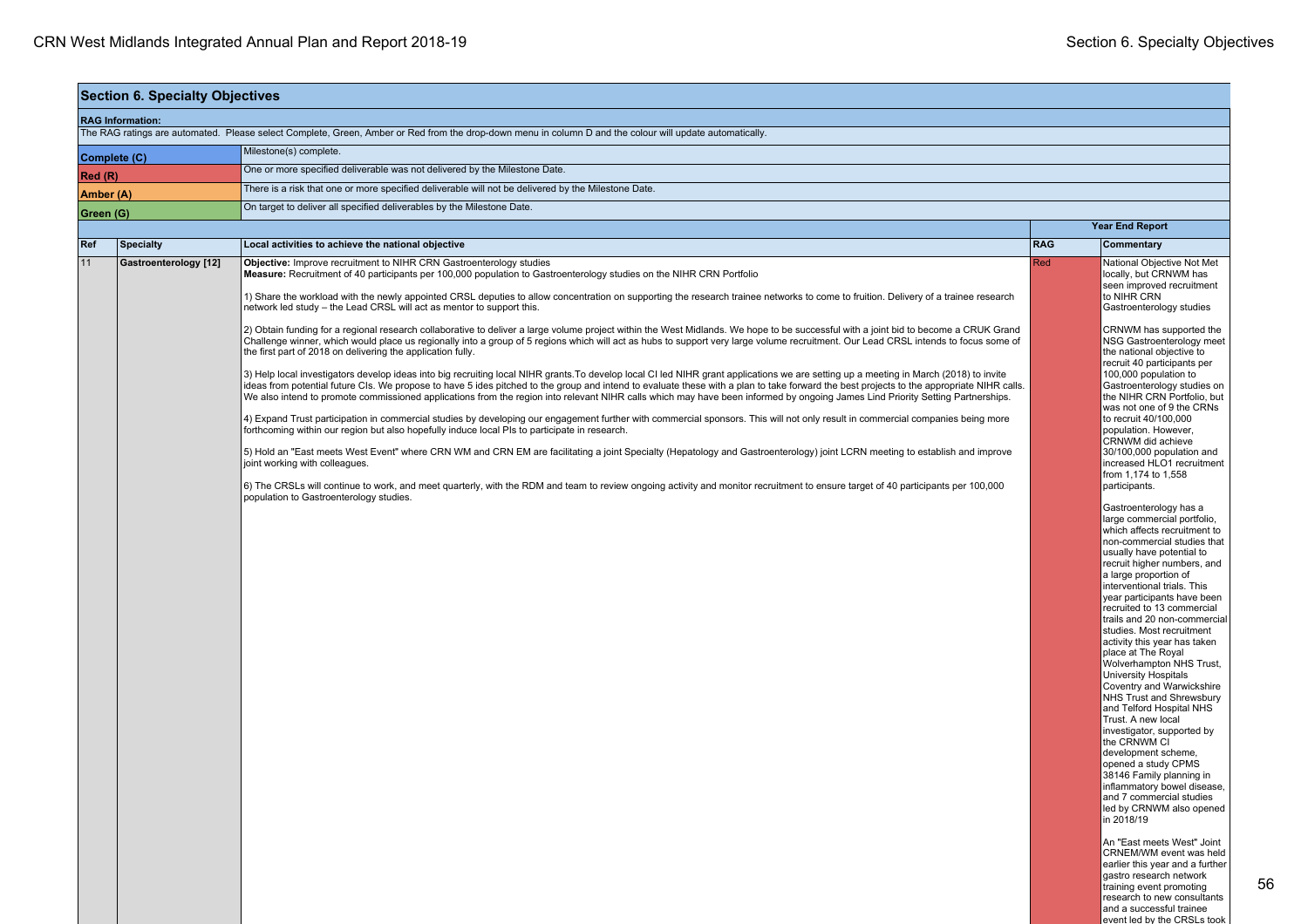| <b>Section 6. Specialty Objectives</b> |                         |                                                                                                                                                                                                                                                                                                                                                                                                                                                                                                                                                                                                                                                                                                                                                                                                                                                                                                                                                                                                                                                                                                                                                                                                                                                                                                                                                                                                                                                                                                                                                                                                                                                                                                                                                                                                                                                                                                                                                                                                                                                                                                                                                                                                                                                                                                                                                                                                                                                                                                                                                                                                                                                                                                                                                                                                                                                                                                                                                                                                                                                                                                                                                                                                                                                                              |            |                                                                                                                                                                                                                                                                                                                                                                                                                                                                                                                                                                                                                                                                                                                                                                                                                                                                                                                                                                                                                                                                                                                                                                                                                                                                                                                                                                                                                                                                                                                                                                                            |  |  |
|----------------------------------------|-------------------------|------------------------------------------------------------------------------------------------------------------------------------------------------------------------------------------------------------------------------------------------------------------------------------------------------------------------------------------------------------------------------------------------------------------------------------------------------------------------------------------------------------------------------------------------------------------------------------------------------------------------------------------------------------------------------------------------------------------------------------------------------------------------------------------------------------------------------------------------------------------------------------------------------------------------------------------------------------------------------------------------------------------------------------------------------------------------------------------------------------------------------------------------------------------------------------------------------------------------------------------------------------------------------------------------------------------------------------------------------------------------------------------------------------------------------------------------------------------------------------------------------------------------------------------------------------------------------------------------------------------------------------------------------------------------------------------------------------------------------------------------------------------------------------------------------------------------------------------------------------------------------------------------------------------------------------------------------------------------------------------------------------------------------------------------------------------------------------------------------------------------------------------------------------------------------------------------------------------------------------------------------------------------------------------------------------------------------------------------------------------------------------------------------------------------------------------------------------------------------------------------------------------------------------------------------------------------------------------------------------------------------------------------------------------------------------------------------------------------------------------------------------------------------------------------------------------------------------------------------------------------------------------------------------------------------------------------------------------------------------------------------------------------------------------------------------------------------------------------------------------------------------------------------------------------------------------------------------------------------------------------------------------------------|------------|--------------------------------------------------------------------------------------------------------------------------------------------------------------------------------------------------------------------------------------------------------------------------------------------------------------------------------------------------------------------------------------------------------------------------------------------------------------------------------------------------------------------------------------------------------------------------------------------------------------------------------------------------------------------------------------------------------------------------------------------------------------------------------------------------------------------------------------------------------------------------------------------------------------------------------------------------------------------------------------------------------------------------------------------------------------------------------------------------------------------------------------------------------------------------------------------------------------------------------------------------------------------------------------------------------------------------------------------------------------------------------------------------------------------------------------------------------------------------------------------------------------------------------------------------------------------------------------------|--|--|
|                                        | <b>RAG Information:</b> |                                                                                                                                                                                                                                                                                                                                                                                                                                                                                                                                                                                                                                                                                                                                                                                                                                                                                                                                                                                                                                                                                                                                                                                                                                                                                                                                                                                                                                                                                                                                                                                                                                                                                                                                                                                                                                                                                                                                                                                                                                                                                                                                                                                                                                                                                                                                                                                                                                                                                                                                                                                                                                                                                                                                                                                                                                                                                                                                                                                                                                                                                                                                                                                                                                                                              |            |                                                                                                                                                                                                                                                                                                                                                                                                                                                                                                                                                                                                                                                                                                                                                                                                                                                                                                                                                                                                                                                                                                                                                                                                                                                                                                                                                                                                                                                                                                                                                                                            |  |  |
|                                        |                         | The RAG ratings are automated. Please select Complete, Green, Amber or Red from the drop-down menu in column D and the colour will update automatically.                                                                                                                                                                                                                                                                                                                                                                                                                                                                                                                                                                                                                                                                                                                                                                                                                                                                                                                                                                                                                                                                                                                                                                                                                                                                                                                                                                                                                                                                                                                                                                                                                                                                                                                                                                                                                                                                                                                                                                                                                                                                                                                                                                                                                                                                                                                                                                                                                                                                                                                                                                                                                                                                                                                                                                                                                                                                                                                                                                                                                                                                                                                     |            |                                                                                                                                                                                                                                                                                                                                                                                                                                                                                                                                                                                                                                                                                                                                                                                                                                                                                                                                                                                                                                                                                                                                                                                                                                                                                                                                                                                                                                                                                                                                                                                            |  |  |
| Complete (C)                           |                         | Milestone(s) complete.                                                                                                                                                                                                                                                                                                                                                                                                                                                                                                                                                                                                                                                                                                                                                                                                                                                                                                                                                                                                                                                                                                                                                                                                                                                                                                                                                                                                                                                                                                                                                                                                                                                                                                                                                                                                                                                                                                                                                                                                                                                                                                                                                                                                                                                                                                                                                                                                                                                                                                                                                                                                                                                                                                                                                                                                                                                                                                                                                                                                                                                                                                                                                                                                                                                       |            |                                                                                                                                                                                                                                                                                                                                                                                                                                                                                                                                                                                                                                                                                                                                                                                                                                                                                                                                                                                                                                                                                                                                                                                                                                                                                                                                                                                                                                                                                                                                                                                            |  |  |
| Red(R)                                 |                         | One or more specified deliverable was not delivered by the Milestone Date.                                                                                                                                                                                                                                                                                                                                                                                                                                                                                                                                                                                                                                                                                                                                                                                                                                                                                                                                                                                                                                                                                                                                                                                                                                                                                                                                                                                                                                                                                                                                                                                                                                                                                                                                                                                                                                                                                                                                                                                                                                                                                                                                                                                                                                                                                                                                                                                                                                                                                                                                                                                                                                                                                                                                                                                                                                                                                                                                                                                                                                                                                                                                                                                                   |            |                                                                                                                                                                                                                                                                                                                                                                                                                                                                                                                                                                                                                                                                                                                                                                                                                                                                                                                                                                                                                                                                                                                                                                                                                                                                                                                                                                                                                                                                                                                                                                                            |  |  |
|                                        |                         | There is a risk that one or more specified deliverable will not be delivered by the Milestone Date.                                                                                                                                                                                                                                                                                                                                                                                                                                                                                                                                                                                                                                                                                                                                                                                                                                                                                                                                                                                                                                                                                                                                                                                                                                                                                                                                                                                                                                                                                                                                                                                                                                                                                                                                                                                                                                                                                                                                                                                                                                                                                                                                                                                                                                                                                                                                                                                                                                                                                                                                                                                                                                                                                                                                                                                                                                                                                                                                                                                                                                                                                                                                                                          |            |                                                                                                                                                                                                                                                                                                                                                                                                                                                                                                                                                                                                                                                                                                                                                                                                                                                                                                                                                                                                                                                                                                                                                                                                                                                                                                                                                                                                                                                                                                                                                                                            |  |  |
| Amber (A)<br>Green (G)                 |                         | On target to deliver all specified deliverables by the Milestone Date.                                                                                                                                                                                                                                                                                                                                                                                                                                                                                                                                                                                                                                                                                                                                                                                                                                                                                                                                                                                                                                                                                                                                                                                                                                                                                                                                                                                                                                                                                                                                                                                                                                                                                                                                                                                                                                                                                                                                                                                                                                                                                                                                                                                                                                                                                                                                                                                                                                                                                                                                                                                                                                                                                                                                                                                                                                                                                                                                                                                                                                                                                                                                                                                                       |            |                                                                                                                                                                                                                                                                                                                                                                                                                                                                                                                                                                                                                                                                                                                                                                                                                                                                                                                                                                                                                                                                                                                                                                                                                                                                                                                                                                                                                                                                                                                                                                                            |  |  |
|                                        |                         |                                                                                                                                                                                                                                                                                                                                                                                                                                                                                                                                                                                                                                                                                                                                                                                                                                                                                                                                                                                                                                                                                                                                                                                                                                                                                                                                                                                                                                                                                                                                                                                                                                                                                                                                                                                                                                                                                                                                                                                                                                                                                                                                                                                                                                                                                                                                                                                                                                                                                                                                                                                                                                                                                                                                                                                                                                                                                                                                                                                                                                                                                                                                                                                                                                                                              |            | <b>Year End Report</b>                                                                                                                                                                                                                                                                                                                                                                                                                                                                                                                                                                                                                                                                                                                                                                                                                                                                                                                                                                                                                                                                                                                                                                                                                                                                                                                                                                                                                                                                                                                                                                     |  |  |
| Ref                                    | <b>Specialty</b>        | Local activities to achieve the national objective                                                                                                                                                                                                                                                                                                                                                                                                                                                                                                                                                                                                                                                                                                                                                                                                                                                                                                                                                                                                                                                                                                                                                                                                                                                                                                                                                                                                                                                                                                                                                                                                                                                                                                                                                                                                                                                                                                                                                                                                                                                                                                                                                                                                                                                                                                                                                                                                                                                                                                                                                                                                                                                                                                                                                                                                                                                                                                                                                                                                                                                                                                                                                                                                                           | <b>RAG</b> | Commentary                                                                                                                                                                                                                                                                                                                                                                                                                                                                                                                                                                                                                                                                                                                                                                                                                                                                                                                                                                                                                                                                                                                                                                                                                                                                                                                                                                                                                                                                                                                                                                                 |  |  |
| 12                                     | Genetics [13]           | Objective: Increase early career researcher involvement in NIHR CRN Portfolio research<br>Measure: Number of LCRNs that have evidenced increased early career researcher involvement in NIHR CRN Portfolio research<br>The CRSL has added research as an agenda item to the Genetics Consultants meetings in the Regional Genetics Laboratory, where recruitment strategies and study delivery issues<br>and activities are discussed. The MDT meetings include genetic counsellors and study coordinators, and are serving to raise the profile of Portfolio research among the early career<br>professionals. Communication with a range of groups and individuals will aim to achieve engagement with genetics scientist trainees, academic researchers, genetic counsellors,<br>genomics / rare disease nurses and allied professionals e.g. physiotherapists who support patients with rare genetic disorders. A rolling programme of meetings or roadshows will<br>continue through 2018/19 with Trusts and Pls who support genetics studies not run through the Regional Genetics Laboratory, to widen participation of staff in co-supported Portfolio<br>studies.<br>To evidence early career research involvement in portfolio research, we will include genomic nurses and genetic counsellors on delegation logs of CRN portfolio studies. In 2018/19<br>this will now include staff recruiting to CPMS ID 37319 The 100,000 Genome Study. The aim is that these early career researchers will be encouraged to become local PIs of the<br>future.<br>To support an expanding cohort of research active professionals, we will provide access to GCP training and relevant courses e.g. Let's Talk Trials, with a targeted approach to<br>increase the trained cohort of staff in the Genetics department able to participate in Portfolio research. We will also continue with the new initiative started January 2018 of providing PI<br>masterclass sessions aimed specifically at approx. 40 genetics counsellors, 18 Consultants and 7 SpRs.<br><b>METRICS</b><br>(baseline Sept 2017), 2017/18 year-end (March 2018), and 2018/19 mid-year (Sept 2018):<br>Number of GCP-trained early career researchers (Baseline =18/30)<br>Number of early career researchers undertaking the PI masterclass course (Baseline =0)<br>Number of early career researchers accessing GCP fundamentals, Let's Talk Trials etc training (Baseline=0)<br>Number of early career researchers on delegation logs (Baseline=19/30)<br>Study specific procedures undertaken, obtained by survey after training<br>Number of early career researchers named as co-investigator on delegation logs (Baseline=1/30)<br>Number of early career researchers named as co-investigator on new funding applications<br>Number and names of new PIs with funding obtained or studies opened<br>As the specialty is evolving significantly, we will take an opportunity in 2018/19 to work with CRN East Midlands to hold a Genetics event. The aim will be to hear what researchers in<br>the regions (both early career and established), think the key questions for genetics research are, with a view to this engagement event shaping future research and delivery<br>opportunities. | Green      | Genetics early career<br>researchers (ECRs) have<br>been identified in the CRN<br>WM, both individually and as<br>an emerging cohort, as<br>Consultants within 5 years of<br>appointment, junior doctors<br>and specialist registrars,<br>Clinical Research<br>Practitioners (i.e. the<br>Genetics study coordination<br>team), and genomics<br>trainees in the WMRGL on<br>the Scientific Training<br>Programme (STP) leading to<br>becoming a genetic<br>counsellor or clinical<br>scientist.<br><b>METRICS</b><br>(Baseline Sept 2017),<br>2018/19 (April 2018), and<br>2018/19 year-end (February<br>2019):<br>Number of GCP-<br>trained early career<br>researchers<br>(Baseline = 18/30, 60%;<br>April 2018 = 16/26, 61%;<br>Feb 2019 = 31/34, 91%)<br>Number of early career<br>researchers undertaking the<br>PI masterclass course<br>(Baseline=0, April 2018<br>n=10, Feb 2019 n=13)<br>Number of early career<br>researchers on delegation<br>logs<br>(Baseline=19/30, 63%; April<br>2018 = 15/26, 58%; Feb<br>$2019 = 27/34, 79\%)$<br>Longer term, as we support<br>Genetics ECRs through a<br>research career, we will aim<br>to demonstrate that we have<br>new named PIs or co-<br>investigators on studies.<br>There have been no funding<br>applications submitted from<br>the West Midlands year-to<br>date with ECRs as co-<br>applicant but this remains a<br>long-term aim for the region.<br>To facilitate this, the<br>WMRGS genetics R&D team<br>plans to set up a genetics<br>ECR working group early in<br>2019/20 to support staff<br>development and research |  |  |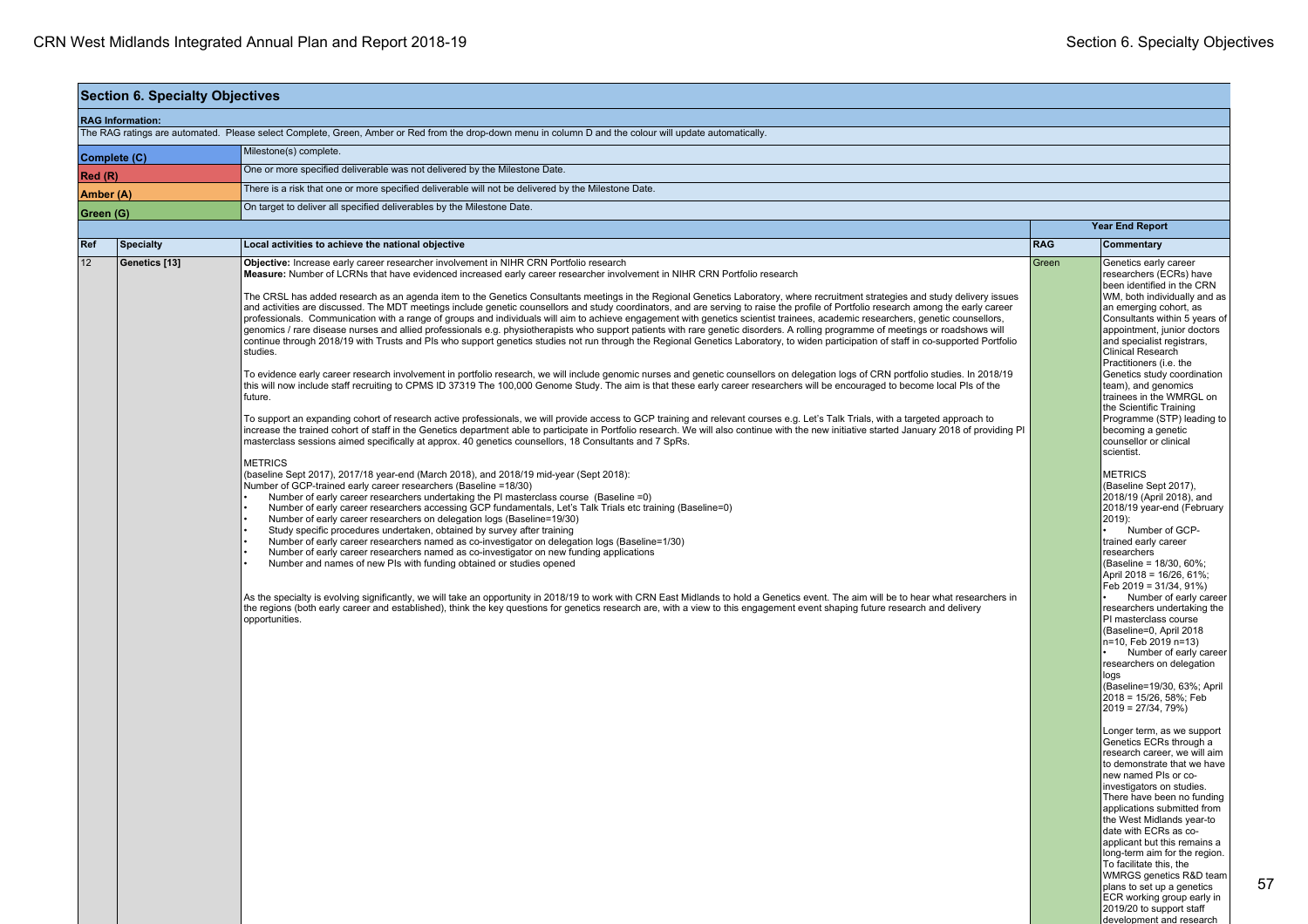| <b>Section 6. Specialty Objectives</b> |                  |                                                                                                                                                                                                                                                                                                                                                                                                                                                                                                                                                                                                                                                                                                                                                                                                                                                                                                                                                                                                                                                                                                                                                                                                                                                                                                                                                                                                                                                                                                                                                                                                                                                                                                                                                                                                                                                                                                                                                                                                                                            |            |                                                                                                                                                                                                                                                                                                                                                                                                                                                                                                                                                                                                                                                                                                                                                                                                                                                                                                                                                                                                                                                                                                                                                                                                                                                                                                                                                                                                                                                                                                                                                                                                                                                                                         |  |  |
|----------------------------------------|------------------|--------------------------------------------------------------------------------------------------------------------------------------------------------------------------------------------------------------------------------------------------------------------------------------------------------------------------------------------------------------------------------------------------------------------------------------------------------------------------------------------------------------------------------------------------------------------------------------------------------------------------------------------------------------------------------------------------------------------------------------------------------------------------------------------------------------------------------------------------------------------------------------------------------------------------------------------------------------------------------------------------------------------------------------------------------------------------------------------------------------------------------------------------------------------------------------------------------------------------------------------------------------------------------------------------------------------------------------------------------------------------------------------------------------------------------------------------------------------------------------------------------------------------------------------------------------------------------------------------------------------------------------------------------------------------------------------------------------------------------------------------------------------------------------------------------------------------------------------------------------------------------------------------------------------------------------------------------------------------------------------------------------------------------------------|------------|-----------------------------------------------------------------------------------------------------------------------------------------------------------------------------------------------------------------------------------------------------------------------------------------------------------------------------------------------------------------------------------------------------------------------------------------------------------------------------------------------------------------------------------------------------------------------------------------------------------------------------------------------------------------------------------------------------------------------------------------------------------------------------------------------------------------------------------------------------------------------------------------------------------------------------------------------------------------------------------------------------------------------------------------------------------------------------------------------------------------------------------------------------------------------------------------------------------------------------------------------------------------------------------------------------------------------------------------------------------------------------------------------------------------------------------------------------------------------------------------------------------------------------------------------------------------------------------------------------------------------------------------------------------------------------------------|--|--|
| <b>RAG Information:</b>                |                  |                                                                                                                                                                                                                                                                                                                                                                                                                                                                                                                                                                                                                                                                                                                                                                                                                                                                                                                                                                                                                                                                                                                                                                                                                                                                                                                                                                                                                                                                                                                                                                                                                                                                                                                                                                                                                                                                                                                                                                                                                                            |            |                                                                                                                                                                                                                                                                                                                                                                                                                                                                                                                                                                                                                                                                                                                                                                                                                                                                                                                                                                                                                                                                                                                                                                                                                                                                                                                                                                                                                                                                                                                                                                                                                                                                                         |  |  |
|                                        |                  | The RAG ratings are automated. Please select Complete, Green, Amber or Red from the drop-down menu in column D and the colour will update automatically.                                                                                                                                                                                                                                                                                                                                                                                                                                                                                                                                                                                                                                                                                                                                                                                                                                                                                                                                                                                                                                                                                                                                                                                                                                                                                                                                                                                                                                                                                                                                                                                                                                                                                                                                                                                                                                                                                   |            |                                                                                                                                                                                                                                                                                                                                                                                                                                                                                                                                                                                                                                                                                                                                                                                                                                                                                                                                                                                                                                                                                                                                                                                                                                                                                                                                                                                                                                                                                                                                                                                                                                                                                         |  |  |
| Complete (C)                           |                  | Milestone(s) complete.                                                                                                                                                                                                                                                                                                                                                                                                                                                                                                                                                                                                                                                                                                                                                                                                                                                                                                                                                                                                                                                                                                                                                                                                                                                                                                                                                                                                                                                                                                                                                                                                                                                                                                                                                                                                                                                                                                                                                                                                                     |            |                                                                                                                                                                                                                                                                                                                                                                                                                                                                                                                                                                                                                                                                                                                                                                                                                                                                                                                                                                                                                                                                                                                                                                                                                                                                                                                                                                                                                                                                                                                                                                                                                                                                                         |  |  |
| Red(R)                                 |                  | One or more specified deliverable was not delivered by the Milestone Date.                                                                                                                                                                                                                                                                                                                                                                                                                                                                                                                                                                                                                                                                                                                                                                                                                                                                                                                                                                                                                                                                                                                                                                                                                                                                                                                                                                                                                                                                                                                                                                                                                                                                                                                                                                                                                                                                                                                                                                 |            |                                                                                                                                                                                                                                                                                                                                                                                                                                                                                                                                                                                                                                                                                                                                                                                                                                                                                                                                                                                                                                                                                                                                                                                                                                                                                                                                                                                                                                                                                                                                                                                                                                                                                         |  |  |
| Amber (A)                              |                  | There is a risk that one or more specified deliverable will not be delivered by the Milestone Date.                                                                                                                                                                                                                                                                                                                                                                                                                                                                                                                                                                                                                                                                                                                                                                                                                                                                                                                                                                                                                                                                                                                                                                                                                                                                                                                                                                                                                                                                                                                                                                                                                                                                                                                                                                                                                                                                                                                                        |            |                                                                                                                                                                                                                                                                                                                                                                                                                                                                                                                                                                                                                                                                                                                                                                                                                                                                                                                                                                                                                                                                                                                                                                                                                                                                                                                                                                                                                                                                                                                                                                                                                                                                                         |  |  |
| Green (G)                              |                  | On target to deliver all specified deliverables by the Milestone Date.                                                                                                                                                                                                                                                                                                                                                                                                                                                                                                                                                                                                                                                                                                                                                                                                                                                                                                                                                                                                                                                                                                                                                                                                                                                                                                                                                                                                                                                                                                                                                                                                                                                                                                                                                                                                                                                                                                                                                                     |            |                                                                                                                                                                                                                                                                                                                                                                                                                                                                                                                                                                                                                                                                                                                                                                                                                                                                                                                                                                                                                                                                                                                                                                                                                                                                                                                                                                                                                                                                                                                                                                                                                                                                                         |  |  |
|                                        |                  | <b>Year End Report</b>                                                                                                                                                                                                                                                                                                                                                                                                                                                                                                                                                                                                                                                                                                                                                                                                                                                                                                                                                                                                                                                                                                                                                                                                                                                                                                                                                                                                                                                                                                                                                                                                                                                                                                                                                                                                                                                                                                                                                                                                                     |            |                                                                                                                                                                                                                                                                                                                                                                                                                                                                                                                                                                                                                                                                                                                                                                                                                                                                                                                                                                                                                                                                                                                                                                                                                                                                                                                                                                                                                                                                                                                                                                                                                                                                                         |  |  |
| Ref                                    | Specialty        | Local activities to achieve the national objective                                                                                                                                                                                                                                                                                                                                                                                                                                                                                                                                                                                                                                                                                                                                                                                                                                                                                                                                                                                                                                                                                                                                                                                                                                                                                                                                                                                                                                                                                                                                                                                                                                                                                                                                                                                                                                                                                                                                                                                         | <b>RAG</b> | Commentary                                                                                                                                                                                                                                                                                                                                                                                                                                                                                                                                                                                                                                                                                                                                                                                                                                                                                                                                                                                                                                                                                                                                                                                                                                                                                                                                                                                                                                                                                                                                                                                                                                                                              |  |  |
| 13                                     | Haematology [14] | Objective: Establish links with the relevant professional organisations to encourage and support trainee involvement in NIHR CRN Portfolio studies<br>Measure: Number of LCRNs that have evidenced increased trainee involvement in NIHR CRN Portfolio research<br>The CRN WM trainee lead for non-malignant haematology, Dr PLR Nicolson (Specialty Registrar in Clinical Haematology at UHB and BHF Clinical Research Training Fellow at the<br>University of Birmingham), has established himself as a founding member of the HaemSTAR network. He will continue to engage with the national trainee group and input to their<br>work streams throughout 2018/19.<br>Dr PLR Nicolson will remain supported locally by the CRSLs, such that his personal involvement in Portfolio studies will be maintained – running research clinics and collecting<br>samples for oncology trials as well as non-malignant haematology studies. Pip has helped coordinate the opening and delivery of the CPMS ID 32186 TRAIT Commercial study, with<br>UHB being the highest recruiting Trust outside London. Pip will help coordinate the opening of CPMS ID 34919 FLIGHT Study at UHB, HEFT, Warwick, Worcester and Wye Valley in<br>early 2018/19, albeit with only half the sites having trainee involvement at this stage.<br>Dr PLR Nicolson attended the CRN WM cross-specialty trainee sandpit day, and has been successfully awarded support from the CRN and BCTU to develop a national audit that will<br>be conducted by non-malignant haematology trainees. The HaemSTAR "National flash-mob audit on IVIg for ITP" has been granted data manager and REDCap (secure web<br>application for building and managing online surveys and databases) support, with the BCTU hosting the online data collection tool. Pip will lead on the CRN WM set-up and delivery<br>of this national audit in 2018/19.<br>In addition, HaemSTAR won the Katie Bolam Research Award in Jan 2018; Pip will be involved with this national initiative too. | Green      | The CRN WM trainee is<br>Chair of HaemSTAR. He<br>was active in recruiting to<br>CPMS ID 32186 TRAIT<br>where 9 of the 15 sites were<br>supported by trainees<br>providing 101 of 264 patients<br>recruited, enabling the study<br>to recruit to time and target<br>and generating £25,000<br>Commercial income. Dr<br>Nicolson also coordinated<br>the recent 'Flash-Mob' audit<br>which ran over three months<br>Oct - Dec 2018, where<br>trainees across England<br>collected data entered onto<br>a competitively-awarded<br>database provided by<br>Birmingham CTU. This has<br>provided proof of concept for<br>engaging registrars<br>nationally, has already<br>proven to be financially<br>beneficial, and has<br>established the premise for<br>future national audits<br>delivered by trainees. Next<br>steps are being planned. Gill<br>Lowe, Haematology CRSL,<br>was one of two Consultant<br>supervisors for this project.<br>HaemSTAR also supported<br>the opening of ID 34919<br>FLIGHT Study for newly<br>diagnosed ITP, coordinating<br>the opening of four sites<br>locally; the CRN WM was<br>the second highest recruiter<br>to this interventional study<br>nationally.<br>Overall in 2018/19 CRN WM<br>is 3rd/15 LCRNs for total<br>recruitment to haematology<br>studies and 5th for<br>complexity-weighted<br>recruitment (datacut 23 04<br>2019). For recruitment to<br>Industry trials, CRN WM has<br>provided 85 recruits to 7<br>studies across 5 Trusts,<br>which is the 2nd highest<br>Commercial recruitment<br>nationally. Eight<br>Commercial studies have<br>closed in-year, all delivering<br>to time and site target,<br>achieving HLO2a of 100% |  |  |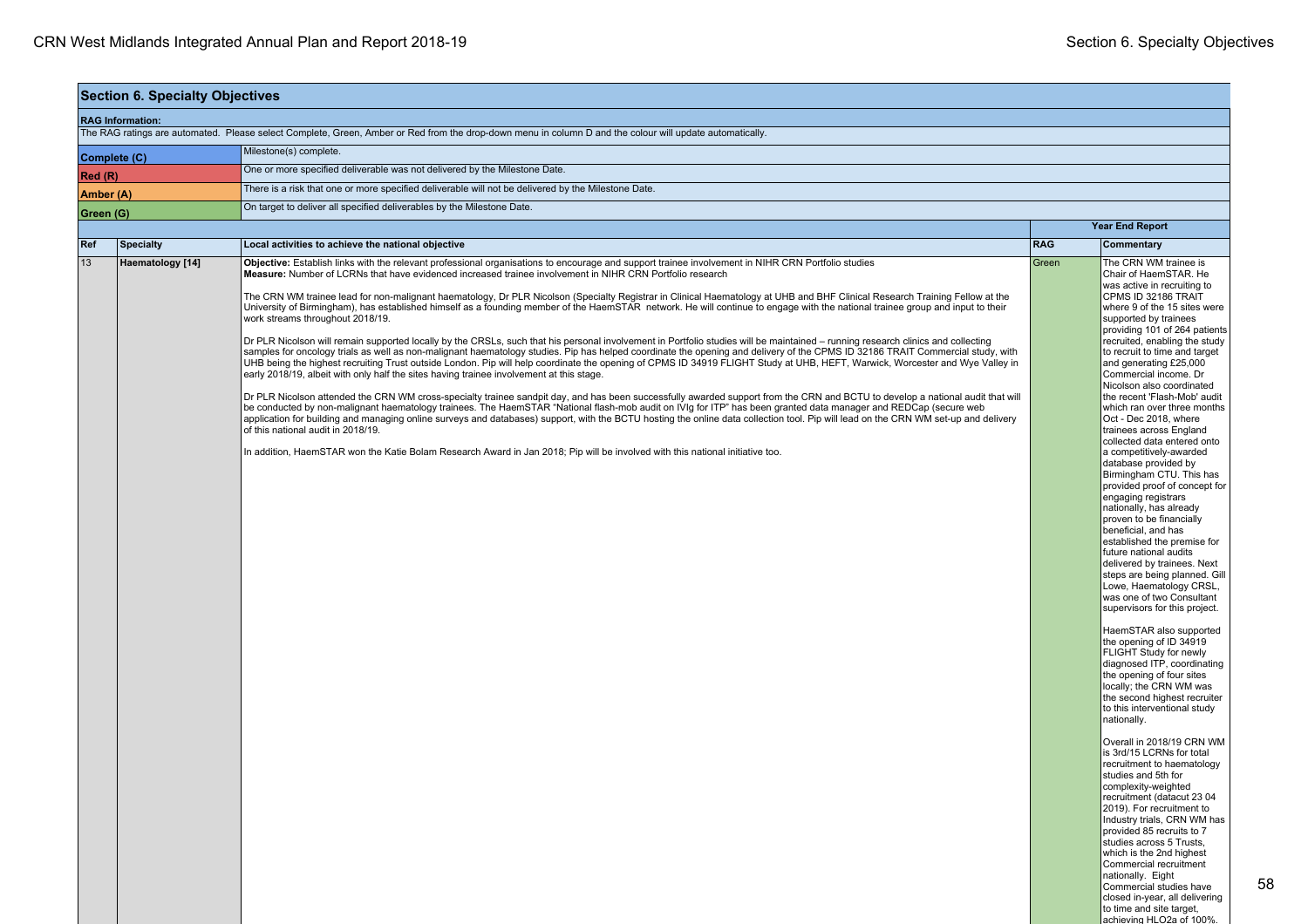| <b>Section 6. Specialty Objectives</b>                                                                           |              |                                                                                                                                                                                                                                                                                                                                                                                                                                                                                                                                                                                                                                                                                                                                                                                                                                                                                                                                                                                                                                                                                                                                                                                                                                                                                                                                                                                                                                                                                                                                                                                                                                                                                                                                                           |                        |                                                                                                                                                                                                                                                                                                                                                                                                                                                                                                                                                                                                                                                                                                                                                                                                                                                                                                                                                                                                                                                                                                                                                                                                                                                                                               |  |  |
|------------------------------------------------------------------------------------------------------------------|--------------|-----------------------------------------------------------------------------------------------------------------------------------------------------------------------------------------------------------------------------------------------------------------------------------------------------------------------------------------------------------------------------------------------------------------------------------------------------------------------------------------------------------------------------------------------------------------------------------------------------------------------------------------------------------------------------------------------------------------------------------------------------------------------------------------------------------------------------------------------------------------------------------------------------------------------------------------------------------------------------------------------------------------------------------------------------------------------------------------------------------------------------------------------------------------------------------------------------------------------------------------------------------------------------------------------------------------------------------------------------------------------------------------------------------------------------------------------------------------------------------------------------------------------------------------------------------------------------------------------------------------------------------------------------------------------------------------------------------------------------------------------------------|------------------------|-----------------------------------------------------------------------------------------------------------------------------------------------------------------------------------------------------------------------------------------------------------------------------------------------------------------------------------------------------------------------------------------------------------------------------------------------------------------------------------------------------------------------------------------------------------------------------------------------------------------------------------------------------------------------------------------------------------------------------------------------------------------------------------------------------------------------------------------------------------------------------------------------------------------------------------------------------------------------------------------------------------------------------------------------------------------------------------------------------------------------------------------------------------------------------------------------------------------------------------------------------------------------------------------------|--|--|
| <b>RAG Information:</b>                                                                                          |              |                                                                                                                                                                                                                                                                                                                                                                                                                                                                                                                                                                                                                                                                                                                                                                                                                                                                                                                                                                                                                                                                                                                                                                                                                                                                                                                                                                                                                                                                                                                                                                                                                                                                                                                                                           |                        |                                                                                                                                                                                                                                                                                                                                                                                                                                                                                                                                                                                                                                                                                                                                                                                                                                                                                                                                                                                                                                                                                                                                                                                                                                                                                               |  |  |
|                                                                                                                  |              | The RAG ratings are automated. Please select Complete, Green, Amber or Red from the drop-down menu in column D and the colour will update automatically.                                                                                                                                                                                                                                                                                                                                                                                                                                                                                                                                                                                                                                                                                                                                                                                                                                                                                                                                                                                                                                                                                                                                                                                                                                                                                                                                                                                                                                                                                                                                                                                                  |                        |                                                                                                                                                                                                                                                                                                                                                                                                                                                                                                                                                                                                                                                                                                                                                                                                                                                                                                                                                                                                                                                                                                                                                                                                                                                                                               |  |  |
|                                                                                                                  | Complete (C) | Milestone(s) complete.                                                                                                                                                                                                                                                                                                                                                                                                                                                                                                                                                                                                                                                                                                                                                                                                                                                                                                                                                                                                                                                                                                                                                                                                                                                                                                                                                                                                                                                                                                                                                                                                                                                                                                                                    |                        |                                                                                                                                                                                                                                                                                                                                                                                                                                                                                                                                                                                                                                                                                                                                                                                                                                                                                                                                                                                                                                                                                                                                                                                                                                                                                               |  |  |
| Red(R)                                                                                                           |              | One or more specified deliverable was not delivered by the Milestone Date.                                                                                                                                                                                                                                                                                                                                                                                                                                                                                                                                                                                                                                                                                                                                                                                                                                                                                                                                                                                                                                                                                                                                                                                                                                                                                                                                                                                                                                                                                                                                                                                                                                                                                |                        |                                                                                                                                                                                                                                                                                                                                                                                                                                                                                                                                                                                                                                                                                                                                                                                                                                                                                                                                                                                                                                                                                                                                                                                                                                                                                               |  |  |
| There is a risk that one or more specified deliverable will not be delivered by the Milestone Date.<br>Amber (A) |              |                                                                                                                                                                                                                                                                                                                                                                                                                                                                                                                                                                                                                                                                                                                                                                                                                                                                                                                                                                                                                                                                                                                                                                                                                                                                                                                                                                                                                                                                                                                                                                                                                                                                                                                                                           |                        |                                                                                                                                                                                                                                                                                                                                                                                                                                                                                                                                                                                                                                                                                                                                                                                                                                                                                                                                                                                                                                                                                                                                                                                                                                                                                               |  |  |
| On target to deliver all specified deliverables by the Milestone Date.<br>Green (G)                              |              |                                                                                                                                                                                                                                                                                                                                                                                                                                                                                                                                                                                                                                                                                                                                                                                                                                                                                                                                                                                                                                                                                                                                                                                                                                                                                                                                                                                                                                                                                                                                                                                                                                                                                                                                                           |                        |                                                                                                                                                                                                                                                                                                                                                                                                                                                                                                                                                                                                                                                                                                                                                                                                                                                                                                                                                                                                                                                                                                                                                                                                                                                                                               |  |  |
|                                                                                                                  |              |                                                                                                                                                                                                                                                                                                                                                                                                                                                                                                                                                                                                                                                                                                                                                                                                                                                                                                                                                                                                                                                                                                                                                                                                                                                                                                                                                                                                                                                                                                                                                                                                                                                                                                                                                           | <b>Year End Report</b> |                                                                                                                                                                                                                                                                                                                                                                                                                                                                                                                                                                                                                                                                                                                                                                                                                                                                                                                                                                                                                                                                                                                                                                                                                                                                                               |  |  |
| Ref                                                                                                              | Specialty    | Local activities to achieve the national objective                                                                                                                                                                                                                                                                                                                                                                                                                                                                                                                                                                                                                                                                                                                                                                                                                                                                                                                                                                                                                                                                                                                                                                                                                                                                                                                                                                                                                                                                                                                                                                                                                                                                                                        | <b>RAG</b>             | Commentary                                                                                                                                                                                                                                                                                                                                                                                                                                                                                                                                                                                                                                                                                                                                                                                                                                                                                                                                                                                                                                                                                                                                                                                                                                                                                    |  |  |
| 14                                                                                                               | [15]         | Health Services Research   Objective 14a: Develop research infrastructure (including staff capacity) in the NHS to support clinical research in Health Services Research<br>Measure 14a: Number of LCRNs with a lead for Health Services Research<br>Objective: Increase Objective 14b: Increase the number of recruitment sites for NIHR CRN Portfolio studies funded by the Health Services and Delivery Research programme<br>Measure 14b: Number of new sites for existing and new studies on the NIHR CRN Portfolio funded by the Health Services and Delivery Research programme (1 new site per LCRN)<br>Opportunities/Challenges<br>A challenge for the Health services research specialty continues to identifying the best stakeholders to engage that support growth of the portfolio. There has been engagement with<br>key academic units including Keele, Warwick and Birmingham to raise awareness of the HSR portfolio. The West Midlands Specialty group has also been maintained with the<br>members that have expertise in clinical delivery, pharmacy, laboratory, PPIE, public health, nursing and operational management. This continues to give the opportunity of further<br>engagement with a broad range of stakeholders to raise the awareness of HSR.<br>Plans<br>We have engaged with local stakeholders including AHSN and CLARCH to support the HSR portfolio and will continue to do so where relevant.<br>Continue to hold joint HSR and Public Health Specialty Group meetings · Continue to expand the membership of HSR specialty group to reach a broader range of stakeholders and<br>raise awareness of HSR.<br>Support the development of more HSR studies led in the West Midlands by engaging with researchers. | Green                  | CRSL for HSR in place<br>Continued to hold joint HSR<br>and Public Health Specialty<br>Group meetings · Continued<br>to expand the membership<br>of HSR specialty group to<br>reach a broader range of<br>stakeholders and raise<br>awareness of HSR by<br>bringing in Representatives<br>from Health Service Units<br>from Warwick and<br>Birmingham. CRN staff<br>(CRSL, RDM, ECER are<br>now on circulation list to be<br>invited to HSDR funding<br>workshops at University of<br>Birmingham which has led<br>to engagement with 3 new<br>academics applying to for<br>HSDR grants. Supportive<br>and Palliative Care CRSL<br>directed to ECER who is<br>applying for HSDR grant<br>early in the New year (2019)<br>New sites have been<br>identified this year for HSR -<br>CRN WM added new sites to<br>37250 (Access to medicines<br>study) by approaching the<br>study team to offer support<br>with identifying new sites in<br>the West Midlands.<br>Recruitment came from 6<br>community pharmacies.<br>however there was also<br>involvement from<br><b>Community Palliative Care</b><br>Teams in the West Midlands<br>which is not detailed in the<br>accruals, Also, new site<br>identified for 31336 (Equality<br>for CYP with learning<br>disabilities (LD) - Phases 2-<br>4) |  |  |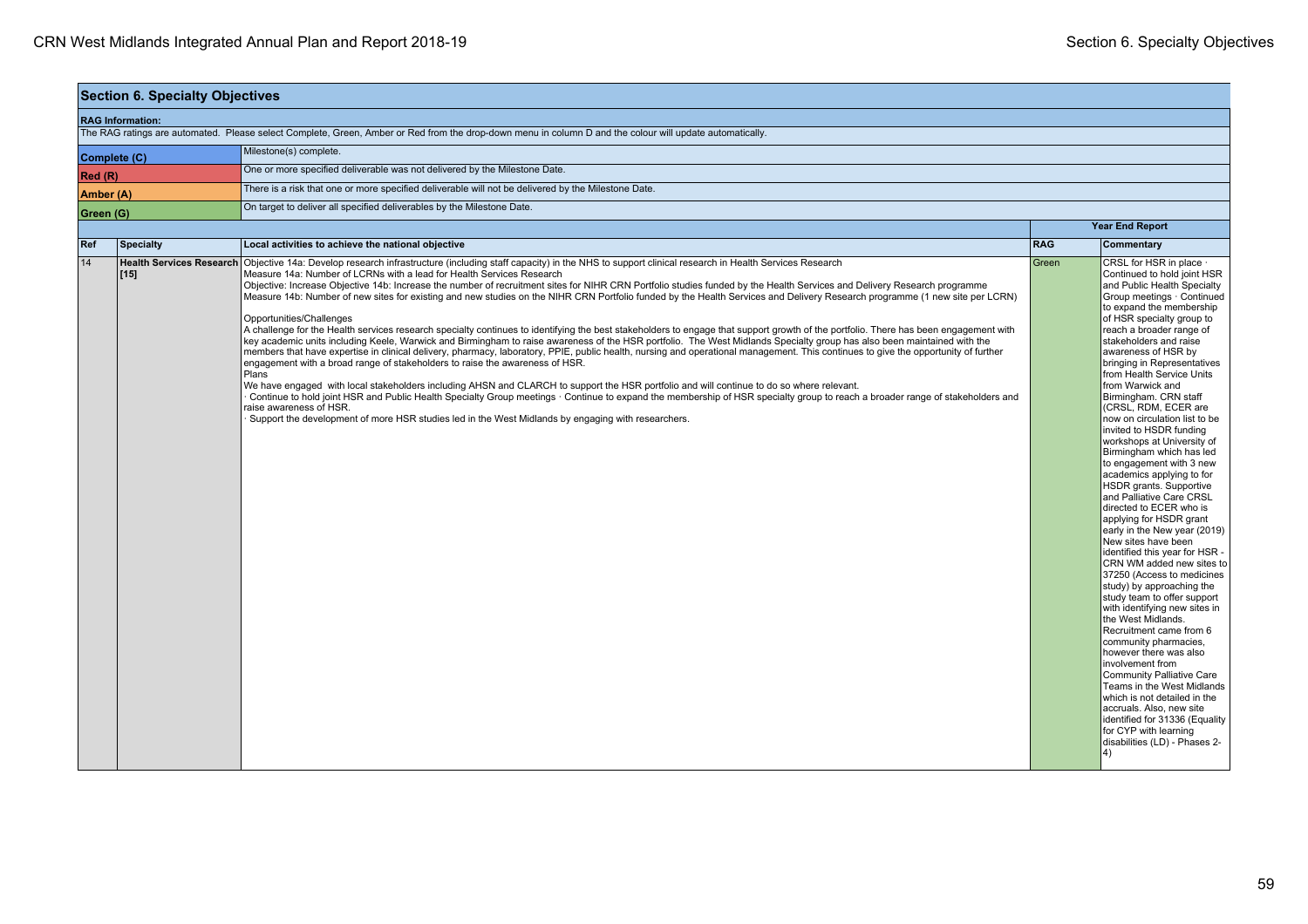| <b>Section 6. Specialty Objectives</b>                                                                                                                   |                                                                                                                                                                                                                                                                                                                                                                                                                                                                                                                                                                                                                                                                                                                                                                                                                                                                                                                                                                                                                                                                                                                                                                                                                                                                                                                                                                                                                                                                                                                                                                                                                                                                                                                                                                                                                                                                                                                                                                                                                                                                                                                                                                                                                                                                                                                                                                                                                          |                        |                                                                                                                                                                                                                                                                                                                                                                                                                                                                                                                                                                                                                                                                                                                                                                                                                                                                                                                                                                                                                                                                                                                                                                                                                                                                                                                                                                                                                                                                                                                                              |  |  |  |  |  |
|----------------------------------------------------------------------------------------------------------------------------------------------------------|--------------------------------------------------------------------------------------------------------------------------------------------------------------------------------------------------------------------------------------------------------------------------------------------------------------------------------------------------------------------------------------------------------------------------------------------------------------------------------------------------------------------------------------------------------------------------------------------------------------------------------------------------------------------------------------------------------------------------------------------------------------------------------------------------------------------------------------------------------------------------------------------------------------------------------------------------------------------------------------------------------------------------------------------------------------------------------------------------------------------------------------------------------------------------------------------------------------------------------------------------------------------------------------------------------------------------------------------------------------------------------------------------------------------------------------------------------------------------------------------------------------------------------------------------------------------------------------------------------------------------------------------------------------------------------------------------------------------------------------------------------------------------------------------------------------------------------------------------------------------------------------------------------------------------------------------------------------------------------------------------------------------------------------------------------------------------------------------------------------------------------------------------------------------------------------------------------------------------------------------------------------------------------------------------------------------------------------------------------------------------------------------------------------------------|------------------------|----------------------------------------------------------------------------------------------------------------------------------------------------------------------------------------------------------------------------------------------------------------------------------------------------------------------------------------------------------------------------------------------------------------------------------------------------------------------------------------------------------------------------------------------------------------------------------------------------------------------------------------------------------------------------------------------------------------------------------------------------------------------------------------------------------------------------------------------------------------------------------------------------------------------------------------------------------------------------------------------------------------------------------------------------------------------------------------------------------------------------------------------------------------------------------------------------------------------------------------------------------------------------------------------------------------------------------------------------------------------------------------------------------------------------------------------------------------------------------------------------------------------------------------------|--|--|--|--|--|
| <b>RAG Information:</b>                                                                                                                                  |                                                                                                                                                                                                                                                                                                                                                                                                                                                                                                                                                                                                                                                                                                                                                                                                                                                                                                                                                                                                                                                                                                                                                                                                                                                                                                                                                                                                                                                                                                                                                                                                                                                                                                                                                                                                                                                                                                                                                                                                                                                                                                                                                                                                                                                                                                                                                                                                                          |                        |                                                                                                                                                                                                                                                                                                                                                                                                                                                                                                                                                                                                                                                                                                                                                                                                                                                                                                                                                                                                                                                                                                                                                                                                                                                                                                                                                                                                                                                                                                                                              |  |  |  |  |  |
| The RAG ratings are automated. Please select Complete, Green, Amber or Red from the drop-down menu in column D and the colour will update automatically. |                                                                                                                                                                                                                                                                                                                                                                                                                                                                                                                                                                                                                                                                                                                                                                                                                                                                                                                                                                                                                                                                                                                                                                                                                                                                                                                                                                                                                                                                                                                                                                                                                                                                                                                                                                                                                                                                                                                                                                                                                                                                                                                                                                                                                                                                                                                                                                                                                          |                        |                                                                                                                                                                                                                                                                                                                                                                                                                                                                                                                                                                                                                                                                                                                                                                                                                                                                                                                                                                                                                                                                                                                                                                                                                                                                                                                                                                                                                                                                                                                                              |  |  |  |  |  |
| Complete (C)                                                                                                                                             | Milestone(s) complete.                                                                                                                                                                                                                                                                                                                                                                                                                                                                                                                                                                                                                                                                                                                                                                                                                                                                                                                                                                                                                                                                                                                                                                                                                                                                                                                                                                                                                                                                                                                                                                                                                                                                                                                                                                                                                                                                                                                                                                                                                                                                                                                                                                                                                                                                                                                                                                                                   |                        |                                                                                                                                                                                                                                                                                                                                                                                                                                                                                                                                                                                                                                                                                                                                                                                                                                                                                                                                                                                                                                                                                                                                                                                                                                                                                                                                                                                                                                                                                                                                              |  |  |  |  |  |
| Red(R)                                                                                                                                                   | One or more specified deliverable was not delivered by the Milestone Date.                                                                                                                                                                                                                                                                                                                                                                                                                                                                                                                                                                                                                                                                                                                                                                                                                                                                                                                                                                                                                                                                                                                                                                                                                                                                                                                                                                                                                                                                                                                                                                                                                                                                                                                                                                                                                                                                                                                                                                                                                                                                                                                                                                                                                                                                                                                                               |                        |                                                                                                                                                                                                                                                                                                                                                                                                                                                                                                                                                                                                                                                                                                                                                                                                                                                                                                                                                                                                                                                                                                                                                                                                                                                                                                                                                                                                                                                                                                                                              |  |  |  |  |  |
| Amber (A)                                                                                                                                                | There is a risk that one or more specified deliverable will not be delivered by the Milestone Date.                                                                                                                                                                                                                                                                                                                                                                                                                                                                                                                                                                                                                                                                                                                                                                                                                                                                                                                                                                                                                                                                                                                                                                                                                                                                                                                                                                                                                                                                                                                                                                                                                                                                                                                                                                                                                                                                                                                                                                                                                                                                                                                                                                                                                                                                                                                      |                        |                                                                                                                                                                                                                                                                                                                                                                                                                                                                                                                                                                                                                                                                                                                                                                                                                                                                                                                                                                                                                                                                                                                                                                                                                                                                                                                                                                                                                                                                                                                                              |  |  |  |  |  |
| Green (G)                                                                                                                                                | On target to deliver all specified deliverables by the Milestone Date.                                                                                                                                                                                                                                                                                                                                                                                                                                                                                                                                                                                                                                                                                                                                                                                                                                                                                                                                                                                                                                                                                                                                                                                                                                                                                                                                                                                                                                                                                                                                                                                                                                                                                                                                                                                                                                                                                                                                                                                                                                                                                                                                                                                                                                                                                                                                                   |                        |                                                                                                                                                                                                                                                                                                                                                                                                                                                                                                                                                                                                                                                                                                                                                                                                                                                                                                                                                                                                                                                                                                                                                                                                                                                                                                                                                                                                                                                                                                                                              |  |  |  |  |  |
|                                                                                                                                                          |                                                                                                                                                                                                                                                                                                                                                                                                                                                                                                                                                                                                                                                                                                                                                                                                                                                                                                                                                                                                                                                                                                                                                                                                                                                                                                                                                                                                                                                                                                                                                                                                                                                                                                                                                                                                                                                                                                                                                                                                                                                                                                                                                                                                                                                                                                                                                                                                                          | <b>Year End Report</b> |                                                                                                                                                                                                                                                                                                                                                                                                                                                                                                                                                                                                                                                                                                                                                                                                                                                                                                                                                                                                                                                                                                                                                                                                                                                                                                                                                                                                                                                                                                                                              |  |  |  |  |  |
| Ref<br>Specialty                                                                                                                                         | Local activities to achieve the national objective                                                                                                                                                                                                                                                                                                                                                                                                                                                                                                                                                                                                                                                                                                                                                                                                                                                                                                                                                                                                                                                                                                                                                                                                                                                                                                                                                                                                                                                                                                                                                                                                                                                                                                                                                                                                                                                                                                                                                                                                                                                                                                                                                                                                                                                                                                                                                                       | <b>RAG</b>             | Commentary                                                                                                                                                                                                                                                                                                                                                                                                                                                                                                                                                                                                                                                                                                                                                                                                                                                                                                                                                                                                                                                                                                                                                                                                                                                                                                                                                                                                                                                                                                                                   |  |  |  |  |  |
| 15<br>Hepatology [16]                                                                                                                                    | Objective: Increase access for patients to Hepatology studies on the NIHR CRN Portfolio<br>Measure: Number of LCRNs recruiting to Hepatology studies on the NIHR CRN Portfolio in the disease areas of: cirrhosis and its complications; and/or non-alcoholic fatty liver<br>disease (NAFLD) or non-alcoholic steatohepatitis (NASH)<br>1) We need to be proactive in encouraging local Trusts to become more research savvy and explore identifying Trust research champions providing hepatology services. Local trusts<br>are sometimes wary of recruiting patients to studies for other sites, but the role of a Participant Identification Centres (PIC's) should be reaffirmed this year to assuage this fear. We<br>continue to expand the Portfolio of commercial and non-commercial studies in NAFLD (non-alcoholic fatty liver disease studies). We will seek out and attract new studies in the area of<br>hepatitis B virus (HBV) infection.<br>(2) Our aim is to develop a larger hepatology research portfolio at other Trusts in the region, including UHCW. The Deputy CRSL will make the case for additional nursing support,<br>provided by nurses within the hepatology department, and/or with an additional hepatology clinical role (at UHCW). Our local priorities include:<br>To improve our time to recruitment and to drive recruitment to existing studies.<br>Engage other hepatologists and encourage our junior doctors to participate in portfolio studies<br>Increase the number of commercial studies open at sites outside of UHB<br>3) The CRSLs will continue to work, and meet quarterly with the RDM and team to review ongoing activity and monitor recruitment to ensure studies are available and open to sites in<br>the disease areas of: cirrhosis and its complications; and/or non-alcoholic fatty liver disease (NAFLD) or non-alcoholic steatohepatitis (NASH) and will support the local Hepatology/<br>Gastroenterology trainee research network to initiate and deliver research across the region.<br>4) The Division 6 team will continue to horizon scan NIHR Portfolio monthly to identify and communicate details of studies open to new sites.<br>5) Hold an "East meets West Event" where CRN WM and CRN EM are facilitating a joint Specialty (Hepatology and Gastroenterology) joint LCRN meeting to establish and improve<br>joint working with colleagues. | Green                  | National Objective Met:<br>Recruited to studies on the<br>NIHR CRN Portfolio in the<br>disease areas of: NAFLD<br>and NASH<br>Alcohol related liver disease<br>$\sim$ 18450 ATTIRE<br><b>Fatty Liver Disease</b><br>~ 18900 EPoS-UK<br>-20166 The REGENERATE<br>Study<br>~30355 GenfitNash<br>~30428 Investigation of BI<br>1467335 versus placebo in<br>patients with NASH.<br>$\sim$ 30725 Semaglutide in<br><b>NASH</b><br>~33097 AURORA<br>~37682 The REVERSE<br>study<br>Hepatology has a large<br>commercial portfolio, which<br>affects recruitment to non-<br>commercial studies that<br>usually have potential to<br>recruit higher numbers, and<br>a large proportion of<br>interventional trials. This<br>year participants have been<br>recruited to 9 commercial<br>trails and 12 non-commercial<br>studies. Most recruitment<br>activity this year has taken<br>place at University Hospitals<br><b>Birmingham NHS</b><br>Foundation Trust (Queen<br>Elizabeth Hospital),<br><b>University Hospitals</b><br>Coventry and Warwickshire<br>NHS Trust and Birmingham<br>Women's and Children's<br><b>NHS Foundation Trust</b><br>(Children's Hospital). This<br>year recruitment to<br>Hepatology managed<br>studies decreased from 3.7<br>/100,000 population to 1.7<br>/100,000 population and, in<br>terms of HLO1, there has<br>been a decrease in<br>recruitment and fewer Trusts<br>participating compared with<br>last year. However 2 studies<br>led by CRNWM opened<br>during 2018/19:<br>$~1$ 39255<br>CALIBRE<br>Study |  |  |  |  |  |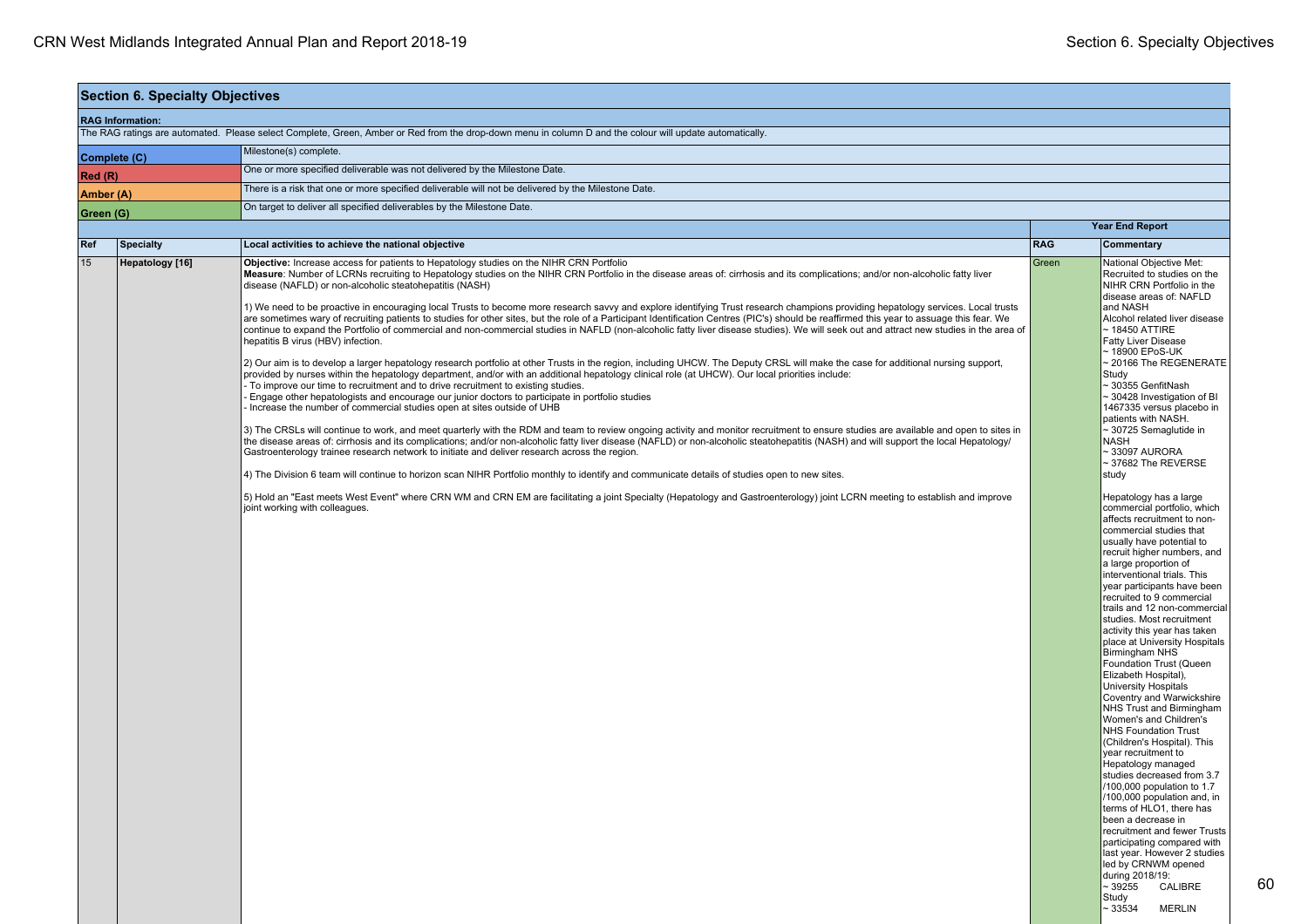| <b>Section 6. Specialty Objectives</b> |                |                                                                                                                                                                                                                                                                                                                                                                                                                                                                                                                                                                                                                                                                                                                                                                                                                                                                                                                                                                                                                                                                                                                                                                                                                                                                                                                                                                                                                                                                                                                                                                                                                                                                                                                                                                                                                                                                                                                                                                                                                                                                                                                                                                                                                                                                                                                                                                                                                                                                                                  |                        |                                                                                                                                                                                                                                                                                                                                                                                                                                                                                                                                                                                                                                                                                                                                                                                                                                                                                                                                                                                                                                                                                                                                                                 |  |  |
|----------------------------------------|----------------|--------------------------------------------------------------------------------------------------------------------------------------------------------------------------------------------------------------------------------------------------------------------------------------------------------------------------------------------------------------------------------------------------------------------------------------------------------------------------------------------------------------------------------------------------------------------------------------------------------------------------------------------------------------------------------------------------------------------------------------------------------------------------------------------------------------------------------------------------------------------------------------------------------------------------------------------------------------------------------------------------------------------------------------------------------------------------------------------------------------------------------------------------------------------------------------------------------------------------------------------------------------------------------------------------------------------------------------------------------------------------------------------------------------------------------------------------------------------------------------------------------------------------------------------------------------------------------------------------------------------------------------------------------------------------------------------------------------------------------------------------------------------------------------------------------------------------------------------------------------------------------------------------------------------------------------------------------------------------------------------------------------------------------------------------------------------------------------------------------------------------------------------------------------------------------------------------------------------------------------------------------------------------------------------------------------------------------------------------------------------------------------------------------------------------------------------------------------------------------------------------|------------------------|-----------------------------------------------------------------------------------------------------------------------------------------------------------------------------------------------------------------------------------------------------------------------------------------------------------------------------------------------------------------------------------------------------------------------------------------------------------------------------------------------------------------------------------------------------------------------------------------------------------------------------------------------------------------------------------------------------------------------------------------------------------------------------------------------------------------------------------------------------------------------------------------------------------------------------------------------------------------------------------------------------------------------------------------------------------------------------------------------------------------------------------------------------------------|--|--|
| <b>RAG Information:</b>                |                |                                                                                                                                                                                                                                                                                                                                                                                                                                                                                                                                                                                                                                                                                                                                                                                                                                                                                                                                                                                                                                                                                                                                                                                                                                                                                                                                                                                                                                                                                                                                                                                                                                                                                                                                                                                                                                                                                                                                                                                                                                                                                                                                                                                                                                                                                                                                                                                                                                                                                                  |                        |                                                                                                                                                                                                                                                                                                                                                                                                                                                                                                                                                                                                                                                                                                                                                                                                                                                                                                                                                                                                                                                                                                                                                                 |  |  |
|                                        |                | The RAG ratings are automated. Please select Complete, Green, Amber or Red from the drop-down menu in column D and the colour will update automatically.                                                                                                                                                                                                                                                                                                                                                                                                                                                                                                                                                                                                                                                                                                                                                                                                                                                                                                                                                                                                                                                                                                                                                                                                                                                                                                                                                                                                                                                                                                                                                                                                                                                                                                                                                                                                                                                                                                                                                                                                                                                                                                                                                                                                                                                                                                                                         |                        |                                                                                                                                                                                                                                                                                                                                                                                                                                                                                                                                                                                                                                                                                                                                                                                                                                                                                                                                                                                                                                                                                                                                                                 |  |  |
|                                        | Complete (C)   | Milestone(s) complete.                                                                                                                                                                                                                                                                                                                                                                                                                                                                                                                                                                                                                                                                                                                                                                                                                                                                                                                                                                                                                                                                                                                                                                                                                                                                                                                                                                                                                                                                                                                                                                                                                                                                                                                                                                                                                                                                                                                                                                                                                                                                                                                                                                                                                                                                                                                                                                                                                                                                           |                        |                                                                                                                                                                                                                                                                                                                                                                                                                                                                                                                                                                                                                                                                                                                                                                                                                                                                                                                                                                                                                                                                                                                                                                 |  |  |
| Red(R)                                 |                | One or more specified deliverable was not delivered by the Milestone Date.                                                                                                                                                                                                                                                                                                                                                                                                                                                                                                                                                                                                                                                                                                                                                                                                                                                                                                                                                                                                                                                                                                                                                                                                                                                                                                                                                                                                                                                                                                                                                                                                                                                                                                                                                                                                                                                                                                                                                                                                                                                                                                                                                                                                                                                                                                                                                                                                                       |                        |                                                                                                                                                                                                                                                                                                                                                                                                                                                                                                                                                                                                                                                                                                                                                                                                                                                                                                                                                                                                                                                                                                                                                                 |  |  |
| Amber (A)                              |                | There is a risk that one or more specified deliverable will not be delivered by the Milestone Date.                                                                                                                                                                                                                                                                                                                                                                                                                                                                                                                                                                                                                                                                                                                                                                                                                                                                                                                                                                                                                                                                                                                                                                                                                                                                                                                                                                                                                                                                                                                                                                                                                                                                                                                                                                                                                                                                                                                                                                                                                                                                                                                                                                                                                                                                                                                                                                                              |                        |                                                                                                                                                                                                                                                                                                                                                                                                                                                                                                                                                                                                                                                                                                                                                                                                                                                                                                                                                                                                                                                                                                                                                                 |  |  |
| Green (G)                              |                | On target to deliver all specified deliverables by the Milestone Date.                                                                                                                                                                                                                                                                                                                                                                                                                                                                                                                                                                                                                                                                                                                                                                                                                                                                                                                                                                                                                                                                                                                                                                                                                                                                                                                                                                                                                                                                                                                                                                                                                                                                                                                                                                                                                                                                                                                                                                                                                                                                                                                                                                                                                                                                                                                                                                                                                           |                        |                                                                                                                                                                                                                                                                                                                                                                                                                                                                                                                                                                                                                                                                                                                                                                                                                                                                                                                                                                                                                                                                                                                                                                 |  |  |
|                                        |                |                                                                                                                                                                                                                                                                                                                                                                                                                                                                                                                                                                                                                                                                                                                                                                                                                                                                                                                                                                                                                                                                                                                                                                                                                                                                                                                                                                                                                                                                                                                                                                                                                                                                                                                                                                                                                                                                                                                                                                                                                                                                                                                                                                                                                                                                                                                                                                                                                                                                                                  | <b>Year End Report</b> |                                                                                                                                                                                                                                                                                                                                                                                                                                                                                                                                                                                                                                                                                                                                                                                                                                                                                                                                                                                                                                                                                                                                                                 |  |  |
| Ref                                    | Specialty      | Local activities to achieve the national objective                                                                                                                                                                                                                                                                                                                                                                                                                                                                                                                                                                                                                                                                                                                                                                                                                                                                                                                                                                                                                                                                                                                                                                                                                                                                                                                                                                                                                                                                                                                                                                                                                                                                                                                                                                                                                                                                                                                                                                                                                                                                                                                                                                                                                                                                                                                                                                                                                                               | <b>RAG</b>             | Commentary                                                                                                                                                                                                                                                                                                                                                                                                                                                                                                                                                                                                                                                                                                                                                                                                                                                                                                                                                                                                                                                                                                                                                      |  |  |
| 16                                     | Infection [17] | Objective: Develop research infrastructure (including staff capacity) in the NHS to support clinical research<br>Measure: Named champion for sexually transmitted infection<br>CRN WM has 3 Infection CRSLs, a Microbiology Lead, an Infection Diseases Lead and a Sexual Health Lead.<br>1) Identify all studies where Infection is a supporting specialty as often this is unrecognised and identify Infection studies on the national portfolio that could be adopted in the region<br>and continue to maintain high recruitment to portfolio studies.<br>2) During 2018/19 the CRN will establish a research team within a Microbiology Laboratory to support a number of research studies across a variety of specialties (Cancer,<br>Respiratory Medicine, Intensive Care and Sexual Health) that will support studies from assessing feasibility, implementing bespoke laboratory protocols and dedicated processing of<br>research samples and liaison with other study staff. If successful this model may be implemented across the WM.<br>3) Support and mentor new research active colleagues, progress links between infection and orthopaedics.<br>4) Develop research capacity through engagement with local academic partners and work with newly appointed ID academics to improve early collaborations with portfolio studies and<br>to use CRN to support investigators in their grant writing.<br>5) As 'high consequence infectious diseases' clinical pathways are being developed across the UK in 2018-19, we will work to ensure that the WM has established links with Portfolio<br>research that will run in parallel.<br>6) We will continue to explore collaborations with national investigators to provide a wider range of infections for imported infections e.g. Malaria, TB and target priority areas including<br>antimicrobial resistance, HIV & TB resistance, emerging pathogens, antiviral treatments.<br>7) With the Communications Lead's support we will reinstate the ID&M Newsletter to publicise infection related research and success stories, for example recent important vaccine<br>studies.<br>8) We will collaborate with partners in CRN East Midlands to initiate an infection/microbiology specialty meeting.<br>9) The CRSLs will continue to work, and meet quarterly, with the RDM and team to review ongoing activity and monitor recruitment to Infection Specialty managed and supported<br>commercial and non-commercial studies. | Green                  | <b>National Objective Met</b><br>with a named champion<br>for sexually transmitted<br>infection ~ Prof Jonathan<br><b>Ross</b><br>The Specialty has recruited<br>into the following<br>Subspecialties: Antimicrobial<br>Research; Diagnostics;<br>Genitourinary Medicine; HIV;<br>Infection prevention;<br>Nervous system infections;<br>Pathogenesis (including<br>Immunodeficiency); Tropical<br>Medicine; Tuberculosis;<br>Vaccines<br>This year participants have<br>been recruited to 2<br>commercial trails and 17<br>non-commercial studies.<br>Most recruitment activity this<br>year has taken place at<br>University Hospitals<br><b>Birmingham NHS</b><br>Foundation Trust (Whittall<br><b>Street Clinic, Heartlands</b><br><b>Hospital and Queen</b><br>Elizabeth Hospital),<br>Coventry and Warwickshire<br>Partnership NHS Trust and<br>Midlands Partnership NHS<br>Foundation Trust.<br>Infection Specialty has and<br>increase in recruitment from<br>25/100,000 population to<br>30/100,000 population and<br>increased HLO1 from 1,1419<br>to 1,743 participants.<br>Joint Infection/Microbiology<br>meeting held in Birmingham<br>with CRNEM |  |  |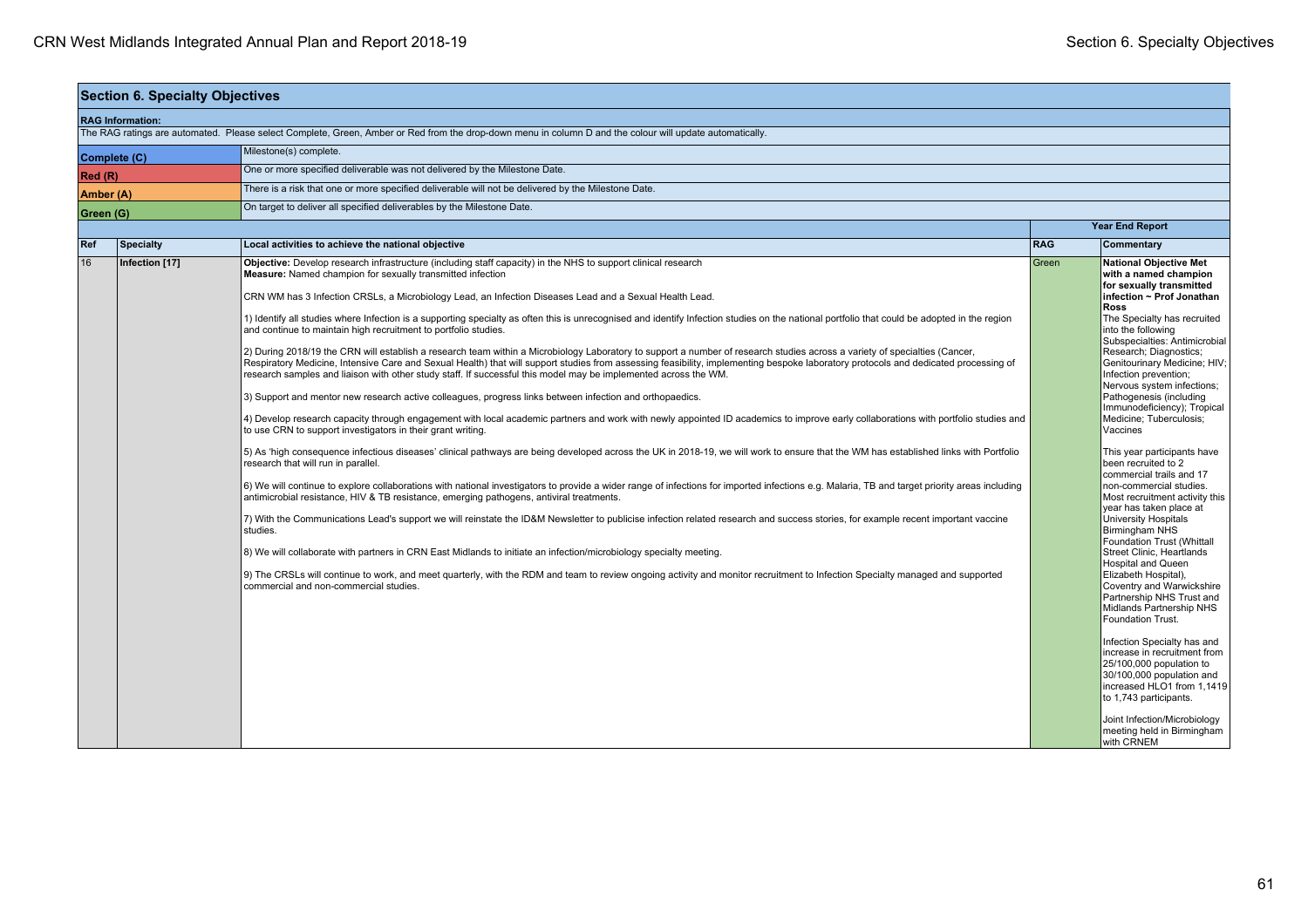| <b>Section 6. Specialty Objectives</b> |                                                                                     |                                                                                                                                                                                                                                                                                                                                                                                                                                                                                                                                                                                                                                                                                                                                                                                                                                                                                                                                                                                                                                                                                                                                                                                                                                                                                                                                                                                                                                                                                                                                                                                                                                                                                                                                                                                                                                                                                                                                                                                                                                                                                                                                                                                                                                                                                                                                                                                                                                                                                                                                                                                                                                         |            |                                                                                                                                                                                                                                                                                                                                                                                                                                                                                                                                                                                                                                                                                                                                                                                                                                                                                                                                                                                                                                                                                                                                                                                                                                                                                                                                                                                                                                                                                                        |  |  |  |
|----------------------------------------|-------------------------------------------------------------------------------------|-----------------------------------------------------------------------------------------------------------------------------------------------------------------------------------------------------------------------------------------------------------------------------------------------------------------------------------------------------------------------------------------------------------------------------------------------------------------------------------------------------------------------------------------------------------------------------------------------------------------------------------------------------------------------------------------------------------------------------------------------------------------------------------------------------------------------------------------------------------------------------------------------------------------------------------------------------------------------------------------------------------------------------------------------------------------------------------------------------------------------------------------------------------------------------------------------------------------------------------------------------------------------------------------------------------------------------------------------------------------------------------------------------------------------------------------------------------------------------------------------------------------------------------------------------------------------------------------------------------------------------------------------------------------------------------------------------------------------------------------------------------------------------------------------------------------------------------------------------------------------------------------------------------------------------------------------------------------------------------------------------------------------------------------------------------------------------------------------------------------------------------------------------------------------------------------------------------------------------------------------------------------------------------------------------------------------------------------------------------------------------------------------------------------------------------------------------------------------------------------------------------------------------------------------------------------------------------------------------------------------------------------|------------|--------------------------------------------------------------------------------------------------------------------------------------------------------------------------------------------------------------------------------------------------------------------------------------------------------------------------------------------------------------------------------------------------------------------------------------------------------------------------------------------------------------------------------------------------------------------------------------------------------------------------------------------------------------------------------------------------------------------------------------------------------------------------------------------------------------------------------------------------------------------------------------------------------------------------------------------------------------------------------------------------------------------------------------------------------------------------------------------------------------------------------------------------------------------------------------------------------------------------------------------------------------------------------------------------------------------------------------------------------------------------------------------------------------------------------------------------------------------------------------------------------|--|--|--|
|                                        | <b>RAG Information:</b>                                                             |                                                                                                                                                                                                                                                                                                                                                                                                                                                                                                                                                                                                                                                                                                                                                                                                                                                                                                                                                                                                                                                                                                                                                                                                                                                                                                                                                                                                                                                                                                                                                                                                                                                                                                                                                                                                                                                                                                                                                                                                                                                                                                                                                                                                                                                                                                                                                                                                                                                                                                                                                                                                                                         |            |                                                                                                                                                                                                                                                                                                                                                                                                                                                                                                                                                                                                                                                                                                                                                                                                                                                                                                                                                                                                                                                                                                                                                                                                                                                                                                                                                                                                                                                                                                        |  |  |  |
|                                        |                                                                                     | The RAG ratings are automated. Please select Complete, Green, Amber or Red from the drop-down menu in column D and the colour will update automatically.                                                                                                                                                                                                                                                                                                                                                                                                                                                                                                                                                                                                                                                                                                                                                                                                                                                                                                                                                                                                                                                                                                                                                                                                                                                                                                                                                                                                                                                                                                                                                                                                                                                                                                                                                                                                                                                                                                                                                                                                                                                                                                                                                                                                                                                                                                                                                                                                                                                                                |            |                                                                                                                                                                                                                                                                                                                                                                                                                                                                                                                                                                                                                                                                                                                                                                                                                                                                                                                                                                                                                                                                                                                                                                                                                                                                                                                                                                                                                                                                                                        |  |  |  |
| Complete (C)                           |                                                                                     | Milestone(s) complete.                                                                                                                                                                                                                                                                                                                                                                                                                                                                                                                                                                                                                                                                                                                                                                                                                                                                                                                                                                                                                                                                                                                                                                                                                                                                                                                                                                                                                                                                                                                                                                                                                                                                                                                                                                                                                                                                                                                                                                                                                                                                                                                                                                                                                                                                                                                                                                                                                                                                                                                                                                                                                  |            |                                                                                                                                                                                                                                                                                                                                                                                                                                                                                                                                                                                                                                                                                                                                                                                                                                                                                                                                                                                                                                                                                                                                                                                                                                                                                                                                                                                                                                                                                                        |  |  |  |
| Red (R)                                |                                                                                     | One or more specified deliverable was not delivered by the Milestone Date.                                                                                                                                                                                                                                                                                                                                                                                                                                                                                                                                                                                                                                                                                                                                                                                                                                                                                                                                                                                                                                                                                                                                                                                                                                                                                                                                                                                                                                                                                                                                                                                                                                                                                                                                                                                                                                                                                                                                                                                                                                                                                                                                                                                                                                                                                                                                                                                                                                                                                                                                                              |            |                                                                                                                                                                                                                                                                                                                                                                                                                                                                                                                                                                                                                                                                                                                                                                                                                                                                                                                                                                                                                                                                                                                                                                                                                                                                                                                                                                                                                                                                                                        |  |  |  |
| Amber (A)                              |                                                                                     | There is a risk that one or more specified deliverable will not be delivered by the Milestone Date.                                                                                                                                                                                                                                                                                                                                                                                                                                                                                                                                                                                                                                                                                                                                                                                                                                                                                                                                                                                                                                                                                                                                                                                                                                                                                                                                                                                                                                                                                                                                                                                                                                                                                                                                                                                                                                                                                                                                                                                                                                                                                                                                                                                                                                                                                                                                                                                                                                                                                                                                     |            |                                                                                                                                                                                                                                                                                                                                                                                                                                                                                                                                                                                                                                                                                                                                                                                                                                                                                                                                                                                                                                                                                                                                                                                                                                                                                                                                                                                                                                                                                                        |  |  |  |
|                                        | On target to deliver all specified deliverables by the Milestone Date.<br>Green (G) |                                                                                                                                                                                                                                                                                                                                                                                                                                                                                                                                                                                                                                                                                                                                                                                                                                                                                                                                                                                                                                                                                                                                                                                                                                                                                                                                                                                                                                                                                                                                                                                                                                                                                                                                                                                                                                                                                                                                                                                                                                                                                                                                                                                                                                                                                                                                                                                                                                                                                                                                                                                                                                         |            |                                                                                                                                                                                                                                                                                                                                                                                                                                                                                                                                                                                                                                                                                                                                                                                                                                                                                                                                                                                                                                                                                                                                                                                                                                                                                                                                                                                                                                                                                                        |  |  |  |
|                                        |                                                                                     |                                                                                                                                                                                                                                                                                                                                                                                                                                                                                                                                                                                                                                                                                                                                                                                                                                                                                                                                                                                                                                                                                                                                                                                                                                                                                                                                                                                                                                                                                                                                                                                                                                                                                                                                                                                                                                                                                                                                                                                                                                                                                                                                                                                                                                                                                                                                                                                                                                                                                                                                                                                                                                         |            | <b>Year End Report</b>                                                                                                                                                                                                                                                                                                                                                                                                                                                                                                                                                                                                                                                                                                                                                                                                                                                                                                                                                                                                                                                                                                                                                                                                                                                                                                                                                                                                                                                                                 |  |  |  |
| Ref                                    | <b>Specialty</b>                                                                    | Local activities to achieve the national objective                                                                                                                                                                                                                                                                                                                                                                                                                                                                                                                                                                                                                                                                                                                                                                                                                                                                                                                                                                                                                                                                                                                                                                                                                                                                                                                                                                                                                                                                                                                                                                                                                                                                                                                                                                                                                                                                                                                                                                                                                                                                                                                                                                                                                                                                                                                                                                                                                                                                                                                                                                                      | <b>RAG</b> | Commentary                                                                                                                                                                                                                                                                                                                                                                                                                                                                                                                                                                                                                                                                                                                                                                                                                                                                                                                                                                                                                                                                                                                                                                                                                                                                                                                                                                                                                                                                                             |  |  |  |
| 17                                     | $[18]$                                                                              | Injuries and Emergencies Objective: Increase participation in pre-hospital studies via Ambulance Trusts<br>Measure: Number of LCRNs that have recruited via Ambulance Trusts to two or more pre-hospital care managed or supported Injuries and Emergencies studies on the NIHR CRN<br>Portfolio<br>1) Increase involvement with Emergency Medicine trainees in the region to try and get participation in research going at an early stage in their career, which has been lacking in<br>Emergency Medicine as there is no "requirement" to get involved in research in order to achieve Certificates of Completion of Training (CCT). There is only one region in the UK that<br>has managed to get GCP training incorporated as a mandatory competency for progression at Annual Review of Competence Progression (ARCP) but we would like to introduce this<br>across the WM region. The CRSL for Emergency Medicine will meet with the Head of School for Emergency Medicine and discuss making GCP training a mandatory competency for<br>Higher Specialist Training in Emergency Medicine in the region.<br>(2) We aim to increase participation in pre-hospital studies via the West Midlands Ambulance Trusts through recruitment to pre-hospital care managed or supported Injuries and<br>Emergencies studies on the NIHR CRN Portfolio. There are currently studies already open in this area that WMAS is taking part in, but whist the 'RePHILL trial' will continue until<br>2020, there is a need to identify and open new studies in this area during 2018/19. In addition, the CRN WM will be encouraging colleagues across the region to volunteer as "In<br>Hospital Lead Clinicians" at receiving sites where a new prehospital study is setting up.<br>3) CRN WM will hold a joint Specialty Group Meeting between Injuries and Emergencies and Anaesthesia, Perioperative Medicine and Pain Management, Anaesthetics, where local<br>CIs and PIs will be invited to develop links between Specialties to explore common ground and share best practice.<br>4) Analyse site performance using annual patient admission data to highlight good practice and areas for improvement. Where there is little or no Portfolio activity we identify the<br>barriers to opening Portfolio studies and put plans in place to overcome the barriers in order to increase recruitment. We will invite research interested consultants to regional and<br>national meetings.<br>[5] The CRSLs will continue to work, and meet quarterly, with the RDM and team to review ongoing activity and monitor recruitment to studies. | Green      | National Obiective Met: 7<br>studies have recruited via<br>Ambulance Trusts to pre-<br>hospital care managed or<br>supported Injuries and<br>Emergencies studies on the<br>NIHR CRN Portfolio<br>In 2017/18, 218 participants<br>were recruited to pre-<br>hospital studies via the West<br>Midlands Ambulance<br>Service. This year that<br>number increased to 265<br>participants:<br>~32117 Ambulance CPAP<br>$\sim$ 31157 RePHILL<br>~16056 BBATS<br>Recruitment to Injuries and<br>Emergencies studies has<br>again been very successful<br>with the region recruiting<br>more participants compared<br>with last year, and CRNWM<br>was the highest recruiting<br>region across England.<br>Across England national<br>recruitment fell compared<br>with the previous year.<br>Recruitment during 2018/19<br>was 35/100,000 population<br>compared with 41/100,000<br>last year. Over 2,000<br>participants were recruited to<br>I&E managed studies during<br>2018/19 from across the<br>West Midlands, and whilst<br>CRNWM has not improved<br>on last year's performance it<br>has remained the lead<br>network recruiting to I&E<br>studies for 2018/19.<br>CRNWMs success can be<br>attributed to the number of<br>I&E studies that recruited to<br>across the region and to<br>exceptional recruitment<br>achieved by two<br>observational studies, CPMS<br>75971 WHITE Study and<br>CPMS 216703 RECOS,<br>which also recruited well last<br>year. The region also<br>recruited well to a |  |  |  |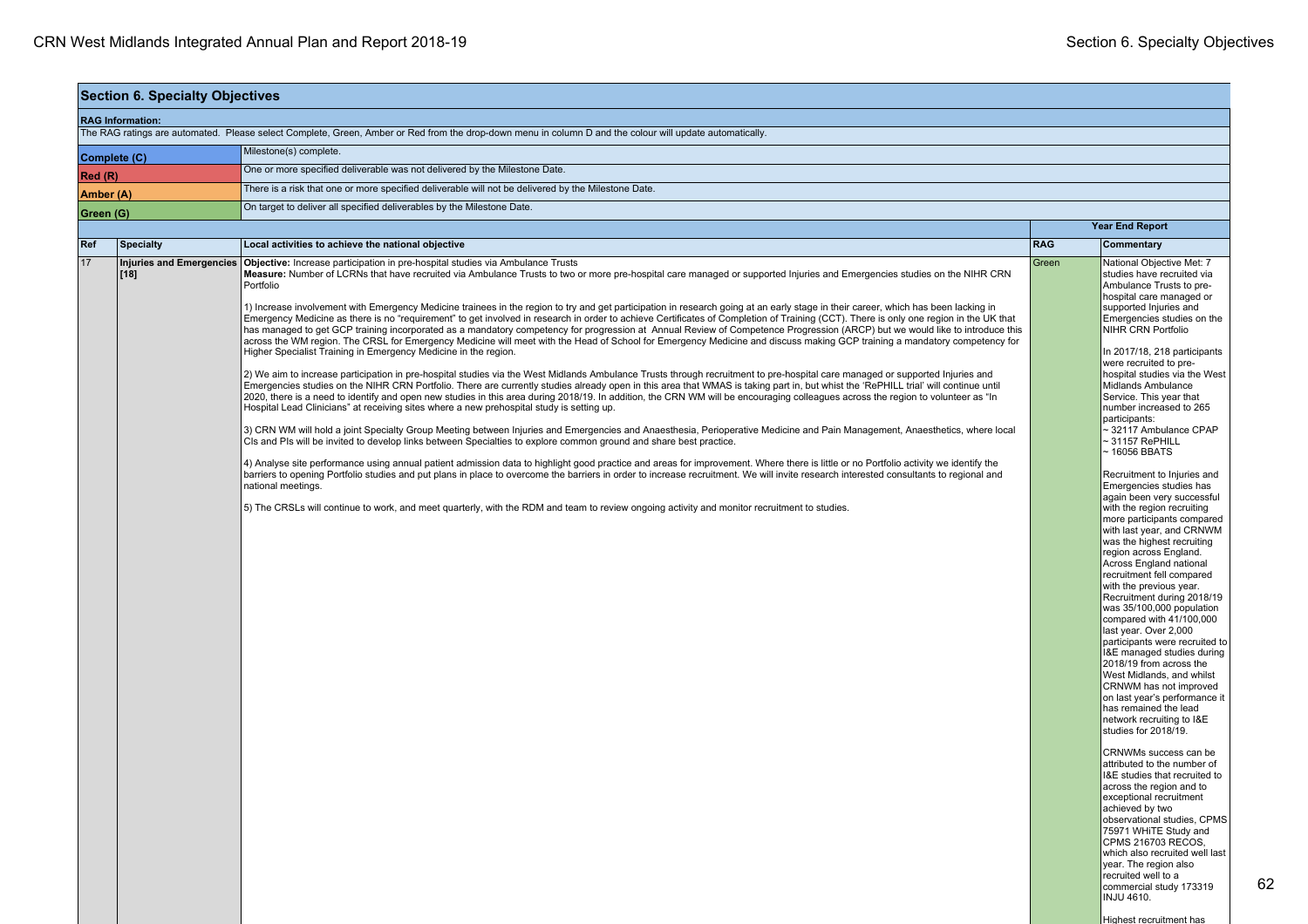|                                                                                     | <b>Section 6. Specialty Objectives</b>                                                                                                                   |                                                                                                                                                                                                                                                                                                                                                                                                                                                                                                                                                                                                                                                                                                                                                                                                                                                                                                                                                                                                                                                                                                                       |            |                                                |  |  |  |  |
|-------------------------------------------------------------------------------------|----------------------------------------------------------------------------------------------------------------------------------------------------------|-----------------------------------------------------------------------------------------------------------------------------------------------------------------------------------------------------------------------------------------------------------------------------------------------------------------------------------------------------------------------------------------------------------------------------------------------------------------------------------------------------------------------------------------------------------------------------------------------------------------------------------------------------------------------------------------------------------------------------------------------------------------------------------------------------------------------------------------------------------------------------------------------------------------------------------------------------------------------------------------------------------------------------------------------------------------------------------------------------------------------|------------|------------------------------------------------|--|--|--|--|
|                                                                                     | <b>RAG Information:</b>                                                                                                                                  |                                                                                                                                                                                                                                                                                                                                                                                                                                                                                                                                                                                                                                                                                                                                                                                                                                                                                                                                                                                                                                                                                                                       |            |                                                |  |  |  |  |
|                                                                                     | The RAG ratings are automated. Please select Complete, Green, Amber or Red from the drop-down menu in column D and the colour will update automatically. |                                                                                                                                                                                                                                                                                                                                                                                                                                                                                                                                                                                                                                                                                                                                                                                                                                                                                                                                                                                                                                                                                                                       |            |                                                |  |  |  |  |
| Complete (C)                                                                        |                                                                                                                                                          | Milestone(s) complete.                                                                                                                                                                                                                                                                                                                                                                                                                                                                                                                                                                                                                                                                                                                                                                                                                                                                                                                                                                                                                                                                                                |            |                                                |  |  |  |  |
| Red(R)                                                                              |                                                                                                                                                          | One or more specified deliverable was not delivered by the Milestone Date.                                                                                                                                                                                                                                                                                                                                                                                                                                                                                                                                                                                                                                                                                                                                                                                                                                                                                                                                                                                                                                            |            |                                                |  |  |  |  |
| Amber (A)                                                                           |                                                                                                                                                          | There is a risk that one or more specified deliverable will not be delivered by the Milestone Date.                                                                                                                                                                                                                                                                                                                                                                                                                                                                                                                                                                                                                                                                                                                                                                                                                                                                                                                                                                                                                   |            |                                                |  |  |  |  |
| On target to deliver all specified deliverables by the Milestone Date.<br>Green (G) |                                                                                                                                                          |                                                                                                                                                                                                                                                                                                                                                                                                                                                                                                                                                                                                                                                                                                                                                                                                                                                                                                                                                                                                                                                                                                                       |            |                                                |  |  |  |  |
|                                                                                     |                                                                                                                                                          | Year End Report                                                                                                                                                                                                                                                                                                                                                                                                                                                                                                                                                                                                                                                                                                                                                                                                                                                                                                                                                                                                                                                                                                       |            |                                                |  |  |  |  |
| Ref                                                                                 | Specialty                                                                                                                                                | Local activities to achieve the national objective                                                                                                                                                                                                                                                                                                                                                                                                                                                                                                                                                                                                                                                                                                                                                                                                                                                                                                                                                                                                                                                                    | <b>RAG</b> | Commentary                                     |  |  |  |  |
| 18                                                                                  | Mental Health [19]                                                                                                                                       | Objective: Increase participation in Mental Health studies involving children and young people.<br>Measure: Increase the number of CRN Portfolio studies recruiting participants age 16 and under.<br>Challenges/opportunities<br>There is a lack or studies open to recruit children.<br>Current EDGE system doesn't allow to identify those recruits under 16.<br>Non-NHS settings, i.e. can now be accepted in the portfolio.<br>Institute of Mental Health in Birmingham is specially interested in Early Psychosis<br>Plan<br>-We are organising an event to raise awareness of research in Young people. General pediatricians will be invited to attend and encouraged to refer to current trials.<br>-Identify at least one general pediatrician to be in involved in mental health research in children with health problems. We have identified this is an area with potential for development.<br>-Map school nursing teams in the region.<br>-We will identify research taking part in schools and support teams to ask for portfolio support.<br>-Young People CRSL attends YP research group regularly. | Green      | Achieved - baseline was 18.<br>we achieved 19. |  |  |  |  |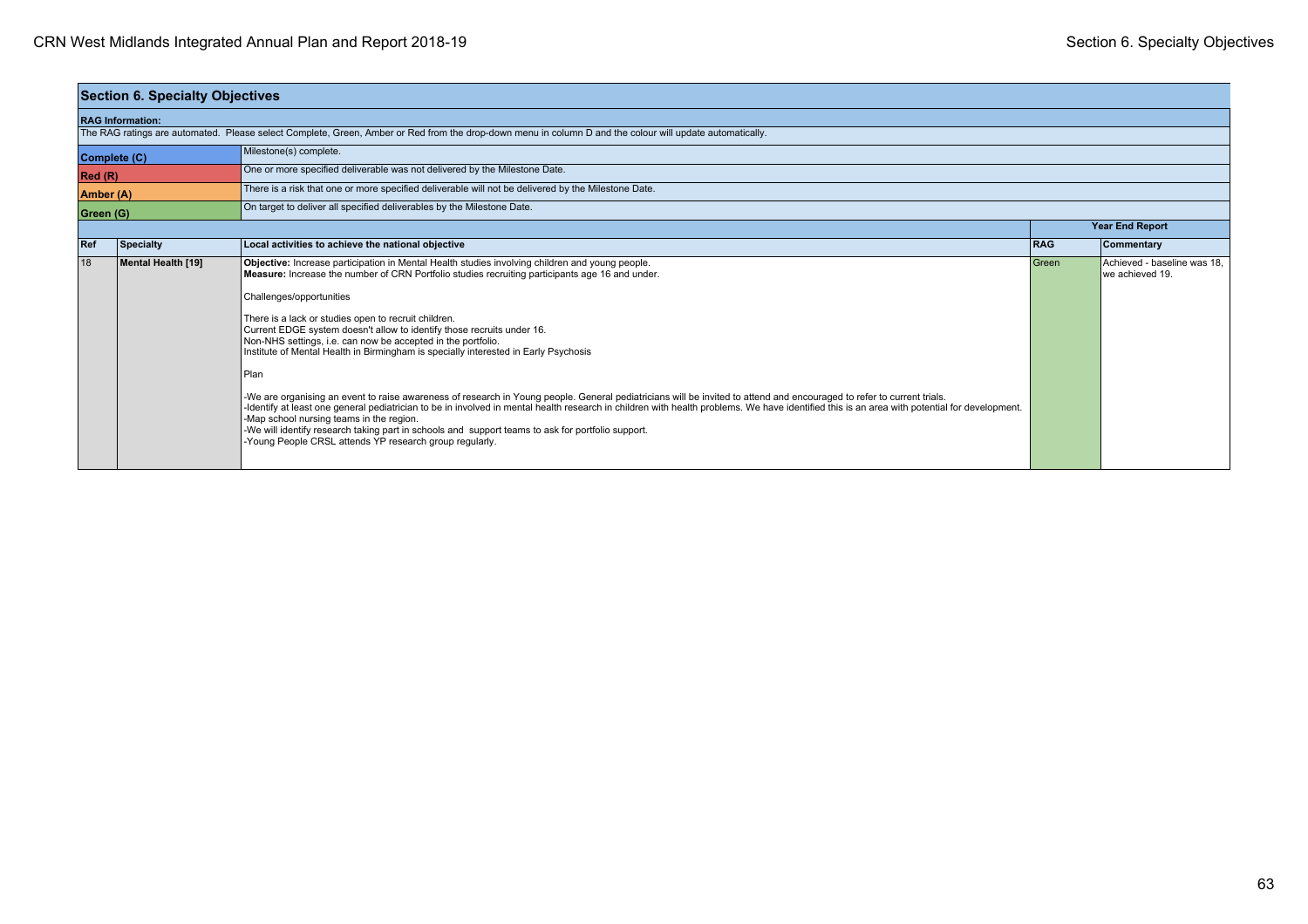| <b>Section 6. Specialty Objectives</b> |                                                                        |                                                                                                                                                                                                                                                                                                                                                                                                                                                                                                                                                                                                                                                                                                                                                                                                                                                                                                                                                                                                                                                                                                                 |                        |                                                                                                                                                                                                                                                                                                                                                                                                                                                                                                                                                                                                                                                                                                                                                                                                                                                            |  |  |  |
|----------------------------------------|------------------------------------------------------------------------|-----------------------------------------------------------------------------------------------------------------------------------------------------------------------------------------------------------------------------------------------------------------------------------------------------------------------------------------------------------------------------------------------------------------------------------------------------------------------------------------------------------------------------------------------------------------------------------------------------------------------------------------------------------------------------------------------------------------------------------------------------------------------------------------------------------------------------------------------------------------------------------------------------------------------------------------------------------------------------------------------------------------------------------------------------------------------------------------------------------------|------------------------|------------------------------------------------------------------------------------------------------------------------------------------------------------------------------------------------------------------------------------------------------------------------------------------------------------------------------------------------------------------------------------------------------------------------------------------------------------------------------------------------------------------------------------------------------------------------------------------------------------------------------------------------------------------------------------------------------------------------------------------------------------------------------------------------------------------------------------------------------------|--|--|--|
|                                        | <b>RAG Information:</b>                                                |                                                                                                                                                                                                                                                                                                                                                                                                                                                                                                                                                                                                                                                                                                                                                                                                                                                                                                                                                                                                                                                                                                                 |                        |                                                                                                                                                                                                                                                                                                                                                                                                                                                                                                                                                                                                                                                                                                                                                                                                                                                            |  |  |  |
|                                        |                                                                        | The RAG ratings are automated. Please select Complete, Green, Amber or Red from the drop-down menu in column D and the colour will update automatically.                                                                                                                                                                                                                                                                                                                                                                                                                                                                                                                                                                                                                                                                                                                                                                                                                                                                                                                                                        |                        |                                                                                                                                                                                                                                                                                                                                                                                                                                                                                                                                                                                                                                                                                                                                                                                                                                                            |  |  |  |
| Complete (C)                           |                                                                        | Milestone(s) complete.                                                                                                                                                                                                                                                                                                                                                                                                                                                                                                                                                                                                                                                                                                                                                                                                                                                                                                                                                                                                                                                                                          |                        |                                                                                                                                                                                                                                                                                                                                                                                                                                                                                                                                                                                                                                                                                                                                                                                                                                                            |  |  |  |
| Red (R)                                |                                                                        | One or more specified deliverable was not delivered by the Milestone Date.                                                                                                                                                                                                                                                                                                                                                                                                                                                                                                                                                                                                                                                                                                                                                                                                                                                                                                                                                                                                                                      |                        |                                                                                                                                                                                                                                                                                                                                                                                                                                                                                                                                                                                                                                                                                                                                                                                                                                                            |  |  |  |
| Amber (A)                              |                                                                        | There is a risk that one or more specified deliverable will not be delivered by the Milestone Date.                                                                                                                                                                                                                                                                                                                                                                                                                                                                                                                                                                                                                                                                                                                                                                                                                                                                                                                                                                                                             |                        |                                                                                                                                                                                                                                                                                                                                                                                                                                                                                                                                                                                                                                                                                                                                                                                                                                                            |  |  |  |
| Green (G)                              | On target to deliver all specified deliverables by the Milestone Date. |                                                                                                                                                                                                                                                                                                                                                                                                                                                                                                                                                                                                                                                                                                                                                                                                                                                                                                                                                                                                                                                                                                                 |                        |                                                                                                                                                                                                                                                                                                                                                                                                                                                                                                                                                                                                                                                                                                                                                                                                                                                            |  |  |  |
|                                        |                                                                        |                                                                                                                                                                                                                                                                                                                                                                                                                                                                                                                                                                                                                                                                                                                                                                                                                                                                                                                                                                                                                                                                                                                 | <b>Year End Report</b> |                                                                                                                                                                                                                                                                                                                                                                                                                                                                                                                                                                                                                                                                                                                                                                                                                                                            |  |  |  |
| Ref                                    | <b>Specialty</b>                                                       | Local activities to achieve the national objective                                                                                                                                                                                                                                                                                                                                                                                                                                                                                                                                                                                                                                                                                                                                                                                                                                                                                                                                                                                                                                                              | <b>RAG</b>             | Commentary                                                                                                                                                                                                                                                                                                                                                                                                                                                                                                                                                                                                                                                                                                                                                                                                                                                 |  |  |  |
| 19                                     | <b>Metabolic and Endocrine</b><br>Disorders [20]                       | Objective: Understand and develop the Metabolic and Endocrine research workforce that work in metabolic and endocrine studies.<br>Measure: Accurately record the PIs and recruitment staff (nurses and trial coordinators) working on M&E-led studies open during 2017 calendar year.<br>Request details of staff engaged in Metabolic and Endocrine studies from their respective R&D offices in collaboration with the CRN Laboratory Lead. Map skills and capacity<br>and identify gaps that may be barriers to delivering and expanding the local portfolio.<br>Continue work with CRN Laboratory Lead to increase participation in Met & Endo research by Partner Organisations, targeting those that are less research active.<br>Engage with endocrine registrars/trainees to highlight the local Met & Endo portfolio and encourage them to become PIs.<br>Following on from the successful expansion in NeuroEndocrine Tumour. (NETS) research, scope the opportunities for research at UHCW as they invest in Peptide Receptor<br>Radionuclide Therapy (PRRT) for treatment of neuroendocrine tumors. | Green                  | Objective Met. All required<br>M&E Specialty Objective<br>spreadsheets submitted on<br>time and passed Cluster<br>office review.<br>West Midlands is the highest<br>recruiting LCRN in 2018/19.<br>The local CRSL roles have<br>been reconfigured and now<br>include 2 deputy CRSLs<br>providing a broader range of<br>expertise. The Div2 CRL,<br>M&E CRSLs, and RDM met<br>to discuss future priorities<br>and strategies for<br>replenishing the portfolio<br>through internal growth<br>(many studies are to close in<br>the next 12 months).<br>CRN WM is planning to link<br>in with existing SpR training<br>events as part of our work to<br>encourage early career<br>researchers / new Pls.<br>PRRT and 68Ga scanning is<br>now on site at UHCW and<br>our Lead CRSL for this<br>specialty is reviewing<br>commercial research<br>opportunities. |  |  |  |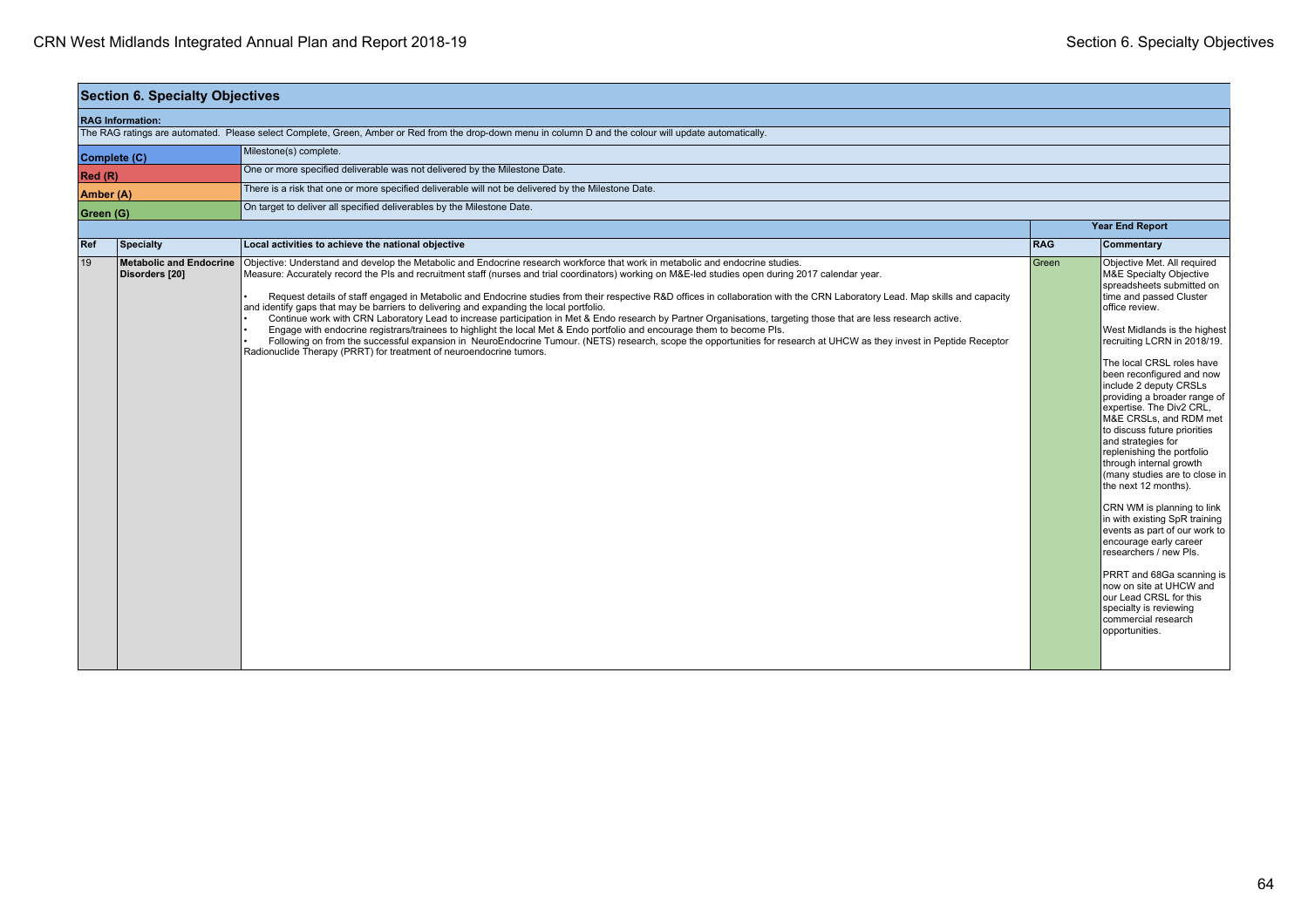| <b>Section 6. Specialty Objectives</b> |                                                                                                                  |                                                                                                                                                                                                                                                                                                                                                                                                                                                                                                                                                                                                                                                                                                                                                                                                                                                                                                                                                                                                                                                                                                                                                                                                                                                                                                                                                                                                                                                                      |                 |                                                                                                                                                                                                                                                                                                                                                                                                                                                                                                                                                                                                      |  |  |  |
|----------------------------------------|------------------------------------------------------------------------------------------------------------------|----------------------------------------------------------------------------------------------------------------------------------------------------------------------------------------------------------------------------------------------------------------------------------------------------------------------------------------------------------------------------------------------------------------------------------------------------------------------------------------------------------------------------------------------------------------------------------------------------------------------------------------------------------------------------------------------------------------------------------------------------------------------------------------------------------------------------------------------------------------------------------------------------------------------------------------------------------------------------------------------------------------------------------------------------------------------------------------------------------------------------------------------------------------------------------------------------------------------------------------------------------------------------------------------------------------------------------------------------------------------------------------------------------------------------------------------------------------------|-----------------|------------------------------------------------------------------------------------------------------------------------------------------------------------------------------------------------------------------------------------------------------------------------------------------------------------------------------------------------------------------------------------------------------------------------------------------------------------------------------------------------------------------------------------------------------------------------------------------------------|--|--|--|
|                                        | <b>RAG Information:</b>                                                                                          |                                                                                                                                                                                                                                                                                                                                                                                                                                                                                                                                                                                                                                                                                                                                                                                                                                                                                                                                                                                                                                                                                                                                                                                                                                                                                                                                                                                                                                                                      |                 |                                                                                                                                                                                                                                                                                                                                                                                                                                                                                                                                                                                                      |  |  |  |
|                                        |                                                                                                                  | The RAG ratings are automated. Please select Complete, Green, Amber or Red from the drop-down menu in column D and the colour will update automatically.                                                                                                                                                                                                                                                                                                                                                                                                                                                                                                                                                                                                                                                                                                                                                                                                                                                                                                                                                                                                                                                                                                                                                                                                                                                                                                             |                 |                                                                                                                                                                                                                                                                                                                                                                                                                                                                                                                                                                                                      |  |  |  |
|                                        | Complete (C)                                                                                                     | Milestone(s) complete.                                                                                                                                                                                                                                                                                                                                                                                                                                                                                                                                                                                                                                                                                                                                                                                                                                                                                                                                                                                                                                                                                                                                                                                                                                                                                                                                                                                                                                               |                 |                                                                                                                                                                                                                                                                                                                                                                                                                                                                                                                                                                                                      |  |  |  |
| Red(R)                                 |                                                                                                                  | One or more specified deliverable was not delivered by the Milestone Date.                                                                                                                                                                                                                                                                                                                                                                                                                                                                                                                                                                                                                                                                                                                                                                                                                                                                                                                                                                                                                                                                                                                                                                                                                                                                                                                                                                                           |                 |                                                                                                                                                                                                                                                                                                                                                                                                                                                                                                                                                                                                      |  |  |  |
|                                        | There is a risk that one or more specified deliverable will not be delivered by the Milestone Date.<br>Amber (A) |                                                                                                                                                                                                                                                                                                                                                                                                                                                                                                                                                                                                                                                                                                                                                                                                                                                                                                                                                                                                                                                                                                                                                                                                                                                                                                                                                                                                                                                                      |                 |                                                                                                                                                                                                                                                                                                                                                                                                                                                                                                                                                                                                      |  |  |  |
| Green (G)                              |                                                                                                                  | On target to deliver all specified deliverables by the Milestone Date.                                                                                                                                                                                                                                                                                                                                                                                                                                                                                                                                                                                                                                                                                                                                                                                                                                                                                                                                                                                                                                                                                                                                                                                                                                                                                                                                                                                               |                 |                                                                                                                                                                                                                                                                                                                                                                                                                                                                                                                                                                                                      |  |  |  |
|                                        |                                                                                                                  |                                                                                                                                                                                                                                                                                                                                                                                                                                                                                                                                                                                                                                                                                                                                                                                                                                                                                                                                                                                                                                                                                                                                                                                                                                                                                                                                                                                                                                                                      | Year End Report |                                                                                                                                                                                                                                                                                                                                                                                                                                                                                                                                                                                                      |  |  |  |
| Ref                                    | Specialty                                                                                                        | Local activities to achieve the national objective                                                                                                                                                                                                                                                                                                                                                                                                                                                                                                                                                                                                                                                                                                                                                                                                                                                                                                                                                                                                                                                                                                                                                                                                                                                                                                                                                                                                                   | <b>RAG</b>      | Commentary                                                                                                                                                                                                                                                                                                                                                                                                                                                                                                                                                                                           |  |  |  |
| 20                                     | Musculoskeletal<br>Disorders [21]                                                                                | Objective: Increase engagement of orthopaedic champions to support the delivery of Musculoskeletal Disorders studies on the NIHR CRN Portfolio<br>Measure: A) Named orthopaedic champion identified in each LCRN B) Increase the number of participants recruited into orthopaedic studies on the NIHR CRN Portfolio<br>Opportunities/Challenges<br>Whilst there are still a low number of available Orthopaedic studies that can be delivered the West Midlands are recruiting one of highest number of participants to elective<br>Orthopaedic Surgery studies. Access to funding to develop studies has remained a challenge, however progress has been made with the feedback provided through the West<br>Midlands Orthopaedic group has supported a successfully funded NIHR RfPB project and an EME grant. Having a Orthopaedic champion and specialty group forum already in place<br>presents an opportunity to engage with the Orthopaedic community.<br>Plans<br>The Orthopaedic Specialty group meetings have been well attended this year with key stakeholders present. Whilst terms of reference are already in place we plan to produce a West<br>Midlands Orthopaedic Strategy in collaboration with this group this year.<br>As part of this strategy we plan to develop closer links with the Orthopaedic Registrars from across the region with the longer term plan of West Midlands Orthopaedic Registrar Group<br>who develop research ideas. | Amber           | National objective not met<br>locally:<br>Led by an Orthopedic<br>champion, a West Midlands<br>Orthopaedic Strategy has<br>been agreed with the<br>Orthopaedic group this year<br>with links with the<br>Orthopaedic Registrars from<br>across the region being<br>maintained. Whilst the<br>number of participants has<br>not increased, ABF has<br>increased indicating the<br>studies that are being<br>recruited to are more<br>complex. We are currently<br>1st Nationally to orthopaedic<br>studies. RJAH is highest<br>recruiting Trust this year<br>across England to<br>Orthopedic studies. |  |  |  |
| 21                                     | <b>Neurological Disorders</b><br>$[22]$                                                                          | Objective: Increase the level of early career researcher involvement in NIHR CRN Portfolio research.<br>Measure: Number of LCRNs that have evidenced increased early career research involvement in NIHR CRN Portfolio research<br>Challenges:<br>There is higher number of studies that require high degree of specialism<br>Our Neurologist CRL is retiring in April, we are in the process of recruiting.<br>Plan<br>Identify and attend specialist interest groups, mainly in epilepsy.<br>Link with local charities.<br>We have identified one new consultant interested in a research project, we are supporting her to access funding.                                                                                                                                                                                                                                                                                                                                                                                                                                                                                                                                                                                                                                                                                                                                                                                                                        | Green           | See Neurology Specialty<br>Objective year end report to<br>Cluster office https://drive.<br>google.<br>com/file/d/12kKN0ii2q58S3X<br>PH-Jq5Kn2dXH6tavfT/view?<br>usp=sharing                                                                                                                                                                                                                                                                                                                                                                                                                         |  |  |  |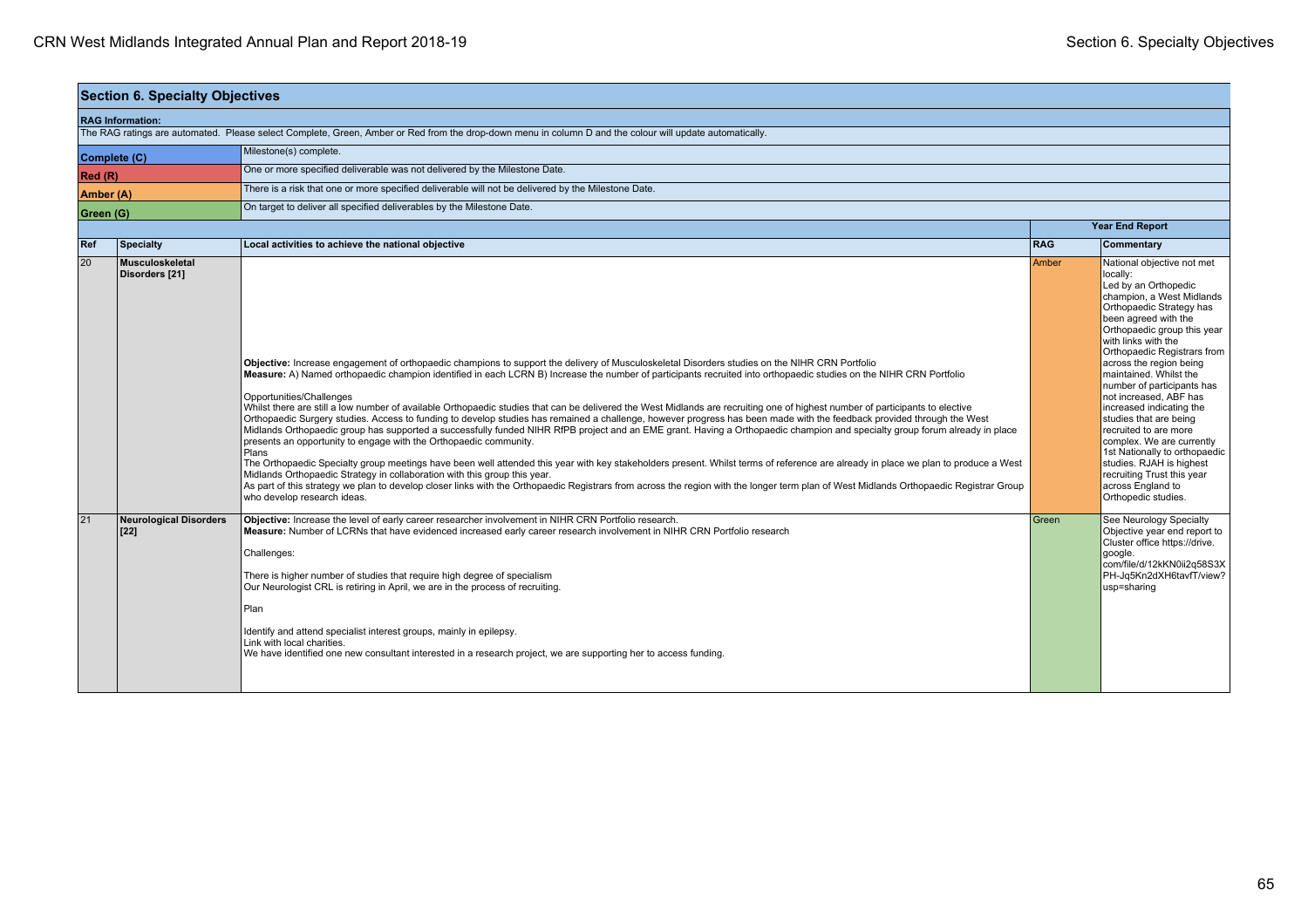| <b>Section 6. Specialty Objectives</b> |                                                                                     |                                                                                                                                                                                                                                                                                                                                                                                                                                                                                                                                                                                                                                                                                                                                                                                                                                                                                                                               |                        |                                                                                                                                                                                                                                                                                                                                                                                                                                                                                                                                                                                                                                                                                                                                                                                                                                                                                                                                           |  |  |
|----------------------------------------|-------------------------------------------------------------------------------------|-------------------------------------------------------------------------------------------------------------------------------------------------------------------------------------------------------------------------------------------------------------------------------------------------------------------------------------------------------------------------------------------------------------------------------------------------------------------------------------------------------------------------------------------------------------------------------------------------------------------------------------------------------------------------------------------------------------------------------------------------------------------------------------------------------------------------------------------------------------------------------------------------------------------------------|------------------------|-------------------------------------------------------------------------------------------------------------------------------------------------------------------------------------------------------------------------------------------------------------------------------------------------------------------------------------------------------------------------------------------------------------------------------------------------------------------------------------------------------------------------------------------------------------------------------------------------------------------------------------------------------------------------------------------------------------------------------------------------------------------------------------------------------------------------------------------------------------------------------------------------------------------------------------------|--|--|
|                                        | <b>RAG Information:</b>                                                             |                                                                                                                                                                                                                                                                                                                                                                                                                                                                                                                                                                                                                                                                                                                                                                                                                                                                                                                               |                        |                                                                                                                                                                                                                                                                                                                                                                                                                                                                                                                                                                                                                                                                                                                                                                                                                                                                                                                                           |  |  |
|                                        |                                                                                     | The RAG ratings are automated. Please select Complete, Green, Amber or Red from the drop-down menu in column D and the colour will update automatically.                                                                                                                                                                                                                                                                                                                                                                                                                                                                                                                                                                                                                                                                                                                                                                      |                        |                                                                                                                                                                                                                                                                                                                                                                                                                                                                                                                                                                                                                                                                                                                                                                                                                                                                                                                                           |  |  |
|                                        | Complete (C)                                                                        | Milestone(s) complete.                                                                                                                                                                                                                                                                                                                                                                                                                                                                                                                                                                                                                                                                                                                                                                                                                                                                                                        |                        |                                                                                                                                                                                                                                                                                                                                                                                                                                                                                                                                                                                                                                                                                                                                                                                                                                                                                                                                           |  |  |
| Red (R)                                |                                                                                     | One or more specified deliverable was not delivered by the Milestone Date.                                                                                                                                                                                                                                                                                                                                                                                                                                                                                                                                                                                                                                                                                                                                                                                                                                                    |                        |                                                                                                                                                                                                                                                                                                                                                                                                                                                                                                                                                                                                                                                                                                                                                                                                                                                                                                                                           |  |  |
| Amber (A)                              |                                                                                     | There is a risk that one or more specified deliverable will not be delivered by the Milestone Date.                                                                                                                                                                                                                                                                                                                                                                                                                                                                                                                                                                                                                                                                                                                                                                                                                           |                        |                                                                                                                                                                                                                                                                                                                                                                                                                                                                                                                                                                                                                                                                                                                                                                                                                                                                                                                                           |  |  |
|                                        | On target to deliver all specified deliverables by the Milestone Date.<br>Green (G) |                                                                                                                                                                                                                                                                                                                                                                                                                                                                                                                                                                                                                                                                                                                                                                                                                                                                                                                               |                        |                                                                                                                                                                                                                                                                                                                                                                                                                                                                                                                                                                                                                                                                                                                                                                                                                                                                                                                                           |  |  |
|                                        |                                                                                     |                                                                                                                                                                                                                                                                                                                                                                                                                                                                                                                                                                                                                                                                                                                                                                                                                                                                                                                               | <b>Year End Report</b> |                                                                                                                                                                                                                                                                                                                                                                                                                                                                                                                                                                                                                                                                                                                                                                                                                                                                                                                                           |  |  |
| Ref                                    | Specialty                                                                           | Local activities to achieve the national objective                                                                                                                                                                                                                                                                                                                                                                                                                                                                                                                                                                                                                                                                                                                                                                                                                                                                            | <b>RAG</b>             | Commentary                                                                                                                                                                                                                                                                                                                                                                                                                                                                                                                                                                                                                                                                                                                                                                                                                                                                                                                                |  |  |
| 22                                     | Ophthalmology [23]                                                                  | Objective: Increase NHS participation in Ophthalmology studies on the NIHR CRN Portfolio<br>Measure: Proportion of acute NHS Trusts that provide eve services recruiting into Ophthalmology studies on the NIHR CRN Portfolio (70%)<br>1) Increase the number of active sites in West Midlands that are participating in ophthalmology studies on the NIHR CRN portfolio.<br>2) Ensure all active sites have open studies in 2018/19 by reviewing studies open and in set up at each participating site to ensure continued involvement and growth throughout<br>2018/19.<br>3) Closer liaison with Trust R&D and local CIs and PIs to ensure activity continues.<br>[4] Support the WM ophthalmology trainee research network in the set up and delivery of research studies.<br>4) The CRSL will continue to work, and meet quarterly, with the RDM and team to review ongoing activity and monitor recruitment to studies. | Green                  | National Objective Met ~<br>90% of West Midland acute<br>NHS Trusts that provide eye<br>services recruited into<br>Ophthalmology studies on<br>the NIHR CRN Portfolio<br>The only Trust that did not<br>recruited into Ophthalmology<br>studies was The Dudley<br><b>Group NHS Foundation</b><br>Trust. Highest recruitment<br>has occurred at Sandwell<br>and West Birmingham<br><b>Hospitals NHS Trust</b><br>(Birmingham Midland Eye<br>Centre) and University<br>Hospitals Birmingham NHS<br><b>Foundation Trust</b><br>(Heartlands Hospital and<br>Queen Elizabeth Hospital).<br>However across England<br>recruitment at the majority of<br>CRNs is lower than last<br>year, which includes the<br>West Midlands. Recruitment<br>during 2018/19 was 8/100,<br>000 population compared<br>with 19/100,000 last year.<br>One CRNWM led study<br>closed and passed RTT:<br>4654 Immune mechanisms<br>in the ocular<br>microenvironment |  |  |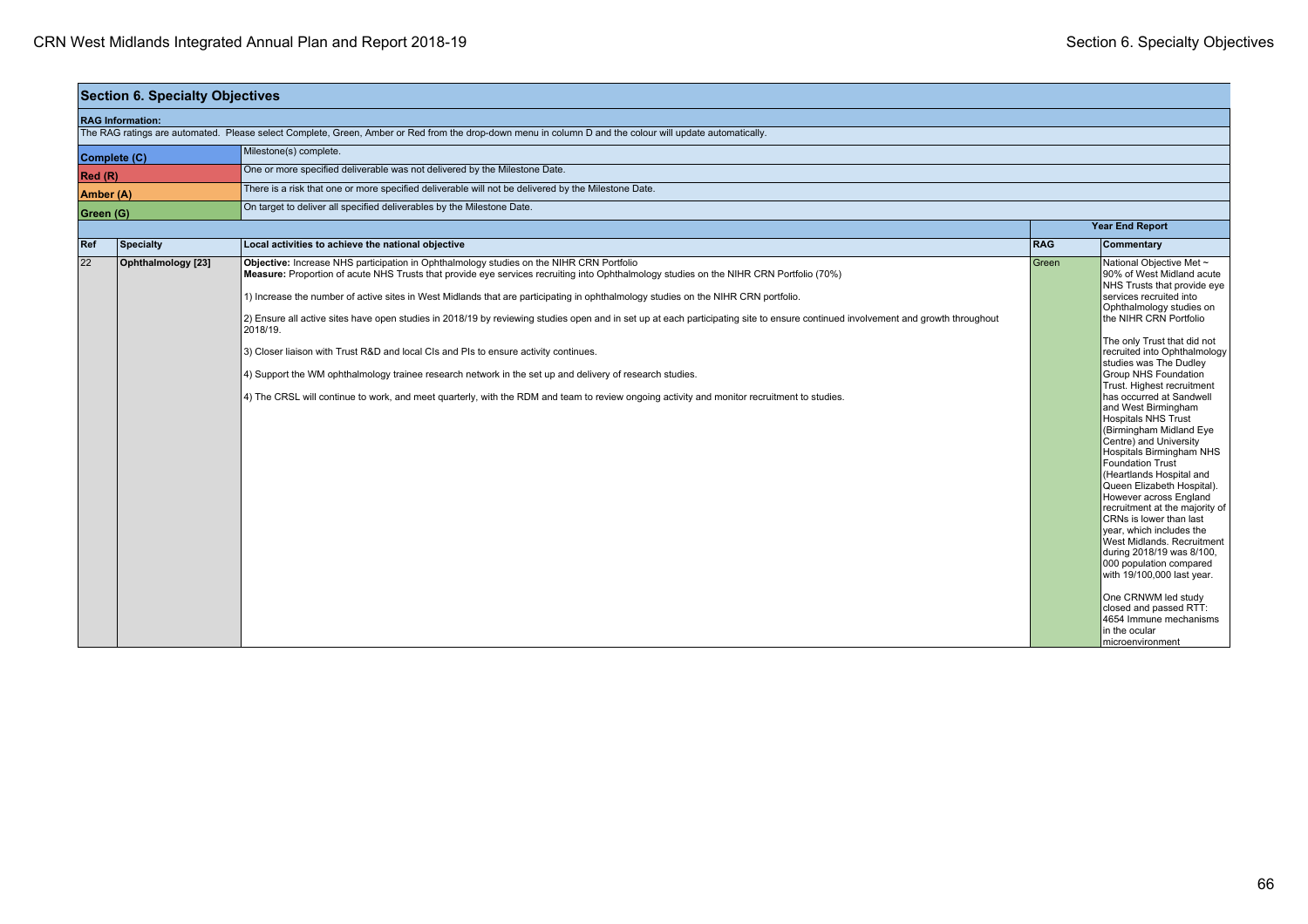|              | <b>Section 6. Specialty Objectives</b>  |                                                                                                                                                                                                                                                                                                                                                                                                                                                                                                                                                                                                                                                                                                                                                                                                                                                                                                                                                                                                                                                                                                                                                                                                                                                                                                                                                                                                                                                                                                                        |            |                                                                                                                                                                                                                                                                                                                                                                                                                                                                                                                                                                                                                                                                                                                                                                                                                                                                      |
|--------------|-----------------------------------------|------------------------------------------------------------------------------------------------------------------------------------------------------------------------------------------------------------------------------------------------------------------------------------------------------------------------------------------------------------------------------------------------------------------------------------------------------------------------------------------------------------------------------------------------------------------------------------------------------------------------------------------------------------------------------------------------------------------------------------------------------------------------------------------------------------------------------------------------------------------------------------------------------------------------------------------------------------------------------------------------------------------------------------------------------------------------------------------------------------------------------------------------------------------------------------------------------------------------------------------------------------------------------------------------------------------------------------------------------------------------------------------------------------------------------------------------------------------------------------------------------------------------|------------|----------------------------------------------------------------------------------------------------------------------------------------------------------------------------------------------------------------------------------------------------------------------------------------------------------------------------------------------------------------------------------------------------------------------------------------------------------------------------------------------------------------------------------------------------------------------------------------------------------------------------------------------------------------------------------------------------------------------------------------------------------------------------------------------------------------------------------------------------------------------|
|              | <b>RAG Information:</b>                 |                                                                                                                                                                                                                                                                                                                                                                                                                                                                                                                                                                                                                                                                                                                                                                                                                                                                                                                                                                                                                                                                                                                                                                                                                                                                                                                                                                                                                                                                                                                        |            |                                                                                                                                                                                                                                                                                                                                                                                                                                                                                                                                                                                                                                                                                                                                                                                                                                                                      |
|              |                                         | The RAG ratings are automated. Please select Complete, Green, Amber or Red from the drop-down menu in column D and the colour will update automatically.                                                                                                                                                                                                                                                                                                                                                                                                                                                                                                                                                                                                                                                                                                                                                                                                                                                                                                                                                                                                                                                                                                                                                                                                                                                                                                                                                               |            |                                                                                                                                                                                                                                                                                                                                                                                                                                                                                                                                                                                                                                                                                                                                                                                                                                                                      |
| Complete (C) |                                         | Milestone(s) complete.                                                                                                                                                                                                                                                                                                                                                                                                                                                                                                                                                                                                                                                                                                                                                                                                                                                                                                                                                                                                                                                                                                                                                                                                                                                                                                                                                                                                                                                                                                 |            |                                                                                                                                                                                                                                                                                                                                                                                                                                                                                                                                                                                                                                                                                                                                                                                                                                                                      |
| Red(R)       |                                         | One or more specified deliverable was not delivered by the Milestone Date.                                                                                                                                                                                                                                                                                                                                                                                                                                                                                                                                                                                                                                                                                                                                                                                                                                                                                                                                                                                                                                                                                                                                                                                                                                                                                                                                                                                                                                             |            |                                                                                                                                                                                                                                                                                                                                                                                                                                                                                                                                                                                                                                                                                                                                                                                                                                                                      |
| Amber (A)    |                                         | There is a risk that one or more specified deliverable will not be delivered by the Milestone Date.                                                                                                                                                                                                                                                                                                                                                                                                                                                                                                                                                                                                                                                                                                                                                                                                                                                                                                                                                                                                                                                                                                                                                                                                                                                                                                                                                                                                                    |            |                                                                                                                                                                                                                                                                                                                                                                                                                                                                                                                                                                                                                                                                                                                                                                                                                                                                      |
| Green (G)    |                                         | On target to deliver all specified deliverables by the Milestone Date.                                                                                                                                                                                                                                                                                                                                                                                                                                                                                                                                                                                                                                                                                                                                                                                                                                                                                                                                                                                                                                                                                                                                                                                                                                                                                                                                                                                                                                                 |            |                                                                                                                                                                                                                                                                                                                                                                                                                                                                                                                                                                                                                                                                                                                                                                                                                                                                      |
|              |                                         |                                                                                                                                                                                                                                                                                                                                                                                                                                                                                                                                                                                                                                                                                                                                                                                                                                                                                                                                                                                                                                                                                                                                                                                                                                                                                                                                                                                                                                                                                                                        |            | <b>Year End Report</b>                                                                                                                                                                                                                                                                                                                                                                                                                                                                                                                                                                                                                                                                                                                                                                                                                                               |
| Ref          | Specialty                               | Local activities to achieve the national objective                                                                                                                                                                                                                                                                                                                                                                                                                                                                                                                                                                                                                                                                                                                                                                                                                                                                                                                                                                                                                                                                                                                                                                                                                                                                                                                                                                                                                                                                     | <b>RAG</b> | Commentary                                                                                                                                                                                                                                                                                                                                                                                                                                                                                                                                                                                                                                                                                                                                                                                                                                                           |
| 23           | <b>Oral and dental health</b><br>$[24]$ | Objective: To develop the Oral and Dental research workforce in order to meet the demands of the expected growth in the portfolio following the JLA Priority Setting Partnership.<br>Measure: LCRNs to survey dentists and dental care professionals within their geographies to identify their research readiness and interests in order to gain an understanding of the<br>local capacity and capability<br>Opportunities/Challenges<br>Last year gave an opportunity as we supported a West Midlands led study that could be delivered in the General Dental setting. This gave us an opportunity to engage with General<br>Dental Practitioner community to showcase portfolio studies and raise awareness of research training opportunities available. The dental GCP e-learning module available on NIHR<br>CRN learn which has been promoted through the dental School and Dental Hospital gave another opportunity to increase awareness of Network Support. Whilst progress has been<br>made in raising awareness, NIHR adopted GDP research remains low.<br>Plans<br>To continue to increase awareness of the Oral and Dental Specialty and Network Support this year we plan to develop closer links with contacts made or identified through the two<br>events held with GDP community last year. Our Oral and Dental CRSL is Head of a Department at the local Dental School with supervisory responsibilities so will continue to promote<br>research awareness and training with the dental community. | l Green    | In collaboration with the<br>National O&D specialty<br>group WM LCRN has sent<br>out survey to dentists and<br>dental care professionals<br>within the geographies to<br>identify their research<br>readiness and interests in<br>order to gain an<br>understanding of the local<br>capacity and capability.<br>Survey results will be<br>collated nationally(awaiting<br>feedback). A CRN<br>presentation (CRN support)<br>was delivered at a LDN this<br>vear and Portfolio Facilitator<br>is now part of their<br>circulations. Thank you<br>letters have been sent to all<br>community dental practices<br>who have participated in<br>research this year to<br>improve relationships with<br>this community. All practices<br>that participated in research<br>have been invited to display<br><b>CREIF poster/PPIE</b><br>materials in their waiting<br>rooms. |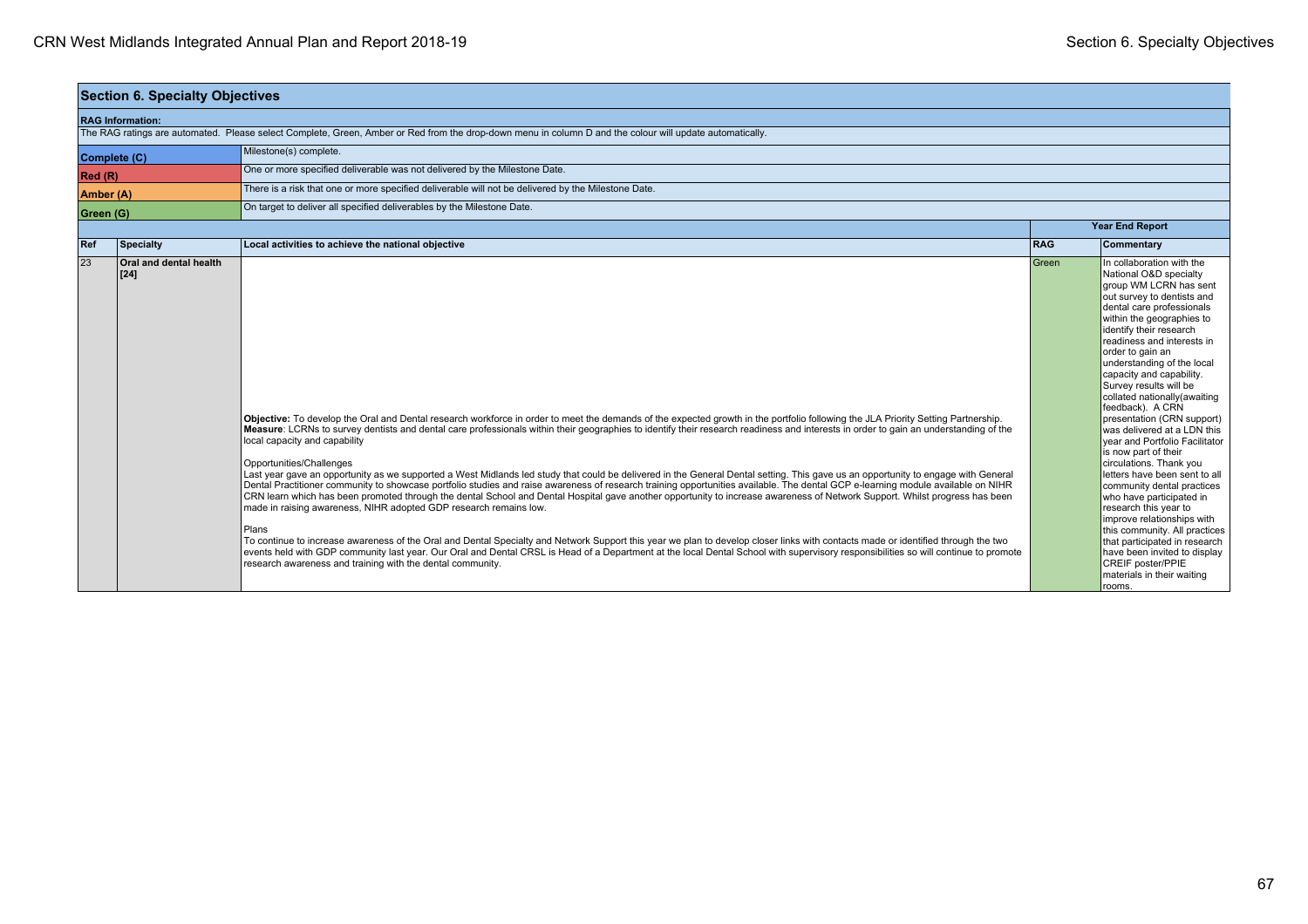$\mathbf{I}$ 

|           | <b>Section 6. Specialty Objectives</b>                                                                                                                   |                                                                                                                                                                                                                                                                                                                                                                                                                                                                                                                                                                                                                                                                                                                                                                                                                                                                                                                                                                                        |            |                                                                                                                                                                                                                                                                                                                                                                                                                                                                                                                                                                                                                                                                                                                                                                                                                                                                                                                                       |  |  |
|-----------|----------------------------------------------------------------------------------------------------------------------------------------------------------|----------------------------------------------------------------------------------------------------------------------------------------------------------------------------------------------------------------------------------------------------------------------------------------------------------------------------------------------------------------------------------------------------------------------------------------------------------------------------------------------------------------------------------------------------------------------------------------------------------------------------------------------------------------------------------------------------------------------------------------------------------------------------------------------------------------------------------------------------------------------------------------------------------------------------------------------------------------------------------------|------------|---------------------------------------------------------------------------------------------------------------------------------------------------------------------------------------------------------------------------------------------------------------------------------------------------------------------------------------------------------------------------------------------------------------------------------------------------------------------------------------------------------------------------------------------------------------------------------------------------------------------------------------------------------------------------------------------------------------------------------------------------------------------------------------------------------------------------------------------------------------------------------------------------------------------------------------|--|--|
|           | <b>RAG Information:</b>                                                                                                                                  |                                                                                                                                                                                                                                                                                                                                                                                                                                                                                                                                                                                                                                                                                                                                                                                                                                                                                                                                                                                        |            |                                                                                                                                                                                                                                                                                                                                                                                                                                                                                                                                                                                                                                                                                                                                                                                                                                                                                                                                       |  |  |
|           | The RAG ratings are automated. Please select Complete, Green, Amber or Red from the drop-down menu in column D and the colour will update automatically. |                                                                                                                                                                                                                                                                                                                                                                                                                                                                                                                                                                                                                                                                                                                                                                                                                                                                                                                                                                                        |            |                                                                                                                                                                                                                                                                                                                                                                                                                                                                                                                                                                                                                                                                                                                                                                                                                                                                                                                                       |  |  |
|           | Milestone(s) complete.<br>Complete (C)                                                                                                                   |                                                                                                                                                                                                                                                                                                                                                                                                                                                                                                                                                                                                                                                                                                                                                                                                                                                                                                                                                                                        |            |                                                                                                                                                                                                                                                                                                                                                                                                                                                                                                                                                                                                                                                                                                                                                                                                                                                                                                                                       |  |  |
| Red (R)   |                                                                                                                                                          | One or more specified deliverable was not delivered by the Milestone Date.                                                                                                                                                                                                                                                                                                                                                                                                                                                                                                                                                                                                                                                                                                                                                                                                                                                                                                             |            |                                                                                                                                                                                                                                                                                                                                                                                                                                                                                                                                                                                                                                                                                                                                                                                                                                                                                                                                       |  |  |
| Amber (A) |                                                                                                                                                          | There is a risk that one or more specified deliverable will not be delivered by the Milestone Date.                                                                                                                                                                                                                                                                                                                                                                                                                                                                                                                                                                                                                                                                                                                                                                                                                                                                                    |            |                                                                                                                                                                                                                                                                                                                                                                                                                                                                                                                                                                                                                                                                                                                                                                                                                                                                                                                                       |  |  |
| Green (G) |                                                                                                                                                          | On target to deliver all specified deliverables by the Milestone Date.                                                                                                                                                                                                                                                                                                                                                                                                                                                                                                                                                                                                                                                                                                                                                                                                                                                                                                                 |            |                                                                                                                                                                                                                                                                                                                                                                                                                                                                                                                                                                                                                                                                                                                                                                                                                                                                                                                                       |  |  |
|           |                                                                                                                                                          |                                                                                                                                                                                                                                                                                                                                                                                                                                                                                                                                                                                                                                                                                                                                                                                                                                                                                                                                                                                        |            | <b>Year End Report</b>                                                                                                                                                                                                                                                                                                                                                                                                                                                                                                                                                                                                                                                                                                                                                                                                                                                                                                                |  |  |
| Ref       | <b>Specialty</b>                                                                                                                                         | Local activities to achieve the national objective                                                                                                                                                                                                                                                                                                                                                                                                                                                                                                                                                                                                                                                                                                                                                                                                                                                                                                                                     | <b>RAG</b> | Commentary                                                                                                                                                                                                                                                                                                                                                                                                                                                                                                                                                                                                                                                                                                                                                                                                                                                                                                                            |  |  |
| 24        | Primary Care [25]                                                                                                                                        | Objective: Increase engagement of GP registrars and First Five GPs with NIHR CRN Portfolio research                                                                                                                                                                                                                                                                                                                                                                                                                                                                                                                                                                                                                                                                                                                                                                                                                                                                                    | Green      | WM First 5 GP Champion<br>Rachel Spencer won the                                                                                                                                                                                                                                                                                                                                                                                                                                                                                                                                                                                                                                                                                                                                                                                                                                                                                      |  |  |
|           |                                                                                                                                                          | Measure: LCRNs to identify and fund a minimum of two named individuals in a GP registrar / First Five nurturing role to undertake Research Champion activities                                                                                                                                                                                                                                                                                                                                                                                                                                                                                                                                                                                                                                                                                                                                                                                                                         |            | RCGP First 5 Award                                                                                                                                                                                                                                                                                                                                                                                                                                                                                                                                                                                                                                                                                                                                                                                                                                                                                                                    |  |  |
|           |                                                                                                                                                          | Progress with this objective in 17/18 provided the funding to secure the appointment of 3 individuals to the role of research champion with a focus on encouraging first five GPs to<br>engage with research                                                                                                                                                                                                                                                                                                                                                                                                                                                                                                                                                                                                                                                                                                                                                                           |            | Attendance at the 2nd<br>National Primary Care First<br>5 meeting in Nov 2018                                                                                                                                                                                                                                                                                                                                                                                                                                                                                                                                                                                                                                                                                                                                                                                                                                                         |  |  |
|           |                                                                                                                                                          | Plan:<br>1) To develop the discussion from the induction day which took place on 25/1/18 where it was agreed to develop a plan of action with measurable targets and a timeline that covers<br>the next 12 months<br>2) To develop a questionnaire at start of year and at end of year (pre and post surveys) exploring existing knowledge and awareness, whether their practices are involved in research,<br>have they been involved, would they like to have a further session on primary care research arranged.<br>3) Develop a pack for practices to share with new GPs to use as part of induction process. This will be linked to the trainee induction programme and will target research naive trainees<br>4) Engaging with those leaving the VTS scheme to encourage new GPs to get involved in research<br>5) Encourage First 5 GPs to get involved with the development of secondary care studies to encourage the use of the Primary Care setting to enhance recruitment |            | Due to difficulties with<br>payments, 2/3 of the GP<br>champions ceased<br>engagement and the third<br>left to take up a new post in<br>New Zealand. We held off<br>recruiting back to the post<br>until the new speciality<br>objectives were confirmed.<br>Rachel made fantastic<br>progress during her time in<br>the First5 role.                                                                                                                                                                                                                                                                                                                                                                                                                                                                                                                                                                                                 |  |  |
|           |                                                                                                                                                          |                                                                                                                                                                                                                                                                                                                                                                                                                                                                                                                                                                                                                                                                                                                                                                                                                                                                                                                                                                                        |            | Professor Jeremy Dale who<br>leads on this work for the<br>WM is working with Warwick<br>Medical School and Health<br>Education England to run a<br>half day symposium on<br>'Primary Care Research and<br>Audit in Coventry and<br>Warwickshire' on the 11th<br>July 2019. This will be an<br>opportunity for research-<br>active and research-<br>interested GPs and their<br>teams, GP registrars and<br>medical students in the area<br>to present primary care<br>research and audits, and to<br>hear about primary care<br>research that has been<br>undertaken within the area,<br>how they might get involved<br>- and most importantly, be<br>inspired by each other. This<br>event is aimed at<br>undergraduate medical<br>students with an interest in<br>General Practice, GP<br>trainees and GPs that are<br>research active, including all<br>practices supported by CRN<br>research infrastructure<br>scheme payments. |  |  |
|           |                                                                                                                                                          |                                                                                                                                                                                                                                                                                                                                                                                                                                                                                                                                                                                                                                                                                                                                                                                                                                                                                                                                                                                        |            | Still to progress:                                                                                                                                                                                                                                                                                                                                                                                                                                                                                                                                                                                                                                                                                                                                                                                                                                                                                                                    |  |  |
|           |                                                                                                                                                          |                                                                                                                                                                                                                                                                                                                                                                                                                                                                                                                                                                                                                                                                                                                                                                                                                                                                                                                                                                                        |            | 3) Develop a pack for<br>practices to share with new<br>GPs to use as part of<br>induction process. This will                                                                                                                                                                                                                                                                                                                                                                                                                                                                                                                                                                                                                                                                                                                                                                                                                         |  |  |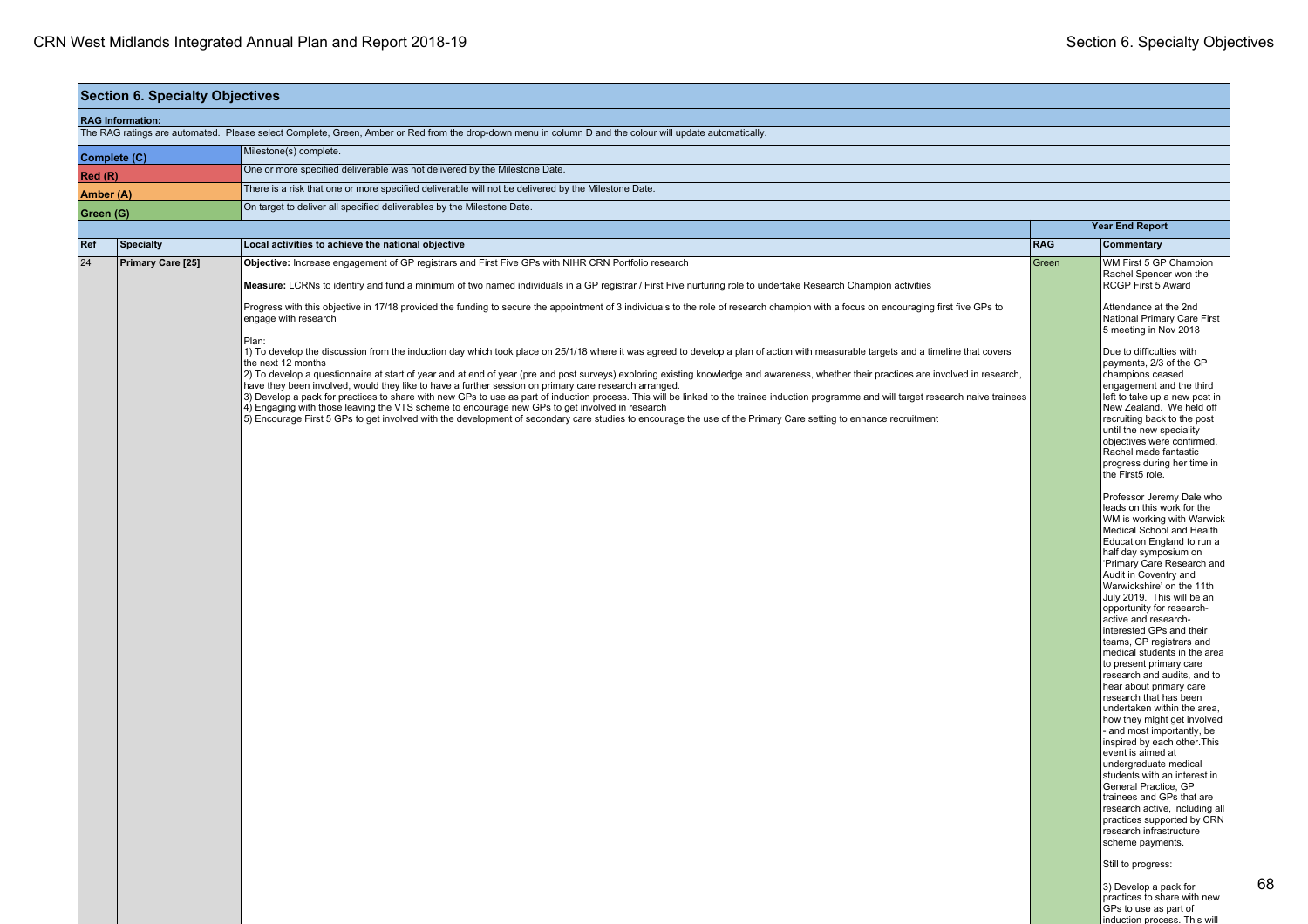|           | <b>Section 6. Specialty Objectives</b> |                                                                                                                                                                                                                                                                                                                                                                                                                                                                                                                                                                                                                                                                                                                                                                                                                                                                                                                                                                                                                                                                                                                                                                                                                                                                                                                                                                                                                                                                                                                                                                                                                                                |            |                                                                                                                                                                                                                                                                                                                                                                                                                                                                                                                                                                                                                                                                                                                           |
|-----------|----------------------------------------|------------------------------------------------------------------------------------------------------------------------------------------------------------------------------------------------------------------------------------------------------------------------------------------------------------------------------------------------------------------------------------------------------------------------------------------------------------------------------------------------------------------------------------------------------------------------------------------------------------------------------------------------------------------------------------------------------------------------------------------------------------------------------------------------------------------------------------------------------------------------------------------------------------------------------------------------------------------------------------------------------------------------------------------------------------------------------------------------------------------------------------------------------------------------------------------------------------------------------------------------------------------------------------------------------------------------------------------------------------------------------------------------------------------------------------------------------------------------------------------------------------------------------------------------------------------------------------------------------------------------------------------------|------------|---------------------------------------------------------------------------------------------------------------------------------------------------------------------------------------------------------------------------------------------------------------------------------------------------------------------------------------------------------------------------------------------------------------------------------------------------------------------------------------------------------------------------------------------------------------------------------------------------------------------------------------------------------------------------------------------------------------------------|
|           | <b>RAG Information:</b>                |                                                                                                                                                                                                                                                                                                                                                                                                                                                                                                                                                                                                                                                                                                                                                                                                                                                                                                                                                                                                                                                                                                                                                                                                                                                                                                                                                                                                                                                                                                                                                                                                                                                |            |                                                                                                                                                                                                                                                                                                                                                                                                                                                                                                                                                                                                                                                                                                                           |
|           |                                        | The RAG ratings are automated. Please select Complete, Green, Amber or Red from the drop-down menu in column D and the colour will update automatically.                                                                                                                                                                                                                                                                                                                                                                                                                                                                                                                                                                                                                                                                                                                                                                                                                                                                                                                                                                                                                                                                                                                                                                                                                                                                                                                                                                                                                                                                                       |            |                                                                                                                                                                                                                                                                                                                                                                                                                                                                                                                                                                                                                                                                                                                           |
|           | Complete (C)                           | Milestone(s) complete.                                                                                                                                                                                                                                                                                                                                                                                                                                                                                                                                                                                                                                                                                                                                                                                                                                                                                                                                                                                                                                                                                                                                                                                                                                                                                                                                                                                                                                                                                                                                                                                                                         |            |                                                                                                                                                                                                                                                                                                                                                                                                                                                                                                                                                                                                                                                                                                                           |
| Red(R)    |                                        | One or more specified deliverable was not delivered by the Milestone Date.                                                                                                                                                                                                                                                                                                                                                                                                                                                                                                                                                                                                                                                                                                                                                                                                                                                                                                                                                                                                                                                                                                                                                                                                                                                                                                                                                                                                                                                                                                                                                                     |            |                                                                                                                                                                                                                                                                                                                                                                                                                                                                                                                                                                                                                                                                                                                           |
| Amber (A) |                                        | There is a risk that one or more specified deliverable will not be delivered by the Milestone Date.                                                                                                                                                                                                                                                                                                                                                                                                                                                                                                                                                                                                                                                                                                                                                                                                                                                                                                                                                                                                                                                                                                                                                                                                                                                                                                                                                                                                                                                                                                                                            |            |                                                                                                                                                                                                                                                                                                                                                                                                                                                                                                                                                                                                                                                                                                                           |
| Green (G) |                                        | On target to deliver all specified deliverables by the Milestone Date.                                                                                                                                                                                                                                                                                                                                                                                                                                                                                                                                                                                                                                                                                                                                                                                                                                                                                                                                                                                                                                                                                                                                                                                                                                                                                                                                                                                                                                                                                                                                                                         |            |                                                                                                                                                                                                                                                                                                                                                                                                                                                                                                                                                                                                                                                                                                                           |
|           |                                        |                                                                                                                                                                                                                                                                                                                                                                                                                                                                                                                                                                                                                                                                                                                                                                                                                                                                                                                                                                                                                                                                                                                                                                                                                                                                                                                                                                                                                                                                                                                                                                                                                                                |            | <b>Year End Report</b>                                                                                                                                                                                                                                                                                                                                                                                                                                                                                                                                                                                                                                                                                                    |
| Ref       | <b>Specialty</b>                       | Local activities to achieve the national objective                                                                                                                                                                                                                                                                                                                                                                                                                                                                                                                                                                                                                                                                                                                                                                                                                                                                                                                                                                                                                                                                                                                                                                                                                                                                                                                                                                                                                                                                                                                                                                                             | <b>RAG</b> | Commentary                                                                                                                                                                                                                                                                                                                                                                                                                                                                                                                                                                                                                                                                                                                |
| 25        | Public Health [26]                     | Objective: Develop research infrastructure (including staff capacity and working with local authorities) to support research in Public Health<br>Measure: Number of LCRNs with a lead for Public Health B: Number of LCRNs recruiting to at least five studies on the NIHR CRN Portfolio managed by Public Health<br>Opportunities/Challenges<br>The recent change in policy to enable the NIHR CRN to extend support to public health and social care research in non-NHS settings presents an opportunity to increase number of<br>studies adopted on to the portfolio.<br>Plans<br>Continue to hold joint HSR and Public Health Specialty Group meetings supporting cross specialty working.<br>A local Public Health Specialty Group was developed last year to support Public Health research interested community. We will continue with these forums which are providing peer<br>support to this community and also increasing awareness of Network Support.<br>Continue to engage with the academic units, local authorities and NHS organisations and other stakeholders to support growth of the Public Health portfolio.                                                                                                                                                                                                                                                                                                                                                                                                                                                                                                            | Green      | CRSL in place; 5 Studies<br>open with recruitment. We<br>continue to hold joint HSR<br>and Public Health Specialty<br>Group meetings supporting<br>cross specialty working.<br>A local Public Health<br>Specialty Group has<br>continued to support Public<br>Health research interested<br>community. These forums<br>are providing peer support to<br>this community and also<br>increasing awareness of<br>Network Support.<br>Continue to engage with the<br>academic units, local<br>authorities and NHS<br>organisations and other<br>stakeholders to support<br>growth of the Public Health<br>portfolio. Representation at<br>PH England National Event<br>Warwick 11 Sep 18. PH Co-<br>CRSL appointed this year. |
| 26        | <b>Renal Disorders [27]</b>            | Objective: Increase the number of 'new' Principal Investigators (PIs) engaged in commercial Renal Disorders studies on the NIHR CRN Portfolio.<br>Measure: Number of LCRNs with one or more 'new PIs' (defined as researchers who have not engaged as PI in any commercial study in the last 3 years).<br>Whilst the West Midlands continues to develop studies in haemodialysis and peritoneal dialysis recruitment is dominated by one large registry study that is planned to end March 18.<br>All main renal units are research active and 6 out of 7 are delivering commercial research. The main paediatric renal unit at BWCH is also research active.<br>Challenges remain to improve our delivery to Target & Time.<br>It remains challenging to encourage urological surgeons to take on commercial trials without extensive support in this productivity-oriented service.<br>WM commercial renal portfolio is modest and commercial sites are often preselected and investigators preselected. Despite this several new clinicians have come forward to<br>express an interest in being a PI on renal commercial studies. The CRN will continue to encourage and support new PIs.<br>The CRN will continue to support the Dudley Group to expand its renal portfolio to include commercial trials.<br>We will engage with urology registrars/trainees in order to inspire them to form a trainee group and for them to become PIs and ultimately develop their own studies.<br>Promotion of the urology subspecialty will continue along with efforts to build cohesion across all centres in benign urological clinical research. | Green      | We have met this Specialty<br>Objective with at least 1 new<br>PI to a commercial Renal<br>Disorders study.<br>All main renal units have<br>recruited to non-commercial<br>studies and all except one<br>have recruited to at least<br>one commercial study.<br>The deputy CRSL has<br>worked with consultant<br>colleagues to map out the<br>best approach to engaging<br>with SpR/new consultants<br>towards setting up a urology<br>trainees group. Progress has<br>been made and<br>presentations on the NIHR<br>and its service offering along<br>with a 'sandpit' day are<br>planned for early 2019-20.                                                                                                             |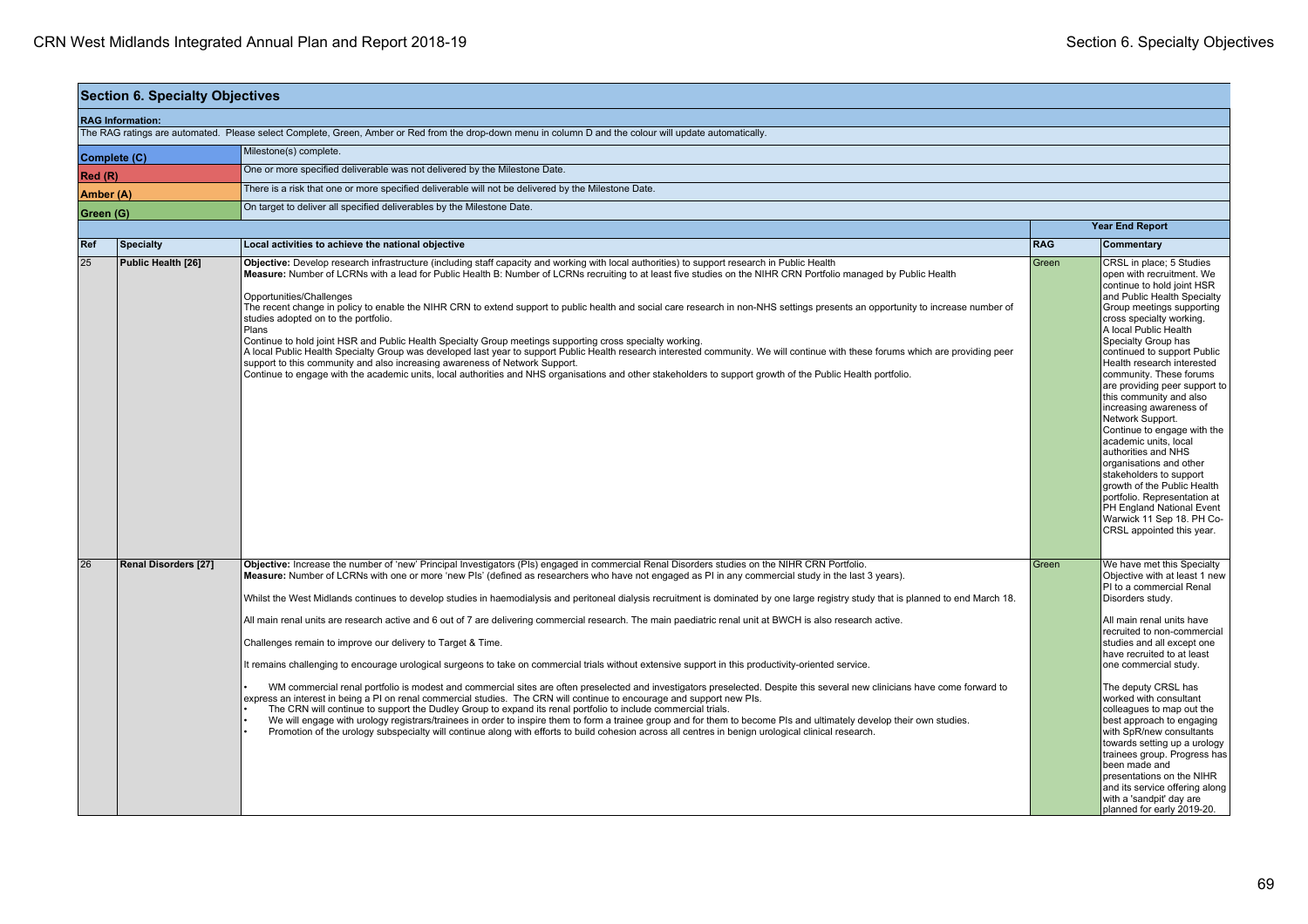|                                                                                                  | <b>Section 6. Specialty Objectives</b>            |                                                                                                                                                                                                                                                                                                                                                                                                                                                                                                                                                                                                                                                                                                                                                                                                                                                                                                                                                                                                                                                                                                                                                                                                                                                                                                                                                                                                                                                                                                                                                                                                                                                                                                                                                                                                                                                                                                                                                                                                                                                                                                                                                                                                                                                                                                                                                                                                                                                                                                                                                                                                                                                                                                                                                                                                                                                                                                                                                                                                                                                                                                                                                                                                                                                                                                                                                                                                                                                                                                                                                                                                                                                                                                                                                                                                               |            |                                                                                                                                                                                                                                                                                                                                                                                                                                                                                                                                                                                                                                                                                                                                                                                                                                                                                                                                                                                                                                                                                                                                                                                                                                                                                                                                                                                                                                     |
|--------------------------------------------------------------------------------------------------|---------------------------------------------------|---------------------------------------------------------------------------------------------------------------------------------------------------------------------------------------------------------------------------------------------------------------------------------------------------------------------------------------------------------------------------------------------------------------------------------------------------------------------------------------------------------------------------------------------------------------------------------------------------------------------------------------------------------------------------------------------------------------------------------------------------------------------------------------------------------------------------------------------------------------------------------------------------------------------------------------------------------------------------------------------------------------------------------------------------------------------------------------------------------------------------------------------------------------------------------------------------------------------------------------------------------------------------------------------------------------------------------------------------------------------------------------------------------------------------------------------------------------------------------------------------------------------------------------------------------------------------------------------------------------------------------------------------------------------------------------------------------------------------------------------------------------------------------------------------------------------------------------------------------------------------------------------------------------------------------------------------------------------------------------------------------------------------------------------------------------------------------------------------------------------------------------------------------------------------------------------------------------------------------------------------------------------------------------------------------------------------------------------------------------------------------------------------------------------------------------------------------------------------------------------------------------------------------------------------------------------------------------------------------------------------------------------------------------------------------------------------------------------------------------------------------------------------------------------------------------------------------------------------------------------------------------------------------------------------------------------------------------------------------------------------------------------------------------------------------------------------------------------------------------------------------------------------------------------------------------------------------------------------------------------------------------------------------------------------------------------------------------------------------------------------------------------------------------------------------------------------------------------------------------------------------------------------------------------------------------------------------------------------------------------------------------------------------------------------------------------------------------------------------------------------------------------------------------------------------------|------------|-------------------------------------------------------------------------------------------------------------------------------------------------------------------------------------------------------------------------------------------------------------------------------------------------------------------------------------------------------------------------------------------------------------------------------------------------------------------------------------------------------------------------------------------------------------------------------------------------------------------------------------------------------------------------------------------------------------------------------------------------------------------------------------------------------------------------------------------------------------------------------------------------------------------------------------------------------------------------------------------------------------------------------------------------------------------------------------------------------------------------------------------------------------------------------------------------------------------------------------------------------------------------------------------------------------------------------------------------------------------------------------------------------------------------------------|
|                                                                                                  | <b>RAG Information:</b>                           |                                                                                                                                                                                                                                                                                                                                                                                                                                                                                                                                                                                                                                                                                                                                                                                                                                                                                                                                                                                                                                                                                                                                                                                                                                                                                                                                                                                                                                                                                                                                                                                                                                                                                                                                                                                                                                                                                                                                                                                                                                                                                                                                                                                                                                                                                                                                                                                                                                                                                                                                                                                                                                                                                                                                                                                                                                                                                                                                                                                                                                                                                                                                                                                                                                                                                                                                                                                                                                                                                                                                                                                                                                                                                                                                                                                                               |            |                                                                                                                                                                                                                                                                                                                                                                                                                                                                                                                                                                                                                                                                                                                                                                                                                                                                                                                                                                                                                                                                                                                                                                                                                                                                                                                                                                                                                                     |
|                                                                                                  |                                                   | The RAG ratings are automated. Please select Complete, Green, Amber or Red from the drop-down menu in column D and the colour will update automatically.                                                                                                                                                                                                                                                                                                                                                                                                                                                                                                                                                                                                                                                                                                                                                                                                                                                                                                                                                                                                                                                                                                                                                                                                                                                                                                                                                                                                                                                                                                                                                                                                                                                                                                                                                                                                                                                                                                                                                                                                                                                                                                                                                                                                                                                                                                                                                                                                                                                                                                                                                                                                                                                                                                                                                                                                                                                                                                                                                                                                                                                                                                                                                                                                                                                                                                                                                                                                                                                                                                                                                                                                                                                      |            |                                                                                                                                                                                                                                                                                                                                                                                                                                                                                                                                                                                                                                                                                                                                                                                                                                                                                                                                                                                                                                                                                                                                                                                                                                                                                                                                                                                                                                     |
| Complete (C)                                                                                     |                                                   | Milestone(s) complete.                                                                                                                                                                                                                                                                                                                                                                                                                                                                                                                                                                                                                                                                                                                                                                                                                                                                                                                                                                                                                                                                                                                                                                                                                                                                                                                                                                                                                                                                                                                                                                                                                                                                                                                                                                                                                                                                                                                                                                                                                                                                                                                                                                                                                                                                                                                                                                                                                                                                                                                                                                                                                                                                                                                                                                                                                                                                                                                                                                                                                                                                                                                                                                                                                                                                                                                                                                                                                                                                                                                                                                                                                                                                                                                                                                                        |            |                                                                                                                                                                                                                                                                                                                                                                                                                                                                                                                                                                                                                                                                                                                                                                                                                                                                                                                                                                                                                                                                                                                                                                                                                                                                                                                                                                                                                                     |
| Red(R)                                                                                           |                                                   | One or more specified deliverable was not delivered by the Milestone Date.                                                                                                                                                                                                                                                                                                                                                                                                                                                                                                                                                                                                                                                                                                                                                                                                                                                                                                                                                                                                                                                                                                                                                                                                                                                                                                                                                                                                                                                                                                                                                                                                                                                                                                                                                                                                                                                                                                                                                                                                                                                                                                                                                                                                                                                                                                                                                                                                                                                                                                                                                                                                                                                                                                                                                                                                                                                                                                                                                                                                                                                                                                                                                                                                                                                                                                                                                                                                                                                                                                                                                                                                                                                                                                                                    |            |                                                                                                                                                                                                                                                                                                                                                                                                                                                                                                                                                                                                                                                                                                                                                                                                                                                                                                                                                                                                                                                                                                                                                                                                                                                                                                                                                                                                                                     |
|                                                                                                  |                                                   | There is a risk that one or more specified deliverable will not be delivered by the Milestone Date.                                                                                                                                                                                                                                                                                                                                                                                                                                                                                                                                                                                                                                                                                                                                                                                                                                                                                                                                                                                                                                                                                                                                                                                                                                                                                                                                                                                                                                                                                                                                                                                                                                                                                                                                                                                                                                                                                                                                                                                                                                                                                                                                                                                                                                                                                                                                                                                                                                                                                                                                                                                                                                                                                                                                                                                                                                                                                                                                                                                                                                                                                                                                                                                                                                                                                                                                                                                                                                                                                                                                                                                                                                                                                                           |            |                                                                                                                                                                                                                                                                                                                                                                                                                                                                                                                                                                                                                                                                                                                                                                                                                                                                                                                                                                                                                                                                                                                                                                                                                                                                                                                                                                                                                                     |
| Amber (A)<br>On target to deliver all specified deliverables by the Milestone Date.<br>Green (G) |                                                   |                                                                                                                                                                                                                                                                                                                                                                                                                                                                                                                                                                                                                                                                                                                                                                                                                                                                                                                                                                                                                                                                                                                                                                                                                                                                                                                                                                                                                                                                                                                                                                                                                                                                                                                                                                                                                                                                                                                                                                                                                                                                                                                                                                                                                                                                                                                                                                                                                                                                                                                                                                                                                                                                                                                                                                                                                                                                                                                                                                                                                                                                                                                                                                                                                                                                                                                                                                                                                                                                                                                                                                                                                                                                                                                                                                                                               |            |                                                                                                                                                                                                                                                                                                                                                                                                                                                                                                                                                                                                                                                                                                                                                                                                                                                                                                                                                                                                                                                                                                                                                                                                                                                                                                                                                                                                                                     |
|                                                                                                  |                                                   |                                                                                                                                                                                                                                                                                                                                                                                                                                                                                                                                                                                                                                                                                                                                                                                                                                                                                                                                                                                                                                                                                                                                                                                                                                                                                                                                                                                                                                                                                                                                                                                                                                                                                                                                                                                                                                                                                                                                                                                                                                                                                                                                                                                                                                                                                                                                                                                                                                                                                                                                                                                                                                                                                                                                                                                                                                                                                                                                                                                                                                                                                                                                                                                                                                                                                                                                                                                                                                                                                                                                                                                                                                                                                                                                                                                                               |            | <b>Year End Report</b>                                                                                                                                                                                                                                                                                                                                                                                                                                                                                                                                                                                                                                                                                                                                                                                                                                                                                                                                                                                                                                                                                                                                                                                                                                                                                                                                                                                                              |
| Ref                                                                                              | Specialty                                         | Local activities to achieve the national objective                                                                                                                                                                                                                                                                                                                                                                                                                                                                                                                                                                                                                                                                                                                                                                                                                                                                                                                                                                                                                                                                                                                                                                                                                                                                                                                                                                                                                                                                                                                                                                                                                                                                                                                                                                                                                                                                                                                                                                                                                                                                                                                                                                                                                                                                                                                                                                                                                                                                                                                                                                                                                                                                                                                                                                                                                                                                                                                                                                                                                                                                                                                                                                                                                                                                                                                                                                                                                                                                                                                                                                                                                                                                                                                                                            | <b>RAG</b> | Commentary                                                                                                                                                                                                                                                                                                                                                                                                                                                                                                                                                                                                                                                                                                                                                                                                                                                                                                                                                                                                                                                                                                                                                                                                                                                                                                                                                                                                                          |
| 27                                                                                               | <b>Reproductive Health and</b><br>Childbirth [28] | Objective: Increase the proportion of NHS Trusts recruiting into Reproductive Health and Childbirth studies on the NIHR CRN Portfolio<br>Measure: A: The proportion of acute NHS Trusts that provide maternity services (target 70%) recruiting into Reproductive Health and Childbirth studies on the NIHR CRN Portfolio.<br>There are 18 Acute Trusts in CRN WM, with 15 of these providing maternity services. In order to maximally support the Specialty objective, we aim to recruit to the RH&C portfolio in<br>all 15 Trusts. This will be achieved by:<br>Ongoing support to the specialist maternity hospitals Support strategic initiatives with a focus on 24/7 GCP- and study-specific trained cover. Embedding this approach in<br>2017/18 ensured continued successful support to the WM-led studies and the national portfolio, and will be maintained through 2018/19. Embedding the culture for research is seen as<br>key to successful delivery of Portfolio studies.<br>Focus on hitherto non-recruiting DGHs. We identified three Trusts in 2017/18 with potential to recruit to the RH&C portfolio, and worked with the R&D managers to win strategic<br>funding awards to appoint nursing/midwifery staff to support interested PIs. We also approached study teams to accept these novice sites for open studies, and have successfully<br>supported two of the three sites to recruit to RH&C studies. The 3rd site has studies in set-up and will be supported through 2018/19 as the newly appointed O&G Consultants become<br>research active.<br>Additional help will be given to all sites from the CRN core delivery and support teams, to include tailored CRSL roadshows, attendance at research meetings with the PI,<br>mentorship of new PIs, offering PI masterclass training and/or study-specific training and mentoring of the research nurses/midwives. Understanding the PI interests, site services and<br>capability, will help to better support the feasibility assessments and aid targeted site selections. PI development, engagement with the nursing and midwifery workforce, and together<br>with an appreciation of the strengths and limitations of sites, will be a focus for 2018/19 to grow the Specialty.<br>Ever strengthening engagement with the WM Obs & Gynae trainee collaborative will remain a focus of 2018/19, with the measure of success being the number of GCP-trained<br>trainees and the number who recruit to or provide other research activities in RH&C studies in the subsequent 12 months.<br>Supported by the CRSL, the Obstetrics and Gynaecology (MROG) and Anaesthesia & Intensive Care trainee groups attended the CRN WM cross-specialty trainee sandpit day in<br>2017/18. MROG proposed a study of antimicrobial-impregnated sutures on infection rates after caesarean section, and the anaesthetics trainees proposed PATHOS: Prevention And<br>Treatment of Hypotension during Obstetric Surgery. The plan is to support the trainee networks to develop these proposals into regional or national audits in 2018/19, and ultimately<br>for NIHR funding. This initiative is aimed at increasing involvement of trainees in research activities and developing the PIs of the future. The measure of success will be a successful<br>grant submission by a trainee group.<br>Measure B: Recruitment within the LCRN geography as a proportion of infant mortality data for that region. Establish baseline to determine appropriate level of growth for 2019/20<br>Yet to be determined - local activities will depend on the baseline data to be collected in 2018/19. Use of regional perinatal and infant mortality data will identify geographic areas<br>where research should benefit the local population. | Green      | The Specialty Objectives<br>ODP App shows recruitment<br>to RH&C Portfolio studies in<br>13 of 13 (100%) Trusts,<br>achieving the target of 70%.<br>We do have 14 Trusts in the<br>CRN WM with maternity<br>services. This year, to date,<br>we have yet to recruit to<br>RH&C studies in Wye Valley<br>NHS Trust but are working<br>with them to identify suitable<br>studies and with national<br>study teams to accept<br>Hereford County Hospital as<br>a participating site. We have<br>also supported the Trust<br>R&D department with a<br>successful strategic funding<br>award for a 0.2 wte research<br>midwife in FY2019/20; this<br>will support the clinical team<br>to engage with suitable<br>maternity Portfolio studies.<br>CRN WM has retained its<br>position as 3rd/15 LCRNs for<br>total recruitment, and<br>increased to 2nd place for<br>complexity-based<br>recruitment (datacut 26 04<br>2019). A total of 7,031<br>participants have been<br>recruited to-date, which is<br>1,792 above last year<br>despite a reduction in<br>number of studies from 55 to<br>48. Twenty-four of these<br>studies are WM-led, with<br>another open yet to recruit.<br>Three West Midlands-led<br>non-commercial multi-site<br>studies have closed in-year<br>(CPMS ID 34335 COSMisT,<br>ID 37426 Baby be<br>Smokefree, ID 39050<br>APPEAL), and successfully<br>delivered recruitment to time<br>and target; HLO2b=100%. |
|                                                                                                  |                                                   |                                                                                                                                                                                                                                                                                                                                                                                                                                                                                                                                                                                                                                                                                                                                                                                                                                                                                                                                                                                                                                                                                                                                                                                                                                                                                                                                                                                                                                                                                                                                                                                                                                                                                                                                                                                                                                                                                                                                                                                                                                                                                                                                                                                                                                                                                                                                                                                                                                                                                                                                                                                                                                                                                                                                                                                                                                                                                                                                                                                                                                                                                                                                                                                                                                                                                                                                                                                                                                                                                                                                                                                                                                                                                                                                                                                                               |            | The RH&C Specialty is 2nd<br>highest recruiting in CRN<br>WM, second only to primary<br>care, and providing 9.5% of<br>all recruitment in the region<br>(datacut 26 04 2019). This<br>highly successful recruitment<br>in the CRN West Midlands                                                                                                                                                                                                                                                                                                                                                                                                                                                                                                                                                                                                                                                                                                                                                                                                                                                                                                                                                                                                                                                                                                                                                                                     |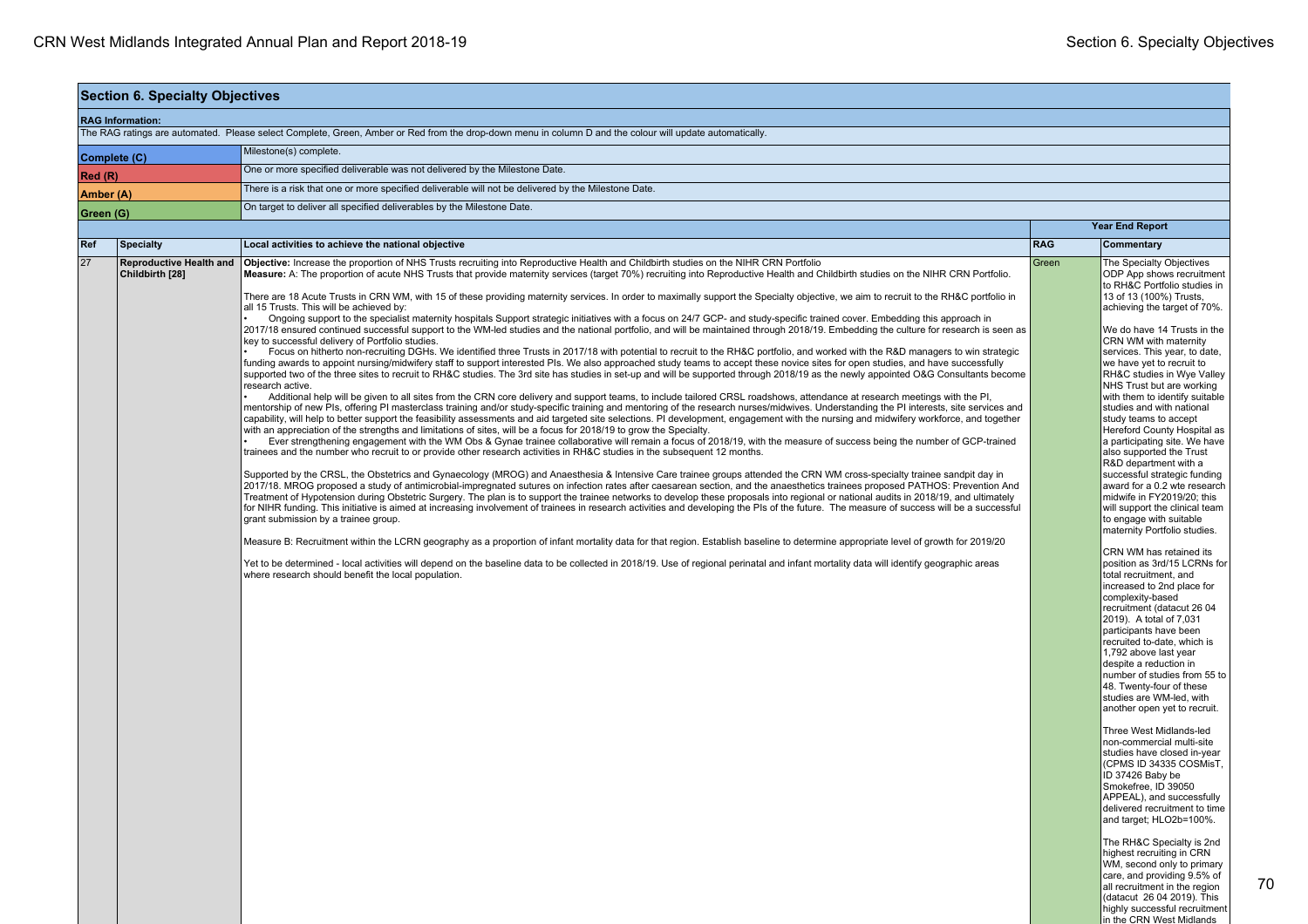|                         | <b>Section 6. Specialty Objectives</b> |                                                                                                                                                                                                                                                                                                                                                         |            |                                                                                                                                                                                                                                                                                    |
|-------------------------|----------------------------------------|---------------------------------------------------------------------------------------------------------------------------------------------------------------------------------------------------------------------------------------------------------------------------------------------------------------------------------------------------------|------------|------------------------------------------------------------------------------------------------------------------------------------------------------------------------------------------------------------------------------------------------------------------------------------|
| <b>RAG Information:</b> |                                        |                                                                                                                                                                                                                                                                                                                                                         |            |                                                                                                                                                                                                                                                                                    |
|                         |                                        | The RAG ratings are automated. Please select Complete, Green, Amber or Red from the drop-down menu in column D and the colour will update automatically.                                                                                                                                                                                                |            |                                                                                                                                                                                                                                                                                    |
|                         | Complete (C)                           | Milestone(s) complete.                                                                                                                                                                                                                                                                                                                                  |            |                                                                                                                                                                                                                                                                                    |
| Red(R)                  |                                        | One or more specified deliverable was not delivered by the Milestone Date.                                                                                                                                                                                                                                                                              |            |                                                                                                                                                                                                                                                                                    |
| Amber (A)               |                                        | There is a risk that one or more specified deliverable will not be delivered by the Milestone Date                                                                                                                                                                                                                                                      |            |                                                                                                                                                                                                                                                                                    |
| Green (G)               |                                        | On target to deliver all specified deliverables by the Milestone Date.                                                                                                                                                                                                                                                                                  |            |                                                                                                                                                                                                                                                                                    |
|                         |                                        |                                                                                                                                                                                                                                                                                                                                                         |            | <b>Year End Report</b>                                                                                                                                                                                                                                                             |
| Ref                     | <b>Specialty</b>                       | Local activities to achieve the national objective                                                                                                                                                                                                                                                                                                      | <b>RAG</b> | Commentary                                                                                                                                                                                                                                                                         |
| 28                      | <b>Respiratory Disorders</b><br>[29]   | Objective: Increase access for patients to Respiratory Disorders studies on the NIHR CRN Portfolio<br>Measure: Number of LCRNs recruiting participants into respiratory rare disease studies on the NIHR CRN Portfolio (e.g. pulmonary fibrosis, pulmonary hypertension, cystic fibrosis,<br>lymphangioleiomyomatosis, pulmonary alveolar proteinosis). | Green      | <b>National Objective Met:</b><br>Recruited participants into<br>respiratory rare disease<br>studies on the NIHR CRN                                                                                                                                                               |
|                         |                                        | 1) To recruit to studies in national Specialty targeted areas - airway disease, and orphan lung disease e.g.IPF. Based on the current Portfolio there should be no difficulty in achieving<br>this objective in 2018/19                                                                                                                                 |            | Portfolio<br>Recruitment into Cystic                                                                                                                                                                                                                                               |
|                         |                                        | [2] To identify, develop and support additional PIs undertaking their first study - CRN WM target is 1-2 new PIs. The aim is to to start them with small and more easily achievable<br>studies.                                                                                                                                                         |            | fibrosis, Pulmonary fibrosis /<br>interstitial lung disease and<br>Rare lung disease studies                                                                                                                                                                                       |
|                         |                                        | 3) Increase the number of commercial studies by identifying industry Portfolio studies which are most easily deliverable across the region. This will allow less experienced PIs to start<br>with relatively "easy win" studies.                                                                                                                        |            | increased this year<br>compared with 2017/18, and<br>the West Midlands was the                                                                                                                                                                                                     |
|                         |                                        | [4] Investigate the feasibility of setting up a regional trainee respiratory research network.                                                                                                                                                                                                                                                          |            | highest recruiting region for                                                                                                                                                                                                                                                      |
|                         |                                        | 5) Identify capacity and capability of respiratory research in Trusts and explore opportunities and barriers for growth and participation. Disseminate knowledge about role of the CRN to<br>the respiratory community.                                                                                                                                 |            | recruiting participants into<br>respiratory rare disease<br>studies commercial studies.<br>CRNWM was the second                                                                                                                                                                    |
|                         |                                        | 6) The CRSLs will continue to work, and meet quarterly, with the RDM and team to review ongoing activity and monitor recruitment to studies.                                                                                                                                                                                                            |            | highest recruiting region for<br><b>Respiratory Diseases</b><br>managed studies (CRN<br>Wessex recruited over 6,000<br>participants to a single site<br>observational study).<br>Recruitment during 2018/19<br>was 40/100,000 population<br>compared with 22/100,000<br>last year. |
|                         |                                        |                                                                                                                                                                                                                                                                                                                                                         |            | Most recruitment activity this<br>year has taken place at<br>University Hospitals<br>Birmingham NHS<br><b>Foundation Trust</b><br>(Heartlands Hospital and<br>Queen Elizabeth Hospital)<br>partly due to the regions rare<br>diseases are mainly seen at<br>this Trust.            |
|                         |                                        |                                                                                                                                                                                                                                                                                                                                                         |            | Three CRNWM led studies<br>closed and passed RTT:<br>~19566 A Smart COPD-<br>SPOC monitor for interactive<br>management of COPD<br>~30345 CURVE<br>~32654 Elastin degradation<br>in exacerbations of AATD                                                                          |
|                         |                                        |                                                                                                                                                                                                                                                                                                                                                         |            | Three of three CRNWM led<br>commercial studies also<br>closed and passed Study<br>RTT:<br>~38656 CF Homozygous<br>~38655 CF Het-min<br>~19856 RESP 4602 COPD<br>Unfortunately, despite                                                                                             |
|                         |                                        |                                                                                                                                                                                                                                                                                                                                                         |            | <b>CRNWM</b> lead studies<br>passing RTT, only 2 of the 4                                                                                                                                                                                                                          |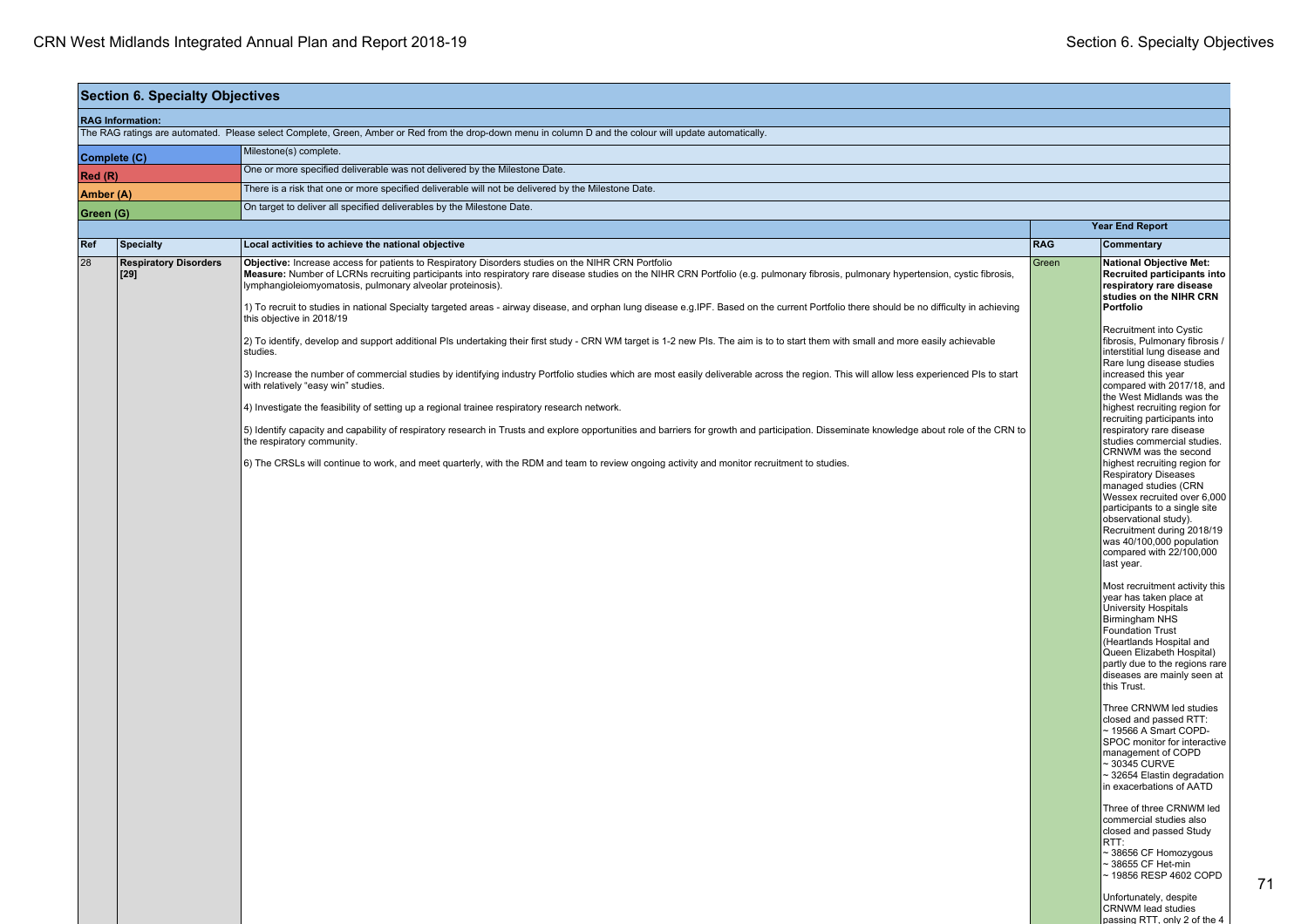|           | <b>Section 6. Specialty Objectives</b> |                                                                                                                                                                                                                                                                                                                                                                                                                                                                                                                                                                                                                                                                                                                                                                                                                                                                                                 |            |                                                                                                                                                                                                                                                                                                                                                                                                                                                                                                                                                                                                                                                                                                                                                                                                                                                                                                                                                                                                                                                                                                                     |
|-----------|----------------------------------------|-------------------------------------------------------------------------------------------------------------------------------------------------------------------------------------------------------------------------------------------------------------------------------------------------------------------------------------------------------------------------------------------------------------------------------------------------------------------------------------------------------------------------------------------------------------------------------------------------------------------------------------------------------------------------------------------------------------------------------------------------------------------------------------------------------------------------------------------------------------------------------------------------|------------|---------------------------------------------------------------------------------------------------------------------------------------------------------------------------------------------------------------------------------------------------------------------------------------------------------------------------------------------------------------------------------------------------------------------------------------------------------------------------------------------------------------------------------------------------------------------------------------------------------------------------------------------------------------------------------------------------------------------------------------------------------------------------------------------------------------------------------------------------------------------------------------------------------------------------------------------------------------------------------------------------------------------------------------------------------------------------------------------------------------------|
|           | <b>RAG Information:</b>                |                                                                                                                                                                                                                                                                                                                                                                                                                                                                                                                                                                                                                                                                                                                                                                                                                                                                                                 |            |                                                                                                                                                                                                                                                                                                                                                                                                                                                                                                                                                                                                                                                                                                                                                                                                                                                                                                                                                                                                                                                                                                                     |
|           |                                        | The RAG ratings are automated. Please select Complete, Green, Amber or Red from the drop-down menu in column D and the colour will update automatically.                                                                                                                                                                                                                                                                                                                                                                                                                                                                                                                                                                                                                                                                                                                                        |            |                                                                                                                                                                                                                                                                                                                                                                                                                                                                                                                                                                                                                                                                                                                                                                                                                                                                                                                                                                                                                                                                                                                     |
|           | Complete (C)                           | Milestone(s) complete.                                                                                                                                                                                                                                                                                                                                                                                                                                                                                                                                                                                                                                                                                                                                                                                                                                                                          |            |                                                                                                                                                                                                                                                                                                                                                                                                                                                                                                                                                                                                                                                                                                                                                                                                                                                                                                                                                                                                                                                                                                                     |
| Red (R)   |                                        | One or more specified deliverable was not delivered by the Milestone Date.                                                                                                                                                                                                                                                                                                                                                                                                                                                                                                                                                                                                                                                                                                                                                                                                                      |            |                                                                                                                                                                                                                                                                                                                                                                                                                                                                                                                                                                                                                                                                                                                                                                                                                                                                                                                                                                                                                                                                                                                     |
| Amber (A) |                                        | There is a risk that one or more specified deliverable will not be delivered by the Milestone Date.                                                                                                                                                                                                                                                                                                                                                                                                                                                                                                                                                                                                                                                                                                                                                                                             |            |                                                                                                                                                                                                                                                                                                                                                                                                                                                                                                                                                                                                                                                                                                                                                                                                                                                                                                                                                                                                                                                                                                                     |
| Green (G) |                                        | On target to deliver all specified deliverables by the Milestone Date.                                                                                                                                                                                                                                                                                                                                                                                                                                                                                                                                                                                                                                                                                                                                                                                                                          |            |                                                                                                                                                                                                                                                                                                                                                                                                                                                                                                                                                                                                                                                                                                                                                                                                                                                                                                                                                                                                                                                                                                                     |
|           |                                        |                                                                                                                                                                                                                                                                                                                                                                                                                                                                                                                                                                                                                                                                                                                                                                                                                                                                                                 |            | <b>Year End Report</b>                                                                                                                                                                                                                                                                                                                                                                                                                                                                                                                                                                                                                                                                                                                                                                                                                                                                                                                                                                                                                                                                                              |
| Ref       | <b>Specialty</b>                       | Local activities to achieve the national objective                                                                                                                                                                                                                                                                                                                                                                                                                                                                                                                                                                                                                                                                                                                                                                                                                                              | <b>RAG</b> | Commentary                                                                                                                                                                                                                                                                                                                                                                                                                                                                                                                                                                                                                                                                                                                                                                                                                                                                                                                                                                                                                                                                                                          |
| 29        | Stroke [30]                            | Objective: CRN recruitment to Stroke RCTs should be at least 8% of the 2016/17 SSNAP recorded hospital admissions.<br>Measure: % of Sentinel Stroke National Audit Programme (SSNAP) recorded admissions recruited into RCTs across the entire stroke pathway on the NIHR CRN Portfolio.<br>Encourage research staff to continue to attend CRN specialty meetings and the successful evening events for clinicians.<br>Scope the opportunities around growing the stroke rehabilitation sub-specialty that has recently been in decline in the West Midlands.<br>RDM to work with local Trusts to minimise the risk of stroke nurses being moved into other specialties and not re-engaging as the size of the portfolio varies.<br>CRN to continue to provide practical support to both HSRCs in Stoke and Birmingham, including looking at how to configure 24/7 coverage by research nurses. | Red        | National objective not met<br>locally:<br>The target has not been met<br>due to a lower number of<br>recruiting studies.<br>Recruitment numbers have<br>also declined due in part to<br>the dearth of rehab studies<br>running in West Midlands.<br>Despite this prospects have<br>been improving with an<br>increase in the number of<br>feasibilities over recent<br>months that have resulted in<br>more studies in setup. This<br>represents a good<br>opportunity for improving<br>recruitment going forward.<br>The RDM and CRSLs have<br>provided engagement<br>opportunities through<br>quarterly specialty meetings<br>and site visits, the former<br>continuing to attract good<br>numbers of staff with<br>different roles/senioritis<br>including consultants and<br>research nurses. The<br>CRSLs have discussed<br>maintenance of the research<br>nurse workforce capacity<br>with local Trusts. They have<br>targeted certain Trusts<br>where it is thought additional<br>studies could be started.<br>The network has continued<br>to support both of our<br>Hyperacute Stroke Research<br>Centres. |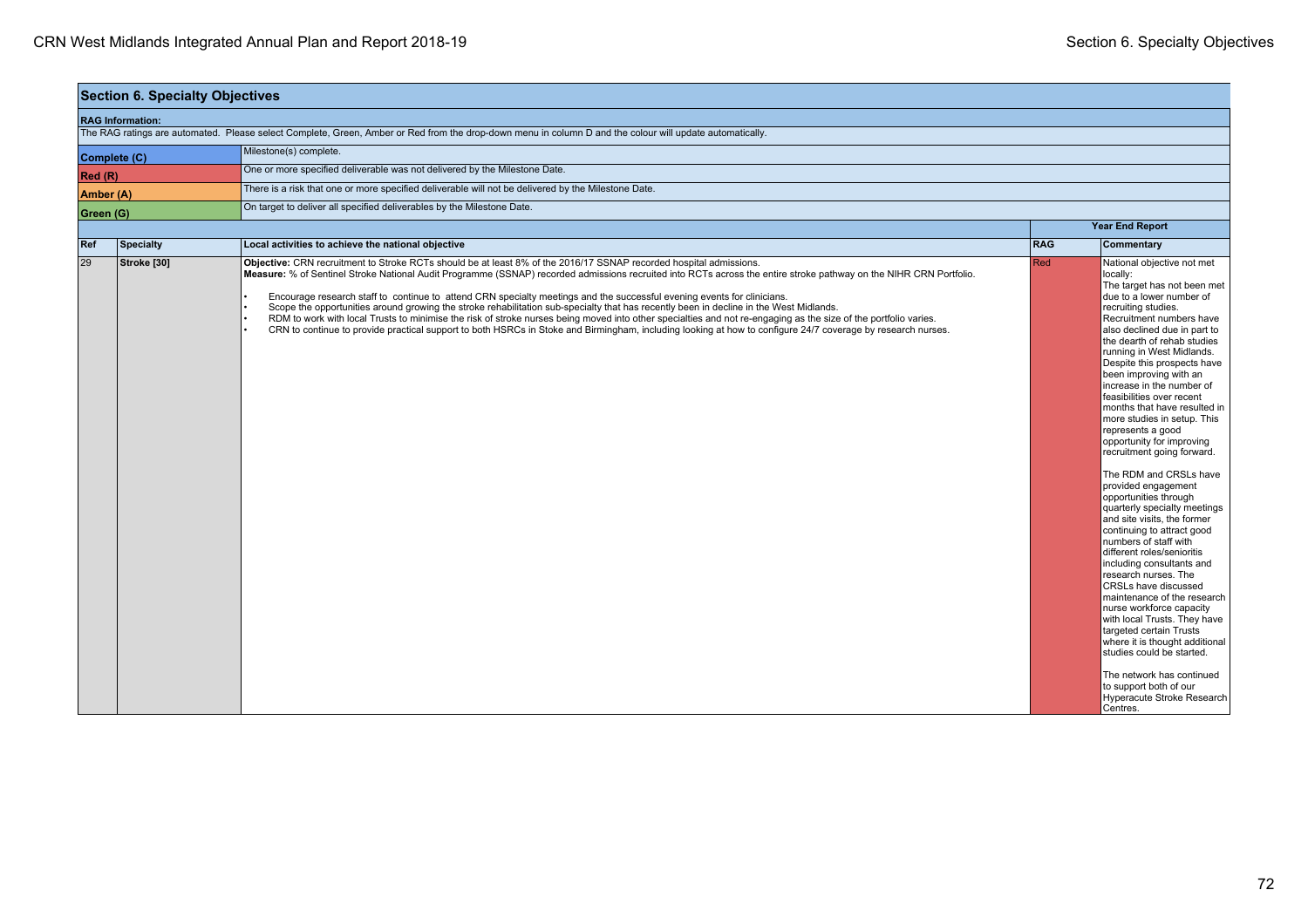| <b>RAG Information:</b><br>The RAG ratings are automated. Please select Complete, Green, Amber or Red from the drop-down menu in column D and the colour will update automatically.<br>Milestone(s) complete.<br>Complete (C)<br>One or more specified deliverable was not delivered by the Milestone Date.<br>Red(R)<br>There is a risk that one or more specified deliverable will not be delivered by the Milestone Date.<br>Amber (A)<br>On target to deliver all specified deliverables by the Milestone Date.<br>Green (G)<br><b>RAG</b><br>Ref<br><b>Specialty</b><br>Local activities to achieve the national objective<br>30<br>Surgery [31]<br>Objective: Increase patient access to Surgery research studies on the NIHR CRN Portfolio across the breadth of the surgical subspecialties<br>Green<br>Measure: Number of LCRNs recruiting into at least 12 of the 14 surgical subspecialties (breast, cardiac, colorectal, general, head & neck, hepatobiliary, neurosurgery, orthopaedics,<br>plastics and hand, transplant, trauma, upper GI, urology, vascular) AND at least 2 patients/100,000 population into at least 6 of the 14 surgical subspecialties<br>1) Cement our current performance by recruiting into at least 12 of the 14 surgical subspecialties (breast, cardiac, colorectal, general, head & neck, hepatobiliary, neurosurgery,<br>orthopaedics, plastics and hand, transplant, trauma, upper GI, urology, vascular) AND at least 2 patients/100,000 population into at least 6 of the 14 surgical subspecialties. Based on<br>the current Portfolio there should no difficulty in achieving this objective in 2018/19.<br>2) Across the region we have several WM led large RCTs about to open, which are designed to be trainee-centric in their delivery. Two of these (SUNRRISE and PPAC-2) are<br>exclusively in the emergency/out-of-hours context. To support this increase in activity an emergency surgery trials (trainee-led) facilitation officer will develop and support the trainees<br>who will deliver the trials. These studies are most appropriately delivered by trainee posts, but historically delivered by the PI.<br>3) Continue to build on last years local objective to enhance our commercial trials activity.<br>4) Collaborate with Trusts/POs to improve infrastructure, processes, and promote research to staff and its role in patient care and work with patient involvement groups to help<br>participants:<br>empower patients to be involved in improving patient care through research.<br>[5] The CRSLs will continue to work, and meet quarterly, with the RDM and team to review ongoing activity and monitor recruitment to studies. | <b>Section 6. Specialty Objectives</b> |                                                                                                                                                                                                                                                                                                                                                                                                                                                                                                                                                                                                                                                                                                                                                                                                                                                                                                                                                                                                                                                                                                                                                                                                                                                                                                                                                                                                                                                                     |  |
|-------------------------------------------------------------------------------------------------------------------------------------------------------------------------------------------------------------------------------------------------------------------------------------------------------------------------------------------------------------------------------------------------------------------------------------------------------------------------------------------------------------------------------------------------------------------------------------------------------------------------------------------------------------------------------------------------------------------------------------------------------------------------------------------------------------------------------------------------------------------------------------------------------------------------------------------------------------------------------------------------------------------------------------------------------------------------------------------------------------------------------------------------------------------------------------------------------------------------------------------------------------------------------------------------------------------------------------------------------------------------------------------------------------------------------------------------------------------------------------------------------------------------------------------------------------------------------------------------------------------------------------------------------------------------------------------------------------------------------------------------------------------------------------------------------------------------------------------------------------------------------------------------------------------------------------------------------------------------------------------------------------------------------------------------------------------------------------------------------------------------------------------------------------------------------------------------------------------------------------------------------------------------------------------------------------------------------------------------------------------------------------------------------------------------------------------------------------------------------------------------------------------------------------------------------------------------------------------------------------------------------------------------------------------------------------------------------------------|----------------------------------------|---------------------------------------------------------------------------------------------------------------------------------------------------------------------------------------------------------------------------------------------------------------------------------------------------------------------------------------------------------------------------------------------------------------------------------------------------------------------------------------------------------------------------------------------------------------------------------------------------------------------------------------------------------------------------------------------------------------------------------------------------------------------------------------------------------------------------------------------------------------------------------------------------------------------------------------------------------------------------------------------------------------------------------------------------------------------------------------------------------------------------------------------------------------------------------------------------------------------------------------------------------------------------------------------------------------------------------------------------------------------------------------------------------------------------------------------------------------------|--|
|                                                                                                                                                                                                                                                                                                                                                                                                                                                                                                                                                                                                                                                                                                                                                                                                                                                                                                                                                                                                                                                                                                                                                                                                                                                                                                                                                                                                                                                                                                                                                                                                                                                                                                                                                                                                                                                                                                                                                                                                                                                                                                                                                                                                                                                                                                                                                                                                                                                                                                                                                                                                                                                                                                                   |                                        |                                                                                                                                                                                                                                                                                                                                                                                                                                                                                                                                                                                                                                                                                                                                                                                                                                                                                                                                                                                                                                                                                                                                                                                                                                                                                                                                                                                                                                                                     |  |
|                                                                                                                                                                                                                                                                                                                                                                                                                                                                                                                                                                                                                                                                                                                                                                                                                                                                                                                                                                                                                                                                                                                                                                                                                                                                                                                                                                                                                                                                                                                                                                                                                                                                                                                                                                                                                                                                                                                                                                                                                                                                                                                                                                                                                                                                                                                                                                                                                                                                                                                                                                                                                                                                                                                   |                                        |                                                                                                                                                                                                                                                                                                                                                                                                                                                                                                                                                                                                                                                                                                                                                                                                                                                                                                                                                                                                                                                                                                                                                                                                                                                                                                                                                                                                                                                                     |  |
|                                                                                                                                                                                                                                                                                                                                                                                                                                                                                                                                                                                                                                                                                                                                                                                                                                                                                                                                                                                                                                                                                                                                                                                                                                                                                                                                                                                                                                                                                                                                                                                                                                                                                                                                                                                                                                                                                                                                                                                                                                                                                                                                                                                                                                                                                                                                                                                                                                                                                                                                                                                                                                                                                                                   |                                        |                                                                                                                                                                                                                                                                                                                                                                                                                                                                                                                                                                                                                                                                                                                                                                                                                                                                                                                                                                                                                                                                                                                                                                                                                                                                                                                                                                                                                                                                     |  |
|                                                                                                                                                                                                                                                                                                                                                                                                                                                                                                                                                                                                                                                                                                                                                                                                                                                                                                                                                                                                                                                                                                                                                                                                                                                                                                                                                                                                                                                                                                                                                                                                                                                                                                                                                                                                                                                                                                                                                                                                                                                                                                                                                                                                                                                                                                                                                                                                                                                                                                                                                                                                                                                                                                                   |                                        |                                                                                                                                                                                                                                                                                                                                                                                                                                                                                                                                                                                                                                                                                                                                                                                                                                                                                                                                                                                                                                                                                                                                                                                                                                                                                                                                                                                                                                                                     |  |
|                                                                                                                                                                                                                                                                                                                                                                                                                                                                                                                                                                                                                                                                                                                                                                                                                                                                                                                                                                                                                                                                                                                                                                                                                                                                                                                                                                                                                                                                                                                                                                                                                                                                                                                                                                                                                                                                                                                                                                                                                                                                                                                                                                                                                                                                                                                                                                                                                                                                                                                                                                                                                                                                                                                   |                                        |                                                                                                                                                                                                                                                                                                                                                                                                                                                                                                                                                                                                                                                                                                                                                                                                                                                                                                                                                                                                                                                                                                                                                                                                                                                                                                                                                                                                                                                                     |  |
|                                                                                                                                                                                                                                                                                                                                                                                                                                                                                                                                                                                                                                                                                                                                                                                                                                                                                                                                                                                                                                                                                                                                                                                                                                                                                                                                                                                                                                                                                                                                                                                                                                                                                                                                                                                                                                                                                                                                                                                                                                                                                                                                                                                                                                                                                                                                                                                                                                                                                                                                                                                                                                                                                                                   |                                        |                                                                                                                                                                                                                                                                                                                                                                                                                                                                                                                                                                                                                                                                                                                                                                                                                                                                                                                                                                                                                                                                                                                                                                                                                                                                                                                                                                                                                                                                     |  |
|                                                                                                                                                                                                                                                                                                                                                                                                                                                                                                                                                                                                                                                                                                                                                                                                                                                                                                                                                                                                                                                                                                                                                                                                                                                                                                                                                                                                                                                                                                                                                                                                                                                                                                                                                                                                                                                                                                                                                                                                                                                                                                                                                                                                                                                                                                                                                                                                                                                                                                                                                                                                                                                                                                                   |                                        | <b>Year End Report</b>                                                                                                                                                                                                                                                                                                                                                                                                                                                                                                                                                                                                                                                                                                                                                                                                                                                                                                                                                                                                                                                                                                                                                                                                                                                                                                                                                                                                                                              |  |
|                                                                                                                                                                                                                                                                                                                                                                                                                                                                                                                                                                                                                                                                                                                                                                                                                                                                                                                                                                                                                                                                                                                                                                                                                                                                                                                                                                                                                                                                                                                                                                                                                                                                                                                                                                                                                                                                                                                                                                                                                                                                                                                                                                                                                                                                                                                                                                                                                                                                                                                                                                                                                                                                                                                   |                                        | Commentary                                                                                                                                                                                                                                                                                                                                                                                                                                                                                                                                                                                                                                                                                                                                                                                                                                                                                                                                                                                                                                                                                                                                                                                                                                                                                                                                                                                                                                                          |  |
|                                                                                                                                                                                                                                                                                                                                                                                                                                                                                                                                                                                                                                                                                                                                                                                                                                                                                                                                                                                                                                                                                                                                                                                                                                                                                                                                                                                                                                                                                                                                                                                                                                                                                                                                                                                                                                                                                                                                                                                                                                                                                                                                                                                                                                                                                                                                                                                                                                                                                                                                                                                                                                                                                                                   |                                        | National Objective Met: 7<br>studies have recruited via<br>Ambulance Trusts to pre-<br>hospital care managed or<br>supported Injuries and<br>Emergencies studies on the<br>NIHR CRN Portfolio<br>In 2017/18, 218 participants<br>were recruited to pre-<br>hospital studies via the West<br>Midlands Ambulance<br>Service. This year that<br>number increased to 265<br>~32117 Ambulance CPAP<br>$\sim$ 31157 RePHILL<br>$\sim$ 16056 BBATS<br>Recruitment to Injuries and<br>Emergencies studies has<br>again been very successful<br>with the region recruiting<br>more participants compared<br>with last year, and CRNWM<br>was the highest recruiting<br>region across England.<br>Across England national<br>recruitment fell compared<br>with the previous year.<br>Recruitment during 2018/19<br>was 35/100,000 population<br>compared with 41/100,000<br>last year. Over 2,000<br>participants were recruited to<br>I&E managed studies during<br>2018/19 from across the<br>West Midlands, and whilst<br>CRNWM has not improved<br>on last year's performanceit<br>has remained the lead<br>network recruiting to I&E<br>studies for 2018/19.<br>CRNWMs success can be<br>attributed to the number of<br>I&E studies that recruited to<br>across the region and to<br>exceptional recruitment<br>achieved by two<br>observational studies. CPMS<br>75971 WHITE Study and<br>CPMS 216703 RECOS,<br>which also recruited well last<br>year. The region also |  |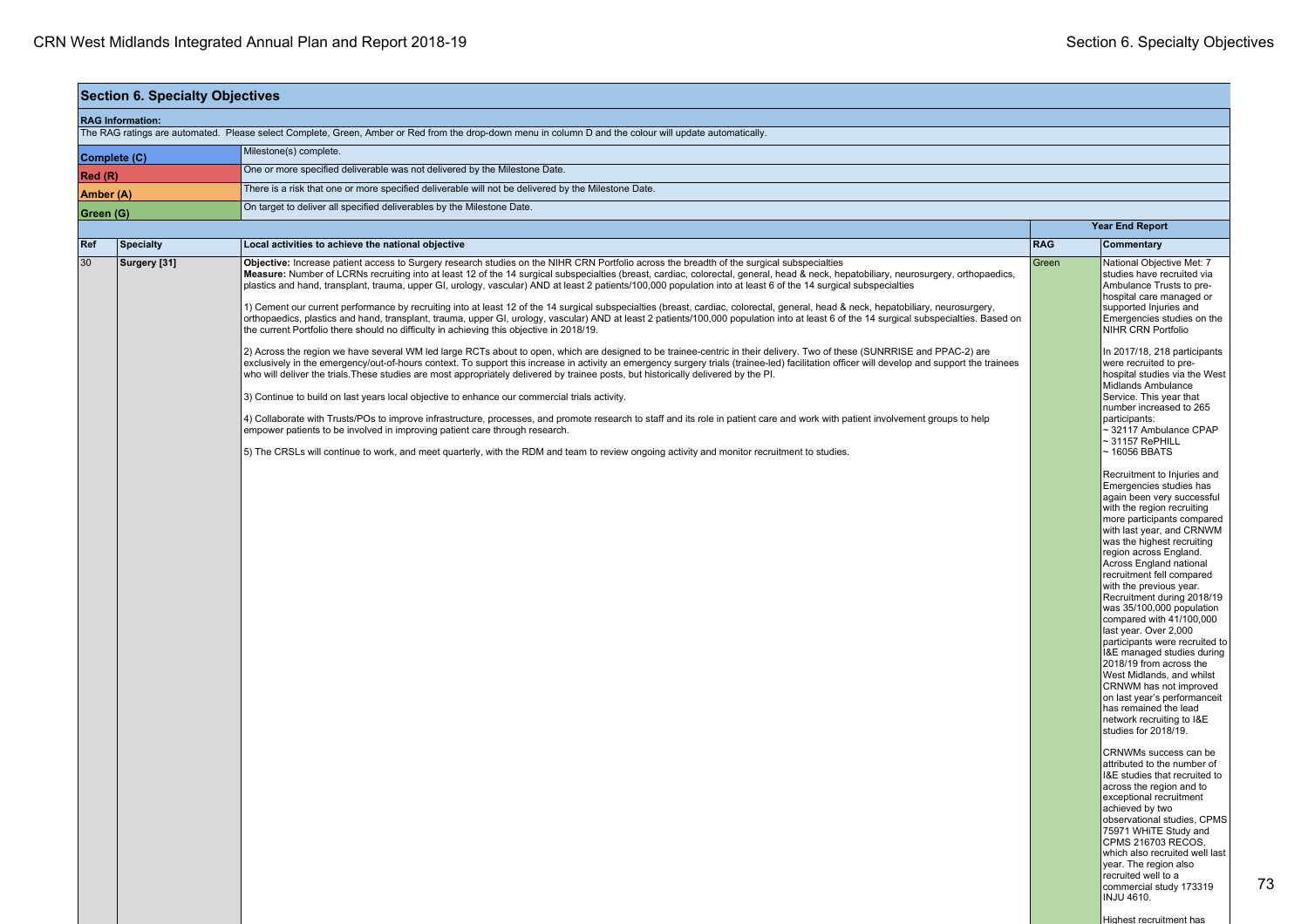|    | <b>Section 7. LCRN Operating Framework Indicators</b>                                                                                                                                                                                                                                                                                                                                                                                                                                                                                                                         |                                                                                                                                                                                                                                                                                                                                                                   |                                                                                                                                                                                                                                                                                                                                                                                                                         |  |  |  |
|----|-------------------------------------------------------------------------------------------------------------------------------------------------------------------------------------------------------------------------------------------------------------------------------------------------------------------------------------------------------------------------------------------------------------------------------------------------------------------------------------------------------------------------------------------------------------------------------|-------------------------------------------------------------------------------------------------------------------------------------------------------------------------------------------------------------------------------------------------------------------------------------------------------------------------------------------------------------------|-------------------------------------------------------------------------------------------------------------------------------------------------------------------------------------------------------------------------------------------------------------------------------------------------------------------------------------------------------------------------------------------------------------------------|--|--|--|
|    | Section 7 of the template should be used to provide commentary on adherence to the LCRN Operating Framework Indicators.                                                                                                                                                                                                                                                                                                                                                                                                                                                       |                                                                                                                                                                                                                                                                                                                                                                   |                                                                                                                                                                                                                                                                                                                                                                                                                         |  |  |  |
| ID |                                                                                                                                                                                                                                                                                                                                                                                                                                                                                                                                                                               | Guidance                                                                                                                                                                                                                                                                                                                                                          | <b>Year End Commentary</b>                                                                                                                                                                                                                                                                                                                                                                                              |  |  |  |
|    | 1.1 Domain: Governance and Management<br>Indicator: LCRN provides an Annual Plan, Annual Report and other documents as<br>requested by the National CRN Coordinating Centre<br>Assessment Approach: Monitoring of provision of key documents requested by the<br>National CRN Coordinating Centre                                                                                                                                                                                                                                                                             | No further information required                                                                                                                                                                                                                                                                                                                                   |                                                                                                                                                                                                                                                                                                                                                                                                                         |  |  |  |
|    | 1.2 Domain: Governance and Management<br>Indicator: LCRN Clinical Director and/or LCRN Chief Operating Officer attend all<br>National CRN Coordinating Centre/LCRN Liaison meetings<br>Assessment Approach: Attendance registers for National CRN Coordinating<br>Centre/LCRN Liaison meetings                                                                                                                                                                                                                                                                                | Please comment on attendance at national meetings, if<br>wished. The CRNCC maintain a central record                                                                                                                                                                                                                                                              | COO and CD (or nominated deputy) attend all national meetings as required.                                                                                                                                                                                                                                                                                                                                              |  |  |  |
|    | 1.3 Domain: Governance and Management<br>Indicator: LCRN Host Organisation and LCRN Category A Partners submit an NHS<br>Information Governance Toolkit annual assessment to NHS Digital and attain Level 2 or<br>Level 3<br>Assessment Approach: Analysis of information on the NHS Digital Information<br>Governance Toolkit website which provides open access to attainment levels for all<br>submitting organisations                                                                                                                                                    | the NHS Digital Data Security and Protection Toolkit<br>submission and that they have met all standards. If the<br>Host Organisation completed the Information Governance<br>Toolkit assessment prior to the launch of the NHS Digital<br>Data Security and Protection Toolkit and within the<br>financial year, please confirm the score and attainment<br>level | Please confirm that the Host Organisation have completed   Host advised that it is not possible to look up PO compliance; this is the first submission of a new toolkit<br>and there are still issues with what levels people are publishing at.<br>There is no longer level 2/3 but 'standard met' or 'standards not met'. The Royal Wolverhampton NHS<br>Trust (Host) RL4 - Standards Not Met (Plan Agreed) (96/100). |  |  |  |
|    | 1.4 Domain: Governance and Management<br>Indicator: Category A LCRN Partner flow down contract templates used to contract<br>with all Category A LCRN Partners<br>Assessment Approach: LCRN Annual Report                                                                                                                                                                                                                                                                                                                                                                     | Please comment on Category A Partner organisation<br>recorded in AR Appendix 3, if wished                                                                                                                                                                                                                                                                         | Due to CRN staff being based within the Universities, the funding amount requires these organisations to<br>sign a Category A contract.                                                                                                                                                                                                                                                                                 |  |  |  |
|    | 1.5 Domain: Governance and Management<br>Indicator: Category B LCRN Partner flow down contract templates used to contract<br>with all Category B LCRN Partners<br>Assessment Approach: LCRN Annual Report                                                                                                                                                                                                                                                                                                                                                                     | Please comment on Category B Partner organisation<br>contracting as recorded in AR Appendix 1, if wished                                                                                                                                                                                                                                                          | No comments.                                                                                                                                                                                                                                                                                                                                                                                                            |  |  |  |
|    | 2.1 Domain: Financial Management<br>Indicator: Internal audit in respect of LCRN funding managed by the LCRN Host<br>Organisation, undertaken at least once every three years and which meets the<br>minimum scope requirements specified by the National CRN Coordinating Centre<br>Assessment Approach: Monitoring of audit reports provided by the LCRN Host<br>Organisation to the National CRN Coordinating Centre                                                                                                                                                       | Please indicate any outstanding recommendations from<br>the last internal audit performed that may not have been<br>implemented fully by the Host Organisation. Please also<br>provide the "opinion" provided by the auditor for the Host<br>audit                                                                                                                | All recommendations from previous audits have been completed. A further audit was undertaken in March<br>2019 and we are awaiting the report. Verbal feedback has been very positive.                                                                                                                                                                                                                                   |  |  |  |
|    | 2.2 Domain: Financial Management<br>Indicator: Deliver robust financial management using appropriate tools and quidance<br><b>Assessment Approach:</b><br>Monitoring by the National CRN Coordinating Centre of percentage variance<br>(allocation vs expenditure) quarterly and year-end (target is 0%)<br>Monitoring by the National CRN Coordinating Centre of proportion of financial<br>returns completed to the required standard and on time (target is 100%)<br>Monitoring of financial management via LCRN financial health check process                            | No further information required                                                                                                                                                                                                                                                                                                                                   |                                                                                                                                                                                                                                                                                                                                                                                                                         |  |  |  |
|    | 2.3 Domain: Financial Management<br>Indicator: Distribute LCRN funding equitably on the basis of NHS support requirements<br>Assessment Approach: Comparison by the National CRN Coordinating Centre of<br>annual LCRN Partner funding allocations and NHS Support requirements                                                                                                                                                                                                                                                                                               | Please comment on whether the LCRN adopted a bidding<br>process for LCRN Partners to apply for additional LCRN<br>funding to meet NHS support requirements. If applicable,<br>please confirm the percentage of funding requests<br>approved / rejected                                                                                                            | WM adopt a bidding process in which the partners can bid for strategic funding which is roughly 4% of the<br>total budget as advised in the financial management tab. Partner Organisations were limited to either 3 or<br>5 bids due to the organisations size. 56% of bids submitted have been funded.                                                                                                                |  |  |  |
|    | 3.1 Domain: CRN Specialties<br>Indicator: LCRN has an identified Lead for each NIHR CRN Specialty<br><b>Assessment Approach:</b><br>The LCRN Host Organisation shall:<br>Provide the National CRN Coordinating Centre with access to a list of LCRN<br>Clinical Research Specialty Leads, which includes each individual's start/end dates and<br>contact information<br>Notify the National CRN Coordinating Centre if there are changes within the<br>financial year<br>Provide a narrative to justify intentional vacancies or the expected timeframe to<br>fill vacancies | Please provide commentary on intentional vacancies or<br>the expected timeframe to fill Local Specialty Lead<br>vacancies as referenced in the LCRN Fact Sheet                                                                                                                                                                                                    | No vacancies. See Fact Sheet for individual specialty details.                                                                                                                                                                                                                                                                                                                                                          |  |  |  |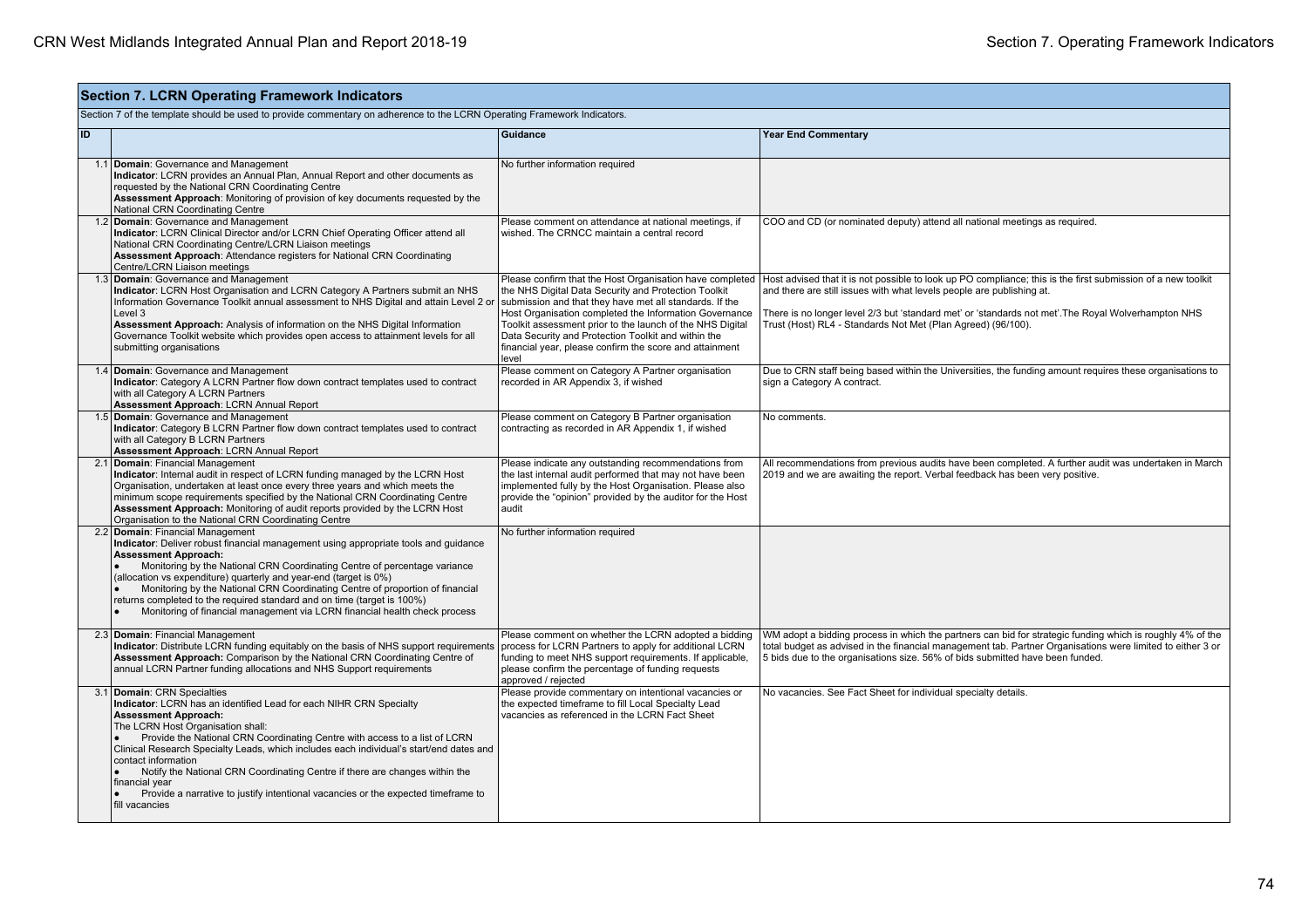| 3.2 Domain: CRN Specialties<br>Indicator: Each LCRN Clinical Research Specialty Lead attends at least 2/3 of National<br><b>Specialty Group meetings</b><br><b>Assessment Approach:</b><br>Attendance registers for National Specialty Group meetings                                                                                                                                                                                                                                                                                                                                                                                                                                                                                            | We are in the process of creating and sharing a central<br>record. In the meantime, please provide locally held<br>information in respect of this indicator                                                                                                                                                                                                                                                                         | Children: 3/3 National Specialty Group meetings attended by CRSL<br>Genetics: 3/3 National Specialty Group meetings attended by CRSL (1) or deputy (2)<br>Haematology: 3/3 National Specialty Group meetings attended by CRSL (1) or by contribution via prior<br>discussion with National Lead and submission of CRN WM update report (2)<br>RH&C: 3/3 National Specialty Group meetings attended by CRSL                                                                                                                                                                                                                                                                                                                                                                                                                                                                                                                                                                                                                                                                                                                                                                                                                                                                                                                                                                                                                           |
|--------------------------------------------------------------------------------------------------------------------------------------------------------------------------------------------------------------------------------------------------------------------------------------------------------------------------------------------------------------------------------------------------------------------------------------------------------------------------------------------------------------------------------------------------------------------------------------------------------------------------------------------------------------------------------------------------------------------------------------------------|-------------------------------------------------------------------------------------------------------------------------------------------------------------------------------------------------------------------------------------------------------------------------------------------------------------------------------------------------------------------------------------------------------------------------------------|--------------------------------------------------------------------------------------------------------------------------------------------------------------------------------------------------------------------------------------------------------------------------------------------------------------------------------------------------------------------------------------------------------------------------------------------------------------------------------------------------------------------------------------------------------------------------------------------------------------------------------------------------------------------------------------------------------------------------------------------------------------------------------------------------------------------------------------------------------------------------------------------------------------------------------------------------------------------------------------------------------------------------------------------------------------------------------------------------------------------------------------------------------------------------------------------------------------------------------------------------------------------------------------------------------------------------------------------------------------------------------------------------------------------------------------|
| 3.3 Domain: CRN Specialties<br>Indicator: Each LCRN provides evidence of support provided to their LCRN Clinical<br>Research Specialty Leads to enable them to undertake their role in contributing to the<br>NIHR CRN's nationwide study support activities, specifically in respect of commercial<br>early feedback and non-commercial expert review for the eligibility decision and<br>including where applicable, local feasibility activities, delivery assessments and<br>performance reviews<br>Assessment Approach:<br>Review by the National CRN Coordinating Centre of evidence of support provided in<br><b>LCRN Annual Plan and Report</b>                                                                                          | Please provide evidence of the impact and outcomes from<br>activities delivered to enable your Local Speciality Leads<br>to undertake national activities in respect of commercial<br>early feedback and non-commercial adoption                                                                                                                                                                                                    | <b>Follow National SOPs</b><br>Meet face-to-face with CRSLs at least every quarter<br>Where necessary CRSLs available for T/C to discuss issues/feasibility etc. as they arise                                                                                                                                                                                                                                                                                                                                                                                                                                                                                                                                                                                                                                                                                                                                                                                                                                                                                                                                                                                                                                                                                                                                                                                                                                                       |
| 4.1 Domain: Research Delivery<br>Indicator: Each LCRN consistently delivers the local elements of the CRN's nation-<br>wide Study Support Service as specified in the latest version of the Standard Operating  information available on Open Data Platform for studies<br>Procedures produced by the National CRN Coordinating Centre and available as part of led by the LCRN in 2018/19 as this provides a mechanism<br>the LCRN Contract Support Documents<br>Assessment Approach: Monitoring by the National CRN Coordinating Centre of<br>provision of the individual components of the Service via the study progress tracker<br>application on Open Data Platform where the LCRN is assigned as the Lead LCRN<br>and/or Performance Lead | Please ensure your commentary references and provides<br>context for the Study Support Progress Tracker app<br>for visualising the local CRN provided service outputs at a<br>study level. For example the number of study delivery<br>assessments completed and the number of study start up<br>documents uploaded into CPMS as a percentage of the<br>number of studies for which the LCRN is assigned as the<br><b>Lead LCRN</b> | The delivery of the nation-wide Study Support Service within CRN WM is shared between the Study<br>Support Service Team that manages research ideas to study set up stage and then the Divisions<br>managing performance monitoring. The Head of Study Support Service overseas the implementation of<br>any new or updated SOPs to the teams and the activity within the Study Support Progress Tracker.<br>Currently within the Tracker CRN WM overall performance for 18/19 is 99.12%, 73.45% Early Contact<br>and Engagement with Researchers (rank 6/15 LCRNs), 99.12% Optimising Delivery (7/15 LCRNs),<br>36.28% ESSU (rank 8/15 LCRNs) and 52.21% Performance Monitoring (rank 3/15 LCRNs). For<br>commercial study activity the LCRN was ranked 12/15 for Early Feedback and 7/15 for Site Intelligence.<br>- Locally, CRN WM manages a large proportion of the Study Support Service activity within EDGE. By the<br>end of Feb the Study Support Service Team had provided and completed 126 ECER events with<br>researchers (with over 216 pending), 11 ESSUs were completed, 13 Non NHS supported, 47 Industry<br>Commercial Templates validated, 50 NSDA's facilitated with Divisions. Since Oct 18 the team has also<br>been delivering on validating the SoECATs. By the end of March 2019, the Early Contact and<br>Engagement with Researchers team had worked on 54 SoECATs and validated 46 of these at Stage 1. |
| 4.2 Domain: Research Delivery<br>Indicator: Each LCRN provides near time Minimum Data Set data items as specified<br>by the National CRN Coordinating Centre, which have been quality assured to<br>accurately reflect research activity measures and enable collaborative delivery of<br>studies across the NHS<br><b>Assessment Approach:</b><br>Monitored via Open Data Platform reports, the single research intelligence<br>system and the Research Delivery Assurance Framework<br>Analysis of percentage of missing and inaccurate data points from each LCRN                                                                                                                                                                             | Please provide an analysis of percentage of missing and<br>inaccurate data points                                                                                                                                                                                                                                                                                                                                                   | Data completeness and accuracy is measured monthly and reported to Partner Organisation themselves<br>and also to the Network's SLT.<br>- Four POs have achieved 100% with a further five between 90% and 99%. Across all Partner<br>Organisations, 86% of our LPMS records have complete and accurate data. Primary care is lower, at 76%.<br>There is a coordinated effort to improve the data completeness for Primary Care, with dedicated staff<br>working on this as a priority.<br>- WM-led studies have the 4th lowest number of Priority 1 errors reported in the Data Quality dashboard in<br>ODP. For site-level errors we are about average, given the size of our Network, i.e. we have <11% of the<br>total, but more than three quarters of these relate to primary care sites and we expect these errors to<br>reduce during 2019-20 as LPMS becomes more embedded in this area                                                                                                                                                                                                                                                                                                                                                                                                                                                                                                                                      |
| 5.1 Domain: Information and Knowledge<br>Indicator: LCRN provides an LPMS to capture for their region the required Minimum<br>Data Set data items as specified by the National CRN Coordinating Centre, and<br>enables timely sharing of information as one element of the single research intelligence<br>system<br>Assessment Approach: Monitoring by the National CRN Coordinating Centre of<br>system integration, usage and data transfer as part of the single research intelligence<br>system                                                                                                                                                                                                                                             | No further information required                                                                                                                                                                                                                                                                                                                                                                                                     |                                                                                                                                                                                                                                                                                                                                                                                                                                                                                                                                                                                                                                                                                                                                                                                                                                                                                                                                                                                                                                                                                                                                                                                                                                                                                                                                                                                                                                      |
| 5.2 Domain: Information and Knowledge<br>Indicator: LCRN provides support for ongoing provision of an LPMS solution<br>Assessment Approach: Review of budget line for provision of an LPMS in LCRN<br>Annual Financial Plan                                                                                                                                                                                                                                                                                                                                                                                                                                                                                                                      | No further information required                                                                                                                                                                                                                                                                                                                                                                                                     |                                                                                                                                                                                                                                                                                                                                                                                                                                                                                                                                                                                                                                                                                                                                                                                                                                                                                                                                                                                                                                                                                                                                                                                                                                                                                                                                                                                                                                      |
| 5.3 Domain: Information and Knowledge<br>Indicator: Each LCRN has a nominated representative in attendance at all national<br>NIHR CRN Virtual Business Intelligence meetings<br><b>Assessment Approach:</b><br>Attendance registers for national NIHR CRN Virtual Business Intelligence meetings                                                                                                                                                                                                                                                                                                                                                                                                                                                | CRNCC maintain a central record                                                                                                                                                                                                                                                                                                                                                                                                     | Please comment on attendance at national meetings. The VBIU ODP Meetings - three attended by BI Team members                                                                                                                                                                                                                                                                                                                                                                                                                                                                                                                                                                                                                                                                                                                                                                                                                                                                                                                                                                                                                                                                                                                                                                                                                                                                                                                         |
| 5.4 Domain: Information and Knowledge<br>Indicator: Each LCRN has a nominated representative in attendance at all national<br>CPMS-LPMS meetings where either a) strategic sign off is required or b) an operational<br>working perspective is required<br>Assessment Approach: Attendance registers for national CPMS-LPMS meetings                                                                                                                                                                                                                                                                                                                                                                                                             | CRNCC maintain a central record                                                                                                                                                                                                                                                                                                                                                                                                     | Please comment on attendance at national meetings. The CPMS/LPMS National Working Group Meetings - four attended by BI Team members                                                                                                                                                                                                                                                                                                                                                                                                                                                                                                                                                                                                                                                                                                                                                                                                                                                                                                                                                                                                                                                                                                                                                                                                                                                                                                  |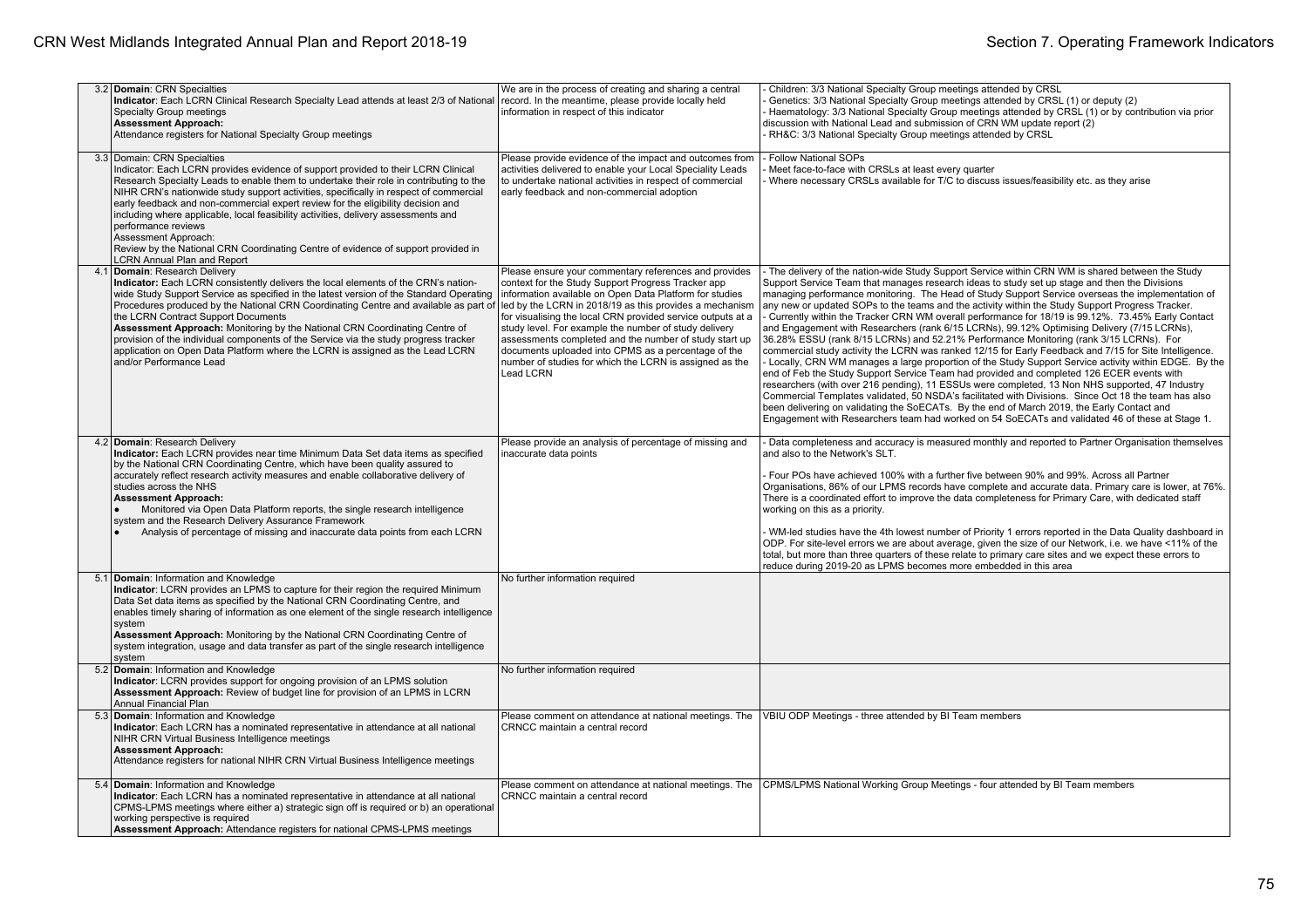| 6.1 Domain: Stakeholder Engagement and Communications<br>Indicator: LCRN has an experienced and dedicated communications function<br><b>Assessment Approach:</b><br>Individual's name and contact details provided to the National CRN Coordinating<br>Centre<br>Non-pay budget line for communications identified in LCRN Annual Plan                                                                                                                                                | Please provide any additional commentary on vacancies<br>and the expected timeframe to fill these. Please comment<br>on non-pay communications spend. The CRNCC<br>maintains a central contacts list                                                                                                                                    | There are no vacancies in the Comms department; Lead is Claire Hall and we have recently appointed an<br>apprentice. Non pay spend remains around $£6,000$ (includes the majority of the PPIE Comms spend).<br>Costs are kept low as we utilise the skills we have in the Business Delivery Services Team and the host<br>organisation |
|---------------------------------------------------------------------------------------------------------------------------------------------------------------------------------------------------------------------------------------------------------------------------------------------------------------------------------------------------------------------------------------------------------------------------------------------------------------------------------------|-----------------------------------------------------------------------------------------------------------------------------------------------------------------------------------------------------------------------------------------------------------------------------------------------------------------------------------------|----------------------------------------------------------------------------------------------------------------------------------------------------------------------------------------------------------------------------------------------------------------------------------------------------------------------------------------|
| 6.2 Domain: Stakeholder Engagement and Communications<br>Indicator: Each LCRN has a defined approach to communications and action plan<br>aligned with both the NIHR CRN and NIHR strategies<br><b>Assessment Approach:</b><br>Review and monitoring of LCRN Annual Plan<br>Review of outcomes as reported within LCRN Annual Report<br>Evidence of joint work with local NIHR infrastructure reviewed                                                                                | Please cross-reference from Section 4.7 and add any<br>additional commentary as required                                                                                                                                                                                                                                                | All activity is detailed in section 4 (7.1.5/6/7)                                                                                                                                                                                                                                                                                      |
| 6.3 Domain: Stakeholder Engagement and Communications<br>Indicator: The LCRN has in place a senior leader with experience and identified<br>responsibility for PPIE<br><b>Assessment Approach:</b><br>Individual's name and contact details provided to the National CRN Coordinating Centre                                                                                                                                                                                          | Please provide any additional commentary on vacancies<br>and the expected timeframe to fill these. The CRNCC<br>maintains a central contacts list                                                                                                                                                                                       | Mary-Anne Darby is the PPIE Lead, with Julie Shenton the Senior Leader with oversight. There are no<br>vacancies                                                                                                                                                                                                                       |
| 6.4 Domain: Stakeholder Engagement and Communications<br>Indicator: The LCRN records metrics of research opportunities offered to patients<br><b>Assessment Approach:</b><br>The LCRN will hold information on its reach with patients and the public (metrics<br>may include local website usage, leaflet distribution, social media reach etc)<br>Evidence of local patient evaluation system<br>Progress discussed at national PPIE meetings and reported in LCRN Annual<br>Report | Please cross-reference from Section 4.7 and add any<br>additional commentary as required                                                                                                                                                                                                                                                | All activity is detailed in section 4 (7.2.1 and 7.2.10).                                                                                                                                                                                                                                                                              |
| 6.5 Domain: Stakeholder Engagement and Communications<br>Indicator: The LCRN has collaborative PPIE workplans across CRN and partners with<br>measurable outcomes for delivery of learning resources<br>Assessment Approach:<br>LCRN Annual Plan includes PPIE work plan with clear outcomes, milestones and<br>measurable targets<br>Non-pay budget line for PPIE and WTE for PPIE role(s) identified in LCRN<br>Annual Plan<br>Progress reported in LCRN Annual Report              | Please cross-reference from Section 4.7 and add any<br>additional commentary as required                                                                                                                                                                                                                                                | All progress is detailed in section 4.7, and the work plan is included in the Appendices. There is a separate<br>non-pay element which covers costs such as Partnership Group attendance, the YPSG and travel for<br>national meetings etc. WTE = 2.3                                                                                  |
| 6.6 Domain: Stakeholder Engagement and Communications<br>Indicator: Each LCRN supports awareness of, engagement with and delivery of<br>National CRN Coordinating Centre-managed services, such as Join Dementia<br>Research (JDR) and the UK Clinical Trials Gateway (UKCTG)<br><b>Assessment Approach:</b><br>Review of outcomes as reported within LCRN Annual Report<br>Review of performance on JDR                                                                              | Please comment on how the LCRN has supported the<br>awareness of, engagement with and delivery of National<br>CRN Coordinating Centre-managed services, such as Join<br>Dementia Research (JDR) and Be Part of Research<br>formerly known as the UK Clinical Trials Gateway<br>(UKCTG)), cross-referencing from Section 4.7 as required | All activity is detailed in section 4.7.                                                                                                                                                                                                                                                                                               |
| 6.7 Domain: Stakeholder Engagement and Communications<br>Indicator: Each LCRN delivers the Patient Research Ambassadors (PRAs) project<br><b>Assessment Approach:</b><br>Review and monitoring of LCRN Annual Plan<br>Review of outcomes as reported within LCRN Annual Report                                                                                                                                                                                                        | Please cross-reference from Section 4.7 and add any<br>additional commentary as required                                                                                                                                                                                                                                                | All activity is detailed in section 4 (7.2.4). Good progress has been made in delivering the PRA project<br>within primary care with an additional four PRAs being appointed by the Network during 2018/2019 to work<br>specifically in primary care.                                                                                  |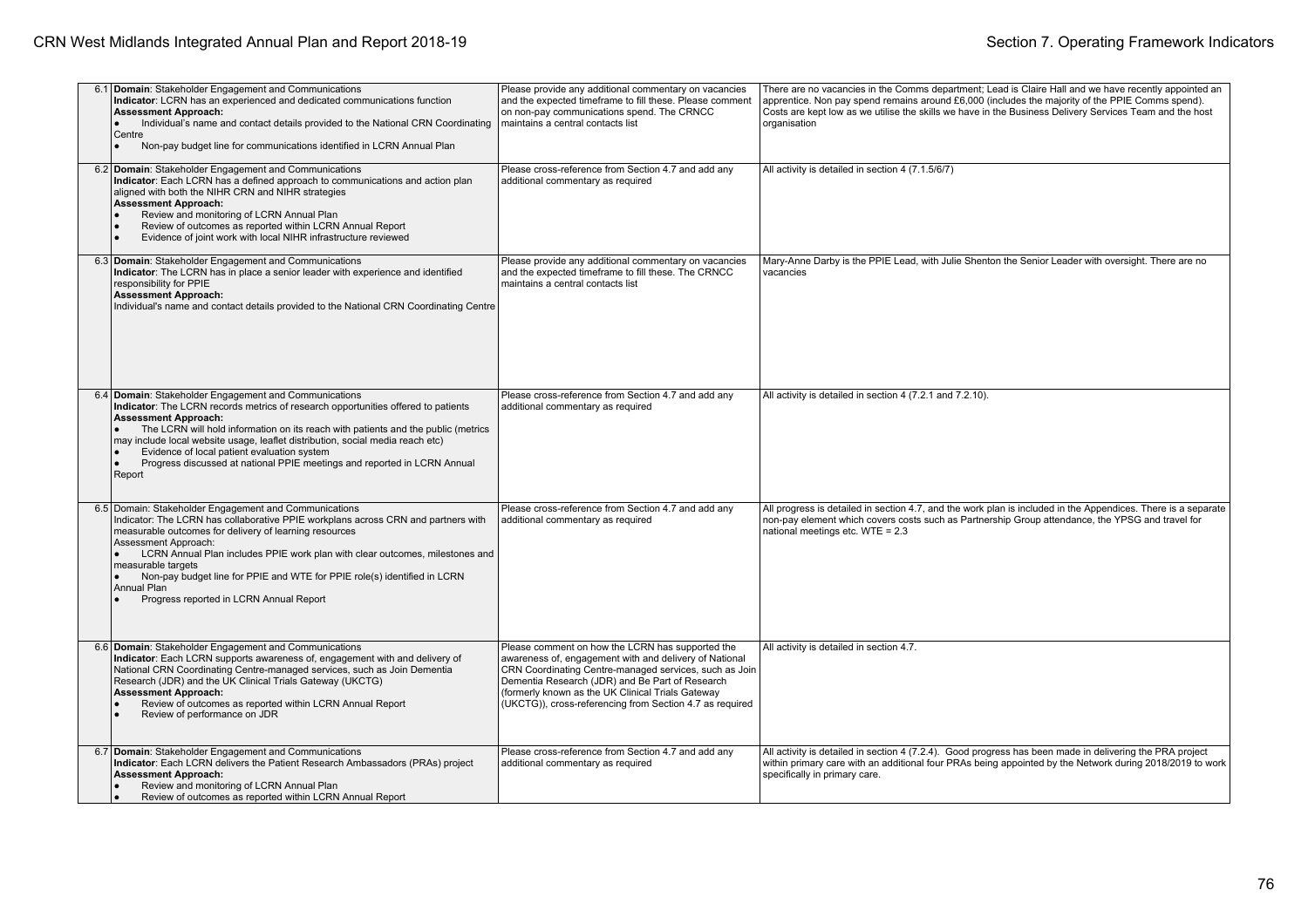| 6.8 Domain: Stakeholder Engagement and Communications<br>Indicator: Each LCRN delivers the patient experience survey, as specified by the<br>National CRN Coordinating Centre<br><b>Assessment Approach:</b><br>Review and monitoring of LCRN Annual Plan<br>Review of outcomes as reported within LCRN Annual Report                                                                                                                                                                                                                   | Please comment on the Patient Research Experience<br>Survey findings, impacts, and plans for continuous<br>improvement                                               | All activity is detailed in section 4 (7.2.6/7).                                                                                                                                                                                                                                                                                                                                                                                                                                                                                                                                                                                                                                                                                                    |
|-----------------------------------------------------------------------------------------------------------------------------------------------------------------------------------------------------------------------------------------------------------------------------------------------------------------------------------------------------------------------------------------------------------------------------------------------------------------------------------------------------------------------------------------|----------------------------------------------------------------------------------------------------------------------------------------------------------------------|-----------------------------------------------------------------------------------------------------------------------------------------------------------------------------------------------------------------------------------------------------------------------------------------------------------------------------------------------------------------------------------------------------------------------------------------------------------------------------------------------------------------------------------------------------------------------------------------------------------------------------------------------------------------------------------------------------------------------------------------------------|
| 6.9 Domain: Stakeholder Engagement and Communications<br>Indicator: Each LCRN develops and implements a plan to deliver the CRN NHS<br><b>Engagement Strategy</b><br><b>Assessment Approach:</b><br>Review and monitoring of LCRN Annual Plan<br>Review of outcomes as reported within LCRN Annual Report                                                                                                                                                                                                                               | Please comment on the plan, outcomes and impacts<br>resulting from delivery to date of the CRN NHS<br><b>Engagement Strategy</b>                                     | All activity is detailed in section 4 (7.1.5/6/7)                                                                                                                                                                                                                                                                                                                                                                                                                                                                                                                                                                                                                                                                                                   |
| 7.1 Domain: Workforce, Learning and Organisational Development<br>Indicator: The LCRN has in place a senior leader with identified responsibility for the<br>wellbeing of all LCRN-funded staff<br><b>Assessment Approach:</b><br>Individual's name and contact details provided to the National CRN Coordinating<br>Centre<br>Implementation of the local action plan to support the wellbeing framework and<br>action plan                                                                                                            | contact details of the senior leader with identified<br>responsibility for the wellbeing of all LCRN-funded staff.<br>The CRNCC maintains the central contacts list. | Please advise if there has been any change in the name or Julie Davis remains the Senior Leader for Wellbeing. There is a full programme of wellbeing activities in<br>place; this is measured and outcomes assessed                                                                                                                                                                                                                                                                                                                                                                                                                                                                                                                                |
| 7.2 Domain: Workforce, Learning and Organisational Development<br>Indicator: Each LCRN has an active programme of activities that engage the wider<br>workforce to promote clinical research as an integral part of healthcare for all<br><b>Assessment Approach:</b><br>Evidence of programme of learning opportunities provided in LCRN Annual Plan<br>and Report<br>Increased engagement of local partners in promoting the work of the NIHR                                                                                         | Please cross-reference from Section 4.8 and add any<br>additional commentary as required                                                                             | Full details of strategy described in section 4.8 and the plan is included in the Appendices; clinical<br>research is promoted as an integral part of healthcare in the region. WFD Lead is Hannah Reay.                                                                                                                                                                                                                                                                                                                                                                                                                                                                                                                                            |
| 7.3 Domain: Workforce, Learning and Organisational Development<br>Indicator: The LCRN has in place a senior leader with identified responsibility for<br>driving a culture of Continuous Improvement (Innovation and Improvement) supported<br>by an action plan aligned to local and national initiatives and performance metrics<br><b>Assessment Approach:</b><br>Evidence of programme of activities provided in LCRN Annual Plan and Report<br>Effective approaches shared by Continuous Improvement Leads at national<br>meetings | add any additional commentary as required, including<br>details of impacts, benefits, lessons learned, and how<br>these have been shared with the wider CRN.         | Please cross-reference from across the Annual Report and Carly Craddock is the I&I Lead. Senior Leadership Team became the I&I steering group to drive forward<br>projects relating to performance. In 2018/19 69% of attendees of the I&I training have then lead on or been<br>involved in delivery of I&I projects. New role of Assistant Project Manager for I&I in post Feb 2019. Joint<br>working with projects team to monitor progress of I&I projects. Action plan for end of Mar 2019 was to<br>complete delivery of the I&I strategy projects as detailed in section 7.3 (Key Projects). WM representation<br>at all national CI Leads meetings. Regular Hangouts with Eastern and East Midlands to share best<br>practice and learning. |
| 8.1 Domain: Business Development and Marketing<br>Indicator: Each LCRN has an up to date business development and marketing Profile<br>using the template provided by the National CRN Coordinating Centre<br><b>Assessment Approach:</b><br>Profile template submitted as part of LCRN Annual Plan<br>Contact details provided for assigned LCRN Profile lead in LCRN Annual Plan                                                                                                                                                      | No further LCRN information required                                                                                                                                 |                                                                                                                                                                                                                                                                                                                                                                                                                                                                                                                                                                                                                                                                                                                                                     |
| 8.2 Domain: Business Development and Marketing<br>Indicator: The LCRN has an action plan for promoting the industry agenda aligned with<br>the national business development strategy<br><b>Assessment Approach:</b><br>Review and monitoring of LCRN Annual Plan<br>Review of outcomes as reported within LCRN Annual Report<br>۱.                                                                                                                                                                                                     | Please cross-reference from Section 4.9 and add any<br>additional commentary as required                                                                             | CRN West Midlands has successfully set up the Industry Steering Group to ensure Partner Organisations<br>are actively contributing to the implementation of the national Life Sciences agenda, and ensuring their PO<br>strategic aims are met. The Industry team have proactively engaged with local SMEs through events<br>hosted with AHSN and Medilink.                                                                                                                                                                                                                                                                                                                                                                                         |
| 8.3 Domain: Business Development and Marketing<br>Indicator: The LCRN actively contributes to the intelligence gathering process from<br>NIHR CRN Customers using the template provided by the National CRN Coordinating<br>Centre<br>Assessment Approach: LCRN reports interactions with NIHR CRN Customers at the<br>Life Sciences Industry Forum meetings                                                                                                                                                                            | Please report on interactions with NIHR CRN Customers<br>at the Life Sciences Industry Forum meetings                                                                | Full details in sheet 4 sections 9 and 10. In this financial year, we have focused on engaging with three<br>key sponsors to improve relationships and service received in the West Midlands.                                                                                                                                                                                                                                                                                                                                                                                                                                                                                                                                                       |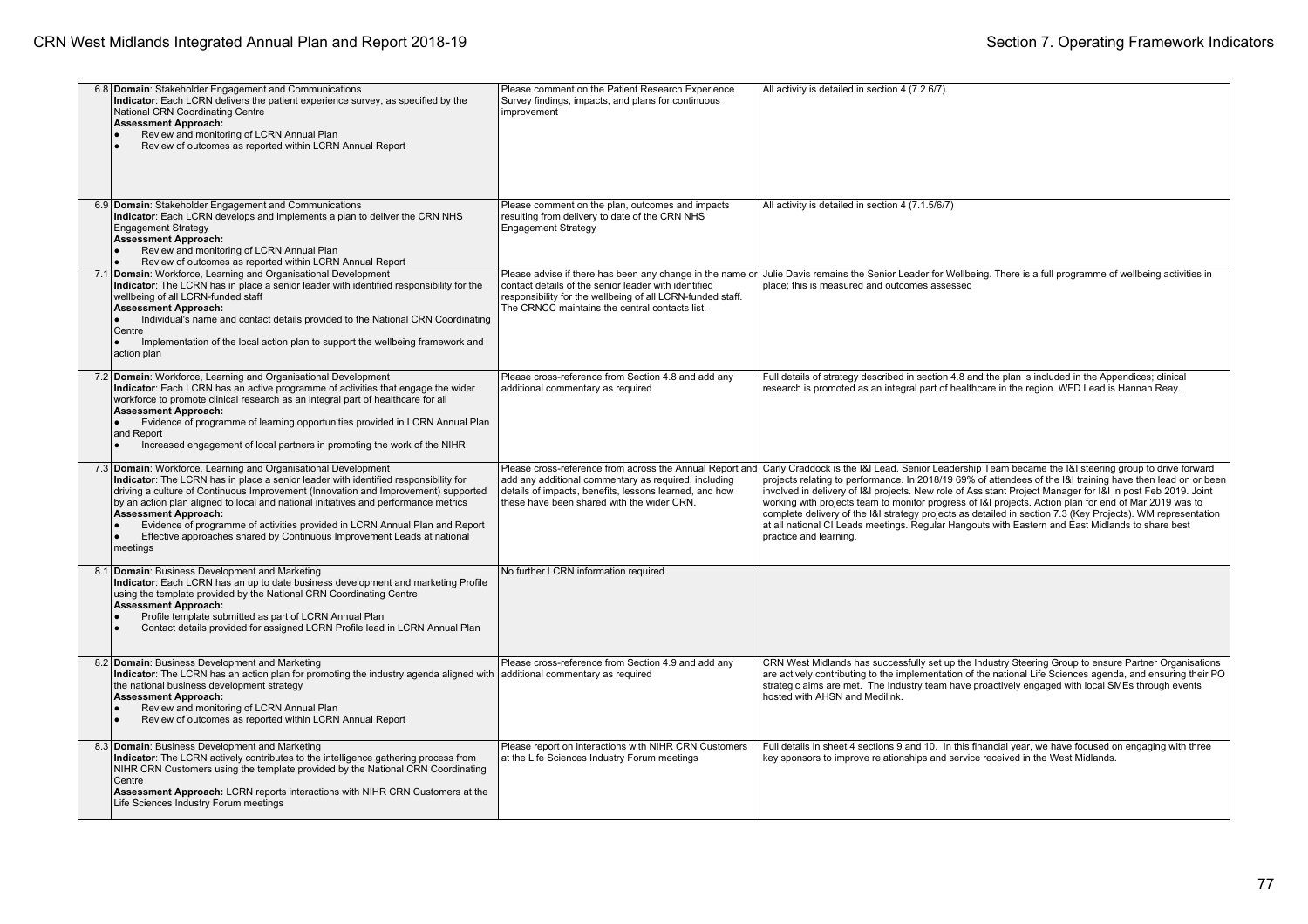|                                                                                                                                                                                                                                                                                                                                            |                                                                                                                       | Section 8. Financial Management (for information only at Annual Report)                                                                                                                |                                                                                                                                                                                                                                                                                                                                                                                                                                                                                                                                                                                                          |                |  |
|--------------------------------------------------------------------------------------------------------------------------------------------------------------------------------------------------------------------------------------------------------------------------------------------------------------------------------------------|-----------------------------------------------------------------------------------------------------------------------|----------------------------------------------------------------------------------------------------------------------------------------------------------------------------------------|----------------------------------------------------------------------------------------------------------------------------------------------------------------------------------------------------------------------------------------------------------------------------------------------------------------------------------------------------------------------------------------------------------------------------------------------------------------------------------------------------------------------------------------------------------------------------------------------------------|----------------|--|
|                                                                                                                                                                                                                                                                                                                                            | concentration on a particular specialty)                                                                              | 8.1 Please provide details of the plans that you anticipate impacting on the allocation of LCRN<br>funding for 2018/19. (For example particular studies that require large investment, |                                                                                                                                                                                                                                                                                                                                                                                                                                                                                                                                                                                                          |                |  |
|                                                                                                                                                                                                                                                                                                                                            |                                                                                                                       | to the model please describe what this is for and the proportion of funding allocated to this.                                                                                         | 8.2 In respect of the LCRN 2018/19 local funding model, please complete the following table* by entering the proportion of LCRN funding (%) within the funding elements detailed. If there are any other elements                                                                                                                                                                                                                                                                                                                                                                                        |                |  |
|                                                                                                                                                                                                                                                                                                                                            | <b>Funding Element</b>                                                                                                | <b>Examples</b>                                                                                                                                                                        | <b>Description of model</b>                                                                                                                                                                                                                                                                                                                                                                                                                                                                                                                                                                              |                |  |
|                                                                                                                                                                                                                                                                                                                                            | Host Top sliced element                                                                                               | Core Leadership team, Host Support costs, LCRN Centralised<br>Research Delivery team                                                                                                   | Pay £5,051,163 (18%),non pay £1,110,395 (4%) & Clinical Specialty leads £605,996<br>(2%). These figures include the costs for the flexible workforce employed by the host<br>organisation.                                                                                                                                                                                                                                                                                                                                                                                                               | 24%            |  |
| <b>Block Allocations</b>                                                                                                                                                                                                                                                                                                                   |                                                                                                                       | Primary care, Clinical support services (i.e. pharmacy)                                                                                                                                | A separate agreement for Primary Care has been agreed, due to these certain PO's<br>(universities) having staff on fixed term contracts thereby providing stable funding for<br>them. Their allocation is £3,058,720 (11%). There is also some funding for GP practices<br>involved in research across the network of £575,310 (2%)                                                                                                                                                                                                                                                                      |                |  |
| <b>Activity Based</b>                                                                                                                                                                                                                                                                                                                      |                                                                                                                       | Recruitment HLO 1, number of studies                                                                                                                                                   | PO funding is based on the median of the last 3 years ABF of the partner organisation.<br>The funding model is started with the previous year's funding for the PO. The expected<br>funding for the year is then applied based on their 3 years' median weighted recruitment<br>as a percentage of the total. These two figures are than compared and a cap and collar is<br>applied, where the Partner funding can not increase by more than 10% or decrease by<br>more than 5% of their previous years' core funding. This is to make sure the partner<br>organisation have some stability of funding. | 55%            |  |
| <b>Historic allocations</b><br>PO funding previously agreed                                                                                                                                                                                                                                                                                |                                                                                                                       |                                                                                                                                                                                        | Contingency Funding £641,633. This is funding agreed between the LCRN and partner<br>organisations to help the partner organisations in transition from the old funding model or<br>for other extenuating circumstances which would mean the partner organisation would<br>become unstable.                                                                                                                                                                                                                                                                                                              | 2%             |  |
|                                                                                                                                                                                                                                                                                                                                            | Performance Based<br>HLO performance, Green Shoots funding                                                            |                                                                                                                                                                                        | none                                                                                                                                                                                                                                                                                                                                                                                                                                                                                                                                                                                                     | $0\%$          |  |
|                                                                                                                                                                                                                                                                                                                                            | Adjustments for NHS population needs<br><b>Population Based</b>                                                       |                                                                                                                                                                                        | none                                                                                                                                                                                                                                                                                                                                                                                                                                                                                                                                                                                                     | 0%             |  |
| Project Based                                                                                                                                                                                                                                                                                                                              |                                                                                                                       | Study start up                                                                                                                                                                         | none                                                                                                                                                                                                                                                                                                                                                                                                                                                                                                                                                                                                     | $0\%$          |  |
| Contingency / Strategic funds<br>Funds held centrally to meet emerging priorities during the year                                                                                                                                                                                                                                          |                                                                                                                       |                                                                                                                                                                                        | LCRN WM has a 5% top slice element in their funding model for 'Strategic Funding,<br>however as any slippage occurs due to vacancies then these funds are redirected to<br>strategic funding. Currently we have allocated £1,203,789 (4%) to fund strategic initiatives<br>(strategic funding), we also have £466,826 (2%) held centrally for emerging priorities and<br>Chief Investigator development.                                                                                                                                                                                                 | 6%             |  |
| Cap and Collar                                                                                                                                                                                                                                                                                                                             |                                                                                                                       | Please provide your upper and lower limits if applicable                                                                                                                               | Upper limit is 10% and lower limit is 5%                                                                                                                                                                                                                                                                                                                                                                                                                                                                                                                                                                 | <b>10% CAP</b> |  |
|                                                                                                                                                                                                                                                                                                                                            |                                                                                                                       |                                                                                                                                                                                        |                                                                                                                                                                                                                                                                                                                                                                                                                                                                                                                                                                                                          | -5% COLLAR     |  |
|                                                                                                                                                                                                                                                                                                                                            | Other funding allocations                                                                                             |                                                                                                                                                                                        |                                                                                                                                                                                                                                                                                                                                                                                                                                                                                                                                                                                                          |                |  |
| Comments                                                                                                                                                                                                                                                                                                                                   |                                                                                                                       |                                                                                                                                                                                        |                                                                                                                                                                                                                                                                                                                                                                                                                                                                                                                                                                                                          |                |  |
|                                                                                                                                                                                                                                                                                                                                            | *Notes 1. It is assumed that the Local Funding Model is net of any National Top Slice as these are pass through costs |                                                                                                                                                                                        |                                                                                                                                                                                                                                                                                                                                                                                                                                                                                                                                                                                                          |                |  |
|                                                                                                                                                                                                                                                                                                                                            | 2. If the funding element category is not applicable to your Local Funding Model, please enter 0%                     |                                                                                                                                                                                        |                                                                                                                                                                                                                                                                                                                                                                                                                                                                                                                                                                                                          |                |  |
|                                                                                                                                                                                                                                                                                                                                            | 3. The percentages (%) entered in the table should equate to 100%                                                     |                                                                                                                                                                                        |                                                                                                                                                                                                                                                                                                                                                                                                                                                                                                                                                                                                          |                |  |
|                                                                                                                                                                                                                                                                                                                                            | description of the changes                                                                                            | 8.3 If the 2018/19 local funding model methodology has changed since 2017/18 please give a brief                                                                                       | no change                                                                                                                                                                                                                                                                                                                                                                                                                                                                                                                                                                                                |                |  |
| 8.4 Please confirm whether monitoring visits will be taking place over the course of 2018/19. If yes,<br>please provide details of which Partner organisations will be covered and the rationale behind<br>this decision. Please also indicate what proportion of your Partner organisations are being<br>monitored (Category A Partners). |                                                                                                                       |                                                                                                                                                                                        | Two organisations, Wye Valley & Dudley & Walsall Mental Health Trust, will be monitored for the first time<br>during 2018/19. The following five organisations, Royal Wolverhampton NHS, University Hospitals North<br>Midlands, University Hospitals Coventry and Warwickshire, West Midlands Ambulance and The Dudley<br>Group of Hospitals will be monitored for the second time in our three year cycle of monitoring visits. We will<br>have monitored 94% of our partners by 31st March 2018 at least once.                                                                                        |                |  |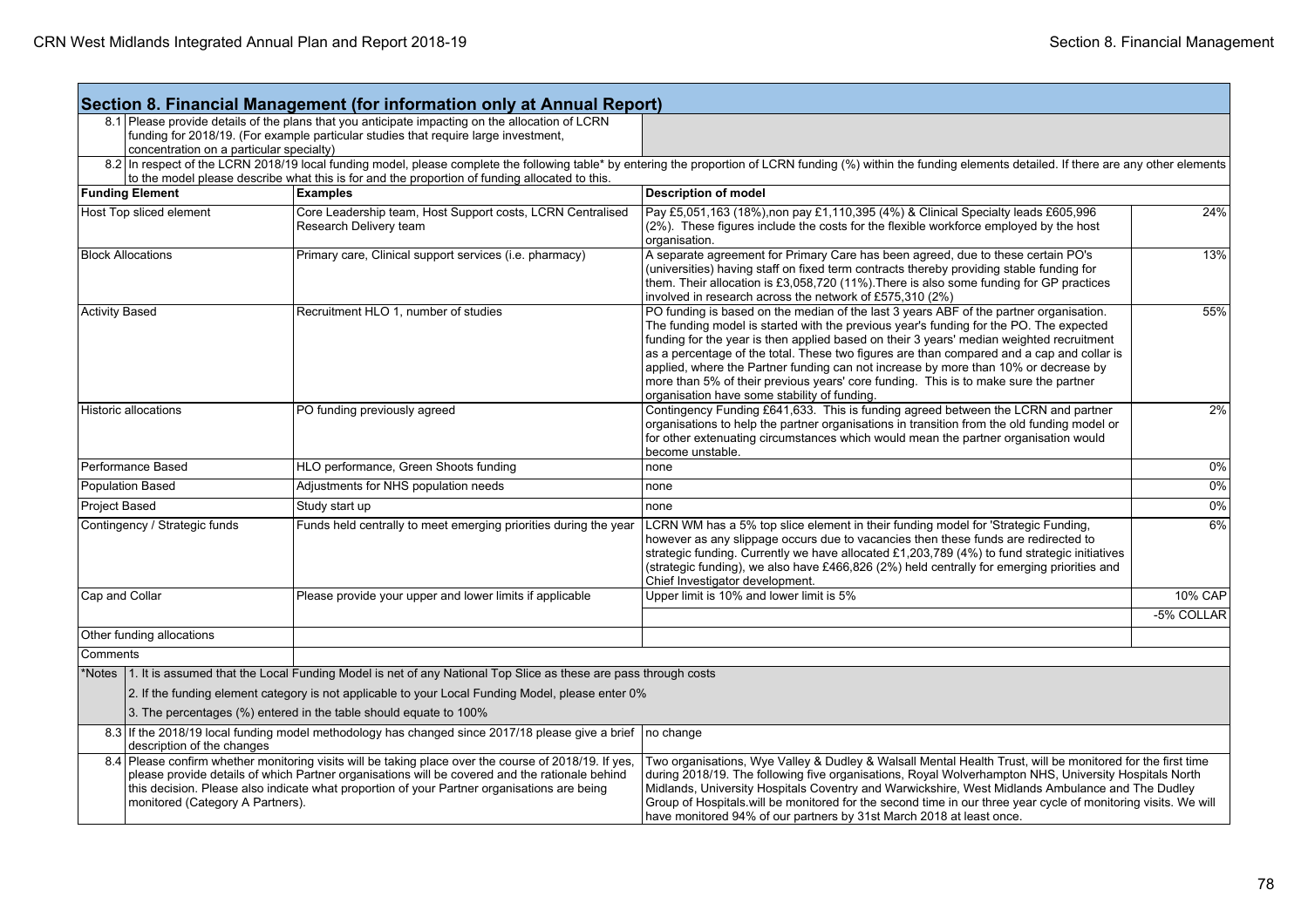| 8.5 What are the key financial risks and mitigations for 2018/19?                        | Risk: being in an underspend position at year end<br>Mitigations: Strategic funding bids RAG rated, if funding become available in year due to slippage, further<br>strategic funding bids are awarded. |
|------------------------------------------------------------------------------------------|---------------------------------------------------------------------------------------------------------------------------------------------------------------------------------------------------------|
| 8.6 Please provide details of any planned audit of the LCRN Host Organisation in 2018/19 | CRN accounts are subject to the Trusts external auditing programme conducted by KPMG and as such will<br>lbe audited during 2018/19                                                                     |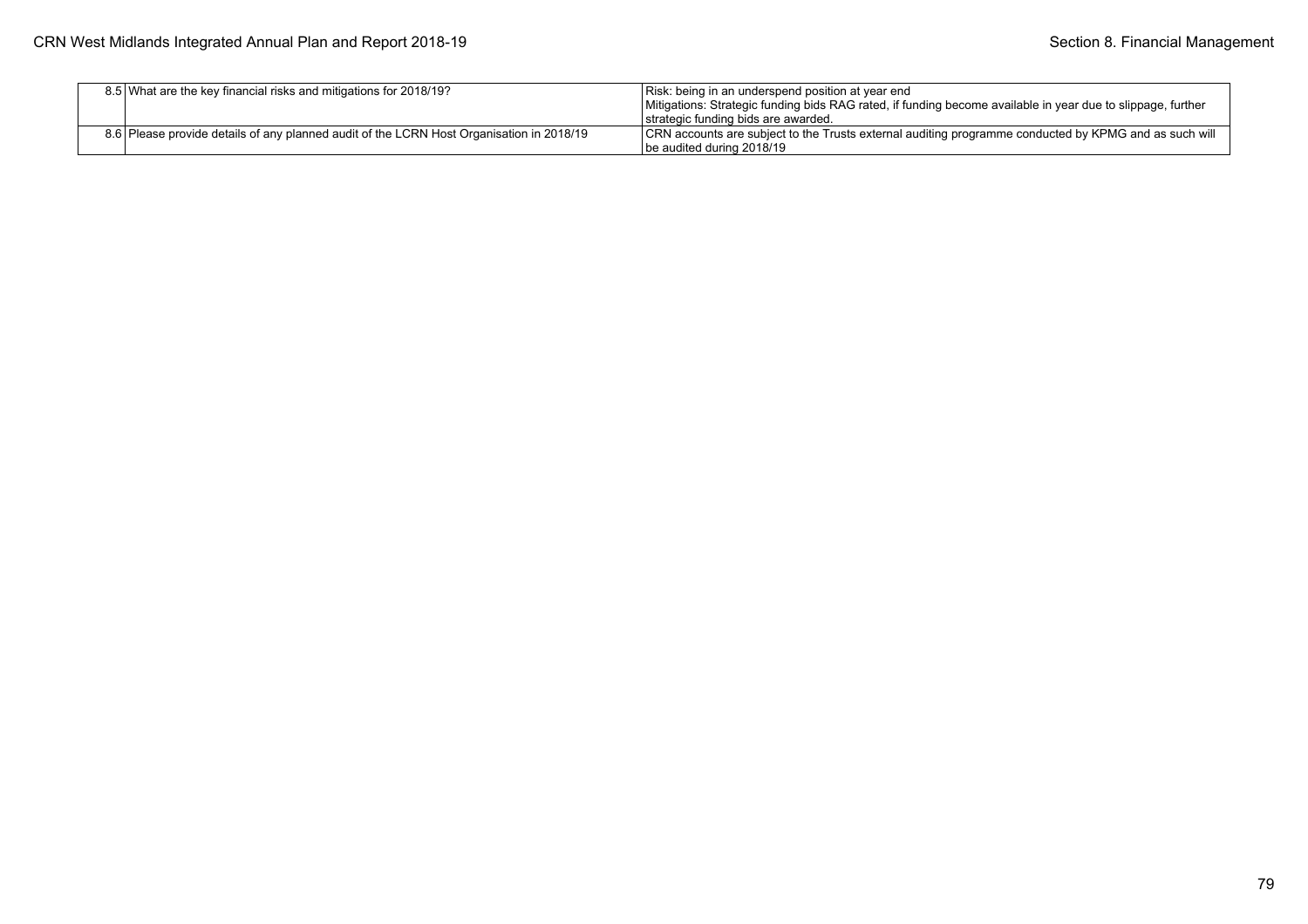## **Section 9. Non-Supported Non-Commercial Studies**

Please provide a list of any studies that your LCRN has decided not to support, or has been unable to support, in the 2018/19 financial year, where the study had no feasibility concerns but the study was not supported for funding constraints or study not meeting value for money metric. See Eligibility Criteria for NIHR Clinical Research Network Support; https://www.nihr.ac.uk/funding-and-support/documents/study-support-service/Eligibility/E NIHR-Clinical-Research-Network-Support.pdf

| <b>CPMS Study ID</b> | Study Title | <b>Priority Category</b> | Name of the LCRN Partner(s)<br>that did not support the study | Primary reason for non-support | <b>Comments</b> |
|----------------------|-------------|--------------------------|---------------------------------------------------------------|--------------------------------|-----------------|
|                      |             |                          |                                                               |                                |                 |
|                      |             |                          |                                                               |                                |                 |
|                      |             |                          |                                                               |                                |                 |
|                      |             |                          |                                                               |                                |                 |
|                      |             |                          |                                                               |                                |                 |
|                      |             |                          |                                                               |                                |                 |
|                      |             |                          |                                                               |                                |                 |
|                      |             |                          |                                                               |                                |                 |
|                      |             |                          |                                                               |                                |                 |
|                      |             |                          |                                                               |                                |                 |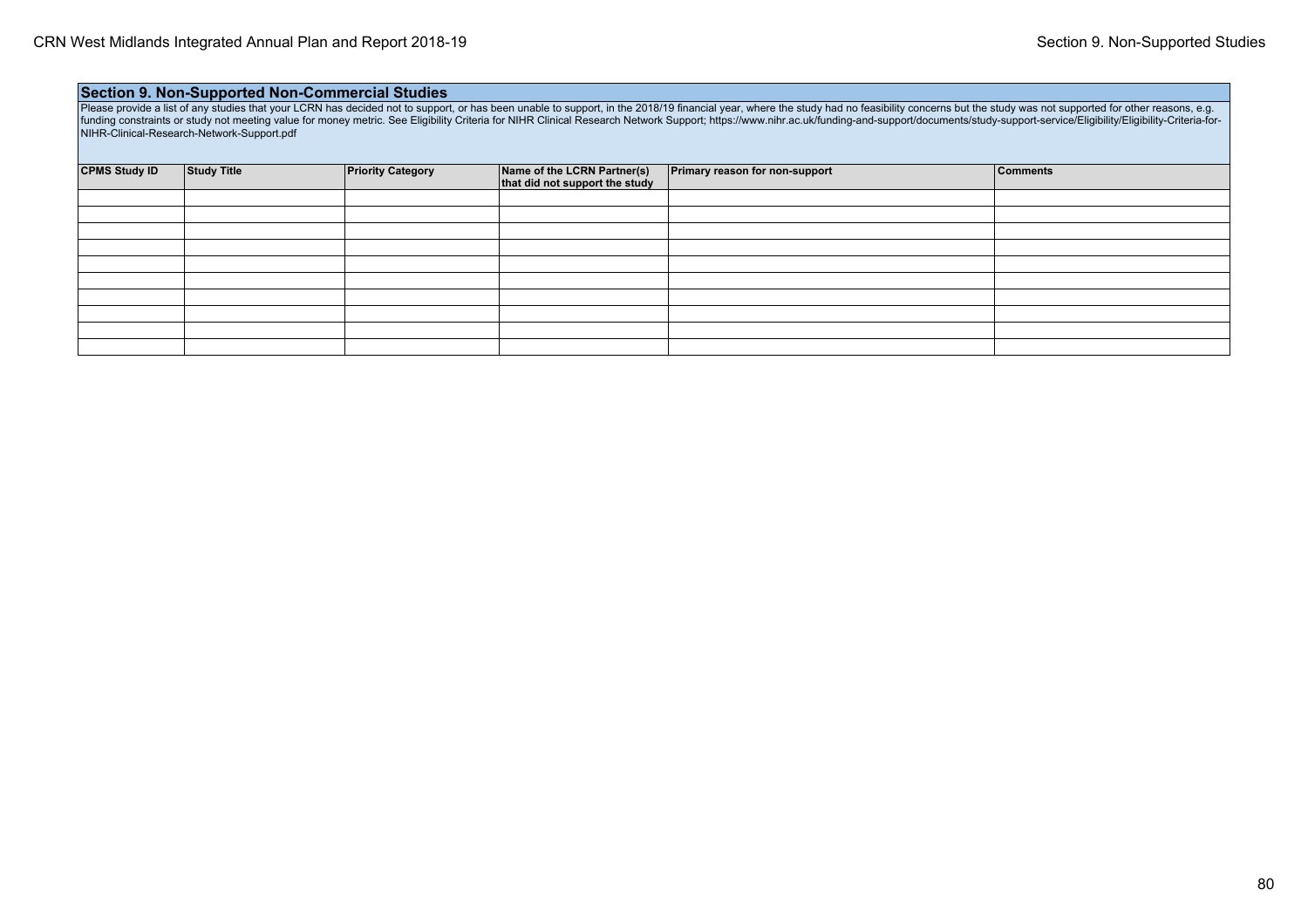| <b>Section 10. Appendices</b>                                                                                                                    |                                                   |                                                                                                                                                                                                                                  |  |
|--------------------------------------------------------------------------------------------------------------------------------------------------|---------------------------------------------------|----------------------------------------------------------------------------------------------------------------------------------------------------------------------------------------------------------------------------------|--|
| <b>Ref</b> no                                                                                                                                    | <b>Title</b>                                      | l Link                                                                                                                                                                                                                           |  |
| Provided by CRNCC (please update and return as part of the 2018/19 Annual Report)                                                                |                                                   |                                                                                                                                                                                                                                  |  |
| 10.AR Appendix 1                                                                                                                                 | Category B Partner organisations                  | https://docs.google.com/spreadsheets/d/1ldbLnQydWg_46JUEP7Rx0YvJEXTCNcuTvTY3ykYiSlc/edit?usp=sharing                                                                                                                             |  |
| 10.AR Appendix 2                                                                                                                                 | Category C Partner organisations                  | https://docs.google.com/spreadsheets/d/1wjS3FJDaYBAvXBTHQ8a2IBXIHUS1IS9tkNi5xQZsWRQ/edit?usp=sharing                                                                                                                             |  |
| 10.AR Appendix 3                                                                                                                                 | <b>LCRN Fact Sheet</b>                            | https://docs.google.com/document/d/17ZxJqKyZUiG808-Ss13ydJQUH5zTj5hJ--kidM2g5LY/edit?usp=sharing                                                                                                                                 |  |
| 10.AR Appendix 4                                                                                                                                 | Finance Section for the LCRN Fact Sheet           | https://drive.google.com/file/d/1mN0emZTsyTLhmouA2ECy0QnjP4yx5Fm3/view?usp=sharing                                                                                                                                               |  |
| Provided by LCRN as part of Annual Plan and/or Mid-Year Performance Report (please amend or remove as appropriate for the 2018/19 Annual Report) |                                                   |                                                                                                                                                                                                                                  |  |
| 110.1                                                                                                                                            | <b>Business Development and Marketing Profile</b> | https://docs.google.com/document/d/1C61T3AKTvZhZjpHbnLhVprCMnBl6tYDl8slsKlMJpfY/edit?usp=sharing                                                                                                                                 |  |
| 10.2                                                                                                                                             | Risk and Issues Log - Operational                 | https://docs.google.com/spreadsheets/d/1MZxxdGpq0cXvk-f4vMwF4mBRqVmG3GKH2rTyQMq9bY4/edit#qid=0                                                                                                                                   |  |
| 10.3                                                                                                                                             | HLO2 action plan                                  | https://drive.google.com/open?id=1nK7jwvFP_fVx94hIAChp961o3ffM-IGpDTGHdmnJUDA<br>In use for part of the year - replaced by this Kanbanchi:<br>https://drive.google.com/file/d/13jU0rOP6hiDhA6CemiVGVMBtg5hTFHd5/view?usp=sharing |  |
| 10.4                                                                                                                                             | I Workforce Plan                                  |                                                                                                                                                                                                                                  |  |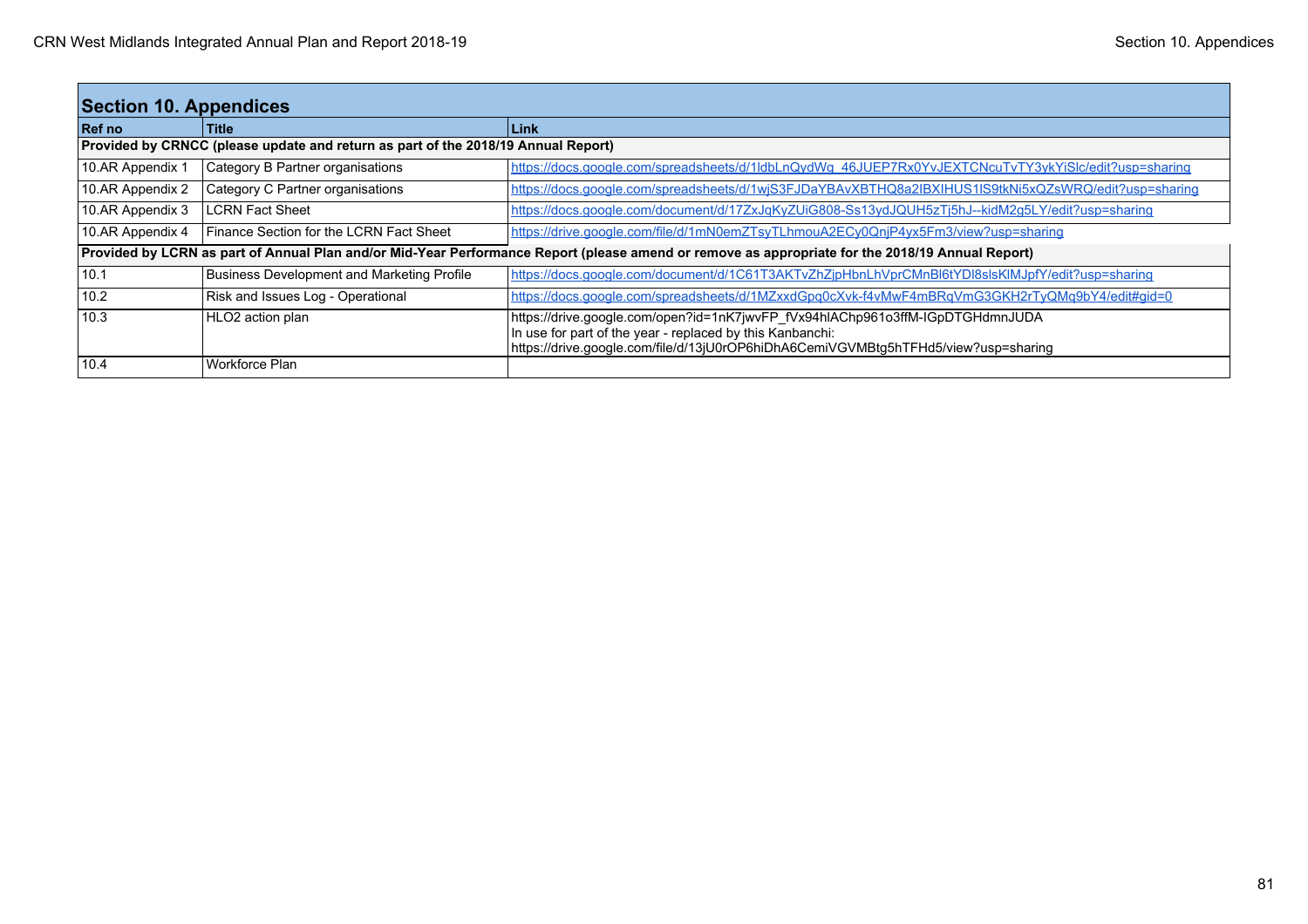| <b>Abbreviation</b>   | <b>Definition</b>                                            |
|-----------------------|--------------------------------------------------------------|
| <b>AAC</b>            | Assess Arrange and Confirm                                   |
| <b>AcoRD</b>          | Attributing the costs of health and social care Research and |
| <b>ACROSS</b>         | AppliCation to Request netwOrk Service Support               |
| <b>AGM</b>            | <b>Annual General Meeting</b>                                |
| <b>AHCS</b>           | Academy of Healthcare Science                                |
| <b>AHSN</b>           | <b>Academic Health Sciences Network</b>                      |
| <b>ALP</b>            | <b>Advanced Leadership Programme</b>                         |
| <b>BAME</b>           | Black, Asian and Minority Ethnic                             |
| BI                    | <b>Business Intelligence</b>                                 |
| <b>BME</b> population | <b>Black and Minority Ethnicity</b>                          |
| C&C                   | Capacity and Capability                                      |
| <b>CNS</b>            | <b>Clinical Nurse Specialist</b>                             |
| <b>CPMS</b>           | Central Portfolio Management System                          |
| <b>CPRD</b>           | <b>Clinical Practice Research Datalink</b>                   |
| <b>CPRD</b>           | <b>Clinical Practice Research Datalink</b>                   |
| <b>CRIEF</b>          | Clinical Research is Everyone's Future                       |
| <b>CROs</b>           | <b>Clinical Research Organisation</b>                        |
| <b>CRP</b>            | <b>Clinical Research Practitioners</b>                       |
| <b>CRPA</b>           | <b>Clinical Research Project Assistants</b>                  |
| <b>CRSLs</b>          | <b>Clinical Research Specialty Leads</b>                     |
| <b>CTIMP</b>          | Clinical Trial of an Investigational Medicinal Product       |
| CYP / TYA             | Children and Young People / Teenagers and Young People       |
| <b>DPMs</b>           | <b>Divisional Portfolio Managers</b>                         |
| <b>DSC</b>            | Date Site Confirmed                                          |
| <b>DSS</b>            | Date Site Selected                                           |
| <b>EAG</b>            | <b>Expert Advisory Group</b>                                 |
| EC                    | <b>Early Contact</b>                                         |
| <b>EDGE</b>           | Local Portfolio Management System                            |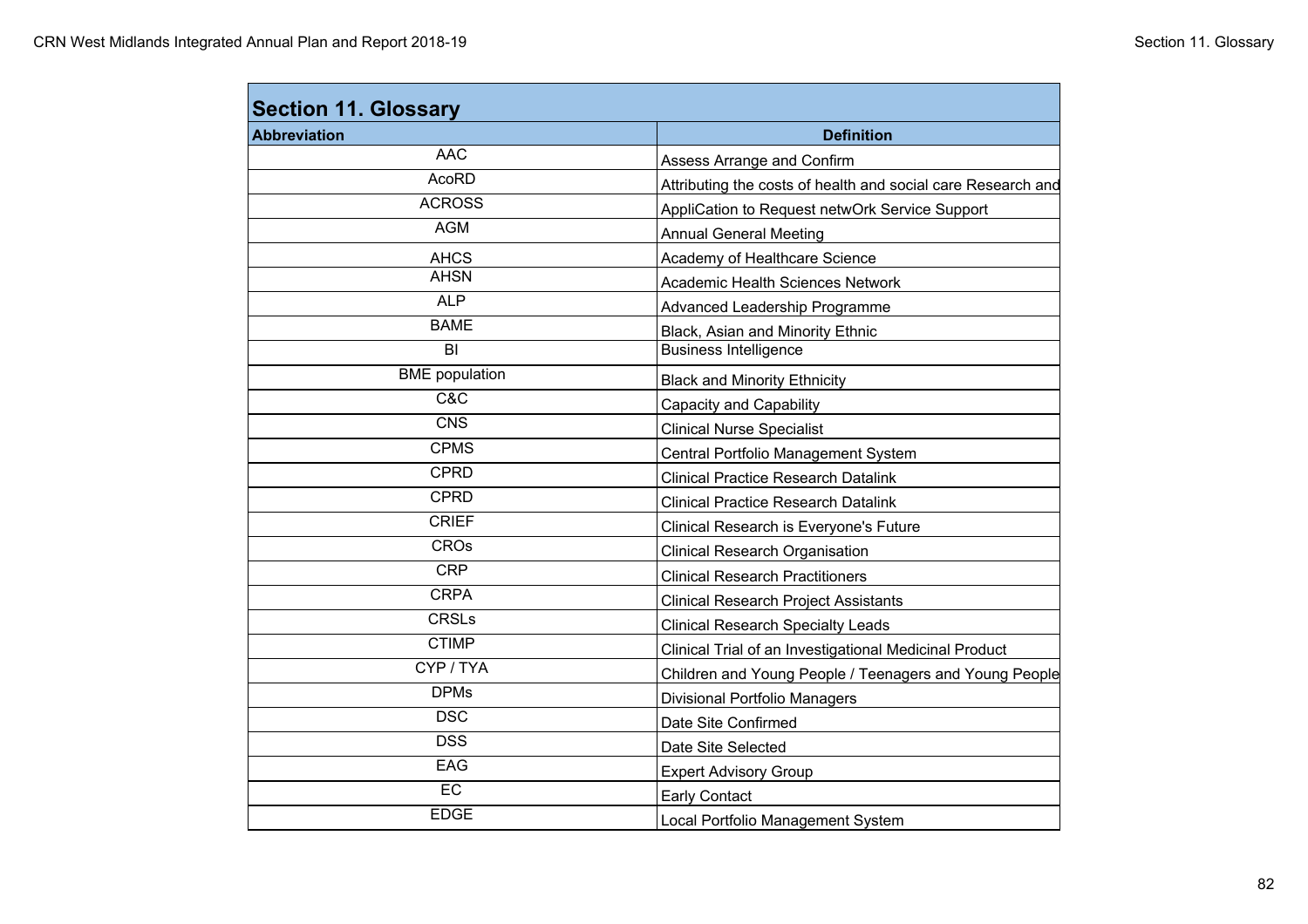| FoRD              | <b>Fundamentals of Clinical Research Delivery</b>       |
|-------------------|---------------------------------------------------------|
| <b>FPFV</b>       | <b>First Patient First Visit</b>                        |
| <b>GCP</b>        | <b>Good Clinical Practice</b>                           |
| <b>GCP</b>        | <b>Good Clinical Practice</b>                           |
| <b>GEP-NET</b>    | gastroenterohepatic neuroendocrine tumors (GEP-NET)     |
| <b>GPRF</b>       | <b>General Practitioner Research Facilitator</b>        |
| <b>HEI</b>        | <b>Higher Education Institution</b>                     |
| <b>HSR</b>        | <b>Health Services Research</b>                         |
| 8                 | Improvement and Innovation                              |
| <b>ICT</b>        | Information and Communications Technology               |
| <b>ICU</b>        | <b>Intensive Care Units</b>                             |
| <b>IRAS / HRA</b> | Integrated Research Applications System/Health Research |
| <b>IVD</b>        | In Vitro Diagnostics                                    |
| <b>JDR</b>        | Join Dementia Research                                  |
| <b>LNMG</b>       | Locality North Management Group                         |
| <b>LPMS</b>       | Local Portfolio Management System                       |
| <b>MDT</b>        | <b>Multidisciplinary Team</b>                           |
| <b>MIC</b>        | MedTech and In Vitro diagnostics Co-operatives          |
| <b>MOOC</b>       | Massive Open Online Course                              |
| <b>NCM</b>        | New Care Models                                         |
| <b>NCRI</b>       | National Cancer Research Institute                      |
| <b>NET</b>        | NeuroEndocrine Tumour.                                  |
| <b>PAF</b>        | Proposal Approval Form                                  |
| <b>PILAR</b>      | Public Involvement and Lay Accountability in Research   |
| PO                | Partner Organisation                                    |
| <b>POF</b>        | <b>Performance Operating Framework</b>                  |
| PPIE              | Public and Patient Involvement and Experience           |
| <b>PRA</b>        | Patient Research Ambassador Initiative                  |
| <b>PRAI</b>       | Patient Research Ambassador Initiative                  |
| <b>PRES</b>       | Patient Research Experience Survey                      |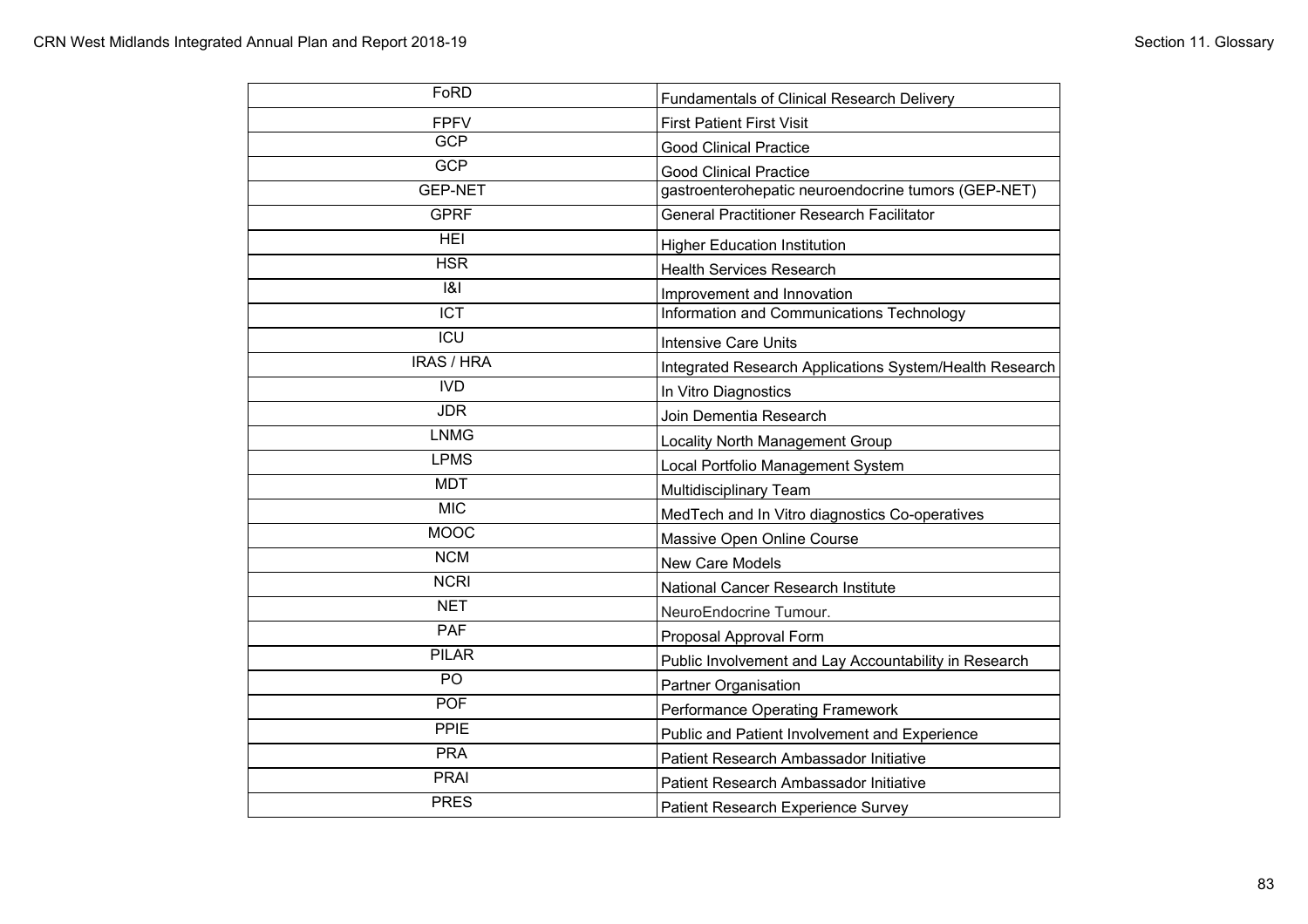| <b>PROMs</b>  | <b>Patient Reported Outcome Measures</b>         |
|---------------|--------------------------------------------------|
| <b>PRRT</b>   | Peptide Receptor Radionuclide Therapy            |
| <b>RAFT</b>   | Research & Audit Federation of Trainee           |
| <b>RAFT</b>   | Research and Audit Federation of Trainees        |
| <b>RCT</b>    | <b>Randomised Controlled Trials</b>              |
| <b>RDM</b>    | Research Delivery Manager                        |
| <b>RDS</b>    | <b>Research Design Service</b>                   |
| <b>ROG</b>    | <b>Research Operational Group</b>                |
| <b>ROST</b>   | <b>Research Optimisation Support Team</b>        |
| <b>RSI</b>    | Research Site Initiative                         |
| <b>RTT</b>    | Recruitment to Time and Target                   |
| S&PC          | Supportive & Palliative Care                     |
| <b>SLT</b>    | Senior Leadership Team                           |
| <b>SMEs</b>   | Small and Medium Enterprises                     |
| SOP           | <b>Standard Operating Procedure</b>              |
| SQL           | <b>Structured Query Language</b>                 |
| SSL           | <b>Subspeciality Leads</b>                       |
| <b>SSS</b>    | <b>Study Support Services</b>                    |
| <b>SSSNAP</b> | Sentinel Stroke National Audit Programme         |
| <b>TYA</b>    | Teenage and Young Adults                         |
| <b>UKCTG</b>  | <b>UK Clinical Trials Gateway</b>                |
| <b>USPs</b>   | <b>Unique Selling Points</b>                     |
| <b>VBIU</b>   | Virtual Business Intelligence Unit               |
| <b>WFD</b>    | <b>Workforce Development</b>                     |
| <b>WMLMRG</b> | West Midlands Laboratory Medicine Research Group |
| <b>WMRTC</b>  | WM Research Training Collaborative               |
| <b>YPSG</b>   | Young Persons Steering Group                     |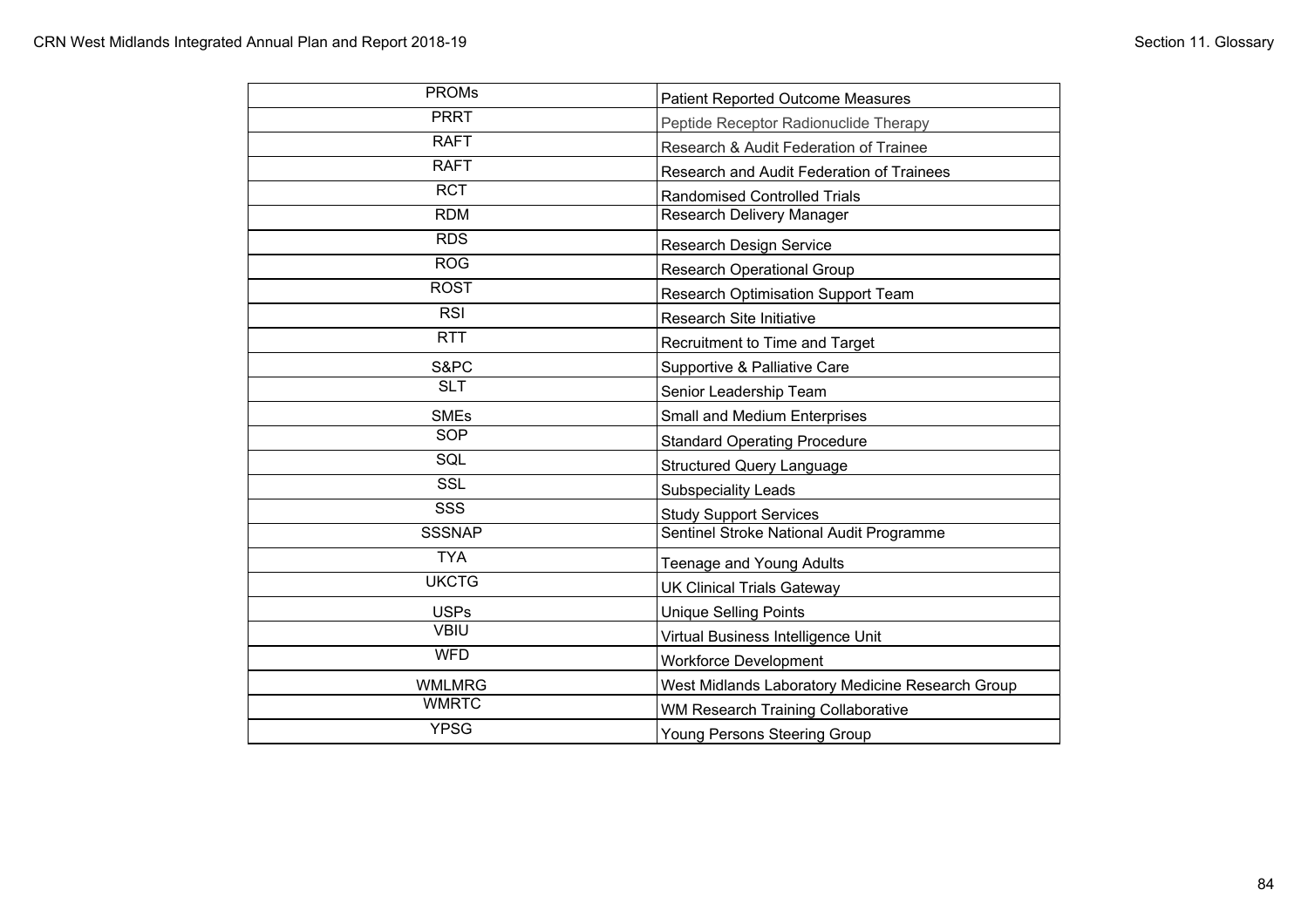| (For reference only) Section 12. Example CRN XXXX Annual Report Executive Summary                                           |                                                                                                                                                                                                                                                                                                                                                                                                                                                                                                                                                                                                                                                                                                                                                                                                                                                                                                                                                                                                                                                                                                                                                                                                                                                                                                                                                                                                                                                                                                                       |  |  |
|-----------------------------------------------------------------------------------------------------------------------------|-----------------------------------------------------------------------------------------------------------------------------------------------------------------------------------------------------------------------------------------------------------------------------------------------------------------------------------------------------------------------------------------------------------------------------------------------------------------------------------------------------------------------------------------------------------------------------------------------------------------------------------------------------------------------------------------------------------------------------------------------------------------------------------------------------------------------------------------------------------------------------------------------------------------------------------------------------------------------------------------------------------------------------------------------------------------------------------------------------------------------------------------------------------------------------------------------------------------------------------------------------------------------------------------------------------------------------------------------------------------------------------------------------------------------------------------------------------------------------------------------------------------------|--|--|
| Please complete the Table below, entering key performance highlights, successes and challenges from 2018/19                 |                                                                                                                                                                                                                                                                                                                                                                                                                                                                                                                                                                                                                                                                                                                                                                                                                                                                                                                                                                                                                                                                                                                                                                                                                                                                                                                                                                                                                                                                                                                       |  |  |
|                                                                                                                             | 1                                                                                                                                                                                                                                                                                                                                                                                                                                                                                                                                                                                                                                                                                                                                                                                                                                                                                                                                                                                                                                                                                                                                                                                                                                                                                                                                                                                                                                                                                                                     |  |  |
| Please specify up to five areas where the LCRN has<br>performed very well / significantly surpassed targets. This           | $\overline{\mathbf{2}}$                                                                                                                                                                                                                                                                                                                                                                                                                                                                                                                                                                                                                                                                                                                                                                                                                                                                                                                                                                                                                                                                                                                                                                                                                                                                                                                                                                                                                                                                                               |  |  |
| section is an opportunity for LCRNs to highlight excellent                                                                  |                                                                                                                                                                                                                                                                                                                                                                                                                                                                                                                                                                                                                                                                                                                                                                                                                                                                                                                                                                                                                                                                                                                                                                                                                                                                                                                                                                                                                                                                                                                       |  |  |
| performance and successes. The intention is to enable                                                                       | $\overline{\mathbf{3}}$                                                                                                                                                                                                                                                                                                                                                                                                                                                                                                                                                                                                                                                                                                                                                                                                                                                                                                                                                                                                                                                                                                                                                                                                                                                                                                                                                                                                                                                                                               |  |  |
| opportunities to showcase these examples as case studies.<br>opportunities for regional or national roll-out and sharing of | 4                                                                                                                                                                                                                                                                                                                                                                                                                                                                                                                                                                                                                                                                                                                                                                                                                                                                                                                                                                                                                                                                                                                                                                                                                                                                                                                                                                                                                                                                                                                     |  |  |
| best practice.                                                                                                              | 5 <sup>1</sup>                                                                                                                                                                                                                                                                                                                                                                                                                                                                                                                                                                                                                                                                                                                                                                                                                                                                                                                                                                                                                                                                                                                                                                                                                                                                                                                                                                                                                                                                                                        |  |  |
|                                                                                                                             |                                                                                                                                                                                                                                                                                                                                                                                                                                                                                                                                                                                                                                                                                                                                                                                                                                                                                                                                                                                                                                                                                                                                                                                                                                                                                                                                                                                                                                                                                                                       |  |  |
|                                                                                                                             |                                                                                                                                                                                                                                                                                                                                                                                                                                                                                                                                                                                                                                                                                                                                                                                                                                                                                                                                                                                                                                                                                                                                                                                                                                                                                                                                                                                                                                                                                                                       |  |  |
| <b>High Level Objectives</b>                                                                                                |                                                                                                                                                                                                                                                                                                                                                                                                                                                                                                                                                                                                                                                                                                                                                                                                                                                                                                                                                                                                                                                                                                                                                                                                                                                                                                                                                                                                                                                                                                                       |  |  |
| <b>Specialty Objectives</b>                                                                                                 |                                                                                                                                                                                                                                                                                                                                                                                                                                                                                                                                                                                                                                                                                                                                                                                                                                                                                                                                                                                                                                                                                                                                                                                                                                                                                                                                                                                                                                                                                                                       |  |  |
| <b>LCRN Operating Framework Indicators</b>                                                                                  |                                                                                                                                                                                                                                                                                                                                                                                                                                                                                                                                                                                                                                                                                                                                                                                                                                                                                                                                                                                                                                                                                                                                                                                                                                                                                                                                                                                                                                                                                                                       |  |  |
| <b>LCRN Partner Satisfaction Survey Indicators</b>                                                                          |                                                                                                                                                                                                                                                                                                                                                                                                                                                                                                                                                                                                                                                                                                                                                                                                                                                                                                                                                                                                                                                                                                                                                                                                                                                                                                                                                                                                                                                                                                                       |  |  |
| <b>LCRN Customer Satisfaction Indicators</b>                                                                                |                                                                                                                                                                                                                                                                                                                                                                                                                                                                                                                                                                                                                                                                                                                                                                                                                                                                                                                                                                                                                                                                                                                                                                                                                                                                                                                                                                                                                                                                                                                       |  |  |
| <b>LCRN Patient Experience Indicators</b>                                                                                   |                                                                                                                                                                                                                                                                                                                                                                                                                                                                                                                                                                                                                                                                                                                                                                                                                                                                                                                                                                                                                                                                                                                                                                                                                                                                                                                                                                                                                                                                                                                       |  |  |
|                                                                                                                             |                                                                                                                                                                                                                                                                                                                                                                                                                                                                                                                                                                                                                                                                                                                                                                                                                                                                                                                                                                                                                                                                                                                                                                                                                                                                                                                                                                                                                                                                                                                       |  |  |
| <b>Host Organisation</b><br>Governance and Management<br><b>Financial Management</b><br><b>CRN</b> Specialties              | . The Host Organisation has continued to fulfil its responsibilities as an LCRN Host in line with the DHSC/LCRN Host Organisation Agreement.<br>XXXX Trust fully met all requirements in the Performance and Operating Framework in terms of LCRN structure, management roles, and governance<br>arrangements.<br>· Executive Group refreshed to quarterly meetings with support from Host Organisation Medical Director (CRN XXXX's Executive Lead), and attendance<br>from Senior Human Resources Lead, XXXX.<br>. Quarterly Board report reviewed at Host Organisation Executive Performance Board Meeting, and then considered at full public Host Board meeting with<br>Clinical Director (CD) and Chief Operating Officer (COO) in attendance.<br>· Strong relationship between CRN XXXX and the Host Organisation. Regular meetings, the ability to escalate where needed, and Host support, has been<br>key to successful performance.<br>· Stable management infrastructure enabling constructive challenge and effective decision- making.<br>Improved Partnership Group engagement and senior attendance.<br>Delivered financial break-even for 2018/19.<br>. Internal audit in respect of LCRN funding managed by the LCRN Host Organisation completed by Host Organisation in MMM YYYY and report submitted<br>to the CRNCC on MMM YYYY.<br>· Recruited to all 30 CRN specialties.<br>• Local Clinical Research Specialty Leads appointed for X/30 CRN specialties<br>. nn% of specialty objectives met. |  |  |
|                                                                                                                             | . In the top 5 LCRNs for mental health recruitment.<br>• XXXX achieved a first global patient in an XXXX study (Study ID: XXXX) in the Respiratory Disorders Specialty.                                                                                                                                                                                                                                                                                                                                                                                                                                                                                                                                                                                                                                                                                                                                                                                                                                                                                                                                                                                                                                                                                                                                                                                                                                                                                                                                               |  |  |
| <b>Research Delivery</b>                                                                                                    | Recruitment to Time and Target performance (>80%) sustained for both commercial and non--commercial activity (HLO 2).<br>. XXXX Trust is the X highest recruiting Trust in the country with nn,nnn recruits.<br>. XXXX Trust is the highest recruiting Mental Health Trust in the country with n,nnn recruits.<br>• Delivered the NIHR CRN Study Support Service in accordance with NIHR CRNCC SOPs and guidance documents. Research and Development<br>community actively engaged in the development of local Standard Operating Procedures to support Study Support Service. nn SOPs now live.<br>• Met the target of recruiting 10% of participants to Dementia studies on the NIHR CRN Portfolio from "Join Dementia Research".                                                                                                                                                                                                                                                                                                                                                                                                                                                                                                                                                                                                                                                                                                                                                                                   |  |  |
| Information and Knowledge                                                                                                   | • LPMS operational and good engagement in all Partner organisations.<br>. All LPMS data points provided to the CRNCC's timelines. Data quality assurance and data validation systems in place.<br>• Pro-active LPMS user group to support ongoing LPMS development and<br>functionality.<br>• Developed analysis and benchmarking of activities from ODP and financial data to improve operational delivery and Value for Money.<br>• Responsive 'Helpdesk' service provided by BI Team to support all users in relation to systems provided for NIHR CRN (Hub/ODP/LPMS), supported by<br>face to face and webinar training as appropriate.                                                                                                                                                                                                                                                                                                                                                                                                                                                                                                                                                                                                                                                                                                                                                                                                                                                                           |  |  |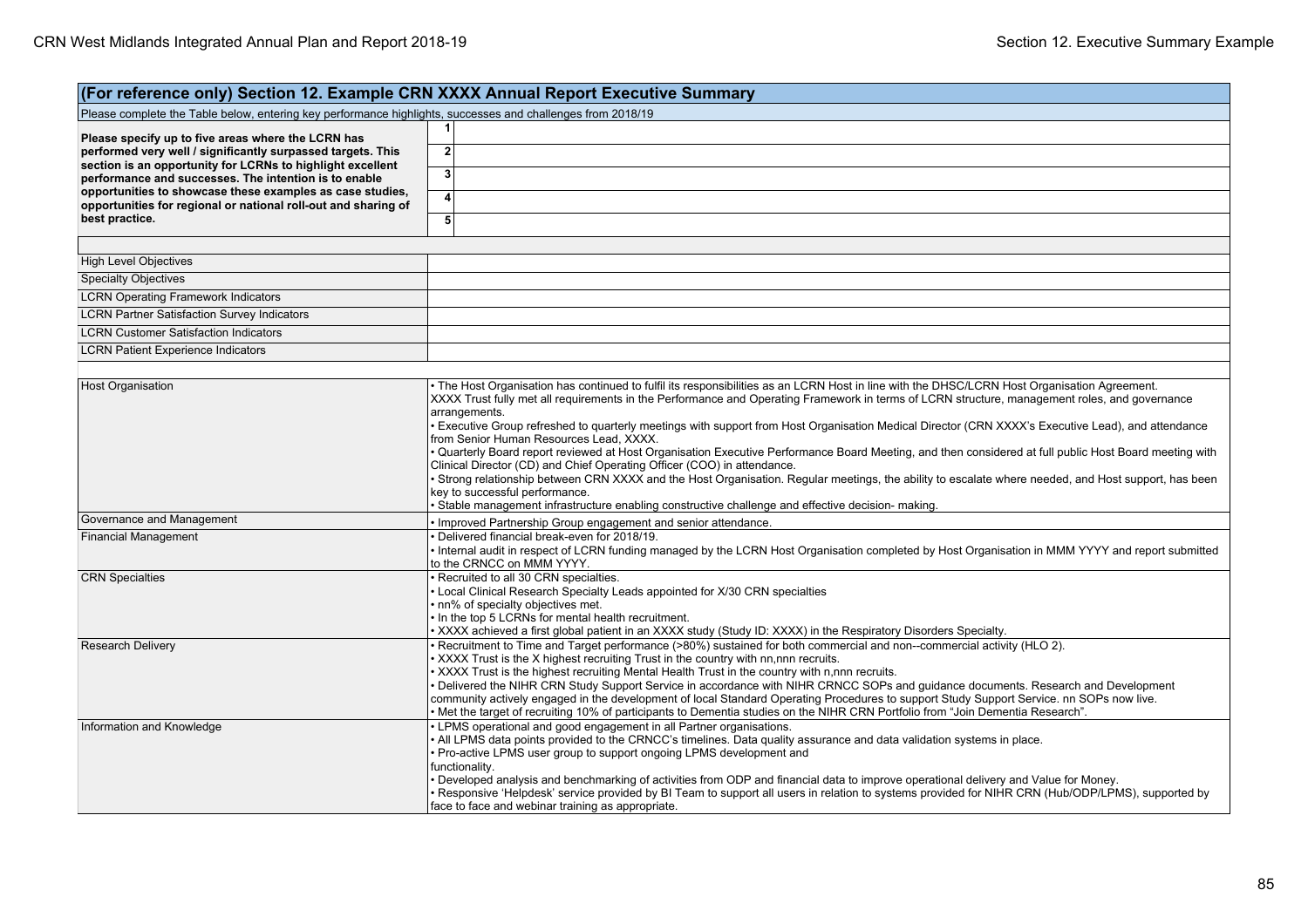| Stakeholder Engagement and Communications         | Increased visibility of the LCRN within the local research community and wider audiences using a range of on-line and off-line communications channels<br>(including local and national print, TV, radio and websites (e.g. XXXX). |
|---------------------------------------------------|------------------------------------------------------------------------------------------------------------------------------------------------------------------------------------------------------------------------------------|
|                                                   | • Developed a 'real time' news room to collate and disseminate timely, appropriate news and significantly increased 'users' numbers and time spent reading<br>news, the impact of which will become apparent in 2019/20.           |
|                                                   | • Continued to deliver our strong programme of patient involvement and engagement through initiatives such as XXXX.                                                                                                                |
|                                                   | • nn Patient Research Ambassadors by the end of 2018/19. Patient Research Ambassador activities have led to XXXX, YYYY, ZZZZ.                                                                                                      |
|                                                   | • Action plan developed arising from responses to patient research experience survey for implementation in 2019/20.                                                                                                                |
| Workforce Learning and Organisational Development | • Promoted culture of modern workplace learning, including awareness of NIHR National Learning Directory e-learning Programmes, Resources and<br>Communities.                                                                      |
|                                                   | • Trained nnn people on courses (including Introduction to GCP, GCP Refresher, Valid Informed Consent, Fundamentals of Clinical Research).                                                                                         |
|                                                   | • Delivered two well attended Research Forum events to bring together and support non--medical research delivery staff across the region.                                                                                          |
|                                                   | • Promoted a culture of Improvement and innovation through x activity or n events including celebration events and supra network knowledge exchanges.                                                                              |
|                                                   | . Delivered various projects on Accelerating Digital including n small grant scheme applications.                                                                                                                                  |
| <b>Business Development and Marketing</b>         | • LCRN Business Development Profile refreshed as part of 2019/20 Annual Plan for marketing purposes by the national Business Development team.                                                                                     |
|                                                   | • Worked with Contract Research Organisations (CROs) and Life Sciences Industry to support partnership working with the LCRN and Partner                                                                                           |
|                                                   | organisations.                                                                                                                                                                                                                     |
|                                                   | • Developed 'Collaborative' framework within the XXXX region and into other LCRN regions to enable greater engagement with companies and                                                                                           |
|                                                   | development of potential new ways of working.                                                                                                                                                                                      |
|                                                   | • The network has promoted the continued importance of the industry agenda to LCRN Partner organisations and investigators through XXX, YYY, ZZZ.                                                                                  |
|                                                   | • The network has supported the national Biosimilars campaign through XXX, YYY, ZZZ which has resulted in AAA, BBB, CCC.                                                                                                           |
| National Contributions                            | • The network has contributed to all national Communications campaigns.                                                                                                                                                            |
|                                                   | • Regular Research Delivery Manager contribution to Divisional meetings, and attendance at Specialty meetings on a rotational basis.                                                                                               |
|                                                   | • Clinical Director member of XXXX Board and contributed to XXXX Working Group.                                                                                                                                                    |
|                                                   | • Continuous Improvement Lead working with national team on Accelerating Digital.                                                                                                                                                  |
|                                                   | • Local work on LPMS has been actively shared through the LPMS Lead, along with contributions to the Business Intelligence community.                                                                                              |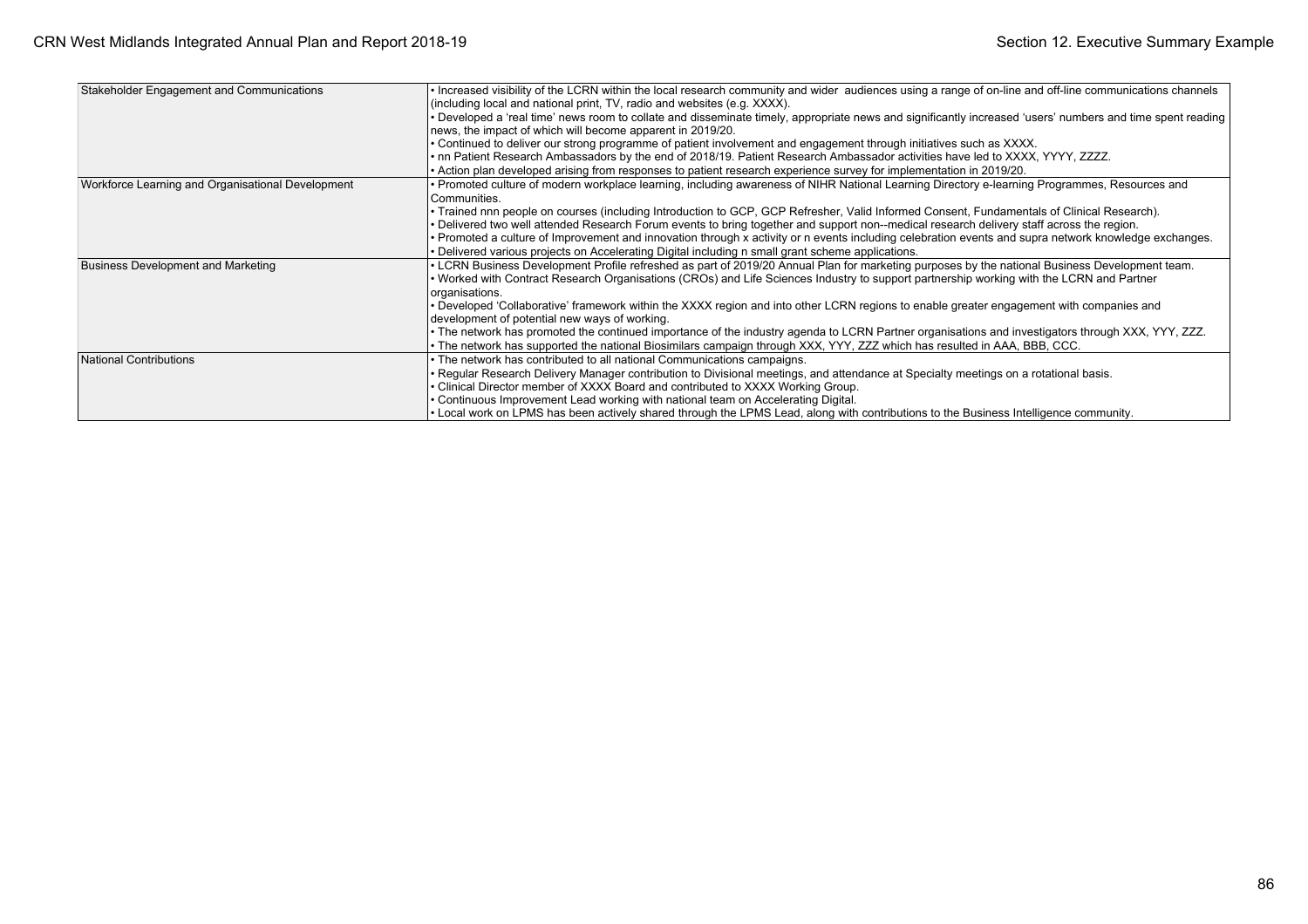[1] Read guidance -Pauline Boyle

[2] Increase early career researcher involvement in NIHR CRN Portfolio research

[3] Increase the number of NIHR CRN Portfolio studies led by trainees as Chief Investigator or co-Chief Investigator

[4] Increase patient access to Cancer research studies across the breadth of the Cancer subspecialties (Brain, Breast, Colorectal, Children and Young People, Gynae, Head & Neck, Haematology, Lung, Sarcoma, Skin, Supportive & Palliative Care and Psychosocial Oncology, Upper GI, and Urology)

- [5] Develop the research workforce in cardiovascular surgery
- [6] Increase NHS participation in Children's studies on the NIHR CRN Portfolio
- [7] Increase intensive care units' participation in NIHR CRN Portfolio studies
- [8] Increase early career researcher involvement in NIHR CRN Portfolio research
- [9] Develop the Dermatology Principal Investigator (PI) workforce
- [10] Improve primary-secondary care collaboration in the delivery of Diabetes research
- [11] Increase trainee involvement in NIHR CRN Portfolio research
- [12] Improve recruitment to NIHR CRN Gastroenterology studies
- [13] Increase early career researcher involvement in NIHR CRN Portfolio research
- [14] Establish links with the relevant professional organisations to encourage and support trainee involvement in NIHR CRN Portfolio studies
- [15] Increase the number of recruitment sites for NIHR CRN Portfolio studies funded by the Health Services and Delivery Research programme
- [16] Increase access for patients to Hepatology studies on the NIHR CRN Portfolio
- [17] Develop research infrastructure (including staff capacity) in the NHS to support clinical research
- [18] Increase participation in pre-hospital studies via Ambulance Trusts
- [19] Increase participation in Mental Health studies involving children and young people
- [20] Understand and develop the research workforce that work in Metabolic and Endocrine-led studies